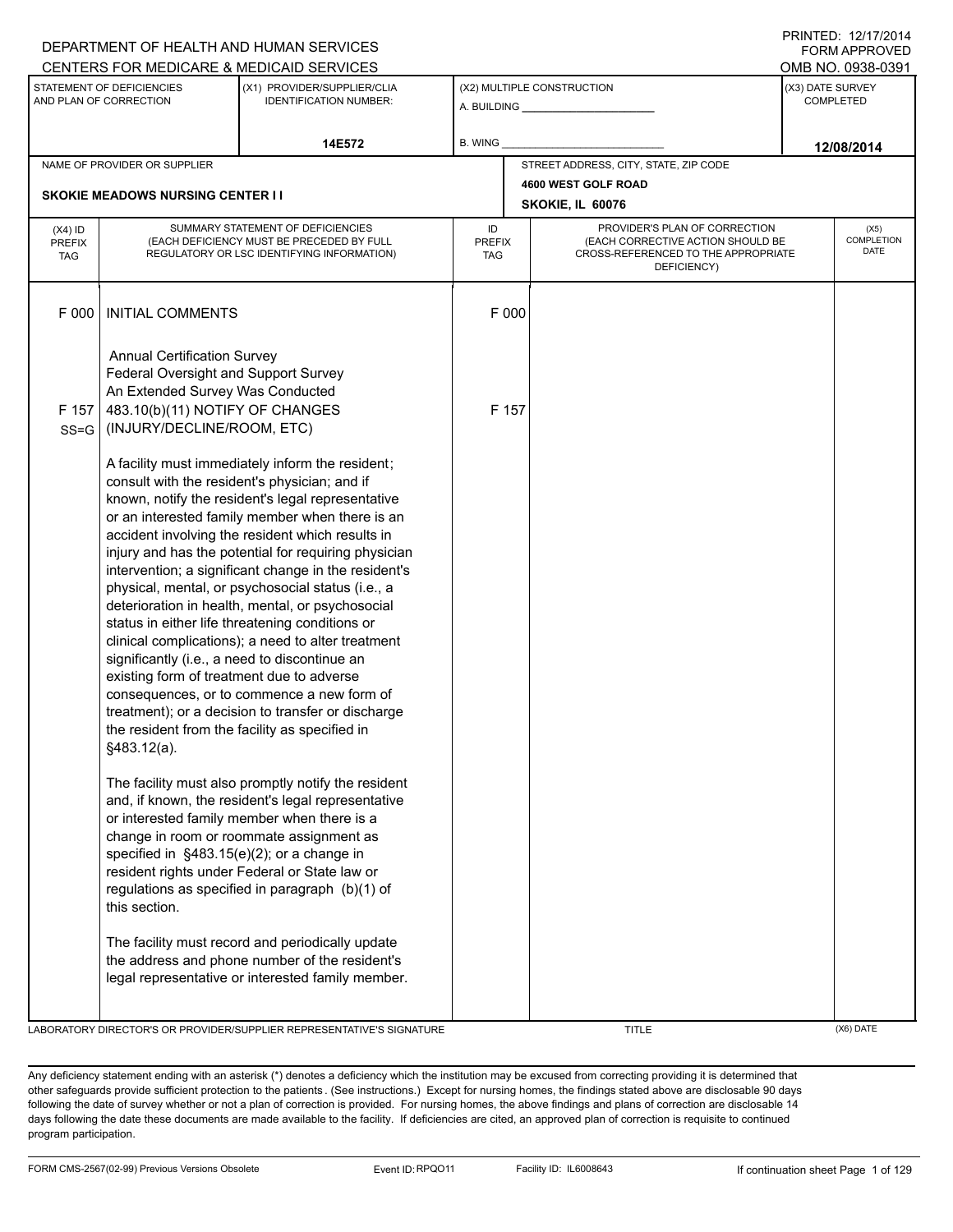|                                          |                                                                                                                                                                                                                                             | DEPARTMENT OF HEALTH AND HUMAN SERVICES                                                                                                                                                                                                                                                                                                                                                                                                                                                                                                                                                                                                                                                                                                                                                                                                                                                                                                                                                                                                                                                                                                                                                                                                                                                                                                                                                                                                                                                                |                            |       |                                                                                                                          | <b>FORM APPROVED</b>                 |
|------------------------------------------|---------------------------------------------------------------------------------------------------------------------------------------------------------------------------------------------------------------------------------------------|--------------------------------------------------------------------------------------------------------------------------------------------------------------------------------------------------------------------------------------------------------------------------------------------------------------------------------------------------------------------------------------------------------------------------------------------------------------------------------------------------------------------------------------------------------------------------------------------------------------------------------------------------------------------------------------------------------------------------------------------------------------------------------------------------------------------------------------------------------------------------------------------------------------------------------------------------------------------------------------------------------------------------------------------------------------------------------------------------------------------------------------------------------------------------------------------------------------------------------------------------------------------------------------------------------------------------------------------------------------------------------------------------------------------------------------------------------------------------------------------------------|----------------------------|-------|--------------------------------------------------------------------------------------------------------------------------|--------------------------------------|
|                                          |                                                                                                                                                                                                                                             | CENTERS FOR MEDICARE & MEDICAID SERVICES                                                                                                                                                                                                                                                                                                                                                                                                                                                                                                                                                                                                                                                                                                                                                                                                                                                                                                                                                                                                                                                                                                                                                                                                                                                                                                                                                                                                                                                               |                            |       |                                                                                                                          | OMB NO. 0938-0391                    |
|                                          | STATEMENT OF DEFICIENCIES<br>AND PLAN OF CORRECTION                                                                                                                                                                                         | (X1) PROVIDER/SUPPLIER/CLIA<br><b>IDENTIFICATION NUMBER:</b>                                                                                                                                                                                                                                                                                                                                                                                                                                                                                                                                                                                                                                                                                                                                                                                                                                                                                                                                                                                                                                                                                                                                                                                                                                                                                                                                                                                                                                           |                            |       | (X2) MULTIPLE CONSTRUCTION                                                                                               | (X3) DATE SURVEY<br><b>COMPLETED</b> |
|                                          |                                                                                                                                                                                                                                             | 14E572                                                                                                                                                                                                                                                                                                                                                                                                                                                                                                                                                                                                                                                                                                                                                                                                                                                                                                                                                                                                                                                                                                                                                                                                                                                                                                                                                                                                                                                                                                 | B. WING                    |       |                                                                                                                          | 12/08/2014                           |
|                                          | NAME OF PROVIDER OR SUPPLIER                                                                                                                                                                                                                |                                                                                                                                                                                                                                                                                                                                                                                                                                                                                                                                                                                                                                                                                                                                                                                                                                                                                                                                                                                                                                                                                                                                                                                                                                                                                                                                                                                                                                                                                                        |                            |       | STREET ADDRESS, CITY, STATE, ZIP CODE                                                                                    |                                      |
|                                          |                                                                                                                                                                                                                                             |                                                                                                                                                                                                                                                                                                                                                                                                                                                                                                                                                                                                                                                                                                                                                                                                                                                                                                                                                                                                                                                                                                                                                                                                                                                                                                                                                                                                                                                                                                        |                            |       | 4600 WEST GOLF ROAD                                                                                                      |                                      |
|                                          | <b>SKOKIE MEADOWS NURSING CENTER I I</b>                                                                                                                                                                                                    |                                                                                                                                                                                                                                                                                                                                                                                                                                                                                                                                                                                                                                                                                                                                                                                                                                                                                                                                                                                                                                                                                                                                                                                                                                                                                                                                                                                                                                                                                                        |                            |       | SKOKIE, IL 60076                                                                                                         |                                      |
| $(X4)$ ID<br><b>PREFIX</b><br><b>TAG</b> |                                                                                                                                                                                                                                             | SUMMARY STATEMENT OF DEFICIENCIES<br>(EACH DEFICIENCY MUST BE PRECEDED BY FULL<br>REGULATORY OR LSC IDENTIFYING INFORMATION)                                                                                                                                                                                                                                                                                                                                                                                                                                                                                                                                                                                                                                                                                                                                                                                                                                                                                                                                                                                                                                                                                                                                                                                                                                                                                                                                                                           | ID<br><b>PREFIX</b><br>TAG |       | PROVIDER'S PLAN OF CORRECTION<br>(EACH CORRECTIVE ACTION SHOULD BE<br>CROSS-REFERENCED TO THE APPROPRIATE<br>DEFICIENCY) | (X5)<br>COMPLETION<br>DATE           |
| F 157                                    | Continued From page 1                                                                                                                                                                                                                       |                                                                                                                                                                                                                                                                                                                                                                                                                                                                                                                                                                                                                                                                                                                                                                                                                                                                                                                                                                                                                                                                                                                                                                                                                                                                                                                                                                                                                                                                                                        |                            | F 157 |                                                                                                                          |                                      |
|                                          | by:<br>deficient practices, R7 suffered negative<br>and transfers.<br>Findings include:<br>his legs.<br>told the nurse about his complaint of pain.<br>moved slowly, with facial grimacing, while<br>slow and wobbly gait using his walker. | This REQUIREMENT is not met as evidenced<br>Based upon observation, interview and record<br>review, the facility failed to notify and consult the<br>physician of a persistent complaint of pain and<br>failed to notify the psychiatrist of an onset and<br>worsening of a behavior for one resident (R7) in<br>the sample of 18 residents. Because of these<br>psychosocial outcomes and as a result, R7<br>continued to isolate himself and suffered decline<br>in ADLs (Activities of Daily Living) capabilities<br>related to ambulation, toileting, dressing, bathing<br>On 11/17/14, at 2:00PM, R7 was in his room and<br>did not attend in-house activities. On 11/17/14, at<br>3:07PM, E12 Activity Director stated R7 prefers to<br>stay in the room because of complain of pain to<br>On 11/17/14, at 3:45PM, R7 was on his bed, in a<br>bent (fetal) position. R7 stated that he does not<br>go to activities and resident morning meetings<br>because he is stiff and sore. R7 stated that he<br>On 11/17/14, at 4:00PM, R7 was on his bed, in a<br>bent (fetal) position. R7 had difficulty changing his<br>position from the bed to standing position. R7<br>changing his position to grab his walker. R7 was<br>able to get out of bed and stabilize himself in a<br>stooping position. R7 walked approximately three<br>feet distance (from his bed to his dresser) with a<br>On 11/17/14, at 4:30PM, R7 stated that he uses<br>the urinal because it is very difficult for him to go |                            |       |                                                                                                                          |                                      |

FORM CMS-2567(02-99) Previous Versions Obsolete Event ID:RPQO11 Facility ID: IL6008643 If continuation sheet Page 2 of 129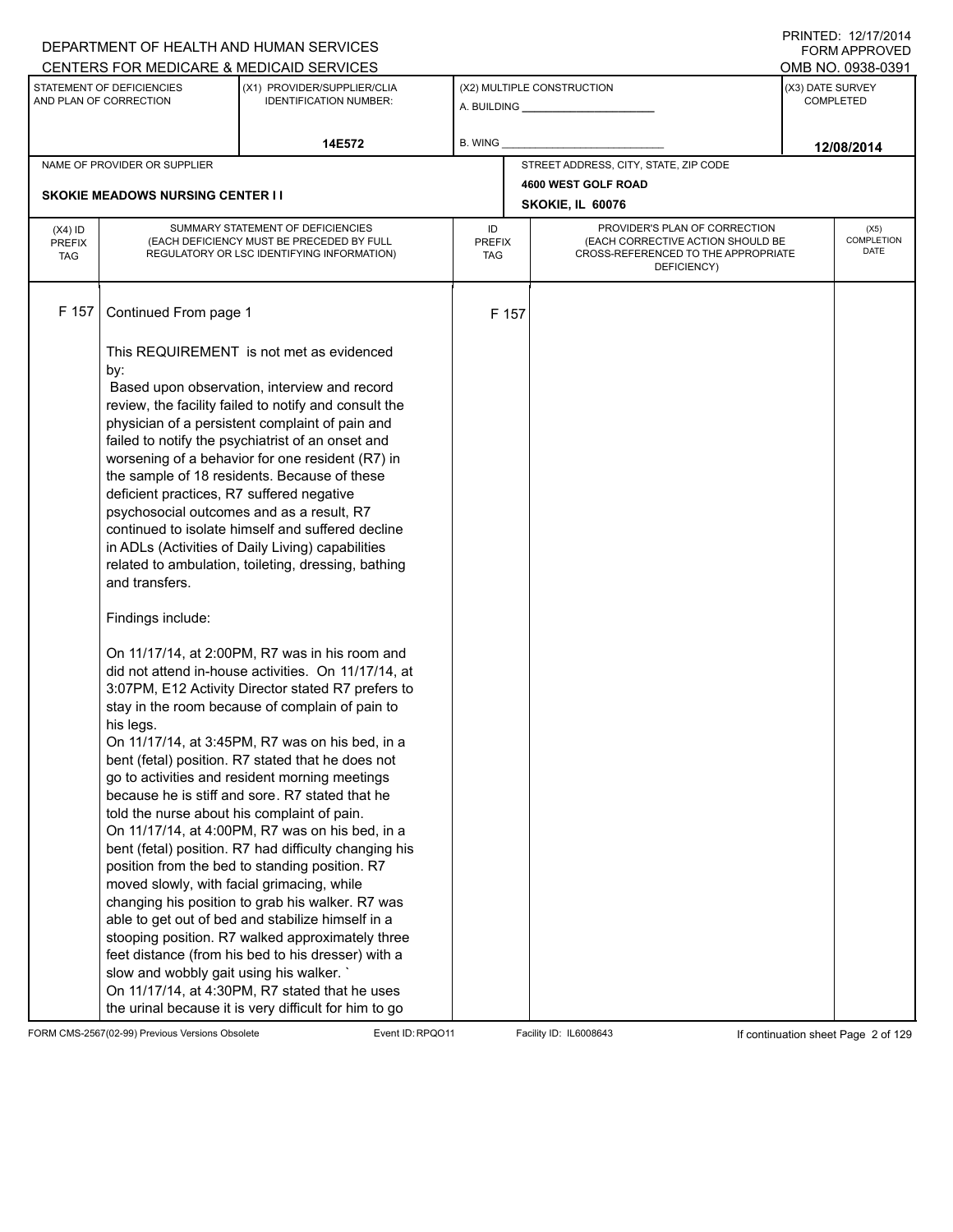|                                          |                                                                                                                                               | DEPARTMENT OF HEALTH AND HUMAN SERVICES                                                                                                                                                                                                                                                                                                                                                                                                                                                                                                                                                                                                                                                                                                                                                                                                                                                                                                                                                                                                                                                                                                                                                                                                                                                                                                                                                                                                                                                                                                                                                                                                                                                                                                                                                                                                                          |                            |       |                                                                                                                          |                  | FORM APPROVED              |
|------------------------------------------|-----------------------------------------------------------------------------------------------------------------------------------------------|------------------------------------------------------------------------------------------------------------------------------------------------------------------------------------------------------------------------------------------------------------------------------------------------------------------------------------------------------------------------------------------------------------------------------------------------------------------------------------------------------------------------------------------------------------------------------------------------------------------------------------------------------------------------------------------------------------------------------------------------------------------------------------------------------------------------------------------------------------------------------------------------------------------------------------------------------------------------------------------------------------------------------------------------------------------------------------------------------------------------------------------------------------------------------------------------------------------------------------------------------------------------------------------------------------------------------------------------------------------------------------------------------------------------------------------------------------------------------------------------------------------------------------------------------------------------------------------------------------------------------------------------------------------------------------------------------------------------------------------------------------------------------------------------------------------------------------------------------------------|----------------------------|-------|--------------------------------------------------------------------------------------------------------------------------|------------------|----------------------------|
|                                          |                                                                                                                                               | CENTERS FOR MEDICARE & MEDICAID SERVICES                                                                                                                                                                                                                                                                                                                                                                                                                                                                                                                                                                                                                                                                                                                                                                                                                                                                                                                                                                                                                                                                                                                                                                                                                                                                                                                                                                                                                                                                                                                                                                                                                                                                                                                                                                                                                         |                            |       |                                                                                                                          |                  | OMB NO. 0938-0391          |
|                                          | STATEMENT OF DEFICIENCIES<br>AND PLAN OF CORRECTION                                                                                           | (X1) PROVIDER/SUPPLIER/CLIA<br><b>IDENTIFICATION NUMBER:</b>                                                                                                                                                                                                                                                                                                                                                                                                                                                                                                                                                                                                                                                                                                                                                                                                                                                                                                                                                                                                                                                                                                                                                                                                                                                                                                                                                                                                                                                                                                                                                                                                                                                                                                                                                                                                     |                            |       | (X2) MULTIPLE CONSTRUCTION                                                                                               | (X3) DATE SURVEY | <b>COMPLETED</b>           |
|                                          |                                                                                                                                               | 14E572                                                                                                                                                                                                                                                                                                                                                                                                                                                                                                                                                                                                                                                                                                                                                                                                                                                                                                                                                                                                                                                                                                                                                                                                                                                                                                                                                                                                                                                                                                                                                                                                                                                                                                                                                                                                                                                           | B. WING                    |       |                                                                                                                          |                  | 12/08/2014                 |
|                                          | NAME OF PROVIDER OR SUPPLIER                                                                                                                  |                                                                                                                                                                                                                                                                                                                                                                                                                                                                                                                                                                                                                                                                                                                                                                                                                                                                                                                                                                                                                                                                                                                                                                                                                                                                                                                                                                                                                                                                                                                                                                                                                                                                                                                                                                                                                                                                  |                            |       | STREET ADDRESS, CITY, STATE, ZIP CODE                                                                                    |                  |                            |
|                                          |                                                                                                                                               |                                                                                                                                                                                                                                                                                                                                                                                                                                                                                                                                                                                                                                                                                                                                                                                                                                                                                                                                                                                                                                                                                                                                                                                                                                                                                                                                                                                                                                                                                                                                                                                                                                                                                                                                                                                                                                                                  |                            |       | 4600 WEST GOLF ROAD                                                                                                      |                  |                            |
|                                          | <b>SKOKIE MEADOWS NURSING CENTER I I</b>                                                                                                      |                                                                                                                                                                                                                                                                                                                                                                                                                                                                                                                                                                                                                                                                                                                                                                                                                                                                                                                                                                                                                                                                                                                                                                                                                                                                                                                                                                                                                                                                                                                                                                                                                                                                                                                                                                                                                                                                  |                            |       | SKOKIE, IL 60076                                                                                                         |                  |                            |
| $(X4)$ ID<br><b>PREFIX</b><br><b>TAG</b> |                                                                                                                                               | SUMMARY STATEMENT OF DEFICIENCIES<br>(EACH DEFICIENCY MUST BE PRECEDED BY FULL<br>REGULATORY OR LSC IDENTIFYING INFORMATION)                                                                                                                                                                                                                                                                                                                                                                                                                                                                                                                                                                                                                                                                                                                                                                                                                                                                                                                                                                                                                                                                                                                                                                                                                                                                                                                                                                                                                                                                                                                                                                                                                                                                                                                                     | ID<br><b>PREFIX</b><br>TAG |       | PROVIDER'S PLAN OF CORRECTION<br>(EACH CORRECTIVE ACTION SHOULD BE<br>CROSS-REFERENCED TO THE APPROPRIATE<br>DEFICIENCY) |                  | (X5)<br>COMPLETION<br>DATE |
| F 157                                    | Continued From page 2<br>angry.<br>the nursing staff.<br>On 11/18/14, at 11:30Am, Z1 (Attending<br>Physician) stated that R7 has chronic pain | to the washroom because of the pain to his neck,<br>legs and arms. The washroom is approximately<br>five feet away from his bed. R7 stated that he is<br>afraid he might fall if he walks to the washroom.<br>On 11/18/14 at 10:00Am, R7 was in his room and<br>stated that he does not join the house activities<br>because of his aches and pain to his legs, arms,<br>neck and upper back. R7 stated that it is difficult<br>for him to go the patio to smoke because of his<br>pain. R7 stated, "I probably need a power chair<br>to be comfortable. " R7 stated that his inability to<br>do the things he enjoys makes him sad and<br>On 11/18/14, at 10:05AM, E9 RN (Registered<br>Nurse) stated that the doctor should have been<br>notified to obtain order for pain relief when R7<br>complained of pain. E9 stated, "I am going to<br>assess (R7) right now and will call the doctor. "<br>On 11/18/14, at 10:20AM, R7 was in his room. R7<br>did not attend on-going activities. R7 stated that<br>the pain to his neck and upper back is worse and<br>R7 has already reported his complaint of pain to<br>because of Osteoarthritis. He stated that the<br>facility does not allow PRN pain medications for<br>more than two weeks. Z1 stated that he depends<br>on the nurses to notify him if a resident complains<br>of pain. Z1 stated that he was not aware that R7<br>was still complaining of pain. Z1 also stated that<br>he would have ordered pain medication for R7 if<br>he was notified earlier. Z1 also stated that he was<br>not aware of R7 's overall decline of condition.<br>On 11/19/14, at 10:50AM, E14 C.N.A. (Certified<br>Nursing Assistant) stated that R7 cannot pull his<br>pants and R7 cannot tie his shoes. When asked<br>about grooming, personal hygiene and bathing,<br>E14 stated, "I do everything for him. " E14 |                            | F 157 |                                                                                                                          |                  |                            |

FORM CMS-2567(02-99) Previous Versions Obsolete Event ID:RPQO11 Facility ID: IL6008643 If continuation sheet Page 3 of 129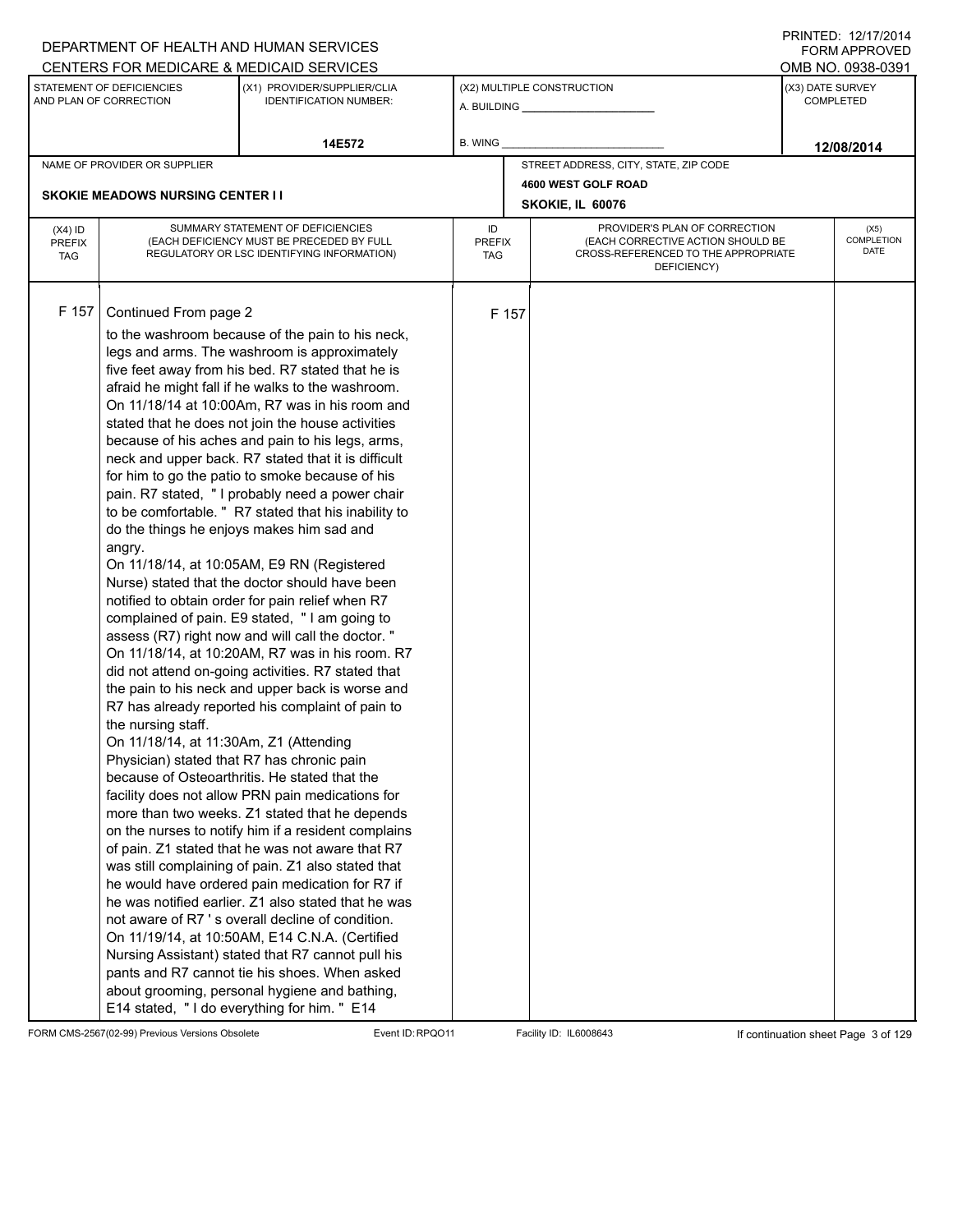|                                          |                                                                                                                                                                                                                                                          | DEPARTMENT OF HEALTH AND HUMAN SERVICES                                                                                                                                                                                                                                                                                                                                                                                                                                                                                                                                                                                                                                                                                                                                                                                                                                                                                                                                                                                                                                                                                                                                                                                                                                                                                                                                                                                                                                                                                                                                                                                                                                                                                                                 |                            |       |                                                                                                                          |                  | I INITILLY. I <i>litil</i> ly I <del>t</del><br>FORM APPROVED |
|------------------------------------------|----------------------------------------------------------------------------------------------------------------------------------------------------------------------------------------------------------------------------------------------------------|---------------------------------------------------------------------------------------------------------------------------------------------------------------------------------------------------------------------------------------------------------------------------------------------------------------------------------------------------------------------------------------------------------------------------------------------------------------------------------------------------------------------------------------------------------------------------------------------------------------------------------------------------------------------------------------------------------------------------------------------------------------------------------------------------------------------------------------------------------------------------------------------------------------------------------------------------------------------------------------------------------------------------------------------------------------------------------------------------------------------------------------------------------------------------------------------------------------------------------------------------------------------------------------------------------------------------------------------------------------------------------------------------------------------------------------------------------------------------------------------------------------------------------------------------------------------------------------------------------------------------------------------------------------------------------------------------------------------------------------------------------|----------------------------|-------|--------------------------------------------------------------------------------------------------------------------------|------------------|---------------------------------------------------------------|
|                                          |                                                                                                                                                                                                                                                          | CENTERS FOR MEDICARE & MEDICAID SERVICES                                                                                                                                                                                                                                                                                                                                                                                                                                                                                                                                                                                                                                                                                                                                                                                                                                                                                                                                                                                                                                                                                                                                                                                                                                                                                                                                                                                                                                                                                                                                                                                                                                                                                                                |                            |       |                                                                                                                          |                  | OMB NO. 0938-0391                                             |
|                                          | STATEMENT OF DEFICIENCIES<br>AND PLAN OF CORRECTION                                                                                                                                                                                                      | (X1) PROVIDER/SUPPLIER/CLIA<br><b>IDENTIFICATION NUMBER:</b>                                                                                                                                                                                                                                                                                                                                                                                                                                                                                                                                                                                                                                                                                                                                                                                                                                                                                                                                                                                                                                                                                                                                                                                                                                                                                                                                                                                                                                                                                                                                                                                                                                                                                            |                            |       | (X2) MULTIPLE CONSTRUCTION                                                                                               | (X3) DATE SURVEY | <b>COMPLETED</b>                                              |
|                                          |                                                                                                                                                                                                                                                          | 14E572                                                                                                                                                                                                                                                                                                                                                                                                                                                                                                                                                                                                                                                                                                                                                                                                                                                                                                                                                                                                                                                                                                                                                                                                                                                                                                                                                                                                                                                                                                                                                                                                                                                                                                                                                  | B. WING                    |       |                                                                                                                          |                  | 12/08/2014                                                    |
|                                          | NAME OF PROVIDER OR SUPPLIER                                                                                                                                                                                                                             |                                                                                                                                                                                                                                                                                                                                                                                                                                                                                                                                                                                                                                                                                                                                                                                                                                                                                                                                                                                                                                                                                                                                                                                                                                                                                                                                                                                                                                                                                                                                                                                                                                                                                                                                                         |                            |       | STREET ADDRESS, CITY, STATE, ZIP CODE                                                                                    |                  |                                                               |
|                                          |                                                                                                                                                                                                                                                          |                                                                                                                                                                                                                                                                                                                                                                                                                                                                                                                                                                                                                                                                                                                                                                                                                                                                                                                                                                                                                                                                                                                                                                                                                                                                                                                                                                                                                                                                                                                                                                                                                                                                                                                                                         | 4600 WEST GOLF ROAD        |       |                                                                                                                          |                  |                                                               |
|                                          | <b>SKOKIE MEADOWS NURSING CENTER I I</b>                                                                                                                                                                                                                 |                                                                                                                                                                                                                                                                                                                                                                                                                                                                                                                                                                                                                                                                                                                                                                                                                                                                                                                                                                                                                                                                                                                                                                                                                                                                                                                                                                                                                                                                                                                                                                                                                                                                                                                                                         |                            |       | SKOKIE, IL 60076                                                                                                         |                  |                                                               |
| $(X4)$ ID<br><b>PREFIX</b><br><b>TAG</b> |                                                                                                                                                                                                                                                          | SUMMARY STATEMENT OF DEFICIENCIES<br>(EACH DEFICIENCY MUST BE PRECEDED BY FULL<br>REGULATORY OR LSC IDENTIFYING INFORMATION)                                                                                                                                                                                                                                                                                                                                                                                                                                                                                                                                                                                                                                                                                                                                                                                                                                                                                                                                                                                                                                                                                                                                                                                                                                                                                                                                                                                                                                                                                                                                                                                                                            | ID<br><b>PREFIX</b><br>TAG |       | PROVIDER'S PLAN OF CORRECTION<br>(EACH CORRECTIVE ACTION SHOULD BE<br>CROSS-REFERENCED TO THE APPROPRIATE<br>DEFICIENCY) |                  | (X5)<br>COMPLETION<br>DATE                                    |
| F 157                                    | Continued From page 3<br>informing them of R7 's pain.<br>decline", notify the doctor, and discuss<br>appropriate placement.<br>not notify the psychiatrist about it.<br>is not aware that R7 stopped going to<br>monitored because of R7 's psychiatric | stated that "the only thing (R7) can do is brush<br>his teeth " when it comes to personal hygiene.<br>E14 stated that he takes care of R7 ten (10) days<br>out of 14 days. E14 also stated that R7 complains<br>of pain six (6) or more days of the ten (10) days<br>he takes care of him. E14 stated that R7 's<br>complains of pain was reported to the Nurse but<br>E14 'does not know what the nurses did after<br>On 11/19/14, at 11:00AM, E3 ADON (Assistant<br>Director of Nursing) stated that when a resident<br>shows decline of abilities ADLs (Activities of Daily<br>Living), the staff should determine the "kind of<br>On 11/19/14, at 1:056Pm, E15 PRSC (Psychiatric<br>Rehabilitation Services Coordinator) stated that<br>R7 is not attending psychosocial groups; E15 did<br>On 11/19/14, at 3:35PM, E16 PRSD (Psychiatric<br>Rehabilitation Services Director) stated that she<br>psychosocial groups activities. E16 stated that the<br>psychiatrist should have been called when R7<br>stopped attending psychosocial group activities.<br>On 11/19/14, at 3:46PM, Z2 (Psychiatrist) stated<br>that R7 is being treated biologically through<br>medications, but the facility services should<br>provide psychosocial programs and in-house<br>activities to R7 as a part of his (R7) psychosocial<br>treatment. Z2 stated that she is not aware of R7'<br>s isolative behavior, decline in ADL (Activities of<br>Daily Living) capabilities and decline in mood and<br>behavior. Z2 also stated that she was not made<br>aware by the facility staff that R7 stopped going to<br>psychosocial groups and is not participating<br>in-house activities. Z2 stated that the isolative<br>behavior should have been investigated and |                            | F 157 |                                                                                                                          |                  |                                                               |

FORM CMS-2567(02-99) Previous Versions Obsolete Event ID:RPQO11 Facility ID: IL6008643 If continuation sheet Page 4 of 129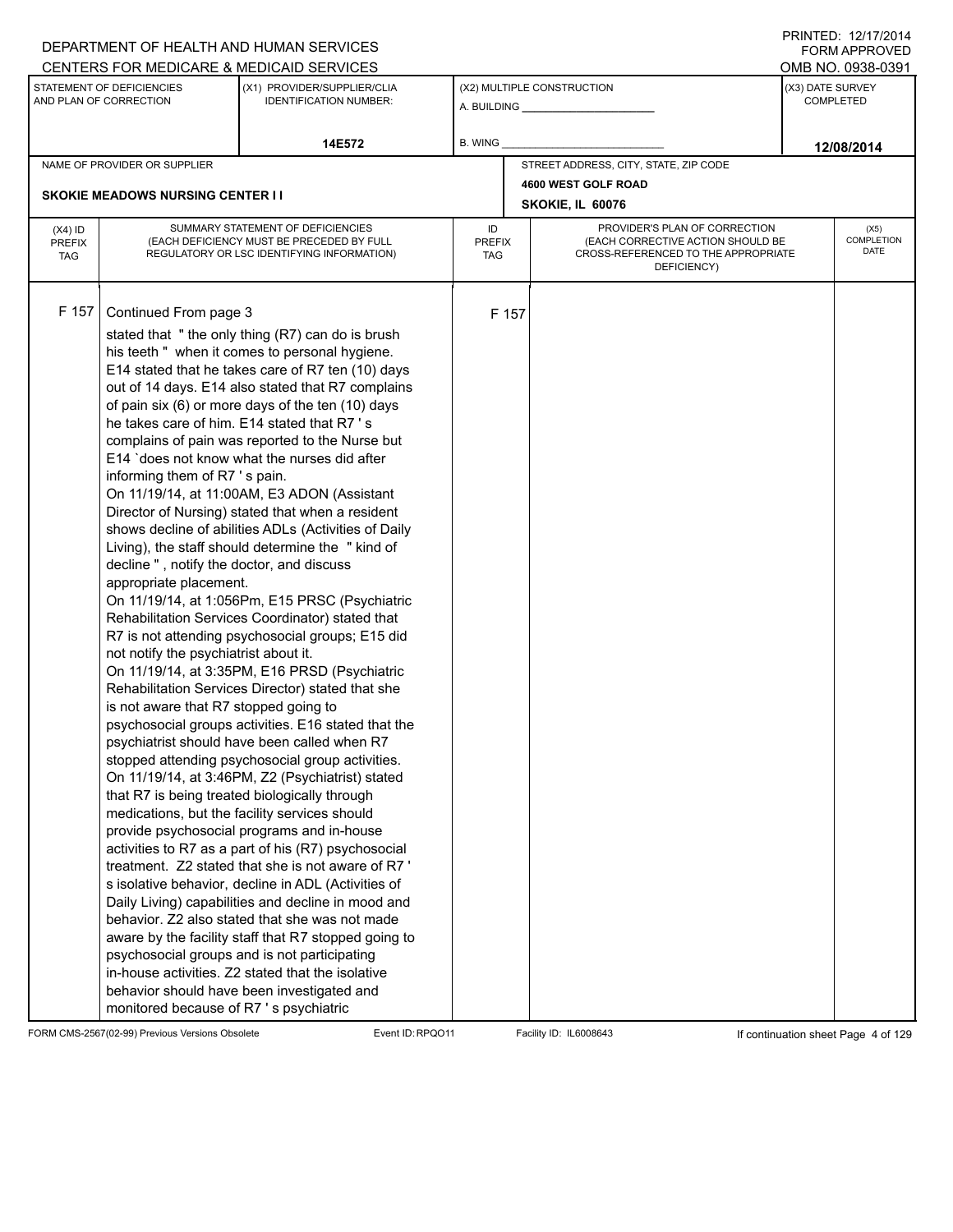|                                          |                                                                                                                                                                                                                                                                                                                             | DEPARTMENT OF HEALTH AND HUMAN SERVICES                                                                                                                                                                                                                                                                                                                                                                                                                                                                                                                                                                                                                                                                                                                                                                                                                                                                                                                                                                                                                                                                                                                                                                                                                                                                                                                                                                                                                                                                                                                                                                                                                                            |                            |       |                                                                                                                          |                  | $1 \times 1 \times 1 = 1$ . $1 \times 1 \times 1 = 1$<br>FORM APPROVED |
|------------------------------------------|-----------------------------------------------------------------------------------------------------------------------------------------------------------------------------------------------------------------------------------------------------------------------------------------------------------------------------|------------------------------------------------------------------------------------------------------------------------------------------------------------------------------------------------------------------------------------------------------------------------------------------------------------------------------------------------------------------------------------------------------------------------------------------------------------------------------------------------------------------------------------------------------------------------------------------------------------------------------------------------------------------------------------------------------------------------------------------------------------------------------------------------------------------------------------------------------------------------------------------------------------------------------------------------------------------------------------------------------------------------------------------------------------------------------------------------------------------------------------------------------------------------------------------------------------------------------------------------------------------------------------------------------------------------------------------------------------------------------------------------------------------------------------------------------------------------------------------------------------------------------------------------------------------------------------------------------------------------------------------------------------------------------------|----------------------------|-------|--------------------------------------------------------------------------------------------------------------------------|------------------|------------------------------------------------------------------------|
|                                          |                                                                                                                                                                                                                                                                                                                             | CENTERS FOR MEDICARE & MEDICAID SERVICES                                                                                                                                                                                                                                                                                                                                                                                                                                                                                                                                                                                                                                                                                                                                                                                                                                                                                                                                                                                                                                                                                                                                                                                                                                                                                                                                                                                                                                                                                                                                                                                                                                           |                            |       |                                                                                                                          |                  | OMB NO. 0938-0391                                                      |
|                                          | STATEMENT OF DEFICIENCIES<br>AND PLAN OF CORRECTION                                                                                                                                                                                                                                                                         | (X1) PROVIDER/SUPPLIER/CLIA<br><b>IDENTIFICATION NUMBER:</b>                                                                                                                                                                                                                                                                                                                                                                                                                                                                                                                                                                                                                                                                                                                                                                                                                                                                                                                                                                                                                                                                                                                                                                                                                                                                                                                                                                                                                                                                                                                                                                                                                       |                            |       | (X2) MULTIPLE CONSTRUCTION                                                                                               | (X3) DATE SURVEY | <b>COMPLETED</b>                                                       |
|                                          |                                                                                                                                                                                                                                                                                                                             | 14E572                                                                                                                                                                                                                                                                                                                                                                                                                                                                                                                                                                                                                                                                                                                                                                                                                                                                                                                                                                                                                                                                                                                                                                                                                                                                                                                                                                                                                                                                                                                                                                                                                                                                             | B. WING                    |       |                                                                                                                          |                  | 12/08/2014                                                             |
|                                          | NAME OF PROVIDER OR SUPPLIER                                                                                                                                                                                                                                                                                                |                                                                                                                                                                                                                                                                                                                                                                                                                                                                                                                                                                                                                                                                                                                                                                                                                                                                                                                                                                                                                                                                                                                                                                                                                                                                                                                                                                                                                                                                                                                                                                                                                                                                                    |                            |       | STREET ADDRESS, CITY, STATE, ZIP CODE                                                                                    |                  |                                                                        |
|                                          |                                                                                                                                                                                                                                                                                                                             |                                                                                                                                                                                                                                                                                                                                                                                                                                                                                                                                                                                                                                                                                                                                                                                                                                                                                                                                                                                                                                                                                                                                                                                                                                                                                                                                                                                                                                                                                                                                                                                                                                                                                    |                            |       | 4600 WEST GOLF ROAD                                                                                                      |                  |                                                                        |
|                                          | <b>SKOKIE MEADOWS NURSING CENTER I I</b>                                                                                                                                                                                                                                                                                    |                                                                                                                                                                                                                                                                                                                                                                                                                                                                                                                                                                                                                                                                                                                                                                                                                                                                                                                                                                                                                                                                                                                                                                                                                                                                                                                                                                                                                                                                                                                                                                                                                                                                                    |                            |       | SKOKIE, IL 60076                                                                                                         |                  |                                                                        |
| $(X4)$ ID<br><b>PREFIX</b><br><b>TAG</b> |                                                                                                                                                                                                                                                                                                                             | SUMMARY STATEMENT OF DEFICIENCIES<br>(EACH DEFICIENCY MUST BE PRECEDED BY FULL<br>REGULATORY OR LSC IDENTIFYING INFORMATION)                                                                                                                                                                                                                                                                                                                                                                                                                                                                                                                                                                                                                                                                                                                                                                                                                                                                                                                                                                                                                                                                                                                                                                                                                                                                                                                                                                                                                                                                                                                                                       | ID<br><b>PREFIX</b><br>TAG |       | PROVIDER'S PLAN OF CORRECTION<br>(EACH CORRECTIVE ACTION SHOULD BE<br>CROSS-REFERENCED TO THE APPROPRIATE<br>DEFICIENCY) |                  | (X5)<br>COMPLETION<br>DATE                                             |
| F 157                                    | Continued From page 4<br>diagnoses which include Schizo-Affective<br>ADLs, she would have ordered R7 for<br>hospitalization and further evaluation.<br>in part: (R7) has severe mental illness;<br>worsening conditions; Intervene when any<br>inappropriate behavior is observed.<br>There was no intervention documented. | Disorder. Z2 stated that the nursing staff should<br>monitor residents ' behavior using the behavior<br>monitoring tracking so an appropriate plan of care<br>can be created. Z2 stated that if she should have<br>known about the change in R7's behavior and<br>R7 's Care Plan initiated on 9/18/14 documents<br>Intervention: Refer to MD (Medical Doctor) for<br>Psychotropic Medication Record on the following<br>dates documents in part: " 9/30/14 Behavior<br>exhibited- isolative, withdrawn; 10/31/14 Behavior<br>exhibited - remains isolative and withdrawn."<br>Admission/Initial MDS (Minimum Data Set) dated<br>12/17/2013 and Quarterly MDS dated 9/17/14<br>were reviewed. The Quarterly MDs dated 9/17/14<br>documents in part the following areas of decline<br>in condition in the specific MDS sections: Section<br>C- Presence of signs and symptoms of Delirium-<br>Inattention which was not present during the<br>Admission/Initial comprehensive MDS; Section G<br>- Functional Status: decline in Dressing and<br>Bathing functions (R7) - needs assistance from<br>staff with Dressing and Bathing; Per Initial MDS<br>(12/17/13), R7 was independent with all areas of<br>ADL (Activities of Daily Living) and only needed<br>supervision with Dressing and Bathing; Section E<br>- Behavior/Potential indicator of Psychosis: -<br>Delusion; Per Initial MDS (12/17/13) documents<br>no potential indicator of psychosis; Section D -<br>Mood: Emergence of sad or anxious mood: little<br>interest or pleasure to doing things; feeling down,<br>sad, depressed and helpless; feeling tired and<br>having less energy; feeling bad about himself; |                            | F 157 |                                                                                                                          |                  |                                                                        |

FORM CMS-2567(02-99) Previous Versions Obsolete Event ID:RPQO11 Facility ID: IL6008643 If continuation sheet Page 5 of 129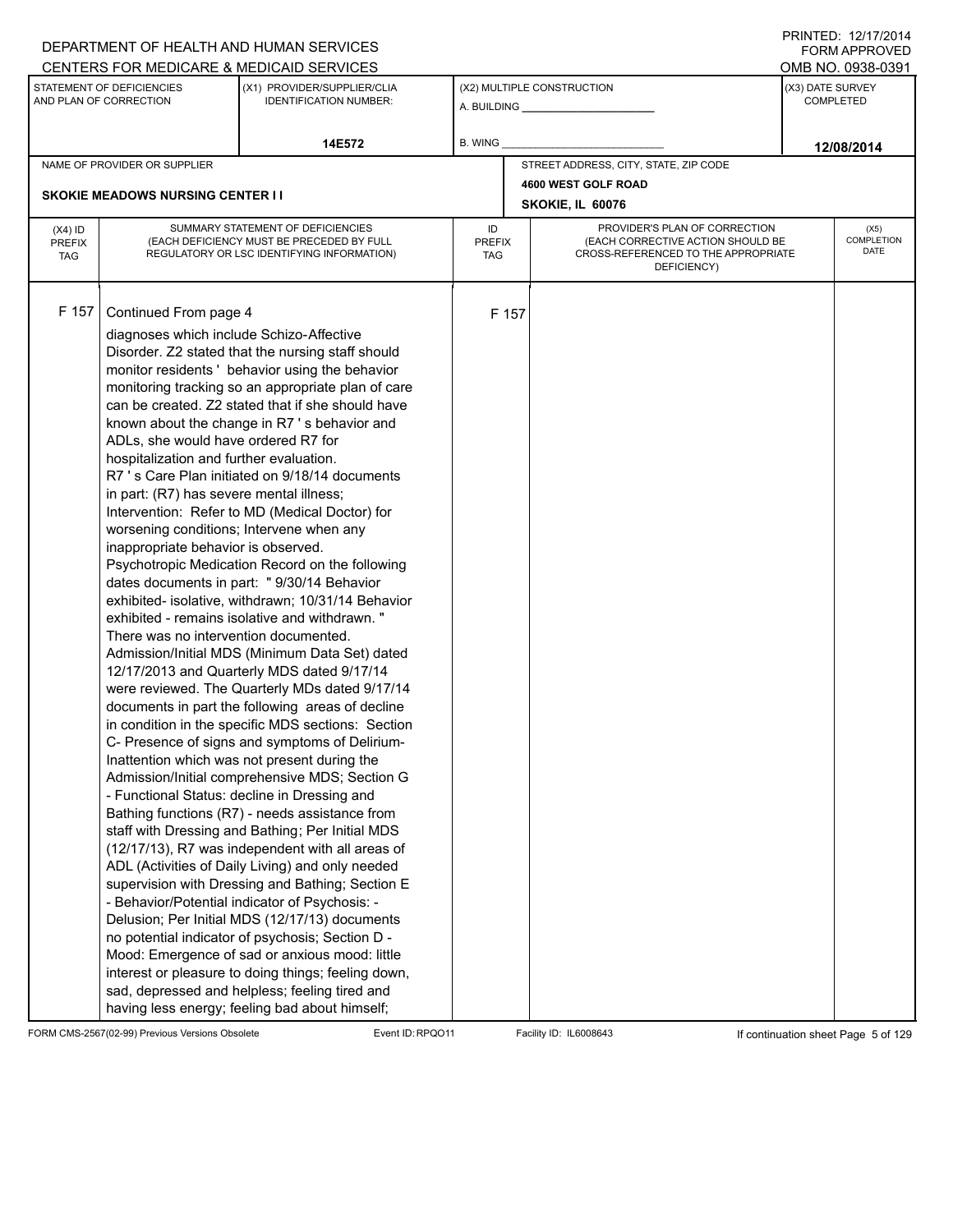|                                          |                                                                                                                                | DEPARTMENT OF HEALTH AND HUMAN SERVICES                                                                                                                                                                                                                                                                                                                                                                                                                                                                                                   |                            |       |                                                                                                                          |                  | <b>FORM APPROVED</b><br>OMB NO. 0938-0391 |
|------------------------------------------|--------------------------------------------------------------------------------------------------------------------------------|-------------------------------------------------------------------------------------------------------------------------------------------------------------------------------------------------------------------------------------------------------------------------------------------------------------------------------------------------------------------------------------------------------------------------------------------------------------------------------------------------------------------------------------------|----------------------------|-------|--------------------------------------------------------------------------------------------------------------------------|------------------|-------------------------------------------|
|                                          | STATEMENT OF DEFICIENCIES                                                                                                      | CENTERS FOR MEDICARE & MEDICAID SERVICES<br>(X1) PROVIDER/SUPPLIER/CLIA                                                                                                                                                                                                                                                                                                                                                                                                                                                                   |                            |       | (X2) MULTIPLE CONSTRUCTION                                                                                               | (X3) DATE SURVEY |                                           |
|                                          | AND PLAN OF CORRECTION                                                                                                         | <b>IDENTIFICATION NUMBER:</b>                                                                                                                                                                                                                                                                                                                                                                                                                                                                                                             |                            |       |                                                                                                                          |                  | <b>COMPLETED</b>                          |
|                                          |                                                                                                                                | 14E572                                                                                                                                                                                                                                                                                                                                                                                                                                                                                                                                    | B. WING                    |       |                                                                                                                          |                  | 12/08/2014                                |
|                                          | NAME OF PROVIDER OR SUPPLIER                                                                                                   |                                                                                                                                                                                                                                                                                                                                                                                                                                                                                                                                           |                            |       | STREET ADDRESS, CITY, STATE, ZIP CODE                                                                                    |                  |                                           |
|                                          | <b>SKOKIE MEADOWS NURSING CENTER I I</b>                                                                                       |                                                                                                                                                                                                                                                                                                                                                                                                                                                                                                                                           |                            |       | 4600 WEST GOLF ROAD<br>SKOKIE, IL 60076                                                                                  |                  |                                           |
| $(X4)$ ID<br><b>PREFIX</b><br><b>TAG</b> |                                                                                                                                | SUMMARY STATEMENT OF DEFICIENCIES<br>(EACH DEFICIENCY MUST BE PRECEDED BY FULL<br>REGULATORY OR LSC IDENTIFYING INFORMATION)                                                                                                                                                                                                                                                                                                                                                                                                              | ID<br><b>PREFIX</b><br>TAG |       | PROVIDER'S PLAN OF CORRECTION<br>(EACH CORRECTIVE ACTION SHOULD BE<br>CROSS-REFERENCED TO THE APPROPRIATE<br>DEFICIENCY) |                  | (X5)<br><b>COMPLETION</b><br>DATE         |
| F 157                                    | Continued From page 5<br>Acute Care psychiatric hospital discharge<br>Notify physician if experiencing any of the<br>yourself. | trouble concentrating on things; total severity<br>score from zero to 13; Per Initial MDS (12/17/13),<br>R7 did not have any symptom of Mood problem.<br>instruction dated 12/4/13 documents in part:<br>following: Recurrence of psychiatric symptoms<br>that led to hospitalization; Inability to care for                                                                                                                                                                                                                              |                            | F 157 |                                                                                                                          |                  |                                           |
|                                          | Findings include:                                                                                                              | Based on observation, interview and record<br>review, the facility failed to notify the psychiatrist<br>with clinical changes in condition for one resident<br>(R9) of five residents reviewed for psychoactive<br>medications in a sample of 18. In addition, the<br>facility failed to notify a physician of the drainage<br>from a dialysis catheter site for one resident<br>(R13) reviewed for dialysis in a sample of 18.<br>During the initial tour of the facility on 11/17/14 at<br>9:25am, R9 stated, "I'm sleepy because of my |                            |       |                                                                                                                          |                  |                                           |
|                                          | because I'm too tired."<br>result: 92/60.                                                                                      | medication. Prolixin makes me sleepy and I have<br>decreased energy. Today, I'm not going to groups<br>On 11/17/14 at 12:45pm, R9 was still in bed and<br>indicated that he felt really weak and sleepy. R9<br>stated, "I told the nurse." At 1:20pm, R9 asked<br>E24 (RN-Registered Nurse) to take his blood<br>pressure. R9 stated to E24, "I feel weak." As E24<br>performed R9's blood pressure he stated, "My<br>normal is 120/80 or 120/75." His blood pressure<br>R9's Physician Order Sheet (POS) dated 11/1/14                   |                            |       |                                                                                                                          |                  |                                           |

FORM CMS-2567(02-99) Previous Versions Obsolete Event ID:RPQO11 Facility ID: IL6008643 If continuation sheet Page 6 of 129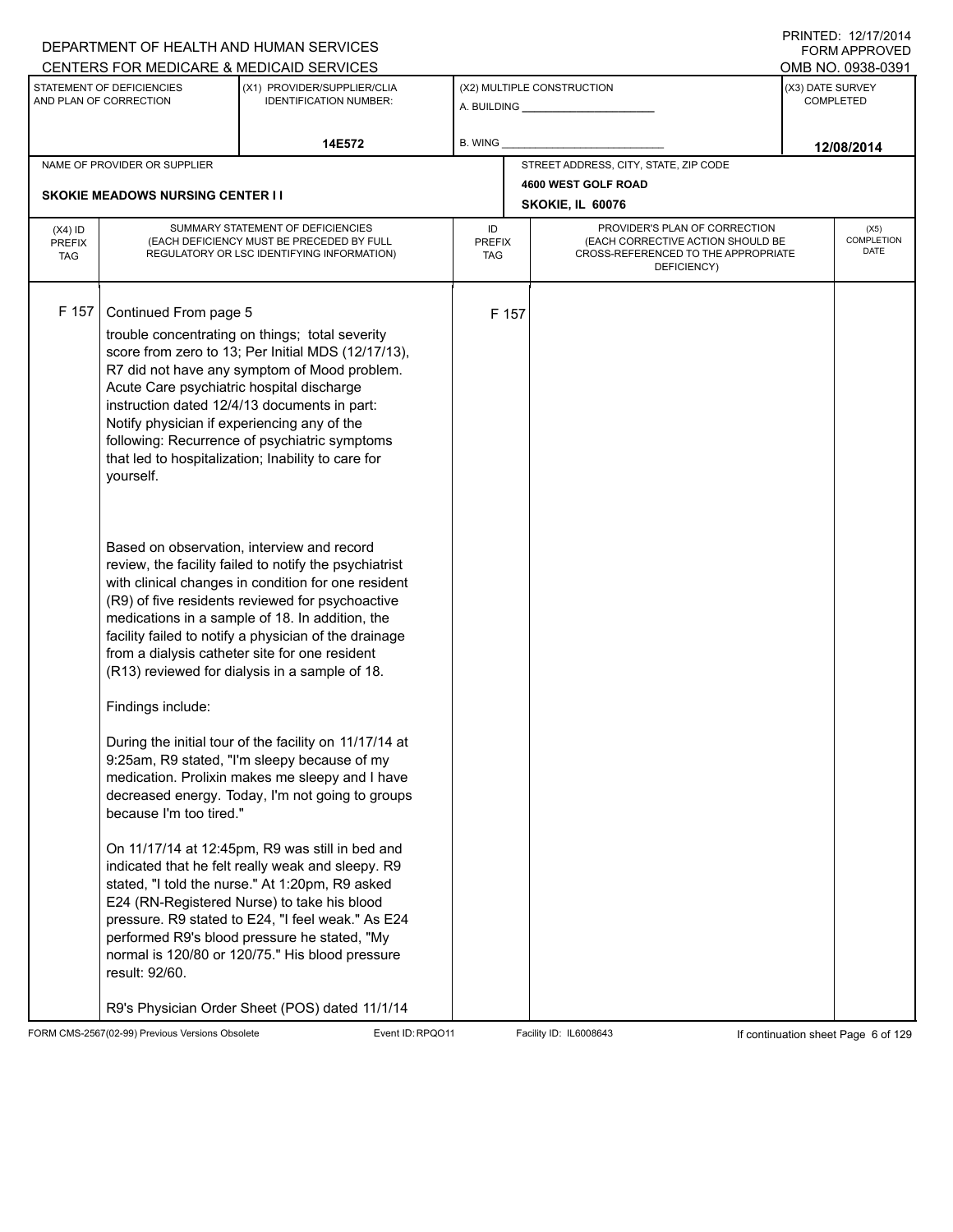|                                          |                                                                                                                                                                         | DEPARTMENT OF HEALTH AND HUMAN SERVICES                                                                                                                                                                                                                                                                                                                                                                                                                                                                                                                                                                                                                                                                                                                                                                                                                                                                                                                                                                                                                                                                                                                                                                                                                                                                                                                                                                                                      |                            |       |                                                                                                                          |                  | <b>FORM APPROVED</b>       |
|------------------------------------------|-------------------------------------------------------------------------------------------------------------------------------------------------------------------------|----------------------------------------------------------------------------------------------------------------------------------------------------------------------------------------------------------------------------------------------------------------------------------------------------------------------------------------------------------------------------------------------------------------------------------------------------------------------------------------------------------------------------------------------------------------------------------------------------------------------------------------------------------------------------------------------------------------------------------------------------------------------------------------------------------------------------------------------------------------------------------------------------------------------------------------------------------------------------------------------------------------------------------------------------------------------------------------------------------------------------------------------------------------------------------------------------------------------------------------------------------------------------------------------------------------------------------------------------------------------------------------------------------------------------------------------|----------------------------|-------|--------------------------------------------------------------------------------------------------------------------------|------------------|----------------------------|
|                                          | STATEMENT OF DEFICIENCIES                                                                                                                                               | CENTERS FOR MEDICARE & MEDICAID SERVICES<br>(X1) PROVIDER/SUPPLIER/CLIA                                                                                                                                                                                                                                                                                                                                                                                                                                                                                                                                                                                                                                                                                                                                                                                                                                                                                                                                                                                                                                                                                                                                                                                                                                                                                                                                                                      |                            |       | (X2) MULTIPLE CONSTRUCTION                                                                                               | (X3) DATE SURVEY | OMB NO. 0938-0391          |
|                                          | AND PLAN OF CORRECTION                                                                                                                                                  | <b>IDENTIFICATION NUMBER:</b>                                                                                                                                                                                                                                                                                                                                                                                                                                                                                                                                                                                                                                                                                                                                                                                                                                                                                                                                                                                                                                                                                                                                                                                                                                                                                                                                                                                                                |                            |       |                                                                                                                          |                  | <b>COMPLETED</b>           |
|                                          |                                                                                                                                                                         | 14E572                                                                                                                                                                                                                                                                                                                                                                                                                                                                                                                                                                                                                                                                                                                                                                                                                                                                                                                                                                                                                                                                                                                                                                                                                                                                                                                                                                                                                                       | B. WING                    |       |                                                                                                                          |                  | 12/08/2014                 |
|                                          | NAME OF PROVIDER OR SUPPLIER                                                                                                                                            |                                                                                                                                                                                                                                                                                                                                                                                                                                                                                                                                                                                                                                                                                                                                                                                                                                                                                                                                                                                                                                                                                                                                                                                                                                                                                                                                                                                                                                              |                            |       | STREET ADDRESS, CITY, STATE, ZIP CODE                                                                                    |                  |                            |
|                                          | <b>SKOKIE MEADOWS NURSING CENTER II</b>                                                                                                                                 |                                                                                                                                                                                                                                                                                                                                                                                                                                                                                                                                                                                                                                                                                                                                                                                                                                                                                                                                                                                                                                                                                                                                                                                                                                                                                                                                                                                                                                              |                            |       | 4600 WEST GOLF ROAD                                                                                                      |                  |                            |
|                                          |                                                                                                                                                                         |                                                                                                                                                                                                                                                                                                                                                                                                                                                                                                                                                                                                                                                                                                                                                                                                                                                                                                                                                                                                                                                                                                                                                                                                                                                                                                                                                                                                                                              |                            |       | SKOKIE, IL 60076                                                                                                         |                  |                            |
| $(X4)$ ID<br><b>PREFIX</b><br><b>TAG</b> |                                                                                                                                                                         | SUMMARY STATEMENT OF DEFICIENCIES<br>(EACH DEFICIENCY MUST BE PRECEDED BY FULL<br>REGULATORY OR LSC IDENTIFYING INFORMATION)                                                                                                                                                                                                                                                                                                                                                                                                                                                                                                                                                                                                                                                                                                                                                                                                                                                                                                                                                                                                                                                                                                                                                                                                                                                                                                                 | ID<br><b>PREFIX</b><br>TAG |       | PROVIDER'S PLAN OF CORRECTION<br>(EACH CORRECTIVE ACTION SHOULD BE<br>CROSS-REFERENCED TO THE APPROPRIATE<br>DEFICIENCY) |                  | (X5)<br>COMPLETION<br>DATE |
| F 157                                    | Continued From page 6<br>for a diagnosis of Paranoid Schizophrenia.<br>17.5 mg at night.<br>complaining of dizziness and sleepiness.<br>the medication if staff agrees. | through 11/30/14 documents Prolixin medication<br>R9's Psychiatric Progress Note dated 11/13/14<br>documents that his Prolixin was decreased to<br>On 11/17/14 at 2:30pm, R9 stated, "I used to be<br>on Prolixin 5 milligrams (mg) in the morning and<br>10 mg at night. I was less sleepy. But then the<br>Prolixin was changed to 20 mg at night. I was<br>sleepy and weak in the morning. The doctor<br>decreased my Prolixin by 2.5 mg. I was at 20 mg<br>and now I am on 17.5 mg at night. And then she<br>will decrease again so I will be at 15 mg like<br>before. I am still so weak and sleepy and dizzy."<br>On 11/18/14 at 10:30am, R9 was still in bed<br>sleeping. At 12:05pm, R9 stated, "I'm still so<br>sleepy. I tell the nurses all the time that I am<br>sleepy even though my Prolixin was decreased.<br>When the Prolixin was increased from 15 mg a<br>day to 20 mg a day in the first week I was very<br>sleepy and weak. I told (Z2-Psychiatrist) that the<br>dose was too high." At 3:00pm, R9 was in bed<br>R9's Psychiatric Progress Note dated 10/10/14<br>documents that he requested to have his Prolixin<br>decreased to 15 mg. Z2 did not decrease his<br>Prolixin but instead indicated that R9 will be<br>monitored by staff and will consider decreasing<br>E24's Nurses' Progress Note dated 11/17/14 at<br>1:15pm documents that Z1 (Physician) was<br>notified regarding R9's complaints of weakness, |                            | F 157 |                                                                                                                          |                  |                            |
|                                          | at 10:00am, E24 stated, "I did not notify                                                                                                                               | sleepiness and low blood pressure. On 11/19/14                                                                                                                                                                                                                                                                                                                                                                                                                                                                                                                                                                                                                                                                                                                                                                                                                                                                                                                                                                                                                                                                                                                                                                                                                                                                                                                                                                                               |                            |       |                                                                                                                          |                  |                            |

FORM CMS-2567(02-99) Previous Versions Obsolete Event ID:RPQO11 Facility ID: IL6008643 If continuation sheet Page 7 of 129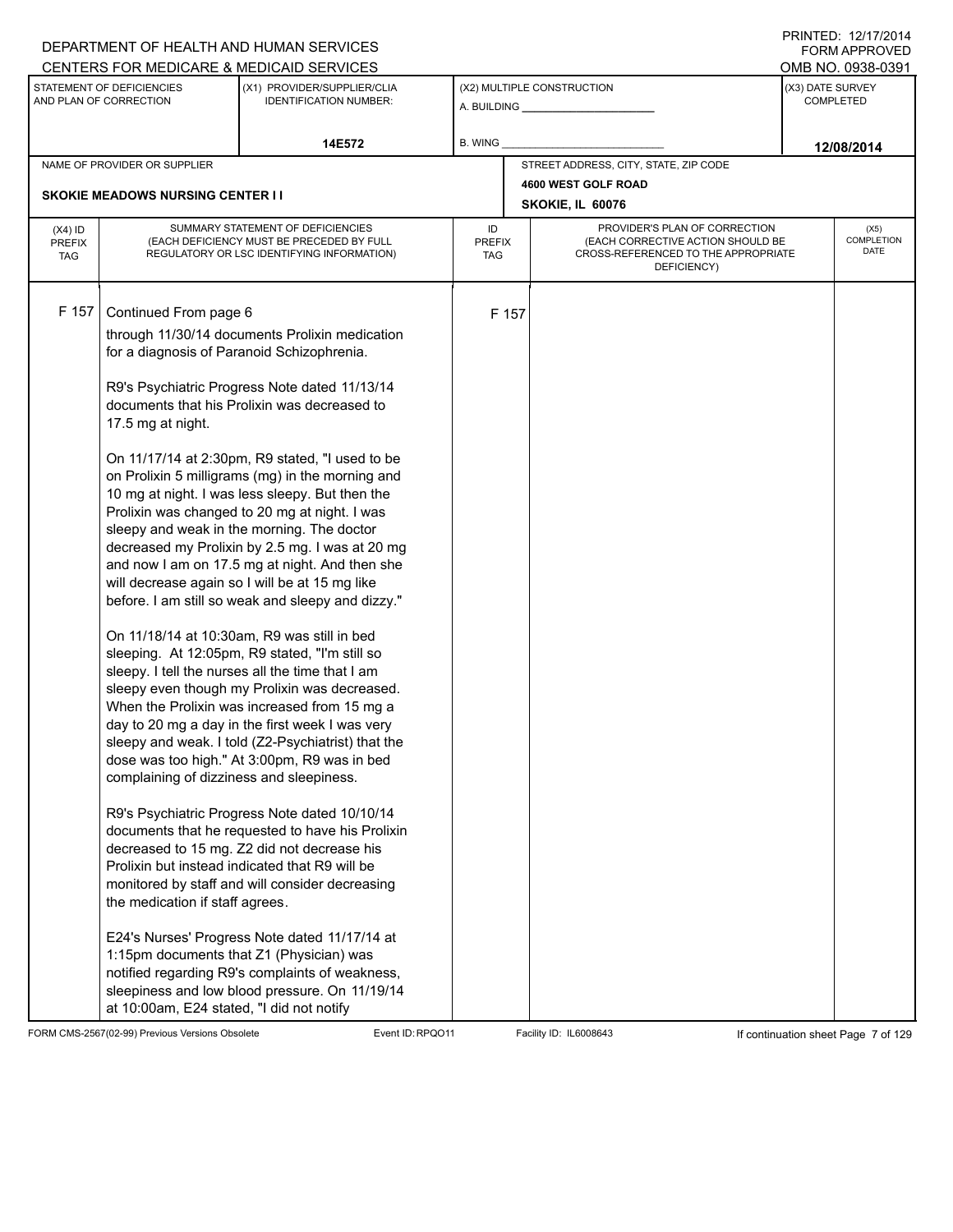| DEPARTMENT OF HEALTH AND HUMAN SERVICES                                                                                                                                                                                                                                                                                                                                                                                                                                                                                                                                                                                                    |                                                                                                                                                                                                                                                                                                                                                                                                                                                                                                                                                                                                                                                                                                                                                                                                                                                                                                                                                     |                            |       |                                                                                                                          |                  | 11111 LD. 14/11/4917<br>FORM APPROVED |
|--------------------------------------------------------------------------------------------------------------------------------------------------------------------------------------------------------------------------------------------------------------------------------------------------------------------------------------------------------------------------------------------------------------------------------------------------------------------------------------------------------------------------------------------------------------------------------------------------------------------------------------------|-----------------------------------------------------------------------------------------------------------------------------------------------------------------------------------------------------------------------------------------------------------------------------------------------------------------------------------------------------------------------------------------------------------------------------------------------------------------------------------------------------------------------------------------------------------------------------------------------------------------------------------------------------------------------------------------------------------------------------------------------------------------------------------------------------------------------------------------------------------------------------------------------------------------------------------------------------|----------------------------|-------|--------------------------------------------------------------------------------------------------------------------------|------------------|---------------------------------------|
| CENTERS FOR MEDICARE & MEDICAID SERVICES<br>STATEMENT OF DEFICIENCIES                                                                                                                                                                                                                                                                                                                                                                                                                                                                                                                                                                      | (X1) PROVIDER/SUPPLIER/CLIA                                                                                                                                                                                                                                                                                                                                                                                                                                                                                                                                                                                                                                                                                                                                                                                                                                                                                                                         |                            |       | (X2) MULTIPLE CONSTRUCTION                                                                                               | (X3) DATE SURVEY | OMB NO. 0938-0391                     |
| AND PLAN OF CORRECTION                                                                                                                                                                                                                                                                                                                                                                                                                                                                                                                                                                                                                     | <b>IDENTIFICATION NUMBER:</b>                                                                                                                                                                                                                                                                                                                                                                                                                                                                                                                                                                                                                                                                                                                                                                                                                                                                                                                       |                            |       | A. BUILDING A. BUILDING                                                                                                  |                  | <b>COMPLETED</b>                      |
|                                                                                                                                                                                                                                                                                                                                                                                                                                                                                                                                                                                                                                            | 14E572                                                                                                                                                                                                                                                                                                                                                                                                                                                                                                                                                                                                                                                                                                                                                                                                                                                                                                                                              | B. WING                    |       |                                                                                                                          |                  | 12/08/2014                            |
| NAME OF PROVIDER OR SUPPLIER                                                                                                                                                                                                                                                                                                                                                                                                                                                                                                                                                                                                               |                                                                                                                                                                                                                                                                                                                                                                                                                                                                                                                                                                                                                                                                                                                                                                                                                                                                                                                                                     |                            |       | STREET ADDRESS, CITY, STATE, ZIP CODE                                                                                    |                  |                                       |
| <b>SKOKIE MEADOWS NURSING CENTER II</b>                                                                                                                                                                                                                                                                                                                                                                                                                                                                                                                                                                                                    |                                                                                                                                                                                                                                                                                                                                                                                                                                                                                                                                                                                                                                                                                                                                                                                                                                                                                                                                                     |                            |       | 4600 WEST GOLF ROAD                                                                                                      |                  |                                       |
|                                                                                                                                                                                                                                                                                                                                                                                                                                                                                                                                                                                                                                            |                                                                                                                                                                                                                                                                                                                                                                                                                                                                                                                                                                                                                                                                                                                                                                                                                                                                                                                                                     |                            |       | SKOKIE, IL 60076                                                                                                         |                  |                                       |
| $(X4)$ ID<br><b>PREFIX</b><br><b>TAG</b>                                                                                                                                                                                                                                                                                                                                                                                                                                                                                                                                                                                                   | SUMMARY STATEMENT OF DEFICIENCIES<br>(EACH DEFICIENCY MUST BE PRECEDED BY FULL<br>REGULATORY OR LSC IDENTIFYING INFORMATION)                                                                                                                                                                                                                                                                                                                                                                                                                                                                                                                                                                                                                                                                                                                                                                                                                        | ID<br><b>PREFIX</b><br>TAG |       | PROVIDER'S PLAN OF CORRECTION<br>(EACH CORRECTIVE ACTION SHOULD BE<br>CROSS-REFERENCED TO THE APPROPRIATE<br>DEFICIENCY) |                  | (X5)<br>COMPLETION<br><b>DATE</b>     |
| F 157<br>Continued From page 7<br>(Z2-Psychiatrist) only (Z1). (Z2) not notified<br>because I was focusing more on medical<br>medical condition."<br>they have symptoms, we usually call the<br>meds. (R9) complained of weakness and<br>sleepiness on/off."<br>and sleepiness.<br>increased energy level could be directly<br>medication had I known earlier or had been<br>contacted earlier regarding his sleepiness,<br>an additional dose reduction had I known."<br>of medication to appropriate personnel.<br>The manufacturer specifications for Prolixin<br>or lethargy, if they occur, may necessitate a<br>reduction in dosage. | problems. I should've called (Z2). I missed that.<br>Especially because his Prolixin was decreased in<br>dosage the week prior. I was focusing on his<br>On 11/19/14 at 11:40am, E9 (RN) stated, "When<br>psychiatrist first because of the residents psych<br>There is no documentation indicating that Z2 was<br>notified of R9's on/off complaints of weakness<br>On 11/19/14 at 3:41pm, Z2 stated, "I think his<br>correlated to medication reduction. But they need<br>to monitor him for mania. I absolutely would have<br>attempted a further dose reduction of his Prolixin<br>drowsiness and decreased energy level. I did a<br>dose reduction on 11/13/14 but would have done<br>R9's Care Plan regarding psychiatric medication<br>documents: Interventions: Report any side effects<br>(Fluphenazine Decanoate) documents: Adverse<br>Reactions: Central Nervous System: Drowsiness<br>An undated facility policy titled, "Psychotropic |                            | F 157 |                                                                                                                          |                  |                                       |

FORM CMS-2567(02-99) Previous Versions Obsolete Event ID:RPQO11 Facility ID: IL6008643 If continuation sheet Page 8 of 129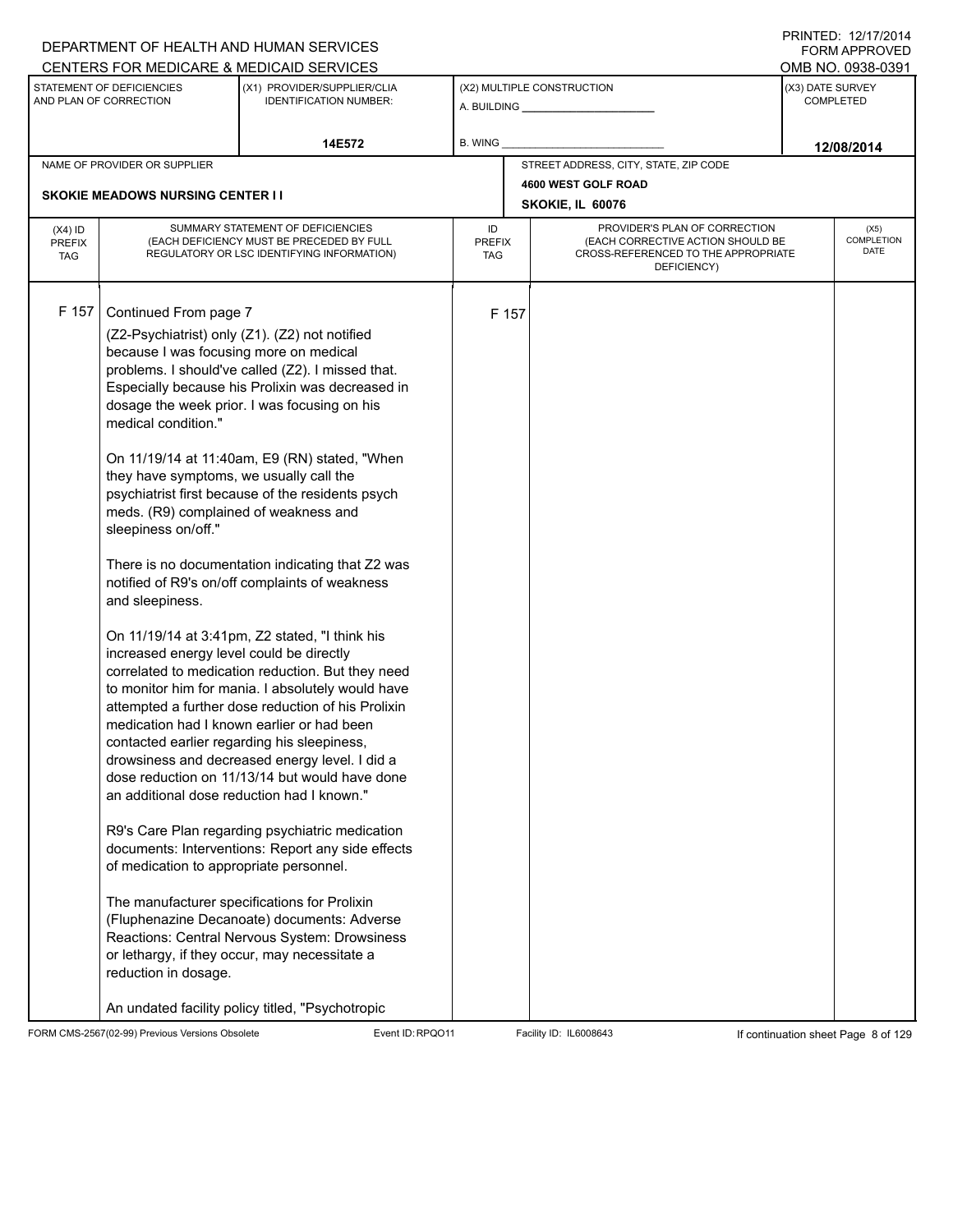|                                          |                                                                                                                                                                                               | DEPARTMENT OF HEALTH AND HUMAN SERVICES                                                                                                                                                                                                                                                                                                                                                                                                                                                                                                                                                                                                                                                                                                                                                                                                                                                                                                                                                    |                            |       |                                                                                                                          | FORM APPROVED                        |
|------------------------------------------|-----------------------------------------------------------------------------------------------------------------------------------------------------------------------------------------------|--------------------------------------------------------------------------------------------------------------------------------------------------------------------------------------------------------------------------------------------------------------------------------------------------------------------------------------------------------------------------------------------------------------------------------------------------------------------------------------------------------------------------------------------------------------------------------------------------------------------------------------------------------------------------------------------------------------------------------------------------------------------------------------------------------------------------------------------------------------------------------------------------------------------------------------------------------------------------------------------|----------------------------|-------|--------------------------------------------------------------------------------------------------------------------------|--------------------------------------|
|                                          |                                                                                                                                                                                               | CENTERS FOR MEDICARE & MEDICAID SERVICES                                                                                                                                                                                                                                                                                                                                                                                                                                                                                                                                                                                                                                                                                                                                                                                                                                                                                                                                                   |                            |       |                                                                                                                          | OMB NO. 0938-0391                    |
|                                          | STATEMENT OF DEFICIENCIES<br>AND PLAN OF CORRECTION                                                                                                                                           | (X1) PROVIDER/SUPPLIER/CLIA<br><b>IDENTIFICATION NUMBER:</b>                                                                                                                                                                                                                                                                                                                                                                                                                                                                                                                                                                                                                                                                                                                                                                                                                                                                                                                               |                            |       | (X2) MULTIPLE CONSTRUCTION                                                                                               | (X3) DATE SURVEY<br><b>COMPLETED</b> |
|                                          |                                                                                                                                                                                               | 14E572                                                                                                                                                                                                                                                                                                                                                                                                                                                                                                                                                                                                                                                                                                                                                                                                                                                                                                                                                                                     | B. WING                    |       |                                                                                                                          | 12/08/2014                           |
|                                          | NAME OF PROVIDER OR SUPPLIER                                                                                                                                                                  |                                                                                                                                                                                                                                                                                                                                                                                                                                                                                                                                                                                                                                                                                                                                                                                                                                                                                                                                                                                            |                            |       | STREET ADDRESS, CITY, STATE, ZIP CODE                                                                                    |                                      |
|                                          |                                                                                                                                                                                               |                                                                                                                                                                                                                                                                                                                                                                                                                                                                                                                                                                                                                                                                                                                                                                                                                                                                                                                                                                                            |                            |       | 4600 WEST GOLF ROAD                                                                                                      |                                      |
|                                          | <b>SKOKIE MEADOWS NURSING CENTER I I</b>                                                                                                                                                      |                                                                                                                                                                                                                                                                                                                                                                                                                                                                                                                                                                                                                                                                                                                                                                                                                                                                                                                                                                                            |                            |       | SKOKIE, IL 60076                                                                                                         |                                      |
| $(X4)$ ID<br><b>PREFIX</b><br><b>TAG</b> |                                                                                                                                                                                               | SUMMARY STATEMENT OF DEFICIENCIES<br>(EACH DEFICIENCY MUST BE PRECEDED BY FULL<br>REGULATORY OR LSC IDENTIFYING INFORMATION)                                                                                                                                                                                                                                                                                                                                                                                                                                                                                                                                                                                                                                                                                                                                                                                                                                                               | ID<br><b>PREFIX</b><br>TAG |       | PROVIDER'S PLAN OF CORRECTION<br>(EACH CORRECTIVE ACTION SHOULD BE<br>CROSS-REFERENCED TO THE APPROPRIATE<br>DEFICIENCY) | (X5)<br>COMPLETION<br>DATE           |
| F 157                                    | Continued From page 8<br>psychosocial display. Psychiatrist will be<br>conferred with if resident is assessed and<br>recommended for psychotropic med<br>reduction/discontinuation program.   | Medication Reduction/Discontinuation Policy"<br>documents: Resident will be observed, assessed,<br>monitored for any inappropriate behavioral or                                                                                                                                                                                                                                                                                                                                                                                                                                                                                                                                                                                                                                                                                                                                                                                                                                           |                            | F 157 |                                                                                                                          |                                      |
|                                          | R13's Physician Order Sheet (POS) for<br>Needed.<br>sites. One shunt in the left arm and one<br>sub-clavian port catheter.<br>On 11/18/14 at 1:08pm during the group<br>the dressing myself." | Physician Order Sheet (POS) denotes R13 was<br>admitted to the facility on 6/27/2007. R13's<br>diagnoses include: Schizo-Affective Disorder<br>Bi-Polar Type, Acute Psychotic Episode, History<br>of Drug Abuse, Alcohol Dependence, Gastro<br>Esophageal Reflux Disease, Diabetes Mellitus,<br>Hypertension, Syncope and Hydronephrosis.<br>November 2014 denotes: Dialysis 3 Times per<br>week on Monday-Wednesday-Friday. Site:<br>Dialysis Catheter Dress with Regular Gauze as<br>November POS does not denote any dialysis site<br>monitoring. On 11/19/14 at 2:20pm R13 was<br>seen in his room to have two dialysis catheter<br>interview, surveyor observed R13 remove his<br>dressing from his left arm dialysis site. The<br>dressing had small amount of dried exudates<br>adhered to gauze dressing which he removed<br>himself and stated in part that "I always remove<br>R13's Dialysis Care Plan initiated 10/14/2014<br>with a target date of 1/15/2015 denotes that R13 |                            |       |                                                                                                                          |                                      |

FORM CMS-2567(02-99) Previous Versions Obsolete Event ID:RPQO11 Facility ID: IL6008643 If continuation sheet Page 9 of 129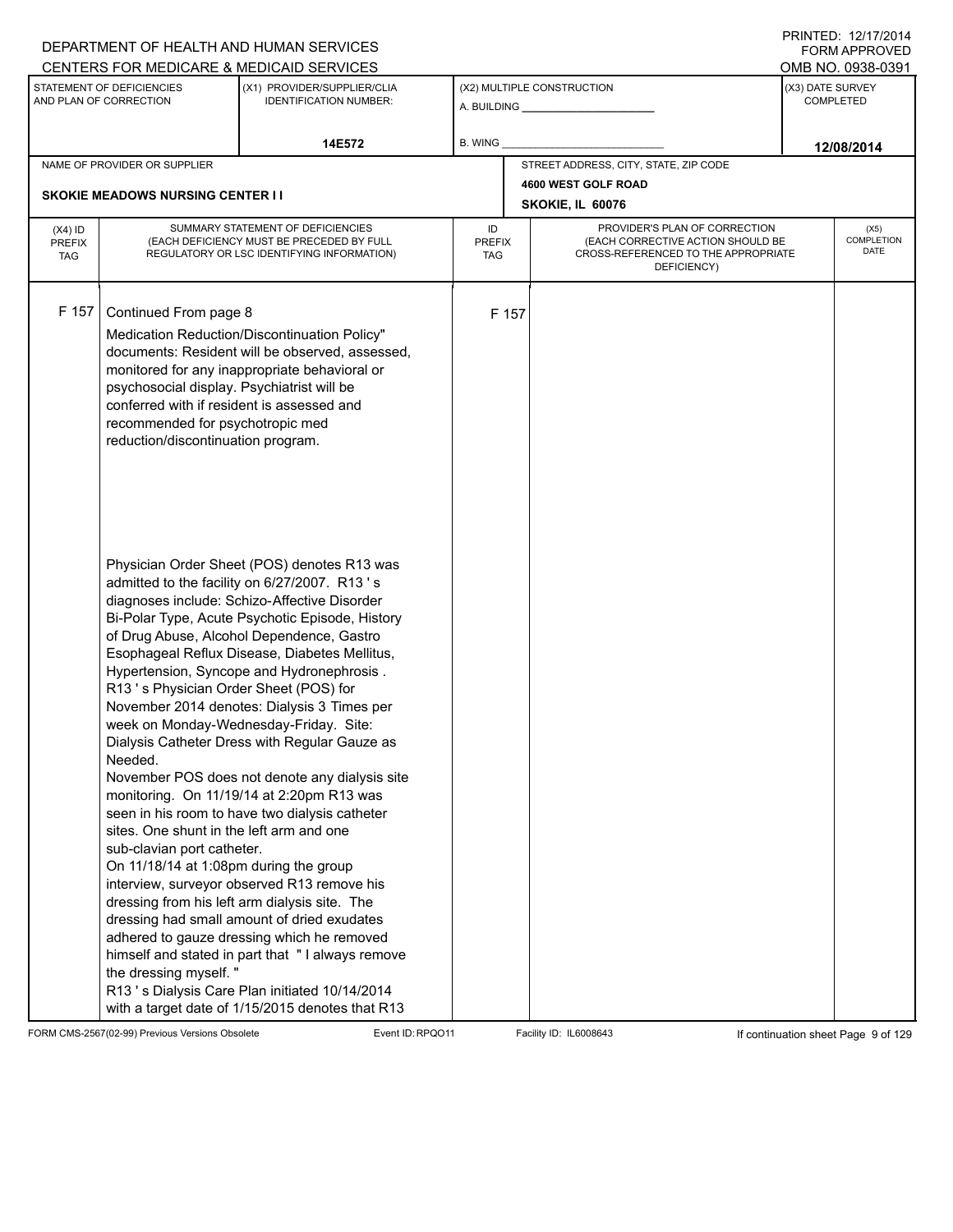|                                   |                                                                                                                                                                                                                                                                                                                               | DEPARTMENT OF HEALTH AND HUMAN SERVICES                                                                                                                                                                                                                                                                                                                                                                                                                                                                                                                                                                                                                                                                                                                                                                                                                                                                                                                                                                                                                                                                                                                                                                                                                                                                                                                                    |                                   |                |                                                                                                                          |                  | FORM APPROVED                     |
|-----------------------------------|-------------------------------------------------------------------------------------------------------------------------------------------------------------------------------------------------------------------------------------------------------------------------------------------------------------------------------|----------------------------------------------------------------------------------------------------------------------------------------------------------------------------------------------------------------------------------------------------------------------------------------------------------------------------------------------------------------------------------------------------------------------------------------------------------------------------------------------------------------------------------------------------------------------------------------------------------------------------------------------------------------------------------------------------------------------------------------------------------------------------------------------------------------------------------------------------------------------------------------------------------------------------------------------------------------------------------------------------------------------------------------------------------------------------------------------------------------------------------------------------------------------------------------------------------------------------------------------------------------------------------------------------------------------------------------------------------------------------|-----------------------------------|----------------|--------------------------------------------------------------------------------------------------------------------------|------------------|-----------------------------------|
|                                   |                                                                                                                                                                                                                                                                                                                               | CENTERS FOR MEDICARE & MEDICAID SERVICES                                                                                                                                                                                                                                                                                                                                                                                                                                                                                                                                                                                                                                                                                                                                                                                                                                                                                                                                                                                                                                                                                                                                                                                                                                                                                                                                   |                                   |                |                                                                                                                          |                  | OMB NO. 0938-0391                 |
|                                   | STATEMENT OF DEFICIENCIES<br>AND PLAN OF CORRECTION                                                                                                                                                                                                                                                                           | (X1) PROVIDER/SUPPLIER/CLIA<br><b>IDENTIFICATION NUMBER:</b>                                                                                                                                                                                                                                                                                                                                                                                                                                                                                                                                                                                                                                                                                                                                                                                                                                                                                                                                                                                                                                                                                                                                                                                                                                                                                                               |                                   |                | (X2) MULTIPLE CONSTRUCTION                                                                                               | (X3) DATE SURVEY | <b>COMPLETED</b>                  |
|                                   |                                                                                                                                                                                                                                                                                                                               | 14E572                                                                                                                                                                                                                                                                                                                                                                                                                                                                                                                                                                                                                                                                                                                                                                                                                                                                                                                                                                                                                                                                                                                                                                                                                                                                                                                                                                     | B. WING                           |                |                                                                                                                          |                  | 12/08/2014                        |
|                                   | NAME OF PROVIDER OR SUPPLIER                                                                                                                                                                                                                                                                                                  |                                                                                                                                                                                                                                                                                                                                                                                                                                                                                                                                                                                                                                                                                                                                                                                                                                                                                                                                                                                                                                                                                                                                                                                                                                                                                                                                                                            |                                   |                | STREET ADDRESS, CITY, STATE, ZIP CODE                                                                                    |                  |                                   |
|                                   | <b>SKOKIE MEADOWS NURSING CENTER II</b>                                                                                                                                                                                                                                                                                       |                                                                                                                                                                                                                                                                                                                                                                                                                                                                                                                                                                                                                                                                                                                                                                                                                                                                                                                                                                                                                                                                                                                                                                                                                                                                                                                                                                            |                                   |                | 4600 WEST GOLF ROAD                                                                                                      |                  |                                   |
|                                   |                                                                                                                                                                                                                                                                                                                               |                                                                                                                                                                                                                                                                                                                                                                                                                                                                                                                                                                                                                                                                                                                                                                                                                                                                                                                                                                                                                                                                                                                                                                                                                                                                                                                                                                            |                                   |                | SKOKIE, IL 60076                                                                                                         |                  |                                   |
| $(X4)$ ID<br>PREFIX<br><b>TAG</b> |                                                                                                                                                                                                                                                                                                                               | SUMMARY STATEMENT OF DEFICIENCIES<br>(EACH DEFICIENCY MUST BE PRECEDED BY FULL<br>REGULATORY OR LSC IDENTIFYING INFORMATION)                                                                                                                                                                                                                                                                                                                                                                                                                                                                                                                                                                                                                                                                                                                                                                                                                                                                                                                                                                                                                                                                                                                                                                                                                                               | ID<br><b>PREFIX</b><br><b>TAG</b> |                | PROVIDER'S PLAN OF CORRECTION<br>(EACH CORRECTIVE ACTION SHOULD BE<br>CROSS-REFERENCED TO THE APPROPRIATE<br>DEFICIENCY) |                  | (X5)<br>COMPLETION<br><b>DATE</b> |
| F 157<br>F 166<br>$SS = D$        | Continued From page 9<br>will be able to tolerate dialysis without any<br>signs and symptoms of infection such as<br>be checked for bruit and thrill.<br>signs and symptoms of infection and be<br>monitored closely."<br><b>RESOLVE GRIEVANCES</b><br>of other residents.<br>by:<br>in the supplemental sample, reviewed for | complications. Care Plan does not denote that<br>nursing will perform an overall assessment upon<br>return to the facility post dialysis. Care Plan does<br>not denote that dialysis site will be monitored for<br>redness, drainage, pain, localized temperature<br>and bleeding times 24 hours post dialysis. Care<br>plan does not denote that dialysis access site will<br>On 11/19/14 at 2:11pm Z6 (Medical Doctor) was<br>asked about R13's post dialysis site care and Z6<br>stated in part they should not check it after every<br>dialysis. It also does not need to be checked<br>daily. Surveyor questioned Z6 what about a site<br>dressing or drainage noted and Z6 responded "<br>why exactly does he have a dressing? I was not<br>notified. If there is a problem with the dressing<br>then definitely the site should be observed for<br>483.10(f)(2) RIGHT TO PROMPT EFFORTS TO<br>A resident has the right to prompt efforts by the<br>facility to resolve grievances the resident may<br>have, including those with respect to the behavior<br>This REQUIREMENT is not met as evidenced<br>Based upon interview and record review, the<br>facility failed to follow their Grievance policy and<br>failed to respond promptly, resolve complaints<br>regarding cable television made by one resident<br>(R6) in the sample of 18 and one resident (R49) |                                   | F 157<br>F 166 |                                                                                                                          |                  |                                   |

FORM CMS-2567(02-99) Previous Versions Obsolete Event ID:RPQO11 Facility ID: IL6008643 If continuation sheet Page 10 of 129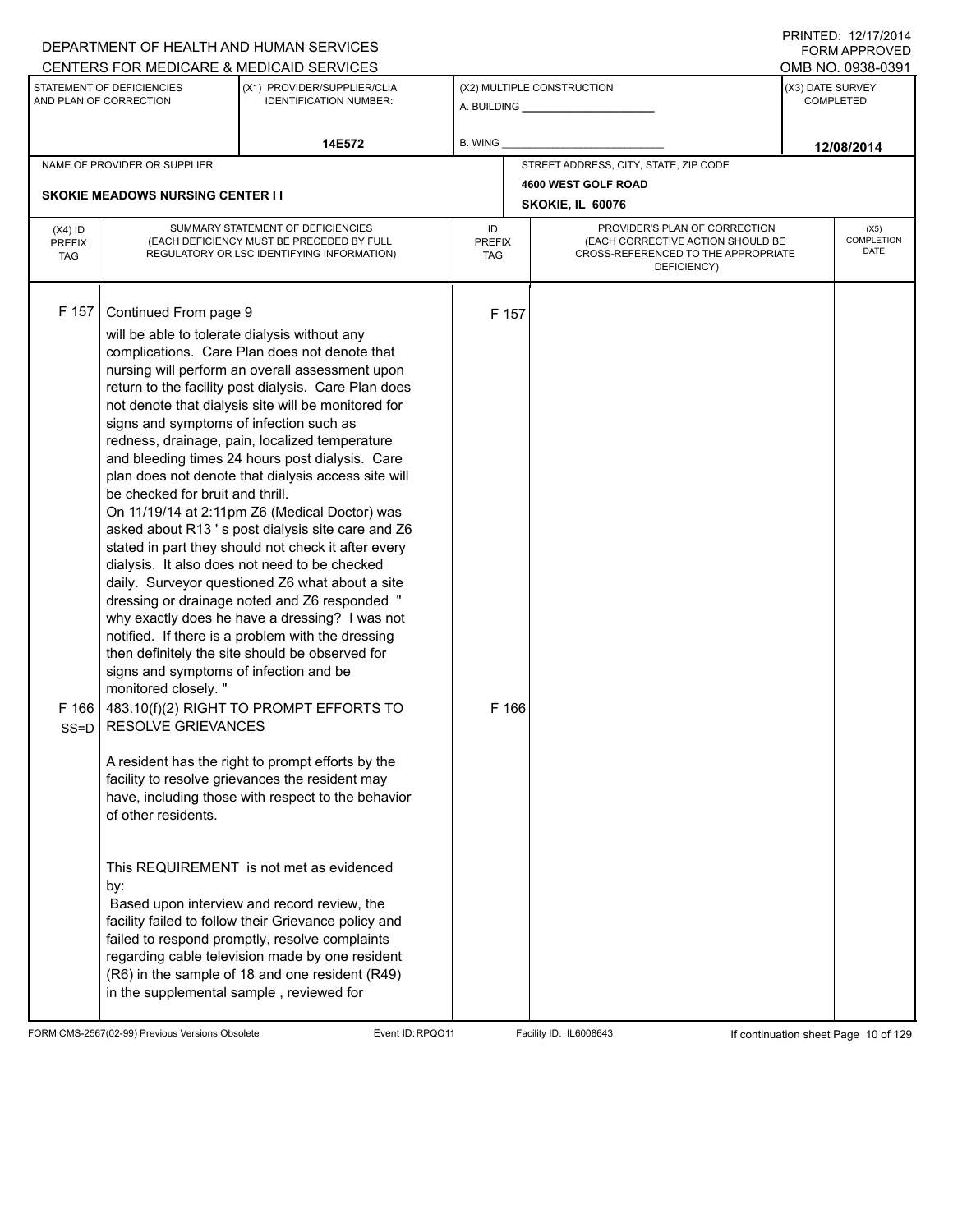|                                          |                                                                                                                                                                                                                               | DEPARTMENT OF HEALTH AND HUMAN SERVICES                                                                                                                                                                                                                                                                                                                                                                                                                                                                                                                                                                                                                                                                                                                                                                                                                                                                                                                                                                                                                                                                                                                                                                                                                                                                                                                                                                                                                                                                                                                                                                                                                                                                                                      |                                   |                  |                                                                                                                          |                  | INITILD. 14/11/4917<br><b>FORM APPROVED</b> |  |
|------------------------------------------|-------------------------------------------------------------------------------------------------------------------------------------------------------------------------------------------------------------------------------|----------------------------------------------------------------------------------------------------------------------------------------------------------------------------------------------------------------------------------------------------------------------------------------------------------------------------------------------------------------------------------------------------------------------------------------------------------------------------------------------------------------------------------------------------------------------------------------------------------------------------------------------------------------------------------------------------------------------------------------------------------------------------------------------------------------------------------------------------------------------------------------------------------------------------------------------------------------------------------------------------------------------------------------------------------------------------------------------------------------------------------------------------------------------------------------------------------------------------------------------------------------------------------------------------------------------------------------------------------------------------------------------------------------------------------------------------------------------------------------------------------------------------------------------------------------------------------------------------------------------------------------------------------------------------------------------------------------------------------------------|-----------------------------------|------------------|--------------------------------------------------------------------------------------------------------------------------|------------------|---------------------------------------------|--|
|                                          |                                                                                                                                                                                                                               | CENTERS FOR MEDICARE & MEDICAID SERVICES                                                                                                                                                                                                                                                                                                                                                                                                                                                                                                                                                                                                                                                                                                                                                                                                                                                                                                                                                                                                                                                                                                                                                                                                                                                                                                                                                                                                                                                                                                                                                                                                                                                                                                     |                                   |                  |                                                                                                                          |                  | OMB NO. 0938-0391                           |  |
|                                          | STATEMENT OF DEFICIENCIES<br>AND PLAN OF CORRECTION                                                                                                                                                                           | (X1) PROVIDER/SUPPLIER/CLIA<br><b>IDENTIFICATION NUMBER:</b>                                                                                                                                                                                                                                                                                                                                                                                                                                                                                                                                                                                                                                                                                                                                                                                                                                                                                                                                                                                                                                                                                                                                                                                                                                                                                                                                                                                                                                                                                                                                                                                                                                                                                 |                                   |                  | (X2) MULTIPLE CONSTRUCTION                                                                                               | (X3) DATE SURVEY | <b>COMPLETED</b>                            |  |
|                                          |                                                                                                                                                                                                                               | 14E572                                                                                                                                                                                                                                                                                                                                                                                                                                                                                                                                                                                                                                                                                                                                                                                                                                                                                                                                                                                                                                                                                                                                                                                                                                                                                                                                                                                                                                                                                                                                                                                                                                                                                                                                       | B. WING                           |                  |                                                                                                                          |                  | 12/08/2014                                  |  |
|                                          | NAME OF PROVIDER OR SUPPLIER                                                                                                                                                                                                  |                                                                                                                                                                                                                                                                                                                                                                                                                                                                                                                                                                                                                                                                                                                                                                                                                                                                                                                                                                                                                                                                                                                                                                                                                                                                                                                                                                                                                                                                                                                                                                                                                                                                                                                                              |                                   |                  | STREET ADDRESS, CITY, STATE, ZIP CODE                                                                                    |                  |                                             |  |
|                                          |                                                                                                                                                                                                                               |                                                                                                                                                                                                                                                                                                                                                                                                                                                                                                                                                                                                                                                                                                                                                                                                                                                                                                                                                                                                                                                                                                                                                                                                                                                                                                                                                                                                                                                                                                                                                                                                                                                                                                                                              |                                   |                  | 4600 WEST GOLF ROAD                                                                                                      |                  |                                             |  |
|                                          | <b>SKOKIE MEADOWS NURSING CENTER II</b>                                                                                                                                                                                       |                                                                                                                                                                                                                                                                                                                                                                                                                                                                                                                                                                                                                                                                                                                                                                                                                                                                                                                                                                                                                                                                                                                                                                                                                                                                                                                                                                                                                                                                                                                                                                                                                                                                                                                                              |                                   | SKOKIE, IL 60076 |                                                                                                                          |                  |                                             |  |
| $(X4)$ ID<br><b>PREFIX</b><br><b>TAG</b> |                                                                                                                                                                                                                               | SUMMARY STATEMENT OF DEFICIENCIES<br>(EACH DEFICIENCY MUST BE PRECEDED BY FULL<br>REGULATORY OR LSC IDENTIFYING INFORMATION)                                                                                                                                                                                                                                                                                                                                                                                                                                                                                                                                                                                                                                                                                                                                                                                                                                                                                                                                                                                                                                                                                                                                                                                                                                                                                                                                                                                                                                                                                                                                                                                                                 | ID<br><b>PREFIX</b><br><b>TAG</b> |                  | PROVIDER'S PLAN OF CORRECTION<br>(EACH CORRECTIVE ACTION SHOULD BE<br>CROSS-REFERENCED TO THE APPROPRIATE<br>DEFICIENCY) |                  | (X5)<br>COMPLETION<br>DATE                  |  |
| F 166                                    | Continued From page 10<br>grievance resolution.<br>Findings include:<br>member's name. R49 pointed to his<br>will lose my nice suits inside. "<br>feel that it is unfair. R6 stated that he is<br>is " having those moments." | On 11/17/14 at 9:44AM, R49 stated that his DVD<br>player was missing and a facility staff member<br>was informed, but does not remember the staff<br>dresser/cabinet and stated, "That's why I have<br>them put a chain and lock because I am afraid I<br>On 11/17/14, at 1:00PM, R6 stated that he wrote<br>letters of concerns and requests to the facility<br>staff regarding the cable television in the last few<br>weeks. R6 also stated that it was reported during<br>a group meeting with the social worker when she<br>(social worker) asked what is going on. R6 stated<br>that 1/3 of the world news has been eliminated<br>and many residents, as well as staff members<br>disappointed because the facility should provide<br>cable stations that provide alternative shows<br>which cater to R6 's life experiences. R6 stated<br>that he preferred to stay in his room most of the<br>time, but because of the change in cable service,<br>R6 does not enjoy staying in his room anymore.<br>On 11/17/14, at 2:02PM, E16 PRSD (Psychiatric<br>Rehabilitation Services Director) stated she heard<br>about R49 's missing DVD player on 11/17/14 at<br>7:00AM. E16 stated that the report of the missing<br>DVD player was reported to her by E17 Activity<br>staff. On 11/17/14, at 2:05PM, when asked about<br>R49 's missing DVD player, E17 stated that R49<br>Review of the Grievance Book from 10/23/13 was<br>completed. There was no evidence of R49's<br>concern of missing DVD player documented. E16<br>validated this information on 11/18/14, at 2:05PM.<br>On 11/18/14, at 12:50PM, E11 RN (Registered<br>Nurse) stated that R49 is alert and oriented X3 (to<br>person, time and place), consistent and R49 is | F 166                             |                  |                                                                                                                          |                  |                                             |  |

FORM CMS-2567(02-99) Previous Versions Obsolete Event ID:RPQO11 Facility ID: IL6008643 If continuation sheet Page 11 of 129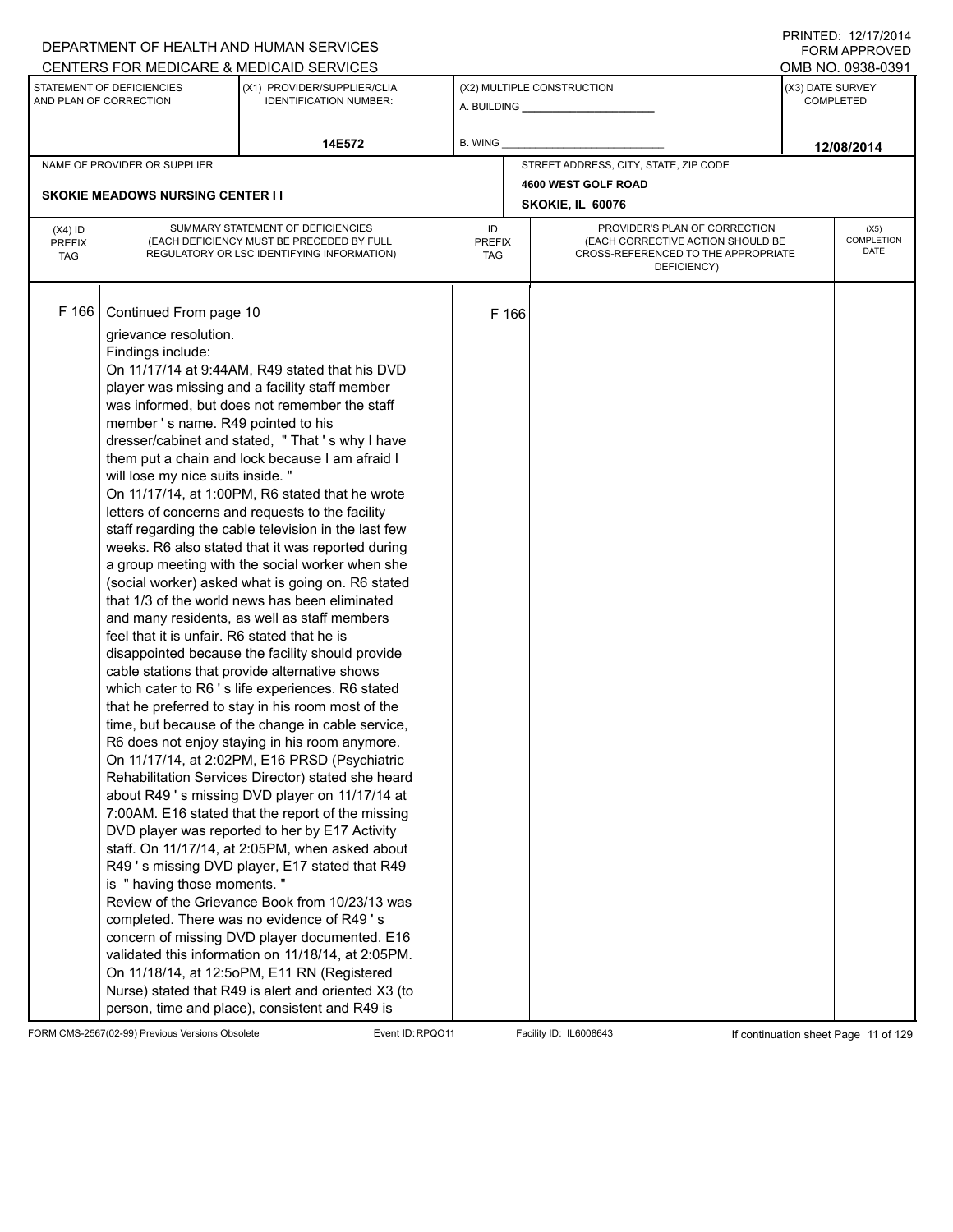|                                          |                                                                                                                                                                                                                                                                                                                                                                                                                                                          | DEPARTMENT OF HEALTH AND HUMAN SERVICES                                                                                                                                                                                                                                                                                                                                                                                                                                                                                                                                                                                                                                                                                                                                                                               |         |                |                                                              |                  | FORM APPROVED              |
|------------------------------------------|----------------------------------------------------------------------------------------------------------------------------------------------------------------------------------------------------------------------------------------------------------------------------------------------------------------------------------------------------------------------------------------------------------------------------------------------------------|-----------------------------------------------------------------------------------------------------------------------------------------------------------------------------------------------------------------------------------------------------------------------------------------------------------------------------------------------------------------------------------------------------------------------------------------------------------------------------------------------------------------------------------------------------------------------------------------------------------------------------------------------------------------------------------------------------------------------------------------------------------------------------------------------------------------------|---------|----------------|--------------------------------------------------------------|------------------|----------------------------|
|                                          |                                                                                                                                                                                                                                                                                                                                                                                                                                                          | CENTERS FOR MEDICARE & MEDICAID SERVICES                                                                                                                                                                                                                                                                                                                                                                                                                                                                                                                                                                                                                                                                                                                                                                              |         |                |                                                              |                  | OMB NO. 0938-0391          |
|                                          | STATEMENT OF DEFICIENCIES<br>AND PLAN OF CORRECTION                                                                                                                                                                                                                                                                                                                                                                                                      | (X1) PROVIDER/SUPPLIER/CLIA<br><b>IDENTIFICATION NUMBER:</b>                                                                                                                                                                                                                                                                                                                                                                                                                                                                                                                                                                                                                                                                                                                                                          |         |                | (X2) MULTIPLE CONSTRUCTION<br>A. BUILDING <b>A.</b> BUILDING | (X3) DATE SURVEY | <b>COMPLETED</b>           |
|                                          |                                                                                                                                                                                                                                                                                                                                                                                                                                                          | 14E572                                                                                                                                                                                                                                                                                                                                                                                                                                                                                                                                                                                                                                                                                                                                                                                                                | B. WING |                |                                                              |                  | 12/08/2014                 |
|                                          | NAME OF PROVIDER OR SUPPLIER                                                                                                                                                                                                                                                                                                                                                                                                                             |                                                                                                                                                                                                                                                                                                                                                                                                                                                                                                                                                                                                                                                                                                                                                                                                                       |         |                | STREET ADDRESS, CITY, STATE, ZIP CODE                        |                  |                            |
|                                          | <b>SKOKIE MEADOWS NURSING CENTER II</b>                                                                                                                                                                                                                                                                                                                                                                                                                  |                                                                                                                                                                                                                                                                                                                                                                                                                                                                                                                                                                                                                                                                                                                                                                                                                       |         |                | 4600 WEST GOLF ROAD                                          |                  |                            |
|                                          |                                                                                                                                                                                                                                                                                                                                                                                                                                                          |                                                                                                                                                                                                                                                                                                                                                                                                                                                                                                                                                                                                                                                                                                                                                                                                                       |         |                | SKOKIE, IL 60076                                             |                  |                            |
| $(X4)$ ID<br><b>PREFIX</b><br><b>TAG</b> |                                                                                                                                                                                                                                                                                                                                                                                                                                                          | SUMMARY STATEMENT OF DEFICIENCIES<br>PROVIDER'S PLAN OF CORRECTION<br>ID<br>(EACH CORRECTIVE ACTION SHOULD BE<br>(EACH DEFICIENCY MUST BE PRECEDED BY FULL<br><b>PREFIX</b><br>CROSS-REFERENCED TO THE APPROPRIATE<br>REGULATORY OR LSC IDENTIFYING INFORMATION)<br><b>TAG</b><br>DEFICIENCY)                                                                                                                                                                                                                                                                                                                                                                                                                                                                                                                         |         |                |                                                              |                  | (X5)<br>COMPLETION<br>DATE |
| F 166<br>F224<br>$SS = J$                | Continued From page 11<br>stated that R49 is consistent with his<br>and oriented in all spheres."<br>grievance brought to the attention of<br>administration. This includes grievances<br>appropriate staff member will meet with the<br>complainant to discuss the nature of the<br>matter to the resident or representative 's<br>policy.<br>483.13(c) PROHIBIT<br>policies and procedures that prohibit<br>and misappropriation of resident property. | able to verbalize concerns appropriately. E11<br>decision-making capacities. R49 's Care Plan<br>Cardex documents: " alert and oriented x 3 "<br>with a BIMS score is eleven (11), Social Service<br>progress notes documents in part: " (R49) is alert<br>The facility 's undated policy titled " Grievance<br>Policy and Procedure " states in part: " This<br>facility will make every effort to promptly and<br>satisfactorily resolve any complaint, concern or<br>concerning missing property. Procedure#1. The<br>complaint, and will act promptly to resolve the<br>satisfaction. " The facility failed to follow this<br>MISTREATMENT/NEGLECT/MISAPPROPRIATN<br>The facility must develop and implement written<br>mistreatment, neglect, and abuse of residents<br>This REQUIREMENT is not met as evidenced |         | F 166<br>F 224 |                                                              |                  |                            |
|                                          | by:                                                                                                                                                                                                                                                                                                                                                                                                                                                      | Based upon observation, interview and record<br>review, the facility neglected to comprehensively<br>assess R7 's complaint of pain, provide on-going<br>monitoring of R7 's complaint of pain., create                                                                                                                                                                                                                                                                                                                                                                                                                                                                                                                                                                                                               |         |                |                                                              |                  |                            |

FORM CMS-2567(02-99) Previous Versions Obsolete Event ID:RPQO11 Facility ID: IL6008643 If continuation sheet Page 12 of 129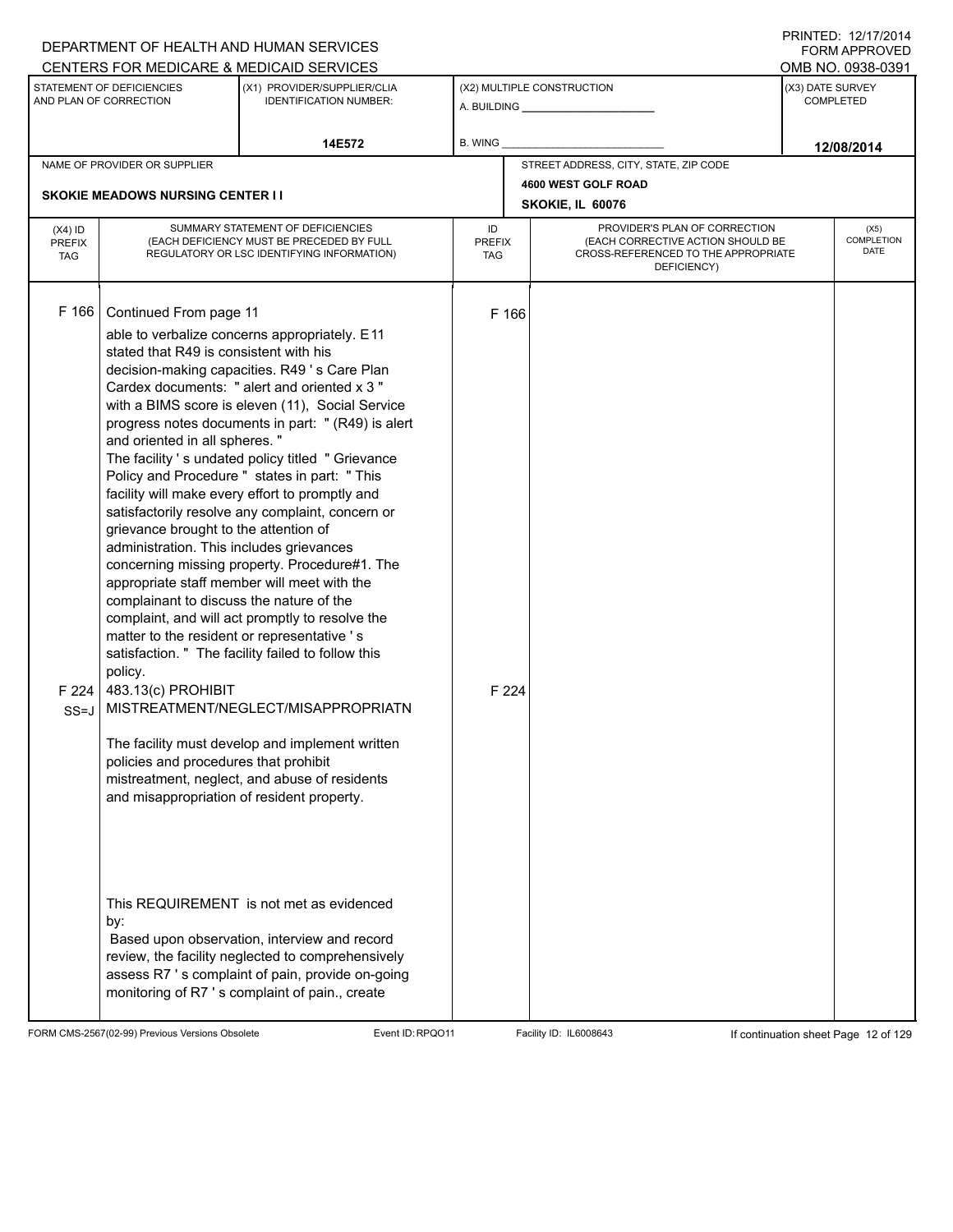|                                          |                                                                                                                                                                                                                                                                                                                                                                                                                                      | DEPARTMENT OF HEALTH AND HUMAN SERVICES                                                                                                                                                                                                                                                                                                                                                                                                                                                                                                                                                                                                                                                                                                                                                                                                                                                                                                                                                                                                                                                                                                                                                                                                                                                                                                                                                                                                                                                  |                            |       |                                                                                                                          | $1 \times 1 \times 1 = 1$ . $1 \times 1 \times 1 = 1$<br><b>FORM APPROVED</b> |
|------------------------------------------|--------------------------------------------------------------------------------------------------------------------------------------------------------------------------------------------------------------------------------------------------------------------------------------------------------------------------------------------------------------------------------------------------------------------------------------|------------------------------------------------------------------------------------------------------------------------------------------------------------------------------------------------------------------------------------------------------------------------------------------------------------------------------------------------------------------------------------------------------------------------------------------------------------------------------------------------------------------------------------------------------------------------------------------------------------------------------------------------------------------------------------------------------------------------------------------------------------------------------------------------------------------------------------------------------------------------------------------------------------------------------------------------------------------------------------------------------------------------------------------------------------------------------------------------------------------------------------------------------------------------------------------------------------------------------------------------------------------------------------------------------------------------------------------------------------------------------------------------------------------------------------------------------------------------------------------|----------------------------|-------|--------------------------------------------------------------------------------------------------------------------------|-------------------------------------------------------------------------------|
|                                          |                                                                                                                                                                                                                                                                                                                                                                                                                                      | CENTERS FOR MEDICARE & MEDICAID SERVICES                                                                                                                                                                                                                                                                                                                                                                                                                                                                                                                                                                                                                                                                                                                                                                                                                                                                                                                                                                                                                                                                                                                                                                                                                                                                                                                                                                                                                                                 |                            |       |                                                                                                                          | OMB NO. 0938-0391                                                             |
|                                          | STATEMENT OF DEFICIENCIES<br>AND PLAN OF CORRECTION                                                                                                                                                                                                                                                                                                                                                                                  | (X1) PROVIDER/SUPPLIER/CLIA<br><b>IDENTIFICATION NUMBER:</b>                                                                                                                                                                                                                                                                                                                                                                                                                                                                                                                                                                                                                                                                                                                                                                                                                                                                                                                                                                                                                                                                                                                                                                                                                                                                                                                                                                                                                             |                            |       | (X2) MULTIPLE CONSTRUCTION                                                                                               | (X3) DATE SURVEY<br><b>COMPLETED</b>                                          |
|                                          |                                                                                                                                                                                                                                                                                                                                                                                                                                      | 14E572                                                                                                                                                                                                                                                                                                                                                                                                                                                                                                                                                                                                                                                                                                                                                                                                                                                                                                                                                                                                                                                                                                                                                                                                                                                                                                                                                                                                                                                                                   | B. WING                    |       |                                                                                                                          | 12/08/2014                                                                    |
|                                          | NAME OF PROVIDER OR SUPPLIER                                                                                                                                                                                                                                                                                                                                                                                                         |                                                                                                                                                                                                                                                                                                                                                                                                                                                                                                                                                                                                                                                                                                                                                                                                                                                                                                                                                                                                                                                                                                                                                                                                                                                                                                                                                                                                                                                                                          |                            |       | STREET ADDRESS, CITY, STATE, ZIP CODE                                                                                    |                                                                               |
|                                          |                                                                                                                                                                                                                                                                                                                                                                                                                                      |                                                                                                                                                                                                                                                                                                                                                                                                                                                                                                                                                                                                                                                                                                                                                                                                                                                                                                                                                                                                                                                                                                                                                                                                                                                                                                                                                                                                                                                                                          |                            |       | 4600 WEST GOLF ROAD                                                                                                      |                                                                               |
|                                          | <b>SKOKIE MEADOWS NURSING CENTER II</b>                                                                                                                                                                                                                                                                                                                                                                                              |                                                                                                                                                                                                                                                                                                                                                                                                                                                                                                                                                                                                                                                                                                                                                                                                                                                                                                                                                                                                                                                                                                                                                                                                                                                                                                                                                                                                                                                                                          |                            |       | SKOKIE, IL 60076                                                                                                         |                                                                               |
| $(X4)$ ID<br><b>PREFIX</b><br><b>TAG</b> |                                                                                                                                                                                                                                                                                                                                                                                                                                      | SUMMARY STATEMENT OF DEFICIENCIES<br>(EACH DEFICIENCY MUST BE PRECEDED BY FULL<br>REGULATORY OR LSC IDENTIFYING INFORMATION)                                                                                                                                                                                                                                                                                                                                                                                                                                                                                                                                                                                                                                                                                                                                                                                                                                                                                                                                                                                                                                                                                                                                                                                                                                                                                                                                                             | ID<br><b>PREFIX</b><br>TAG |       | PROVIDER'S PLAN OF CORRECTION<br>(EACH CORRECTIVE ACTION SHOULD BE<br>CROSS-REFERENCED TO THE APPROPRIATE<br>DEFICIENCY) | (X5)<br><b>COMPLETION</b><br><b>DATE</b>                                      |
| F 224                                    | Continued From page 12<br>psychosocial programming, monitor R7 's<br>psychiatrist of R7 's isolative behavior and<br>Living) capabilities related to ambulation,<br>bathing and transfers.<br>jeopardy. The immediate jeopardy was<br>Therapy) for pain for flexibility, posture<br>$8/27/14$ .<br>determined that R7 pain and subsequent<br>continued decline was not addressed.<br>from their abatement plan.<br>Findings include: | plan of care to address R7 's complaint of pain,<br>investigate R7 's refusal to attend activities and<br>isolative behavior, implement Care Plan for R7<br>who has diagnoses of Mental Illness, adapt plan<br>of care to R7 's current level of functioning,<br>identify R7 's need for additional behavioral<br>attention, notify the physician of R7's complaint<br>of pain and decline in overall function, notify the<br>decline in overall function, create a significant<br>change MDS (Minimum Data Set) and plan of<br>care to address significant decline of condition.<br>As a result, R7 suffered negative psychosocial<br>outcomes and R7 continued to isolate himself<br>and suffered decline in ADL (Activities of Daily<br>personal hygiene/grooming, toileting, dressing,<br>The facility 's failures resulted in an immediate<br>determined to have begun on 8/27/14 when R7 's<br>doctor created a plan for R7 to have PT (Physical<br>assistance, neck and back exercises but the plan<br>of care was not followed-up by the facility staff.<br>There is no evidence that R7 received PT after<br>On 11/20/14, at 11:15 AM, E1 Administrator was<br>notified of the immediate jeopardy once it was<br>While the immediacy was removed on 11/20/14<br>at 6:00 PM, the facility remains out of compliance<br>at a Severity Level 2 as the facility continues to<br>educate their staff and implement interventions<br>R7 is a 62-year old resident who was admitted to |                            | F 224 |                                                                                                                          |                                                                               |

FORM CMS-2567(02-99) Previous Versions Obsolete Event ID:RPQO11 Facility ID: IL6008643 If continuation sheet Page 13 of 129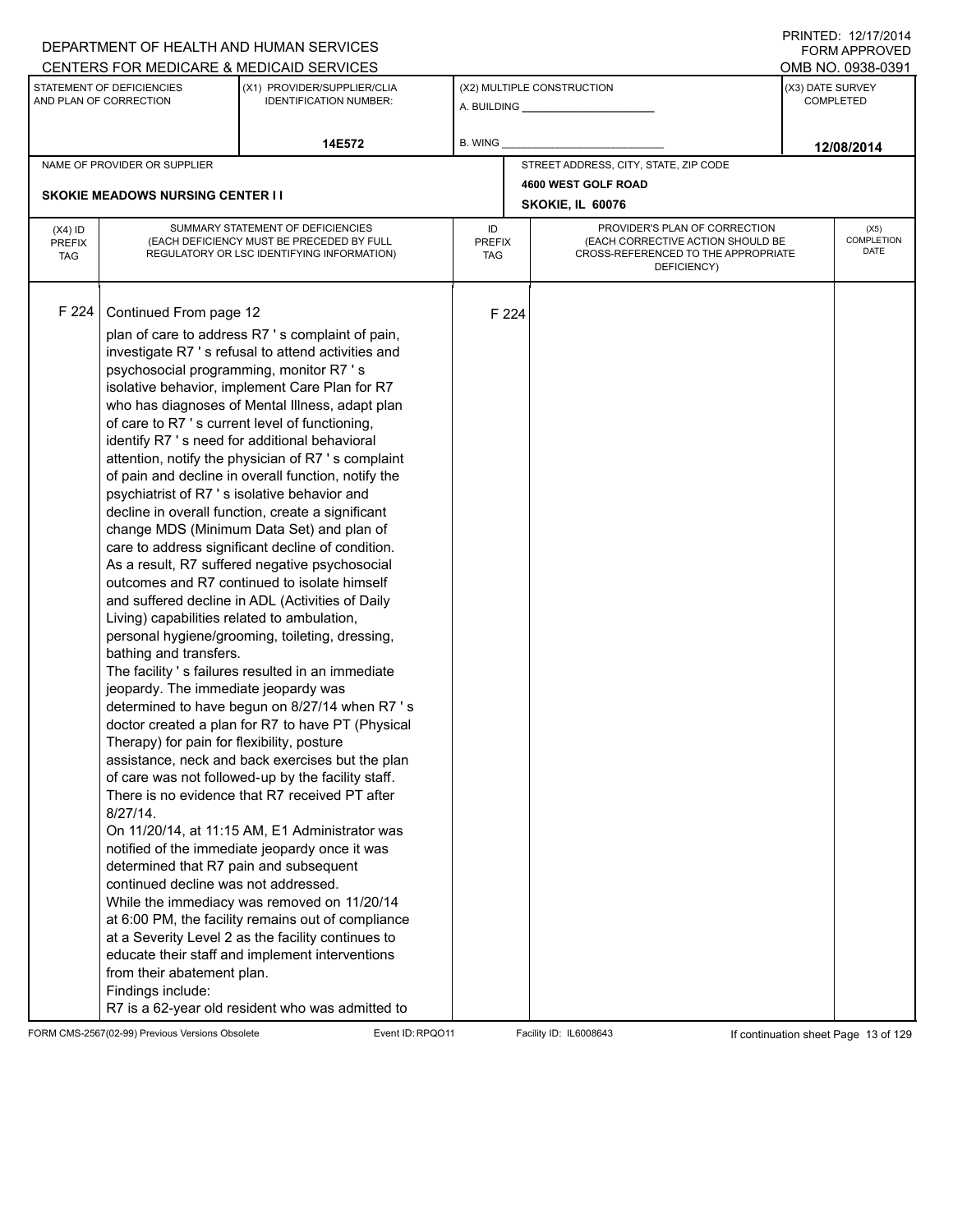|                                          |                                                                                                                                                                                                                                                                                                                                                                                                                                                                                   | DEPARTMENT OF HEALTH AND HUMAN SERVICES                                                                                                                                                                                                                                                                                                                                                                                                                                                                                                                                                                                                                                                                                                                                                                                                                                                                                                                                                                                                                                                                                                                                                                                                                                                                                                                                                  |                            |       |                                                                                                                          |  | <b>FORM APPROVED</b>                 |  |  |
|------------------------------------------|-----------------------------------------------------------------------------------------------------------------------------------------------------------------------------------------------------------------------------------------------------------------------------------------------------------------------------------------------------------------------------------------------------------------------------------------------------------------------------------|------------------------------------------------------------------------------------------------------------------------------------------------------------------------------------------------------------------------------------------------------------------------------------------------------------------------------------------------------------------------------------------------------------------------------------------------------------------------------------------------------------------------------------------------------------------------------------------------------------------------------------------------------------------------------------------------------------------------------------------------------------------------------------------------------------------------------------------------------------------------------------------------------------------------------------------------------------------------------------------------------------------------------------------------------------------------------------------------------------------------------------------------------------------------------------------------------------------------------------------------------------------------------------------------------------------------------------------------------------------------------------------|----------------------------|-------|--------------------------------------------------------------------------------------------------------------------------|--|--------------------------------------|--|--|
|                                          |                                                                                                                                                                                                                                                                                                                                                                                                                                                                                   | CENTERS FOR MEDICARE & MEDICAID SERVICES                                                                                                                                                                                                                                                                                                                                                                                                                                                                                                                                                                                                                                                                                                                                                                                                                                                                                                                                                                                                                                                                                                                                                                                                                                                                                                                                                 |                            |       |                                                                                                                          |  | OMB NO. 0938-0391                    |  |  |
|                                          | STATEMENT OF DEFICIENCIES<br>AND PLAN OF CORRECTION                                                                                                                                                                                                                                                                                                                                                                                                                               | (X1) PROVIDER/SUPPLIER/CLIA<br><b>IDENTIFICATION NUMBER:</b>                                                                                                                                                                                                                                                                                                                                                                                                                                                                                                                                                                                                                                                                                                                                                                                                                                                                                                                                                                                                                                                                                                                                                                                                                                                                                                                             |                            |       | (X2) MULTIPLE CONSTRUCTION<br>A. BUILDING <b>A.</b> BUILDING                                                             |  | (X3) DATE SURVEY<br><b>COMPLETED</b> |  |  |
|                                          |                                                                                                                                                                                                                                                                                                                                                                                                                                                                                   | 14E572                                                                                                                                                                                                                                                                                                                                                                                                                                                                                                                                                                                                                                                                                                                                                                                                                                                                                                                                                                                                                                                                                                                                                                                                                                                                                                                                                                                   | B. WING                    |       |                                                                                                                          |  | 12/08/2014                           |  |  |
|                                          | NAME OF PROVIDER OR SUPPLIER                                                                                                                                                                                                                                                                                                                                                                                                                                                      |                                                                                                                                                                                                                                                                                                                                                                                                                                                                                                                                                                                                                                                                                                                                                                                                                                                                                                                                                                                                                                                                                                                                                                                                                                                                                                                                                                                          |                            |       | STREET ADDRESS, CITY, STATE, ZIP CODE                                                                                    |  |                                      |  |  |
|                                          |                                                                                                                                                                                                                                                                                                                                                                                                                                                                                   |                                                                                                                                                                                                                                                                                                                                                                                                                                                                                                                                                                                                                                                                                                                                                                                                                                                                                                                                                                                                                                                                                                                                                                                                                                                                                                                                                                                          |                            |       | 4600 WEST GOLF ROAD                                                                                                      |  |                                      |  |  |
|                                          | <b>SKOKIE MEADOWS NURSING CENTER II</b>                                                                                                                                                                                                                                                                                                                                                                                                                                           |                                                                                                                                                                                                                                                                                                                                                                                                                                                                                                                                                                                                                                                                                                                                                                                                                                                                                                                                                                                                                                                                                                                                                                                                                                                                                                                                                                                          |                            |       | SKOKIE, IL 60076                                                                                                         |  |                                      |  |  |
| $(X4)$ ID<br><b>PREFIX</b><br><b>TAG</b> |                                                                                                                                                                                                                                                                                                                                                                                                                                                                                   | SUMMARY STATEMENT OF DEFICIENCIES<br>(EACH DEFICIENCY MUST BE PRECEDED BY FULL<br>REGULATORY OR LSC IDENTIFYING INFORMATION)                                                                                                                                                                                                                                                                                                                                                                                                                                                                                                                                                                                                                                                                                                                                                                                                                                                                                                                                                                                                                                                                                                                                                                                                                                                             | ID<br><b>PREFIX</b><br>TAG |       | PROVIDER'S PLAN OF CORRECTION<br>(EACH CORRECTIVE ACTION SHOULD BE<br>CROSS-REFERENCED TO THE APPROPRIATE<br>DEFICIENCY) |  | (X5)<br><b>COMPLETION</b><br>DATE    |  |  |
| F 224                                    | Continued From page 13<br>Screening/Mental Health) dated 12/6/13<br>Observation by MD/RN (Medical<br>Doctor/Registered Nurse) for medication<br>monitoring, adjustment and stabilization,<br>acute acre psychiatric hospital discharge<br>Notify physician if experiencing any of the<br>yourself."<br>room.<br>did not attend in-house activities.<br>complain of pain to his legs.<br>told the nurse about his complaint of pain.<br>moved slowly, with facial grimacing, while | the facility on 12/4/13 from acute care psychiatric<br>hospital with diagnoses of Spine Injury, Paranoid<br>Schizoprenia, Herniated cervical disk, C3-C4<br>Decompression. R7 's PAS/MH (Pre-admission<br>documents in part: Special Services- Professional<br>community re-integration activities, Instrumental<br>Activities of Daily Living training/reinforcement<br>and Mental Health Rehabilitation activities. The<br>instruction dated 12/4/13 documents in part: "<br>following: Recurrence of psychiatric symptoms<br>that led to hospitalization; Inability to care for<br>On 11/17/14, at 9:30 AM, during the initial tour<br>with E2 DON (Director of Nursing), R7 was in his<br>room while the residents' morning meeting was<br>in progress. E2'stated that all residents attend<br>resident morning meeting every day in the front<br>On 11/17/14, at 2:00 PM, R7 was in his room and<br>On 11/17/14, at 3:07 PM, E12 Activity Director<br>stated R7 prefers to stay in the room because of<br>On 11/17/14, at 3:45 PM, R7 was on his bed, in a<br>bent (fetal) position. R7 stated that he does not<br>go to activities and resident morning meetings<br>because he is stiff and sore. R7 stated that he<br>On 11/17/14, at 4:00 PM, R7 was on his bed, in a<br>bent (fetal) position. R7 had difficulty changing his<br>position from the bed to standing position. R7 |                            | F 224 |                                                                                                                          |  |                                      |  |  |
|                                          |                                                                                                                                                                                                                                                                                                                                                                                                                                                                                   | changing his position to grab his walker. R7 was                                                                                                                                                                                                                                                                                                                                                                                                                                                                                                                                                                                                                                                                                                                                                                                                                                                                                                                                                                                                                                                                                                                                                                                                                                                                                                                                         |                            |       |                                                                                                                          |  |                                      |  |  |

FORM CMS-2567(02-99) Previous Versions Obsolete Event ID:RPQO11 Facility ID: IL6008643 If continuation sheet Page 14 of 129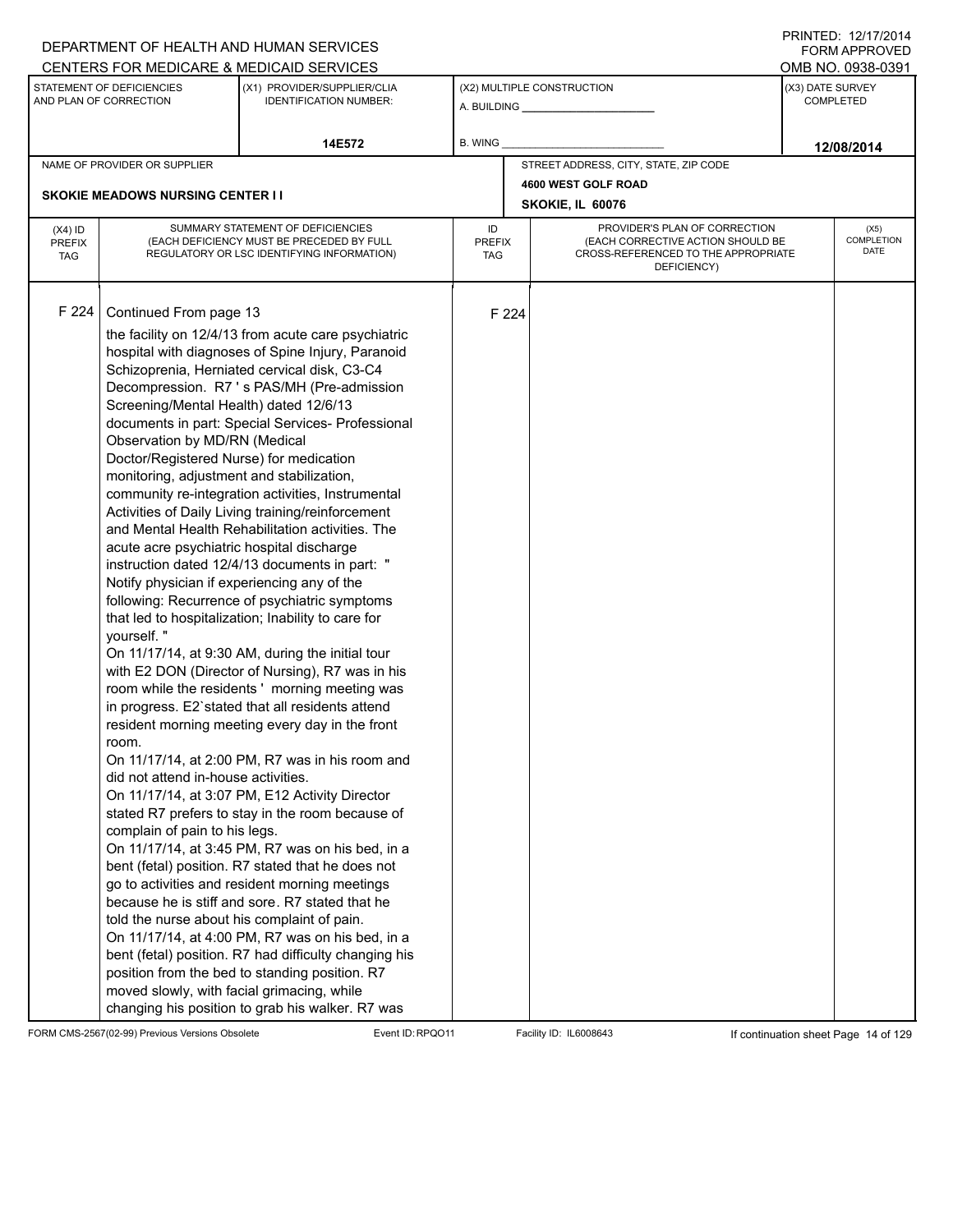|                                          |                                                                                                                                                                                                                                                              | DEPARTMENT OF HEALTH AND HUMAN SERVICES                                                                                                                                                                                                                                                                                                                                                                                                                                                                                                                                                                                                                                                                                                                                                                                                                                                                                                                                                                                                                                                                                                                                                                                                                                                                                                                                                                                                                                                                                                                                                        |                            |       |                                                                                                                          | FORM APPROVED                        |
|------------------------------------------|--------------------------------------------------------------------------------------------------------------------------------------------------------------------------------------------------------------------------------------------------------------|------------------------------------------------------------------------------------------------------------------------------------------------------------------------------------------------------------------------------------------------------------------------------------------------------------------------------------------------------------------------------------------------------------------------------------------------------------------------------------------------------------------------------------------------------------------------------------------------------------------------------------------------------------------------------------------------------------------------------------------------------------------------------------------------------------------------------------------------------------------------------------------------------------------------------------------------------------------------------------------------------------------------------------------------------------------------------------------------------------------------------------------------------------------------------------------------------------------------------------------------------------------------------------------------------------------------------------------------------------------------------------------------------------------------------------------------------------------------------------------------------------------------------------------------------------------------------------------------|----------------------------|-------|--------------------------------------------------------------------------------------------------------------------------|--------------------------------------|
|                                          |                                                                                                                                                                                                                                                              | CENTERS FOR MEDICARE & MEDICAID SERVICES                                                                                                                                                                                                                                                                                                                                                                                                                                                                                                                                                                                                                                                                                                                                                                                                                                                                                                                                                                                                                                                                                                                                                                                                                                                                                                                                                                                                                                                                                                                                                       |                            |       |                                                                                                                          | OMB NO. 0938-0391                    |
|                                          | STATEMENT OF DEFICIENCIES<br>AND PLAN OF CORRECTION                                                                                                                                                                                                          | (X1) PROVIDER/SUPPLIER/CLIA<br><b>IDENTIFICATION NUMBER:</b>                                                                                                                                                                                                                                                                                                                                                                                                                                                                                                                                                                                                                                                                                                                                                                                                                                                                                                                                                                                                                                                                                                                                                                                                                                                                                                                                                                                                                                                                                                                                   |                            |       | (X2) MULTIPLE CONSTRUCTION                                                                                               | (X3) DATE SURVEY<br><b>COMPLETED</b> |
|                                          |                                                                                                                                                                                                                                                              | 14E572                                                                                                                                                                                                                                                                                                                                                                                                                                                                                                                                                                                                                                                                                                                                                                                                                                                                                                                                                                                                                                                                                                                                                                                                                                                                                                                                                                                                                                                                                                                                                                                         | B. WING                    |       |                                                                                                                          | 12/08/2014                           |
|                                          | NAME OF PROVIDER OR SUPPLIER                                                                                                                                                                                                                                 |                                                                                                                                                                                                                                                                                                                                                                                                                                                                                                                                                                                                                                                                                                                                                                                                                                                                                                                                                                                                                                                                                                                                                                                                                                                                                                                                                                                                                                                                                                                                                                                                |                            |       | STREET ADDRESS, CITY, STATE, ZIP CODE                                                                                    |                                      |
|                                          |                                                                                                                                                                                                                                                              |                                                                                                                                                                                                                                                                                                                                                                                                                                                                                                                                                                                                                                                                                                                                                                                                                                                                                                                                                                                                                                                                                                                                                                                                                                                                                                                                                                                                                                                                                                                                                                                                |                            |       | 4600 WEST GOLF ROAD                                                                                                      |                                      |
|                                          | <b>SKOKIE MEADOWS NURSING CENTER I I</b>                                                                                                                                                                                                                     |                                                                                                                                                                                                                                                                                                                                                                                                                                                                                                                                                                                                                                                                                                                                                                                                                                                                                                                                                                                                                                                                                                                                                                                                                                                                                                                                                                                                                                                                                                                                                                                                |                            |       | SKOKIE, IL 60076                                                                                                         |                                      |
| $(X4)$ ID<br><b>PREFIX</b><br><b>TAG</b> |                                                                                                                                                                                                                                                              | SUMMARY STATEMENT OF DEFICIENCIES<br>(EACH DEFICIENCY MUST BE PRECEDED BY FULL<br>REGULATORY OR LSC IDENTIFYING INFORMATION)                                                                                                                                                                                                                                                                                                                                                                                                                                                                                                                                                                                                                                                                                                                                                                                                                                                                                                                                                                                                                                                                                                                                                                                                                                                                                                                                                                                                                                                                   | ID<br><b>PREFIX</b><br>TAG |       | PROVIDER'S PLAN OF CORRECTION<br>(EACH CORRECTIVE ACTION SHOULD BE<br>CROSS-REFERENCED TO THE APPROPRIATE<br>DEFICIENCY) | (X5)<br><b>COMPLETION</b><br>DATE    |
| F 224                                    | Continued From page 14<br>slow and wobbly gait using his walker.<br>his neck, legs and arms. The washroom is<br>now uses the urinal all the time.<br>and stated that he does not join the house<br>nursing home."<br>Nurse) stated that R7 complains of pain | able to get out of bed and stabilize himself in a<br>stooping position. R7 walked approximately three<br>feet distance (from his bed to his dresser) with a<br>On 11/17/14, at 4:30 PM, R7 stated that he uses<br>the urinal all the time because it is very difficult for<br>him to go to the washroom because of the pain to<br>approximately five feet away from his bed. R7<br>stated that he is afraid he might fall if he walks to<br>the washroom. R7 's Care Plan initiated on<br>9/18/14 documents in part: " Urinals provided at<br>HS (at night). Refer to MD (Medical Doctor) for<br>worsening conditions. " There is no evidence that<br>the doctor was notified of the change - that R7<br>On 11/18/14 at 10:00 Am, R7 was in his room<br>activities because of his aches and pain to his<br>legs, arms, neck and upper back. R7 stated, "I<br>probably need a power chair to be comfortable."<br>R7 stated that he likes walking and he used to<br>walk around the facility when he " was not in so<br>much pain. " R7 stated that it is also difficult for<br>him to go the patio to smoke because of his pain.<br>R7 stated that his inability to do the things he<br>enjoys makes him sad and angry. R7 stated, "I<br>just want to move out of here and go to another<br>On 11/18/14, at 10:05 AM, E9 RN (Registered<br>sometimes and it is charted in the nurses 'notes.<br>E9 stated that there is no Pain Assessment<br>completed for R7 monthly or quarterly after E9<br>checked R7's chart. E9 also stated that the<br>doctor should have been notified to obtain order |                            | F 224 |                                                                                                                          |                                      |
|                                          |                                                                                                                                                                                                                                                              | when R7 complained of pain. E9 checked the<br>MAR (Medication Administration Record) and                                                                                                                                                                                                                                                                                                                                                                                                                                                                                                                                                                                                                                                                                                                                                                                                                                                                                                                                                                                                                                                                                                                                                                                                                                                                                                                                                                                                                                                                                                       |                            |       |                                                                                                                          |                                      |

FORM CMS-2567(02-99) Previous Versions Obsolete Event ID:RPQO11 Facility ID: IL6008643 If continuation sheet Page 15 of 129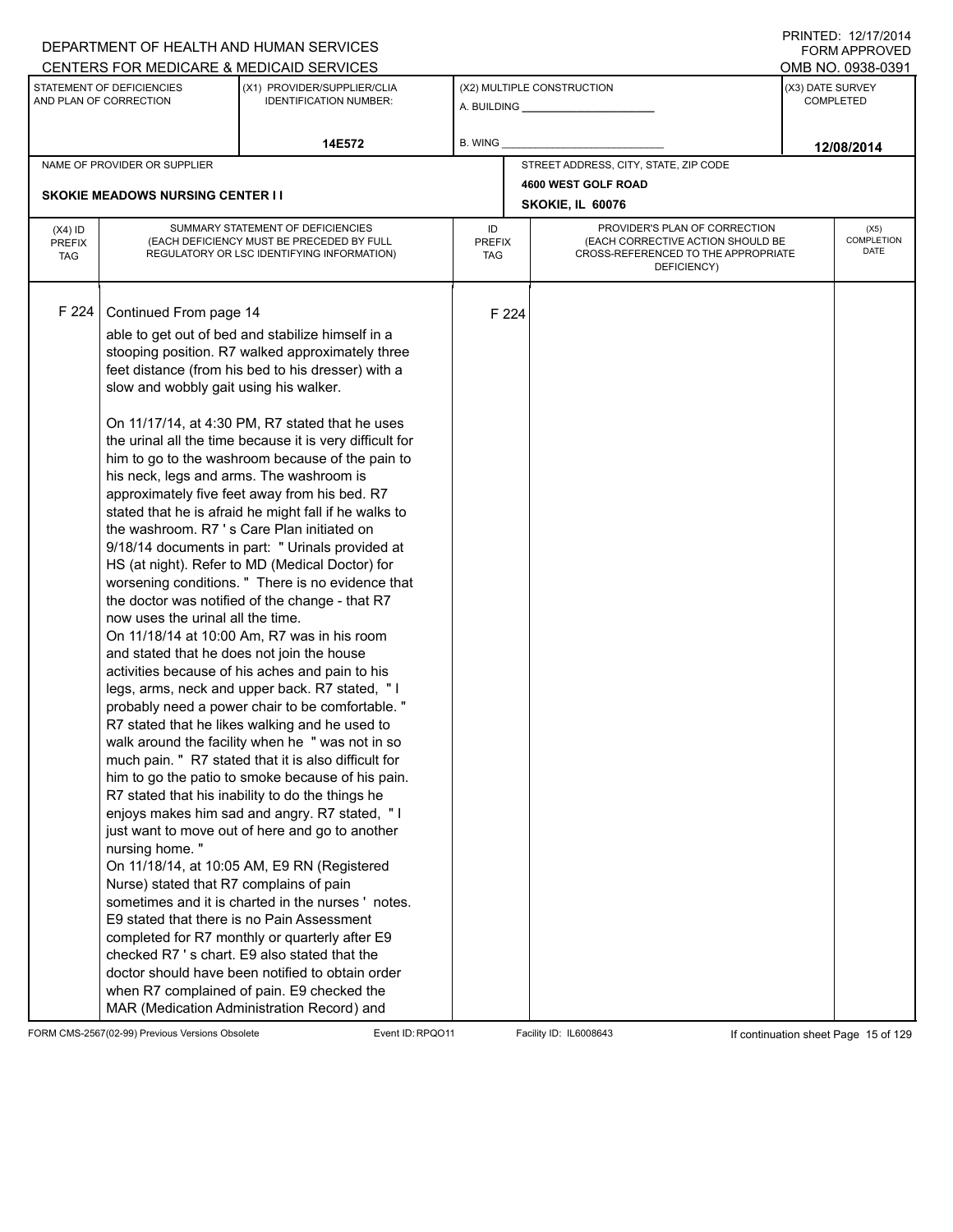|                                          |                                                                                                                                                                                                                                                                                     | DEPARTMENT OF HEALTH AND HUMAN SERVICES                                                                                                                                                                                                                                                                                                                                                                                                                                                                                                                                                                                                                                                                                                                                                                                                                                                                                                                                                                                                                                                                                                                                                                                                                                                                                                                                                                                                                                                                                                                                                  |                            |       |                                                                                                                          |                  | , INTILL, <i>LL, ITL</i><br><b>FORM APPROVED</b> |  |  |
|------------------------------------------|-------------------------------------------------------------------------------------------------------------------------------------------------------------------------------------------------------------------------------------------------------------------------------------|------------------------------------------------------------------------------------------------------------------------------------------------------------------------------------------------------------------------------------------------------------------------------------------------------------------------------------------------------------------------------------------------------------------------------------------------------------------------------------------------------------------------------------------------------------------------------------------------------------------------------------------------------------------------------------------------------------------------------------------------------------------------------------------------------------------------------------------------------------------------------------------------------------------------------------------------------------------------------------------------------------------------------------------------------------------------------------------------------------------------------------------------------------------------------------------------------------------------------------------------------------------------------------------------------------------------------------------------------------------------------------------------------------------------------------------------------------------------------------------------------------------------------------------------------------------------------------------|----------------------------|-------|--------------------------------------------------------------------------------------------------------------------------|------------------|--------------------------------------------------|--|--|
|                                          |                                                                                                                                                                                                                                                                                     | CENTERS FOR MEDICARE & MEDICAID SERVICES                                                                                                                                                                                                                                                                                                                                                                                                                                                                                                                                                                                                                                                                                                                                                                                                                                                                                                                                                                                                                                                                                                                                                                                                                                                                                                                                                                                                                                                                                                                                                 |                            |       |                                                                                                                          |                  | OMB NO. 0938-0391                                |  |  |
|                                          | STATEMENT OF DEFICIENCIES<br>AND PLAN OF CORRECTION                                                                                                                                                                                                                                 | (X1) PROVIDER/SUPPLIER/CLIA<br><b>IDENTIFICATION NUMBER:</b>                                                                                                                                                                                                                                                                                                                                                                                                                                                                                                                                                                                                                                                                                                                                                                                                                                                                                                                                                                                                                                                                                                                                                                                                                                                                                                                                                                                                                                                                                                                             |                            |       | (X2) MULTIPLE CONSTRUCTION                                                                                               | (X3) DATE SURVEY | <b>COMPLETED</b>                                 |  |  |
|                                          |                                                                                                                                                                                                                                                                                     | 14E572                                                                                                                                                                                                                                                                                                                                                                                                                                                                                                                                                                                                                                                                                                                                                                                                                                                                                                                                                                                                                                                                                                                                                                                                                                                                                                                                                                                                                                                                                                                                                                                   | B. WING                    |       |                                                                                                                          |                  | 12/08/2014                                       |  |  |
|                                          | NAME OF PROVIDER OR SUPPLIER                                                                                                                                                                                                                                                        |                                                                                                                                                                                                                                                                                                                                                                                                                                                                                                                                                                                                                                                                                                                                                                                                                                                                                                                                                                                                                                                                                                                                                                                                                                                                                                                                                                                                                                                                                                                                                                                          |                            |       | STREET ADDRESS, CITY, STATE, ZIP CODE                                                                                    |                  |                                                  |  |  |
|                                          |                                                                                                                                                                                                                                                                                     |                                                                                                                                                                                                                                                                                                                                                                                                                                                                                                                                                                                                                                                                                                                                                                                                                                                                                                                                                                                                                                                                                                                                                                                                                                                                                                                                                                                                                                                                                                                                                                                          |                            |       | 4600 WEST GOLF ROAD                                                                                                      |                  |                                                  |  |  |
|                                          | <b>SKOKIE MEADOWS NURSING CENTER I I</b>                                                                                                                                                                                                                                            |                                                                                                                                                                                                                                                                                                                                                                                                                                                                                                                                                                                                                                                                                                                                                                                                                                                                                                                                                                                                                                                                                                                                                                                                                                                                                                                                                                                                                                                                                                                                                                                          |                            |       | SKOKIE, IL 60076                                                                                                         | (X5)             |                                                  |  |  |
| $(X4)$ ID<br><b>PREFIX</b><br><b>TAG</b> |                                                                                                                                                                                                                                                                                     | SUMMARY STATEMENT OF DEFICIENCIES<br>(EACH DEFICIENCY MUST BE PRECEDED BY FULL<br>REGULATORY OR LSC IDENTIFYING INFORMATION)                                                                                                                                                                                                                                                                                                                                                                                                                                                                                                                                                                                                                                                                                                                                                                                                                                                                                                                                                                                                                                                                                                                                                                                                                                                                                                                                                                                                                                                             | ID<br><b>PREFIX</b><br>TAG |       | PROVIDER'S PLAN OF CORRECTION<br>(EACH CORRECTIVE ACTION SHOULD BE<br>CROSS-REFERENCED TO THE APPROPRIATE<br>DEFICIENCY) |                  | <b>COMPLETION</b><br>DATE                        |  |  |
| F 224                                    | Continued From page 15<br>pain assessment but confirmed that pain<br>doctor."<br>to the nursing staff.<br>On 11/18/14, at 11:30 Am, Z1 (Attending<br>Physician) stated that R7 has chronic pain<br>shoes; he used to. " When asked about<br>takes care of him. E14 stated that R7's | confirmed that Motrin was administered to R7 on<br>11/15/14 without a doctor 's order and there was<br>no documentation in the nurses 'notes. E9<br>stated that the facility 's policy was to complete a<br>assessment not completed. E9 stated, " We<br>have a form that we use. " E9 stated, "I am<br>going to assess (R7) right now and will call the<br>On 11/18/14, at 10:20 AM, R7 was in his room.<br>R7 did not attend on-going activities. R7 stated<br>that the pain to his neck and upper back is worse<br>and R7 has already reported his complaint of pain<br>because of Osteoarthritis. He stated that the<br>facility does not allow PRN pain medications for<br>more than two weeks. Z1 stated that he depends<br>on the nurses to notify him if a resident complains<br>of pain. Z1 stated that he was not aware that R7<br>was still complaining of pain. Z1 also stated that<br>he would have ordered pain medication for R7 if<br>he was notified earlier. Z1 also stated that he was<br>not aware of R7 's overall decline of condition.<br>On 11/19/14, at 10:50 AM, E14 C.N.A. (Certified<br>Nursing Assistant) stated, "I do everything for<br>him; (R7) cannot even pull his pants or tie his<br>grooming, personal hygiene and bathing, E14<br>stated, "I do everything for him. " E14 stated<br>that "the only thing (R7) can do is brush his<br>teeth " when it comes to personal hygiene. E14<br>stated that he takes care of R7 ten (10) days out<br>of 14 days. E14 also stated that R7 complains of<br>pain six (6) or more days of the ten (10) days he |                            | F 224 |                                                                                                                          |                  |                                                  |  |  |

FORM CMS-2567(02-99) Previous Versions Obsolete Event ID:RPQO11 Facility ID: IL6008643 If continuation sheet Page 16 of 129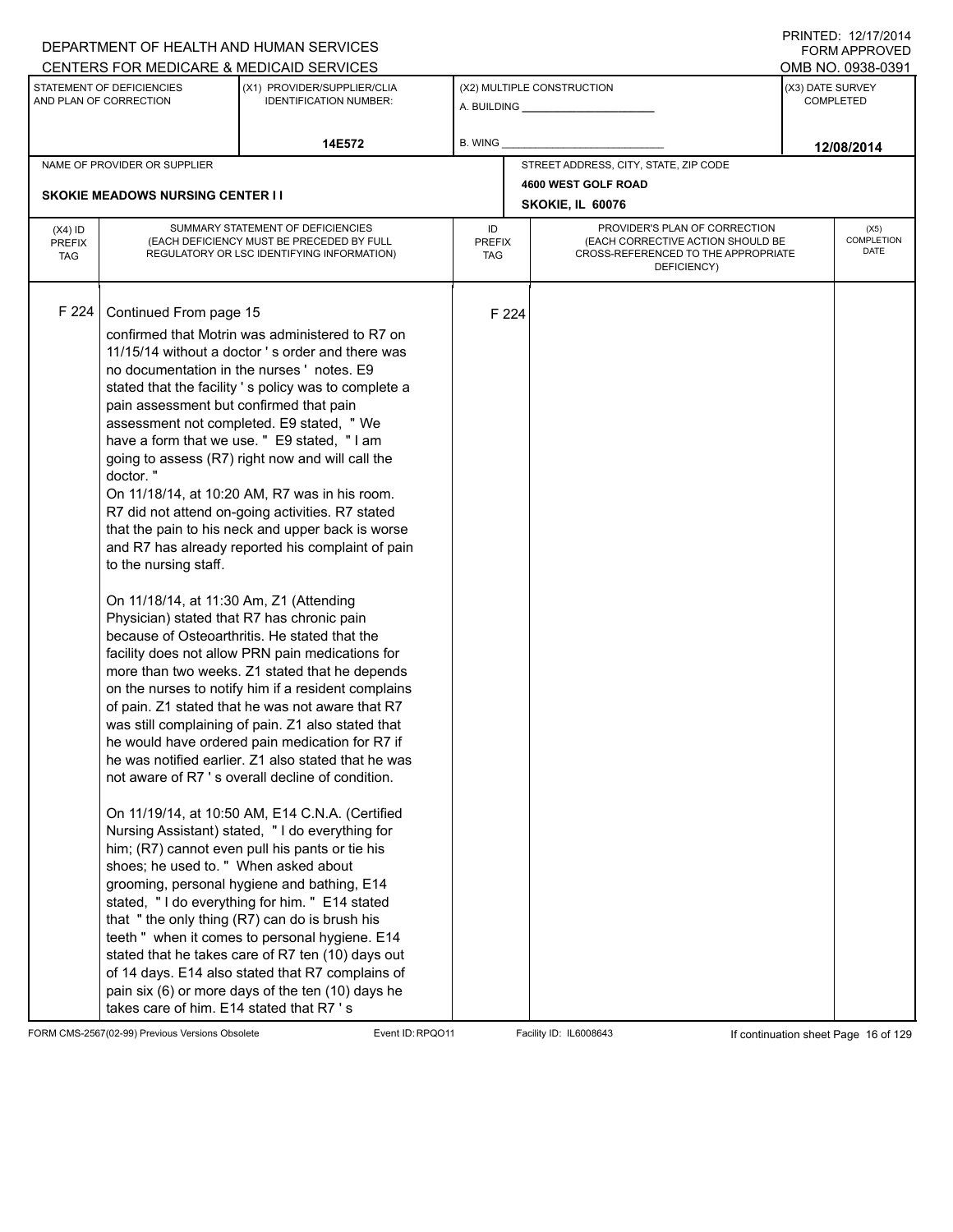|                                          |                                                                                                                                                                                                                                           | DEPARTMENT OF HEALTH AND HUMAN SERVICES                                                                                                                                                                                                                                                                                                                                                                                                                                                                                                                                                                                                                                                                                                                                                                                                                                                                                                                                                                                                                                                                                                                                                                                                                                                                                                                                                                                                                                                                                                                                                                                                                                                                                                               |                            |       |                                                                                                                          |                  | FORM APPROVED      |  |
|------------------------------------------|-------------------------------------------------------------------------------------------------------------------------------------------------------------------------------------------------------------------------------------------|-------------------------------------------------------------------------------------------------------------------------------------------------------------------------------------------------------------------------------------------------------------------------------------------------------------------------------------------------------------------------------------------------------------------------------------------------------------------------------------------------------------------------------------------------------------------------------------------------------------------------------------------------------------------------------------------------------------------------------------------------------------------------------------------------------------------------------------------------------------------------------------------------------------------------------------------------------------------------------------------------------------------------------------------------------------------------------------------------------------------------------------------------------------------------------------------------------------------------------------------------------------------------------------------------------------------------------------------------------------------------------------------------------------------------------------------------------------------------------------------------------------------------------------------------------------------------------------------------------------------------------------------------------------------------------------------------------------------------------------------------------|----------------------------|-------|--------------------------------------------------------------------------------------------------------------------------|------------------|--------------------|--|
|                                          |                                                                                                                                                                                                                                           | CENTERS FOR MEDICARE & MEDICAID SERVICES                                                                                                                                                                                                                                                                                                                                                                                                                                                                                                                                                                                                                                                                                                                                                                                                                                                                                                                                                                                                                                                                                                                                                                                                                                                                                                                                                                                                                                                                                                                                                                                                                                                                                                              |                            |       |                                                                                                                          |                  | OMB NO. 0938-0391  |  |
|                                          | STATEMENT OF DEFICIENCIES<br>AND PLAN OF CORRECTION                                                                                                                                                                                       | (X1) PROVIDER/SUPPLIER/CLIA<br><b>IDENTIFICATION NUMBER:</b>                                                                                                                                                                                                                                                                                                                                                                                                                                                                                                                                                                                                                                                                                                                                                                                                                                                                                                                                                                                                                                                                                                                                                                                                                                                                                                                                                                                                                                                                                                                                                                                                                                                                                          |                            |       | (X2) MULTIPLE CONSTRUCTION<br>A. BUILDING <b>A.</b> BUILDING                                                             | (X3) DATE SURVEY | <b>COMPLETED</b>   |  |
|                                          |                                                                                                                                                                                                                                           | 14E572                                                                                                                                                                                                                                                                                                                                                                                                                                                                                                                                                                                                                                                                                                                                                                                                                                                                                                                                                                                                                                                                                                                                                                                                                                                                                                                                                                                                                                                                                                                                                                                                                                                                                                                                                | B. WING                    |       |                                                                                                                          |                  | 12/08/2014         |  |
|                                          | NAME OF PROVIDER OR SUPPLIER                                                                                                                                                                                                              |                                                                                                                                                                                                                                                                                                                                                                                                                                                                                                                                                                                                                                                                                                                                                                                                                                                                                                                                                                                                                                                                                                                                                                                                                                                                                                                                                                                                                                                                                                                                                                                                                                                                                                                                                       |                            |       | STREET ADDRESS, CITY, STATE, ZIP CODE                                                                                    |                  |                    |  |
|                                          |                                                                                                                                                                                                                                           |                                                                                                                                                                                                                                                                                                                                                                                                                                                                                                                                                                                                                                                                                                                                                                                                                                                                                                                                                                                                                                                                                                                                                                                                                                                                                                                                                                                                                                                                                                                                                                                                                                                                                                                                                       |                            |       | 4600 WEST GOLF ROAD                                                                                                      |                  |                    |  |
|                                          | <b>SKOKIE MEADOWS NURSING CENTER I I</b>                                                                                                                                                                                                  |                                                                                                                                                                                                                                                                                                                                                                                                                                                                                                                                                                                                                                                                                                                                                                                                                                                                                                                                                                                                                                                                                                                                                                                                                                                                                                                                                                                                                                                                                                                                                                                                                                                                                                                                                       |                            |       | SKOKIE, IL 60076                                                                                                         | (X5)             |                    |  |
| $(X4)$ ID<br><b>PREFIX</b><br><b>TAG</b> |                                                                                                                                                                                                                                           | SUMMARY STATEMENT OF DEFICIENCIES<br>(EACH DEFICIENCY MUST BE PRECEDED BY FULL<br>REGULATORY OR LSC IDENTIFYING INFORMATION)                                                                                                                                                                                                                                                                                                                                                                                                                                                                                                                                                                                                                                                                                                                                                                                                                                                                                                                                                                                                                                                                                                                                                                                                                                                                                                                                                                                                                                                                                                                                                                                                                          | ID<br><b>PREFIX</b><br>TAG |       | PROVIDER'S PLAN OF CORRECTION<br>(EACH CORRECTIVE ACTION SHOULD BE<br>CROSS-REFERENCED TO THE APPROPRIATE<br>DEFICIENCY) |                  | COMPLETION<br>DATE |  |
| F 224                                    | Continued From page 16<br>after informing them of R7's pain.<br>decline", notify the doctor, and discuss<br>finding was confirmed by E3.<br>nursing facility for outpatient therapy or the<br>psychiatrist about it. E7 stated that R7 is | complains of pain was always reported to the<br>Nurse but E14 does not know what the nurses did<br>On 11/19/14, at 11:00 AM, E3 ADON (Assistant<br>Director of Nursing) stated that when a resident<br>shows decline of abilities ADL's (Activities of Daily<br>Living), the staff should determine the "kind of<br>appropriate placement. When asked if the facility<br>provide ADL (Activities of Daily Living) programs<br>to prevent ADL decline, E3 stated, "We don't<br>have that. " E3 stated that anything that the staff<br>does pertaining to ADL should be documented in<br>the Care Plan. E3 also stated, "We don't chart<br>complaints of pain daily. " E3 also stated that the<br>nurses should call the doctor if there is no relief.<br>There was no Care noted addressing R7's<br>decline of abilities to perform his ADL's. This<br>On 11/19/14 at 12:07 PM, E1 (Administrator)<br>stated that when a residents shows a decline of<br>ADL functions, the facility staff uses a holistic<br>approach. E1 further explained that a resident 's<br>decline in condition should be investigated and<br>addressed. E1 stated that if a resident needs PT<br>(Physical Therapy), the resident can go a skilled<br>resident can be admitted to a skilled nursing<br>facility and return when the resident gets better.<br>On 11/19/14, at 1:05 PM, E7 PRSC (Psychiatric<br>Rehabilitation Services Coordinator) stated that<br>R7 is not attending psychosocial groups anymore.<br>When asked what was done to address it, E7<br>stated that she charted it but did not notify the<br>supposed to attend in-house activities. E7 stated<br>that she is not aware of R7 's ADL decline of<br>function, but Nursing is the one who makes the |                            | F 224 |                                                                                                                          |                  |                    |  |

FORM CMS-2567(02-99) Previous Versions Obsolete Event ID:RPQO11 Facility ID: IL6008643 If continuation sheet Page 17 of 129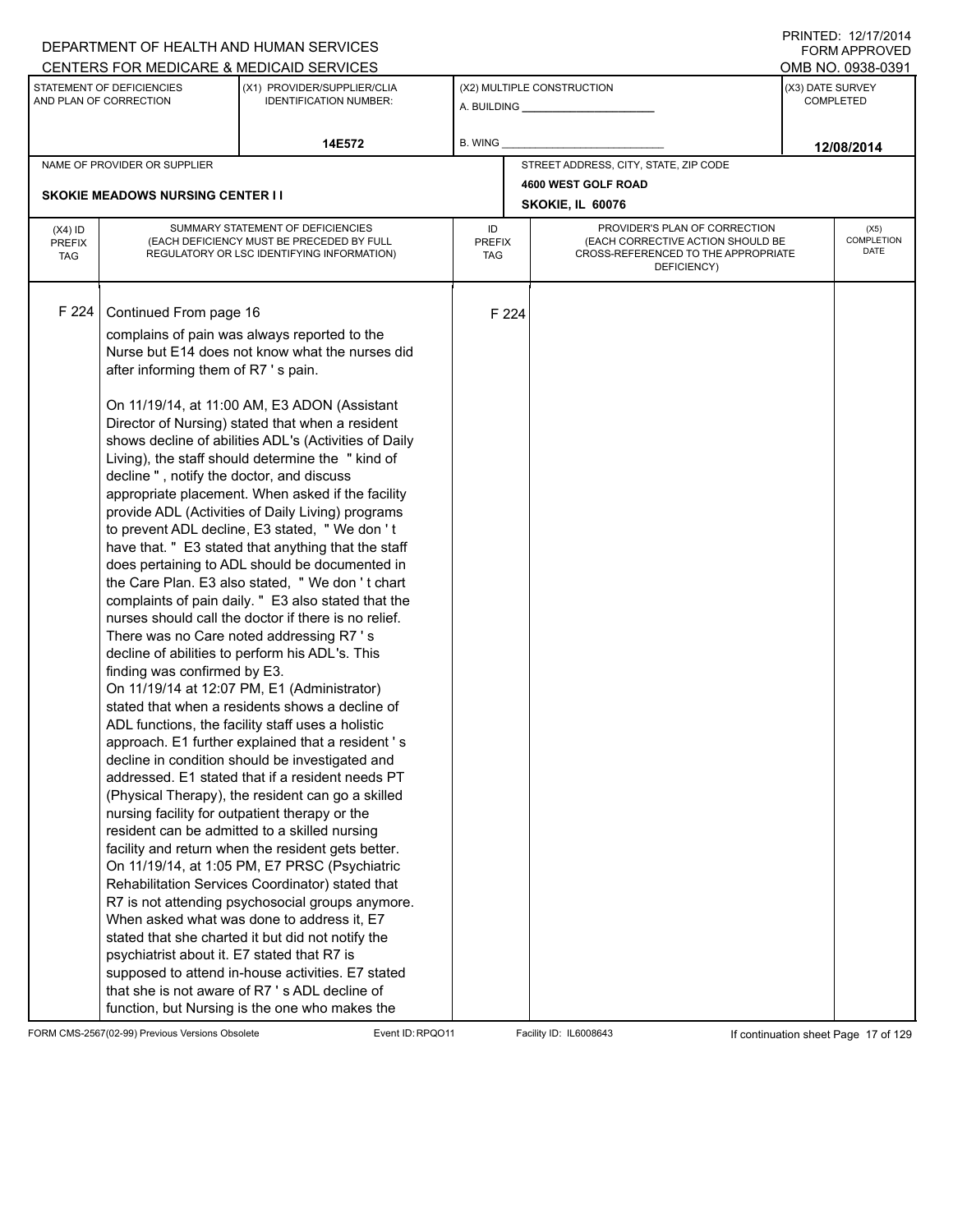|                                          |                                                                                                                                                                                                                                                                                                                                                                                                                                                                               | DEPARTMENT OF HEALTH AND HUMAN SERVICES                                                                                                                                                                                                                                                                                                                                                                                                                                                                                                                                                                                                                                                                                                                                                                                                                                                                                                                                                                                                                                                                                                                                                                                                                                                                                                                                                                                                                                               |                            |       |                                          |                                                                    | <b>FORM APPROVED</b>                 |  |  |
|------------------------------------------|-------------------------------------------------------------------------------------------------------------------------------------------------------------------------------------------------------------------------------------------------------------------------------------------------------------------------------------------------------------------------------------------------------------------------------------------------------------------------------|---------------------------------------------------------------------------------------------------------------------------------------------------------------------------------------------------------------------------------------------------------------------------------------------------------------------------------------------------------------------------------------------------------------------------------------------------------------------------------------------------------------------------------------------------------------------------------------------------------------------------------------------------------------------------------------------------------------------------------------------------------------------------------------------------------------------------------------------------------------------------------------------------------------------------------------------------------------------------------------------------------------------------------------------------------------------------------------------------------------------------------------------------------------------------------------------------------------------------------------------------------------------------------------------------------------------------------------------------------------------------------------------------------------------------------------------------------------------------------------|----------------------------|-------|------------------------------------------|--------------------------------------------------------------------|--------------------------------------|--|--|
|                                          |                                                                                                                                                                                                                                                                                                                                                                                                                                                                               | CENTERS FOR MEDICARE & MEDICAID SERVICES                                                                                                                                                                                                                                                                                                                                                                                                                                                                                                                                                                                                                                                                                                                                                                                                                                                                                                                                                                                                                                                                                                                                                                                                                                                                                                                                                                                                                                              |                            |       |                                          |                                                                    | OMB NO. 0938-0391                    |  |  |
|                                          | STATEMENT OF DEFICIENCIES<br>AND PLAN OF CORRECTION                                                                                                                                                                                                                                                                                                                                                                                                                           | (X1) PROVIDER/SUPPLIER/CLIA<br><b>IDENTIFICATION NUMBER:</b>                                                                                                                                                                                                                                                                                                                                                                                                                                                                                                                                                                                                                                                                                                                                                                                                                                                                                                                                                                                                                                                                                                                                                                                                                                                                                                                                                                                                                          |                            |       | (X2) MULTIPLE CONSTRUCTION               |                                                                    | (X3) DATE SURVEY<br><b>COMPLETED</b> |  |  |
|                                          |                                                                                                                                                                                                                                                                                                                                                                                                                                                                               | 14E572                                                                                                                                                                                                                                                                                                                                                                                                                                                                                                                                                                                                                                                                                                                                                                                                                                                                                                                                                                                                                                                                                                                                                                                                                                                                                                                                                                                                                                                                                | B. WING                    |       |                                          |                                                                    | 12/08/2014                           |  |  |
|                                          | NAME OF PROVIDER OR SUPPLIER                                                                                                                                                                                                                                                                                                                                                                                                                                                  |                                                                                                                                                                                                                                                                                                                                                                                                                                                                                                                                                                                                                                                                                                                                                                                                                                                                                                                                                                                                                                                                                                                                                                                                                                                                                                                                                                                                                                                                                       |                            |       | STREET ADDRESS, CITY, STATE, ZIP CODE    |                                                                    |                                      |  |  |
|                                          |                                                                                                                                                                                                                                                                                                                                                                                                                                                                               |                                                                                                                                                                                                                                                                                                                                                                                                                                                                                                                                                                                                                                                                                                                                                                                                                                                                                                                                                                                                                                                                                                                                                                                                                                                                                                                                                                                                                                                                                       |                            |       | 4600 WEST GOLF ROAD                      |                                                                    |                                      |  |  |
|                                          | <b>SKOKIE MEADOWS NURSING CENTER II</b>                                                                                                                                                                                                                                                                                                                                                                                                                                       |                                                                                                                                                                                                                                                                                                                                                                                                                                                                                                                                                                                                                                                                                                                                                                                                                                                                                                                                                                                                                                                                                                                                                                                                                                                                                                                                                                                                                                                                                       |                            |       | SKOKIE, IL 60076                         | PROVIDER'S PLAN OF CORRECTION<br>(EACH CORRECTIVE ACTION SHOULD BE |                                      |  |  |
| $(X4)$ ID<br><b>PREFIX</b><br><b>TAG</b> |                                                                                                                                                                                                                                                                                                                                                                                                                                                                               | SUMMARY STATEMENT OF DEFICIENCIES<br>(EACH DEFICIENCY MUST BE PRECEDED BY FULL<br>REGULATORY OR LSC IDENTIFYING INFORMATION)                                                                                                                                                                                                                                                                                                                                                                                                                                                                                                                                                                                                                                                                                                                                                                                                                                                                                                                                                                                                                                                                                                                                                                                                                                                                                                                                                          | ID<br><b>PREFIX</b><br>TAG |       | (X5)<br><b>COMPLETION</b><br><b>DATE</b> |                                                                    |                                      |  |  |
| F 224                                    | Continued From page 17<br>in-house activities.<br>R7 " can be isolative. " When asked if the<br>finding was confirmed by E3.<br>'s) isolative Behavior should have been<br>monitored. E16 stated that R7 should be in<br>defer pain control to Nursing Home.<br>Doctor's Progress notes dated 8/27/14<br>interferes with walking. Depressed, Gait-<br>spastic/scissor gait, forward flexed posture<br>11/19/14, at 1:36 PM, E3 ADON (Assistant<br>call the doctor about it. " | determination if R7 needs intervention. E7 also<br>stated that she was not aware if R7 was attending<br>On 11/19/14, at 1:36 PM, E3 (ADON) stated that<br>isolative behavior is being monitored, E3 stated,<br>" Not really. " The Behavior monitoring Record<br>for the month of November, 2014 was blank. This<br>On 11/19/14, at 3:35 PM, E16 PRSD (Psychiatric<br>Rehabilitation Services Director) stated she is not<br>aware that R7 stopped going to psychosocial<br>groups activities. E16 stated that the psychiatrist<br>should have been about it. E16 also stated, " (R7<br>engaged with in-house activities if R7 is not going<br>to psychosocial programs. E16 was not aware<br>that R7 was not attending in-house activities.<br>General Medicine Outpatient Progress note dates<br>8/15/14 documents in part: (R7) medical history:<br>Osteoarthritis, Herniated Cervical disk s/p C3-C4<br>(third 4th Cervical) decompression in 2007 will<br>documents in part: " (R7) c/o pain " all over "<br>Chronic Pain: Consider PT (Physical Therapy)<br>for pain at (the facility) for flexibility, posture<br>assistance, neck/back exercises. " There is no<br>evidence that R7 received PT after 8/27/14. On<br>Director of Nursing) validated that the PT was not<br>followed-up by the nursing staff. E3 confirmed<br>that R7 was not referred for PT. E3 stated, "I will<br>Pain Assessment dated 10/20/14 documents in<br>part: Frequent pain on arms, legs and neck |                            | F 224 |                                          |                                                                    |                                      |  |  |

FORM CMS-2567(02-99) Previous Versions Obsolete Event ID:RPQO11 Facility ID: IL6008643 If continuation sheet Page 18 of 129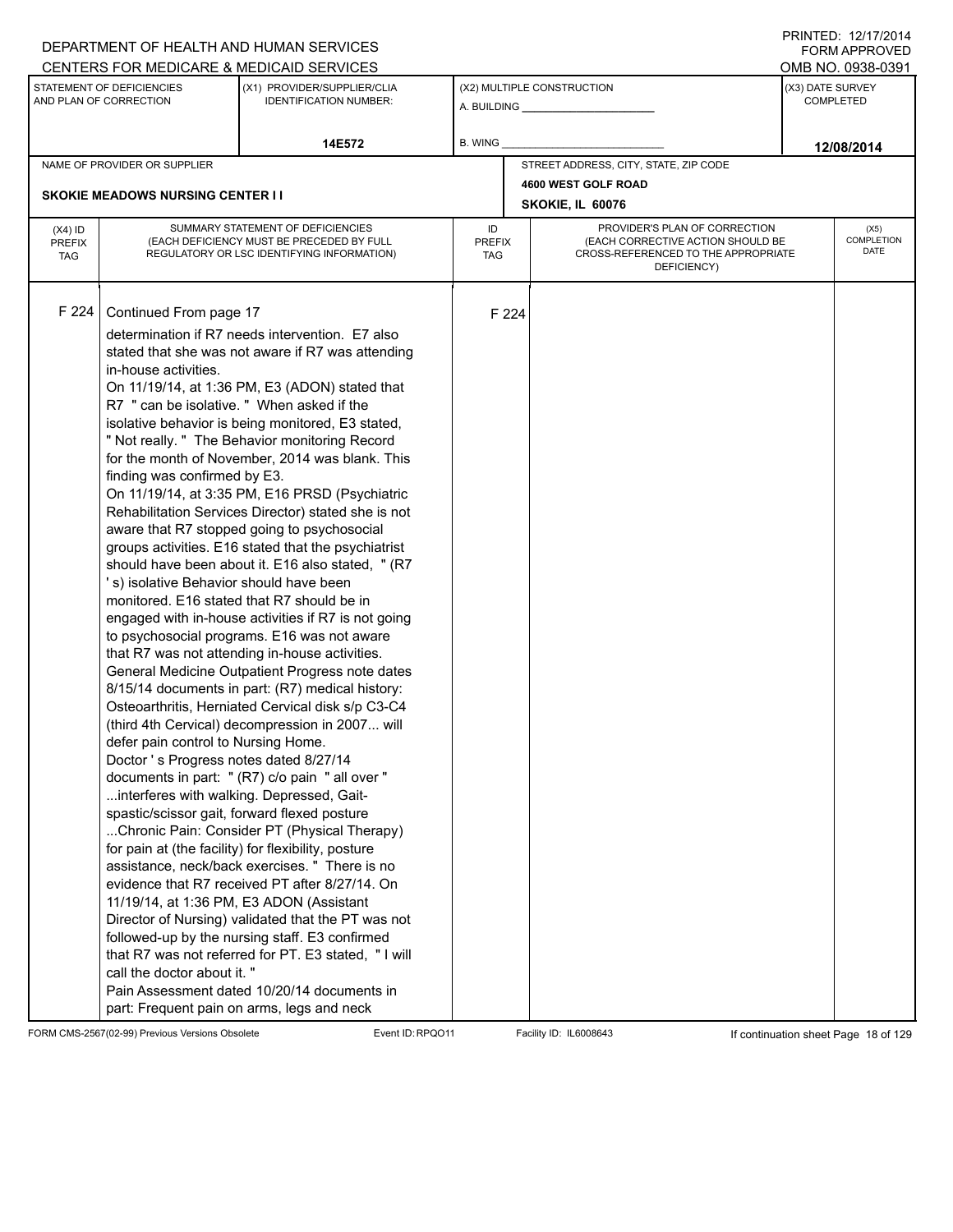| CENTERS FOR MEDICARE & MEDICAID SERVICES<br>OMB NO. 0938-0391<br>STATEMENT OF DEFICIENCIES<br>(X3) DATE SURVEY<br>(X1) PROVIDER/SUPPLIER/CLIA<br>(X2) MULTIPLE CONSTRUCTION<br>AND PLAN OF CORRECTION<br><b>IDENTIFICATION NUMBER:</b><br><b>COMPLETED</b><br>B. WING<br>14E572<br>12/08/2014<br>STREET ADDRESS, CITY, STATE, ZIP CODE<br>NAME OF PROVIDER OR SUPPLIER<br>4600 WEST GOLF ROAD<br><b>SKOKIE MEADOWS NURSING CENTER I I</b><br>SKOKIE, IL 60076<br>SUMMARY STATEMENT OF DEFICIENCIES<br>PROVIDER'S PLAN OF CORRECTION<br>ID<br>$(X4)$ ID<br>(EACH DEFICIENCY MUST BE PRECEDED BY FULL<br>(EACH CORRECTIVE ACTION SHOULD BE<br><b>PREFIX</b><br><b>PREFIX</b><br>REGULATORY OR LSC IDENTIFYING INFORMATION)<br>CROSS-REFERENCED TO THE APPROPRIATE<br><b>TAG</b><br>TAG<br>DEFICIENCY)<br>F 224<br>Continued From page 18<br>F 224<br>areas; stiff and sore. There was no evidence of<br>monitoring of R7 's complaint of pain. This<br>finding was validated by E3 on 11/18/14, at 10:25<br>AM.<br>Per MAR (Medication Administration Record)<br>dated July, 2014, August, 2014, September, 2014<br>review showed that there is no evidence of pain<br>management. October, 2014 documents that the<br>facility administered Motrin once to R7 - 10/20/14,<br>at 10:40 AM but there is no date or time when R7<br>was re-assessed after pain medication was<br>administered.<br>There is no care plan to address R7's complains<br>of pain noted in the medical record. On 11/18/14, |  | DEPARTMENT OF HEALTH AND HUMAN SERVICES |  |  | I I \ II \ I L D . I <i>L I I I I L</i> O I <del>T</del><br><b>FORM APPROVED</b> |  |  |
|----------------------------------------------------------------------------------------------------------------------------------------------------------------------------------------------------------------------------------------------------------------------------------------------------------------------------------------------------------------------------------------------------------------------------------------------------------------------------------------------------------------------------------------------------------------------------------------------------------------------------------------------------------------------------------------------------------------------------------------------------------------------------------------------------------------------------------------------------------------------------------------------------------------------------------------------------------------------------------------------------------------------------------------------------------------------------------------------------------------------------------------------------------------------------------------------------------------------------------------------------------------------------------------------------------------------------------------------------------------------------------------------------------------------------------------------------------------------------------------------------|--|-----------------------------------------|--|--|----------------------------------------------------------------------------------|--|--|
|                                                                                                                                                                                                                                                                                                                                                                                                                                                                                                                                                                                                                                                                                                                                                                                                                                                                                                                                                                                                                                                                                                                                                                                                                                                                                                                                                                                                                                                                                                    |  |                                         |  |  |                                                                                  |  |  |
|                                                                                                                                                                                                                                                                                                                                                                                                                                                                                                                                                                                                                                                                                                                                                                                                                                                                                                                                                                                                                                                                                                                                                                                                                                                                                                                                                                                                                                                                                                    |  |                                         |  |  |                                                                                  |  |  |
|                                                                                                                                                                                                                                                                                                                                                                                                                                                                                                                                                                                                                                                                                                                                                                                                                                                                                                                                                                                                                                                                                                                                                                                                                                                                                                                                                                                                                                                                                                    |  |                                         |  |  |                                                                                  |  |  |
|                                                                                                                                                                                                                                                                                                                                                                                                                                                                                                                                                                                                                                                                                                                                                                                                                                                                                                                                                                                                                                                                                                                                                                                                                                                                                                                                                                                                                                                                                                    |  |                                         |  |  |                                                                                  |  |  |
|                                                                                                                                                                                                                                                                                                                                                                                                                                                                                                                                                                                                                                                                                                                                                                                                                                                                                                                                                                                                                                                                                                                                                                                                                                                                                                                                                                                                                                                                                                    |  |                                         |  |  |                                                                                  |  |  |
|                                                                                                                                                                                                                                                                                                                                                                                                                                                                                                                                                                                                                                                                                                                                                                                                                                                                                                                                                                                                                                                                                                                                                                                                                                                                                                                                                                                                                                                                                                    |  |                                         |  |  |                                                                                  |  |  |
|                                                                                                                                                                                                                                                                                                                                                                                                                                                                                                                                                                                                                                                                                                                                                                                                                                                                                                                                                                                                                                                                                                                                                                                                                                                                                                                                                                                                                                                                                                    |  |                                         |  |  | (X5)<br><b>COMPLETION</b><br>DATE                                                |  |  |
| at 10:25 AM, E8 MDS/CP (Minimum Data<br>Set/Care Plan) Coordinator stated validated the<br>finding and stated, "I will create a Care Plan for<br>pain today. "<br>Pain Assessment/Management undated facility<br>policy documents in part: " Policy#1. A clinical<br>staff member upon admission, monthly when pain<br>is verbalized. Procedure #2. Formulate care plan<br>accordingly. Notify physician when nursing<br>interventions or ordered medical intervention are<br>not sufficient.<br>Monthly Nursing Summary from July to October,<br>2014 were reviewed: For both months of July and<br>August, 2014, the records documents<br>mobility/gait as slow and steady with behavior as<br>quiet and pleasant. Monthly Nursing Summary<br>dated 9/12/14 documents Gait: Unsteady;<br>Behavior: delusional and paranoid. Monthly<br>Nursing Summary dated 10/24/14 documents:<br>Gait: Wobbly; Behavior: Delusional and Paranoid.<br>There is no evidence that the changes in gait and<br>behavior were addressed by the facility.<br>Psychotropic Medication Record on the following<br>dated documents in part: 9/30/14 documents in<br>part: Behavior exhibited- isolative, withdrawn.                                                                                                                                                                                                                                                                                                     |  |                                         |  |  |                                                                                  |  |  |

FORM CMS-2567(02-99) Previous Versions Obsolete Event ID:RPQO11 Facility ID: IL6008643 If continuation sheet Page 19 of 129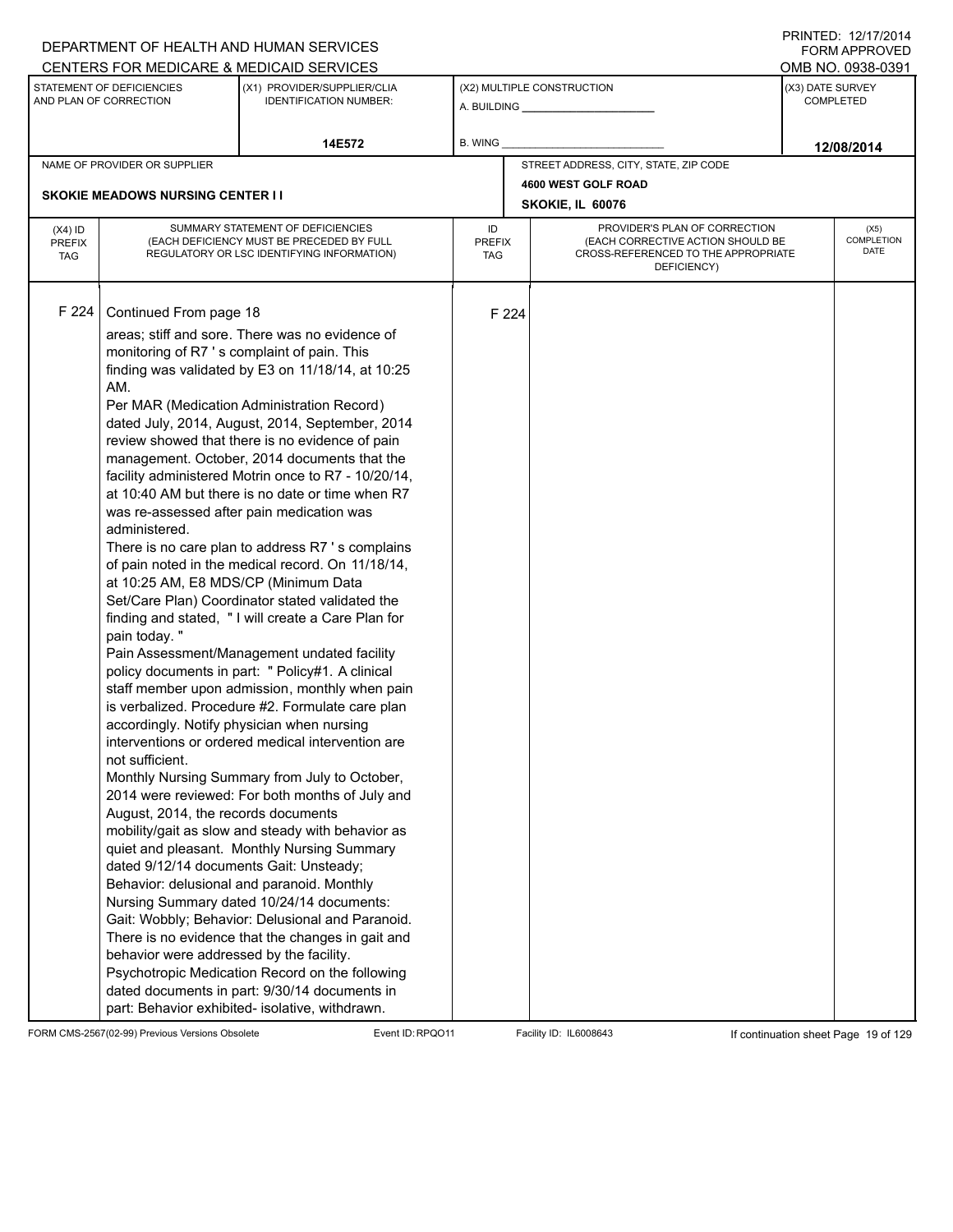|                                          |                                                                                                                                                                                                                                                                                                                | DEPARTMENT OF HEALTH AND HUMAN SERVICES                                                                                                                                                                                                                                                                                                                                                                                                                                                                                                                                                                                                                                                                                                                                                                                                                                                                                                                                                                                                                                                                                                                                                                                                                                                                                                                                                                                                                                                                                                                                                                                               |                            |       |                                                                                                                          |                  | <b>FORM APPROVED</b>              |  |  |
|------------------------------------------|----------------------------------------------------------------------------------------------------------------------------------------------------------------------------------------------------------------------------------------------------------------------------------------------------------------|---------------------------------------------------------------------------------------------------------------------------------------------------------------------------------------------------------------------------------------------------------------------------------------------------------------------------------------------------------------------------------------------------------------------------------------------------------------------------------------------------------------------------------------------------------------------------------------------------------------------------------------------------------------------------------------------------------------------------------------------------------------------------------------------------------------------------------------------------------------------------------------------------------------------------------------------------------------------------------------------------------------------------------------------------------------------------------------------------------------------------------------------------------------------------------------------------------------------------------------------------------------------------------------------------------------------------------------------------------------------------------------------------------------------------------------------------------------------------------------------------------------------------------------------------------------------------------------------------------------------------------------|----------------------------|-------|--------------------------------------------------------------------------------------------------------------------------|------------------|-----------------------------------|--|--|
|                                          |                                                                                                                                                                                                                                                                                                                | CENTERS FOR MEDICARE & MEDICAID SERVICES                                                                                                                                                                                                                                                                                                                                                                                                                                                                                                                                                                                                                                                                                                                                                                                                                                                                                                                                                                                                                                                                                                                                                                                                                                                                                                                                                                                                                                                                                                                                                                                              |                            |       |                                                                                                                          |                  | OMB NO. 0938-0391                 |  |  |
|                                          | STATEMENT OF DEFICIENCIES<br>AND PLAN OF CORRECTION                                                                                                                                                                                                                                                            | (X1) PROVIDER/SUPPLIER/CLIA<br><b>IDENTIFICATION NUMBER:</b>                                                                                                                                                                                                                                                                                                                                                                                                                                                                                                                                                                                                                                                                                                                                                                                                                                                                                                                                                                                                                                                                                                                                                                                                                                                                                                                                                                                                                                                                                                                                                                          |                            |       | (X2) MULTIPLE CONSTRUCTION                                                                                               | (X3) DATE SURVEY | <b>COMPLETED</b>                  |  |  |
|                                          |                                                                                                                                                                                                                                                                                                                | 14E572                                                                                                                                                                                                                                                                                                                                                                                                                                                                                                                                                                                                                                                                                                                                                                                                                                                                                                                                                                                                                                                                                                                                                                                                                                                                                                                                                                                                                                                                                                                                                                                                                                | <b>B. WING</b>             |       |                                                                                                                          |                  | 12/08/2014                        |  |  |
|                                          | NAME OF PROVIDER OR SUPPLIER                                                                                                                                                                                                                                                                                   |                                                                                                                                                                                                                                                                                                                                                                                                                                                                                                                                                                                                                                                                                                                                                                                                                                                                                                                                                                                                                                                                                                                                                                                                                                                                                                                                                                                                                                                                                                                                                                                                                                       |                            |       | STREET ADDRESS, CITY, STATE, ZIP CODE                                                                                    |                  |                                   |  |  |
|                                          |                                                                                                                                                                                                                                                                                                                |                                                                                                                                                                                                                                                                                                                                                                                                                                                                                                                                                                                                                                                                                                                                                                                                                                                                                                                                                                                                                                                                                                                                                                                                                                                                                                                                                                                                                                                                                                                                                                                                                                       |                            |       | 4600 WEST GOLF ROAD                                                                                                      |                  |                                   |  |  |
|                                          | <b>SKOKIE MEADOWS NURSING CENTER II</b>                                                                                                                                                                                                                                                                        |                                                                                                                                                                                                                                                                                                                                                                                                                                                                                                                                                                                                                                                                                                                                                                                                                                                                                                                                                                                                                                                                                                                                                                                                                                                                                                                                                                                                                                                                                                                                                                                                                                       |                            |       | SKOKIE, IL 60076                                                                                                         |                  |                                   |  |  |
| $(X4)$ ID<br><b>PREFIX</b><br><b>TAG</b> |                                                                                                                                                                                                                                                                                                                | SUMMARY STATEMENT OF DEFICIENCIES<br>(EACH DEFICIENCY MUST BE PRECEDED BY FULL<br>REGULATORY OR LSC IDENTIFYING INFORMATION)                                                                                                                                                                                                                                                                                                                                                                                                                                                                                                                                                                                                                                                                                                                                                                                                                                                                                                                                                                                                                                                                                                                                                                                                                                                                                                                                                                                                                                                                                                          | ID<br><b>PREFIX</b><br>TAG |       | PROVIDER'S PLAN OF CORRECTION<br>(EACH CORRECTIVE ACTION SHOULD BE<br>CROSS-REFERENCED TO THE APPROPRIATE<br>DEFICIENCY) |                  | (X5)<br><b>COMPLETION</b><br>DATE |  |  |
| F 224                                    | Continued From page 19<br>evidence that the onset and persistence of<br>isolative and withdrawn behaviors were<br>addressed by the facility.<br>behavior of R7.<br>Psychotropic Care Plan initiated 9/18/14<br>address mood/behavioral issues. "<br>for a resident.<br>effects to the psychotropic medication. | 10/31/14 documents in part: Behavior exhibited -<br>remains isolative and withdrawn. There is no<br>Psychiatric progress notes dated 8/25/14, 9/26/14<br>and 10/24/14 did not identify R7's isolative and<br>withdrawn behavior. There is no documentation<br>that Z2 was notified of the isolative and withdrawn<br>documents interventions in part: " Monitor/record<br>occurrence of for target behavior symptoms and<br>document per facility protocol; Update and code<br>behavioral tracking sheets as indicated; Offer<br>specific behavioral counseling and intervention to<br>The facility 's Behavior Monitoring Records dated<br>from February, 2014 to November, 2014 were<br>reviewed. The following records were blank and<br>uncoded (No specific Behavior being monitored):<br>March, 2014, April, 2014, May, 2014, July, 2014<br>and November, 2014. On 11/19/14, at 1:36 PM,<br>E3 (ADON) stated that the behavior monitoring<br>tool is used to track resident 's behavior and the<br>facility 's monitoring tool to determine significant<br>changes of behavior. E3 stated that information<br>from the Behavior Monitoring Records is used<br>when planning the care or behavior management<br>The facility 's undated policy titled Psychotropic<br>Medications policy documents in part: Guideline<br>#11. Documentation of behavioral monitoring<br>which includes symptoms requiring the use of<br>psychotropic medication, if the symptoms are<br>permanent or transient, other reason as potential<br>causes of the behavior and monitoring of the side<br>The facility 's undated policy titled Behavior |                            | F 224 |                                                                                                                          |                  |                                   |  |  |

FORM CMS-2567(02-99) Previous Versions Obsolete Event ID:RPQO11 Facility ID: IL6008643 If continuation sheet Page 20 of 129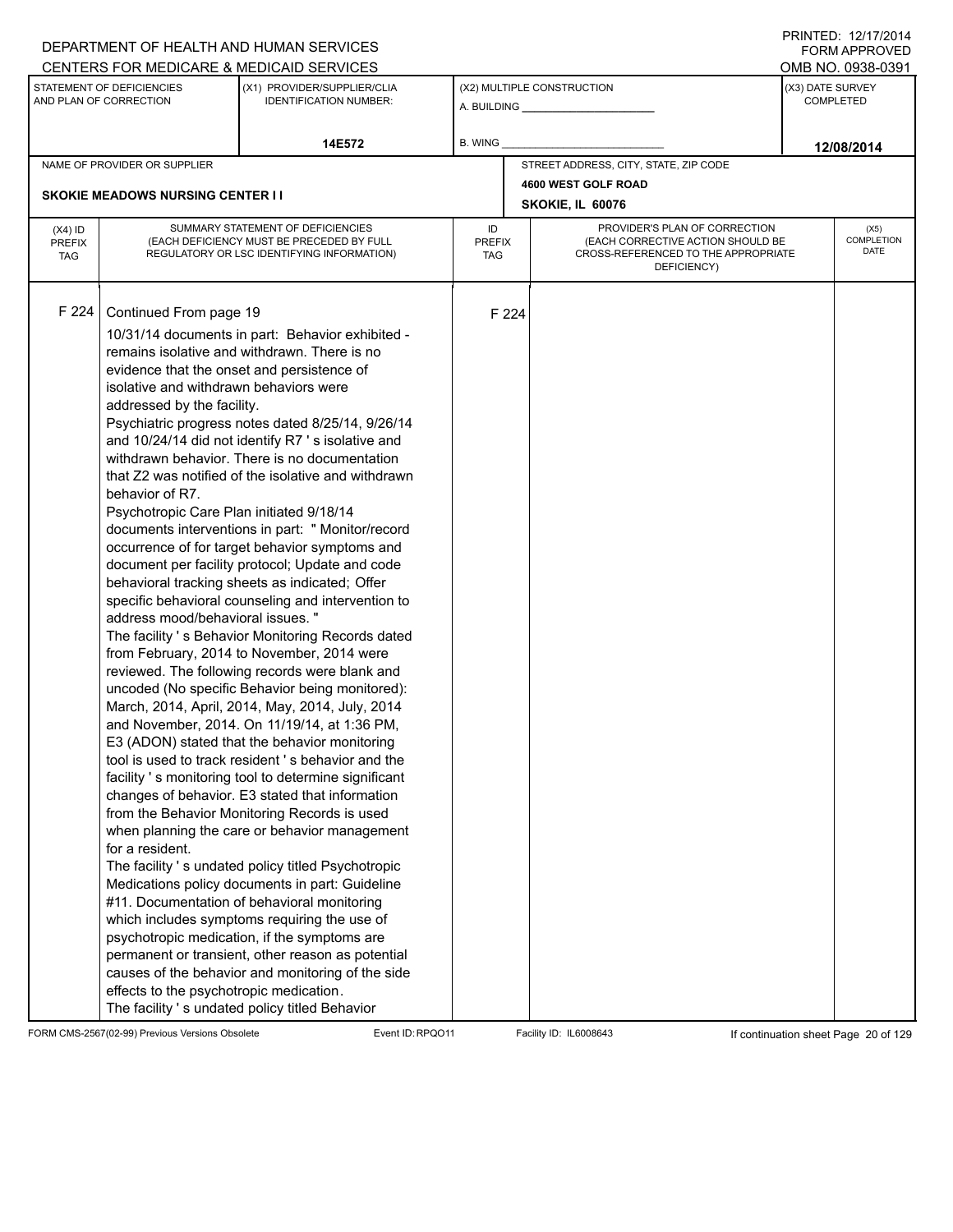|                                          |                                                                                                                                                                                                                                                                                                                                                                                                                                                | DEPARTMENT OF HEALTH AND HUMAN SERVICES                                                                                                                                                                                                                                                                                                                                                                                                                                                                                                                                                                                                                                                                                                                                                                                                                                                                                                                                                                                                                                                                                                                                                                                                                                                                                                                                                                                                                     |                            |       |                                                                                         |                               | <b>FORM APPROVED</b>                 |  |  |
|------------------------------------------|------------------------------------------------------------------------------------------------------------------------------------------------------------------------------------------------------------------------------------------------------------------------------------------------------------------------------------------------------------------------------------------------------------------------------------------------|-------------------------------------------------------------------------------------------------------------------------------------------------------------------------------------------------------------------------------------------------------------------------------------------------------------------------------------------------------------------------------------------------------------------------------------------------------------------------------------------------------------------------------------------------------------------------------------------------------------------------------------------------------------------------------------------------------------------------------------------------------------------------------------------------------------------------------------------------------------------------------------------------------------------------------------------------------------------------------------------------------------------------------------------------------------------------------------------------------------------------------------------------------------------------------------------------------------------------------------------------------------------------------------------------------------------------------------------------------------------------------------------------------------------------------------------------------------|----------------------------|-------|-----------------------------------------------------------------------------------------|-------------------------------|--------------------------------------|--|--|
|                                          |                                                                                                                                                                                                                                                                                                                                                                                                                                                | CENTERS FOR MEDICARE & MEDICAID SERVICES                                                                                                                                                                                                                                                                                                                                                                                                                                                                                                                                                                                                                                                                                                                                                                                                                                                                                                                                                                                                                                                                                                                                                                                                                                                                                                                                                                                                                    |                            |       |                                                                                         |                               | OMB NO. 0938-0391                    |  |  |
|                                          | STATEMENT OF DEFICIENCIES<br>AND PLAN OF CORRECTION                                                                                                                                                                                                                                                                                                                                                                                            | (X1) PROVIDER/SUPPLIER/CLIA<br><b>IDENTIFICATION NUMBER:</b>                                                                                                                                                                                                                                                                                                                                                                                                                                                                                                                                                                                                                                                                                                                                                                                                                                                                                                                                                                                                                                                                                                                                                                                                                                                                                                                                                                                                |                            |       | (X2) MULTIPLE CONSTRUCTION                                                              |                               | (X3) DATE SURVEY<br><b>COMPLETED</b> |  |  |
|                                          |                                                                                                                                                                                                                                                                                                                                                                                                                                                | 14E572                                                                                                                                                                                                                                                                                                                                                                                                                                                                                                                                                                                                                                                                                                                                                                                                                                                                                                                                                                                                                                                                                                                                                                                                                                                                                                                                                                                                                                                      | B. WING                    |       |                                                                                         |                               | 12/08/2014                           |  |  |
|                                          | NAME OF PROVIDER OR SUPPLIER                                                                                                                                                                                                                                                                                                                                                                                                                   |                                                                                                                                                                                                                                                                                                                                                                                                                                                                                                                                                                                                                                                                                                                                                                                                                                                                                                                                                                                                                                                                                                                                                                                                                                                                                                                                                                                                                                                             |                            |       | STREET ADDRESS, CITY, STATE, ZIP CODE                                                   |                               |                                      |  |  |
|                                          |                                                                                                                                                                                                                                                                                                                                                                                                                                                |                                                                                                                                                                                                                                                                                                                                                                                                                                                                                                                                                                                                                                                                                                                                                                                                                                                                                                                                                                                                                                                                                                                                                                                                                                                                                                                                                                                                                                                             |                            |       | 4600 WEST GOLF ROAD                                                                     |                               |                                      |  |  |
|                                          | <b>SKOKIE MEADOWS NURSING CENTER II</b>                                                                                                                                                                                                                                                                                                                                                                                                        |                                                                                                                                                                                                                                                                                                                                                                                                                                                                                                                                                                                                                                                                                                                                                                                                                                                                                                                                                                                                                                                                                                                                                                                                                                                                                                                                                                                                                                                             |                            |       | SKOKIE, IL 60076                                                                        | PROVIDER'S PLAN OF CORRECTION |                                      |  |  |
| $(X4)$ ID<br><b>PREFIX</b><br><b>TAG</b> |                                                                                                                                                                                                                                                                                                                                                                                                                                                | SUMMARY STATEMENT OF DEFICIENCIES<br>(EACH DEFICIENCY MUST BE PRECEDED BY FULL<br>REGULATORY OR LSC IDENTIFYING INFORMATION)                                                                                                                                                                                                                                                                                                                                                                                                                                                                                                                                                                                                                                                                                                                                                                                                                                                                                                                                                                                                                                                                                                                                                                                                                                                                                                                                | ID<br><b>PREFIX</b><br>TAG |       | (EACH CORRECTIVE ACTION SHOULD BE<br>CROSS-REFERENCED TO THE APPROPRIATE<br>DEFICIENCY) |                               | (X5)<br>COMPLETION<br>DATE           |  |  |
| F 224                                    | Continued From page 20<br>Behavior Monitoring Record is used for<br>sedative-hypnotic, mood stabilizing and<br>anticonvulsant medications, anti-anxiety<br>medications to record target behaviors,<br>and side effects.<br>Withdrawn behaviors.<br>and being outdoors, talking or conversing,<br>in bed."<br>part: R7 's Care Plan initiated on 9/18/14<br>activities to go to. Intervene when any<br>There is no plan to adapt activities and | Monitoring Record Policy documents in part:<br>antidepressant, antipsychotic, psycho-stimulant,<br>appropriate diagnosis, interventions, outcomes<br>Social Service Progress Notes from 5/21/14 -<br>11/7/14 were reviewed. The documentation<br>reviewed did not identify R7 's Isolation and<br>Initial Activity History and Assessment dated<br>12/12/13 documents that R7 is alert and oriented<br>to time, place and person and R7 's activity<br>interests include music, reading, writing, walking<br>movies, social events/parties, organization like<br>resident 's council, intellectual games and trivia.<br>Activity Progress Notes dated 9/24/14 documents<br>in part: Resident had been spending a lot of time<br>in bed. There is no evidence of a care plan being<br>created to address R7's " spending a lot of time<br>R7 's Care Plan dated 9/18/14 documents in<br>documents in part: (R7) has severe mental<br>illness; Intervention: Assign (R7) to group or<br>inappropriate behavior is observed. Focus - (R7)<br>has demonstrated some difficulty adjusting to<br>Long Term Placement; Intervention: Get resident<br>involved in programs and activities. Assign the<br>resident group or activities to go to. Care Plan<br>Activity dated 9/24/14 documents in part: (R7 's)<br>Needs- demonstrate poor functioning with peers.<br>There is no intervention/approach documented.<br>psychosocial groups to adapt to R7 's current |                            | F 224 |                                                                                         |                               |                                      |  |  |

FORM CMS-2567(02-99) Previous Versions Obsolete Event ID:RPQO11 Facility ID: IL6008643 If continuation sheet Page 21 of 129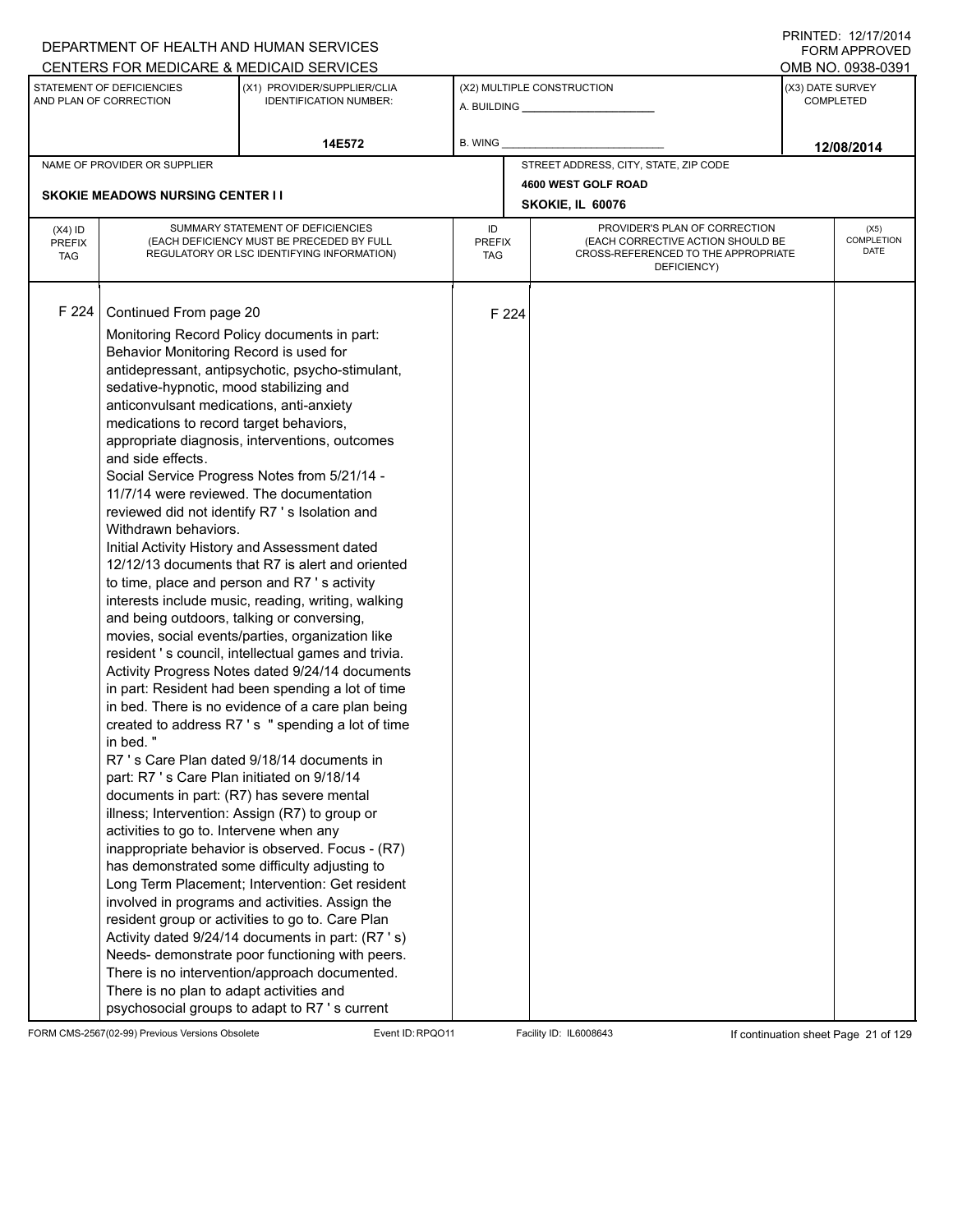|                                          |                                                                                                                                                                                                                                                                                                                                                                                                                                                                                                                            | DEPARTMENT OF HEALTH AND HUMAN SERVICES                                                                                                                                                                                                                                                                                                                                                                                                                                                                                                                                                                                                                                                                                                                                                                                                                                                                                                                                                                                                                                                                                                                                                                                                                                                                                                                                                                      |                            |       |                                                                                                                          |                  | <b>FORM APPROVED</b>              |  |  |
|------------------------------------------|----------------------------------------------------------------------------------------------------------------------------------------------------------------------------------------------------------------------------------------------------------------------------------------------------------------------------------------------------------------------------------------------------------------------------------------------------------------------------------------------------------------------------|--------------------------------------------------------------------------------------------------------------------------------------------------------------------------------------------------------------------------------------------------------------------------------------------------------------------------------------------------------------------------------------------------------------------------------------------------------------------------------------------------------------------------------------------------------------------------------------------------------------------------------------------------------------------------------------------------------------------------------------------------------------------------------------------------------------------------------------------------------------------------------------------------------------------------------------------------------------------------------------------------------------------------------------------------------------------------------------------------------------------------------------------------------------------------------------------------------------------------------------------------------------------------------------------------------------------------------------------------------------------------------------------------------------|----------------------------|-------|--------------------------------------------------------------------------------------------------------------------------|------------------|-----------------------------------|--|--|
|                                          |                                                                                                                                                                                                                                                                                                                                                                                                                                                                                                                            | CENTERS FOR MEDICARE & MEDICAID SERVICES                                                                                                                                                                                                                                                                                                                                                                                                                                                                                                                                                                                                                                                                                                                                                                                                                                                                                                                                                                                                                                                                                                                                                                                                                                                                                                                                                                     |                            |       |                                                                                                                          |                  | OMB NO. 0938-0391                 |  |  |
|                                          | STATEMENT OF DEFICIENCIES<br>AND PLAN OF CORRECTION                                                                                                                                                                                                                                                                                                                                                                                                                                                                        | (X1) PROVIDER/SUPPLIER/CLIA<br><b>IDENTIFICATION NUMBER:</b>                                                                                                                                                                                                                                                                                                                                                                                                                                                                                                                                                                                                                                                                                                                                                                                                                                                                                                                                                                                                                                                                                                                                                                                                                                                                                                                                                 |                            |       | (X2) MULTIPLE CONSTRUCTION                                                                                               | (X3) DATE SURVEY | <b>COMPLETED</b>                  |  |  |
|                                          |                                                                                                                                                                                                                                                                                                                                                                                                                                                                                                                            | 14E572                                                                                                                                                                                                                                                                                                                                                                                                                                                                                                                                                                                                                                                                                                                                                                                                                                                                                                                                                                                                                                                                                                                                                                                                                                                                                                                                                                                                       | B. WING                    |       |                                                                                                                          |                  | 12/08/2014                        |  |  |
|                                          | NAME OF PROVIDER OR SUPPLIER                                                                                                                                                                                                                                                                                                                                                                                                                                                                                               |                                                                                                                                                                                                                                                                                                                                                                                                                                                                                                                                                                                                                                                                                                                                                                                                                                                                                                                                                                                                                                                                                                                                                                                                                                                                                                                                                                                                              |                            |       | STREET ADDRESS, CITY, STATE, ZIP CODE                                                                                    |                  |                                   |  |  |
|                                          |                                                                                                                                                                                                                                                                                                                                                                                                                                                                                                                            |                                                                                                                                                                                                                                                                                                                                                                                                                                                                                                                                                                                                                                                                                                                                                                                                                                                                                                                                                                                                                                                                                                                                                                                                                                                                                                                                                                                                              |                            |       | 4600 WEST GOLF ROAD                                                                                                      |                  |                                   |  |  |
|                                          | <b>SKOKIE MEADOWS NURSING CENTER I I</b>                                                                                                                                                                                                                                                                                                                                                                                                                                                                                   |                                                                                                                                                                                                                                                                                                                                                                                                                                                                                                                                                                                                                                                                                                                                                                                                                                                                                                                                                                                                                                                                                                                                                                                                                                                                                                                                                                                                              |                            |       | SKOKIE, IL 60076                                                                                                         |                  |                                   |  |  |
| $(X4)$ ID<br><b>PREFIX</b><br><b>TAG</b> |                                                                                                                                                                                                                                                                                                                                                                                                                                                                                                                            | SUMMARY STATEMENT OF DEFICIENCIES<br>(EACH DEFICIENCY MUST BE PRECEDED BY FULL<br>REGULATORY OR LSC IDENTIFYING INFORMATION)                                                                                                                                                                                                                                                                                                                                                                                                                                                                                                                                                                                                                                                                                                                                                                                                                                                                                                                                                                                                                                                                                                                                                                                                                                                                                 | ID<br><b>PREFIX</b><br>TAG |       | PROVIDER'S PLAN OF CORRECTION<br>(EACH CORRECTIVE ACTION SHOULD BE<br>CROSS-REFERENCED TO THE APPROPRIATE<br>DEFICIENCY) |                  | (X5)<br><b>COMPLETION</b><br>DATE |  |  |
| F 224                                    | Continued From page 21<br>E12 stated, "I missed it."<br>on-going program of activities to meet the<br>interests and preferences and the physical,<br>resident. (e) Activities shall be adapted, as<br>director shall evaluate the resident's<br>team.<br>Mental Health Progress notes dated 9/2/14<br>evidence of the psychiatrist being notified.<br>Management and Behavior Health policy<br>demonstrate greater potential for<br>Evaluate resident involvement in on-going<br>psychiatric, psychological. Structure and | level of function/condition. On 11/19/14 @ 2:05<br>PM, E12 (Activity Director) validated the absence<br>of plan of care to address R7 's activity needs.<br>Facility 's undated policy, titled "Activities"<br>documents in part: The facility shall provide an<br>mental and psychosocial well-being of each<br>needed, to provide for maximum participation by<br>individual residents. If a particular resident does<br>not participate in at least an average of four (4)<br>activities per day over one week period, the unit<br>participation and have the available activities<br>modified and/or consult with the interdisciplinary<br>documents R7 's is not attending Anger, Men's<br>Health and Stress programs. Men's 'group was<br>documented as "discontinued" but there was<br>no documentation of the reason. There was no<br>The facility 's undated policy titled Behavior<br>documents in part: " Overview: It's purpose is to<br>identify residents who demonstrate unstable,<br>chaotic, and disorganized behavior who may<br>de-compensation including aggression towards<br>oneself and/or other persons. These residents<br>may need additional psychiatric consultation,<br>medication management and/or modifications in<br>their behavioral treatment plan. Problem-solve<br>what the behavior symptoms are communicating.<br>Function: The staff cooperatively works to identify |                            | F 224 |                                                                                                                          |                  |                                   |  |  |

FORM CMS-2567(02-99) Previous Versions Obsolete Event ID:RPQO11 Facility ID: IL6008643 If continuation sheet Page 22 of 129

PRINTED: 12/17/2014 FORM APPROVED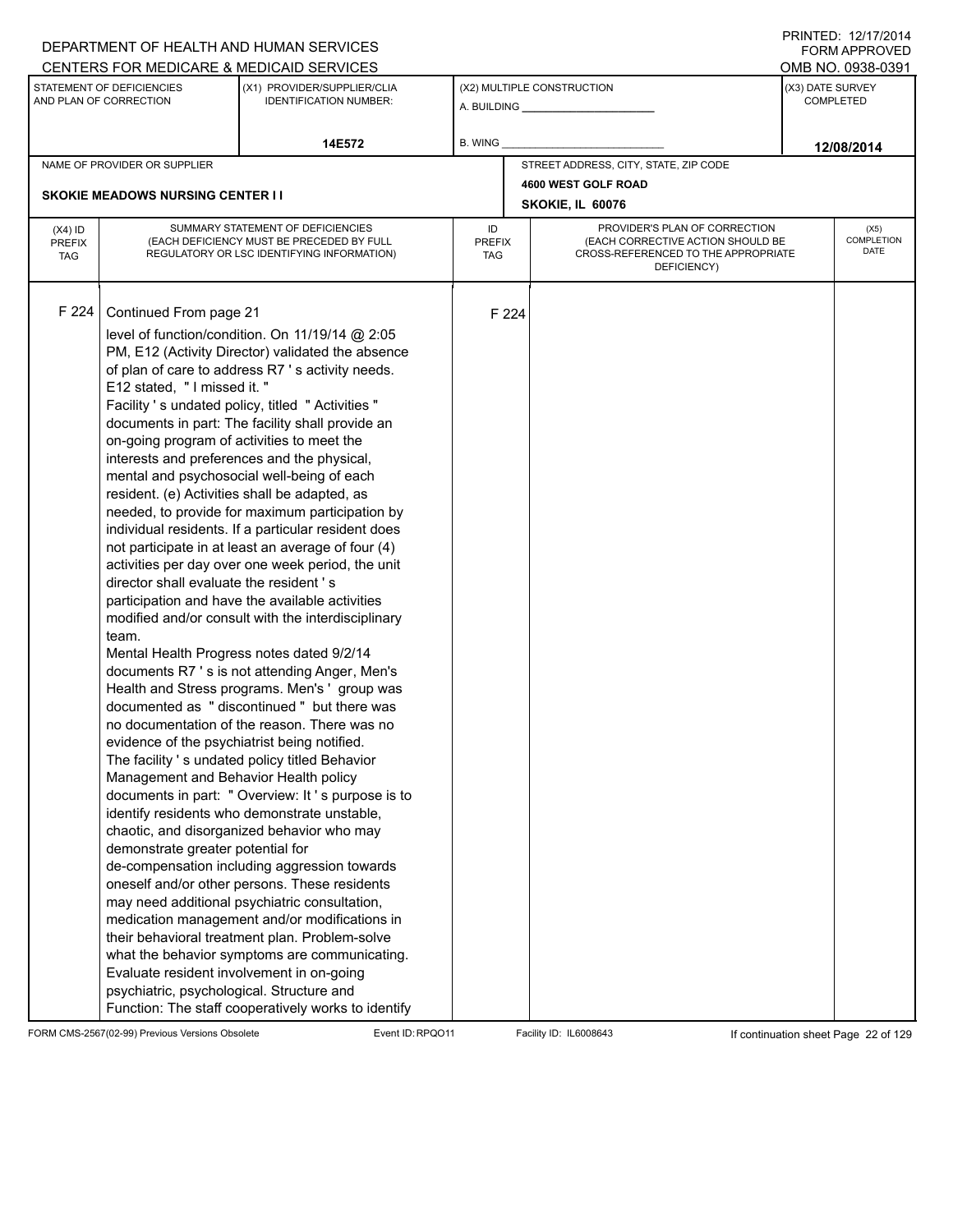|                                          |                                                                                                                                                                                                                                                                                                                                                                                                       | DEPARTMENT OF HEALTH AND HUMAN SERVICES                                                                                                                                                                                                                                                                                                                                                                                                                                                                                                                                                                                                                                                                                                                                                                                                                                                                                                                                                                                                                                                                                                                                                                                                                                                                                                                                                                                                                                                                                 |                            |       |                                                                                                                          |  | <b>FORM APPROVED</b>                 |  |  |
|------------------------------------------|-------------------------------------------------------------------------------------------------------------------------------------------------------------------------------------------------------------------------------------------------------------------------------------------------------------------------------------------------------------------------------------------------------|-------------------------------------------------------------------------------------------------------------------------------------------------------------------------------------------------------------------------------------------------------------------------------------------------------------------------------------------------------------------------------------------------------------------------------------------------------------------------------------------------------------------------------------------------------------------------------------------------------------------------------------------------------------------------------------------------------------------------------------------------------------------------------------------------------------------------------------------------------------------------------------------------------------------------------------------------------------------------------------------------------------------------------------------------------------------------------------------------------------------------------------------------------------------------------------------------------------------------------------------------------------------------------------------------------------------------------------------------------------------------------------------------------------------------------------------------------------------------------------------------------------------------|----------------------------|-------|--------------------------------------------------------------------------------------------------------------------------|--|--------------------------------------|--|--|
|                                          |                                                                                                                                                                                                                                                                                                                                                                                                       | CENTERS FOR MEDICARE & MEDICAID SERVICES                                                                                                                                                                                                                                                                                                                                                                                                                                                                                                                                                                                                                                                                                                                                                                                                                                                                                                                                                                                                                                                                                                                                                                                                                                                                                                                                                                                                                                                                                |                            |       |                                                                                                                          |  | OMB NO. 0938-0391                    |  |  |
|                                          | STATEMENT OF DEFICIENCIES<br>AND PLAN OF CORRECTION                                                                                                                                                                                                                                                                                                                                                   | (X1) PROVIDER/SUPPLIER/CLIA<br><b>IDENTIFICATION NUMBER:</b>                                                                                                                                                                                                                                                                                                                                                                                                                                                                                                                                                                                                                                                                                                                                                                                                                                                                                                                                                                                                                                                                                                                                                                                                                                                                                                                                                                                                                                                            |                            |       | (X2) MULTIPLE CONSTRUCTION                                                                                               |  | (X3) DATE SURVEY<br><b>COMPLETED</b> |  |  |
|                                          |                                                                                                                                                                                                                                                                                                                                                                                                       | 14E572                                                                                                                                                                                                                                                                                                                                                                                                                                                                                                                                                                                                                                                                                                                                                                                                                                                                                                                                                                                                                                                                                                                                                                                                                                                                                                                                                                                                                                                                                                                  | B. WING                    |       |                                                                                                                          |  | 12/08/2014                           |  |  |
|                                          | NAME OF PROVIDER OR SUPPLIER                                                                                                                                                                                                                                                                                                                                                                          |                                                                                                                                                                                                                                                                                                                                                                                                                                                                                                                                                                                                                                                                                                                                                                                                                                                                                                                                                                                                                                                                                                                                                                                                                                                                                                                                                                                                                                                                                                                         |                            |       | STREET ADDRESS, CITY, STATE, ZIP CODE                                                                                    |  |                                      |  |  |
|                                          |                                                                                                                                                                                                                                                                                                                                                                                                       |                                                                                                                                                                                                                                                                                                                                                                                                                                                                                                                                                                                                                                                                                                                                                                                                                                                                                                                                                                                                                                                                                                                                                                                                                                                                                                                                                                                                                                                                                                                         |                            |       | 4600 WEST GOLF ROAD                                                                                                      |  |                                      |  |  |
|                                          | <b>SKOKIE MEADOWS NURSING CENTER I I</b>                                                                                                                                                                                                                                                                                                                                                              |                                                                                                                                                                                                                                                                                                                                                                                                                                                                                                                                                                                                                                                                                                                                                                                                                                                                                                                                                                                                                                                                                                                                                                                                                                                                                                                                                                                                                                                                                                                         |                            |       | SKOKIE, IL 60076                                                                                                         |  |                                      |  |  |
| $(X4)$ ID<br><b>PREFIX</b><br><b>TAG</b> |                                                                                                                                                                                                                                                                                                                                                                                                       | SUMMARY STATEMENT OF DEFICIENCIES<br>(EACH DEFICIENCY MUST BE PRECEDED BY FULL<br>REGULATORY OR LSC IDENTIFYING INFORMATION)                                                                                                                                                                                                                                                                                                                                                                                                                                                                                                                                                                                                                                                                                                                                                                                                                                                                                                                                                                                                                                                                                                                                                                                                                                                                                                                                                                                            | ID<br><b>PREFIX</b><br>TAG |       | PROVIDER'S PLAN OF CORRECTION<br>(EACH CORRECTIVE ACTION SHOULD BE<br>CROSS-REFERENCED TO THE APPROPRIATE<br>DEFICIENCY) |  | (X5)<br>COMPLETION<br><b>DATE</b>    |  |  |
| F 224                                    | Continued From page 22<br>services/training, monitoring the effect of<br>implemented changes and making needed<br>identifying residents in need of additional<br>behavioral attention.<br>and rehabilitation. Poor Participation: Staff<br>programming.<br>House Rules & Behavioral Expectations<br>meetings.<br>Quarterly MDS (Minimum Data Set) dated<br>and Bathing; new onset of pain - 6/10 with | potential behavioral management challenges and<br>implements plans of action to promote a safe and<br>safety living environment, stressing educational<br>revisions to the action care plans. The IDT,<br>primarily through the social services staff and<br>clinical social work consultant are responsible for<br>behavioral attention. " There is no evidence that<br>the staff addressed R7's need for additional<br>Psychiatric Rehabilitation Services policy date<br>5/11/12 documents in part: " Program goal:<br>engagement of each resident in his/her recovery<br>response shall include appropriate education and<br>counseling about the value of interventions and<br>personal consequences the resident faces for<br>poor engagement. " There is no evidence that<br>appropriate education and counseling was done<br>when R7 stopped participating in psychosocial<br>documents in part: Residents are expected to be<br>out of bed in the morning unless evaluated as<br>physically ill by medical personnel. There is no<br>evidence of any type of evaluation performed in<br>relation to R7 's being not being out of bed in the<br>morning and not attending residents' morning<br>3/17/14 documents the following areas of decline<br>(in comparison with Admission/Initial MDS dated<br>12/17/2013): ADL function- decline in Dressing<br>Frequency documented as: occasionally; Change<br>in behavior which was documented as new onset<br>of potential indicators of psychosis - hallucination |                            | F 224 |                                                                                                                          |  |                                      |  |  |

FORM CMS-2567(02-99) Previous Versions Obsolete Event ID:RPQO11 Facility ID: IL6008643 If continuation sheet Page 23 of 129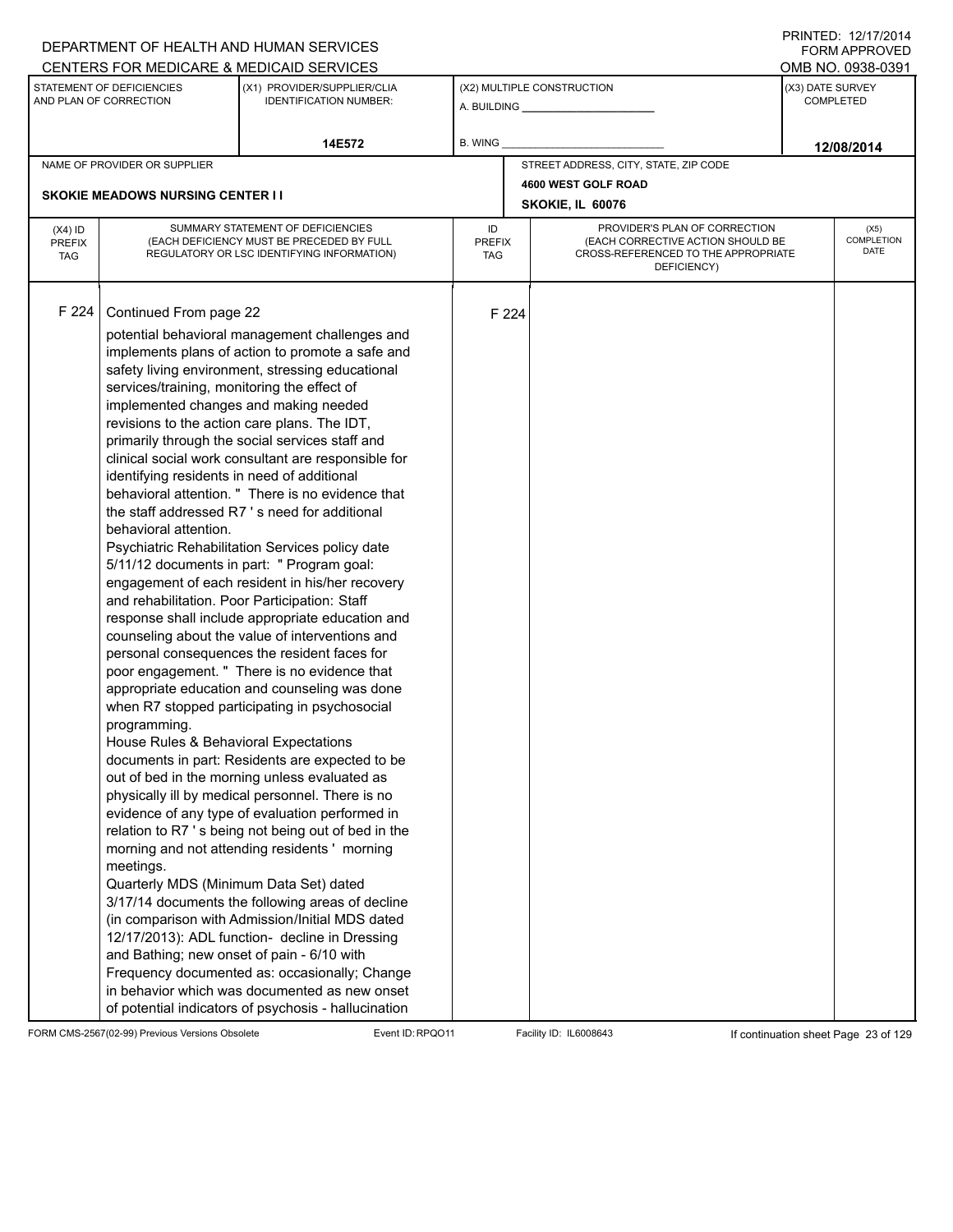|                                                                                                 |                                                                                                                                                                                                                                                                                                                                                                                                                                                                                                                                                                                                                                                                                                                                        | DEPARTMENT OF HEALTH AND HUMAN SERVICES                                                                                                                                                                                                                                                                                                                                                                                                                                                                                                                                                                                                                                                                                                                                                                                                                                                                                                                                                                                                                   |                  |                                                                                                                                           |                                              |                  | FNINILD. 14/11/4014<br><b>FORM APPROVED</b><br>OMB NO. 0938-0391 |  |
|-------------------------------------------------------------------------------------------------|----------------------------------------------------------------------------------------------------------------------------------------------------------------------------------------------------------------------------------------------------------------------------------------------------------------------------------------------------------------------------------------------------------------------------------------------------------------------------------------------------------------------------------------------------------------------------------------------------------------------------------------------------------------------------------------------------------------------------------------|-----------------------------------------------------------------------------------------------------------------------------------------------------------------------------------------------------------------------------------------------------------------------------------------------------------------------------------------------------------------------------------------------------------------------------------------------------------------------------------------------------------------------------------------------------------------------------------------------------------------------------------------------------------------------------------------------------------------------------------------------------------------------------------------------------------------------------------------------------------------------------------------------------------------------------------------------------------------------------------------------------------------------------------------------------------|------------------|-------------------------------------------------------------------------------------------------------------------------------------------|----------------------------------------------|------------------|------------------------------------------------------------------|--|
| CENTERS FOR MEDICARE & MEDICAID SERVICES<br>STATEMENT OF DEFICIENCIES<br>AND PLAN OF CORRECTION |                                                                                                                                                                                                                                                                                                                                                                                                                                                                                                                                                                                                                                                                                                                                        | (X1) PROVIDER/SUPPLIER/CLIA<br><b>IDENTIFICATION NUMBER:</b>                                                                                                                                                                                                                                                                                                                                                                                                                                                                                                                                                                                                                                                                                                                                                                                                                                                                                                                                                                                              |                  |                                                                                                                                           | (X2) MULTIPLE CONSTRUCTION<br>A. BUILDING A. | (X3) DATE SURVEY | <b>COMPLETED</b>                                                 |  |
|                                                                                                 |                                                                                                                                                                                                                                                                                                                                                                                                                                                                                                                                                                                                                                                                                                                                        | 14E572                                                                                                                                                                                                                                                                                                                                                                                                                                                                                                                                                                                                                                                                                                                                                                                                                                                                                                                                                                                                                                                    | <b>B. WING</b>   |                                                                                                                                           |                                              |                  | 12/08/2014                                                       |  |
|                                                                                                 | NAME OF PROVIDER OR SUPPLIER                                                                                                                                                                                                                                                                                                                                                                                                                                                                                                                                                                                                                                                                                                           |                                                                                                                                                                                                                                                                                                                                                                                                                                                                                                                                                                                                                                                                                                                                                                                                                                                                                                                                                                                                                                                           |                  |                                                                                                                                           | STREET ADDRESS, CITY, STATE, ZIP CODE        |                  |                                                                  |  |
|                                                                                                 | <b>SKOKIE MEADOWS NURSING CENTER II</b>                                                                                                                                                                                                                                                                                                                                                                                                                                                                                                                                                                                                                                                                                                |                                                                                                                                                                                                                                                                                                                                                                                                                                                                                                                                                                                                                                                                                                                                                                                                                                                                                                                                                                                                                                                           |                  |                                                                                                                                           | 4600 WEST GOLF ROAD<br>SKOKIE, IL 60076      |                  |                                                                  |  |
| $(X4)$ ID<br><b>PREFIX</b><br><b>TAG</b>                                                        |                                                                                                                                                                                                                                                                                                                                                                                                                                                                                                                                                                                                                                                                                                                                        | SUMMARY STATEMENT OF DEFICIENCIES<br>(EACH DEFICIENCY MUST BE PRECEDED BY FULL<br>REGULATORY OR LSC IDENTIFYING INFORMATION)                                                                                                                                                                                                                                                                                                                                                                                                                                                                                                                                                                                                                                                                                                                                                                                                                                                                                                                              | ID<br><b>TAG</b> | PROVIDER'S PLAN OF CORRECTION<br>(EACH CORRECTIVE ACTION SHOULD BE<br><b>PREFIX</b><br>CROSS-REFERENCED TO THE APPROPRIATE<br>DEFICIENCY) |                                              |                  |                                                                  |  |
| F 224                                                                                           | Continued From page 23<br>There was no Significant Change MDS<br>completed. On 11/19/14, a 11:06 AM, E8<br>MDS/CP (Minimum Data Set/Care Plan)<br>MDS was not completed. E8 stated that a<br>and ADL's (Activities of daily Living).<br>because of the need to allow for complete<br>interviewing of staff and to evaluate the<br>effectiveness of the plan of correction.<br>The facility submitted the following plan:<br>1.<br>physician planned to see R7 on 11/21/14.<br>2.<br>11/20/14 and was scheduled to see R7 on<br>$11/21/14$ .<br>3. Pain Assessment was completed on<br>11/20/14.<br>4. A significant change comprehensive<br>assessment will be completed with an ARD<br>(Assessment Reference Date) of 11/20/14.<br>5. | & delusion; Emergence of sad or anxious mood<br>which included the following documentation:<br>feeling down, sad, depressed and helpless;<br>feeling tired and having less energy, feeling bad<br>about himself; trouble concentrating on things.<br>Coordinator validated that Significant Change<br>significant change MDS (Minimum Data Set)<br>comprehensive assessment should have been<br>done. E8 stated, "We have criteria for that." E8<br>stated that a significant change MDS should be<br>done if there is a change in behavior, cognition<br>Immediate Jeopardy was removed on 11/20/14 at<br>6:00 PM. E1 was notified. However, the facility<br>level remains out of compliance at severity level 2<br>The facility notified the attending physician<br>and obtained an order on 11/20/14 to increase the<br>Motrin to 800 mg (milligrams) from 600 mg TID<br>(Three Times a Day) for weeks. The attending<br>The facility notified the psychiatrist on<br>Staff in-service titled: Revised Pain<br>Management Policy was done on 11/20/14. |                  | F 224                                                                                                                                     |                                              |                  |                                                                  |  |

FORM CMS-2567(02-99) Previous Versions Obsolete Event ID:RPQO11 Facility ID: IL6008643 If continuation sheet Page 24 of 129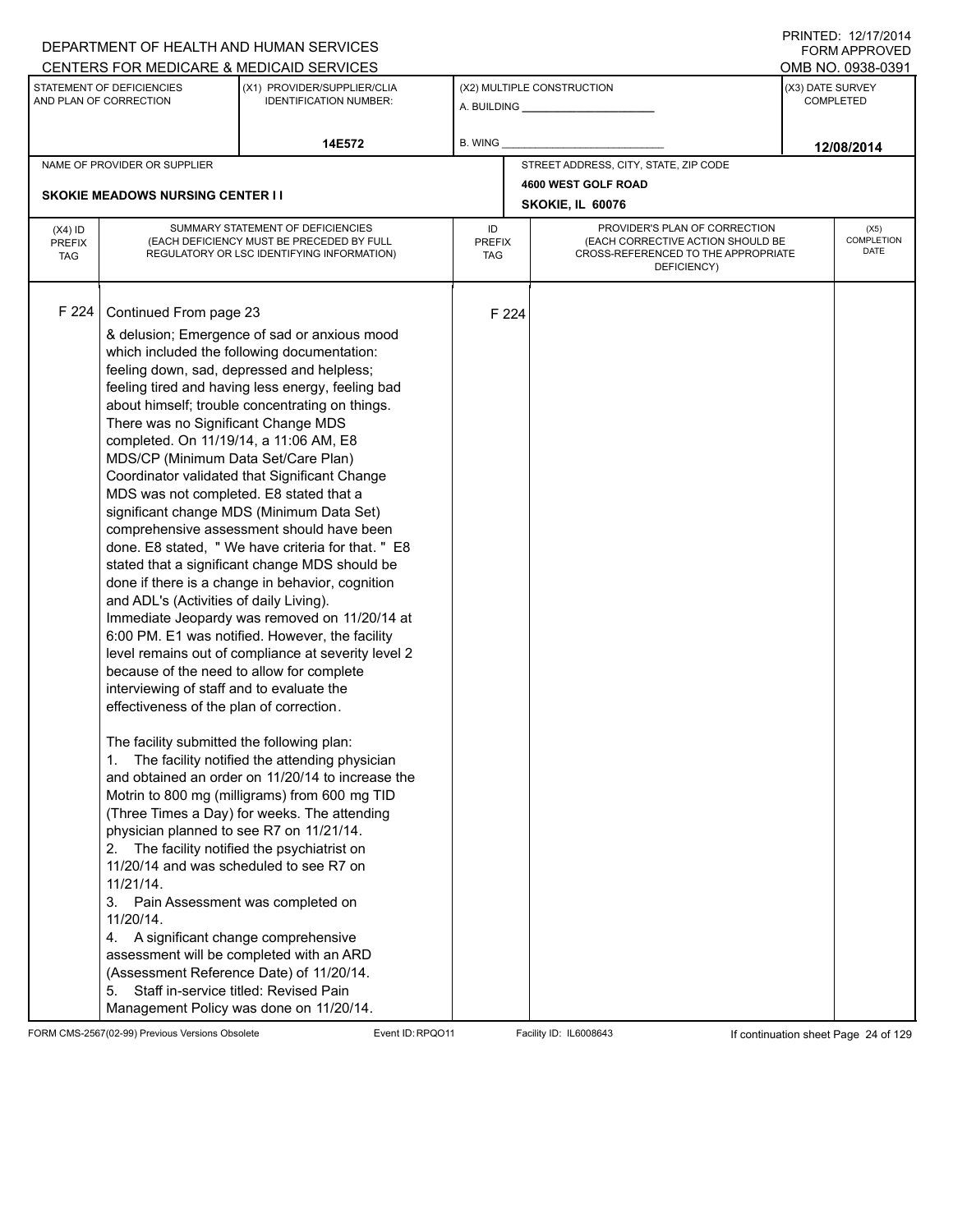| CENTERS FOR MEDICARE & MEDICAID SERVICES<br>OMB NO. 0938-0391<br>STATEMENT OF DEFICIENCIES<br>(X1) PROVIDER/SUPPLIER/CLIA<br>(X2) MULTIPLE CONSTRUCTION<br>(X3) DATE SURVEY<br>AND PLAN OF CORRECTION<br><b>IDENTIFICATION NUMBER:</b><br><b>COMPLETED</b><br>B. WING<br>14E572<br>12/08/2014<br>STREET ADDRESS, CITY, STATE, ZIP CODE<br>NAME OF PROVIDER OR SUPPLIER<br>4600 WEST GOLF ROAD<br><b>SKOKIE MEADOWS NURSING CENTER I I</b><br>SKOKIE, IL 60076<br>PROVIDER'S PLAN OF CORRECTION<br>SUMMARY STATEMENT OF DEFICIENCIES<br>ID<br>$(X4)$ ID<br>(X5)<br>(EACH DEFICIENCY MUST BE PRECEDED BY FULL<br>(EACH CORRECTIVE ACTION SHOULD BE<br><b>PREFIX</b><br><b>PREFIX</b><br><b>DATE</b><br>CROSS-REFERENCED TO THE APPROPRIATE<br>REGULATORY OR LSC IDENTIFYING INFORMATION)<br><b>TAG</b><br><b>TAG</b><br>DEFICIENCY)<br>F 224<br>Continued From page 24<br>F 224<br>6. Care Plan addressing R7's complain of pain<br>was initiated on 11/20/14.<br>7. Care Plan was addressing R7's self-care<br>performance deficits was initiated on 11/20/14<br>with a goal for R7 to " not show any further<br>decline in ADL function."<br>(Activity) Care Plan addressing R7 's<br>8.<br>symptom of isolation, psychosocial/psychiatric<br>impairment was initiated on 11/20/14.<br>9. Care Plan was updated on 11/20/14 that<br>addressed R7 's isolative behavior which<br>included Interventions which includes but not<br>limited to: Do informal one to ones with resident.<br>Invite (R7) to activities if (R7) does not attend<br>groups. Encourage (R7) to attend activities.<br>10. Care Plan addressing adjustment to Long<br>Term Care placement was updated on 11/20/14<br>adding a new intervention: Personal invite R7 to<br>an activity, (R7) can have a reward after he<br>attends activity.<br>11. The facility 's Pain Management Policy was<br>revised which includes but not limited to: #6 e.<br>Pain level is re-assessed and documented thirty<br>(30) minutes to one (1) hour after administration<br>of the ordered medication. If the pain is not<br>relieved, the MD (Medical Doctor) will be notified<br>by the nurse for a change in medication or<br>increase in dose. For continued pain, alert the<br>physician for further orders."<br>12. R7 was referred to PT (Physical Therapy). R7<br>was evaluated by PT (Physical Therapy) on<br>11/20/14.<br>13. The facility staff made an appointment for R7<br>to have PM & R (Physical Medicine and<br>Rehabilitation) evaluation on 3/11/15. |  | DEPARTMENT OF HEALTH AND HUMAN SERVICES |  | <b>FORM APPROVED</b> |
|-------------------------------------------------------------------------------------------------------------------------------------------------------------------------------------------------------------------------------------------------------------------------------------------------------------------------------------------------------------------------------------------------------------------------------------------------------------------------------------------------------------------------------------------------------------------------------------------------------------------------------------------------------------------------------------------------------------------------------------------------------------------------------------------------------------------------------------------------------------------------------------------------------------------------------------------------------------------------------------------------------------------------------------------------------------------------------------------------------------------------------------------------------------------------------------------------------------------------------------------------------------------------------------------------------------------------------------------------------------------------------------------------------------------------------------------------------------------------------------------------------------------------------------------------------------------------------------------------------------------------------------------------------------------------------------------------------------------------------------------------------------------------------------------------------------------------------------------------------------------------------------------------------------------------------------------------------------------------------------------------------------------------------------------------------------------------------------------------------------------------------------------------------------------------------------------------------------------------------------------------------------------------------------------------------------------------------------------------------------------------------------------------------------------------------------------------------------------------------------------------------------------------------|--|-----------------------------------------|--|----------------------|
|                                                                                                                                                                                                                                                                                                                                                                                                                                                                                                                                                                                                                                                                                                                                                                                                                                                                                                                                                                                                                                                                                                                                                                                                                                                                                                                                                                                                                                                                                                                                                                                                                                                                                                                                                                                                                                                                                                                                                                                                                                                                                                                                                                                                                                                                                                                                                                                                                                                                                                                               |  |                                         |  |                      |
|                                                                                                                                                                                                                                                                                                                                                                                                                                                                                                                                                                                                                                                                                                                                                                                                                                                                                                                                                                                                                                                                                                                                                                                                                                                                                                                                                                                                                                                                                                                                                                                                                                                                                                                                                                                                                                                                                                                                                                                                                                                                                                                                                                                                                                                                                                                                                                                                                                                                                                                               |  |                                         |  |                      |
|                                                                                                                                                                                                                                                                                                                                                                                                                                                                                                                                                                                                                                                                                                                                                                                                                                                                                                                                                                                                                                                                                                                                                                                                                                                                                                                                                                                                                                                                                                                                                                                                                                                                                                                                                                                                                                                                                                                                                                                                                                                                                                                                                                                                                                                                                                                                                                                                                                                                                                                               |  |                                         |  |                      |
|                                                                                                                                                                                                                                                                                                                                                                                                                                                                                                                                                                                                                                                                                                                                                                                                                                                                                                                                                                                                                                                                                                                                                                                                                                                                                                                                                                                                                                                                                                                                                                                                                                                                                                                                                                                                                                                                                                                                                                                                                                                                                                                                                                                                                                                                                                                                                                                                                                                                                                                               |  |                                         |  |                      |
|                                                                                                                                                                                                                                                                                                                                                                                                                                                                                                                                                                                                                                                                                                                                                                                                                                                                                                                                                                                                                                                                                                                                                                                                                                                                                                                                                                                                                                                                                                                                                                                                                                                                                                                                                                                                                                                                                                                                                                                                                                                                                                                                                                                                                                                                                                                                                                                                                                                                                                                               |  |                                         |  |                      |
|                                                                                                                                                                                                                                                                                                                                                                                                                                                                                                                                                                                                                                                                                                                                                                                                                                                                                                                                                                                                                                                                                                                                                                                                                                                                                                                                                                                                                                                                                                                                                                                                                                                                                                                                                                                                                                                                                                                                                                                                                                                                                                                                                                                                                                                                                                                                                                                                                                                                                                                               |  |                                         |  |                      |
|                                                                                                                                                                                                                                                                                                                                                                                                                                                                                                                                                                                                                                                                                                                                                                                                                                                                                                                                                                                                                                                                                                                                                                                                                                                                                                                                                                                                                                                                                                                                                                                                                                                                                                                                                                                                                                                                                                                                                                                                                                                                                                                                                                                                                                                                                                                                                                                                                                                                                                                               |  |                                         |  | <b>COMPLETION</b>    |
| 483.13(c) DEVELOP/IMPLMENT<br>F 226<br>F 226<br>ABUSE/NEGLECT, ETC POLICIES<br>$SS = F$                                                                                                                                                                                                                                                                                                                                                                                                                                                                                                                                                                                                                                                                                                                                                                                                                                                                                                                                                                                                                                                                                                                                                                                                                                                                                                                                                                                                                                                                                                                                                                                                                                                                                                                                                                                                                                                                                                                                                                                                                                                                                                                                                                                                                                                                                                                                                                                                                                       |  |                                         |  |                      |

FORM CMS-2567(02-99) Previous Versions Obsolete Event ID:RPQO11 Facility ID: IL6008643 If continuation sheet Page 25 of 129

DEPARTMENT OF HEALTH AND HUMAN SERVICES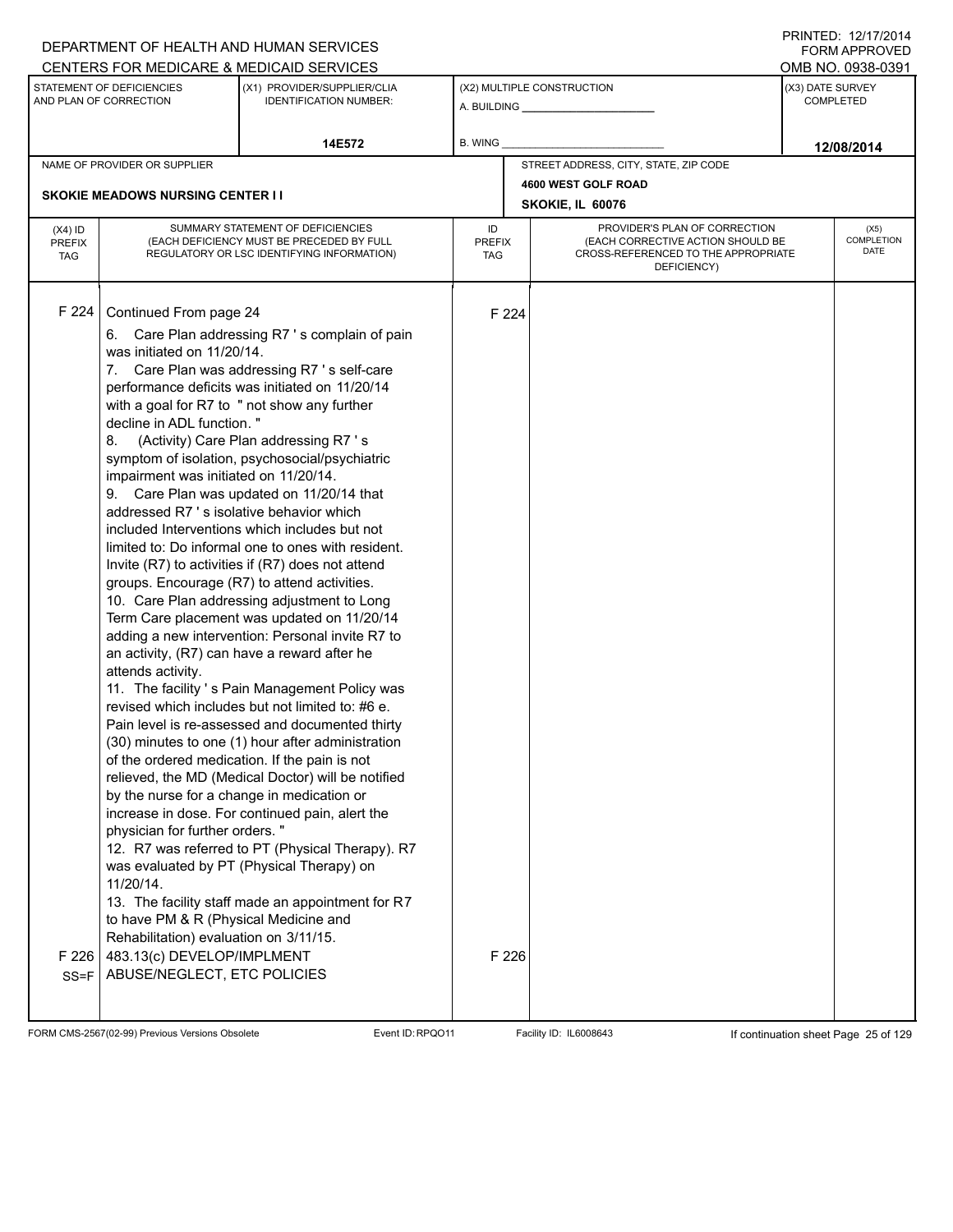|                                          |                                                                                                                                                                                                                                                                                                                                                                                                                                                                                                                | DEPARTMENT OF HEALTH AND HUMAN SERVICES                                                                                                                                                                                                                                                                                                                                                                                                                                                                                                                                                                                                                                                                                                                                          |                            |       |                                                                                                                          | <b>FORM APPROVED</b>                 |
|------------------------------------------|----------------------------------------------------------------------------------------------------------------------------------------------------------------------------------------------------------------------------------------------------------------------------------------------------------------------------------------------------------------------------------------------------------------------------------------------------------------------------------------------------------------|----------------------------------------------------------------------------------------------------------------------------------------------------------------------------------------------------------------------------------------------------------------------------------------------------------------------------------------------------------------------------------------------------------------------------------------------------------------------------------------------------------------------------------------------------------------------------------------------------------------------------------------------------------------------------------------------------------------------------------------------------------------------------------|----------------------------|-------|--------------------------------------------------------------------------------------------------------------------------|--------------------------------------|
|                                          |                                                                                                                                                                                                                                                                                                                                                                                                                                                                                                                | CENTERS FOR MEDICARE & MEDICAID SERVICES                                                                                                                                                                                                                                                                                                                                                                                                                                                                                                                                                                                                                                                                                                                                         |                            |       |                                                                                                                          | OMB NO. 0938-0391                    |
|                                          | STATEMENT OF DEFICIENCIES<br>AND PLAN OF CORRECTION                                                                                                                                                                                                                                                                                                                                                                                                                                                            | (X1) PROVIDER/SUPPLIER/CLIA<br><b>IDENTIFICATION NUMBER:</b>                                                                                                                                                                                                                                                                                                                                                                                                                                                                                                                                                                                                                                                                                                                     |                            |       | (X2) MULTIPLE CONSTRUCTION                                                                                               | (X3) DATE SURVEY<br><b>COMPLETED</b> |
|                                          |                                                                                                                                                                                                                                                                                                                                                                                                                                                                                                                | 14E572                                                                                                                                                                                                                                                                                                                                                                                                                                                                                                                                                                                                                                                                                                                                                                           | B. WING                    |       |                                                                                                                          | 12/08/2014                           |
|                                          | NAME OF PROVIDER OR SUPPLIER                                                                                                                                                                                                                                                                                                                                                                                                                                                                                   |                                                                                                                                                                                                                                                                                                                                                                                                                                                                                                                                                                                                                                                                                                                                                                                  |                            |       | STREET ADDRESS, CITY, STATE, ZIP CODE                                                                                    |                                      |
|                                          | <b>SKOKIE MEADOWS NURSING CENTER I I</b>                                                                                                                                                                                                                                                                                                                                                                                                                                                                       |                                                                                                                                                                                                                                                                                                                                                                                                                                                                                                                                                                                                                                                                                                                                                                                  |                            |       | 4600 WEST GOLF ROAD                                                                                                      |                                      |
|                                          |                                                                                                                                                                                                                                                                                                                                                                                                                                                                                                                |                                                                                                                                                                                                                                                                                                                                                                                                                                                                                                                                                                                                                                                                                                                                                                                  |                            |       | SKOKIE, IL 60076                                                                                                         |                                      |
| $(X4)$ ID<br><b>PREFIX</b><br><b>TAG</b> |                                                                                                                                                                                                                                                                                                                                                                                                                                                                                                                | SUMMARY STATEMENT OF DEFICIENCIES<br>(EACH DEFICIENCY MUST BE PRECEDED BY FULL<br>REGULATORY OR LSC IDENTIFYING INFORMATION)                                                                                                                                                                                                                                                                                                                                                                                                                                                                                                                                                                                                                                                     | ID<br><b>PREFIX</b><br>TAG |       | PROVIDER'S PLAN OF CORRECTION<br>(EACH CORRECTIVE ACTION SHOULD BE<br>CROSS-REFERENCED TO THE APPROPRIATE<br>DEFICIENCY) | (X5)<br>COMPLETION<br>DATE           |
| F 226                                    | Continued From page 25<br>policies and procedures that prohibit<br>and misappropriation of resident property.                                                                                                                                                                                                                                                                                                                                                                                                  | The facility must develop and implement written<br>mistreatment, neglect, and abuse of residents<br>This REQUIREMENT is not met as evidenced                                                                                                                                                                                                                                                                                                                                                                                                                                                                                                                                                                                                                                     |                            | F 226 |                                                                                                                          |                                      |
|                                          | by:<br>regarding the staff 's obligation to report a<br>suspected crime.<br>Findings Include:<br>room.<br>stated in part that there is no posting with<br>information for staff to follow to report a<br>the facility.<br>stated in part that there is no posting with<br>information for staff to follow to report a<br>suspected crime, in the facility. E1 has not<br>suspected crime.<br>The facility 's undated Abuse Prevention<br>part the following:<br>how to file such a report without retaliation. | Based on observation, interview, and record<br>review, the facility failed to post information<br>During the environmental tour on 11/19/14 that<br>started at 2:00 PM, there was no posting, with<br>information regarding the staff 's obligation to<br>report a suspected crime, in the staff's locker<br>On 11/19/14 at 3:16 PM, E26 (Dietary Aide)<br>suspected crime, in the staff 's locker room. E26<br>failed to identify where the posting was located in<br>On 11/19/14 at 3:40 PM, E1 (Administrator)<br>provided staff training regarding how to report a<br>Program Facility Procedures, in the orientation<br>and training of employees section, documents in<br>A notice will be posted stating an employee 's<br>obligation for reporting a suspected crime and |                            |       |                                                                                                                          |                                      |

FORM CMS-2567(02-99) Previous Versions Obsolete Event ID:RPQO11 Facility ID: IL6008643 If continuation sheet Page 26 of 129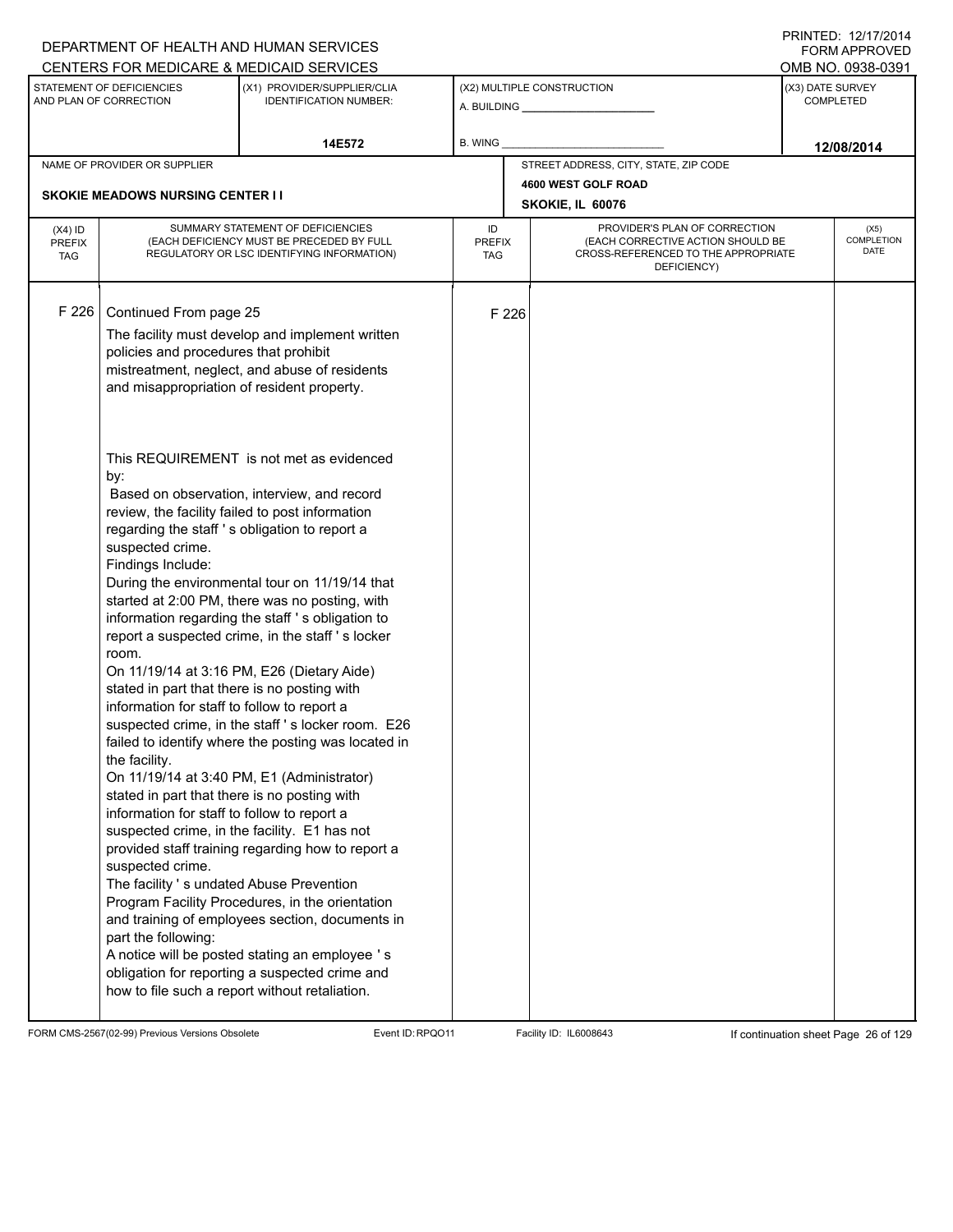|                                          |                                                     | DEPARTMENT OF HEALTH AND HUMAN SERVICES                                                                                      |                            |       |                                                                                                                          |                  | <b>FORM APPROVED</b>              |
|------------------------------------------|-----------------------------------------------------|------------------------------------------------------------------------------------------------------------------------------|----------------------------|-------|--------------------------------------------------------------------------------------------------------------------------|------------------|-----------------------------------|
|                                          |                                                     | CENTERS FOR MEDICARE & MEDICAID SERVICES                                                                                     |                            |       |                                                                                                                          |                  | OMB NO. 0938-0391                 |
|                                          | STATEMENT OF DEFICIENCIES<br>AND PLAN OF CORRECTION | (X1) PROVIDER/SUPPLIER/CLIA<br><b>IDENTIFICATION NUMBER:</b>                                                                 |                            |       | (X2) MULTIPLE CONSTRUCTION<br>A. BUILDING A. BUILDING                                                                    | (X3) DATE SURVEY | <b>COMPLETED</b>                  |
|                                          |                                                     | 14E572                                                                                                                       | B. WING                    |       |                                                                                                                          |                  | 12/08/2014                        |
|                                          | NAME OF PROVIDER OR SUPPLIER                        |                                                                                                                              |                            |       | STREET ADDRESS, CITY, STATE, ZIP CODE                                                                                    |                  |                                   |
|                                          |                                                     |                                                                                                                              |                            |       | 4600 WEST GOLF ROAD                                                                                                      |                  |                                   |
|                                          | <b>SKOKIE MEADOWS NURSING CENTER I I</b>            |                                                                                                                              |                            |       | SKOKIE, IL 60076                                                                                                         |                  |                                   |
| $(X4)$ ID<br><b>PREFIX</b><br><b>TAG</b> |                                                     | SUMMARY STATEMENT OF DEFICIENCIES<br>(EACH DEFICIENCY MUST BE PRECEDED BY FULL<br>REGULATORY OR LSC IDENTIFYING INFORMATION) | ID<br><b>PREFIX</b><br>TAG |       | PROVIDER'S PLAN OF CORRECTION<br>(EACH CORRECTIVE ACTION SHOULD BE<br>CROSS-REFERENCED TO THE APPROPRIATE<br>DEFICIENCY) |                  | (X5)<br><b>COMPLETION</b><br>DATE |
| F 241                                    | Continued From page 26                              |                                                                                                                              |                            | F 241 |                                                                                                                          |                  |                                   |
| F 241                                    | 483.15(a) DIGNITY AND RESPECT OF                    |                                                                                                                              |                            | F 241 |                                                                                                                          |                  |                                   |
| $SS = D$                                 | <b>INDIVIDUALITY</b>                                |                                                                                                                              |                            |       |                                                                                                                          |                  |                                   |
|                                          |                                                     | The facility must promote care for residents in a<br>manner and in an environment that maintains or                          |                            |       |                                                                                                                          |                  |                                   |
|                                          |                                                     | enhances each resident's dignity and respect in                                                                              |                            |       |                                                                                                                          |                  |                                   |
|                                          | full recognition of his or her individuality.       |                                                                                                                              |                            |       |                                                                                                                          |                  |                                   |
|                                          |                                                     | This REQUIREMENT is not met as evidenced                                                                                     |                            |       |                                                                                                                          |                  |                                   |
|                                          | by:                                                 |                                                                                                                              |                            |       |                                                                                                                          |                  |                                   |
|                                          |                                                     | Based on observation and interview, the facility                                                                             |                            |       |                                                                                                                          |                  |                                   |
|                                          |                                                     | failed to provide a dignified dining experience for<br>one resident (R4) of 18 residents reviewed for                        |                            |       |                                                                                                                          |                  |                                   |
|                                          | dining in a sample of 18.                           |                                                                                                                              |                            |       |                                                                                                                          |                  |                                   |
|                                          | Findings include:                                   |                                                                                                                              |                            |       |                                                                                                                          |                  |                                   |
|                                          |                                                     | On 11/18/14 at 12:06pm, R4 was seated at a                                                                                   |                            |       |                                                                                                                          |                  |                                   |
|                                          |                                                     | table with six residents (R40, R41, R42, R43,                                                                                |                            |       |                                                                                                                          |                  |                                   |
|                                          | R44, R45) waiting for their lunch meal. At          |                                                                                                                              |                            |       |                                                                                                                          |                  |                                   |
|                                          | and E22 (CNA) began to pass trays to the            | 12:08pm, E21 (CNA-Certified Nurse Assistant)                                                                                 |                            |       |                                                                                                                          |                  |                                   |
|                                          | residents seated at R4's table.                     |                                                                                                                              |                            |       |                                                                                                                          |                  |                                   |
|                                          | R40 received his tray at 12:08pm                    |                                                                                                                              |                            |       |                                                                                                                          |                  |                                   |
|                                          | R41 received his tray at 12:08pm                    |                                                                                                                              |                            |       |                                                                                                                          |                  |                                   |
|                                          | R42 received his tray at 12:10pm                    |                                                                                                                              |                            |       |                                                                                                                          |                  |                                   |
|                                          | R43 received his tray at 12:09pm                    |                                                                                                                              |                            |       |                                                                                                                          |                  |                                   |
|                                          | R44 received his tray at 12:10pm                    |                                                                                                                              |                            |       |                                                                                                                          |                  |                                   |
|                                          | R45 received his tray at 12:08pm                    |                                                                                                                              |                            |       |                                                                                                                          |                  |                                   |
|                                          |                                                     | R4 watched as R40, R41, R42, R43, R44 and                                                                                    |                            |       |                                                                                                                          |                  |                                   |
|                                          |                                                     | R45 began to eat. At 12:10pm, R4 stated to E22,                                                                              |                            |       |                                                                                                                          |                  |                                   |
|                                          |                                                     | "I'm hungry." E22 stated, "You're tray is not ready                                                                          |                            |       |                                                                                                                          |                  |                                   |
|                                          |                                                     | yet." At 12:15pm, R4 stated to the surveyor, "I                                                                              |                            |       |                                                                                                                          |                  |                                   |
|                                          |                                                     | came down to the dining room at 12:00pm. I've                                                                                |                            |       |                                                                                                                          |                  |                                   |
|                                          |                                                     | been waiting for 15 minutes. It bothers me that<br>everyone's eating. It's the only thing to look                            |                            |       |                                                                                                                          |                  |                                   |

FORM CMS-2567(02-99) Previous Versions Obsolete Event ID:RPQO11 Facility ID: IL6008643 If continuation sheet Page 27 of 129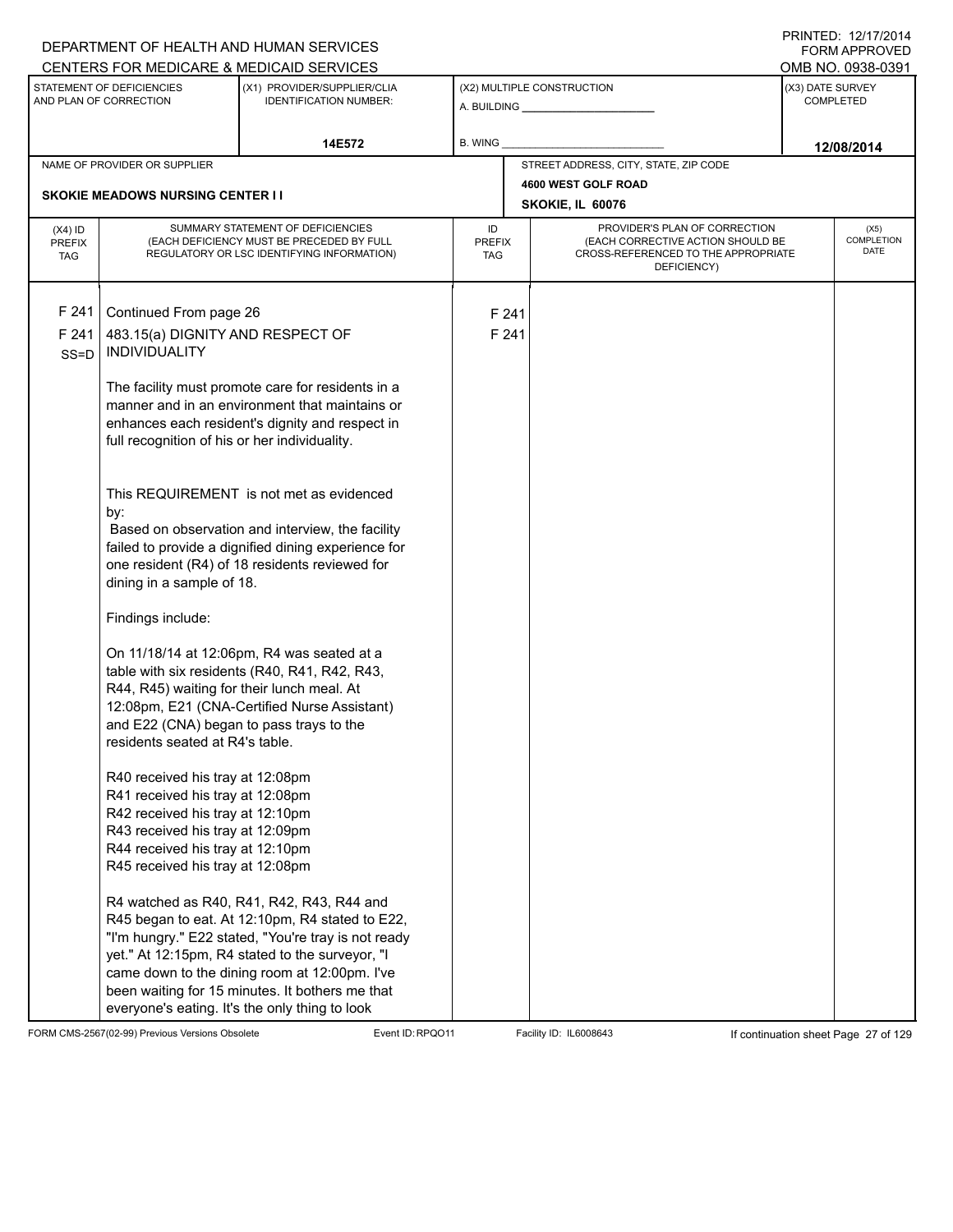|                                          |                                                                                                                                  | DEPARTMENT OF HEALTH AND HUMAN SERVICES<br>CENTERS FOR MEDICARE & MEDICAID SERVICES                                                                                                                                                                                                                       |                                   |                                         |                                                                                                                          |                  | FNINILD. IZIIIIZVI <del>4</del><br>FORM APPROVED<br>OMB NO. 0938-0391 |
|------------------------------------------|----------------------------------------------------------------------------------------------------------------------------------|-----------------------------------------------------------------------------------------------------------------------------------------------------------------------------------------------------------------------------------------------------------------------------------------------------------|-----------------------------------|-----------------------------------------|--------------------------------------------------------------------------------------------------------------------------|------------------|-----------------------------------------------------------------------|
|                                          | STATEMENT OF DEFICIENCIES<br>AND PLAN OF CORRECTION                                                                              | (X1) PROVIDER/SUPPLIER/CLIA<br><b>IDENTIFICATION NUMBER:</b>                                                                                                                                                                                                                                              |                                   |                                         | (X2) MULTIPLE CONSTRUCTION                                                                                               | (X3) DATE SURVEY | <b>COMPLETED</b>                                                      |
|                                          |                                                                                                                                  | 14E572                                                                                                                                                                                                                                                                                                    | <b>B. WING</b>                    |                                         |                                                                                                                          |                  | 12/08/2014                                                            |
|                                          | NAME OF PROVIDER OR SUPPLIER                                                                                                     |                                                                                                                                                                                                                                                                                                           |                                   |                                         | STREET ADDRESS, CITY, STATE, ZIP CODE                                                                                    |                  |                                                                       |
|                                          | <b>SKOKIE MEADOWS NURSING CENTER I I</b>                                                                                         |                                                                                                                                                                                                                                                                                                           |                                   | 4600 WEST GOLF ROAD<br>SKOKIE, IL 60076 |                                                                                                                          |                  |                                                                       |
| $(X4)$ ID<br><b>PREFIX</b><br><b>TAG</b> |                                                                                                                                  | SUMMARY STATEMENT OF DEFICIENCIES<br>(EACH DEFICIENCY MUST BE PRECEDED BY FULL<br>REGULATORY OR LSC IDENTIFYING INFORMATION)                                                                                                                                                                              | ID<br><b>PREFIX</b><br><b>TAG</b> |                                         | PROVIDER'S PLAN OF CORRECTION<br>(EACH CORRECTIVE ACTION SHOULD BE<br>CROSS-REFERENCED TO THE APPROPRIATE<br>DEFICIENCY) |                  | (X5)<br>COMPLETION<br><b>DATE</b>                                     |
| F 241                                    | Continued From page 27<br>forward to."                                                                                           | R4 received his tray at 12:16pm. By then, R40,                                                                                                                                                                                                                                                            |                                   | F 241                                   |                                                                                                                          |                  |                                                                       |
|                                          | ready yet."                                                                                                                      | R41, R42, R43, R44 and R45 were already<br>finished with their food and leaving the table.<br>On 11/18/14 at 12:19pm, E22 was asked why<br>R4's tray was delivered later than the others'<br>trays. E22 stated, "Because some trays were not                                                              |                                   |                                         |                                                                                                                          |                  |                                                                       |
| F 248<br>$SS = D$                        | 483.15(f)(1) ACTIVITIES MEET<br><b>INTERESTS/NEEDS OF EACH RES</b><br>of each resident.                                          | The facility must provide for an ongoing program<br>of activities designed to meet, in accordance with<br>the comprehensive assessment, the interests and<br>the physical, mental, and psychosocial well-being                                                                                            |                                   | F 248                                   |                                                                                                                          |                  |                                                                       |
|                                          | by:<br>of 18 residents.                                                                                                          | This REQUIREMENT is not met as evidenced<br>Based upon observation, interview and record<br>review, the facility failed to plan and evaluate<br>resident 's activity participation and failed to<br>modify activities to meet the needs, abilities and<br>preferences for one resident (R7) in the sample |                                   |                                         |                                                                                                                          |                  |                                                                       |
|                                          | Findings include:<br>On 11/17/14, at 2:00PM, R7 did not attend<br>on-going in-house activities.<br>complain of pain to his legs. | On 11/17/14, at 2:30Pm, E32 (Activity Staff)<br>stated that R7 does not attend group activities.<br>On 11/17/14, at 3:07PM, E12 (Activity Director)<br>stated R7 prefers to stay in the room because of<br>On 11/17/14, at 3:45PM, R7 stated that he cannot                                               |                                   |                                         |                                                                                                                          |                  |                                                                       |

FORM CMS-2567(02-99) Previous Versions Obsolete Event ID:RPQO11 Facility ID: IL6008643 If continuation sheet Page 28 of 129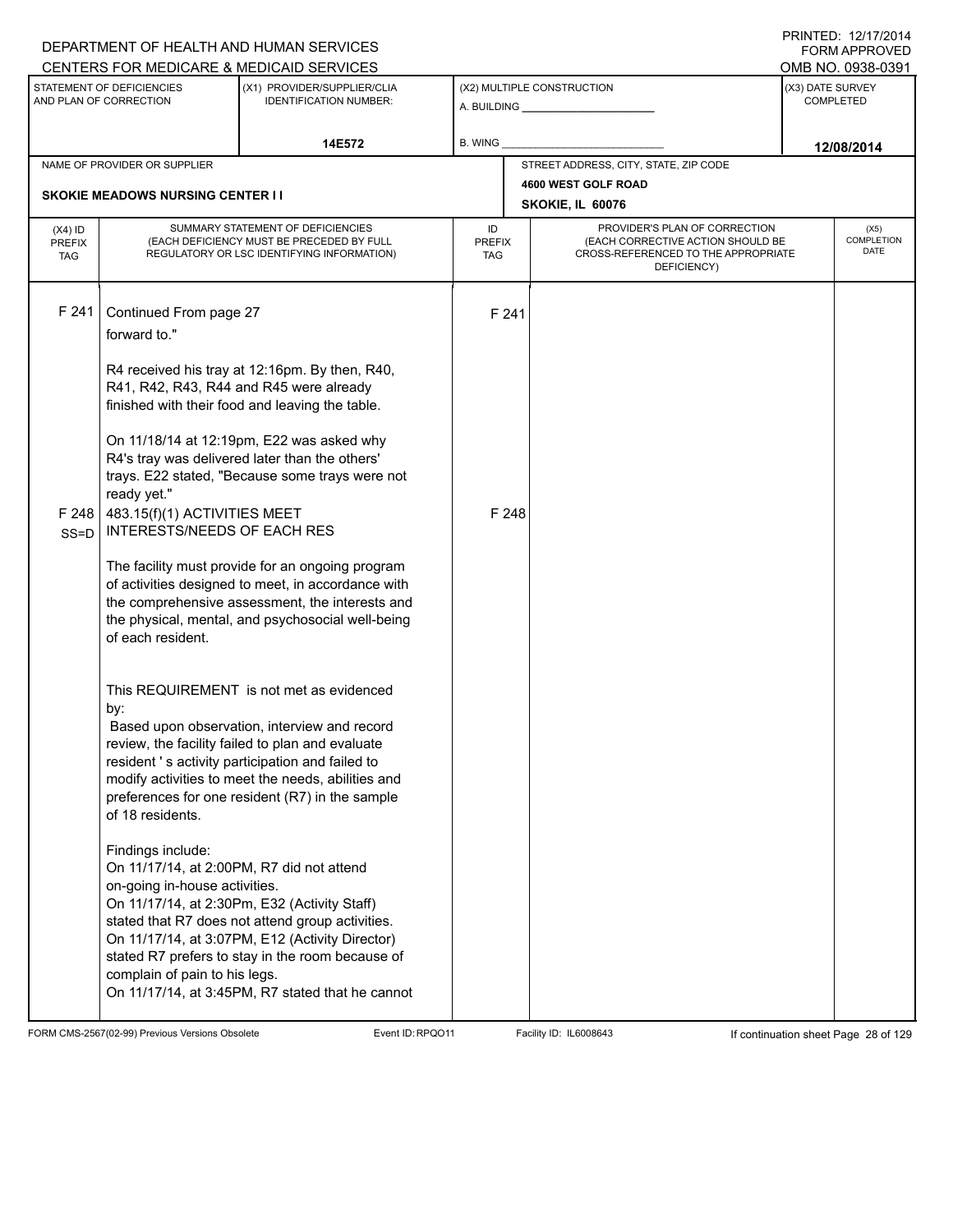|                                   |                                                                                                                                                                                                                                                                                       | DEPARTMENT OF HEALTH AND HUMAN SERVICES                                                                                                                                                                                                                                                                                                                                                                                                                                                                                                                                                                                                                                                                                                                                                                                                                                                                                                                                                                                                                                                                                                                                                                                                                                                                                                                                                                                                                                                                                                                              |                                   |                |                                                                                                                          |                                      | FORM APPROVED                     |
|-----------------------------------|---------------------------------------------------------------------------------------------------------------------------------------------------------------------------------------------------------------------------------------------------------------------------------------|----------------------------------------------------------------------------------------------------------------------------------------------------------------------------------------------------------------------------------------------------------------------------------------------------------------------------------------------------------------------------------------------------------------------------------------------------------------------------------------------------------------------------------------------------------------------------------------------------------------------------------------------------------------------------------------------------------------------------------------------------------------------------------------------------------------------------------------------------------------------------------------------------------------------------------------------------------------------------------------------------------------------------------------------------------------------------------------------------------------------------------------------------------------------------------------------------------------------------------------------------------------------------------------------------------------------------------------------------------------------------------------------------------------------------------------------------------------------------------------------------------------------------------------------------------------------|-----------------------------------|----------------|--------------------------------------------------------------------------------------------------------------------------|--------------------------------------|-----------------------------------|
|                                   |                                                                                                                                                                                                                                                                                       | CENTERS FOR MEDICARE & MEDICAID SERVICES                                                                                                                                                                                                                                                                                                                                                                                                                                                                                                                                                                                                                                                                                                                                                                                                                                                                                                                                                                                                                                                                                                                                                                                                                                                                                                                                                                                                                                                                                                                             |                                   |                |                                                                                                                          |                                      | OMB NO. 0938-0391                 |
|                                   | STATEMENT OF DEFICIENCIES<br>(X1) PROVIDER/SUPPLIER/CLIA<br>AND PLAN OF CORRECTION<br><b>IDENTIFICATION NUMBER:</b>                                                                                                                                                                   |                                                                                                                                                                                                                                                                                                                                                                                                                                                                                                                                                                                                                                                                                                                                                                                                                                                                                                                                                                                                                                                                                                                                                                                                                                                                                                                                                                                                                                                                                                                                                                      | (X2) MULTIPLE CONSTRUCTION        |                |                                                                                                                          | (X3) DATE SURVEY<br><b>COMPLETED</b> |                                   |
|                                   |                                                                                                                                                                                                                                                                                       | 14E572                                                                                                                                                                                                                                                                                                                                                                                                                                                                                                                                                                                                                                                                                                                                                                                                                                                                                                                                                                                                                                                                                                                                                                                                                                                                                                                                                                                                                                                                                                                                                               | B. WING                           |                |                                                                                                                          |                                      | 12/08/2014                        |
|                                   | NAME OF PROVIDER OR SUPPLIER                                                                                                                                                                                                                                                          |                                                                                                                                                                                                                                                                                                                                                                                                                                                                                                                                                                                                                                                                                                                                                                                                                                                                                                                                                                                                                                                                                                                                                                                                                                                                                                                                                                                                                                                                                                                                                                      |                                   |                | STREET ADDRESS, CITY, STATE, ZIP CODE                                                                                    |                                      |                                   |
|                                   | <b>SKOKIE MEADOWS NURSING CENTER II</b>                                                                                                                                                                                                                                               |                                                                                                                                                                                                                                                                                                                                                                                                                                                                                                                                                                                                                                                                                                                                                                                                                                                                                                                                                                                                                                                                                                                                                                                                                                                                                                                                                                                                                                                                                                                                                                      |                                   |                | 4600 WEST GOLF ROAD                                                                                                      |                                      |                                   |
|                                   |                                                                                                                                                                                                                                                                                       |                                                                                                                                                                                                                                                                                                                                                                                                                                                                                                                                                                                                                                                                                                                                                                                                                                                                                                                                                                                                                                                                                                                                                                                                                                                                                                                                                                                                                                                                                                                                                                      |                                   |                | SKOKIE, IL 60076                                                                                                         |                                      |                                   |
| $(X4)$ ID<br>PREFIX<br><b>TAG</b> |                                                                                                                                                                                                                                                                                       | SUMMARY STATEMENT OF DEFICIENCIES<br>(EACH DEFICIENCY MUST BE PRECEDED BY FULL<br>REGULATORY OR LSC IDENTIFYING INFORMATION)                                                                                                                                                                                                                                                                                                                                                                                                                                                                                                                                                                                                                                                                                                                                                                                                                                                                                                                                                                                                                                                                                                                                                                                                                                                                                                                                                                                                                                         | ID<br><b>PREFIX</b><br><b>TAG</b> |                | PROVIDER'S PLAN OF CORRECTION<br>(EACH CORRECTIVE ACTION SHOULD BE<br>CROSS-REFERENCED TO THE APPROPRIATE<br>DEFICIENCY) |                                      | (X5)<br>COMPLETION<br><b>DATE</b> |
| F248<br>F 274<br>$SS = G$         | Continued From page 28<br>go to activities and the morning meetings<br>because he is stiff and sore.<br>legs, arms, neck and upper back.<br>on-going activities.<br>and being outdoors, talking or conversing,<br>AFTER SIGNIFICANT CHANGE<br>A facility must conduct a comprehensive | On 11/18/14 at 10:00Am, R7 was in his room and<br>stated that he cannot participate in the house<br>activities because of his aches and pain to his<br>On 11/18/14, at 10:20AM, R7 did not attend<br>Initial Activity History and Assessment dated<br>12/12/13 documents that R7 is alert and oriented<br>to time, place and person and R7 's activity<br>interests include music, reading, writing, walking<br>movies, social events/parties, organization like<br>resident 's council, intellectual games and trivia.<br>Activity Progress Notes dated 9/24/14 documents<br>in part: " Resident had been spending a lot of<br>time in bed. " There is no evidence of a care plan<br>being created or modified to address R7 's "<br>spending a lot of time in bed. " R7 's Activity<br>Care Plan dated 9/24/14 did not document any<br>intervention. There is no evidence of one-to-one<br>activities done for R7. On 11/19/14, at 2:05PM,<br>E12 (Activity Director) validated these findings.<br>483.20(b)(2)(ii) COMPREHENSIVE ASSESS<br>assessment of a resident within 14 days after the<br>facility determines, or should have determined,<br>that there has been a significant change in the<br>resident's physical or mental condition. (For<br>purpose of this section, a significant change<br>means a major decline or improvement in the<br>resident's status that will not normally resolve<br>itself without further intervention by staff or by<br>implementing standard disease-related clinical<br>interventions, that has an impact on more than |                                   | F 248<br>F 274 |                                                                                                                          |                                      |                                   |

FORM CMS-2567(02-99) Previous Versions Obsolete Event ID:RPQO11 Facility ID: IL6008643 If continuation sheet Page 29 of 129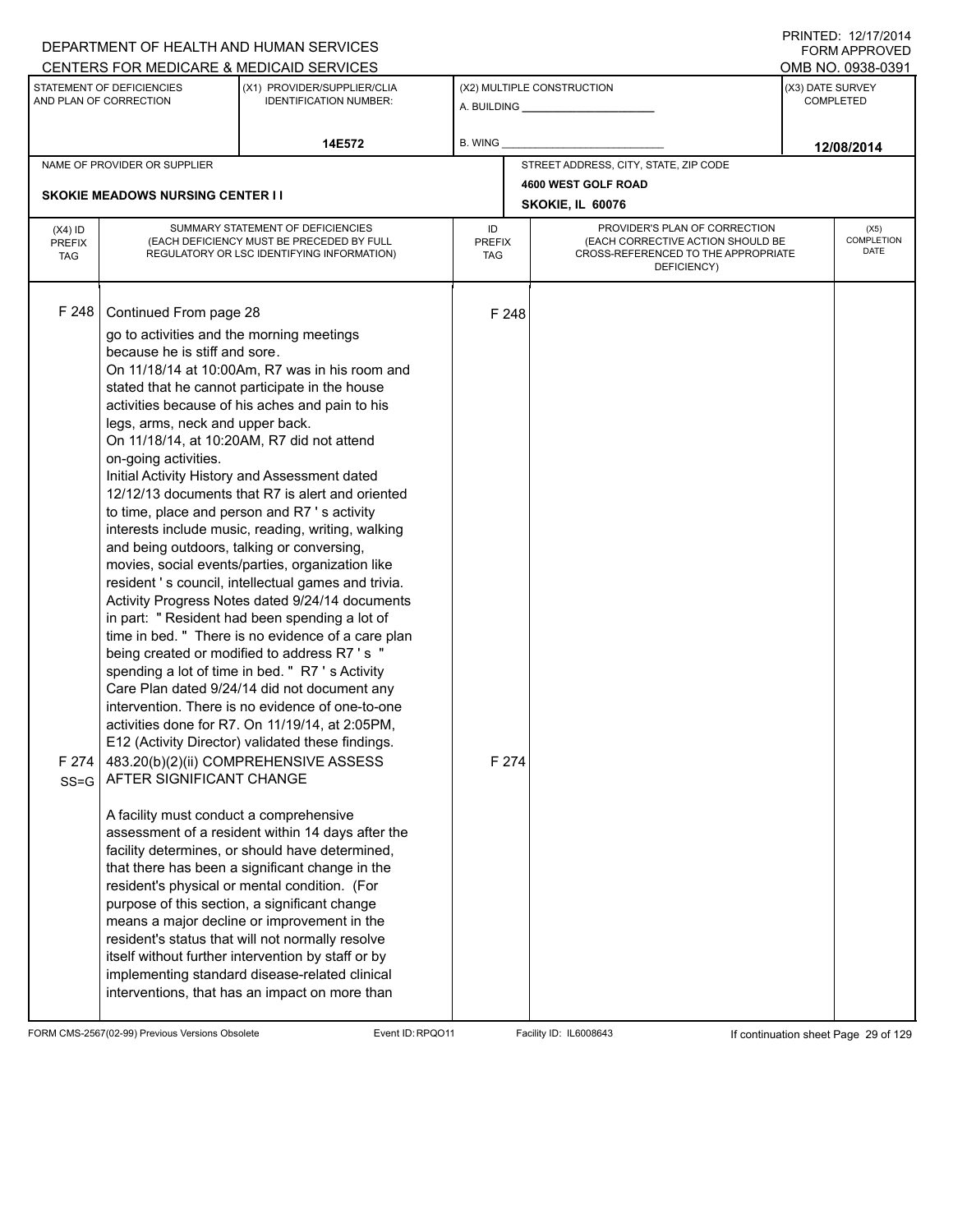|                                          |                                                                                                                                                                 | DEPARTMENT OF HEALTH AND HUMAN SERVICES                                                                                                                                                                                                                                                                                                                                                                                                                                                                                                                                                                                                                                                                |                            |       |                                                                                                                          | <b>FORM APPROVED</b>                     |
|------------------------------------------|-----------------------------------------------------------------------------------------------------------------------------------------------------------------|--------------------------------------------------------------------------------------------------------------------------------------------------------------------------------------------------------------------------------------------------------------------------------------------------------------------------------------------------------------------------------------------------------------------------------------------------------------------------------------------------------------------------------------------------------------------------------------------------------------------------------------------------------------------------------------------------------|----------------------------|-------|--------------------------------------------------------------------------------------------------------------------------|------------------------------------------|
|                                          |                                                                                                                                                                 | CENTERS FOR MEDICARE & MEDICAID SERVICES                                                                                                                                                                                                                                                                                                                                                                                                                                                                                                                                                                                                                                                               |                            |       |                                                                                                                          | OMB NO. 0938-0391                        |
|                                          | STATEMENT OF DEFICIENCIES<br>AND PLAN OF CORRECTION                                                                                                             | (X1) PROVIDER/SUPPLIER/CLIA<br><b>IDENTIFICATION NUMBER:</b>                                                                                                                                                                                                                                                                                                                                                                                                                                                                                                                                                                                                                                           |                            |       | (X2) MULTIPLE CONSTRUCTION                                                                                               | (X3) DATE SURVEY<br><b>COMPLETED</b>     |
|                                          |                                                                                                                                                                 | 14E572                                                                                                                                                                                                                                                                                                                                                                                                                                                                                                                                                                                                                                                                                                 | B. WING                    |       |                                                                                                                          | 12/08/2014                               |
|                                          | NAME OF PROVIDER OR SUPPLIER                                                                                                                                    |                                                                                                                                                                                                                                                                                                                                                                                                                                                                                                                                                                                                                                                                                                        |                            |       | STREET ADDRESS, CITY, STATE, ZIP CODE                                                                                    |                                          |
|                                          |                                                                                                                                                                 |                                                                                                                                                                                                                                                                                                                                                                                                                                                                                                                                                                                                                                                                                                        |                            |       | 4600 WEST GOLF ROAD                                                                                                      |                                          |
|                                          | <b>SKOKIE MEADOWS NURSING CENTER II</b>                                                                                                                         |                                                                                                                                                                                                                                                                                                                                                                                                                                                                                                                                                                                                                                                                                                        |                            |       | SKOKIE, IL 60076                                                                                                         |                                          |
| $(X4)$ ID<br><b>PREFIX</b><br><b>TAG</b> |                                                                                                                                                                 | SUMMARY STATEMENT OF DEFICIENCIES<br>(EACH DEFICIENCY MUST BE PRECEDED BY FULL<br>REGULATORY OR LSC IDENTIFYING INFORMATION)                                                                                                                                                                                                                                                                                                                                                                                                                                                                                                                                                                           | ID<br><b>PREFIX</b><br>TAG |       | PROVIDER'S PLAN OF CORRECTION<br>(EACH CORRECTIVE ACTION SHOULD BE<br>CROSS-REFERENCED TO THE APPROPRIATE<br>DEFICIENCY) | (X5)<br><b>COMPLETION</b><br><b>DATE</b> |
| F 274                                    | Continued From page 29<br>care plan, or both.)<br>by:                                                                                                           | one area of the resident's health status, and<br>requires interdisciplinary review or revision of the<br>This REQUIREMENT is not met as evidenced<br>Based upon observation, interview and record                                                                                                                                                                                                                                                                                                                                                                                                                                                                                                      |                            | F 274 |                                                                                                                          |                                          |
|                                          | review, the facility failed to complete a<br>comprehensive assessment to address<br>daily living (ADL) related to ambulation,<br>Findings include:<br>his legs. | significant decline of condition for one resident<br>(R7) in the sample of 18 residents. This failure<br>resulted in R7 negative phychosocial outcome,<br>increased isolation and decline in activities of<br>incontinence, dressing, bathing and transfers.<br>On 11/17/14, at 2:00PM, R7 was in his room and<br>did not attend in-house activities. On 11/17/14, at<br>3:07PM, E12 Activity Director stated R7 prefers to<br>stay in the room because of complain of pain to<br>On 11/17/14, at 3:45PM, R7 was on his bed, in a                                                                                                                                                                      |                            |       |                                                                                                                          |                                          |
|                                          | nurse about his complaint of pain.<br>moved slowly, with facial grimacing, while<br>slow and wobbly gait.                                                       | bent (fetal) position. R7 stated that he cannot go<br>to activities and the morning meetings because<br>he is stiff and sore. R7 stated that he told the<br>On 11/17/14, at 4:00PM, R7 was on his bed, in a<br>bent (fetal) position. R7 had difficulty changing his<br>position from the bed to standing position. R7<br>changing his position to grab his walker. R7 was<br>able to get out of bed and stabilize himself in a<br>stooping position. R7 walked approximately three<br>feet distance (from his bed to his dresser) with a<br>On 11/17/14, at 4:30PM, R7 stated that he uses<br>the urinal because it is very difficult for him to go<br>to the washroom which is at approximately five |                            |       |                                                                                                                          |                                          |

FORM CMS-2567(02-99) Previous Versions Obsolete Event ID:RPQO11 Facility ID: IL6008643 If continuation sheet Page 30 of 129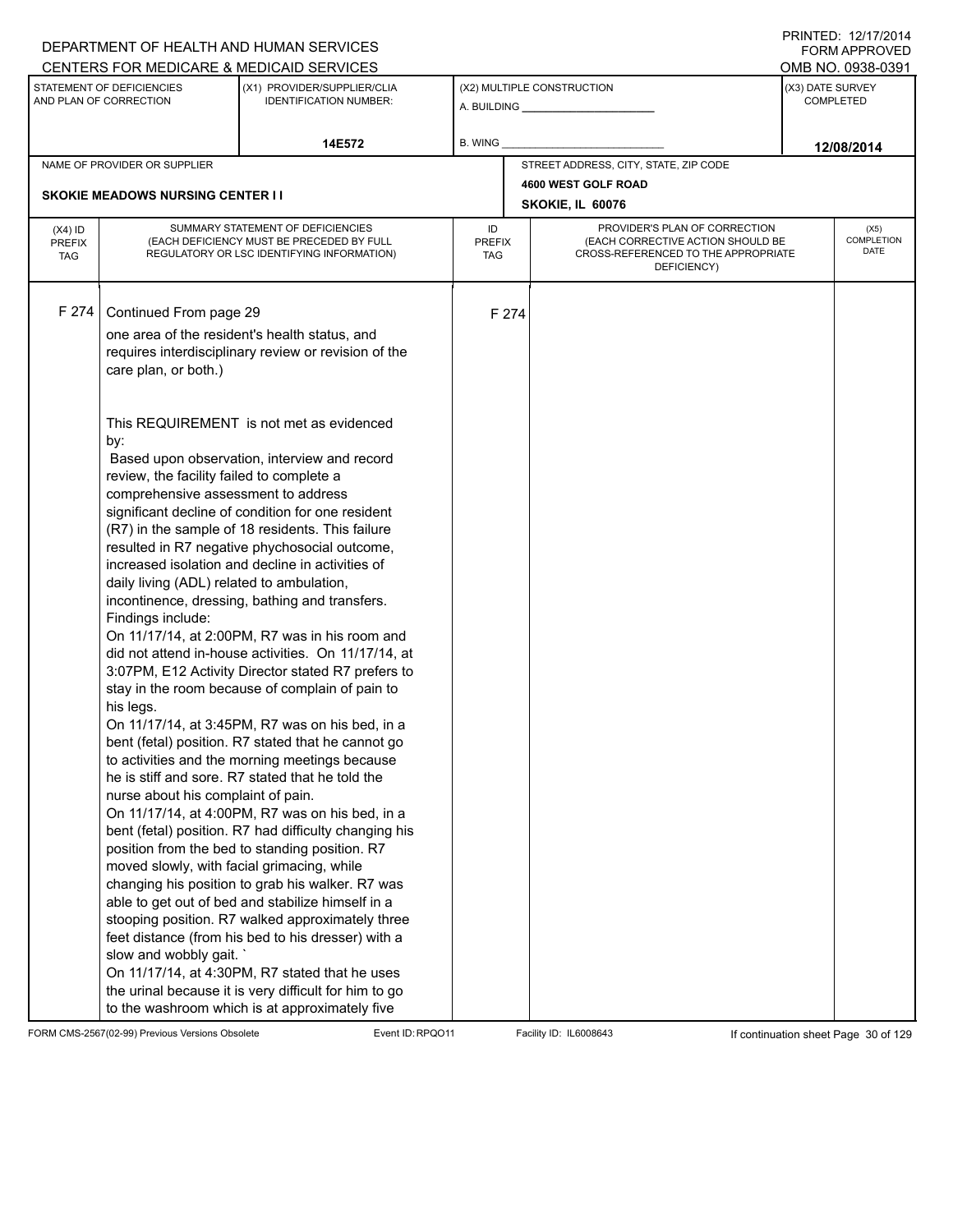|                                          |                                                                                                                                                                                                                                                                                                                                                                                         | DEPARTMENT OF HEALTH AND HUMAN SERVICES                                                                                                                                                                                                                                                                                                                                                                                                                                                                                                                                                                                                                                                                                                                                                                                                                                                                                                                                                                                                                                                                                                                                                                                                                                                                                                                                                                                                                                                                                                          |                            |       |                                                                                                                          | I I \ II \ I L D . I <i>L I I I I L</i> O I <del>T</del><br><b>FORM APPROVED</b> |
|------------------------------------------|-----------------------------------------------------------------------------------------------------------------------------------------------------------------------------------------------------------------------------------------------------------------------------------------------------------------------------------------------------------------------------------------|--------------------------------------------------------------------------------------------------------------------------------------------------------------------------------------------------------------------------------------------------------------------------------------------------------------------------------------------------------------------------------------------------------------------------------------------------------------------------------------------------------------------------------------------------------------------------------------------------------------------------------------------------------------------------------------------------------------------------------------------------------------------------------------------------------------------------------------------------------------------------------------------------------------------------------------------------------------------------------------------------------------------------------------------------------------------------------------------------------------------------------------------------------------------------------------------------------------------------------------------------------------------------------------------------------------------------------------------------------------------------------------------------------------------------------------------------------------------------------------------------------------------------------------------------|----------------------------|-------|--------------------------------------------------------------------------------------------------------------------------|----------------------------------------------------------------------------------|
|                                          |                                                                                                                                                                                                                                                                                                                                                                                         | CENTERS FOR MEDICARE & MEDICAID SERVICES                                                                                                                                                                                                                                                                                                                                                                                                                                                                                                                                                                                                                                                                                                                                                                                                                                                                                                                                                                                                                                                                                                                                                                                                                                                                                                                                                                                                                                                                                                         |                            |       |                                                                                                                          | OMB NO. 0938-0391                                                                |
|                                          | STATEMENT OF DEFICIENCIES<br>AND PLAN OF CORRECTION                                                                                                                                                                                                                                                                                                                                     | (X1) PROVIDER/SUPPLIER/CLIA<br><b>IDENTIFICATION NUMBER:</b>                                                                                                                                                                                                                                                                                                                                                                                                                                                                                                                                                                                                                                                                                                                                                                                                                                                                                                                                                                                                                                                                                                                                                                                                                                                                                                                                                                                                                                                                                     |                            |       | (X2) MULTIPLE CONSTRUCTION                                                                                               | (X3) DATE SURVEY<br><b>COMPLETED</b>                                             |
|                                          |                                                                                                                                                                                                                                                                                                                                                                                         | 14E572                                                                                                                                                                                                                                                                                                                                                                                                                                                                                                                                                                                                                                                                                                                                                                                                                                                                                                                                                                                                                                                                                                                                                                                                                                                                                                                                                                                                                                                                                                                                           | B. WING                    |       |                                                                                                                          | 12/08/2014                                                                       |
|                                          | NAME OF PROVIDER OR SUPPLIER                                                                                                                                                                                                                                                                                                                                                            |                                                                                                                                                                                                                                                                                                                                                                                                                                                                                                                                                                                                                                                                                                                                                                                                                                                                                                                                                                                                                                                                                                                                                                                                                                                                                                                                                                                                                                                                                                                                                  |                            |       | STREET ADDRESS, CITY, STATE, ZIP CODE                                                                                    |                                                                                  |
|                                          |                                                                                                                                                                                                                                                                                                                                                                                         |                                                                                                                                                                                                                                                                                                                                                                                                                                                                                                                                                                                                                                                                                                                                                                                                                                                                                                                                                                                                                                                                                                                                                                                                                                                                                                                                                                                                                                                                                                                                                  |                            |       | 4600 WEST GOLF ROAD                                                                                                      |                                                                                  |
|                                          | <b>SKOKIE MEADOWS NURSING CENTER I I</b>                                                                                                                                                                                                                                                                                                                                                |                                                                                                                                                                                                                                                                                                                                                                                                                                                                                                                                                                                                                                                                                                                                                                                                                                                                                                                                                                                                                                                                                                                                                                                                                                                                                                                                                                                                                                                                                                                                                  |                            |       | SKOKIE, IL 60076                                                                                                         |                                                                                  |
| $(X4)$ ID<br><b>PREFIX</b><br><b>TAG</b> |                                                                                                                                                                                                                                                                                                                                                                                         | SUMMARY STATEMENT OF DEFICIENCIES<br>(EACH DEFICIENCY MUST BE PRECEDED BY FULL<br>REGULATORY OR LSC IDENTIFYING INFORMATION)                                                                                                                                                                                                                                                                                                                                                                                                                                                                                                                                                                                                                                                                                                                                                                                                                                                                                                                                                                                                                                                                                                                                                                                                                                                                                                                                                                                                                     | ID<br><b>PREFIX</b><br>TAG |       | PROVIDER'S PLAN OF CORRECTION<br>(EACH CORRECTIVE ACTION SHOULD BE<br>CROSS-REFERENCED TO THE APPROPRIATE<br>DEFICIENCY) | (X5)<br><b>COMPLETION</b><br>DATE                                                |
| F 274                                    | Continued From page 30<br>he might fall if he walks to the washroom.<br>is difficult for him to go the patio to smoke<br>sad and angry.<br>now and will call the doctor. "<br>the nursing staff.<br>On 11/18/14, at 11:30Am, Z1 (Attending<br>Physician) stated that R7 has chronic pain<br>decline of condition.<br>decline", notify the doctor, and discuss<br>appropriate placement. | feet away from his bed. R7 stated that he is afraid<br>On 11/18/14 at 10:00Am, R7 was in his room and<br>stated that he cannot participate in the house<br>activities because of his aches and pain to his<br>legs, arms, neck and upper back. R7 stated that it<br>because of his pain. R7 stated, "I probably need<br>a power chair to be comfortable. " R7 stated that<br>his inability to do the things he enjoys makes him<br>On 11/18/14, at 10:05AM, E9 RN (Registered<br>Nurse) stated that the doctor should have been<br>notified to obtain order when R7 complained of<br>pain. E9 stated, "I am going to assess (R7) right<br>On 11/18/14, at 10:20AM, R7 was in his room. R7<br>did not attend on-going activities. R7 stated that<br>the pain to his neck and upper back is worse and<br>R7 has already reported his complaint of pain to<br>because of Osteoarthritis. He stated that the<br>facility does not allow PRN pain medications for<br>more than two weeks. Z1 stated that he was not<br>aware that R7 was still complaining of pain. Z1<br>also stated that he would have ordered pain<br>medication for R7 if he was notified earlier. Z1<br>also stated that he was not aware of R7 's overall<br>On 11/19/14, at 11:00AM, E3 ADON (Assistant<br>Director of Nursing) stated that when a resident<br>shows decline of abilities ADLs (Activities of Daily<br>Living), the staff should determine the "kind of<br>On 11/19/14, at 10:50AM, E14 C.N.A. (Certified<br>Nursing Assistant) stated that R7 cannot pull his |                            | F 274 |                                                                                                                          |                                                                                  |

FORM CMS-2567(02-99) Previous Versions Obsolete Event ID:RPQO11 Facility ID: IL6008643 If continuation sheet Page 31 of 129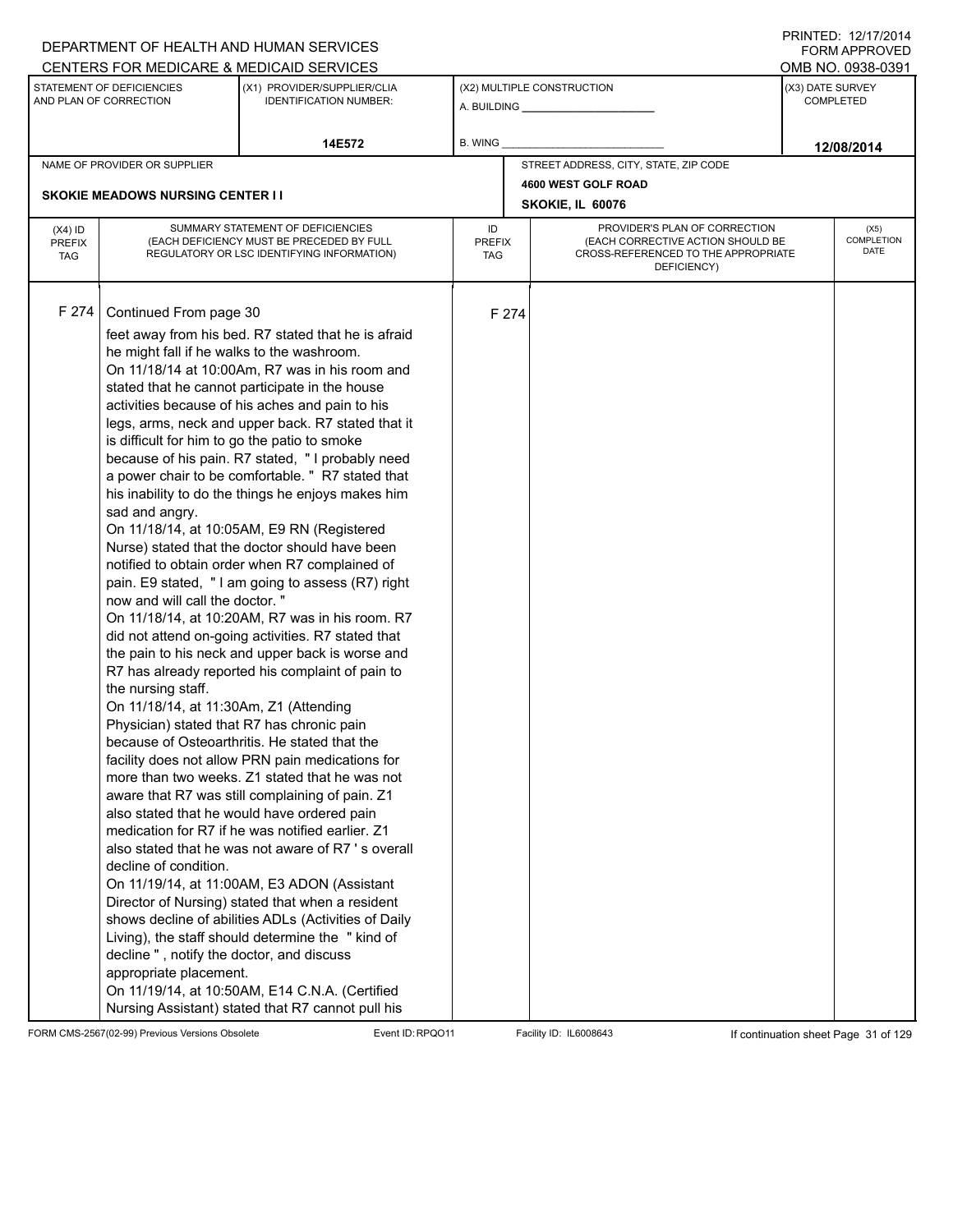|                                          |                                                                                                                                                                                                                                                                              | DEPARTMENT OF HEALTH AND HUMAN SERVICES                                                                                                                                                                                                                                                                                                                                                                                                                                                                                                                                                                                                                                                                                                                                                                                                                                                                                                                                                                                                                                                                                                                                                                                                                                                                                                                                                                                                                                                                                                                                                                                                                                                                                                            |                            |       |                                                                                                                          |                  | I I \ II \ I L D . I <i>L I I I I L</i> O I <del>T</del><br><b>FORM APPROVED</b> |
|------------------------------------------|------------------------------------------------------------------------------------------------------------------------------------------------------------------------------------------------------------------------------------------------------------------------------|----------------------------------------------------------------------------------------------------------------------------------------------------------------------------------------------------------------------------------------------------------------------------------------------------------------------------------------------------------------------------------------------------------------------------------------------------------------------------------------------------------------------------------------------------------------------------------------------------------------------------------------------------------------------------------------------------------------------------------------------------------------------------------------------------------------------------------------------------------------------------------------------------------------------------------------------------------------------------------------------------------------------------------------------------------------------------------------------------------------------------------------------------------------------------------------------------------------------------------------------------------------------------------------------------------------------------------------------------------------------------------------------------------------------------------------------------------------------------------------------------------------------------------------------------------------------------------------------------------------------------------------------------------------------------------------------------------------------------------------------------|----------------------------|-------|--------------------------------------------------------------------------------------------------------------------------|------------------|----------------------------------------------------------------------------------|
|                                          |                                                                                                                                                                                                                                                                              | CENTERS FOR MEDICARE & MEDICAID SERVICES                                                                                                                                                                                                                                                                                                                                                                                                                                                                                                                                                                                                                                                                                                                                                                                                                                                                                                                                                                                                                                                                                                                                                                                                                                                                                                                                                                                                                                                                                                                                                                                                                                                                                                           |                            |       |                                                                                                                          |                  | OMB NO. 0938-0391                                                                |
|                                          | STATEMENT OF DEFICIENCIES<br>AND PLAN OF CORRECTION                                                                                                                                                                                                                          | (X1) PROVIDER/SUPPLIER/CLIA<br><b>IDENTIFICATION NUMBER:</b>                                                                                                                                                                                                                                                                                                                                                                                                                                                                                                                                                                                                                                                                                                                                                                                                                                                                                                                                                                                                                                                                                                                                                                                                                                                                                                                                                                                                                                                                                                                                                                                                                                                                                       |                            |       | (X2) MULTIPLE CONSTRUCTION                                                                                               | (X3) DATE SURVEY | <b>COMPLETED</b>                                                                 |
|                                          |                                                                                                                                                                                                                                                                              | 14E572                                                                                                                                                                                                                                                                                                                                                                                                                                                                                                                                                                                                                                                                                                                                                                                                                                                                                                                                                                                                                                                                                                                                                                                                                                                                                                                                                                                                                                                                                                                                                                                                                                                                                                                                             | B. WING                    |       |                                                                                                                          |                  | 12/08/2014                                                                       |
|                                          | NAME OF PROVIDER OR SUPPLIER                                                                                                                                                                                                                                                 |                                                                                                                                                                                                                                                                                                                                                                                                                                                                                                                                                                                                                                                                                                                                                                                                                                                                                                                                                                                                                                                                                                                                                                                                                                                                                                                                                                                                                                                                                                                                                                                                                                                                                                                                                    |                            |       | STREET ADDRESS, CITY, STATE, ZIP CODE                                                                                    |                  |                                                                                  |
|                                          |                                                                                                                                                                                                                                                                              |                                                                                                                                                                                                                                                                                                                                                                                                                                                                                                                                                                                                                                                                                                                                                                                                                                                                                                                                                                                                                                                                                                                                                                                                                                                                                                                                                                                                                                                                                                                                                                                                                                                                                                                                                    |                            |       | 4600 WEST GOLF ROAD                                                                                                      |                  |                                                                                  |
|                                          | <b>SKOKIE MEADOWS NURSING CENTER I I</b>                                                                                                                                                                                                                                     |                                                                                                                                                                                                                                                                                                                                                                                                                                                                                                                                                                                                                                                                                                                                                                                                                                                                                                                                                                                                                                                                                                                                                                                                                                                                                                                                                                                                                                                                                                                                                                                                                                                                                                                                                    |                            |       | SKOKIE, IL 60076                                                                                                         |                  |                                                                                  |
| $(X4)$ ID<br><b>PREFIX</b><br><b>TAG</b> |                                                                                                                                                                                                                                                                              | SUMMARY STATEMENT OF DEFICIENCIES<br>(EACH DEFICIENCY MUST BE PRECEDED BY FULL<br>REGULATORY OR LSC IDENTIFYING INFORMATION)                                                                                                                                                                                                                                                                                                                                                                                                                                                                                                                                                                                                                                                                                                                                                                                                                                                                                                                                                                                                                                                                                                                                                                                                                                                                                                                                                                                                                                                                                                                                                                                                                       | ID<br><b>PREFIX</b><br>TAG |       | PROVIDER'S PLAN OF CORRECTION<br>(EACH CORRECTIVE ACTION SHOULD BE<br>CROSS-REFERENCED TO THE APPROPRIATE<br>DEFICIENCY) |                  | (X5)<br><b>COMPLETION</b><br>DATE                                                |
| F 274                                    | Continued From page 31<br>informing them of R7 's pain.<br>not notify the psychiatrist about it.<br>should have been called when R7 stopped<br>attending psychosocial group activities.<br>behavior should have been investigated,<br>monitored because of R7 's psychiatric | pants and R7 cannot tie his shoes. When asked<br>about grooming, personal hygiene and bathing,<br>E14 stated, "I do everything for him. " E14<br>stated that "the only thing (R7) can do is brush<br>his teeth " when it comes to personal hygiene.<br>E14 stated that he takes care of R7 ten (10) days<br>out of 14 days. E14 also stated that R7 complains<br>of pain six (6) or more days of the ten (10) days<br>he takes care of him. E14 stated that R7 's<br>complains of pain was reported to the Nurse but<br>E14 'does not know what the nurses did after<br>On 11/19/14, at 1:056Pm, E15 PRSC (Psychiatric<br>Rehabilitation Services Coordinator) stated that<br>R7 is not attending psychosocial groups; E15 did<br>On 11/19/14, at 3:35PM, E16 PRSC (Psychiatric<br>Rehabilitation Services Director) stated she is not<br>aware that R7 stopped going to psychosocial<br>groups activities. E16 stated that the psychiatrist<br>On 11/19/14, at 3:46PM, Z2 (Psychiatrist) stated<br>that R7 is being treated biologically through<br>medications, but the facility services should<br>provide psychosocial programs and in-house<br>activities to R7 as a part of his (R7) psychosocial<br>treatment. Z2 stated that she is not aware of R7'<br>s isolative behavior, decline in ADL (Activities of<br>Daily Living) capabilities and decline in mood and<br>behavior. Z2 also stated that she was not made<br>aware by the facility staff that R7 stopped going to<br>psychosocial groups and is not participating<br>in-house activities. Z2 stated that the isolative<br>diagnoses which include SAD (Schizo-Affective<br>Disorder). Z2 stated that the nursing staff should<br>monitor residents ' behavior using the behavior |                            | F 274 |                                                                                                                          |                  |                                                                                  |

FORM CMS-2567(02-99) Previous Versions Obsolete Event ID:RPQO11 Facility ID: IL6008643 If continuation sheet Page 32 of 129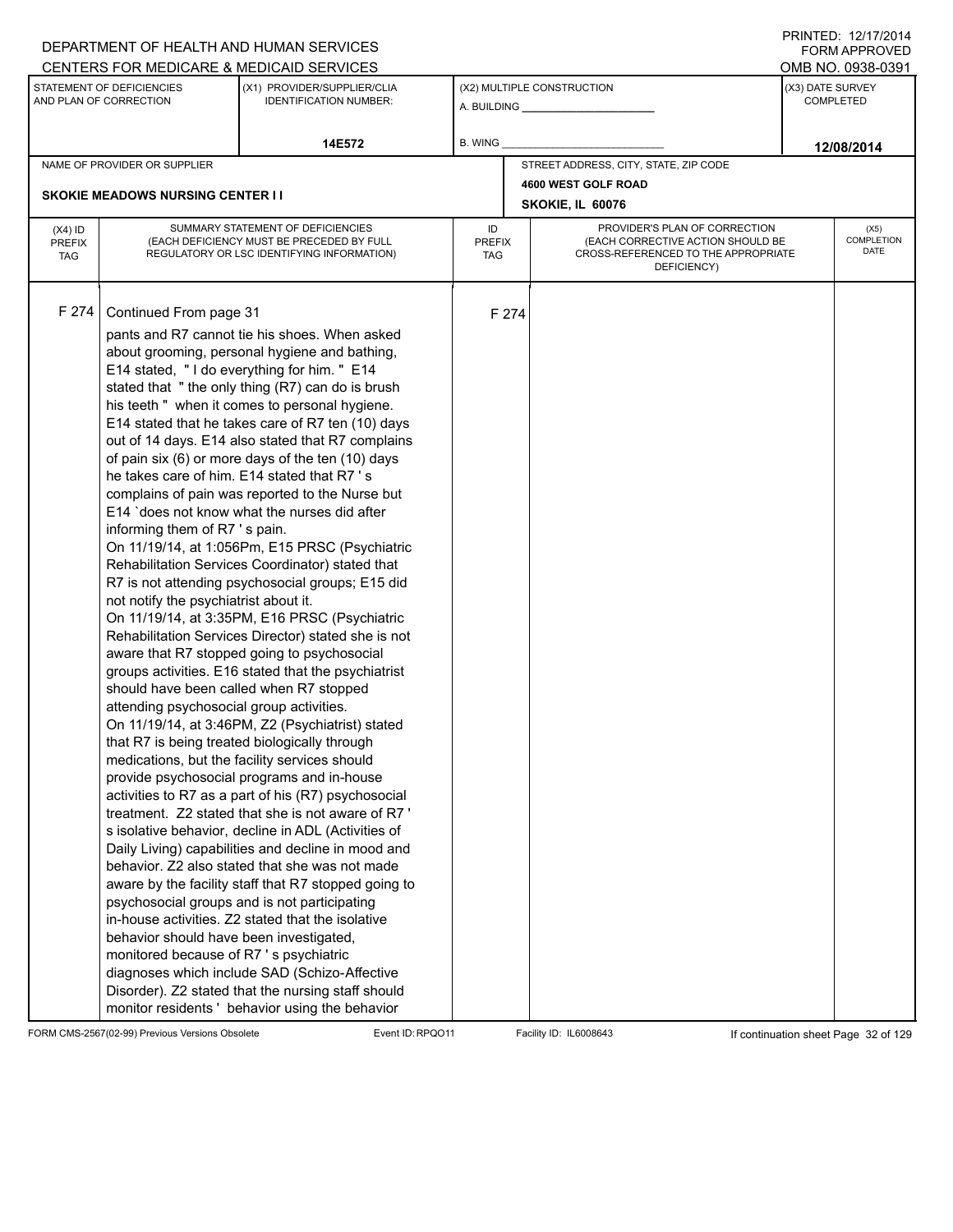|                                          |                                                                                                                                                                                                                                                                                                                                                                                                                      | DEPARTMENT OF HEALTH AND HUMAN SERVICES                                                                                                                                                                                                                                                                                                                                                                                                                                                                                                                                                                                                                                                                                                                                                                                                                                                                                                                                                                                                                                                                                                                                                                                                                                                                                                                                                                                                                                                                                                                                           |                            |       |                                                                                                                          |                  | <b>FORM APPROVED</b>              |
|------------------------------------------|----------------------------------------------------------------------------------------------------------------------------------------------------------------------------------------------------------------------------------------------------------------------------------------------------------------------------------------------------------------------------------------------------------------------|-----------------------------------------------------------------------------------------------------------------------------------------------------------------------------------------------------------------------------------------------------------------------------------------------------------------------------------------------------------------------------------------------------------------------------------------------------------------------------------------------------------------------------------------------------------------------------------------------------------------------------------------------------------------------------------------------------------------------------------------------------------------------------------------------------------------------------------------------------------------------------------------------------------------------------------------------------------------------------------------------------------------------------------------------------------------------------------------------------------------------------------------------------------------------------------------------------------------------------------------------------------------------------------------------------------------------------------------------------------------------------------------------------------------------------------------------------------------------------------------------------------------------------------------------------------------------------------|----------------------------|-------|--------------------------------------------------------------------------------------------------------------------------|------------------|-----------------------------------|
|                                          |                                                                                                                                                                                                                                                                                                                                                                                                                      | CENTERS FOR MEDICARE & MEDICAID SERVICES                                                                                                                                                                                                                                                                                                                                                                                                                                                                                                                                                                                                                                                                                                                                                                                                                                                                                                                                                                                                                                                                                                                                                                                                                                                                                                                                                                                                                                                                                                                                          |                            |       |                                                                                                                          |                  | OMB NO. 0938-0391                 |
|                                          | STATEMENT OF DEFICIENCIES<br>AND PLAN OF CORRECTION                                                                                                                                                                                                                                                                                                                                                                  | (X1) PROVIDER/SUPPLIER/CLIA<br><b>IDENTIFICATION NUMBER:</b>                                                                                                                                                                                                                                                                                                                                                                                                                                                                                                                                                                                                                                                                                                                                                                                                                                                                                                                                                                                                                                                                                                                                                                                                                                                                                                                                                                                                                                                                                                                      |                            |       | (X2) MULTIPLE CONSTRUCTION                                                                                               | (X3) DATE SURVEY | <b>COMPLETED</b>                  |
|                                          |                                                                                                                                                                                                                                                                                                                                                                                                                      | 14E572                                                                                                                                                                                                                                                                                                                                                                                                                                                                                                                                                                                                                                                                                                                                                                                                                                                                                                                                                                                                                                                                                                                                                                                                                                                                                                                                                                                                                                                                                                                                                                            | B. WING                    |       |                                                                                                                          |                  | 12/08/2014                        |
|                                          | NAME OF PROVIDER OR SUPPLIER                                                                                                                                                                                                                                                                                                                                                                                         |                                                                                                                                                                                                                                                                                                                                                                                                                                                                                                                                                                                                                                                                                                                                                                                                                                                                                                                                                                                                                                                                                                                                                                                                                                                                                                                                                                                                                                                                                                                                                                                   |                            |       | STREET ADDRESS, CITY, STATE, ZIP CODE                                                                                    |                  |                                   |
|                                          |                                                                                                                                                                                                                                                                                                                                                                                                                      |                                                                                                                                                                                                                                                                                                                                                                                                                                                                                                                                                                                                                                                                                                                                                                                                                                                                                                                                                                                                                                                                                                                                                                                                                                                                                                                                                                                                                                                                                                                                                                                   |                            |       | 4600 WEST GOLF ROAD                                                                                                      |                  |                                   |
|                                          | <b>SKOKIE MEADOWS NURSING CENTER I I</b>                                                                                                                                                                                                                                                                                                                                                                             |                                                                                                                                                                                                                                                                                                                                                                                                                                                                                                                                                                                                                                                                                                                                                                                                                                                                                                                                                                                                                                                                                                                                                                                                                                                                                                                                                                                                                                                                                                                                                                                   |                            |       | SKOKIE, IL 60076                                                                                                         |                  |                                   |
| $(X4)$ ID<br><b>PREFIX</b><br><b>TAG</b> |                                                                                                                                                                                                                                                                                                                                                                                                                      | SUMMARY STATEMENT OF DEFICIENCIES<br>(EACH DEFICIENCY MUST BE PRECEDED BY FULL<br>REGULATORY OR LSC IDENTIFYING INFORMATION)                                                                                                                                                                                                                                                                                                                                                                                                                                                                                                                                                                                                                                                                                                                                                                                                                                                                                                                                                                                                                                                                                                                                                                                                                                                                                                                                                                                                                                                      | ID<br><b>PREFIX</b><br>TAG |       | PROVIDER'S PLAN OF CORRECTION<br>(EACH CORRECTIVE ACTION SHOULD BE<br>CROSS-REFERENCED TO THE APPROPRIATE<br>DEFICIENCY) |                  | (X5)<br><b>COMPLETION</b><br>DATE |
| F 274                                    | Continued From page 32<br>ADLs, she would have ordered R7 for<br>hospitalization and further evaluation.<br>in part: (R7) has severe mental illness;<br>worsening conditions; Intervene when any<br>inappropriate behavior is observed.<br>There was no intervention documented.<br>MDS (12/17/13) documented " No Pain ";<br>Section E - Behavior/Potential indicator of<br>sad or anxious mood: feeling down, sad, | monitoring tracking so an appropriate plan of care<br>can be created. Z2 stated that if she should have<br>known about the change in R7 's behavior and<br>R7 's Care Plan initiated on 9/18/14 documents<br>Intervention: Refer to MD (Medical Doctor) for<br>Psychotropic Medication Record on the following<br>dates documents in part: " 9/30/14 Behavior<br>exhibited- isolative, withdrawn; 10/31/14 Behavior<br>exhibited - remains isolative and withdrawn."<br>Admission/Initial MDS (Minimum Data Set) dated<br>12/17/2013 and Quarterly MDS dated 3/17/14<br>were reviewed. The Quarterly MDs dated 3/17/14<br>documents in part the following areas of decline<br>in condition in the specific MDS sections: Section<br>G - Functional Status: decline in Dressing and<br>Bathing functions (R7) - needs assistance from<br>staff with Dressing and Bathing; Per Initial MDS<br>(12/17/13), R7 was independent with all areas of<br>ADL (Activities of Daily Living) and only needed<br>supervision with Dressing and Bathing; Section J<br>- Pain Assessment Review: (R7) complained of<br>pain; 6/10; Frequency: occasionally; Per Initial<br>Psychosis: - hallucination & delusion; Per Initial<br>MDS (12/17/13) documents no potential indicator<br>of psychosis; Section D - Mood: Emergence of<br>depressed and helpless; feeling tired and having<br>less energy, feeling bad about himself; trouble<br>concentrating on things; total severity score from<br>zero to 11; Per Initial MDS (12/17/13), R7 did not<br>have any symptom of Mood problem. Similar |                            | F 274 |                                                                                                                          |                  |                                   |

FORM CMS-2567(02-99) Previous Versions Obsolete Event ID:RPQO11 Facility ID: IL6008643 If continuation sheet Page 33 of 129

PRINTED: 12/17/2014 FORM APPROVED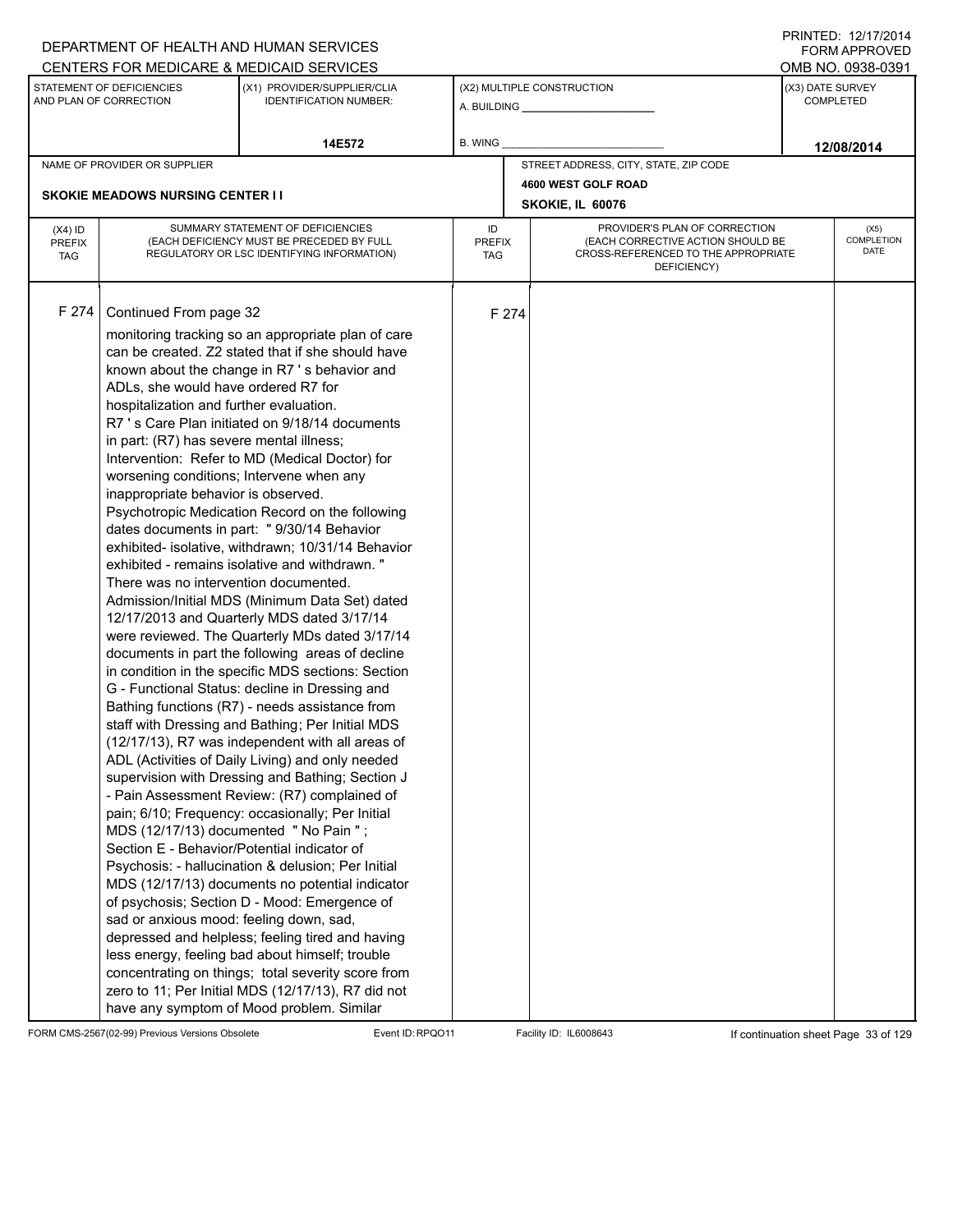|                                          |                                                                                                                                                                                                                                                                                                         | DEPARTMENT OF HEALTH AND HUMAN SERVICES                                                                                                                                                                                                                                                                                                                                                                                                                                                                                                                                                                                                                                                                                                                                                                                                                                                                                                                                                                                                                                                                                                                                                                                                                                                                                                                                                                                                                                                                                                                                       |                            |       |                                                                                                                          |                  | I I \ II \ I L D . I <i>L I I I I L</i> O I <del>T</del><br><b>FORM APPROVED</b> |
|------------------------------------------|---------------------------------------------------------------------------------------------------------------------------------------------------------------------------------------------------------------------------------------------------------------------------------------------------------|-------------------------------------------------------------------------------------------------------------------------------------------------------------------------------------------------------------------------------------------------------------------------------------------------------------------------------------------------------------------------------------------------------------------------------------------------------------------------------------------------------------------------------------------------------------------------------------------------------------------------------------------------------------------------------------------------------------------------------------------------------------------------------------------------------------------------------------------------------------------------------------------------------------------------------------------------------------------------------------------------------------------------------------------------------------------------------------------------------------------------------------------------------------------------------------------------------------------------------------------------------------------------------------------------------------------------------------------------------------------------------------------------------------------------------------------------------------------------------------------------------------------------------------------------------------------------------|----------------------------|-------|--------------------------------------------------------------------------------------------------------------------------|------------------|----------------------------------------------------------------------------------|
|                                          |                                                                                                                                                                                                                                                                                                         | CENTERS FOR MEDICARE & MEDICAID SERVICES                                                                                                                                                                                                                                                                                                                                                                                                                                                                                                                                                                                                                                                                                                                                                                                                                                                                                                                                                                                                                                                                                                                                                                                                                                                                                                                                                                                                                                                                                                                                      |                            |       |                                                                                                                          |                  | OMB NO. 0938-0391                                                                |
|                                          | STATEMENT OF DEFICIENCIES<br>AND PLAN OF CORRECTION                                                                                                                                                                                                                                                     | (X1) PROVIDER/SUPPLIER/CLIA<br><b>IDENTIFICATION NUMBER:</b>                                                                                                                                                                                                                                                                                                                                                                                                                                                                                                                                                                                                                                                                                                                                                                                                                                                                                                                                                                                                                                                                                                                                                                                                                                                                                                                                                                                                                                                                                                                  |                            |       | (X2) MULTIPLE CONSTRUCTION                                                                                               | (X3) DATE SURVEY | <b>COMPLETED</b>                                                                 |
|                                          |                                                                                                                                                                                                                                                                                                         | 14E572                                                                                                                                                                                                                                                                                                                                                                                                                                                                                                                                                                                                                                                                                                                                                                                                                                                                                                                                                                                                                                                                                                                                                                                                                                                                                                                                                                                                                                                                                                                                                                        | B. WING                    |       |                                                                                                                          |                  | 12/08/2014                                                                       |
|                                          | NAME OF PROVIDER OR SUPPLIER                                                                                                                                                                                                                                                                            |                                                                                                                                                                                                                                                                                                                                                                                                                                                                                                                                                                                                                                                                                                                                                                                                                                                                                                                                                                                                                                                                                                                                                                                                                                                                                                                                                                                                                                                                                                                                                                               |                            |       | STREET ADDRESS, CITY, STATE, ZIP CODE                                                                                    |                  |                                                                                  |
|                                          |                                                                                                                                                                                                                                                                                                         |                                                                                                                                                                                                                                                                                                                                                                                                                                                                                                                                                                                                                                                                                                                                                                                                                                                                                                                                                                                                                                                                                                                                                                                                                                                                                                                                                                                                                                                                                                                                                                               |                            |       | 4600 WEST GOLF ROAD                                                                                                      |                  |                                                                                  |
|                                          | <b>SKOKIE MEADOWS NURSING CENTER I I</b>                                                                                                                                                                                                                                                                |                                                                                                                                                                                                                                                                                                                                                                                                                                                                                                                                                                                                                                                                                                                                                                                                                                                                                                                                                                                                                                                                                                                                                                                                                                                                                                                                                                                                                                                                                                                                                                               |                            |       | SKOKIE, IL 60076                                                                                                         |                  |                                                                                  |
| $(X4)$ ID<br><b>PREFIX</b><br><b>TAG</b> |                                                                                                                                                                                                                                                                                                         | SUMMARY STATEMENT OF DEFICIENCIES<br>(EACH DEFICIENCY MUST BE PRECEDED BY FULL<br>REGULATORY OR LSC IDENTIFYING INFORMATION)                                                                                                                                                                                                                                                                                                                                                                                                                                                                                                                                                                                                                                                                                                                                                                                                                                                                                                                                                                                                                                                                                                                                                                                                                                                                                                                                                                                                                                                  | ID<br><b>PREFIX</b><br>TAG |       | PROVIDER'S PLAN OF CORRECTION<br>(EACH CORRECTIVE ACTION SHOULD BE<br>CROSS-REFERENCED TO THE APPROPRIATE<br>DEFICIENCY) |                  | (X5)<br><b>COMPLETION</b><br>DATE                                                |
| F 274                                    | Continued From page 33<br>functional decline were noted in the MDS '<br>completed on 6/17/14 and 9/17/14.<br>IDT C/P (Interdisciplinary Team Care Plan)<br>Meeting Signature sheet dated 3/20/14<br>11/18/14 at 10:25AM.<br>decline.<br>Change in Status Assessment). "<br>Reference Date) of 11/20/14. | documents eight facility staff 's signature which<br>includes E16 PRSD (Psychiatric Rehabilitation<br>Services Director) and a E14, C.N.A. (Certified<br>Nursing Assistant) who takes care of R7 signed<br>signifying attendance to the Care Plan meeting.<br>This information was validated by E8 MDS/CP<br>(Minimum Data Set/Care Plan) Coordinator on<br>On 11/19/14 at 11:06AM, E8 MDS/CP (Minimum<br>Data Set/Care Plan) Coordinator stated, " We<br>hardly have those kind of things here. " When<br>asked about (SCSA) Significant Change in Status<br>Assessment. E8 stated that Significant Change in<br>Status Assessment should be done when there is<br>a decline in behavior, cognition and ADLs. E8<br>further stated that an SCSA comprehensive MDS<br>should have been done for R7 done instead of<br>the Quarterly, and the Care Plans should have<br>been modified. E8 validated that the Care Plans<br>were not modified according to the areas of<br>Long Term Care Facility Resident Assessment<br>Instrument User 's Manual, (October, 2014<br>update) documents in part: " Guidelines for<br>determining a significant change in residents '<br>status: If the condition has not resolved within two<br>(2) weeks, staff should begin a SCSA (Significant<br>On 11/20/14, at 5:30PM, E8 MDS/CP (Minimum<br>Data Set/Care Plan) Coordinator stated that a<br>significant change comprehensive assessment<br>will be completed with an ARD (Assessment<br>On 11/24/14, at 9:30AM, E3 ADON (Assistant<br>Director of Nursing) stated that R7 was admitted |                            | F 274 |                                                                                                                          |                  |                                                                                  |

FORM CMS-2567(02-99) Previous Versions Obsolete Event ID:RPQO11 Facility ID: IL6008643 If continuation sheet Page 34 of 129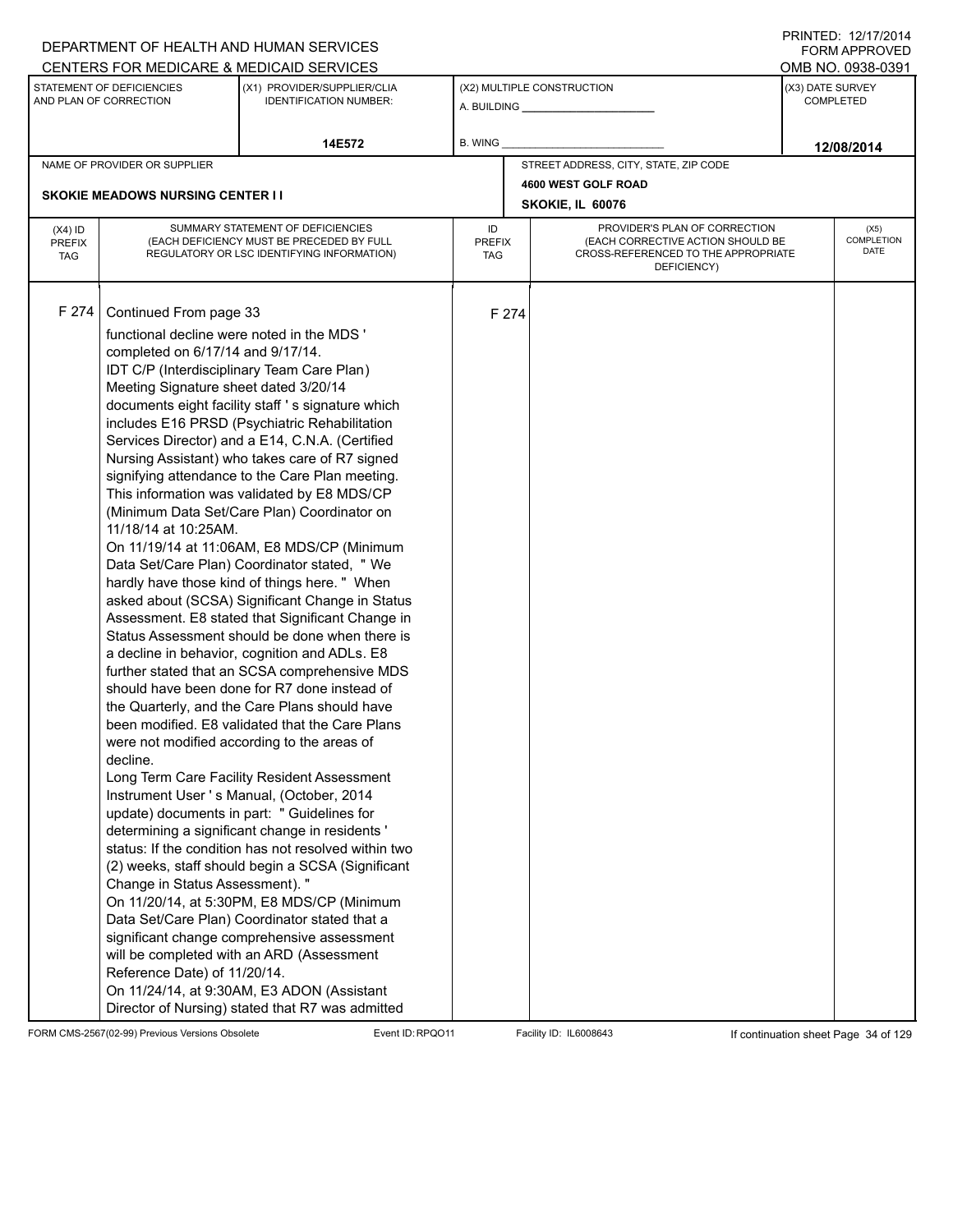|                                          |                                                                                                                                                                                                                                                                       | DEPARTMENT OF HEALTH AND HUMAN SERVICES<br>CENTERS FOR MEDICARE & MEDICAID SERVICES                                                                                                                                                                                                                                                                                                                                                                                 |                            |                                                                                                                          |                  | <b>FORM APPROVED</b><br>OMB NO. 0938-0391 |
|------------------------------------------|-----------------------------------------------------------------------------------------------------------------------------------------------------------------------------------------------------------------------------------------------------------------------|---------------------------------------------------------------------------------------------------------------------------------------------------------------------------------------------------------------------------------------------------------------------------------------------------------------------------------------------------------------------------------------------------------------------------------------------------------------------|----------------------------|--------------------------------------------------------------------------------------------------------------------------|------------------|-------------------------------------------|
|                                          | STATEMENT OF DEFICIENCIES<br>AND PLAN OF CORRECTION                                                                                                                                                                                                                   | (X1) PROVIDER/SUPPLIER/CLIA<br><b>IDENTIFICATION NUMBER:</b>                                                                                                                                                                                                                                                                                                                                                                                                        |                            | (X2) MULTIPLE CONSTRUCTION                                                                                               | (X3) DATE SURVEY | <b>COMPLETED</b>                          |
|                                          |                                                                                                                                                                                                                                                                       | 14E572                                                                                                                                                                                                                                                                                                                                                                                                                                                              | B. WING                    |                                                                                                                          |                  |                                           |
|                                          | NAME OF PROVIDER OR SUPPLIER                                                                                                                                                                                                                                          |                                                                                                                                                                                                                                                                                                                                                                                                                                                                     |                            | STREET ADDRESS, CITY, STATE, ZIP CODE                                                                                    |                  | 12/08/2014                                |
|                                          |                                                                                                                                                                                                                                                                       |                                                                                                                                                                                                                                                                                                                                                                                                                                                                     |                            | 4600 WEST GOLF ROAD                                                                                                      |                  |                                           |
|                                          | <b>SKOKIE MEADOWS NURSING CENTER I I</b>                                                                                                                                                                                                                              |                                                                                                                                                                                                                                                                                                                                                                                                                                                                     |                            | SKOKIE, IL 60076                                                                                                         |                  |                                           |
| $(X4)$ ID<br><b>PREFIX</b><br><b>TAG</b> |                                                                                                                                                                                                                                                                       | SUMMARY STATEMENT OF DEFICIENCIES<br>(EACH DEFICIENCY MUST BE PRECEDED BY FULL<br>REGULATORY OR LSC IDENTIFYING INFORMATION)                                                                                                                                                                                                                                                                                                                                        | ID<br><b>PREFIX</b><br>TAG | PROVIDER'S PLAN OF CORRECTION<br>(EACH CORRECTIVE ACTION SHOULD BE<br>CROSS-REFERENCED TO THE APPROPRIATE<br>DEFICIENCY) |                  | (X5)<br>COMPLETION<br>DATE                |
| F 274                                    | Continued From page 34                                                                                                                                                                                                                                                |                                                                                                                                                                                                                                                                                                                                                                                                                                                                     | F 274                      |                                                                                                                          |                  |                                           |
|                                          | to an acute care hospital for evaluation of                                                                                                                                                                                                                           |                                                                                                                                                                                                                                                                                                                                                                                                                                                                     |                            |                                                                                                                          |                  |                                           |
|                                          | behavioral symptoms and pain.                                                                                                                                                                                                                                         |                                                                                                                                                                                                                                                                                                                                                                                                                                                                     |                            |                                                                                                                          |                  |                                           |
| F 279                                    | 483.20(d), 483.20(k)(1) DEVELOP                                                                                                                                                                                                                                       |                                                                                                                                                                                                                                                                                                                                                                                                                                                                     | F 279                      |                                                                                                                          |                  |                                           |
| $SS = D$                                 | <b>COMPREHENSIVE CARE PLANS</b>                                                                                                                                                                                                                                       |                                                                                                                                                                                                                                                                                                                                                                                                                                                                     |                            |                                                                                                                          |                  |                                           |
|                                          |                                                                                                                                                                                                                                                                       | A facility must use the results of the assessment                                                                                                                                                                                                                                                                                                                                                                                                                   |                            |                                                                                                                          |                  |                                           |
|                                          |                                                                                                                                                                                                                                                                       | to develop, review and revise the resident's                                                                                                                                                                                                                                                                                                                                                                                                                        |                            |                                                                                                                          |                  |                                           |
|                                          | comprehensive plan of care.                                                                                                                                                                                                                                           |                                                                                                                                                                                                                                                                                                                                                                                                                                                                     |                            |                                                                                                                          |                  |                                           |
|                                          | The facility must develop a comprehensive care<br>plan for each resident that includes measurable<br>objectives and timetables to meet a resident's<br>medical, nursing, and mental and psychosocial<br>needs that are identified in the comprehensive<br>assessment. |                                                                                                                                                                                                                                                                                                                                                                                                                                                                     |                            |                                                                                                                          |                  |                                           |
|                                          | highest practicable physical, mental, and<br>psychosocial well-being as required under<br>under §483.10(b)(4).                                                                                                                                                        | The care plan must describe the services that are<br>to be furnished to attain or maintain the resident's<br>§483.25; and any services that would otherwise<br>be required under §483.25 but are not provided<br>due to the resident's exercise of rights under<br>§483.10, including the right to refuse treatment                                                                                                                                                 |                            |                                                                                                                          |                  |                                           |
|                                          | by:<br>Findings include:                                                                                                                                                                                                                                              | This REQUIREMENT is not met as evidenced<br>Based on observation, interview and record<br>review, the facility failed to develop a care plan for<br>three residents (R7, R10, R12) in a sample of 18<br>reviewed which addressed psychosocial, weight<br>loss, and ADL (activities of daily living) needs.<br>On 11/18/14, at 9:40am, record review of R10's<br>medical chart indicates R10 did not have a care<br>plan for psychosocial programming and refusal of |                            |                                                                                                                          |                  |                                           |

FORM CMS-2567(02-99) Previous Versions Obsolete Event ID:RPQO11 Facility ID: IL6008643 If continuation sheet Page 35 of 129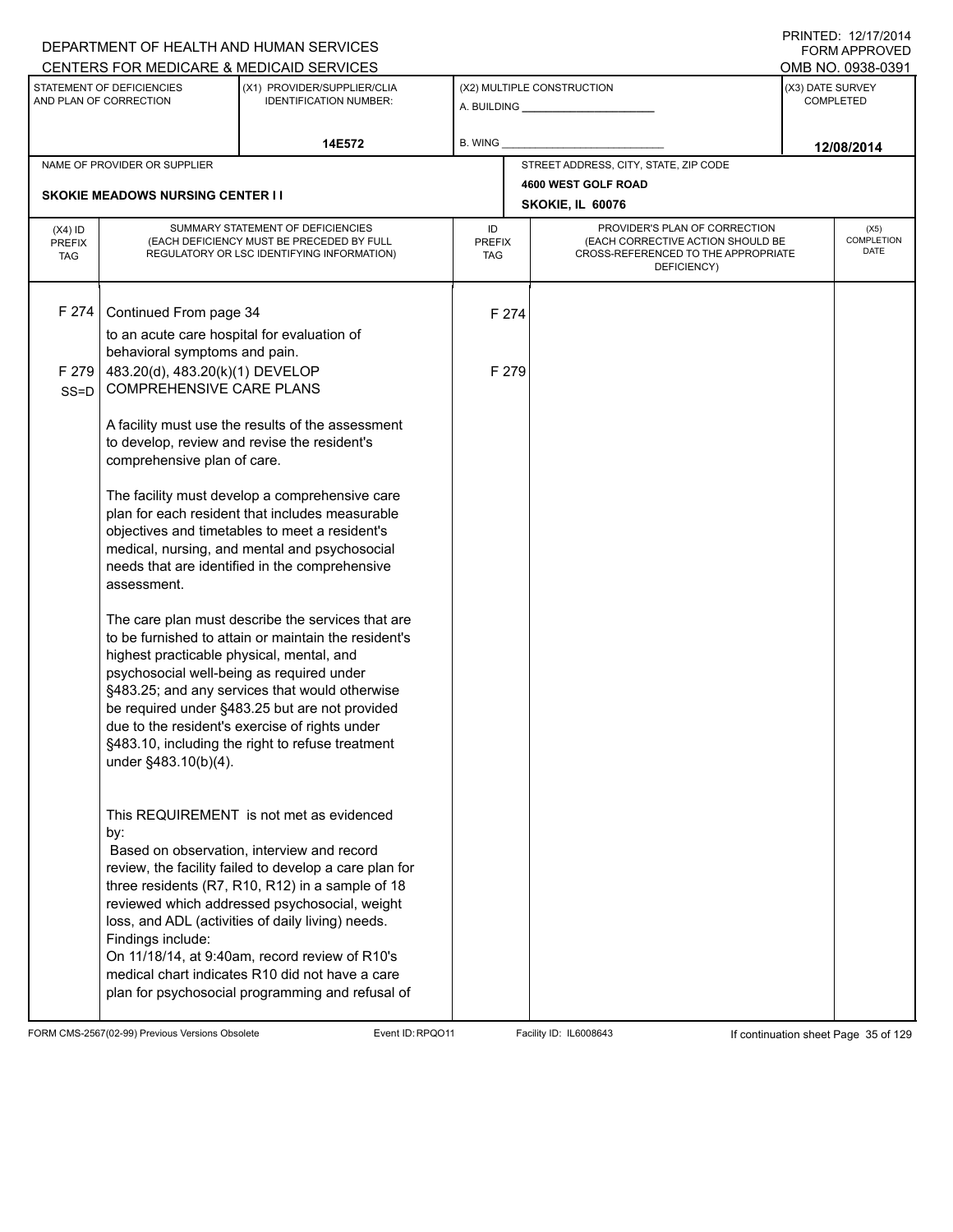|                                          |                                                                                                                                                                                                                                                                                                                                                                                                                            | DEPARTMENT OF HEALTH AND HUMAN SERVICES                                                                                                                                                                                                                                                                                                                                                                                                                                                                                                                                                                                                                                                                                                                                                                                                                                                                                                                                                                                                                                                                                                                                                                                                                                                                                                                                                                                         |                            |       |                                                                                                                          |                  | <b>FORM APPROVED</b>              |
|------------------------------------------|----------------------------------------------------------------------------------------------------------------------------------------------------------------------------------------------------------------------------------------------------------------------------------------------------------------------------------------------------------------------------------------------------------------------------|---------------------------------------------------------------------------------------------------------------------------------------------------------------------------------------------------------------------------------------------------------------------------------------------------------------------------------------------------------------------------------------------------------------------------------------------------------------------------------------------------------------------------------------------------------------------------------------------------------------------------------------------------------------------------------------------------------------------------------------------------------------------------------------------------------------------------------------------------------------------------------------------------------------------------------------------------------------------------------------------------------------------------------------------------------------------------------------------------------------------------------------------------------------------------------------------------------------------------------------------------------------------------------------------------------------------------------------------------------------------------------------------------------------------------------|----------------------------|-------|--------------------------------------------------------------------------------------------------------------------------|------------------|-----------------------------------|
|                                          |                                                                                                                                                                                                                                                                                                                                                                                                                            | CENTERS FOR MEDICARE & MEDICAID SERVICES                                                                                                                                                                                                                                                                                                                                                                                                                                                                                                                                                                                                                                                                                                                                                                                                                                                                                                                                                                                                                                                                                                                                                                                                                                                                                                                                                                                        |                            |       |                                                                                                                          |                  | OMB NO. 0938-0391                 |
|                                          | STATEMENT OF DEFICIENCIES<br>AND PLAN OF CORRECTION                                                                                                                                                                                                                                                                                                                                                                        | (X1) PROVIDER/SUPPLIER/CLIA<br>IDENTIFICATION NUMBER:                                                                                                                                                                                                                                                                                                                                                                                                                                                                                                                                                                                                                                                                                                                                                                                                                                                                                                                                                                                                                                                                                                                                                                                                                                                                                                                                                                           |                            |       | (X2) MULTIPLE CONSTRUCTION                                                                                               | (X3) DATE SURVEY | <b>COMPLETED</b>                  |
|                                          |                                                                                                                                                                                                                                                                                                                                                                                                                            | 14E572                                                                                                                                                                                                                                                                                                                                                                                                                                                                                                                                                                                                                                                                                                                                                                                                                                                                                                                                                                                                                                                                                                                                                                                                                                                                                                                                                                                                                          | B. WING                    |       |                                                                                                                          |                  | 12/08/2014                        |
|                                          | NAME OF PROVIDER OR SUPPLIER                                                                                                                                                                                                                                                                                                                                                                                               |                                                                                                                                                                                                                                                                                                                                                                                                                                                                                                                                                                                                                                                                                                                                                                                                                                                                                                                                                                                                                                                                                                                                                                                                                                                                                                                                                                                                                                 |                            |       | STREET ADDRESS, CITY, STATE, ZIP CODE                                                                                    |                  |                                   |
|                                          |                                                                                                                                                                                                                                                                                                                                                                                                                            |                                                                                                                                                                                                                                                                                                                                                                                                                                                                                                                                                                                                                                                                                                                                                                                                                                                                                                                                                                                                                                                                                                                                                                                                                                                                                                                                                                                                                                 |                            |       | 4600 WEST GOLF ROAD                                                                                                      |                  |                                   |
|                                          | <b>SKOKIE MEADOWS NURSING CENTER I I</b>                                                                                                                                                                                                                                                                                                                                                                                   |                                                                                                                                                                                                                                                                                                                                                                                                                                                                                                                                                                                                                                                                                                                                                                                                                                                                                                                                                                                                                                                                                                                                                                                                                                                                                                                                                                                                                                 |                            |       | SKOKIE, IL 60076                                                                                                         |                  |                                   |
| $(X4)$ ID<br><b>PREFIX</b><br><b>TAG</b> |                                                                                                                                                                                                                                                                                                                                                                                                                            | SUMMARY STATEMENT OF DEFICIENCIES<br>(EACH DEFICIENCY MUST BE PRECEDED BY FULL<br>REGULATORY OR LSC IDENTIFYING INFORMATION)                                                                                                                                                                                                                                                                                                                                                                                                                                                                                                                                                                                                                                                                                                                                                                                                                                                                                                                                                                                                                                                                                                                                                                                                                                                                                                    | ID<br><b>PREFIX</b><br>TAG |       | PROVIDER'S PLAN OF CORRECTION<br>(EACH CORRECTIVE ACTION SHOULD BE<br>CROSS-REFERENCED TO THE APPROPRIATE<br>DEFICIENCY) |                  | (X5)<br><b>COMPLETION</b><br>DATE |
| F 279                                    | Continued From page 35<br>groups and 1:1 sessions with his PRSD<br>Impulse, Interpersonal 2, Self-Esteem, and<br>I have a care plan that states he is refusing<br>groups and 1:1's."<br>brassiere.<br>An attempt was made to speak to R12 on<br>talk to you or talk about anything."<br>I don't ask her."<br>provide intervention."<br>On 11/18/14 at 2:15pm, E7 (Psychosocial<br>If you want a care plan, I'll make one." | (Psycho-social Rehab Services Director). At<br>9:51am, E16 (PRSD) stated the following: "(R10)<br>is supposed to go to Stress Reduction, Anger &<br>Relapse Prevention groups. He is very resistant<br>to groups and has poor impulse control. He does<br>not attend groups. I don't have a care plan on<br>what groups he's supposed to attend. Neither do<br>During the first three days of the survey, R12 was<br>walking around the facility without wearing a<br>11/17/14 at 3:30pm. R12 stated, "I don't want to<br>On 11/19/14 at 12:13pm, R12 stated, "I put on a<br>bra but it's uncomfortable. I need a bigger bra."<br>On 11/18/14 at 1:20pm, E23 (Certified Nurse<br>Assistant-CNA) stated, "She refuses to wear a<br>bra. It's been awhile. If you tell her to wear one,<br>she always refuses. I'm not sure why she refuses.<br>On 11/18/14 at 1:30pm, E8 (Minimum Data Set<br>(MDS) Coordinator) stated, "If someone has a<br>behavior/refusal regarding medications, ADL's<br>(Activities of Daily Living), if behavior is constant<br>should be care planned. If care plan, then able to<br>Rehabilitation Services Coordinator-PRSC)<br>stated, "I've known her for 10 years. She barely<br>wears a bra. Only when family comes into town.<br>It's not care planned. I think it's a personal choice.<br>On 11/19/14 at 10:45am, the facility presented a<br>care plan for R12's behavior regarding refusal of |                            | F 279 |                                                                                                                          |                  |                                   |

FORM CMS-2567(02-99) Previous Versions Obsolete Event ID:RPQO11 Facility ID: IL6008643 If continuation sheet Page 36 of 129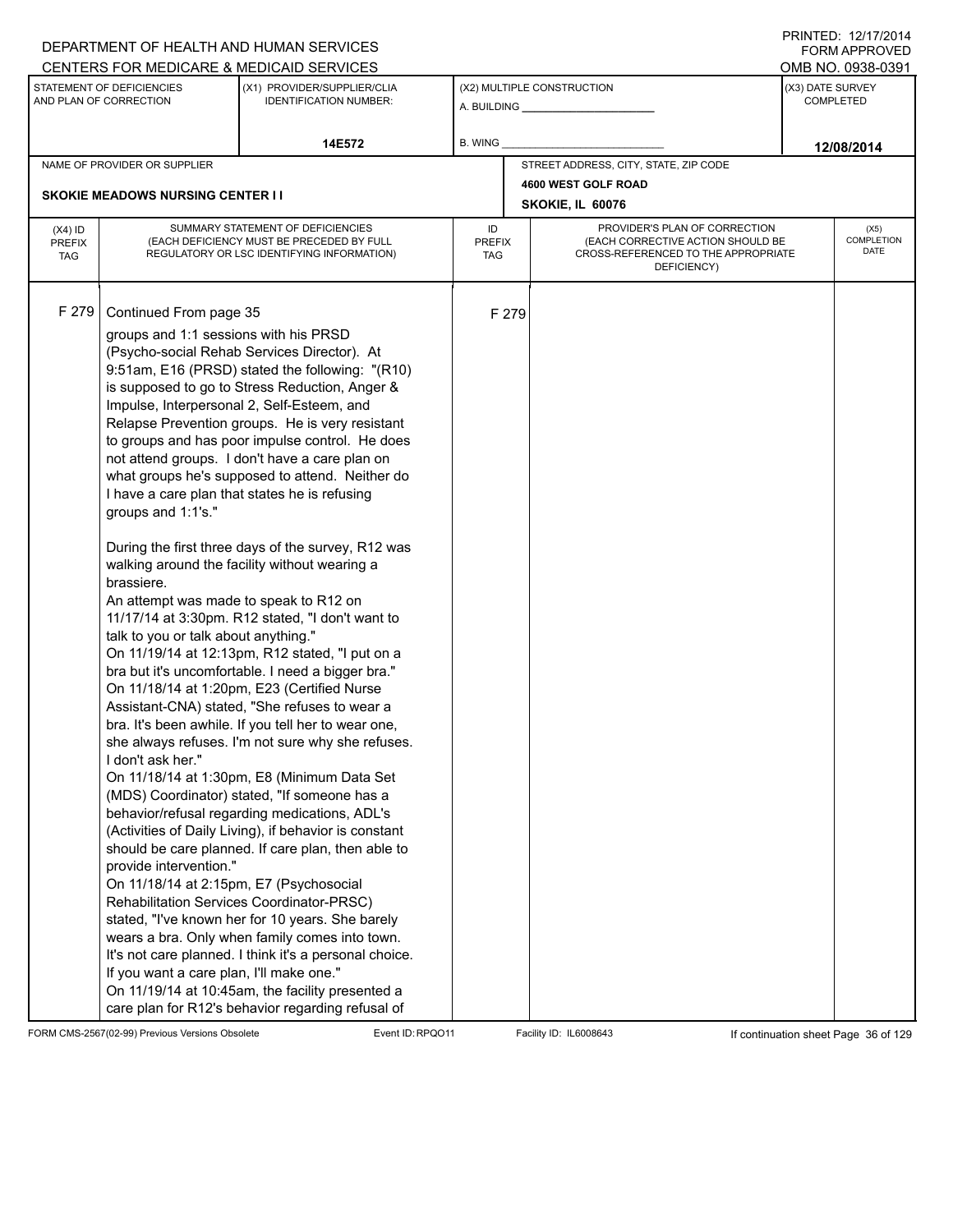|                                          |                                                                                                                                                                                                                                                                                                                                                                                                                                                       | DEPARTMENT OF HEALTH AND HUMAN SERVICES<br>CENTERS FOR MEDICARE & MEDICAID SERVICES                                                                                                                                                                                                                                                                                                                                                                                                                                                                                                                                                                                                                                                                                                                                                                                                                                                                                                                                                                                                                                                                                                                                   |                            |                |                                                                                                                          |                  | FNINILD. IZIIIIZVI <del>4</del><br><b>FORM APPROVED</b><br>OMB NO. 0938-0391 |  |
|------------------------------------------|-------------------------------------------------------------------------------------------------------------------------------------------------------------------------------------------------------------------------------------------------------------------------------------------------------------------------------------------------------------------------------------------------------------------------------------------------------|-----------------------------------------------------------------------------------------------------------------------------------------------------------------------------------------------------------------------------------------------------------------------------------------------------------------------------------------------------------------------------------------------------------------------------------------------------------------------------------------------------------------------------------------------------------------------------------------------------------------------------------------------------------------------------------------------------------------------------------------------------------------------------------------------------------------------------------------------------------------------------------------------------------------------------------------------------------------------------------------------------------------------------------------------------------------------------------------------------------------------------------------------------------------------------------------------------------------------|----------------------------|----------------|--------------------------------------------------------------------------------------------------------------------------|------------------|------------------------------------------------------------------------------|--|
|                                          | STATEMENT OF DEFICIENCIES<br>AND PLAN OF CORRECTION                                                                                                                                                                                                                                                                                                                                                                                                   | (X1) PROVIDER/SUPPLIER/CLIA<br><b>IDENTIFICATION NUMBER:</b>                                                                                                                                                                                                                                                                                                                                                                                                                                                                                                                                                                                                                                                                                                                                                                                                                                                                                                                                                                                                                                                                                                                                                          |                            |                | (X2) MULTIPLE CONSTRUCTION                                                                                               | (X3) DATE SURVEY | COMPLETED                                                                    |  |
|                                          |                                                                                                                                                                                                                                                                                                                                                                                                                                                       | 14E572                                                                                                                                                                                                                                                                                                                                                                                                                                                                                                                                                                                                                                                                                                                                                                                                                                                                                                                                                                                                                                                                                                                                                                                                                | <b>B. WING</b>             |                |                                                                                                                          |                  | 12/08/2014                                                                   |  |
|                                          | NAME OF PROVIDER OR SUPPLIER                                                                                                                                                                                                                                                                                                                                                                                                                          |                                                                                                                                                                                                                                                                                                                                                                                                                                                                                                                                                                                                                                                                                                                                                                                                                                                                                                                                                                                                                                                                                                                                                                                                                       |                            |                | STREET ADDRESS, CITY, STATE, ZIP CODE                                                                                    |                  |                                                                              |  |
|                                          | <b>SKOKIE MEADOWS NURSING CENTER II</b>                                                                                                                                                                                                                                                                                                                                                                                                               |                                                                                                                                                                                                                                                                                                                                                                                                                                                                                                                                                                                                                                                                                                                                                                                                                                                                                                                                                                                                                                                                                                                                                                                                                       |                            |                | 4600 WEST GOLF ROAD<br>SKOKIE, IL 60076                                                                                  |                  |                                                                              |  |
| $(X4)$ ID<br><b>PREFIX</b><br><b>TAG</b> |                                                                                                                                                                                                                                                                                                                                                                                                                                                       | SUMMARY STATEMENT OF DEFICIENCIES<br>(EACH DEFICIENCY MUST BE PRECEDED BY FULL<br>REGULATORY OR LSC IDENTIFYING INFORMATION)                                                                                                                                                                                                                                                                                                                                                                                                                                                                                                                                                                                                                                                                                                                                                                                                                                                                                                                                                                                                                                                                                          | ID<br><b>PREFIX</b><br>TAG |                | PROVIDER'S PLAN OF CORRECTION<br>(EACH CORRECTIVE ACTION SHOULD BE<br>CROSS-REFERENCED TO THE APPROPRIATE<br>DEFICIENCY) |                  | (X5)<br>COMPLETION<br><b>DATE</b>                                            |  |
| F 279<br>F 280<br>$SS = E$               | Continued From page 36<br>initiated date of 11/18/14.<br>Coordinator on 11/19/14, at 11:06AM.<br>2:05PM.<br>plan to prevent further weight loss.<br>An undated facility policy titled,<br>"Comprehensive/Quarterly Care Plan"<br>will be formulated. 3. A care plan will meet<br>needs.<br>483.20(d)(3), 483.10(k)(2) RIGHT TO<br>incompetent or otherwise found to be<br>changes in care and treatment.<br>within 7 days after the completion of the | wearing a bra. R12's care plan documents an<br>On 11/19/14, at 12:13PM, E24 RN (Registered<br>Nurse) stated that R12 does not eat lunch in the<br>dining room. E24 stated that R12 eats a lot of<br>food from the vending machine. 12's Care Plans<br>were reviewed. R12's care plans do not address<br>R12's eating habits. The finding was validated<br>by E8 MDS/CP (Minimum Data Set/Care Plan)<br>R12's documented needs include but not<br>limited to: Psychosocial/psychiatric impairment.<br>There was no plan documented. This finding was<br>validated by E12 (Activity Director) on 11/19/14, at<br>Per weight sheet for the year 2014, R7 lost nine<br>(9) Ibs. (pounds) in a month. The weight loss was<br>not address. There is no measurable objective or<br>documents: 2. Care plan goals and interventions<br>resident's medical, nursing and psychosocial<br>PARTICIPATE PLANNING CARE-REVISE CP<br>The resident has the right, unless adjudged<br>incapacitated under the laws of the State, to<br>participate in planning care and treatment or<br>A comprehensive care plan must be developed<br>comprehensive assessment; prepared by an<br>interdisciplinary team, that includes the attending |                            | F 279<br>F 280 |                                                                                                                          |                  |                                                                              |  |

FORM CMS-2567(02-99) Previous Versions Obsolete Event ID:RPQO11 Facility ID: IL6008643 If continuation sheet Page 37 of 129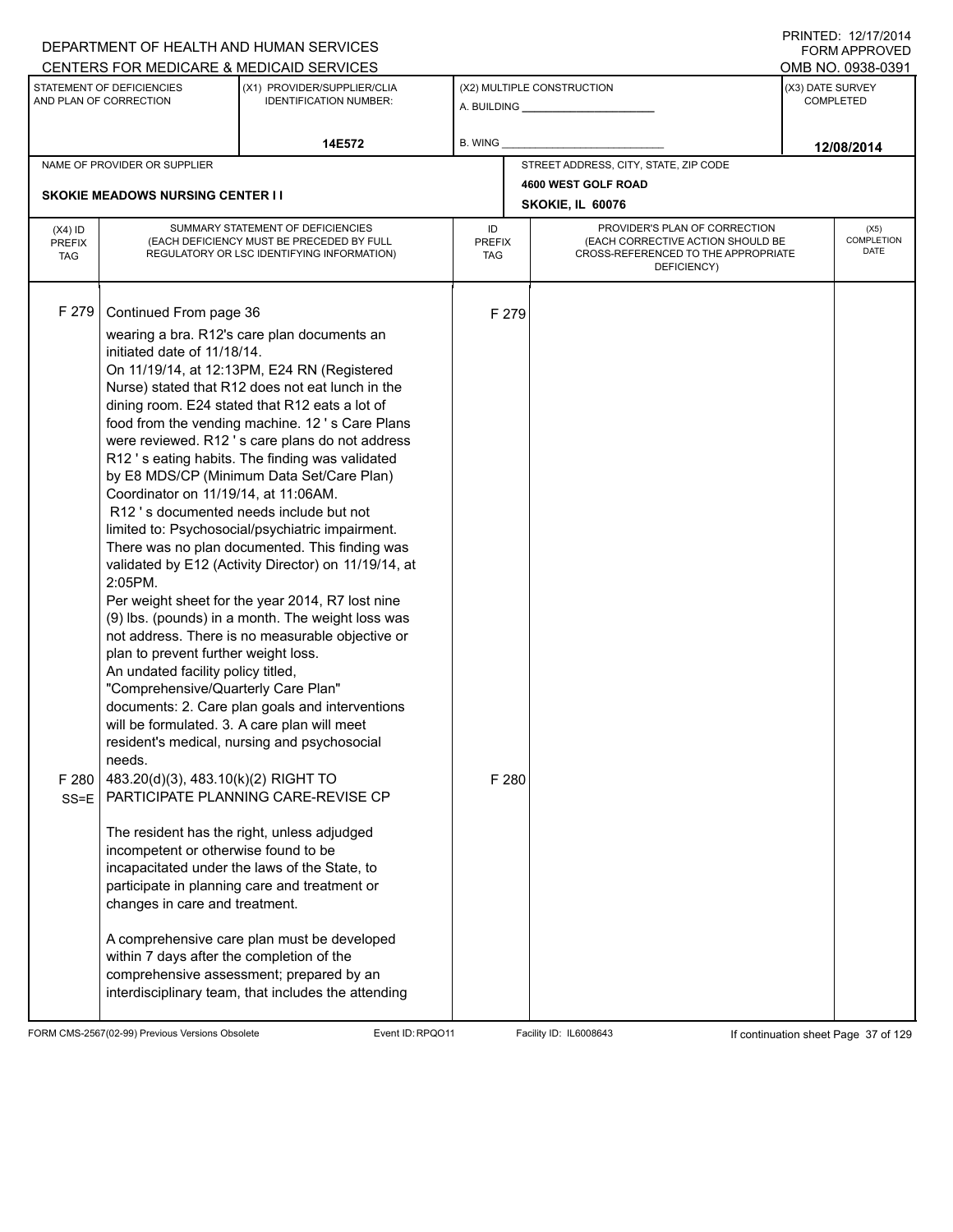|                                          |                                                                          | DEPARTMENT OF HEALTH AND HUMAN SERVICES                                                                                                                                                                                                                                                                                                                                                                                                                                                                                                                                                                                                                                                                                    |                            |       |                                                                                                                          |                  | <b>FORM APPROVED</b>              |  |
|------------------------------------------|--------------------------------------------------------------------------|----------------------------------------------------------------------------------------------------------------------------------------------------------------------------------------------------------------------------------------------------------------------------------------------------------------------------------------------------------------------------------------------------------------------------------------------------------------------------------------------------------------------------------------------------------------------------------------------------------------------------------------------------------------------------------------------------------------------------|----------------------------|-------|--------------------------------------------------------------------------------------------------------------------------|------------------|-----------------------------------|--|
|                                          |                                                                          | CENTERS FOR MEDICARE & MEDICAID SERVICES                                                                                                                                                                                                                                                                                                                                                                                                                                                                                                                                                                                                                                                                                   |                            |       |                                                                                                                          |                  | OMB NO. 0938-0391                 |  |
|                                          | STATEMENT OF DEFICIENCIES<br>AND PLAN OF CORRECTION                      | (X1) PROVIDER/SUPPLIER/CLIA<br><b>IDENTIFICATION NUMBER:</b>                                                                                                                                                                                                                                                                                                                                                                                                                                                                                                                                                                                                                                                               |                            |       | (X2) MULTIPLE CONSTRUCTION                                                                                               | (X3) DATE SURVEY | <b>COMPLETED</b>                  |  |
|                                          |                                                                          | 14E572                                                                                                                                                                                                                                                                                                                                                                                                                                                                                                                                                                                                                                                                                                                     | B. WING                    |       |                                                                                                                          |                  | 12/08/2014                        |  |
|                                          | NAME OF PROVIDER OR SUPPLIER                                             |                                                                                                                                                                                                                                                                                                                                                                                                                                                                                                                                                                                                                                                                                                                            |                            |       | STREET ADDRESS, CITY, STATE, ZIP CODE                                                                                    |                  |                                   |  |
|                                          |                                                                          |                                                                                                                                                                                                                                                                                                                                                                                                                                                                                                                                                                                                                                                                                                                            |                            |       | 4600 WEST GOLF ROAD                                                                                                      |                  |                                   |  |
|                                          | <b>SKOKIE MEADOWS NURSING CENTER I I</b>                                 |                                                                                                                                                                                                                                                                                                                                                                                                                                                                                                                                                                                                                                                                                                                            |                            |       | SKOKIE, IL 60076                                                                                                         |                  |                                   |  |
| $(X4)$ ID<br><b>PREFIX</b><br><b>TAG</b> |                                                                          | SUMMARY STATEMENT OF DEFICIENCIES<br>(EACH DEFICIENCY MUST BE PRECEDED BY FULL<br>REGULATORY OR LSC IDENTIFYING INFORMATION)                                                                                                                                                                                                                                                                                                                                                                                                                                                                                                                                                                                               | ID<br><b>PREFIX</b><br>TAG |       | PROVIDER'S PLAN OF CORRECTION<br>(EACH CORRECTIVE ACTION SHOULD BE<br>CROSS-REFERENCED TO THE APPROPRIATE<br>DEFICIENCY) |                  | (X5)<br>COMPLETION<br><b>DATE</b> |  |
| F 280                                    | Continued From page 37<br>each assessment.                               | physician, a registered nurse with responsibility<br>for the resident, and other appropriate staff in<br>disciplines as determined by the resident's needs,<br>and, to the extent practicable, the participation of<br>the resident, the resident's family or the resident's<br>legal representative; and periodically reviewed<br>and revised by a team of qualified persons after                                                                                                                                                                                                                                                                                                                                        |                            | F 280 |                                                                                                                          |                  |                                   |  |
|                                          | by:<br>assessment.                                                       | This REQUIREMENT is not met as evidenced<br>Based on interview and record review, the facility<br>failed to revise care plan interventions related to<br>individualized psycho-social, dietary, activities<br>and toileting for 4 residents(R15,R7,R12,R1) of<br>18 sampled residents reviewed for resident                                                                                                                                                                                                                                                                                                                                                                                                                |                            |       |                                                                                                                          |                  |                                   |  |
|                                          | Findings Include:<br>attend psychosocial programming in the<br>6 months. | R15 is a 58 year old male admitted to the facility<br>with diagnoses that include: Bipolar Affective<br>Disorder, Hepatitis C, spinal stenosis, history of<br>alcohol abuse, and history of prostate cancer<br>On 11/19/14 at 12:59 PM, R15 stated in part that<br>he currently has psychosocial groups scheduled<br>at the facility. R15 goes to anger management,<br>men 's health, and stress reduction psychosocial<br>groups at the facility. Anger management and<br>stress reduction groups are helpful. Men's<br>health topics are interesting. R15 doesn't't<br>community anymore. R15 has had scheduled<br>psychosocial programming at the facility for about<br>On 11/24/14 at 9:42 AM, R15 also stated in part |                            |       |                                                                                                                          |                  |                                   |  |

FORM CMS-2567(02-99) Previous Versions Obsolete Event ID:RPQO11 Facility ID: IL6008643 If continuation sheet Page 38 of 129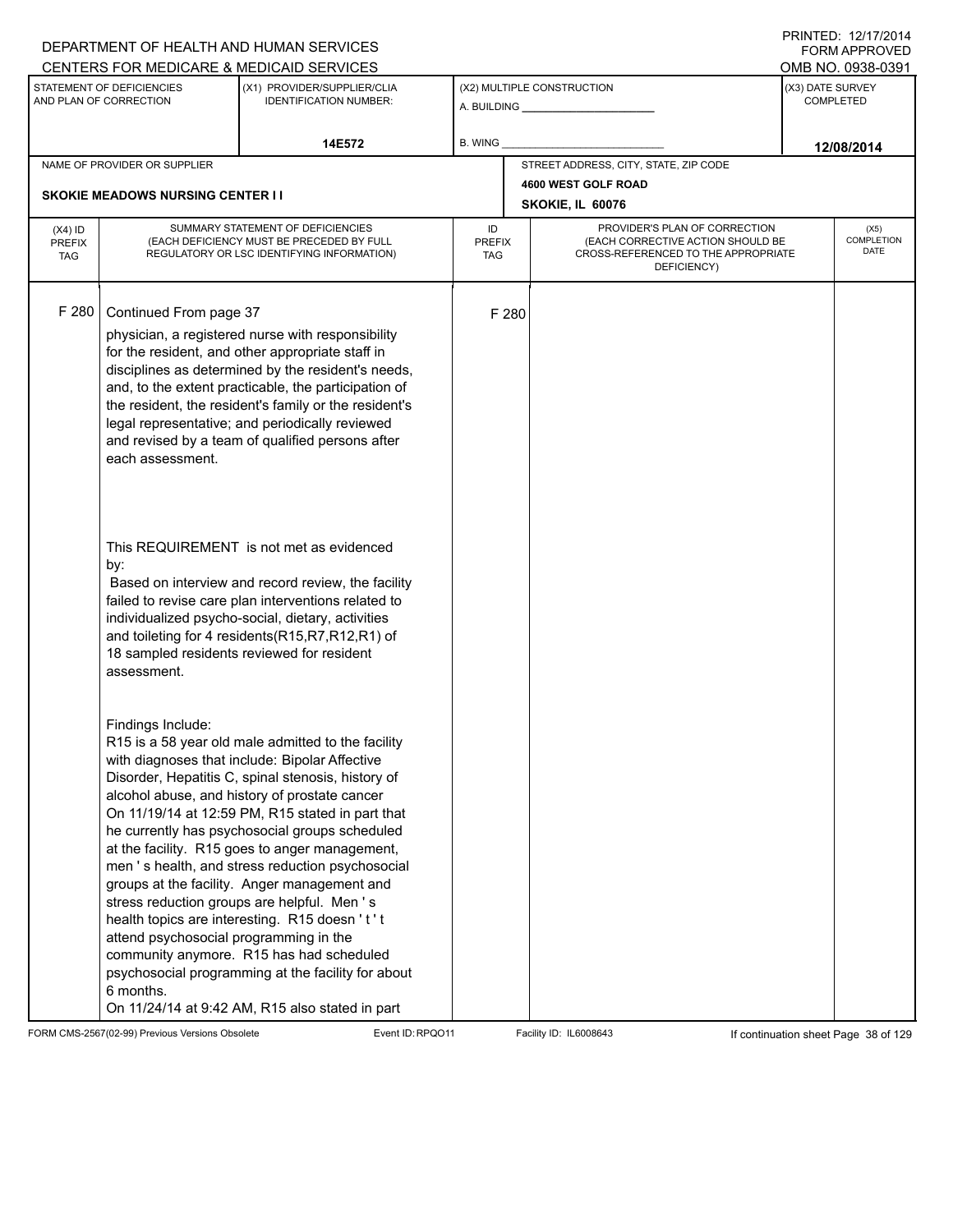|                                          |                                                                                                                                                                                                                                                                                                                                  | DEPARTMENT OF HEALTH AND HUMAN SERVICES                                                                                                                                                                                                                                                                                                                                                                                                                                                                                                                                                                                                                                                                                                                                                                                                                                                                                                                                                                                                                                                                                                                                                                                                                                                                                                                                                                                                                                                                                                                                                                                                    |                            |       |                                                                                                                          |                  | FORM APPROVED              |
|------------------------------------------|----------------------------------------------------------------------------------------------------------------------------------------------------------------------------------------------------------------------------------------------------------------------------------------------------------------------------------|--------------------------------------------------------------------------------------------------------------------------------------------------------------------------------------------------------------------------------------------------------------------------------------------------------------------------------------------------------------------------------------------------------------------------------------------------------------------------------------------------------------------------------------------------------------------------------------------------------------------------------------------------------------------------------------------------------------------------------------------------------------------------------------------------------------------------------------------------------------------------------------------------------------------------------------------------------------------------------------------------------------------------------------------------------------------------------------------------------------------------------------------------------------------------------------------------------------------------------------------------------------------------------------------------------------------------------------------------------------------------------------------------------------------------------------------------------------------------------------------------------------------------------------------------------------------------------------------------------------------------------------------|----------------------------|-------|--------------------------------------------------------------------------------------------------------------------------|------------------|----------------------------|
|                                          | CENTERS FOR MEDICARE & MEDICAID SERVICES                                                                                                                                                                                                                                                                                         |                                                                                                                                                                                                                                                                                                                                                                                                                                                                                                                                                                                                                                                                                                                                                                                                                                                                                                                                                                                                                                                                                                                                                                                                                                                                                                                                                                                                                                                                                                                                                                                                                                            |                            |       |                                                                                                                          |                  | OMB NO. 0938-0391          |
|                                          | STATEMENT OF DEFICIENCIES<br>AND PLAN OF CORRECTION                                                                                                                                                                                                                                                                              | (X1) PROVIDER/SUPPLIER/CLIA<br><b>IDENTIFICATION NUMBER:</b>                                                                                                                                                                                                                                                                                                                                                                                                                                                                                                                                                                                                                                                                                                                                                                                                                                                                                                                                                                                                                                                                                                                                                                                                                                                                                                                                                                                                                                                                                                                                                                               |                            |       | (X2) MULTIPLE CONSTRUCTION                                                                                               | (X3) DATE SURVEY | <b>COMPLETED</b>           |
|                                          |                                                                                                                                                                                                                                                                                                                                  | 14E572                                                                                                                                                                                                                                                                                                                                                                                                                                                                                                                                                                                                                                                                                                                                                                                                                                                                                                                                                                                                                                                                                                                                                                                                                                                                                                                                                                                                                                                                                                                                                                                                                                     | B. WING                    |       |                                                                                                                          |                  | 12/08/2014                 |
|                                          | NAME OF PROVIDER OR SUPPLIER                                                                                                                                                                                                                                                                                                     |                                                                                                                                                                                                                                                                                                                                                                                                                                                                                                                                                                                                                                                                                                                                                                                                                                                                                                                                                                                                                                                                                                                                                                                                                                                                                                                                                                                                                                                                                                                                                                                                                                            |                            |       | STREET ADDRESS, CITY, STATE, ZIP CODE                                                                                    |                  |                            |
|                                          |                                                                                                                                                                                                                                                                                                                                  |                                                                                                                                                                                                                                                                                                                                                                                                                                                                                                                                                                                                                                                                                                                                                                                                                                                                                                                                                                                                                                                                                                                                                                                                                                                                                                                                                                                                                                                                                                                                                                                                                                            |                            |       | 4600 WEST GOLF ROAD                                                                                                      |                  |                            |
|                                          | <b>SKOKIE MEADOWS NURSING CENTER I I</b>                                                                                                                                                                                                                                                                                         |                                                                                                                                                                                                                                                                                                                                                                                                                                                                                                                                                                                                                                                                                                                                                                                                                                                                                                                                                                                                                                                                                                                                                                                                                                                                                                                                                                                                                                                                                                                                                                                                                                            |                            |       | SKOKIE, IL 60076                                                                                                         |                  |                            |
| $(X4)$ ID<br><b>PREFIX</b><br><b>TAG</b> |                                                                                                                                                                                                                                                                                                                                  | SUMMARY STATEMENT OF DEFICIENCIES<br>(EACH DEFICIENCY MUST BE PRECEDED BY FULL<br>REGULATORY OR LSC IDENTIFYING INFORMATION)                                                                                                                                                                                                                                                                                                                                                                                                                                                                                                                                                                                                                                                                                                                                                                                                                                                                                                                                                                                                                                                                                                                                                                                                                                                                                                                                                                                                                                                                                                               | ID<br><b>PREFIX</b><br>TAG |       | PROVIDER'S PLAN OF CORRECTION<br>(EACH CORRECTIVE ACTION SHOULD BE<br>CROSS-REFERENCED TO THE APPROPRIATE<br>DEFICIENCY) |                  | (X5)<br>COMPLETION<br>DATE |
| F 280                                    | Continued From page 38<br>when he was scheduled for the community<br>days when R15 feels good, he attends the<br>scheduled psychosocial groups.<br>treatments (5X/week). R15 has not been<br>the scheduled facility psychosocial groups.<br>that she has encouraged R15 to attend his<br>1:1 visits. The topics discussed in the | that he had radiation treatments for 26 weeks that<br>started at the beginning of the year, 2014. R15<br>was scheduled for psychosocial groups in the<br>community, but he did not attend the groups<br>because of his radiation treatments. R15 was not<br>assigned to psychosocial groups at the facility<br>psychosocial groups. Since R15 completed the<br>radiation treatments, he has days when he doesn<br>'t't feel good. On the days when R15 doesn't'<br>t feel good, he doesn 't't go the scheduled<br>psychosocial groups in the facility and on the<br>On 11/20/14 at 12:19 PM, E7 (Psychosocial<br>Rehabilitation Services Coordinator) stated in part<br>that R15 was dropped from the psychosocial<br>groups in the community because he didn't<br>attend the groups when he started his radiation<br>attending his scheduled psychosocial groups at<br>the facility. E7 has spoken to R15 about going to<br>On 11/24/14 at 11:21 AM, E7 also stated in part<br>scheduled psychosocial groups. E7 has had 1:1<br>visits with R15 and discussed attending the<br>psychosocial groups but did not review the topics<br>discussed in the groups that R15 missed, during<br>the 1:1 visits. The informal 1:1 visits are to<br>encourage residents to attend the scheduled<br>psychosocial groups and are not documented.<br>On 11/24/14 at 11:21 AM, E16 (Psychosocial<br>Rehabilitation Services Director) stated in part<br>that R15 has not attended his psychosocial<br>groups for several months. R15 was encouraged<br>to attend his scheduled psychosocial groups via<br>psychosocial groups, that R15 missed, were not |                            | F 280 |                                                                                                                          |                  |                            |

FORM CMS-2567(02-99) Previous Versions Obsolete Event ID:RPQO11 Facility ID: IL6008643 If continuation sheet Page 39 of 129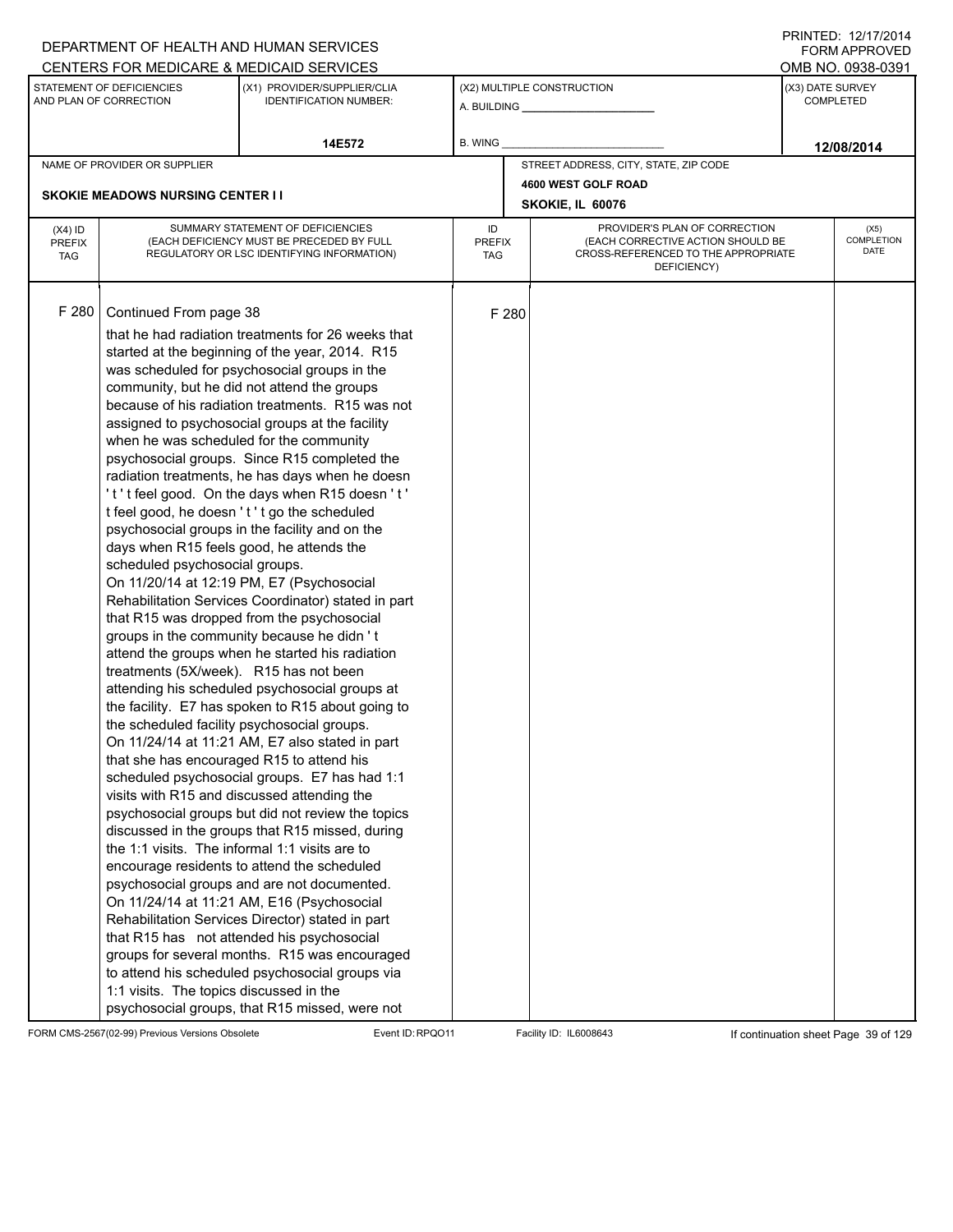|                                          |                                                                                                                                                                                                                                                                                                                                                                                                               | DEPARTMENT OF HEALTH AND HUMAN SERVICES<br>CENTERS FOR MEDICARE & MEDICAID SERVICES                                                                                                                                                                                                                                                                                                                                                                                                                                                                                                                                                                                                                                                                                                                                                                                                                                                                                                                                                                                                                                                                                                                                                                                                                                                                                                                                                   |                            |       |                                                                                                                          | FNINILD. IZIIIIZVI <del>4</del><br><b>FORM APPROVED</b><br>OMB NO. 0938-0391 |
|------------------------------------------|---------------------------------------------------------------------------------------------------------------------------------------------------------------------------------------------------------------------------------------------------------------------------------------------------------------------------------------------------------------------------------------------------------------|---------------------------------------------------------------------------------------------------------------------------------------------------------------------------------------------------------------------------------------------------------------------------------------------------------------------------------------------------------------------------------------------------------------------------------------------------------------------------------------------------------------------------------------------------------------------------------------------------------------------------------------------------------------------------------------------------------------------------------------------------------------------------------------------------------------------------------------------------------------------------------------------------------------------------------------------------------------------------------------------------------------------------------------------------------------------------------------------------------------------------------------------------------------------------------------------------------------------------------------------------------------------------------------------------------------------------------------------------------------------------------------------------------------------------------------|----------------------------|-------|--------------------------------------------------------------------------------------------------------------------------|------------------------------------------------------------------------------|
|                                          | STATEMENT OF DEFICIENCIES<br>AND PLAN OF CORRECTION                                                                                                                                                                                                                                                                                                                                                           | (X1) PROVIDER/SUPPLIER/CLIA<br><b>IDENTIFICATION NUMBER:</b>                                                                                                                                                                                                                                                                                                                                                                                                                                                                                                                                                                                                                                                                                                                                                                                                                                                                                                                                                                                                                                                                                                                                                                                                                                                                                                                                                                          |                            |       | (X2) MULTIPLE CONSTRUCTION                                                                                               | (X3) DATE SURVEY<br><b>COMPLETED</b>                                         |
|                                          |                                                                                                                                                                                                                                                                                                                                                                                                               | 14E572                                                                                                                                                                                                                                                                                                                                                                                                                                                                                                                                                                                                                                                                                                                                                                                                                                                                                                                                                                                                                                                                                                                                                                                                                                                                                                                                                                                                                                | <b>B. WING</b>             |       |                                                                                                                          | 12/08/2014                                                                   |
|                                          | NAME OF PROVIDER OR SUPPLIER                                                                                                                                                                                                                                                                                                                                                                                  |                                                                                                                                                                                                                                                                                                                                                                                                                                                                                                                                                                                                                                                                                                                                                                                                                                                                                                                                                                                                                                                                                                                                                                                                                                                                                                                                                                                                                                       |                            |       | STREET ADDRESS, CITY, STATE, ZIP CODE                                                                                    |                                                                              |
|                                          |                                                                                                                                                                                                                                                                                                                                                                                                               |                                                                                                                                                                                                                                                                                                                                                                                                                                                                                                                                                                                                                                                                                                                                                                                                                                                                                                                                                                                                                                                                                                                                                                                                                                                                                                                                                                                                                                       |                            |       | 4600 WEST GOLF ROAD                                                                                                      |                                                                              |
|                                          | <b>SKOKIE MEADOWS NURSING CENTER I I</b>                                                                                                                                                                                                                                                                                                                                                                      |                                                                                                                                                                                                                                                                                                                                                                                                                                                                                                                                                                                                                                                                                                                                                                                                                                                                                                                                                                                                                                                                                                                                                                                                                                                                                                                                                                                                                                       |                            |       | SKOKIE, IL 60076                                                                                                         |                                                                              |
| $(X4)$ ID<br><b>PREFIX</b><br><b>TAG</b> |                                                                                                                                                                                                                                                                                                                                                                                                               | SUMMARY STATEMENT OF DEFICIENCIES<br>(EACH DEFICIENCY MUST BE PRECEDED BY FULL<br>REGULATORY OR LSC IDENTIFYING INFORMATION)                                                                                                                                                                                                                                                                                                                                                                                                                                                                                                                                                                                                                                                                                                                                                                                                                                                                                                                                                                                                                                                                                                                                                                                                                                                                                                          | ID<br><b>PREFIX</b><br>TAG |       | PROVIDER'S PLAN OF CORRECTION<br>(EACH CORRECTIVE ACTION SHOULD BE<br>CROSS-REFERENCED TO THE APPROPRIATE<br>DEFICIENCY) | (X5)<br>COMPLETION<br>DATE                                                   |
| F 280                                    | Continued From page 39<br>$1:1$ visits.<br>Psychosocial annual update dated 8/21/14<br>has a history of aggressive, inappropriate<br>towards others.<br>has poor hygiene practices.<br>E7 spoke to R15 about attending the<br>attend activities during the day.<br>On 11/24/14, R15's psychosocial group<br>available sessions on 11/19/14<br>available sessions<br>attended zero of three available sessions | discussed with R15 during the 1:1 visits. The<br>facility has no documentation regarding R15's<br>indicates that R15 has poor judgment, delusional<br>thoughts, ineffective coping skills, poor verbal<br>skills, poor activities of daily living, difficulty<br>showering, and appears disheveled. R15 has<br>also expressed some paranoid and irrational<br>perceptions about the facility environment. R15<br>behavior due to paranoia and poor social skills.<br>R15's history includes self-harmful ideation and<br>verbal/physical aggression as well as threats<br>Social service note dated 9/29/14 indicates that<br>R15 is very isolative and doesn't't come out of<br>his room except for meals and medications and<br>Social service note dated 10/21/14 indicates that<br>psychosocial groups and will encourage R15 to<br>attendance sheets were requested for June to<br>November, 2014. On 11/24/14, E7 presented the<br>following group attendance sheets for R15:<br>Anger and Impulse Control - one/time week -<br>November, 2014, R15 attended one of three<br>Men 's Health - one time/week - October, 2014 -<br>R15 attended zero of five available sessions and<br>November, 2014, R15 attended zero of three<br>Stress Reduction - one time/week - September<br>and October, 2014 - R15 attended zero of five<br>available sessions and November, 2014, R15<br>Monthly mental health progress notes from July |                            | F 280 |                                                                                                                          |                                                                              |

FORM CMS-2567(02-99) Previous Versions Obsolete Event ID:RPQO11 Facility ID: IL6008643 If continuation sheet Page 40 of 129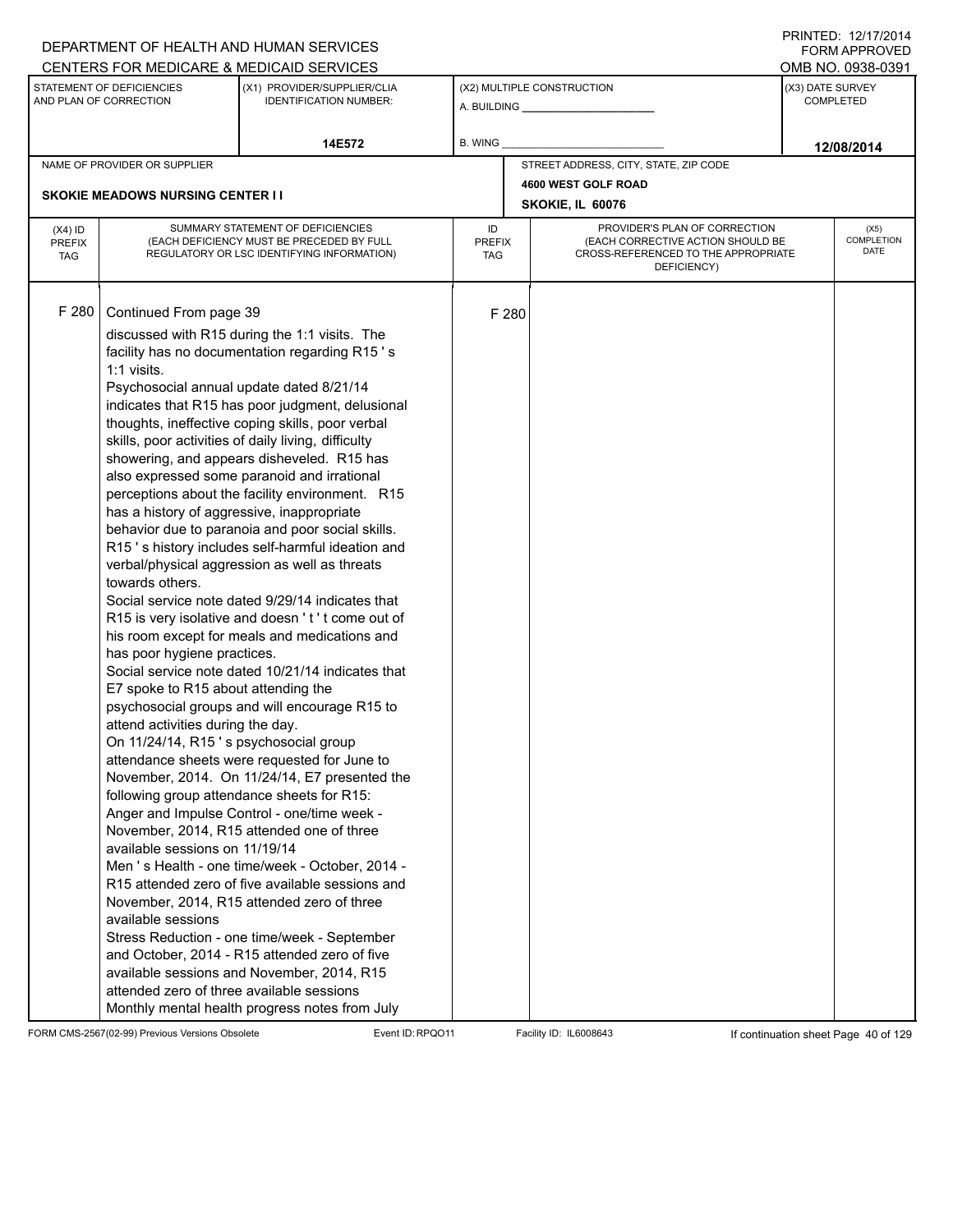|                                          |                                                                                                                                                                                                                             | DEPARTMENT OF HEALTH AND HUMAN SERVICES                                                                                                                                                                                                                                                                                                                                                                                                                                                                                                                                                                                                                                                                                                                                                                                                                                                                                                                                                                                                                                                                                                                                                                                                                                                                                                                                                                                                                                                                                                                                                                                                                                                                                                                                    |                            |       |                                                                                                                          |  | $1 \times 1 \times 1 = 1$ . $1 \times 1 \times 1 = 1$<br><b>FORM APPROVED</b> |  |
|------------------------------------------|-----------------------------------------------------------------------------------------------------------------------------------------------------------------------------------------------------------------------------|----------------------------------------------------------------------------------------------------------------------------------------------------------------------------------------------------------------------------------------------------------------------------------------------------------------------------------------------------------------------------------------------------------------------------------------------------------------------------------------------------------------------------------------------------------------------------------------------------------------------------------------------------------------------------------------------------------------------------------------------------------------------------------------------------------------------------------------------------------------------------------------------------------------------------------------------------------------------------------------------------------------------------------------------------------------------------------------------------------------------------------------------------------------------------------------------------------------------------------------------------------------------------------------------------------------------------------------------------------------------------------------------------------------------------------------------------------------------------------------------------------------------------------------------------------------------------------------------------------------------------------------------------------------------------------------------------------------------------------------------------------------------------|----------------------------|-------|--------------------------------------------------------------------------------------------------------------------------|--|-------------------------------------------------------------------------------|--|
|                                          |                                                                                                                                                                                                                             | CENTERS FOR MEDICARE & MEDICAID SERVICES                                                                                                                                                                                                                                                                                                                                                                                                                                                                                                                                                                                                                                                                                                                                                                                                                                                                                                                                                                                                                                                                                                                                                                                                                                                                                                                                                                                                                                                                                                                                                                                                                                                                                                                                   |                            |       |                                                                                                                          |  | OMB NO. 0938-0391                                                             |  |
|                                          | STATEMENT OF DEFICIENCIES<br>AND PLAN OF CORRECTION                                                                                                                                                                         | (X1) PROVIDER/SUPPLIER/CLIA<br><b>IDENTIFICATION NUMBER:</b>                                                                                                                                                                                                                                                                                                                                                                                                                                                                                                                                                                                                                                                                                                                                                                                                                                                                                                                                                                                                                                                                                                                                                                                                                                                                                                                                                                                                                                                                                                                                                                                                                                                                                                               |                            |       | (X2) MULTIPLE CONSTRUCTION                                                                                               |  | (X3) DATE SURVEY<br><b>COMPLETED</b>                                          |  |
|                                          |                                                                                                                                                                                                                             | 14E572                                                                                                                                                                                                                                                                                                                                                                                                                                                                                                                                                                                                                                                                                                                                                                                                                                                                                                                                                                                                                                                                                                                                                                                                                                                                                                                                                                                                                                                                                                                                                                                                                                                                                                                                                                     | B. WING                    |       |                                                                                                                          |  | 12/08/2014                                                                    |  |
|                                          | NAME OF PROVIDER OR SUPPLIER                                                                                                                                                                                                |                                                                                                                                                                                                                                                                                                                                                                                                                                                                                                                                                                                                                                                                                                                                                                                                                                                                                                                                                                                                                                                                                                                                                                                                                                                                                                                                                                                                                                                                                                                                                                                                                                                                                                                                                                            |                            |       | STREET ADDRESS, CITY, STATE, ZIP CODE                                                                                    |  |                                                                               |  |
|                                          |                                                                                                                                                                                                                             |                                                                                                                                                                                                                                                                                                                                                                                                                                                                                                                                                                                                                                                                                                                                                                                                                                                                                                                                                                                                                                                                                                                                                                                                                                                                                                                                                                                                                                                                                                                                                                                                                                                                                                                                                                            |                            |       | 4600 WEST GOLF ROAD                                                                                                      |  |                                                                               |  |
|                                          | <b>SKOKIE MEADOWS NURSING CENTER II</b>                                                                                                                                                                                     |                                                                                                                                                                                                                                                                                                                                                                                                                                                                                                                                                                                                                                                                                                                                                                                                                                                                                                                                                                                                                                                                                                                                                                                                                                                                                                                                                                                                                                                                                                                                                                                                                                                                                                                                                                            |                            |       | SKOKIE, IL 60076                                                                                                         |  |                                                                               |  |
| $(X4)$ ID<br><b>PREFIX</b><br><b>TAG</b> |                                                                                                                                                                                                                             | SUMMARY STATEMENT OF DEFICIENCIES<br>(EACH DEFICIENCY MUST BE PRECEDED BY FULL<br>REGULATORY OR LSC IDENTIFYING INFORMATION)                                                                                                                                                                                                                                                                                                                                                                                                                                                                                                                                                                                                                                                                                                                                                                                                                                                                                                                                                                                                                                                                                                                                                                                                                                                                                                                                                                                                                                                                                                                                                                                                                                               | ID<br><b>PREFIX</b><br>TAG |       | PROVIDER'S PLAN OF CORRECTION<br>(EACH CORRECTIVE ACTION SHOULD BE<br>CROSS-REFERENCED TO THE APPROPRIATE<br>DEFICIENCY) |  | (X5)<br>COMPLETION<br>DATE                                                    |  |
| F 280                                    | Continued From page 40<br>health group in November, 2014. R15 was<br>regular to discuss resident 's treatment<br>rounds/spontaneous visits.<br>interventions on a quarterly basis.<br>(Psychosocial Rehabilitation Services | to November, 2014 indicate that R15 did not<br>attend any psychosocial groups from July to<br>October, 2014. The progress notes also indicate<br>that R15 attended one stress and one men's<br>encouraged to attend the scheduled groups.<br>Care plan initiated on 8/21/14 indicates that R15<br>expresses debilitating, paranoid thoughts and<br>irrational perceptions and interpretations of his<br>environment and has impaired social skills and<br>difficulty forming interpersonal relationships with<br>others and was scheduled for therapy groups to<br>address his issues (including Anger and Impulse<br>Control, Men 's Group). R15 makes excuses to<br>avoid group. Implemented interventions include:<br>Psychosocial Rehabilitation Services Coordinator<br>(PRSC) will communicate with group leader<br>attendance and participation; Staff will give the<br>resident an activity calendar and encourage<br>resident to participate in activities; Try to motivate<br>the resident to get up and out of his room during<br>R15' a care plan review dated 11/20/14, did not<br>contain updated/revised, interventions to address<br>R15's lack of psychosocial group attendance<br>and identified, individualized psychosocial needs.<br>On 12/3/14 at 2:50 PM, E7 stated in part that she<br>is responsible for updating R15's care plan<br>interventions that address R15's psychosocial<br>needs. E7 updates and revises R15's care plan<br>On 12/3/14 at 2:50 PM, E16 stated in part that E4<br>Coordinator), E7, and E16 conduct all of the<br>psychosocial groups in the facility. E4, E7, and<br>E16 have care plan meetings on Tuesdays and<br>Thursdays and verbally discuss issues/incidents<br>that occur with residents and concerns with any |                            | F 280 |                                                                                                                          |  |                                                                               |  |

FORM CMS-2567(02-99) Previous Versions Obsolete Event ID:RPQO11 Facility ID: IL6008643 If continuation sheet Page 41 of 129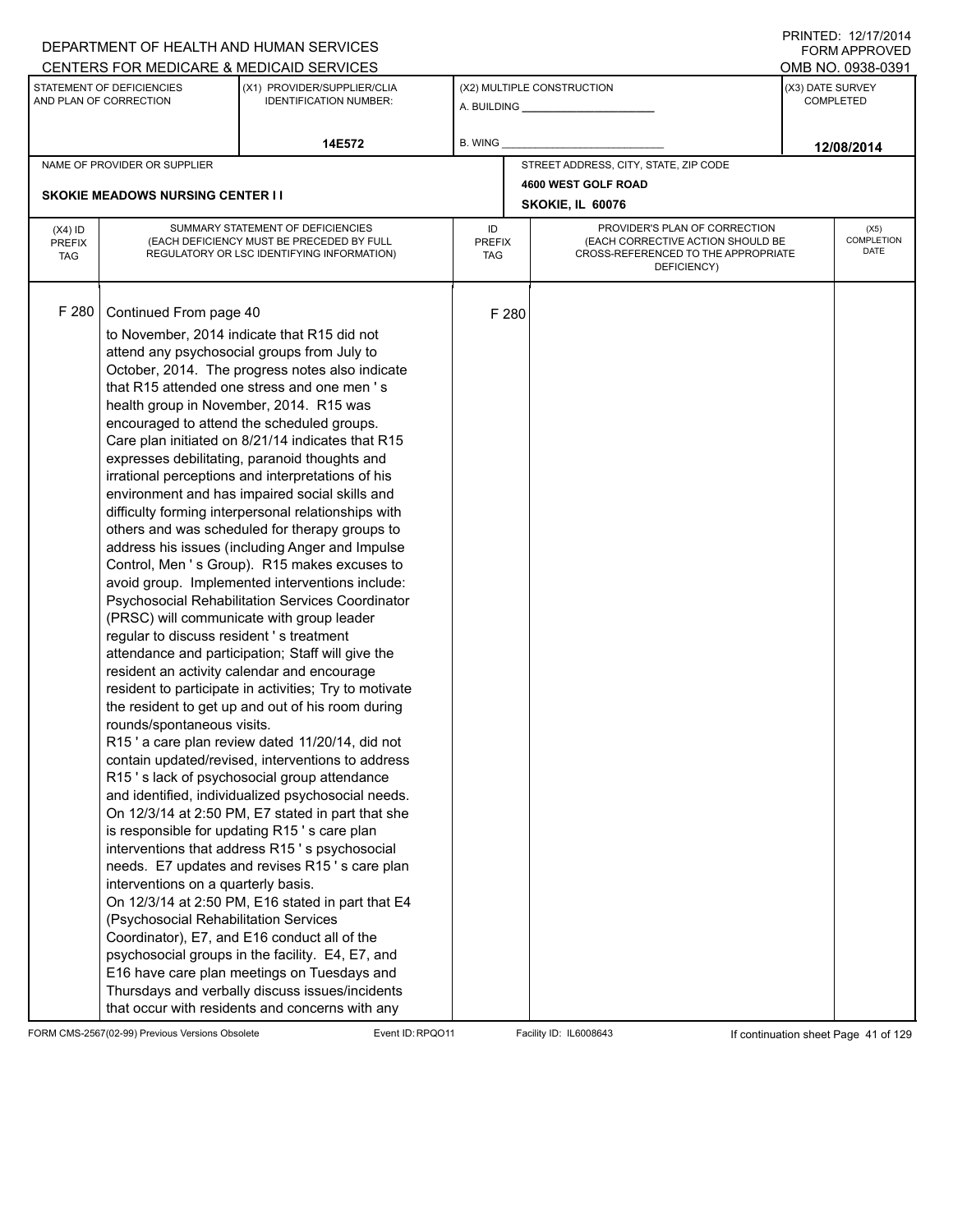|                                          |                                            | DEPARTMENT OF HEALTH AND HUMAN SERVICES                                                                                      |                            |       |                                                                                                                          |                  | <b>FORM APPROVED</b>              |
|------------------------------------------|--------------------------------------------|------------------------------------------------------------------------------------------------------------------------------|----------------------------|-------|--------------------------------------------------------------------------------------------------------------------------|------------------|-----------------------------------|
|                                          | STATEMENT OF DEFICIENCIES                  | CENTERS FOR MEDICARE & MEDICAID SERVICES<br>(X1) PROVIDER/SUPPLIER/CLIA                                                      |                            |       | (X2) MULTIPLE CONSTRUCTION                                                                                               | (X3) DATE SURVEY | OMB NO. 0938-0391                 |
|                                          | AND PLAN OF CORRECTION                     | <b>IDENTIFICATION NUMBER:</b>                                                                                                |                            |       |                                                                                                                          |                  | <b>COMPLETED</b>                  |
|                                          |                                            | 14E572                                                                                                                       | B. WING                    |       |                                                                                                                          |                  | 12/08/2014                        |
|                                          | NAME OF PROVIDER OR SUPPLIER               |                                                                                                                              |                            |       | STREET ADDRESS, CITY, STATE, ZIP CODE                                                                                    |                  |                                   |
|                                          |                                            |                                                                                                                              |                            |       | 4600 WEST GOLF ROAD                                                                                                      |                  |                                   |
|                                          | <b>SKOKIE MEADOWS NURSING CENTER I I</b>   |                                                                                                                              |                            |       | SKOKIE, IL 60076                                                                                                         |                  |                                   |
| $(X4)$ ID<br><b>PREFIX</b><br><b>TAG</b> |                                            | SUMMARY STATEMENT OF DEFICIENCIES<br>(EACH DEFICIENCY MUST BE PRECEDED BY FULL<br>REGULATORY OR LSC IDENTIFYING INFORMATION) | ID<br><b>PREFIX</b><br>TAG |       | PROVIDER'S PLAN OF CORRECTION<br>(EACH CORRECTIVE ACTION SHOULD BE<br>CROSS-REFERENCED TO THE APPROPRIATE<br>DEFICIENCY) |                  | (X5)<br><b>COMPLETION</b><br>DATE |
|                                          |                                            |                                                                                                                              |                            |       |                                                                                                                          |                  |                                   |
| F 280                                    | Continued From page 41                     |                                                                                                                              |                            | F 280 |                                                                                                                          |                  |                                   |
|                                          |                                            | residents that do not attend the groups. The<br>issues discussed verbally are not documented.                                |                            |       |                                                                                                                          |                  |                                   |
|                                          |                                            | R15's care plan interventions should have been                                                                               |                            |       |                                                                                                                          |                  |                                   |
|                                          |                                            | revised during the 11/20/14 care plan review.                                                                                |                            |       |                                                                                                                          |                  |                                   |
|                                          |                                            | The facility 's undated Comprehensive/Quarterly                                                                              |                            |       |                                                                                                                          |                  |                                   |
|                                          |                                            | Care Plan policy does not indicate when care<br>plan interventions should be revised/updated.                                |                            |       |                                                                                                                          |                  |                                   |
|                                          |                                            |                                                                                                                              |                            |       |                                                                                                                          |                  |                                   |
|                                          |                                            |                                                                                                                              |                            |       |                                                                                                                          |                  |                                   |
|                                          | provided at HS (at night) " . Intervention | R7 's Care Plan documents in part: " Urinals                                                                                 |                            |       |                                                                                                                          |                  |                                   |
|                                          |                                            | documents in part: " Provide urinals at night."                                                                              |                            |       |                                                                                                                          |                  |                                   |
|                                          |                                            | On 11/17/14, at 4:30PM, R7 stated that he uses                                                                               |                            |       |                                                                                                                          |                  |                                   |
|                                          |                                            | the urinal all the time because it is very difficult for                                                                     |                            |       |                                                                                                                          |                  |                                   |
|                                          | his neck, legs and arms. The washroom is   | him to go to the washroom because of the pain to                                                                             |                            |       |                                                                                                                          |                  |                                   |
|                                          |                                            | approximately five feet away from his bed. R7                                                                                |                            |       |                                                                                                                          |                  |                                   |
|                                          |                                            | stated that he is afraid he might fall if he walks to                                                                        |                            |       |                                                                                                                          |                  |                                   |
|                                          |                                            | the washroom. There is no evidence of review                                                                                 |                            |       |                                                                                                                          |                  |                                   |
|                                          |                                            | and revision of the care interventions to address                                                                            |                            |       |                                                                                                                          |                  |                                   |
|                                          | R7 's current condition.                   | R12's Dietary Care Plan last review and revision                                                                             |                            |       |                                                                                                                          |                  |                                   |
|                                          |                                            | was documented as 7/9/14; the care plan was not                                                                              |                            |       |                                                                                                                          |                  |                                   |
|                                          | updated on 10/9/14 as scheduled.           |                                                                                                                              |                            |       |                                                                                                                          |                  |                                   |
|                                          |                                            | R12's Activity Care Plan the last review and                                                                                 |                            |       |                                                                                                                          |                  |                                   |
|                                          |                                            | revision was documented as 7/8/14; the care plan                                                                             |                            |       |                                                                                                                          |                  |                                   |
|                                          |                                            | was not updated on 10/08/14 as scheduled.<br>R1's Dietary Care Plan the last review and                                      |                            |       |                                                                                                                          |                  |                                   |
|                                          |                                            | revision was documented as 7/9/14; the care plan                                                                             |                            |       |                                                                                                                          |                  |                                   |
|                                          | was not updated on 10/9/14 as scheduled.   |                                                                                                                              |                            |       |                                                                                                                          |                  |                                   |
|                                          |                                            | R1 's Activity Care Plan the last review and                                                                                 |                            |       |                                                                                                                          |                  |                                   |
|                                          |                                            | revision was documented as 7/7/14; the was not                                                                               |                            |       |                                                                                                                          |                  |                                   |
|                                          | policy;                                    | updated on 10/08/14 as required by the facility                                                                              |                            |       |                                                                                                                          |                  |                                   |
|                                          |                                            | These finding were confirmed by E12 Activity                                                                                 |                            |       |                                                                                                                          |                  |                                   |
|                                          |                                            | Director on 11/18/14, at 1:30PM and validated by                                                                             |                            |       |                                                                                                                          |                  |                                   |
|                                          |                                            | E8 MDS/CP (Minimum Data Set/Care Plan)                                                                                       |                            |       |                                                                                                                          |                  |                                   |
|                                          | Coordinator on 11/19/14, at 11:06AM.       |                                                                                                                              |                            |       |                                                                                                                          |                  |                                   |
|                                          |                                            |                                                                                                                              |                            |       |                                                                                                                          |                  |                                   |

FORM CMS-2567(02-99) Previous Versions Obsolete Event ID:RPQO11 Facility ID: IL6008643 If continuation sheet Page 42 of 129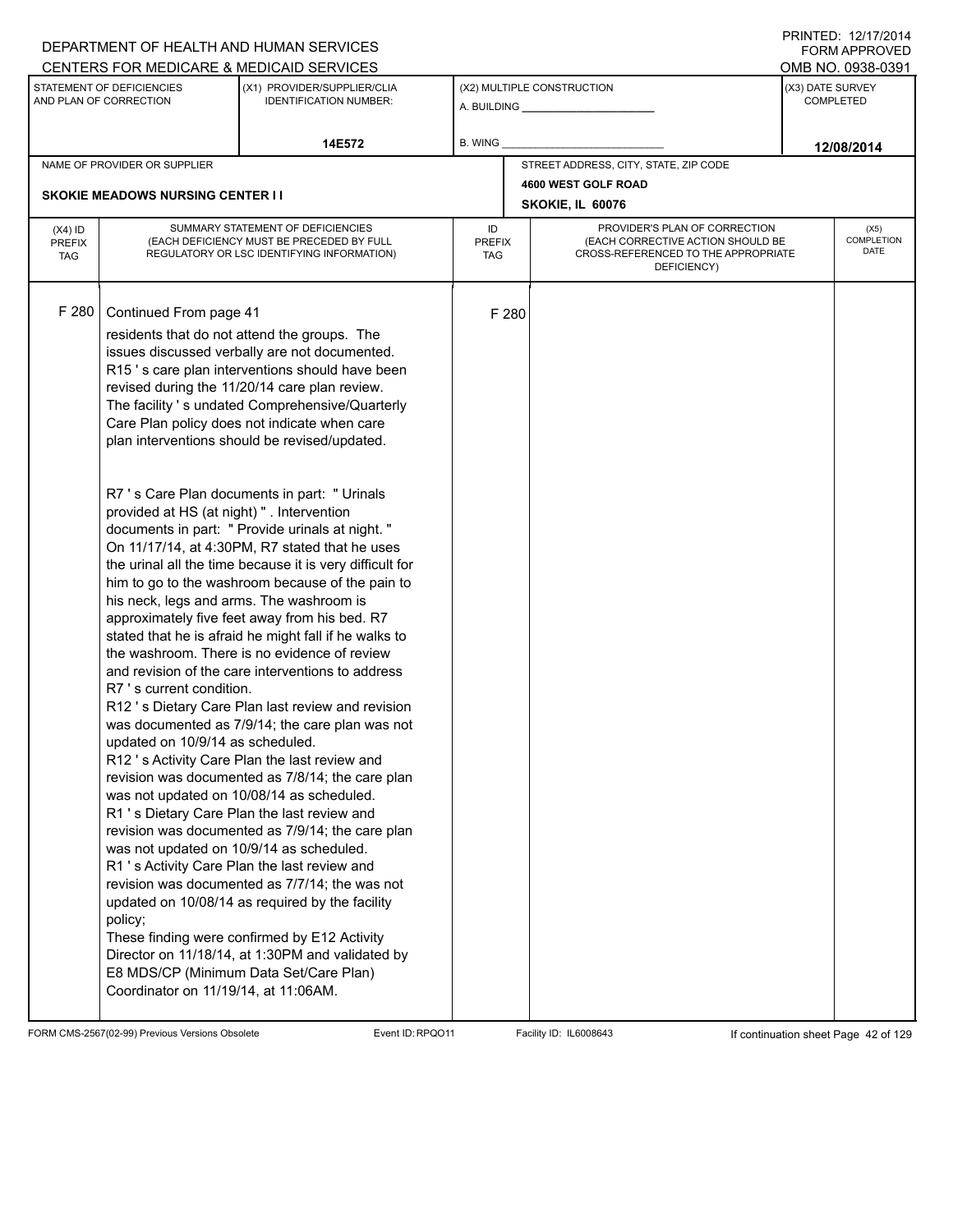|                                          |                                                                                   | DEPARTMENT OF HEALTH AND HUMAN SERVICES                                                                                                                                                                                                                                                                                                                                                                                                                                                                                                                                                                                                                                                                                         |                            |       |                                                                                                                          | <b>FORM APPROVED</b>                 |
|------------------------------------------|-----------------------------------------------------------------------------------|---------------------------------------------------------------------------------------------------------------------------------------------------------------------------------------------------------------------------------------------------------------------------------------------------------------------------------------------------------------------------------------------------------------------------------------------------------------------------------------------------------------------------------------------------------------------------------------------------------------------------------------------------------------------------------------------------------------------------------|----------------------------|-------|--------------------------------------------------------------------------------------------------------------------------|--------------------------------------|
|                                          |                                                                                   | CENTERS FOR MEDICARE & MEDICAID SERVICES                                                                                                                                                                                                                                                                                                                                                                                                                                                                                                                                                                                                                                                                                        |                            |       |                                                                                                                          | OMB NO. 0938-0391                    |
|                                          | STATEMENT OF DEFICIENCIES<br>AND PLAN OF CORRECTION                               | (X1) PROVIDER/SUPPLIER/CLIA<br><b>IDENTIFICATION NUMBER:</b>                                                                                                                                                                                                                                                                                                                                                                                                                                                                                                                                                                                                                                                                    |                            |       | (X2) MULTIPLE CONSTRUCTION                                                                                               | (X3) DATE SURVEY<br><b>COMPLETED</b> |
|                                          |                                                                                   | 14E572                                                                                                                                                                                                                                                                                                                                                                                                                                                                                                                                                                                                                                                                                                                          | B. WING                    |       |                                                                                                                          | 12/08/2014                           |
|                                          | NAME OF PROVIDER OR SUPPLIER                                                      |                                                                                                                                                                                                                                                                                                                                                                                                                                                                                                                                                                                                                                                                                                                                 |                            |       | STREET ADDRESS, CITY, STATE, ZIP CODE                                                                                    |                                      |
|                                          | <b>SKOKIE MEADOWS NURSING CENTER I I</b>                                          |                                                                                                                                                                                                                                                                                                                                                                                                                                                                                                                                                                                                                                                                                                                                 |                            |       | 4600 WEST GOLF ROAD                                                                                                      |                                      |
|                                          |                                                                                   |                                                                                                                                                                                                                                                                                                                                                                                                                                                                                                                                                                                                                                                                                                                                 |                            |       | SKOKIE, IL 60076                                                                                                         |                                      |
| $(X4)$ ID<br><b>PREFIX</b><br><b>TAG</b> |                                                                                   | SUMMARY STATEMENT OF DEFICIENCIES<br>(EACH DEFICIENCY MUST BE PRECEDED BY FULL<br>REGULATORY OR LSC IDENTIFYING INFORMATION)                                                                                                                                                                                                                                                                                                                                                                                                                                                                                                                                                                                                    | ID<br><b>PREFIX</b><br>TAG |       | PROVIDER'S PLAN OF CORRECTION<br>(EACH CORRECTIVE ACTION SHOULD BE<br>CROSS-REFERENCED TO THE APPROPRIATE<br>DEFICIENCY) | (X5)<br>COMPLETION<br>DATE           |
| F 281                                    | Continued From page 42                                                            |                                                                                                                                                                                                                                                                                                                                                                                                                                                                                                                                                                                                                                                                                                                                 |                            | F 281 |                                                                                                                          |                                      |
| F 281                                    |                                                                                   | 483.20(k)(3)(i) SERVICES PROVIDED MEET                                                                                                                                                                                                                                                                                                                                                                                                                                                                                                                                                                                                                                                                                          |                            | F 281 |                                                                                                                          |                                      |
| $SS = E$                                 | PROFESSIONAL STANDARDS                                                            |                                                                                                                                                                                                                                                                                                                                                                                                                                                                                                                                                                                                                                                                                                                                 |                            |       |                                                                                                                          |                                      |
|                                          |                                                                                   | The services provided or arranged by the facility<br>must meet professional standards of quality.                                                                                                                                                                                                                                                                                                                                                                                                                                                                                                                                                                                                                               |                            |       |                                                                                                                          |                                      |
|                                          | by:<br>follow physician's orders/manufacturer<br>R47) in the supplemental sample. | This REQUIREMENT is not met as evidenced<br>Based on observation, interview and record<br>review, the facility failed to obtain a physician's<br>order prior to administering medication, failed to<br>specifications when administering insulin and<br>failed to communicate with a dialysis center.<br>These deficient practices affected three residents<br>(R1, R7, R13) in the sample of 18 reviewed for<br>quality of care and three residents (R19, R20,                                                                                                                                                                                                                                                                 |                            |       |                                                                                                                          |                                      |
|                                          | Findings include:<br>6:10pm.<br>with meals. R47's Care Plan documents:<br>doctor. | During the Medication Pass task, on 11/17/14 at<br>4:52pm, R20's blood sugar result was 269 mg/dl<br>(milligrams per deciliter). E20 (Licensed Practical<br>Nurse-LPN) administered R20's seven units of<br>Novolog Aspart insulin according to his sliding<br>scale. R20 did not receive his dinner tray until<br>On 11/17/14 at 5:00pm, R47's blood sugar result<br>was 142 mg/dl. E20 (LPN) administered R47's<br>five units of Novolog insulin via flex pen. R20 did<br>not receive his dinner tray until 6:10pm. R47's<br>Physician Order Sheet (POS) dated 11/1/14<br>through 11/30/14 documents: Novolog Flex pen<br>inject 5 units subcutaneously three times daily<br>Interventions: Diabetes medication as ordered by |                            |       |                                                                                                                          |                                      |

FORM CMS-2567(02-99) Previous Versions Obsolete Event ID:RPQO11 Facility ID: IL6008643 If continuation sheet Page 43 of 129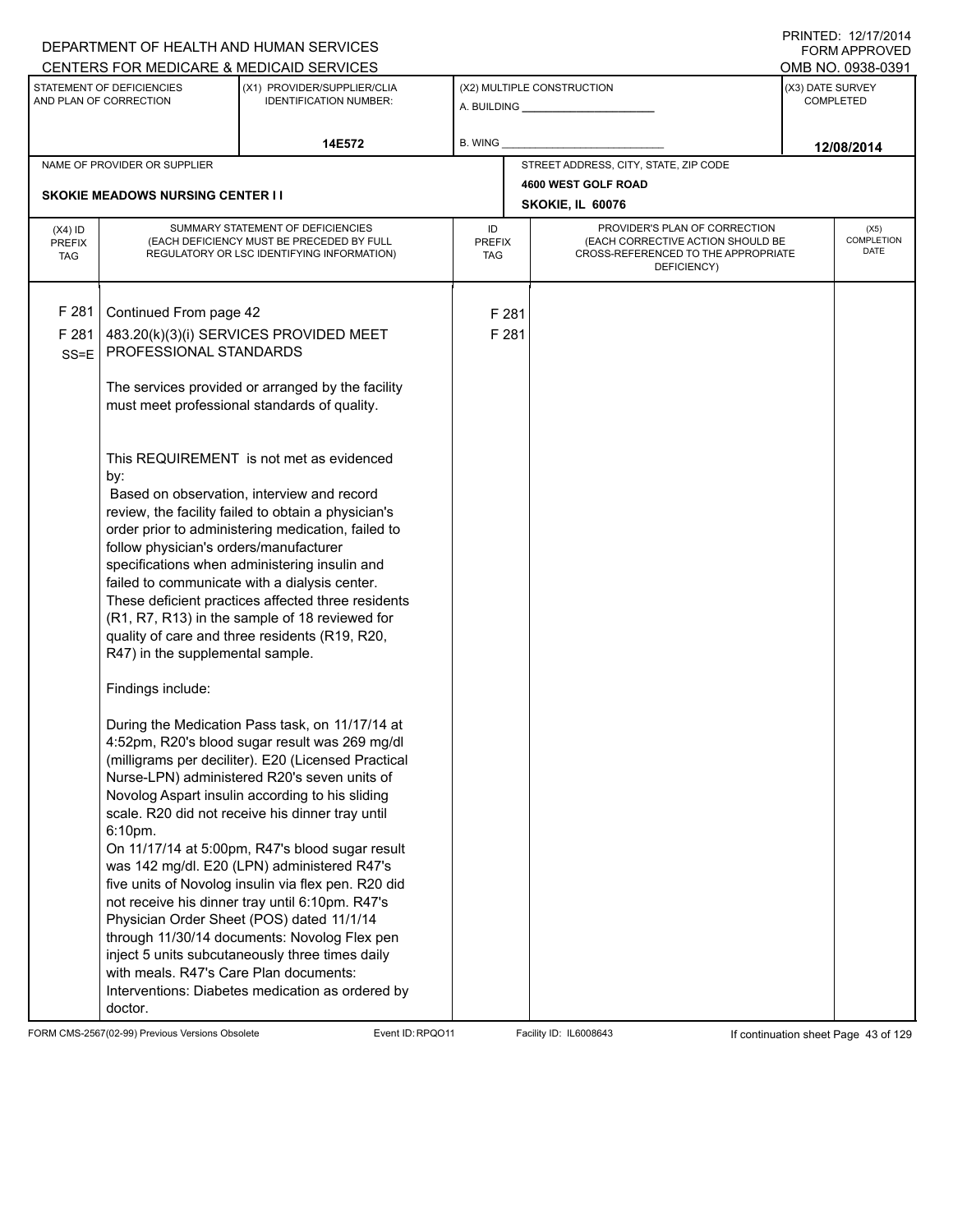|                                          |                                                                                                                                                                                                                                                                                                                                         | DEPARTMENT OF HEALTH AND HUMAN SERVICES                                                                                                                                                                                                                                                                                                                                                                                                                                                                                                                                                                                                                                                                                                                                                                                                                                                                                                                                                                                                                                                                                                                                                                                                                                                                                                                                                                                                                                                                                                                                                                                 |                            |       |                                                                                                                          |  | <b>FORM APPROVED</b>                 |  |
|------------------------------------------|-----------------------------------------------------------------------------------------------------------------------------------------------------------------------------------------------------------------------------------------------------------------------------------------------------------------------------------------|-------------------------------------------------------------------------------------------------------------------------------------------------------------------------------------------------------------------------------------------------------------------------------------------------------------------------------------------------------------------------------------------------------------------------------------------------------------------------------------------------------------------------------------------------------------------------------------------------------------------------------------------------------------------------------------------------------------------------------------------------------------------------------------------------------------------------------------------------------------------------------------------------------------------------------------------------------------------------------------------------------------------------------------------------------------------------------------------------------------------------------------------------------------------------------------------------------------------------------------------------------------------------------------------------------------------------------------------------------------------------------------------------------------------------------------------------------------------------------------------------------------------------------------------------------------------------------------------------------------------------|----------------------------|-------|--------------------------------------------------------------------------------------------------------------------------|--|--------------------------------------|--|
|                                          |                                                                                                                                                                                                                                                                                                                                         | CENTERS FOR MEDICARE & MEDICAID SERVICES                                                                                                                                                                                                                                                                                                                                                                                                                                                                                                                                                                                                                                                                                                                                                                                                                                                                                                                                                                                                                                                                                                                                                                                                                                                                                                                                                                                                                                                                                                                                                                                |                            |       |                                                                                                                          |  | OMB NO. 0938-0391                    |  |
|                                          | STATEMENT OF DEFICIENCIES<br>AND PLAN OF CORRECTION                                                                                                                                                                                                                                                                                     | (X1) PROVIDER/SUPPLIER/CLIA<br><b>IDENTIFICATION NUMBER:</b>                                                                                                                                                                                                                                                                                                                                                                                                                                                                                                                                                                                                                                                                                                                                                                                                                                                                                                                                                                                                                                                                                                                                                                                                                                                                                                                                                                                                                                                                                                                                                            |                            |       | (X2) MULTIPLE CONSTRUCTION                                                                                               |  | (X3) DATE SURVEY<br><b>COMPLETED</b> |  |
|                                          |                                                                                                                                                                                                                                                                                                                                         | 14E572                                                                                                                                                                                                                                                                                                                                                                                                                                                                                                                                                                                                                                                                                                                                                                                                                                                                                                                                                                                                                                                                                                                                                                                                                                                                                                                                                                                                                                                                                                                                                                                                                  | <b>B. WING</b>             |       |                                                                                                                          |  | 12/08/2014                           |  |
|                                          | NAME OF PROVIDER OR SUPPLIER                                                                                                                                                                                                                                                                                                            |                                                                                                                                                                                                                                                                                                                                                                                                                                                                                                                                                                                                                                                                                                                                                                                                                                                                                                                                                                                                                                                                                                                                                                                                                                                                                                                                                                                                                                                                                                                                                                                                                         |                            |       | STREET ADDRESS, CITY, STATE, ZIP CODE                                                                                    |  |                                      |  |
|                                          |                                                                                                                                                                                                                                                                                                                                         |                                                                                                                                                                                                                                                                                                                                                                                                                                                                                                                                                                                                                                                                                                                                                                                                                                                                                                                                                                                                                                                                                                                                                                                                                                                                                                                                                                                                                                                                                                                                                                                                                         |                            |       | 4600 WEST GOLF ROAD                                                                                                      |  |                                      |  |
|                                          | <b>SKOKIE MEADOWS NURSING CENTER II</b>                                                                                                                                                                                                                                                                                                 |                                                                                                                                                                                                                                                                                                                                                                                                                                                                                                                                                                                                                                                                                                                                                                                                                                                                                                                                                                                                                                                                                                                                                                                                                                                                                                                                                                                                                                                                                                                                                                                                                         |                            |       | SKOKIE, IL 60076                                                                                                         |  |                                      |  |
| $(X4)$ ID<br><b>PREFIX</b><br><b>TAG</b> |                                                                                                                                                                                                                                                                                                                                         | SUMMARY STATEMENT OF DEFICIENCIES<br>(EACH DEFICIENCY MUST BE PRECEDED BY FULL<br>REGULATORY OR LSC IDENTIFYING INFORMATION)                                                                                                                                                                                                                                                                                                                                                                                                                                                                                                                                                                                                                                                                                                                                                                                                                                                                                                                                                                                                                                                                                                                                                                                                                                                                                                                                                                                                                                                                                            | ID<br><b>PREFIX</b><br>TAG |       | PROVIDER'S PLAN OF CORRECTION<br>(EACH CORRECTIVE ACTION SHOULD BE<br>CROSS-REFERENCED TO THE APPROPRIATE<br>DEFICIENCY) |  | (X5)<br><b>COMPLETION</b><br>DATE    |  |
| F 281                                    | Continued From page 43<br>was 232 mg/dl. E9 (Registered Nurse-RN)<br>Plan documents: Interventions: Diabetes<br>medication as ordered by doctor.<br>medication as ordered by doctor.<br>On 11/19/14 at 12:55pm, E2 (Director of<br>here already. Resident could experience<br>hypoglycemia."<br>On 11/20/14 at 9:45am, E24 (RN) stated, | On 11/19/14 at 11:50am, R19's blood sugar result<br>indicated that she was going to administer three<br>units of Humalog insulin according to R19's<br>sliding scale plus 12 units of Humalog insulin<br>which was his regularly scheduled insulin with<br>meals. E9 administered 15 units of Humalog<br>Lispro insulin to R19 at 11:52am. R19's POS<br>dated 11/17/14 documents: Increase Humalog 12<br>units SQ (subcutaneously) with lunch. R19 did not<br>receive his lunch meal until 12:15pm. R19's Care<br>On 11/19/14 at 11:52am, R1's blood sugar result<br>was 220 mg/dl. E9 (RN) indicated that she was<br>going to administer Novolog insulin four units<br>according to R1's sliding scale plus Novolog<br>insulin 22 units which was his regularly scheduled<br>insulin with lunch meals. E9 administered 26 units<br>of Novolog insulin to R1 via flex pen at 11:54am.<br>E9 did not prime the insulin pen before dialing it<br>to the dose of 26 units. E9 did not keep the<br>injector depressed when holding the insulin pen<br>against R1's abdomen for seven seconds. R1 did<br>not receive his lunch meal until 12:13pm. R1's<br>Care Plan documents: Interventions: Diabetes<br>Nursing-DON) stated, "Insulin should be given<br>with meals or directly after meals. By the time the<br>nurses give the insulin, the trays should be up<br>"Novolog/Humalog insulin is fast acting so we<br>have to give it 5 to 10 minutes before meals or<br>with meals. What could happen? Blood sugar<br>drops." At 12:55pm, E24 stated, "With the insulin<br>flex pen, you should keep your thumb on the end |                            | F 281 |                                                                                                                          |  |                                      |  |

FORM CMS-2567(02-99) Previous Versions Obsolete Event ID:RPQO11 Facility ID: IL6008643 If continuation sheet Page 44 of 129

PRINTED: 12/17/2014 FORM APPROVED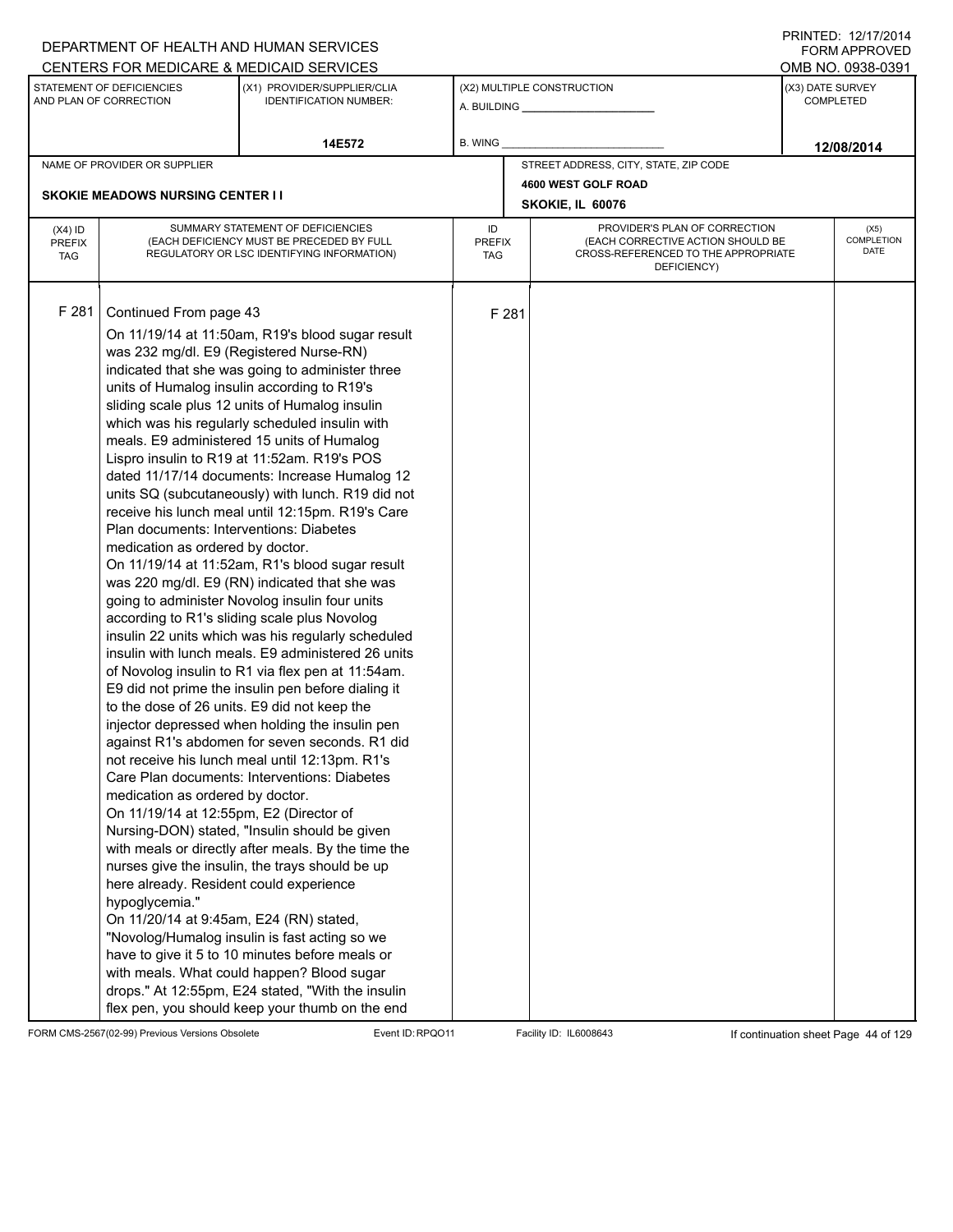|                                          |                                                                                                                                                            | DEPARTMENT OF HEALTH AND HUMAN SERVICES<br>CENTERS FOR MEDICARE & MEDICAID SERVICES                                                                                                                                                                                                                                                                                                                                                                                                                                                                                                                                                                                                                                                                                                                                                                                                                                                                                                                                                                                                                                                                                                                                                                                   |                                   |       |                                                                                                                          |  | <b>FORM APPROVED</b><br>OMB NO. 0938-0391 |
|------------------------------------------|------------------------------------------------------------------------------------------------------------------------------------------------------------|-----------------------------------------------------------------------------------------------------------------------------------------------------------------------------------------------------------------------------------------------------------------------------------------------------------------------------------------------------------------------------------------------------------------------------------------------------------------------------------------------------------------------------------------------------------------------------------------------------------------------------------------------------------------------------------------------------------------------------------------------------------------------------------------------------------------------------------------------------------------------------------------------------------------------------------------------------------------------------------------------------------------------------------------------------------------------------------------------------------------------------------------------------------------------------------------------------------------------------------------------------------------------|-----------------------------------|-------|--------------------------------------------------------------------------------------------------------------------------|--|-------------------------------------------|
|                                          | STATEMENT OF DEFICIENCIES<br>AND PLAN OF CORRECTION                                                                                                        | (X1) PROVIDER/SUPPLIER/CLIA<br><b>IDENTIFICATION NUMBER:</b>                                                                                                                                                                                                                                                                                                                                                                                                                                                                                                                                                                                                                                                                                                                                                                                                                                                                                                                                                                                                                                                                                                                                                                                                          |                                   |       | (X2) MULTIPLE CONSTRUCTION                                                                                               |  | (X3) DATE SURVEY<br><b>COMPLETED</b>      |
| 14E572<br>B. WING                        |                                                                                                                                                            |                                                                                                                                                                                                                                                                                                                                                                                                                                                                                                                                                                                                                                                                                                                                                                                                                                                                                                                                                                                                                                                                                                                                                                                                                                                                       | 12/08/2014                        |       |                                                                                                                          |  |                                           |
|                                          | NAME OF PROVIDER OR SUPPLIER<br><b>SKOKIE MEADOWS NURSING CENTER I I</b>                                                                                   |                                                                                                                                                                                                                                                                                                                                                                                                                                                                                                                                                                                                                                                                                                                                                                                                                                                                                                                                                                                                                                                                                                                                                                                                                                                                       |                                   |       | STREET ADDRESS, CITY, STATE, ZIP CODE<br>4600 WEST GOLF ROAD<br>SKOKIE, IL 60076                                         |  |                                           |
| $(X4)$ ID<br><b>PREFIX</b><br><b>TAG</b> |                                                                                                                                                            | SUMMARY STATEMENT OF DEFICIENCIES<br>(EACH DEFICIENCY MUST BE PRECEDED BY FULL<br>REGULATORY OR LSC IDENTIFYING INFORMATION)                                                                                                                                                                                                                                                                                                                                                                                                                                                                                                                                                                                                                                                                                                                                                                                                                                                                                                                                                                                                                                                                                                                                          | ID<br><b>PREFIX</b><br><b>TAG</b> |       | PROVIDER'S PLAN OF CORRECTION<br>(EACH CORRECTIVE ACTION SHOULD BE<br>CROSS-REFERENCED TO THE APPROPRIATE<br>DEFICIENCY) |  | (X5)<br>COMPLETION<br>DATE                |
| F 281                                    | Continued From page 44<br>get all of insulin."<br>An undated facility policy titled, "Injections,<br>and dosage.<br>returned to "0" and slowly count to 6. | of the pen, the injector. That's what keeps the<br>needle in the skin. If you let go of the end of the<br>pen, the needle won't be in skin. Resident won't<br>Subcutaneous" documents: Procedure: 1. Check<br>medication order before preparing drug. a. Order<br>sheet with medication sheet for correct time, drug<br>The manufacturer specification for Novolog<br>insulin documents: Because Novolog has a more<br>rapid onset and a shorter duration of activity than<br>human regular insulin, it should be injected<br>immediately (within 5-10 minutes) before a meal.<br>The manufacturer specifications for Novolog<br>FlexPen insulin documents: Before each injection<br>small amounts of air may collect in the cartridge<br>during normal use. To avoid injecting air and to<br>ensure proper dosing: E. Turn the dose selector<br>to select 2 units G. Keep the needle pointing<br>upwards, press the push button all the way in.<br>The dose selector returns to 0. A drop of insulin<br>should appear at the needle tip. If not, change the<br>needle and repeat the procedure no more than 6<br>times. Step 13: Press and hold down the dose<br>button until the dose counter shows "0". Keep the<br>needle in your skin after the dose counter has |                                   | F 281 |                                                                                                                          |  |                                           |

FORM CMS-2567(02-99) Previous Versions Obsolete Event ID:RPQO11 Facility ID: IL6008643 If continuation sheet Page 45 of 129

DEPARTMENT OF HEALTH AND HUMAN SERVICES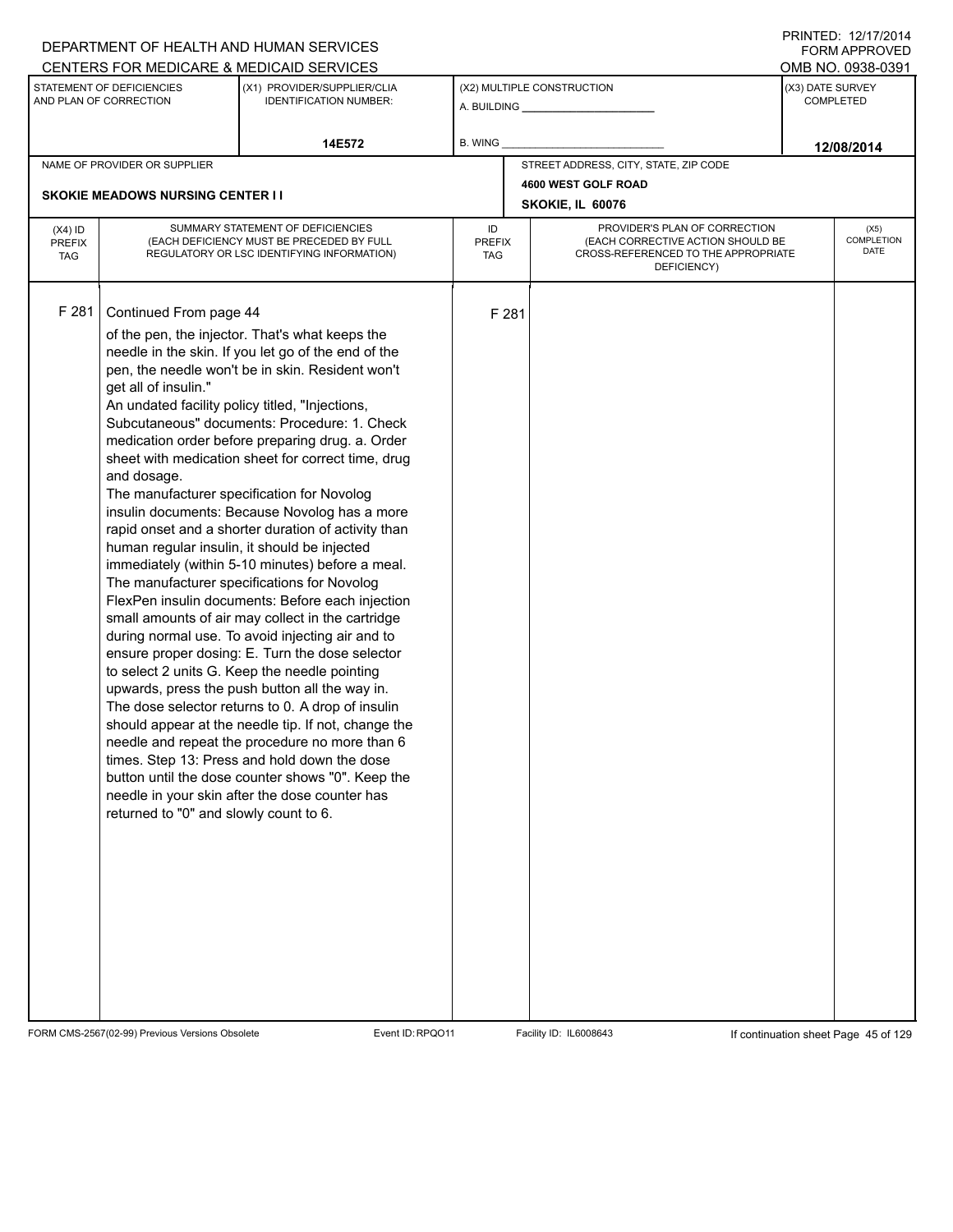|                                          |                                                                                                                                                                                                                                       | DEPARTMENT OF HEALTH AND HUMAN SERVICES                                                                                                                                                                                                                                                                                                                                                                                                                                                                                                                                                                                                                                                                                                                                                                                                                                                                                                                                                                                                                                                                                                                                                                                                                                                                                                                                                                                                                                                                                                                                                                                                                                  |                            |       |                                                                                                                          | FORM APPROVED                        |
|------------------------------------------|---------------------------------------------------------------------------------------------------------------------------------------------------------------------------------------------------------------------------------------|--------------------------------------------------------------------------------------------------------------------------------------------------------------------------------------------------------------------------------------------------------------------------------------------------------------------------------------------------------------------------------------------------------------------------------------------------------------------------------------------------------------------------------------------------------------------------------------------------------------------------------------------------------------------------------------------------------------------------------------------------------------------------------------------------------------------------------------------------------------------------------------------------------------------------------------------------------------------------------------------------------------------------------------------------------------------------------------------------------------------------------------------------------------------------------------------------------------------------------------------------------------------------------------------------------------------------------------------------------------------------------------------------------------------------------------------------------------------------------------------------------------------------------------------------------------------------------------------------------------------------------------------------------------------------|----------------------------|-------|--------------------------------------------------------------------------------------------------------------------------|--------------------------------------|
|                                          |                                                                                                                                                                                                                                       | CENTERS FOR MEDICARE & MEDICAID SERVICES                                                                                                                                                                                                                                                                                                                                                                                                                                                                                                                                                                                                                                                                                                                                                                                                                                                                                                                                                                                                                                                                                                                                                                                                                                                                                                                                                                                                                                                                                                                                                                                                                                 |                            |       |                                                                                                                          | OMB NO. 0938-0391                    |
|                                          | STATEMENT OF DEFICIENCIES<br>AND PLAN OF CORRECTION                                                                                                                                                                                   | (X1) PROVIDER/SUPPLIER/CLIA<br><b>IDENTIFICATION NUMBER:</b>                                                                                                                                                                                                                                                                                                                                                                                                                                                                                                                                                                                                                                                                                                                                                                                                                                                                                                                                                                                                                                                                                                                                                                                                                                                                                                                                                                                                                                                                                                                                                                                                             |                            |       | (X2) MULTIPLE CONSTRUCTION                                                                                               | (X3) DATE SURVEY<br><b>COMPLETED</b> |
|                                          |                                                                                                                                                                                                                                       | 14E572                                                                                                                                                                                                                                                                                                                                                                                                                                                                                                                                                                                                                                                                                                                                                                                                                                                                                                                                                                                                                                                                                                                                                                                                                                                                                                                                                                                                                                                                                                                                                                                                                                                                   | B. WING                    |       |                                                                                                                          | 12/08/2014                           |
|                                          | NAME OF PROVIDER OR SUPPLIER                                                                                                                                                                                                          |                                                                                                                                                                                                                                                                                                                                                                                                                                                                                                                                                                                                                                                                                                                                                                                                                                                                                                                                                                                                                                                                                                                                                                                                                                                                                                                                                                                                                                                                                                                                                                                                                                                                          |                            |       | STREET ADDRESS, CITY, STATE, ZIP CODE                                                                                    |                                      |
|                                          |                                                                                                                                                                                                                                       |                                                                                                                                                                                                                                                                                                                                                                                                                                                                                                                                                                                                                                                                                                                                                                                                                                                                                                                                                                                                                                                                                                                                                                                                                                                                                                                                                                                                                                                                                                                                                                                                                                                                          |                            |       | 4600 WEST GOLF ROAD                                                                                                      |                                      |
|                                          | <b>SKOKIE MEADOWS NURSING CENTER I I</b>                                                                                                                                                                                              |                                                                                                                                                                                                                                                                                                                                                                                                                                                                                                                                                                                                                                                                                                                                                                                                                                                                                                                                                                                                                                                                                                                                                                                                                                                                                                                                                                                                                                                                                                                                                                                                                                                                          |                            |       | SKOKIE, IL 60076                                                                                                         |                                      |
| $(X4)$ ID<br><b>PREFIX</b><br><b>TAG</b> |                                                                                                                                                                                                                                       | SUMMARY STATEMENT OF DEFICIENCIES<br>(EACH DEFICIENCY MUST BE PRECEDED BY FULL<br>REGULATORY OR LSC IDENTIFYING INFORMATION)                                                                                                                                                                                                                                                                                                                                                                                                                                                                                                                                                                                                                                                                                                                                                                                                                                                                                                                                                                                                                                                                                                                                                                                                                                                                                                                                                                                                                                                                                                                                             | ID<br><b>PREFIX</b><br>TAG |       | PROVIDER'S PLAN OF CORRECTION<br>(EACH CORRECTIVE ACTION SHOULD BE<br>CROSS-REFERENCED TO THE APPROPRIATE<br>DEFICIENCY) | (X5)<br>COMPLETION<br>DATE           |
| F 281                                    | Continued From page 45<br>R13's Physician Order Sheet (POS) for<br>Needed.<br>Residents On Dialysis states: Purpose: To<br>hours post dialysis.<br>Contract for Skilled Nursing Facility (SNF)<br>Renal Disease (ESRD) Dialysis Unit. | R13's Physician Order Sheet (POS) denotes<br>diagnoses: Schizo-Affective Disorder Bi-Polar<br>Type, Acute Psychotic Episode, History of Drug<br>Abuse, Alcohol Dependence, Diabetes Mellitus,<br>Hypertension, Syncope and Hydronephrosis.<br>November 2014 denotes: Dialysis 3 Times per<br>week on Monday-Wednesday-Friday. Site:<br>Dialysis Catheter Dress with Regular Gauze as<br>On 11/19/14 at 9:30am E24 (Registered Nurse)<br>was asked about communication between facility<br>and dialysis center. E24 stated in part that "yes,<br>dialysis center sends laboratory values routinely<br>and facility communicates in house in nurses<br>notes." E24 stated in part "bruit and thrill is<br>checked once in a while but we don't really<br>document that. " Surveyor asked E24 if dialysis<br>shunt site dressing is being checked regularly<br>and E24 stated " sometimes, when he asks for it.<br>Facility 's Policy titled Policy And Procedure Of<br>facilitate care of residents receiving dialysis in a<br>designated dialysis center. Procedure: 4. Upon<br>residents return to the facility, the nurse on duty<br>will do an overall assessment of the resident. 5.<br>Dialysis site will be monitored for signs and<br>symptoms of infection such as redness, drainage,<br>pain, localized temperature and bleeding times 24<br>Outpatient Dialysis Services Agreement between<br>facility and local dialysis site denotes 3. Specific<br>Services Provided by the Parties: The nursing<br>facility shall be responsible for ensuring that the<br>resident is medically stable to undergo such<br>transportation and for treatment at the End Stage |                            | F 281 |                                                                                                                          |                                      |

FORM CMS-2567(02-99) Previous Versions Obsolete Event ID:RPQO11 Facility ID: IL6008643 If continuation sheet Page 46 of 129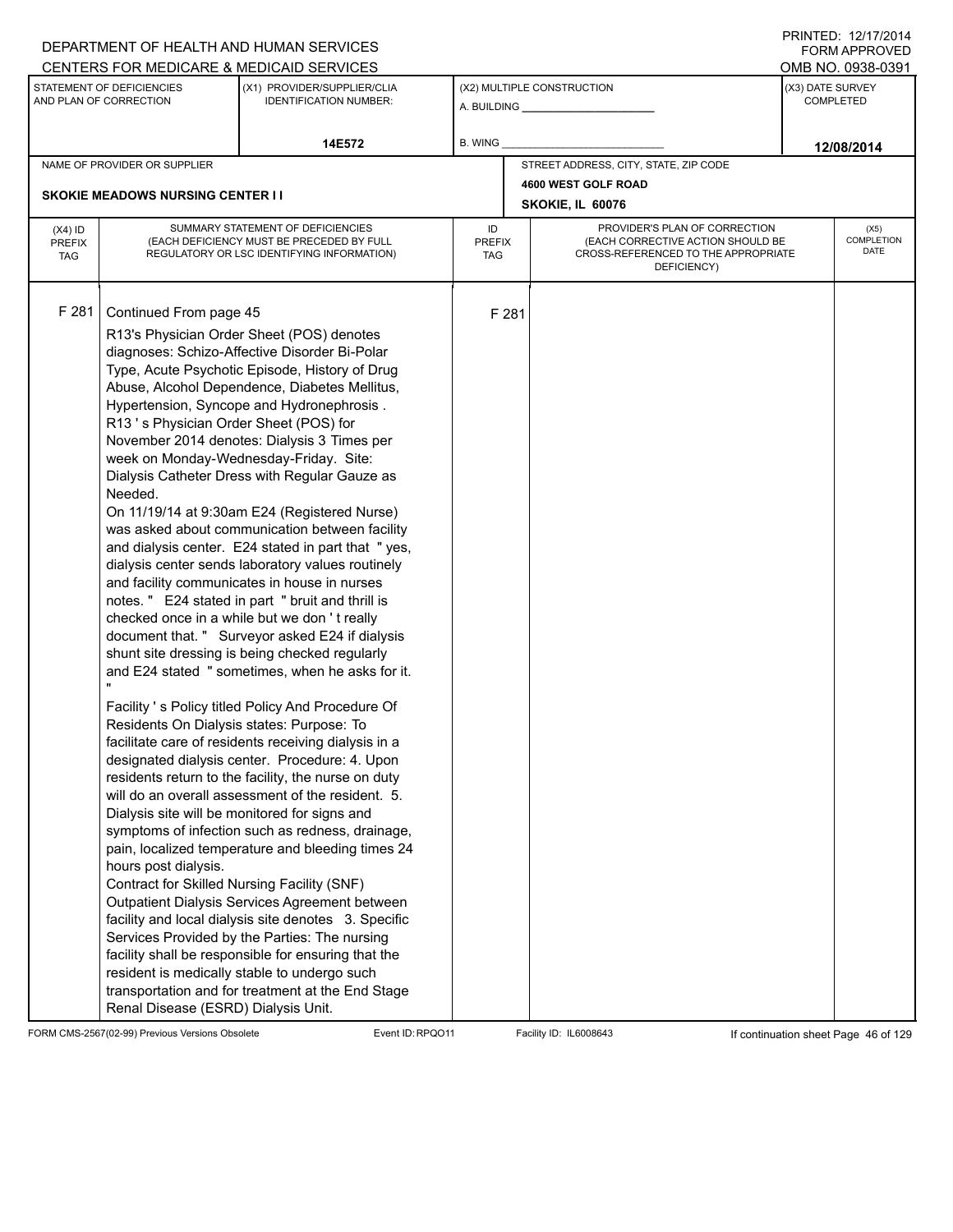|                                          |                                                                                                                                                                                                                                                                                                                                                                              | DEPARTMENT OF HEALTH AND HUMAN SERVICES                                                                                                                                                                                                                                                                                                                                                                                                                                                                                                                                                                                                                                                                                                                                                                                                                                                                                                                                                                                                                                                                                                                                                                                                                                                                                                                                                                                                                                                                  |                            |       |                                                                                                                          |                  | <b>FORM APPROVED</b>       |
|------------------------------------------|------------------------------------------------------------------------------------------------------------------------------------------------------------------------------------------------------------------------------------------------------------------------------------------------------------------------------------------------------------------------------|----------------------------------------------------------------------------------------------------------------------------------------------------------------------------------------------------------------------------------------------------------------------------------------------------------------------------------------------------------------------------------------------------------------------------------------------------------------------------------------------------------------------------------------------------------------------------------------------------------------------------------------------------------------------------------------------------------------------------------------------------------------------------------------------------------------------------------------------------------------------------------------------------------------------------------------------------------------------------------------------------------------------------------------------------------------------------------------------------------------------------------------------------------------------------------------------------------------------------------------------------------------------------------------------------------------------------------------------------------------------------------------------------------------------------------------------------------------------------------------------------------|----------------------------|-------|--------------------------------------------------------------------------------------------------------------------------|------------------|----------------------------|
|                                          |                                                                                                                                                                                                                                                                                                                                                                              | CENTERS FOR MEDICARE & MEDICAID SERVICES                                                                                                                                                                                                                                                                                                                                                                                                                                                                                                                                                                                                                                                                                                                                                                                                                                                                                                                                                                                                                                                                                                                                                                                                                                                                                                                                                                                                                                                                 |                            |       |                                                                                                                          |                  | OMB NO. 0938-0391          |
|                                          | STATEMENT OF DEFICIENCIES<br>AND PLAN OF CORRECTION                                                                                                                                                                                                                                                                                                                          | (X1) PROVIDER/SUPPLIER/CLIA<br><b>IDENTIFICATION NUMBER:</b>                                                                                                                                                                                                                                                                                                                                                                                                                                                                                                                                                                                                                                                                                                                                                                                                                                                                                                                                                                                                                                                                                                                                                                                                                                                                                                                                                                                                                                             |                            |       | (X2) MULTIPLE CONSTRUCTION                                                                                               | (X3) DATE SURVEY | <b>COMPLETED</b>           |
|                                          |                                                                                                                                                                                                                                                                                                                                                                              | 14E572                                                                                                                                                                                                                                                                                                                                                                                                                                                                                                                                                                                                                                                                                                                                                                                                                                                                                                                                                                                                                                                                                                                                                                                                                                                                                                                                                                                                                                                                                                   | B. WING                    |       |                                                                                                                          |                  | 12/08/2014                 |
|                                          | NAME OF PROVIDER OR SUPPLIER                                                                                                                                                                                                                                                                                                                                                 |                                                                                                                                                                                                                                                                                                                                                                                                                                                                                                                                                                                                                                                                                                                                                                                                                                                                                                                                                                                                                                                                                                                                                                                                                                                                                                                                                                                                                                                                                                          |                            |       | STREET ADDRESS, CITY, STATE, ZIP CODE                                                                                    |                  |                            |
|                                          |                                                                                                                                                                                                                                                                                                                                                                              |                                                                                                                                                                                                                                                                                                                                                                                                                                                                                                                                                                                                                                                                                                                                                                                                                                                                                                                                                                                                                                                                                                                                                                                                                                                                                                                                                                                                                                                                                                          |                            |       | 4600 WEST GOLF ROAD                                                                                                      |                  |                            |
|                                          | <b>SKOKIE MEADOWS NURSING CENTER I I</b>                                                                                                                                                                                                                                                                                                                                     |                                                                                                                                                                                                                                                                                                                                                                                                                                                                                                                                                                                                                                                                                                                                                                                                                                                                                                                                                                                                                                                                                                                                                                                                                                                                                                                                                                                                                                                                                                          |                            |       | SKOKIE, IL 60076                                                                                                         |                  |                            |
| $(X4)$ ID<br><b>PREFIX</b><br><b>TAG</b> |                                                                                                                                                                                                                                                                                                                                                                              | SUMMARY STATEMENT OF DEFICIENCIES<br>(EACH DEFICIENCY MUST BE PRECEDED BY FULL<br>REGULATORY OR LSC IDENTIFYING INFORMATION)                                                                                                                                                                                                                                                                                                                                                                                                                                                                                                                                                                                                                                                                                                                                                                                                                                                                                                                                                                                                                                                                                                                                                                                                                                                                                                                                                                             | ID<br><b>PREFIX</b><br>TAG |       | PROVIDER'S PLAN OF CORRECTION<br>(EACH CORRECTIVE ACTION SHOULD BE<br>CROSS-REFERENCED TO THE APPROPRIATE<br>DEFICIENCY) |                  | (X5)<br>COMPLETION<br>DATE |
| F 281                                    | Continued From page 46<br>Facility information on all aspects of the<br>emergencies, including but not limited to,<br>access site.<br>will be able to tolerate dialysis without any<br>signs and symptoms of infection such as<br>be checked for bruit and thrill.<br>notes."<br>results to the facility for their review. Z5<br>treatment when R13 returns to the facility. | Contract also states: 5. D. To provide the Nursing<br>management of the residents care related to the<br>provision of dialysis services, including directions<br>on management of medical and non- medical<br>bleeding/hemorrhage, infection/bacteria, and care<br>of dialysis success site and disinfection of dialysis<br>R13's Dialysis Care Plan initiated 10/14/2014<br>with a target date of 1/15/2015 denotes that R13<br>complications. Care Plan does not denote that<br>nursing will perform an overall assessment upon<br>return to the facility post dialysis. Care Plan does<br>not denote that dialysis site will be monitored for<br>redness, drainage, pain, localized temperature<br>and bleeding times 24 hours post dialysis. Care<br>plan does not denote that dialysis access site will<br>On 11/19/14 at 1:10pm E2 (Director of Nursing)<br>DON stated that R13 " has no orders for blood<br>pressure to be taken before leaving the facility<br>and takes no information with him, they have all<br>the records there. " "When R13 returns back to<br>facility there is no clinical assessment we just ask<br>how he is doing and document that in the nursing<br>On 11/19/14 at 1:55pm Z3 (Registered Nurse)<br>stated in part that there is no communication sent<br>with resident to the dialysis center and nothing is<br>sent back with him. We do send monthly lab<br>(Nurse/Manager) stated that facility should be<br>checking the bruit and thrill daily and after every |                            | F 281 |                                                                                                                          |                  |                            |

FORM CMS-2567(02-99) Previous Versions Obsolete Event ID:RPQO11 Facility ID: IL6008643 If continuation sheet Page 47 of 129

PRINTED: 12/17/2014 FORM APPROVED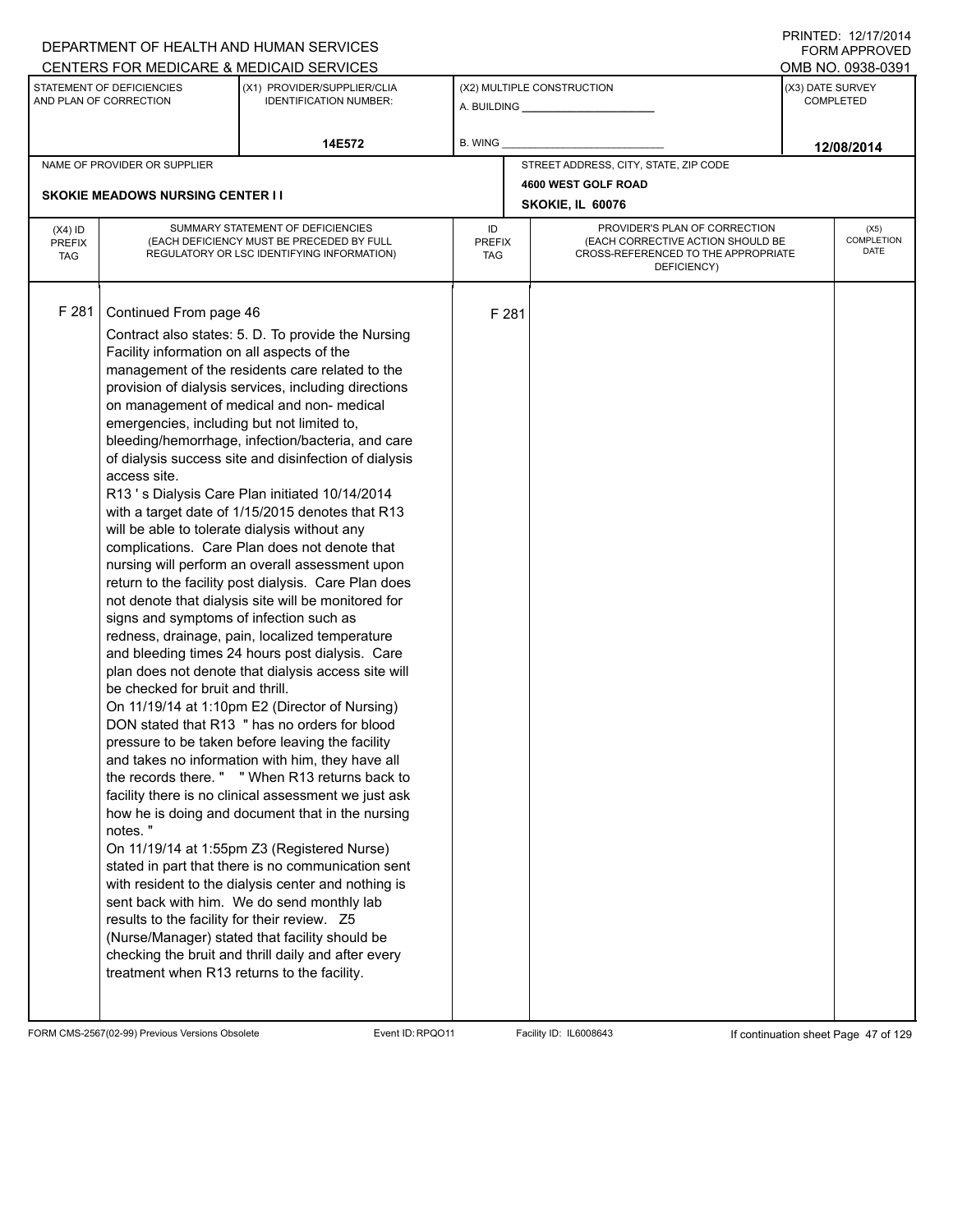|                                          |                                                                                                                                                                                                                                                      | DEPARTMENT OF HEALTH AND HUMAN SERVICES                                                                                                                                                                                                                                                                                                                                                                                                                                                                                                                                                                                                                                                                                                                                                                                                                                                                                                                                                                                                                                    |                                   |       |                                                                                                                          |                  | FORM APPROVED                         |
|------------------------------------------|------------------------------------------------------------------------------------------------------------------------------------------------------------------------------------------------------------------------------------------------------|----------------------------------------------------------------------------------------------------------------------------------------------------------------------------------------------------------------------------------------------------------------------------------------------------------------------------------------------------------------------------------------------------------------------------------------------------------------------------------------------------------------------------------------------------------------------------------------------------------------------------------------------------------------------------------------------------------------------------------------------------------------------------------------------------------------------------------------------------------------------------------------------------------------------------------------------------------------------------------------------------------------------------------------------------------------------------|-----------------------------------|-------|--------------------------------------------------------------------------------------------------------------------------|------------------|---------------------------------------|
|                                          | STATEMENT OF DEFICIENCIES<br>AND PLAN OF CORRECTION                                                                                                                                                                                                  | CENTERS FOR MEDICARE & MEDICAID SERVICES<br>(X1) PROVIDER/SUPPLIER/CLIA<br><b>IDENTIFICATION NUMBER:</b>                                                                                                                                                                                                                                                                                                                                                                                                                                                                                                                                                                                                                                                                                                                                                                                                                                                                                                                                                                   |                                   |       | (X2) MULTIPLE CONSTRUCTION<br>A. BUILDING <b>A.</b> BUILDING                                                             | (X3) DATE SURVEY | OMB NO. 0938-0391<br><b>COMPLETED</b> |
|                                          |                                                                                                                                                                                                                                                      | 14E572                                                                                                                                                                                                                                                                                                                                                                                                                                                                                                                                                                                                                                                                                                                                                                                                                                                                                                                                                                                                                                                                     | B. WING                           |       |                                                                                                                          |                  | 12/08/2014                            |
|                                          | NAME OF PROVIDER OR SUPPLIER                                                                                                                                                                                                                         |                                                                                                                                                                                                                                                                                                                                                                                                                                                                                                                                                                                                                                                                                                                                                                                                                                                                                                                                                                                                                                                                            |                                   |       | STREET ADDRESS, CITY, STATE, ZIP CODE                                                                                    |                  |                                       |
|                                          | <b>SKOKIE MEADOWS NURSING CENTER II</b>                                                                                                                                                                                                              |                                                                                                                                                                                                                                                                                                                                                                                                                                                                                                                                                                                                                                                                                                                                                                                                                                                                                                                                                                                                                                                                            |                                   |       | 4600 WEST GOLF ROAD<br>SKOKIE, IL 60076                                                                                  |                  |                                       |
| $(X4)$ ID<br><b>PREFIX</b><br><b>TAG</b> |                                                                                                                                                                                                                                                      | SUMMARY STATEMENT OF DEFICIENCIES<br>(EACH DEFICIENCY MUST BE PRECEDED BY FULL<br>REGULATORY OR LSC IDENTIFYING INFORMATION)                                                                                                                                                                                                                                                                                                                                                                                                                                                                                                                                                                                                                                                                                                                                                                                                                                                                                                                                               | ID<br><b>PREFIX</b><br><b>TAG</b> |       | PROVIDER'S PLAN OF CORRECTION<br>(EACH CORRECTIVE ACTION SHOULD BE<br>CROSS-REFERENCED TO THE APPROPRIATE<br>DEFICIENCY) |                  | (X5)<br>COMPLETION<br>DATE            |
| F 281                                    | Continued From page 47                                                                                                                                                                                                                               |                                                                                                                                                                                                                                                                                                                                                                                                                                                                                                                                                                                                                                                                                                                                                                                                                                                                                                                                                                                                                                                                            |                                   | F 281 |                                                                                                                          |                  |                                       |
| F282<br>$SS = D$                         | 11/15/14. There was no evidence of pain<br>This doctor's order expired on 11/03/14.<br>right now and will call the doctor. "<br>483.20(k)(3)(ii) SERVICES BY QUALIFIED<br>PERSONS/PER CARE PLAN<br>must be provided by qualified persons in<br>care. | On 11/17/14 at 3:45PM, R7 stated that the nurse<br>gave him Motrin a couple of days ago for pain.<br>(MAR) Medication Administration Record for the<br>month of November, 2014, documents that Motrin<br>was given to R7 on 11/15/14 without a doctor's<br>order. There was no documentation in the nurses<br>notes about the Motrin being administered on<br>assessment being completed at that time. Per<br>POS (Physician Order Sheet), Z1 gave an order<br>of Motrin 600mg for two (2) weeks on 10/20/14.<br>On 11/18/14, at 10:00AM, E9 RN (Registered<br>Nurse) confirmed that Motrin was given by a<br>nurse to R7 on 11/15/14 without a doctor 's order<br>and there was no documentation in the nurses '<br>notes. E9 stated that the facility policy was to<br>complete a pain assessment but that was not<br>completed. E9 stated, " We have a form that we<br>use. " E9 stated, "I am going to assess (R7)<br>The services provided or arranged by the facility<br>accordance with each resident's written plan of<br>This REQUIREMENT is not met as evidenced |                                   | F 282 |                                                                                                                          |                  |                                       |
|                                          | by:<br>review, the facility failed to implement an<br>identified plan of care intervention for one<br>resident (R7) in the sample of 18 residents,                                                                                                   | Based on observation, interview and record                                                                                                                                                                                                                                                                                                                                                                                                                                                                                                                                                                                                                                                                                                                                                                                                                                                                                                                                                                                                                                 |                                   |       |                                                                                                                          |                  |                                       |

FORM CMS-2567(02-99) Previous Versions Obsolete Event ID:RPQO11 Facility ID: IL6008643 If continuation sheet Page 48 of 129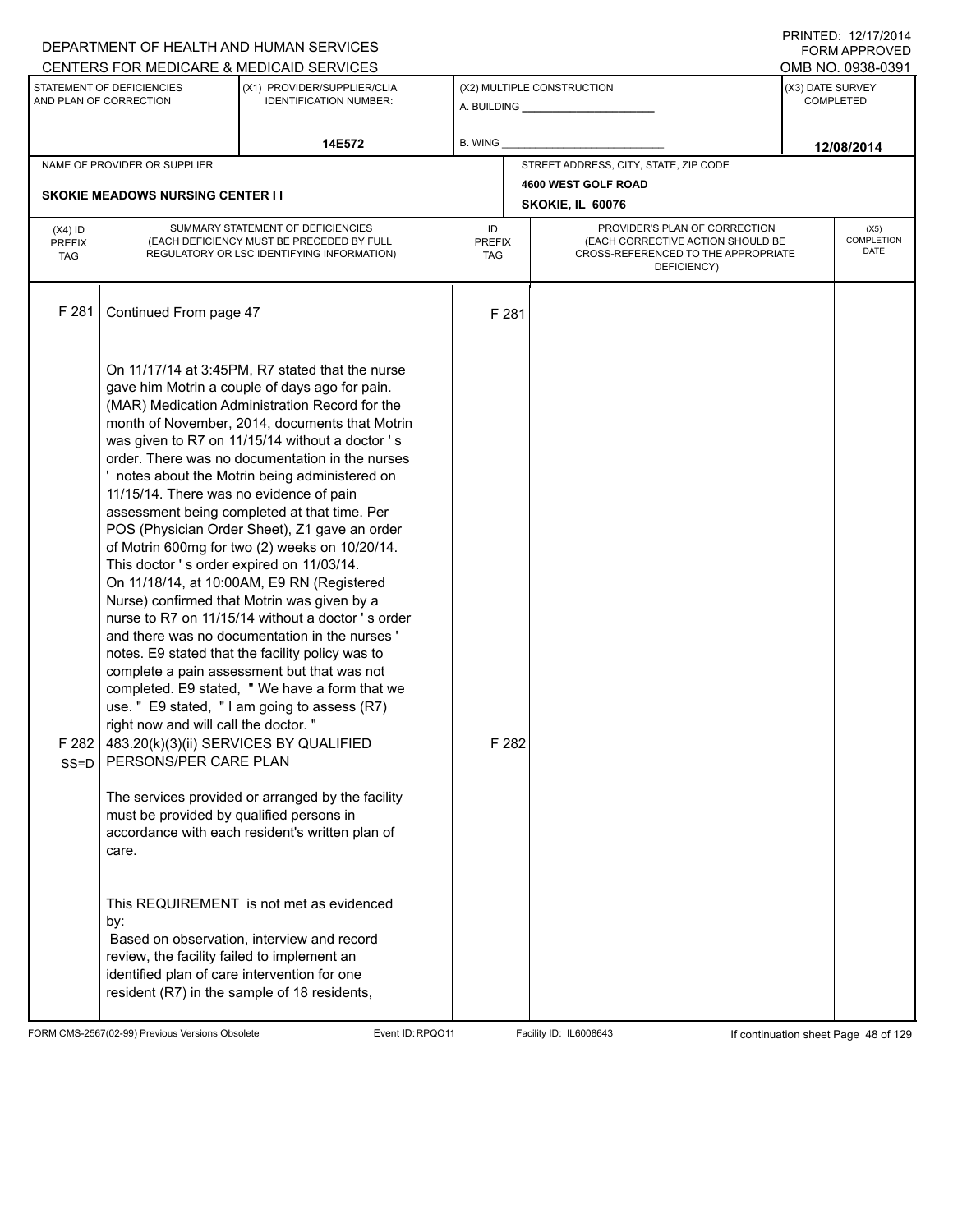|                                          |                                                                                                                                                                                                                                                                     | DEPARTMENT OF HEALTH AND HUMAN SERVICES<br>CENTERS FOR MEDICARE & MEDICAID SERVICES                                                                                                                                                                                                                                                                                                                                                                                                                                                                                                                                                                                                                                                                                                                                                                                                                                                                                                                                                                                                                                                                                                                                                                                                         |                            |       |                                                                                                                          | FORM APPROVED<br>OMB NO. 0938-0391   |
|------------------------------------------|---------------------------------------------------------------------------------------------------------------------------------------------------------------------------------------------------------------------------------------------------------------------|---------------------------------------------------------------------------------------------------------------------------------------------------------------------------------------------------------------------------------------------------------------------------------------------------------------------------------------------------------------------------------------------------------------------------------------------------------------------------------------------------------------------------------------------------------------------------------------------------------------------------------------------------------------------------------------------------------------------------------------------------------------------------------------------------------------------------------------------------------------------------------------------------------------------------------------------------------------------------------------------------------------------------------------------------------------------------------------------------------------------------------------------------------------------------------------------------------------------------------------------------------------------------------------------|----------------------------|-------|--------------------------------------------------------------------------------------------------------------------------|--------------------------------------|
|                                          | STATEMENT OF DEFICIENCIES<br>AND PLAN OF CORRECTION                                                                                                                                                                                                                 | (X1) PROVIDER/SUPPLIER/CLIA<br><b>IDENTIFICATION NUMBER:</b>                                                                                                                                                                                                                                                                                                                                                                                                                                                                                                                                                                                                                                                                                                                                                                                                                                                                                                                                                                                                                                                                                                                                                                                                                                |                            |       | (X2) MULTIPLE CONSTRUCTION                                                                                               | (X3) DATE SURVEY<br><b>COMPLETED</b> |
|                                          |                                                                                                                                                                                                                                                                     | 14E572                                                                                                                                                                                                                                                                                                                                                                                                                                                                                                                                                                                                                                                                                                                                                                                                                                                                                                                                                                                                                                                                                                                                                                                                                                                                                      | B. WING                    |       |                                                                                                                          | 12/08/2014                           |
|                                          | NAME OF PROVIDER OR SUPPLIER                                                                                                                                                                                                                                        |                                                                                                                                                                                                                                                                                                                                                                                                                                                                                                                                                                                                                                                                                                                                                                                                                                                                                                                                                                                                                                                                                                                                                                                                                                                                                             |                            |       | STREET ADDRESS, CITY, STATE, ZIP CODE                                                                                    |                                      |
|                                          | <b>SKOKIE MEADOWS NURSING CENTER I I</b>                                                                                                                                                                                                                            |                                                                                                                                                                                                                                                                                                                                                                                                                                                                                                                                                                                                                                                                                                                                                                                                                                                                                                                                                                                                                                                                                                                                                                                                                                                                                             |                            |       | 4600 WEST GOLF ROAD<br>SKOKIE, IL 60076                                                                                  |                                      |
| $(X4)$ ID<br><b>PREFIX</b><br><b>TAG</b> |                                                                                                                                                                                                                                                                     | SUMMARY STATEMENT OF DEFICIENCIES<br>(EACH DEFICIENCY MUST BE PRECEDED BY FULL<br>REGULATORY OR LSC IDENTIFYING INFORMATION)                                                                                                                                                                                                                                                                                                                                                                                                                                                                                                                                                                                                                                                                                                                                                                                                                                                                                                                                                                                                                                                                                                                                                                | ID<br><b>PREFIX</b><br>TAG |       | PROVIDER'S PLAN OF CORRECTION<br>(EACH CORRECTIVE ACTION SHOULD BE<br>CROSS-REFERENCED TO THE APPROPRIATE<br>DEFICIENCY) | (X5)<br>COMPLETION<br>DATE           |
| F 282                                    | Continued From page 48<br>reviewed for resident assessment.<br>Findings include:<br>On 11/17/14, at 4:00PM, R7 had difficulty<br>position slowly, with facial grimacing, while<br>slow and wobbly gait using his walker. R7<br>pain to the nursing staff.<br>angry. | changing his position from the bed to standing<br>position. R7 changed position: from bed to sitting<br>grabbing onto his walker to standing position. R7<br>stabilize himself in a stooping position with the<br>use of his walker. R7 walked approximately three<br>feet distance (from his bed to his dresser) with a<br>claimed that he reported about his complaint of<br>On 11/17/14, at 4:30PM, R7 stated that he uses<br>the urinal because it is very difficult for him to go<br>to the washroom because of the pain to his neck,<br>legs and arms. The washroom is approximately<br>five feet away from his bed. R7 stated that he is<br>afraid he might fall if he walks to the washroom.<br>On 11/18/14 at 10:00AM, R7 was in his room and<br>stated that he does not join the house activities<br>because of his aches and pain to his legs, arms,<br>neck and upper back. R7 stated that it is difficult<br>for him to go the patio to smoke because of his<br>pain. R7 stated, " I probably need a power chair<br>to be comfortable. " R7 stated that his inability to<br>do the things he enjoys makes him sad and<br>On 11/19/14, at 10:50 AM, E14 C.N.A. (Certified<br>Nursing Assistant) stated that R7 cannot pull his<br>pants and R7 cannot tie his shoes. When asked |                            | F 282 |                                                                                                                          |                                      |
|                                          |                                                                                                                                                                                                                                                                     | about grooming, personal hygiene and bathing,<br>E14 stated, "I do everything for him. " E14<br>stated that "the only thing (R7) can do is brush                                                                                                                                                                                                                                                                                                                                                                                                                                                                                                                                                                                                                                                                                                                                                                                                                                                                                                                                                                                                                                                                                                                                            |                            |       |                                                                                                                          |                                      |

FORM CMS-2567(02-99) Previous Versions Obsolete Event ID:RPQO11 Facility ID: IL6008643 If continuation sheet Page 49 of 129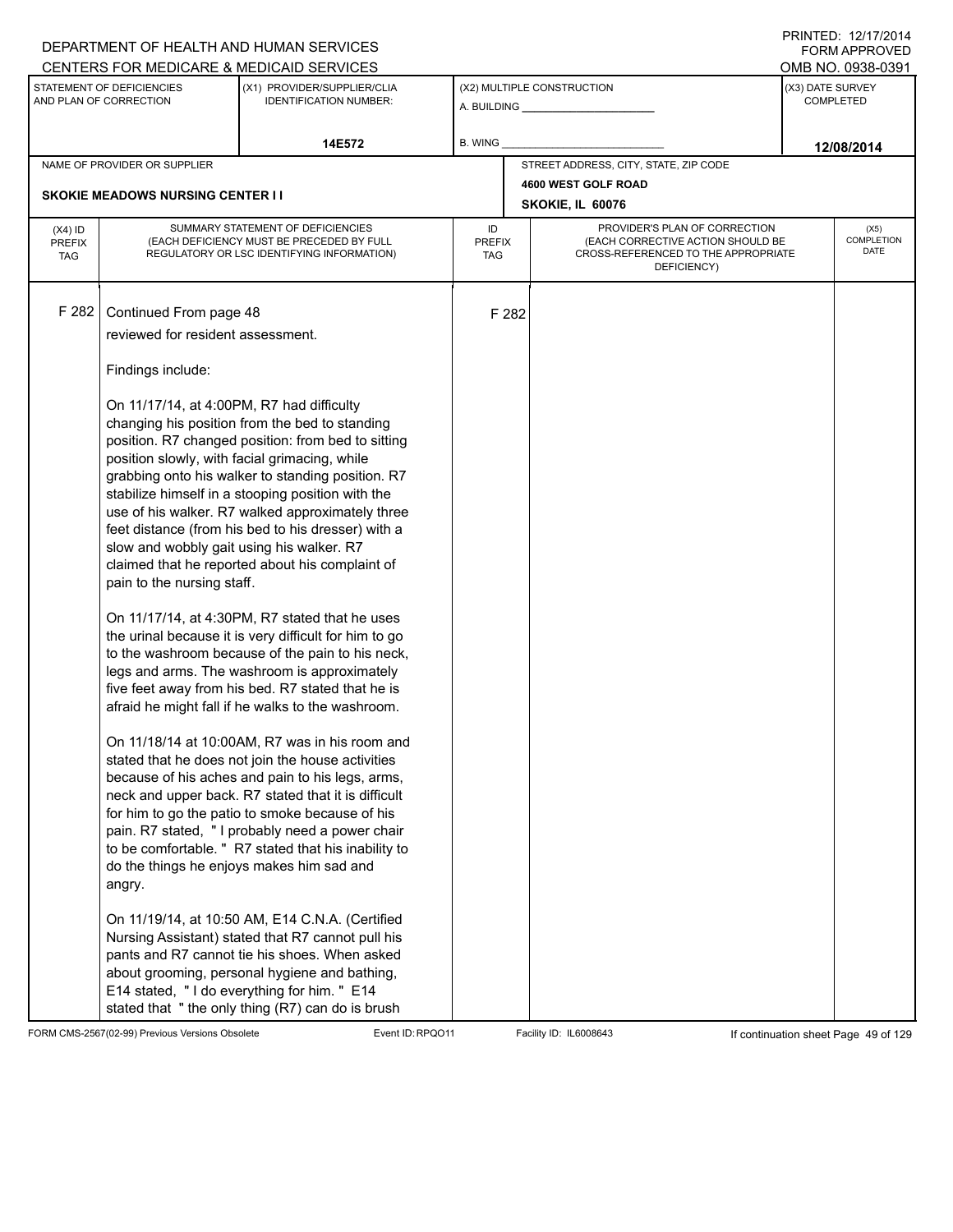|                             |                                              | DEPARTMENT OF HEALTH AND HUMAN SERVICES                                                                |                      |       |                                                                          |                  | <b>FORM APPROVED</b>      |
|-----------------------------|----------------------------------------------|--------------------------------------------------------------------------------------------------------|----------------------|-------|--------------------------------------------------------------------------|------------------|---------------------------|
|                             | STATEMENT OF DEFICIENCIES                    | CENTERS FOR MEDICARE & MEDICAID SERVICES<br>(X1) PROVIDER/SUPPLIER/CLIA                                |                      |       |                                                                          | (X3) DATE SURVEY | OMB NO. 0938-0391         |
|                             | AND PLAN OF CORRECTION                       | <b>IDENTIFICATION NUMBER:</b>                                                                          |                      |       | (X2) MULTIPLE CONSTRUCTION                                               |                  | <b>COMPLETED</b>          |
|                             |                                              | 14E572                                                                                                 | B. WING              |       |                                                                          |                  |                           |
|                             | NAME OF PROVIDER OR SUPPLIER                 |                                                                                                        |                      |       | STREET ADDRESS, CITY, STATE, ZIP CODE                                    |                  | 12/08/2014                |
|                             |                                              |                                                                                                        |                      |       | 4600 WEST GOLF ROAD                                                      |                  |                           |
|                             | <b>SKOKIE MEADOWS NURSING CENTER I I</b>     |                                                                                                        |                      |       | SKOKIE, IL 60076                                                         |                  |                           |
| $(X4)$ ID                   |                                              | SUMMARY STATEMENT OF DEFICIENCIES                                                                      | ID                   |       | PROVIDER'S PLAN OF CORRECTION                                            |                  | (X5)                      |
| <b>PREFIX</b><br><b>TAG</b> |                                              | (EACH DEFICIENCY MUST BE PRECEDED BY FULL<br>REGULATORY OR LSC IDENTIFYING INFORMATION)                | <b>PREFIX</b><br>TAG |       | (EACH CORRECTIVE ACTION SHOULD BE<br>CROSS-REFERENCED TO THE APPROPRIATE |                  | <b>COMPLETION</b><br>DATE |
|                             |                                              |                                                                                                        |                      |       | DEFICIENCY)                                                              |                  |                           |
|                             |                                              |                                                                                                        |                      |       |                                                                          |                  |                           |
| F 282                       | Continued From page 49                       |                                                                                                        |                      | F 282 |                                                                          |                  |                           |
|                             |                                              | his teeth " when it comes to personal hygiene.                                                         |                      |       |                                                                          |                  |                           |
|                             |                                              | E14 stated that he takes care of R7 ten (10) days<br>out of 14 days. E14 also stated that R7 complains |                      |       |                                                                          |                  |                           |
|                             |                                              | of pain six (6) or more days of the ten (10) days                                                      |                      |       |                                                                          |                  |                           |
|                             |                                              | he takes care of him. E14 stated that R7 's                                                            |                      |       |                                                                          |                  |                           |
|                             |                                              | complains of pain was reported to the Nurse but                                                        |                      |       |                                                                          |                  |                           |
|                             |                                              | E14 'does not know what the nurses did after                                                           |                      |       |                                                                          |                  |                           |
|                             | informing them of R7's pain.                 |                                                                                                        |                      |       |                                                                          |                  |                           |
|                             |                                              | Nurses ' Notes dated 8/27/14 documents that R7                                                         |                      |       |                                                                          |                  |                           |
|                             | went for PM & R (Physical Medicine and       |                                                                                                        |                      |       |                                                                          |                  |                           |
|                             |                                              | Rehabilitation) appointment at an acute care                                                           |                      |       |                                                                          |                  |                           |
|                             |                                              | hospital. R7 returned with orders. Z1 was notified                                                     |                      |       |                                                                          |                  |                           |
|                             |                                              | of orders. PM &R Doctor's Progress notes dated                                                         |                      |       |                                                                          |                  |                           |
|                             |                                              | 8/27/14 documents in part: (R7) c/o pain "all                                                          |                      |       |                                                                          |                  |                           |
|                             | spastic/scissor gait, forward flexed posture | over "  interferes with walking. Depressed, Gait-                                                      |                      |       |                                                                          |                  |                           |
|                             |                                              | Chronic Pain: PT (Physical Therapy) for pain (at                                                       |                      |       |                                                                          |                  |                           |
|                             |                                              | the facility) for flexibility, posture assistance,                                                     |                      |       |                                                                          |                  |                           |
|                             | neck/back exercises.                         |                                                                                                        |                      |       |                                                                          |                  |                           |
|                             |                                              | There is no evidence that R7 was referred to PT.                                                       |                      |       |                                                                          |                  |                           |
|                             |                                              | On 11/19/14, at 1:36PM, E3 ADON (Assistant                                                             |                      |       |                                                                          |                  |                           |
|                             |                                              | Director of Nursing) validated that R7 did not                                                         |                      |       |                                                                          |                  |                           |
|                             |                                              | receive PT the plan was not followed-up by the                                                         |                      |       |                                                                          |                  |                           |
|                             | nursing staff.                               |                                                                                                        |                      |       |                                                                          |                  |                           |
| F 309                       | 483.25 PROVIDE CARE/SERVICES FOR             |                                                                                                        |                      | F 309 |                                                                          |                  |                           |
| $SS = J$                    | <b>HIGHEST WELL BEING</b>                    |                                                                                                        |                      |       |                                                                          |                  |                           |
|                             |                                              | Each resident must receive and the facility must                                                       |                      |       |                                                                          |                  |                           |
|                             |                                              | provide the necessary care and services to attain                                                      |                      |       |                                                                          |                  |                           |
|                             |                                              | or maintain the highest practicable physical,                                                          |                      |       |                                                                          |                  |                           |
|                             | mental, and psychosocial well-being, in      |                                                                                                        |                      |       |                                                                          |                  |                           |
|                             |                                              | accordance with the comprehensive assessment                                                           |                      |       |                                                                          |                  |                           |
|                             | and plan of care.                            |                                                                                                        |                      |       |                                                                          |                  |                           |
|                             |                                              |                                                                                                        |                      |       |                                                                          |                  |                           |
|                             |                                              |                                                                                                        |                      |       |                                                                          |                  |                           |
|                             |                                              |                                                                                                        |                      |       |                                                                          |                  |                           |

FORM CMS-2567(02-99) Previous Versions Obsolete Event ID:RPQO11 Facility ID: IL6008643 If continuation sheet Page 50 of 129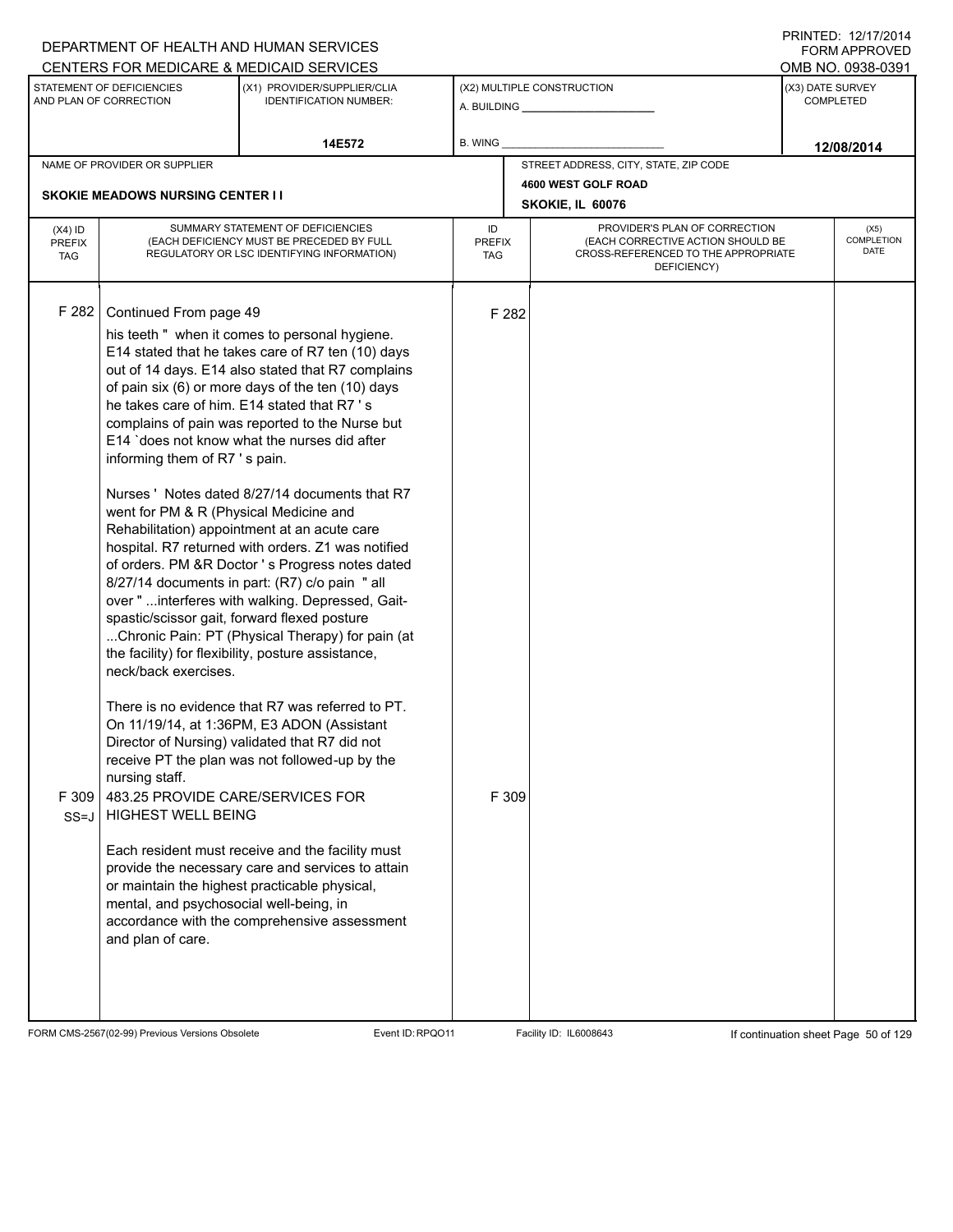|                                          |                                                                                                                                                                                                                                                                                                                                                                                                                                                                          | DEPARTMENT OF HEALTH AND HUMAN SERVICES<br>CENTERS FOR MEDICARE & MEDICAID SERVICES                                                                                                                                                                                                                                                                                                                                                                                                                                                                                                                                                                                                                                                                                                                                                                                                                                                                                                                                                                                                                                                                                                                                                                                                                                                                                                                                      |                                   |       |                                                                                                                          |                  | FNINILD. IZIIIIZVI <del>4</del><br><b>FORM APPROVED</b><br>OMB NO. 0938-0391 |
|------------------------------------------|--------------------------------------------------------------------------------------------------------------------------------------------------------------------------------------------------------------------------------------------------------------------------------------------------------------------------------------------------------------------------------------------------------------------------------------------------------------------------|--------------------------------------------------------------------------------------------------------------------------------------------------------------------------------------------------------------------------------------------------------------------------------------------------------------------------------------------------------------------------------------------------------------------------------------------------------------------------------------------------------------------------------------------------------------------------------------------------------------------------------------------------------------------------------------------------------------------------------------------------------------------------------------------------------------------------------------------------------------------------------------------------------------------------------------------------------------------------------------------------------------------------------------------------------------------------------------------------------------------------------------------------------------------------------------------------------------------------------------------------------------------------------------------------------------------------------------------------------------------------------------------------------------------------|-----------------------------------|-------|--------------------------------------------------------------------------------------------------------------------------|------------------|------------------------------------------------------------------------------|
|                                          | STATEMENT OF DEFICIENCIES<br>AND PLAN OF CORRECTION                                                                                                                                                                                                                                                                                                                                                                                                                      | (X1) PROVIDER/SUPPLIER/CLIA<br><b>IDENTIFICATION NUMBER:</b>                                                                                                                                                                                                                                                                                                                                                                                                                                                                                                                                                                                                                                                                                                                                                                                                                                                                                                                                                                                                                                                                                                                                                                                                                                                                                                                                                             |                                   |       | (X2) MULTIPLE CONSTRUCTION<br>A. BUILDING <b>A.</b> BUILDING                                                             | (X3) DATE SURVEY | <b>COMPLETED</b>                                                             |
|                                          |                                                                                                                                                                                                                                                                                                                                                                                                                                                                          | 14E572                                                                                                                                                                                                                                                                                                                                                                                                                                                                                                                                                                                                                                                                                                                                                                                                                                                                                                                                                                                                                                                                                                                                                                                                                                                                                                                                                                                                                   | <b>B. WING</b>                    |       |                                                                                                                          |                  | 12/08/2014                                                                   |
|                                          | NAME OF PROVIDER OR SUPPLIER                                                                                                                                                                                                                                                                                                                                                                                                                                             |                                                                                                                                                                                                                                                                                                                                                                                                                                                                                                                                                                                                                                                                                                                                                                                                                                                                                                                                                                                                                                                                                                                                                                                                                                                                                                                                                                                                                          |                                   |       | STREET ADDRESS, CITY, STATE, ZIP CODE                                                                                    |                  |                                                                              |
|                                          | <b>SKOKIE MEADOWS NURSING CENTER I I</b>                                                                                                                                                                                                                                                                                                                                                                                                                                 |                                                                                                                                                                                                                                                                                                                                                                                                                                                                                                                                                                                                                                                                                                                                                                                                                                                                                                                                                                                                                                                                                                                                                                                                                                                                                                                                                                                                                          |                                   |       | 4600 WEST GOLF ROAD<br>SKOKIE, IL 60076                                                                                  |                  |                                                                              |
| $(X4)$ ID<br><b>PREFIX</b><br><b>TAG</b> |                                                                                                                                                                                                                                                                                                                                                                                                                                                                          | SUMMARY STATEMENT OF DEFICIENCIES<br>(EACH DEFICIENCY MUST BE PRECEDED BY FULL<br>REGULATORY OR LSC IDENTIFYING INFORMATION)                                                                                                                                                                                                                                                                                                                                                                                                                                                                                                                                                                                                                                                                                                                                                                                                                                                                                                                                                                                                                                                                                                                                                                                                                                                                                             | ID<br><b>PREFIX</b><br><b>TAG</b> |       | PROVIDER'S PLAN OF CORRECTION<br>(EACH CORRECTIVE ACTION SHOULD BE<br>CROSS-REFERENCED TO THE APPROPRIATE<br>DEFICIENCY) |                  | (X5)<br>COMPLETION<br><b>DATE</b>                                            |
| F 309                                    | Continued From page 50<br>by:<br>review, the facility failed to follow their Pain<br>assess complaint of pain; failed to provide<br>reviewed for quality of care.<br>Living) capabilities related to ambulation,<br>bathing and transfers.<br>jeopardy. The immediate jeopardy was<br>Therapy) for pain for flexibility, posture<br>$8/27/14$ .<br>notified of the immediate jeopardy. The<br>the facility continues to implement their<br>abatement plan interventions. | This REQUIREMENT is not met as evidenced<br>1) Based upon observation, interview and record<br>Management Policy; failed to comprehensively<br>on-going monitoring of complaint of pain; failed<br>to create plan of care to address complaint of<br>pain; failed to evaluate and modify plan of care to<br>adapt to level of function; failed to notify the<br>physician of complaint of pain and decline in<br>overall function; failed to investigate decline of<br>condition; failed to complete a comprehensive<br>significant change MDS (Minimum Data Set) and<br>plan of care to address significant decline of<br>condition for 1 resident (R7), in a sample of 18,<br>As a result, R7 suffered negative psychosocial<br>outcomes and R7 continued to isolate himself<br>and suffered decline in ADL (Activities of Daily<br>personal hygiene/grooming, toileting, dressing,<br>The facility 's failures resulted in an immediate<br>determined to have begun on 8/27/14 when R7 's<br>doctor created a plan for R7 to have PT (Physical<br>assistance, neck and back exercises but the plan<br>of care was not followed-up by the facility staff.<br>There is no evidence that R7 received PT after<br>On 11/20/14, at 11:15 AM, E1 Administrator was<br>immediate jeopardy was removed on 11/20/14, at<br>6:00 PM. While the immediacy was removed, the<br>facility remains out of compliance at level two as |                                   | F 309 |                                                                                                                          |                  |                                                                              |

FORM CMS-2567(02-99) Previous Versions Obsolete Event ID:RPQO11 Facility ID: IL6008643 If continuation sheet Page 51 of 129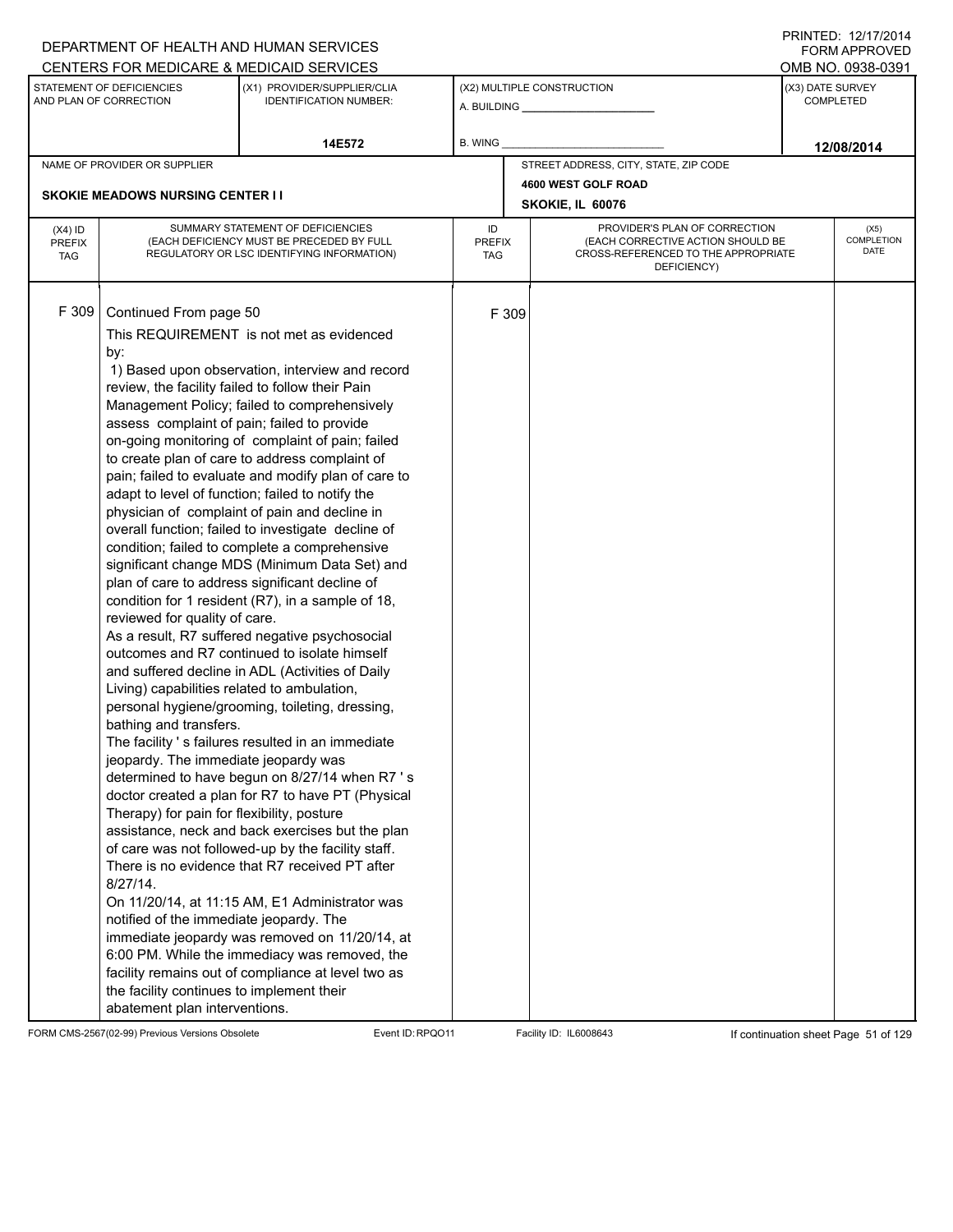|                                          |                                                                                                                                                                                                                                                                                                                                                                                                                                                          | DEPARTMENT OF HEALTH AND HUMAN SERVICES                                                                                                                                                                                                                                                                                                                                                                                                                                                                                                                                                                                                                                                                                                                                                                                                                                                                                                                                                                                                                                                                                                                                                                                                                                                                                                                                                                                                      |                                   |       |                                                                                                                          |                  | FORM APPROVED              |
|------------------------------------------|----------------------------------------------------------------------------------------------------------------------------------------------------------------------------------------------------------------------------------------------------------------------------------------------------------------------------------------------------------------------------------------------------------------------------------------------------------|----------------------------------------------------------------------------------------------------------------------------------------------------------------------------------------------------------------------------------------------------------------------------------------------------------------------------------------------------------------------------------------------------------------------------------------------------------------------------------------------------------------------------------------------------------------------------------------------------------------------------------------------------------------------------------------------------------------------------------------------------------------------------------------------------------------------------------------------------------------------------------------------------------------------------------------------------------------------------------------------------------------------------------------------------------------------------------------------------------------------------------------------------------------------------------------------------------------------------------------------------------------------------------------------------------------------------------------------------------------------------------------------------------------------------------------------|-----------------------------------|-------|--------------------------------------------------------------------------------------------------------------------------|------------------|----------------------------|
|                                          |                                                                                                                                                                                                                                                                                                                                                                                                                                                          | CENTERS FOR MEDICARE & MEDICAID SERVICES                                                                                                                                                                                                                                                                                                                                                                                                                                                                                                                                                                                                                                                                                                                                                                                                                                                                                                                                                                                                                                                                                                                                                                                                                                                                                                                                                                                                     |                                   |       |                                                                                                                          |                  | OMB NO. 0938-0391          |
|                                          | STATEMENT OF DEFICIENCIES<br>AND PLAN OF CORRECTION                                                                                                                                                                                                                                                                                                                                                                                                      | (X1) PROVIDER/SUPPLIER/CLIA<br><b>IDENTIFICATION NUMBER:</b>                                                                                                                                                                                                                                                                                                                                                                                                                                                                                                                                                                                                                                                                                                                                                                                                                                                                                                                                                                                                                                                                                                                                                                                                                                                                                                                                                                                 |                                   |       | (X2) MULTIPLE CONSTRUCTION<br>A. BUILDING A.                                                                             | (X3) DATE SURVEY | <b>COMPLETED</b>           |
|                                          |                                                                                                                                                                                                                                                                                                                                                                                                                                                          | 14E572                                                                                                                                                                                                                                                                                                                                                                                                                                                                                                                                                                                                                                                                                                                                                                                                                                                                                                                                                                                                                                                                                                                                                                                                                                                                                                                                                                                                                                       | B. WING                           |       |                                                                                                                          |                  | 12/08/2014                 |
|                                          | NAME OF PROVIDER OR SUPPLIER                                                                                                                                                                                                                                                                                                                                                                                                                             |                                                                                                                                                                                                                                                                                                                                                                                                                                                                                                                                                                                                                                                                                                                                                                                                                                                                                                                                                                                                                                                                                                                                                                                                                                                                                                                                                                                                                                              |                                   |       | STREET ADDRESS, CITY, STATE, ZIP CODE                                                                                    |                  |                            |
|                                          |                                                                                                                                                                                                                                                                                                                                                                                                                                                          |                                                                                                                                                                                                                                                                                                                                                                                                                                                                                                                                                                                                                                                                                                                                                                                                                                                                                                                                                                                                                                                                                                                                                                                                                                                                                                                                                                                                                                              |                                   |       | 4600 WEST GOLF ROAD                                                                                                      |                  |                            |
|                                          | <b>SKOKIE MEADOWS NURSING CENTER I I</b>                                                                                                                                                                                                                                                                                                                                                                                                                 |                                                                                                                                                                                                                                                                                                                                                                                                                                                                                                                                                                                                                                                                                                                                                                                                                                                                                                                                                                                                                                                                                                                                                                                                                                                                                                                                                                                                                                              |                                   |       | SKOKIE, IL 60076                                                                                                         |                  |                            |
| $(X4)$ ID<br><b>PREFIX</b><br><b>TAG</b> |                                                                                                                                                                                                                                                                                                                                                                                                                                                          | SUMMARY STATEMENT OF DEFICIENCIES<br>(EACH DEFICIENCY MUST BE PRECEDED BY FULL<br>REGULATORY OR LSC IDENTIFYING INFORMATION)                                                                                                                                                                                                                                                                                                                                                                                                                                                                                                                                                                                                                                                                                                                                                                                                                                                                                                                                                                                                                                                                                                                                                                                                                                                                                                                 | ID<br><b>PREFIX</b><br><b>TAG</b> |       | PROVIDER'S PLAN OF CORRECTION<br>(EACH CORRECTIVE ACTION SHOULD BE<br>CROSS-REFERENCED TO THE APPROPRIATE<br>DEFICIENCY) |                  | (X5)<br>COMPLETION<br>DATE |
| F 309                                    | Continued From page 51<br>Findings include:<br>Screening/Mental Health) dated 12/6/13<br>Observation by MD/RN (Medical<br>Doctor/Registered Nurse) for medication<br>monitoring, adjustment and stabilization,<br>acute acre psychiatric hospital discharge<br>Notify physician if experiencing any of the<br>yourself."<br>room.<br>did not attend in-house activities.<br>complain of pain to his legs.<br>told the nurse about his complaint of pain. | R7 is a 62-year old resident who was admitted to<br>the facility on 12/4/13 from acute care psychiatric<br>hospital with diagnoses of Spine Injury, Paranoid<br>Schizoprenia, Herniated cervical disk, C3-C4<br>Decompression. R7 's PAS/MH (Pre-admission<br>documents in part: Special Services- Professional<br>community re-integration activities, Instrumental<br>Activities of Daily Living training/reinforcement<br>and Mental Health Rehabilitation activities. The<br>instruction dated 12/4/13 documents in part: "<br>following: Recurrence of psychiatric symptoms<br>that led to hospitalization; Inability to care for<br>On 11/17/14, at 9:30 AM, during the initial tour<br>with E2 DON (Director of Nursing), R7 was in his<br>room while the residents' morning meeting was<br>in progress. E2'stated that all residents attend<br>resident morning meeting every day in the front<br>On 11/17/14, at 2:00 PM, R7 was in his room and<br>On 11/17/14, at 3:07 PM, E12 Activity Director<br>stated R7 prefers to stay in the room because of<br>On 11/17/14, at 3:45 PM, R7 was on his bed, in a<br>bent (fetal) position. R7 stated that he does not<br>go to activities and resident morning meetings<br>because he is stiff and sore. R7 stated that he<br>On 11/17/14, at 4:00 PM, R7 was on his bed, in a<br>bent (fetal) position. R7 had difficulty changing his<br>position from the bed to standing position. R7 |                                   | F 309 |                                                                                                                          |                  |                            |

FORM CMS-2567(02-99) Previous Versions Obsolete Event ID:RPQO11 Facility ID: IL6008643 If continuation sheet Page 52 of 129

PRINTED: 12/17/2014 FORM APPROVED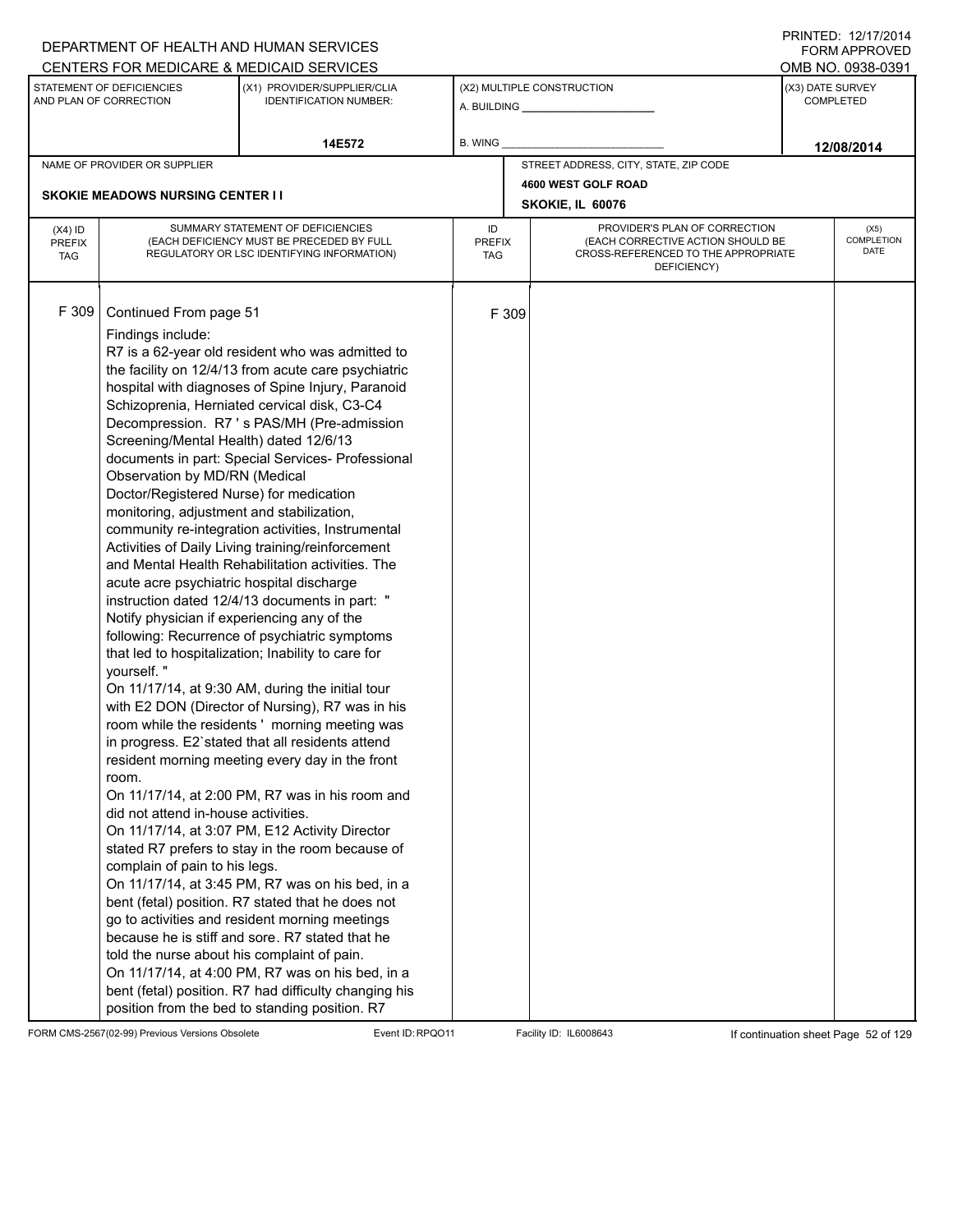|                                          |                                                                                                                                                                                                                                                                                                            | DEPARTMENT OF HEALTH AND HUMAN SERVICES                                                                                                                                                                                                                                                                                                                                                                                                                                                                                                                                                                                                                                                                                                                                                                                                                                                                                                                                                                                                                                                                                                                                                                                                                                                                                                                                                                                                                                                                                                                                                                                                            |                            |       |                                                                                                                          | <b>FORM APPROVED</b>                 |
|------------------------------------------|------------------------------------------------------------------------------------------------------------------------------------------------------------------------------------------------------------------------------------------------------------------------------------------------------------|----------------------------------------------------------------------------------------------------------------------------------------------------------------------------------------------------------------------------------------------------------------------------------------------------------------------------------------------------------------------------------------------------------------------------------------------------------------------------------------------------------------------------------------------------------------------------------------------------------------------------------------------------------------------------------------------------------------------------------------------------------------------------------------------------------------------------------------------------------------------------------------------------------------------------------------------------------------------------------------------------------------------------------------------------------------------------------------------------------------------------------------------------------------------------------------------------------------------------------------------------------------------------------------------------------------------------------------------------------------------------------------------------------------------------------------------------------------------------------------------------------------------------------------------------------------------------------------------------------------------------------------------------|----------------------------|-------|--------------------------------------------------------------------------------------------------------------------------|--------------------------------------|
|                                          |                                                                                                                                                                                                                                                                                                            | CENTERS FOR MEDICARE & MEDICAID SERVICES                                                                                                                                                                                                                                                                                                                                                                                                                                                                                                                                                                                                                                                                                                                                                                                                                                                                                                                                                                                                                                                                                                                                                                                                                                                                                                                                                                                                                                                                                                                                                                                                           |                            |       |                                                                                                                          | OMB NO. 0938-0391                    |
|                                          | STATEMENT OF DEFICIENCIES<br>AND PLAN OF CORRECTION                                                                                                                                                                                                                                                        | (X1) PROVIDER/SUPPLIER/CLIA<br><b>IDENTIFICATION NUMBER:</b>                                                                                                                                                                                                                                                                                                                                                                                                                                                                                                                                                                                                                                                                                                                                                                                                                                                                                                                                                                                                                                                                                                                                                                                                                                                                                                                                                                                                                                                                                                                                                                                       |                            |       | (X2) MULTIPLE CONSTRUCTION                                                                                               | (X3) DATE SURVEY<br><b>COMPLETED</b> |
|                                          |                                                                                                                                                                                                                                                                                                            | 14E572                                                                                                                                                                                                                                                                                                                                                                                                                                                                                                                                                                                                                                                                                                                                                                                                                                                                                                                                                                                                                                                                                                                                                                                                                                                                                                                                                                                                                                                                                                                                                                                                                                             | B. WING                    |       |                                                                                                                          | 12/08/2014                           |
|                                          | NAME OF PROVIDER OR SUPPLIER                                                                                                                                                                                                                                                                               |                                                                                                                                                                                                                                                                                                                                                                                                                                                                                                                                                                                                                                                                                                                                                                                                                                                                                                                                                                                                                                                                                                                                                                                                                                                                                                                                                                                                                                                                                                                                                                                                                                                    |                            |       | STREET ADDRESS, CITY, STATE, ZIP CODE                                                                                    |                                      |
|                                          |                                                                                                                                                                                                                                                                                                            |                                                                                                                                                                                                                                                                                                                                                                                                                                                                                                                                                                                                                                                                                                                                                                                                                                                                                                                                                                                                                                                                                                                                                                                                                                                                                                                                                                                                                                                                                                                                                                                                                                                    |                            |       | 4600 WEST GOLF ROAD                                                                                                      |                                      |
|                                          | <b>SKOKIE MEADOWS NURSING CENTER II</b>                                                                                                                                                                                                                                                                    |                                                                                                                                                                                                                                                                                                                                                                                                                                                                                                                                                                                                                                                                                                                                                                                                                                                                                                                                                                                                                                                                                                                                                                                                                                                                                                                                                                                                                                                                                                                                                                                                                                                    |                            |       | SKOKIE, IL 60076                                                                                                         |                                      |
| $(X4)$ ID<br><b>PREFIX</b><br><b>TAG</b> |                                                                                                                                                                                                                                                                                                            | SUMMARY STATEMENT OF DEFICIENCIES<br>(EACH DEFICIENCY MUST BE PRECEDED BY FULL<br>REGULATORY OR LSC IDENTIFYING INFORMATION)                                                                                                                                                                                                                                                                                                                                                                                                                                                                                                                                                                                                                                                                                                                                                                                                                                                                                                                                                                                                                                                                                                                                                                                                                                                                                                                                                                                                                                                                                                                       | ID<br><b>PREFIX</b><br>TAG |       | PROVIDER'S PLAN OF CORRECTION<br>(EACH CORRECTIVE ACTION SHOULD BE<br>CROSS-REFERENCED TO THE APPROPRIATE<br>DEFICIENCY) | (X5)<br>COMPLETION<br><b>DATE</b>    |
| F 309                                    | Continued From page 52<br>moved slowly, with facial grimacing, while<br>slow and wobbly gait using his walker.<br>his neck, legs and arms. The washroom is<br>now uses the urinal all the time.<br>and stated that he does not join the house<br>nursing home."<br>Nurse) stated that R7 complains of pain | changing his position to grab his walker. R7 was<br>able to get out of bed and stabilize himself in a<br>stooping position. R7 walked approximately three<br>feet distance (from his bed to his dresser) with a<br>On 11/17/14, at 4:30 PM, R7 stated that he uses<br>the urinal all the time because it is very difficult for<br>him to go to the washroom because of the pain to<br>approximately five feet away from his bed. R7<br>stated that he is afraid he might fall if he walks to<br>the washroom. R7's Care Plan initiated on<br>9/18/14 documents in part: " Urinals provided at<br>HS (at night). Refer to MD (Medical Doctor) for<br>worsening conditions. " There is no evidence that<br>the doctor was notified of the change - that R7<br>On 11/18/14 at 10:00 Am, R7 was in his room<br>activities because of his aches and pain to his<br>legs, arms, neck and upper back. R7 stated, "I<br>probably need a power chair to be comfortable. "<br>R7 stated that he likes walking and he used to<br>walk around the facility when he " was not in so<br>much pain. " R7 stated that it is also difficult for<br>him to go the patio to smoke because of his pain.<br>R7 stated that his inability to do the things he<br>enjoys makes him sad and angry. R7 stated, "I<br>just want to move out of here and go to another<br>On 11/18/14, at 10:05 AM, E9 RN (Registered<br>sometimes and it is charted in the nurses 'notes.<br>E9 stated that there is no Pain Assessment<br>completed for R7 monthly or quarterly after E9<br>checked R7's chart. E9 also stated that the<br>doctor should have been notified to obtain order |                            | F 309 |                                                                                                                          |                                      |

FORM CMS-2567(02-99) Previous Versions Obsolete Event ID:RPQO11 Facility ID: IL6008643 If continuation sheet Page 53 of 129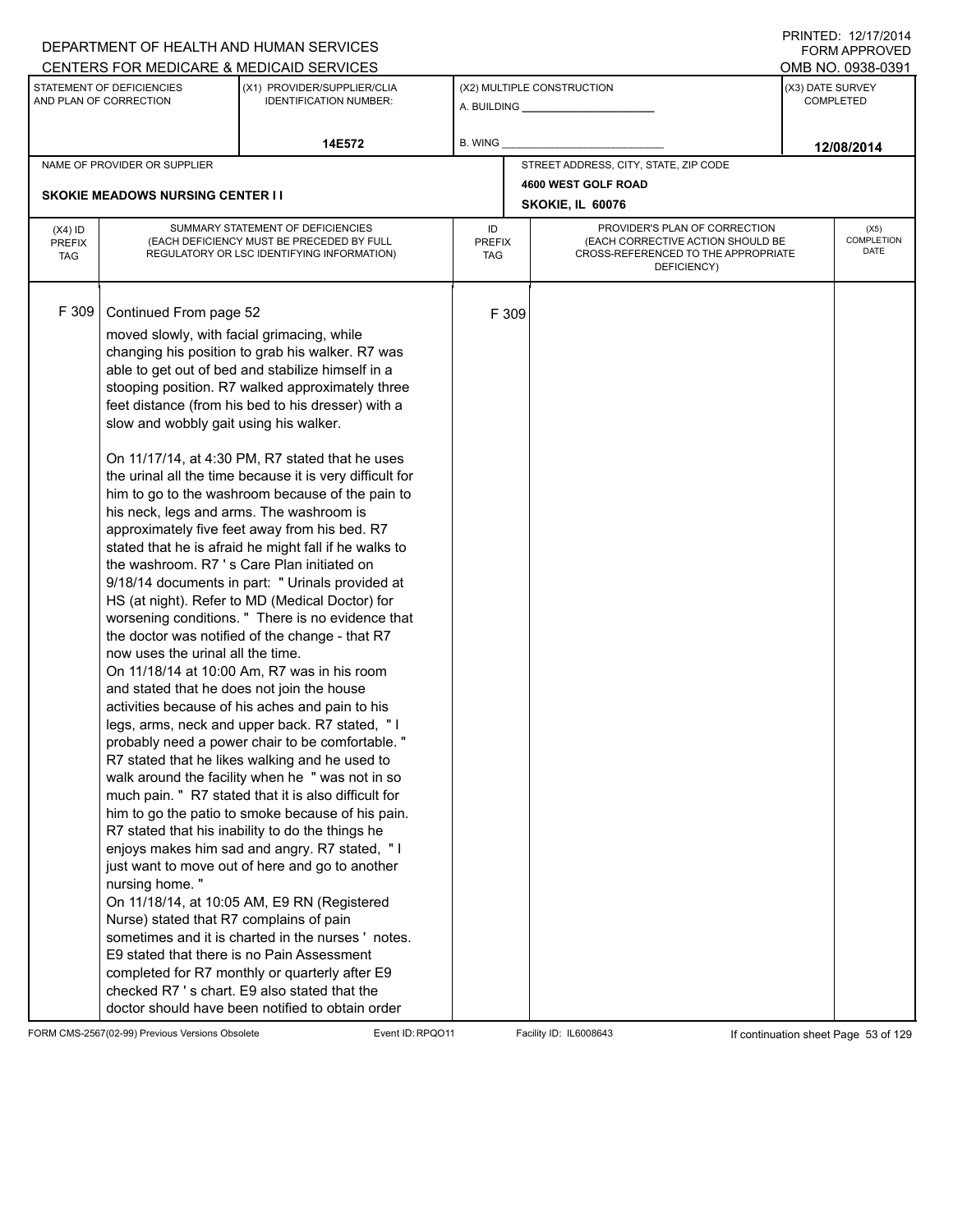|                                          |                                                                                                                                                                                                                                          | DEPARTMENT OF HEALTH AND HUMAN SERVICES                                                                                                                                                                                                                                                                                                                                                                                                                                                                                                                                                                                                                                                                                                                                                                                                                                                                                                                                                                                                                                                                                                                                                                                                                                                                                                                                                                                                                                                                                                                                                                                         |                            |       |                                                                                                                          |                  | <b>FORM APPROVED</b>              |
|------------------------------------------|------------------------------------------------------------------------------------------------------------------------------------------------------------------------------------------------------------------------------------------|---------------------------------------------------------------------------------------------------------------------------------------------------------------------------------------------------------------------------------------------------------------------------------------------------------------------------------------------------------------------------------------------------------------------------------------------------------------------------------------------------------------------------------------------------------------------------------------------------------------------------------------------------------------------------------------------------------------------------------------------------------------------------------------------------------------------------------------------------------------------------------------------------------------------------------------------------------------------------------------------------------------------------------------------------------------------------------------------------------------------------------------------------------------------------------------------------------------------------------------------------------------------------------------------------------------------------------------------------------------------------------------------------------------------------------------------------------------------------------------------------------------------------------------------------------------------------------------------------------------------------------|----------------------------|-------|--------------------------------------------------------------------------------------------------------------------------|------------------|-----------------------------------|
|                                          |                                                                                                                                                                                                                                          | CENTERS FOR MEDICARE & MEDICAID SERVICES                                                                                                                                                                                                                                                                                                                                                                                                                                                                                                                                                                                                                                                                                                                                                                                                                                                                                                                                                                                                                                                                                                                                                                                                                                                                                                                                                                                                                                                                                                                                                                                        |                            |       |                                                                                                                          |                  | OMB NO. 0938-0391                 |
|                                          | STATEMENT OF DEFICIENCIES<br>AND PLAN OF CORRECTION                                                                                                                                                                                      | (X1) PROVIDER/SUPPLIER/CLIA<br><b>IDENTIFICATION NUMBER:</b>                                                                                                                                                                                                                                                                                                                                                                                                                                                                                                                                                                                                                                                                                                                                                                                                                                                                                                                                                                                                                                                                                                                                                                                                                                                                                                                                                                                                                                                                                                                                                                    |                            |       | (X2) MULTIPLE CONSTRUCTION                                                                                               | (X3) DATE SURVEY | <b>COMPLETED</b>                  |
|                                          |                                                                                                                                                                                                                                          | 14E572                                                                                                                                                                                                                                                                                                                                                                                                                                                                                                                                                                                                                                                                                                                                                                                                                                                                                                                                                                                                                                                                                                                                                                                                                                                                                                                                                                                                                                                                                                                                                                                                                          | B. WING                    |       |                                                                                                                          |                  | 12/08/2014                        |
|                                          | NAME OF PROVIDER OR SUPPLIER                                                                                                                                                                                                             |                                                                                                                                                                                                                                                                                                                                                                                                                                                                                                                                                                                                                                                                                                                                                                                                                                                                                                                                                                                                                                                                                                                                                                                                                                                                                                                                                                                                                                                                                                                                                                                                                                 |                            |       | STREET ADDRESS, CITY, STATE, ZIP CODE                                                                                    |                  |                                   |
|                                          | <b>SKOKIE MEADOWS NURSING CENTER I I</b>                                                                                                                                                                                                 |                                                                                                                                                                                                                                                                                                                                                                                                                                                                                                                                                                                                                                                                                                                                                                                                                                                                                                                                                                                                                                                                                                                                                                                                                                                                                                                                                                                                                                                                                                                                                                                                                                 |                            |       | 4600 WEST GOLF ROAD                                                                                                      |                  |                                   |
|                                          |                                                                                                                                                                                                                                          |                                                                                                                                                                                                                                                                                                                                                                                                                                                                                                                                                                                                                                                                                                                                                                                                                                                                                                                                                                                                                                                                                                                                                                                                                                                                                                                                                                                                                                                                                                                                                                                                                                 |                            |       | SKOKIE, IL 60076                                                                                                         |                  |                                   |
| $(X4)$ ID<br><b>PREFIX</b><br><b>TAG</b> |                                                                                                                                                                                                                                          | SUMMARY STATEMENT OF DEFICIENCIES<br>(EACH DEFICIENCY MUST BE PRECEDED BY FULL<br>REGULATORY OR LSC IDENTIFYING INFORMATION)                                                                                                                                                                                                                                                                                                                                                                                                                                                                                                                                                                                                                                                                                                                                                                                                                                                                                                                                                                                                                                                                                                                                                                                                                                                                                                                                                                                                                                                                                                    | ID<br><b>PREFIX</b><br>TAG |       | PROVIDER'S PLAN OF CORRECTION<br>(EACH CORRECTIVE ACTION SHOULD BE<br>CROSS-REFERENCED TO THE APPROPRIATE<br>DEFICIENCY) |                  | (X5)<br><b>COMPLETION</b><br>DATE |
| F 309                                    | Continued From page 53<br>pain assessment but confirmed that pain<br>doctor."<br>to the nursing staff.<br>On 11/18/14, at 11:30 Am, Z1 (Attending<br>Physician) stated that R7 has chronic pain<br>shoes; he used to. " When asked about | when R7 complained of pain. E9 checked the<br>MAR (Medication Administration Record) and<br>confirmed that Motrin was administered to R7 on<br>11/15/14 without a doctor 's order and there was<br>no documentation in the nurses 'notes. E9<br>stated that the facility 's policy was to complete a<br>assessment not completed. E9 stated, " We<br>have a form that we use. " E9 stated, "I am<br>going to assess (R7) right now and will call the<br>On 11/18/14, at 10:20 AM, R7 was in his room.<br>R7 did not attend on-going activities. R7 stated<br>that the pain to his neck and upper back is worse<br>and R7 has already reported his complaint of pain<br>because of Osteoarthritis. He stated that the<br>facility does not allow PRN pain medications for<br>more than two weeks. Z1 stated that he depends<br>on the nurses to notify him if a resident complains<br>of pain. Z1 stated that he was not aware that R7<br>was still complaining of pain. Z1 also stated that<br>he would have ordered pain medication for R7 if<br>he was notified earlier. Z1 also stated that he was<br>not aware of R7 's overall decline of condition.<br>On 11/19/14, at 10:50 AM, E14 C.N.A. (Certified<br>Nursing Assistant) stated, "I do everything for<br>him; (R7) cannot even pull his pants or tie his<br>grooming, personal hygiene and bathing, E14<br>stated, "I do everything for him. " E14 stated<br>that "the only thing (R7) can do is brush his<br>teeth " when it comes to personal hygiene. E14<br>stated that he takes care of R7 ten (10) days out<br>of 14 days. E14 also stated that R7 complains of |                            | F 309 |                                                                                                                          |                  |                                   |

FORM CMS-2567(02-99) Previous Versions Obsolete Event ID:RPQO11 Facility ID: IL6008643 If continuation sheet Page 54 of 129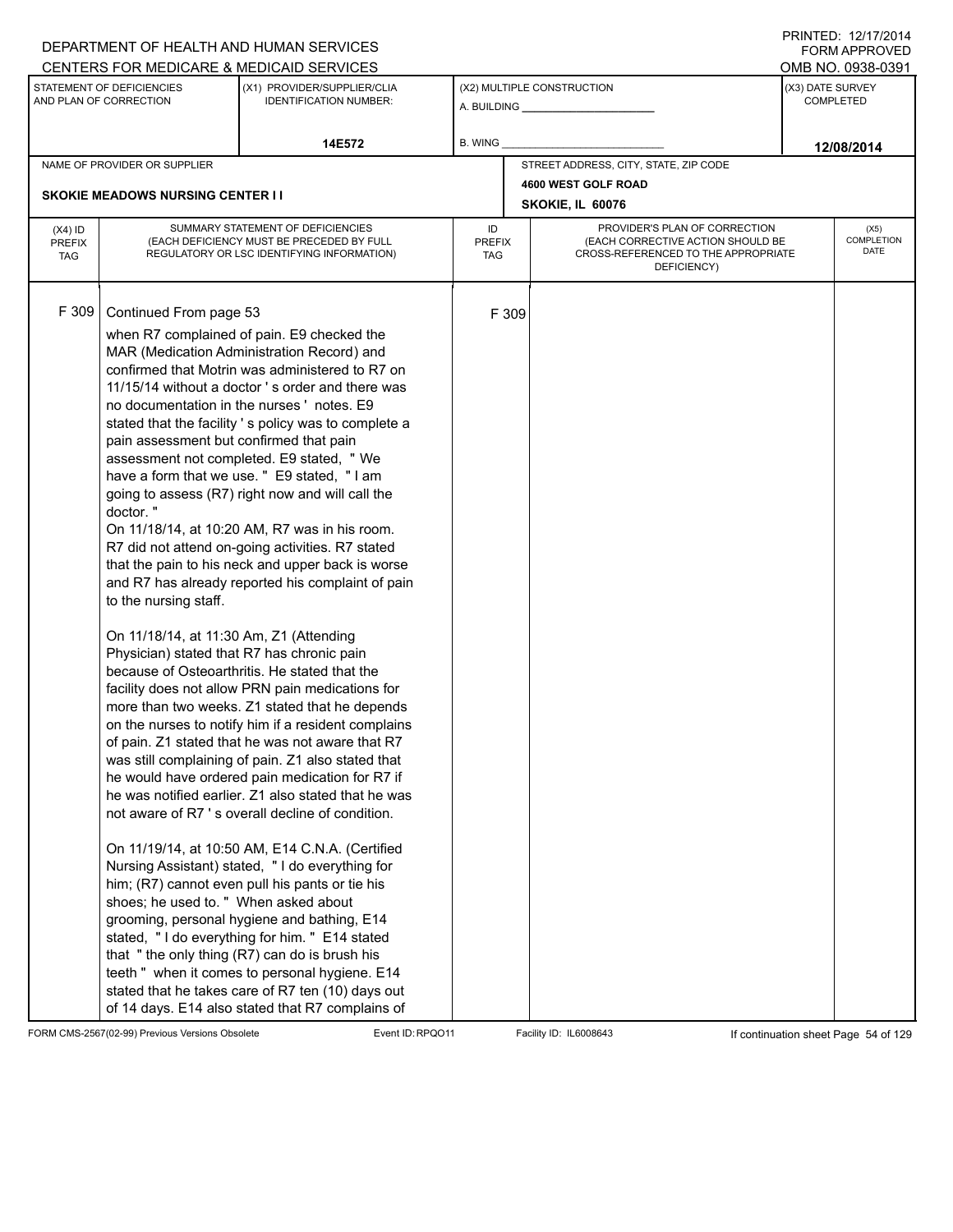|                                          |                                                                                                                                                                                                                                                                                      | DEPARTMENT OF HEALTH AND HUMAN SERVICES                                                                                                                                                                                                                                                                                                                                                                                                                                                                                                                                                                                                                                                                                                                                                                                                                                                                                                                                                                                                                                                                                                                                                                                                                                                                                                                                                                                                                                                                                                                                                                                                                                                                 |                            |       |                                                                                                                          |                  | FORM APPROVED                     |  |
|------------------------------------------|--------------------------------------------------------------------------------------------------------------------------------------------------------------------------------------------------------------------------------------------------------------------------------------|---------------------------------------------------------------------------------------------------------------------------------------------------------------------------------------------------------------------------------------------------------------------------------------------------------------------------------------------------------------------------------------------------------------------------------------------------------------------------------------------------------------------------------------------------------------------------------------------------------------------------------------------------------------------------------------------------------------------------------------------------------------------------------------------------------------------------------------------------------------------------------------------------------------------------------------------------------------------------------------------------------------------------------------------------------------------------------------------------------------------------------------------------------------------------------------------------------------------------------------------------------------------------------------------------------------------------------------------------------------------------------------------------------------------------------------------------------------------------------------------------------------------------------------------------------------------------------------------------------------------------------------------------------------------------------------------------------|----------------------------|-------|--------------------------------------------------------------------------------------------------------------------------|------------------|-----------------------------------|--|
|                                          |                                                                                                                                                                                                                                                                                      | CENTERS FOR MEDICARE & MEDICAID SERVICES                                                                                                                                                                                                                                                                                                                                                                                                                                                                                                                                                                                                                                                                                                                                                                                                                                                                                                                                                                                                                                                                                                                                                                                                                                                                                                                                                                                                                                                                                                                                                                                                                                                                |                            |       |                                                                                                                          |                  | OMB NO. 0938-0391                 |  |
|                                          | STATEMENT OF DEFICIENCIES<br>AND PLAN OF CORRECTION                                                                                                                                                                                                                                  | (X1) PROVIDER/SUPPLIER/CLIA<br><b>IDENTIFICATION NUMBER:</b>                                                                                                                                                                                                                                                                                                                                                                                                                                                                                                                                                                                                                                                                                                                                                                                                                                                                                                                                                                                                                                                                                                                                                                                                                                                                                                                                                                                                                                                                                                                                                                                                                                            |                            |       | (X2) MULTIPLE CONSTRUCTION                                                                                               | (X3) DATE SURVEY | <b>COMPLETED</b>                  |  |
|                                          |                                                                                                                                                                                                                                                                                      | 14E572                                                                                                                                                                                                                                                                                                                                                                                                                                                                                                                                                                                                                                                                                                                                                                                                                                                                                                                                                                                                                                                                                                                                                                                                                                                                                                                                                                                                                                                                                                                                                                                                                                                                                                  | B. WING                    |       |                                                                                                                          |                  | 12/08/2014                        |  |
|                                          | NAME OF PROVIDER OR SUPPLIER                                                                                                                                                                                                                                                         |                                                                                                                                                                                                                                                                                                                                                                                                                                                                                                                                                                                                                                                                                                                                                                                                                                                                                                                                                                                                                                                                                                                                                                                                                                                                                                                                                                                                                                                                                                                                                                                                                                                                                                         |                            |       | STREET ADDRESS, CITY, STATE, ZIP CODE                                                                                    |                  |                                   |  |
|                                          |                                                                                                                                                                                                                                                                                      |                                                                                                                                                                                                                                                                                                                                                                                                                                                                                                                                                                                                                                                                                                                                                                                                                                                                                                                                                                                                                                                                                                                                                                                                                                                                                                                                                                                                                                                                                                                                                                                                                                                                                                         |                            |       | 4600 WEST GOLF ROAD                                                                                                      |                  |                                   |  |
|                                          | <b>SKOKIE MEADOWS NURSING CENTER I I</b>                                                                                                                                                                                                                                             |                                                                                                                                                                                                                                                                                                                                                                                                                                                                                                                                                                                                                                                                                                                                                                                                                                                                                                                                                                                                                                                                                                                                                                                                                                                                                                                                                                                                                                                                                                                                                                                                                                                                                                         |                            |       | SKOKIE, IL 60076                                                                                                         |                  |                                   |  |
| $(X4)$ ID<br><b>PREFIX</b><br><b>TAG</b> |                                                                                                                                                                                                                                                                                      | SUMMARY STATEMENT OF DEFICIENCIES<br>(EACH DEFICIENCY MUST BE PRECEDED BY FULL<br>REGULATORY OR LSC IDENTIFYING INFORMATION)                                                                                                                                                                                                                                                                                                                                                                                                                                                                                                                                                                                                                                                                                                                                                                                                                                                                                                                                                                                                                                                                                                                                                                                                                                                                                                                                                                                                                                                                                                                                                                            | ID<br><b>PREFIX</b><br>TAG |       | PROVIDER'S PLAN OF CORRECTION<br>(EACH CORRECTIVE ACTION SHOULD BE<br>CROSS-REFERENCED TO THE APPROPRIATE<br>DEFICIENCY) |                  | (X5)<br><b>COMPLETION</b><br>DATE |  |
| F 309                                    | Continued From page 54<br>takes care of him. E14 stated that R7's<br>after informing them of R7's pain.<br>decline", notify the doctor, and discuss<br>finding was confirmed by E3.<br>nursing facility for outpatient therapy or the<br>psychiatrist about it. E7 stated that R7 is | pain six (6) or more days of the ten (10) days he<br>complains of pain was always reported to the<br>Nurse but E14 does not know what the nurses did<br>On 11/19/14, at 11:00 Am, E3 ADON (Assistant<br>Director of Nursing) stated that when a resident<br>shows decline of abilities ADL's (Activities of Daily<br>Living), the staff should determine the "kind of<br>appropriate placement. When asked if the facility<br>provide ADL (Activities of Daily Living) programs<br>to prevent ADL decline, E3 stated, "We don't<br>have that. " E3 stated that anything that the staff<br>does pertaining to ADL should be documented in<br>the Care Plan. E3 also stated, "We don't chart<br>complaints of pain daily. " E3 also stated that the<br>nurses should call the doctor if there is no relief.<br>There was no Care noted addressing R7 's<br>decline of abilities to perform his ADL's. This<br>On 11/19/14 at 12:07 PM, E1 (Administrator)<br>stated that when a residents shows a decline of<br>ADL functions, the facility staff uses a holistic<br>approach. E1 further explained that a resident's<br>decline in condition should be investigated and<br>addressed. E1 stated that if a resident needs PT<br>(Physical Therapy), the resident can go a skilled<br>resident can be admitted to a skilled nursing<br>facility and return when the resident gets better.<br>On 11/19/14, at 1:05 PM, E7 PRSC (Psychiatric<br>Rehabilitation Services Coordinator) stated that<br>R7 is not attending psychosocial groups anymore.<br>When asked what was done to address it, E7<br>stated that she charted it but did not notify the<br>supposed to attend in-house activities. E7 stated |                            | F 309 |                                                                                                                          |                  |                                   |  |

FORM CMS-2567(02-99) Previous Versions Obsolete Event ID:RPQO11 Facility ID: IL6008643 If continuation sheet Page 55 of 129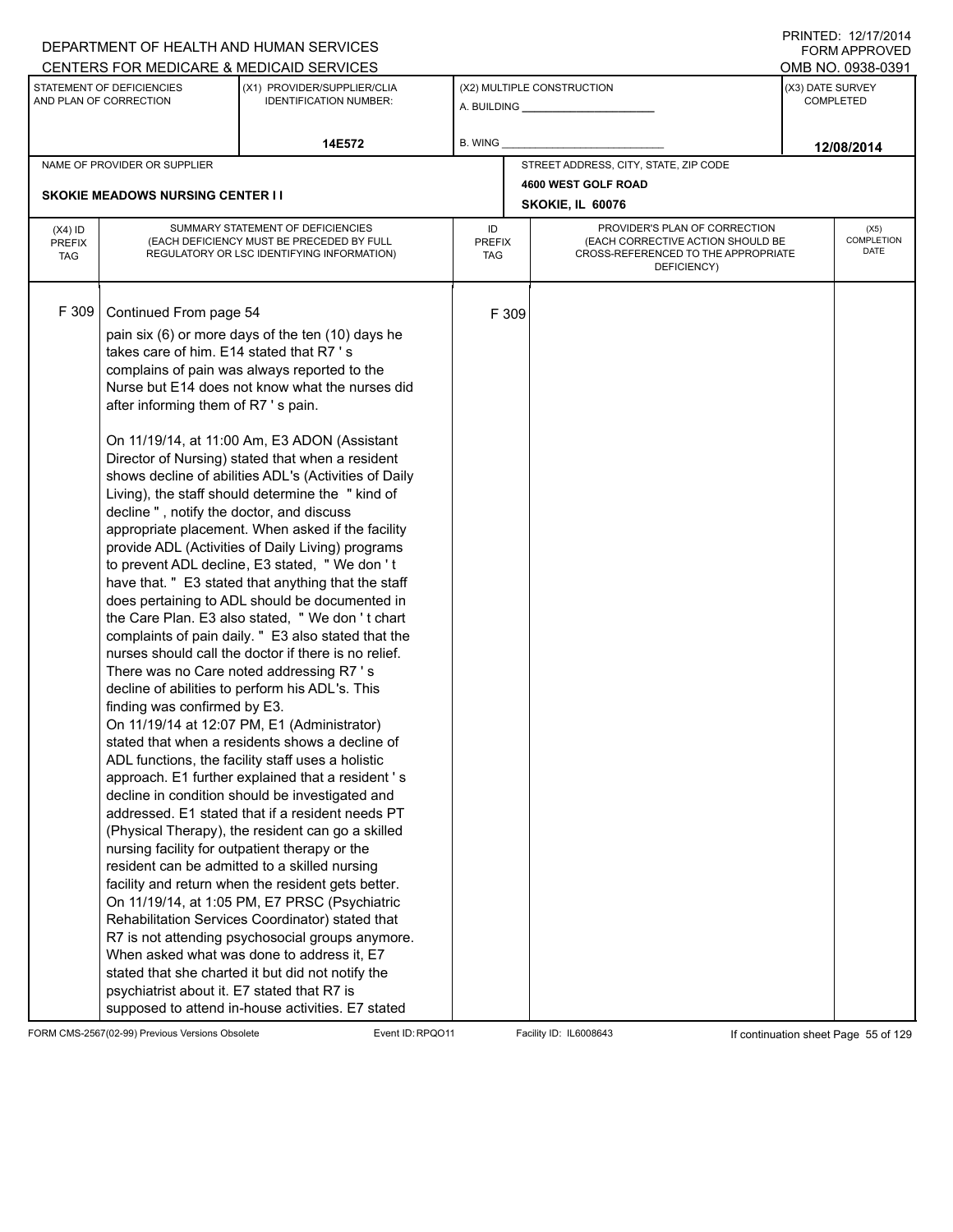|                                          |                                                                                                                                                                                                                                                                                                          | DEPARTMENT OF HEALTH AND HUMAN SERVICES                                                                                                                                                                                                                                                                                                                                                                                                                                                                                                                                                                                                                                                                                                                                                                                                                                                                                                                                                                                                                                                                                                                                                                                                                                                                                                                                                                                                                                                                                                                                                                                                                                          |                            |       |                                                                                                                          |                  | <b>FORM APPROVED</b>       |  |
|------------------------------------------|----------------------------------------------------------------------------------------------------------------------------------------------------------------------------------------------------------------------------------------------------------------------------------------------------------|----------------------------------------------------------------------------------------------------------------------------------------------------------------------------------------------------------------------------------------------------------------------------------------------------------------------------------------------------------------------------------------------------------------------------------------------------------------------------------------------------------------------------------------------------------------------------------------------------------------------------------------------------------------------------------------------------------------------------------------------------------------------------------------------------------------------------------------------------------------------------------------------------------------------------------------------------------------------------------------------------------------------------------------------------------------------------------------------------------------------------------------------------------------------------------------------------------------------------------------------------------------------------------------------------------------------------------------------------------------------------------------------------------------------------------------------------------------------------------------------------------------------------------------------------------------------------------------------------------------------------------------------------------------------------------|----------------------------|-------|--------------------------------------------------------------------------------------------------------------------------|------------------|----------------------------|--|
|                                          |                                                                                                                                                                                                                                                                                                          | CENTERS FOR MEDICARE & MEDICAID SERVICES                                                                                                                                                                                                                                                                                                                                                                                                                                                                                                                                                                                                                                                                                                                                                                                                                                                                                                                                                                                                                                                                                                                                                                                                                                                                                                                                                                                                                                                                                                                                                                                                                                         |                            |       |                                                                                                                          |                  | OMB NO. 0938-0391          |  |
|                                          | STATEMENT OF DEFICIENCIES<br>AND PLAN OF CORRECTION                                                                                                                                                                                                                                                      | (X1) PROVIDER/SUPPLIER/CLIA<br><b>IDENTIFICATION NUMBER:</b>                                                                                                                                                                                                                                                                                                                                                                                                                                                                                                                                                                                                                                                                                                                                                                                                                                                                                                                                                                                                                                                                                                                                                                                                                                                                                                                                                                                                                                                                                                                                                                                                                     |                            |       | (X2) MULTIPLE CONSTRUCTION                                                                                               | (X3) DATE SURVEY | <b>COMPLETED</b>           |  |
|                                          |                                                                                                                                                                                                                                                                                                          | 14E572                                                                                                                                                                                                                                                                                                                                                                                                                                                                                                                                                                                                                                                                                                                                                                                                                                                                                                                                                                                                                                                                                                                                                                                                                                                                                                                                                                                                                                                                                                                                                                                                                                                                           | B. WING                    |       |                                                                                                                          |                  | 12/08/2014                 |  |
|                                          | NAME OF PROVIDER OR SUPPLIER                                                                                                                                                                                                                                                                             |                                                                                                                                                                                                                                                                                                                                                                                                                                                                                                                                                                                                                                                                                                                                                                                                                                                                                                                                                                                                                                                                                                                                                                                                                                                                                                                                                                                                                                                                                                                                                                                                                                                                                  |                            |       | STREET ADDRESS, CITY, STATE, ZIP CODE                                                                                    |                  |                            |  |
|                                          |                                                                                                                                                                                                                                                                                                          |                                                                                                                                                                                                                                                                                                                                                                                                                                                                                                                                                                                                                                                                                                                                                                                                                                                                                                                                                                                                                                                                                                                                                                                                                                                                                                                                                                                                                                                                                                                                                                                                                                                                                  |                            |       | 4600 WEST GOLF ROAD                                                                                                      |                  |                            |  |
|                                          | <b>SKOKIE MEADOWS NURSING CENTER II</b>                                                                                                                                                                                                                                                                  |                                                                                                                                                                                                                                                                                                                                                                                                                                                                                                                                                                                                                                                                                                                                                                                                                                                                                                                                                                                                                                                                                                                                                                                                                                                                                                                                                                                                                                                                                                                                                                                                                                                                                  |                            |       | SKOKIE, IL 60076                                                                                                         |                  |                            |  |
| $(X4)$ ID<br><b>PREFIX</b><br><b>TAG</b> |                                                                                                                                                                                                                                                                                                          | SUMMARY STATEMENT OF DEFICIENCIES<br>(EACH DEFICIENCY MUST BE PRECEDED BY FULL<br>REGULATORY OR LSC IDENTIFYING INFORMATION)                                                                                                                                                                                                                                                                                                                                                                                                                                                                                                                                                                                                                                                                                                                                                                                                                                                                                                                                                                                                                                                                                                                                                                                                                                                                                                                                                                                                                                                                                                                                                     | ID<br><b>PREFIX</b><br>TAG |       | PROVIDER'S PLAN OF CORRECTION<br>(EACH CORRECTIVE ACTION SHOULD BE<br>CROSS-REFERENCED TO THE APPROPRIATE<br>DEFICIENCY) |                  | (X5)<br>COMPLETION<br>DATE |  |
| F 309                                    | Continued From page 55<br>in-house activities.<br>R7 " can be isolative. " When asked if the<br>finding was confirmed by E3.<br>'s) isolative Behavior should have been<br>monitored. E16 stated that R7 should be in<br>being treated biologically through R7's<br>going to psychosocial groups and not | that she is not aware of R7's ADL decline of<br>function, but Nursing is the one who makes the<br>determination if R7 needs intervention. E7 also<br>stated that she was not aware if R7 was attending<br>On 11/19/14, at 1:36 PM, E3 (ADON) stated that<br>isolative behavior is being monitored, E3 stated,<br>" Not really. " The Behavior monitoring Record<br>for the month of November, 2014 was blank. This<br>On 11/19/14, at 3:35 PM, E16 PRSD (Psychiatric<br>Rehabilitation Services Director) stated she is not<br>aware that R7 stopped going to psychosocial<br>groups activities. E16 stated that the psychiatrist<br>should have been about it. E16 also stated, " (R7<br>engaged with in-house activities if R7 is not going<br>to psychosocial programs. E16 was not aware<br>that R7 was not attending in-house activities.<br>On 11/19/14, at 3:46 PM, Z2 stated that R7 is<br>medications, but R7 also need psychosocial<br>treatment that R7 should get through facility<br>services such as psychosocial programs and<br>in-house activities. Z2 stated that she is not<br>aware of R7's isolative behavior, decline in ADL<br>(Activities of Daily Living) capabilities, stopped<br>participating in-house activities. Z2 stated that the<br>isolative behavior should be monitored because<br>of R7 's psychiatric diagnoses which include SAD<br>(Schizo-affective Disorder). Z2 stated that the<br>nursing staff should monitor residents ' behavior<br>using the behavior monitoring tracking so an<br>appropriate plan of care can be created. Z2<br>stated that if she should have known about the<br>change in R7's behavior and ADL's, she would |                            | F 309 |                                                                                                                          |                  |                            |  |

FORM CMS-2567(02-99) Previous Versions Obsolete Event ID:RPQO11 Facility ID: IL6008643 If continuation sheet Page 56 of 129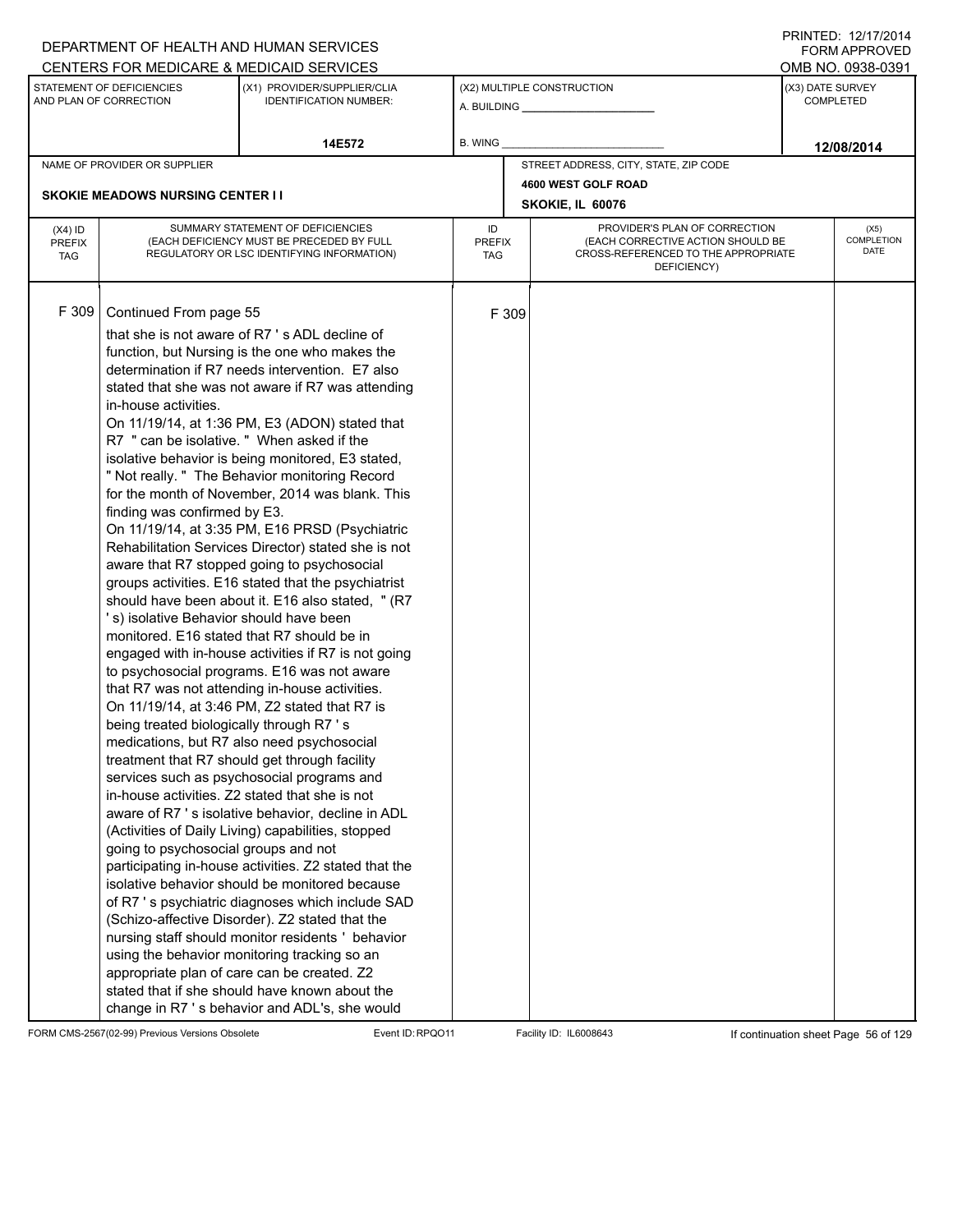|            |                                                                              | DEPARTMENT OF HEALTH AND HUMAN SERVICES                                                 |               |       |                                                                          |                  | . <del>.</del> <del>. .</del><br><b>FORM APPROVED</b> |  |  |
|------------|------------------------------------------------------------------------------|-----------------------------------------------------------------------------------------|---------------|-------|--------------------------------------------------------------------------|------------------|-------------------------------------------------------|--|--|
|            |                                                                              | CENTERS FOR MEDICARE & MEDICAID SERVICES                                                |               |       |                                                                          |                  | OMB NO. 0938-0391                                     |  |  |
|            | STATEMENT OF DEFICIENCIES<br>AND PLAN OF CORRECTION                          | (X1) PROVIDER/SUPPLIER/CLIA<br><b>IDENTIFICATION NUMBER:</b>                            |               |       | (X2) MULTIPLE CONSTRUCTION                                               | (X3) DATE SURVEY | <b>COMPLETED</b>                                      |  |  |
|            |                                                                              | 14E572                                                                                  | B. WING       |       |                                                                          |                  | 12/08/2014                                            |  |  |
|            | NAME OF PROVIDER OR SUPPLIER                                                 |                                                                                         |               |       | STREET ADDRESS, CITY, STATE, ZIP CODE                                    |                  |                                                       |  |  |
|            |                                                                              |                                                                                         |               |       | 4600 WEST GOLF ROAD                                                      |                  |                                                       |  |  |
|            | <b>SKOKIE MEADOWS NURSING CENTER I I</b>                                     |                                                                                         |               |       | SKOKIE, IL 60076                                                         | (X5)             |                                                       |  |  |
| $(X4)$ ID  |                                                                              | SUMMARY STATEMENT OF DEFICIENCIES                                                       | ID            |       | PROVIDER'S PLAN OF CORRECTION                                            |                  |                                                       |  |  |
| PREFIX     |                                                                              | (EACH DEFICIENCY MUST BE PRECEDED BY FULL<br>REGULATORY OR LSC IDENTIFYING INFORMATION) | <b>PREFIX</b> |       | (EACH CORRECTIVE ACTION SHOULD BE<br>CROSS-REFERENCED TO THE APPROPRIATE |                  | <b>COMPLETION</b><br>DATE                             |  |  |
| <b>TAG</b> |                                                                              |                                                                                         | TAG           |       | DEFICIENCY)                                                              |                  |                                                       |  |  |
|            |                                                                              |                                                                                         |               |       |                                                                          |                  |                                                       |  |  |
| F 309      | Continued From page 56                                                       |                                                                                         |               | F 309 |                                                                          |                  |                                                       |  |  |
|            |                                                                              |                                                                                         |               |       |                                                                          |                  |                                                       |  |  |
|            |                                                                              | have ordered R7 for hospitalization and further                                         |               |       |                                                                          |                  |                                                       |  |  |
|            | evaluation.                                                                  |                                                                                         |               |       |                                                                          |                  |                                                       |  |  |
|            |                                                                              | General Medicine Outpatient Progress note dates                                         |               |       |                                                                          |                  |                                                       |  |  |
|            |                                                                              | 8/15/14 documents in part: (R7) medical history:                                        |               |       |                                                                          |                  |                                                       |  |  |
|            |                                                                              | Osteoarthritis, Herniated Cervical disk s/p C3-C4                                       |               |       |                                                                          |                  |                                                       |  |  |
|            |                                                                              | (third 4th Cervical) decompression in 2007 will                                         |               |       |                                                                          |                  |                                                       |  |  |
|            | defer pain control to Nursing Home.<br>Doctor's Progress notes dated 8/27/14 |                                                                                         |               |       |                                                                          |                  |                                                       |  |  |
|            |                                                                              |                                                                                         |               |       |                                                                          |                  |                                                       |  |  |
|            | interferes with walking. Depressed, Gait-                                    | documents in part: " (R7) c/o pain " all over "                                         |               |       |                                                                          |                  |                                                       |  |  |
|            | spastic/scissor gait, forward flexed posture                                 |                                                                                         |               |       |                                                                          |                  |                                                       |  |  |
|            |                                                                              | Chronic Pain: Consider PT (Physical Therapy)                                            |               |       |                                                                          |                  |                                                       |  |  |
|            |                                                                              | for pain at (the facility) for flexibility, posture                                     |               |       |                                                                          |                  |                                                       |  |  |
|            |                                                                              | assistance, neck/back exercises. " There is no                                          |               |       |                                                                          |                  |                                                       |  |  |
|            |                                                                              | evidence that R7 received PT after 8/27/14. On                                          |               |       |                                                                          |                  |                                                       |  |  |
|            |                                                                              | 11/19/14, at 1:36 PM, E3 ADON (Assistant                                                |               |       |                                                                          |                  |                                                       |  |  |
|            |                                                                              | Director of Nursing) validated that the PT was not                                      |               |       |                                                                          |                  |                                                       |  |  |
|            |                                                                              | followed-up by the nursing staff. E3 confirmed                                          |               |       |                                                                          |                  |                                                       |  |  |
|            |                                                                              | that R7 was not referred for PT. E3 stated, "I will                                     |               |       |                                                                          |                  |                                                       |  |  |
|            | call the doctor about it. "                                                  |                                                                                         |               |       |                                                                          |                  |                                                       |  |  |
|            |                                                                              | Pain Assessment dated 10/20/14 documents in                                             |               |       |                                                                          |                  |                                                       |  |  |
|            |                                                                              | part: Frequent pain on arms, legs and neck                                              |               |       |                                                                          |                  |                                                       |  |  |
|            |                                                                              | areas; stiff and sore. There was no evidence of                                         |               |       |                                                                          |                  |                                                       |  |  |
|            |                                                                              | monitoring of R7 's complaint of pain. This                                             |               |       |                                                                          |                  |                                                       |  |  |
|            |                                                                              | finding was validated by E3 on 11/18/14, at 10:25                                       |               |       |                                                                          |                  |                                                       |  |  |
|            | AM.                                                                          |                                                                                         |               |       |                                                                          |                  |                                                       |  |  |
|            |                                                                              | Per MAR (Medication Administration Record)                                              |               |       |                                                                          |                  |                                                       |  |  |
|            |                                                                              | dated July, 2014, August, 2014, September, 2014                                         |               |       |                                                                          |                  |                                                       |  |  |
|            |                                                                              | review showed that there is no evidence of pain                                         |               |       |                                                                          |                  |                                                       |  |  |
|            |                                                                              | management. October, 2014 documents that the                                            |               |       |                                                                          |                  |                                                       |  |  |
|            |                                                                              | facility administered Motrin once to R7 - 10/20/14,                                     |               |       |                                                                          |                  |                                                       |  |  |
|            |                                                                              | at 10:40 AM but there is no date or time when R7                                        |               |       |                                                                          |                  |                                                       |  |  |
|            |                                                                              | was re-assessed after pain medication was                                               |               |       |                                                                          |                  |                                                       |  |  |
|            | administered.                                                                |                                                                                         |               |       |                                                                          |                  |                                                       |  |  |
|            |                                                                              | There is no care plan to address R7 's complains                                        |               |       |                                                                          |                  |                                                       |  |  |
|            |                                                                              | of pain noted in the medical record. On 11/18/14,                                       |               |       |                                                                          |                  |                                                       |  |  |
|            | at 10:25 AM, E8 MDS/CP (Minimum Data                                         |                                                                                         |               |       |                                                                          |                  |                                                       |  |  |
|            |                                                                              | Set/Care Plan) Coordinator stated validated the                                         |               |       |                                                                          |                  |                                                       |  |  |
|            |                                                                              | finding and stated, " I will create a Care Plan for                                     |               |       |                                                                          |                  |                                                       |  |  |

FORM CMS-2567(02-99) Previous Versions Obsolete Event ID:RPQO11 Facility ID: IL6008643 If continuation sheet Page 57 of 129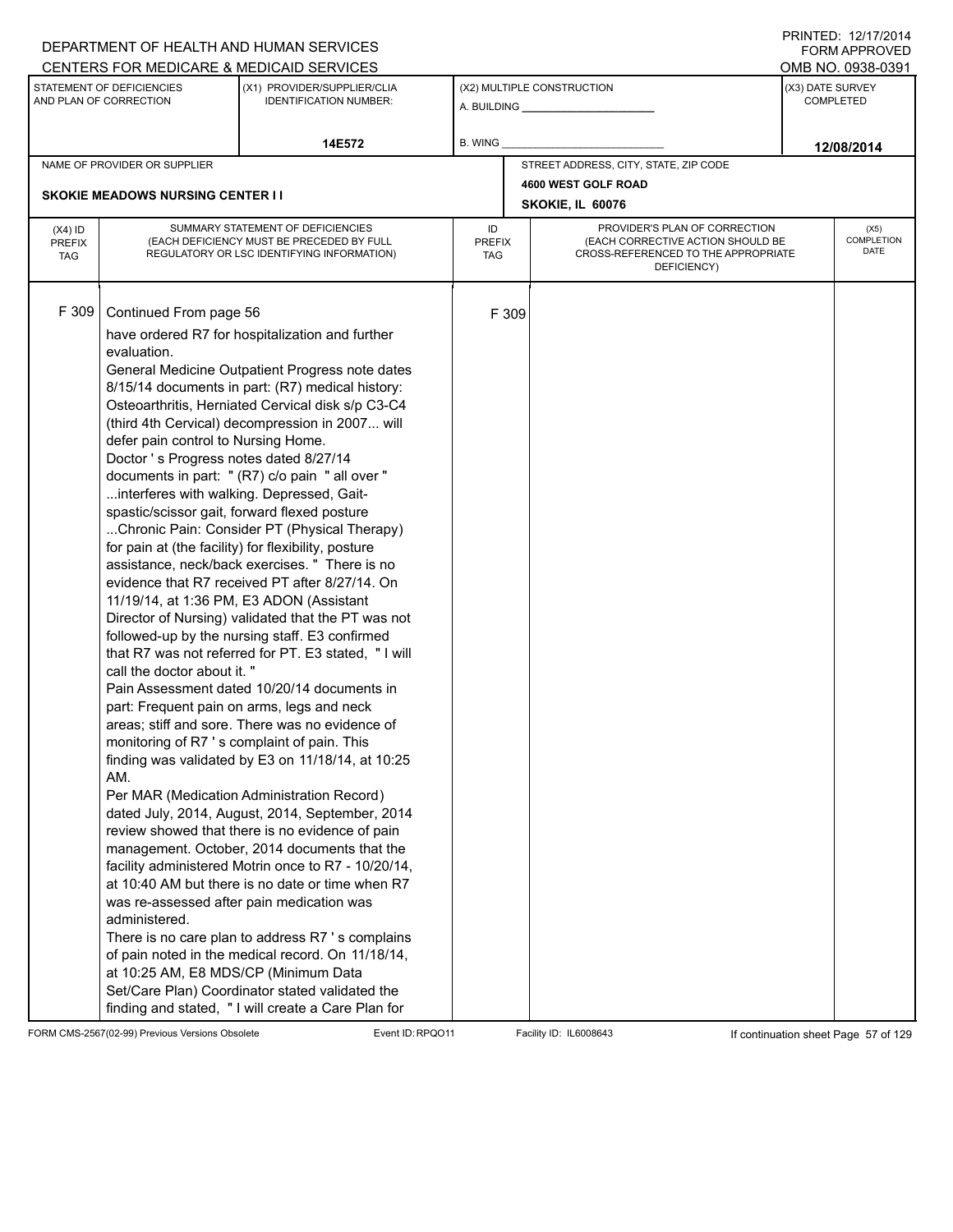|                                          |                                                                                                                                                                                                                                                                                                                                                                                                                                                                 | DEPARTMENT OF HEALTH AND HUMAN SERVICES<br>CENTERS FOR MEDICARE & MEDICAID SERVICES                                                                                                                                                                                                                                                                                                                                                                                                                                                                                                                                                                                                                                                                                                                                                                                                                                                                                                                                                                                                                                                                                                                                                                                                                                                                                                                                  |                                   |       |                                                                                                                          |                  | FNINILD. IZIIIIZVI <del>4</del><br><b>FORM APPROVED</b><br>OMB NO. 0938-0391 |
|------------------------------------------|-----------------------------------------------------------------------------------------------------------------------------------------------------------------------------------------------------------------------------------------------------------------------------------------------------------------------------------------------------------------------------------------------------------------------------------------------------------------|----------------------------------------------------------------------------------------------------------------------------------------------------------------------------------------------------------------------------------------------------------------------------------------------------------------------------------------------------------------------------------------------------------------------------------------------------------------------------------------------------------------------------------------------------------------------------------------------------------------------------------------------------------------------------------------------------------------------------------------------------------------------------------------------------------------------------------------------------------------------------------------------------------------------------------------------------------------------------------------------------------------------------------------------------------------------------------------------------------------------------------------------------------------------------------------------------------------------------------------------------------------------------------------------------------------------------------------------------------------------------------------------------------------------|-----------------------------------|-------|--------------------------------------------------------------------------------------------------------------------------|------------------|------------------------------------------------------------------------------|
|                                          | STATEMENT OF DEFICIENCIES<br>AND PLAN OF CORRECTION                                                                                                                                                                                                                                                                                                                                                                                                             | (X1) PROVIDER/SUPPLIER/CLIA<br><b>IDENTIFICATION NUMBER:</b>                                                                                                                                                                                                                                                                                                                                                                                                                                                                                                                                                                                                                                                                                                                                                                                                                                                                                                                                                                                                                                                                                                                                                                                                                                                                                                                                                         |                                   |       | (X2) MULTIPLE CONSTRUCTION                                                                                               | (X3) DATE SURVEY | <b>COMPLETED</b>                                                             |
|                                          |                                                                                                                                                                                                                                                                                                                                                                                                                                                                 | 14E572                                                                                                                                                                                                                                                                                                                                                                                                                                                                                                                                                                                                                                                                                                                                                                                                                                                                                                                                                                                                                                                                                                                                                                                                                                                                                                                                                                                                               | B. WING                           |       |                                                                                                                          |                  | 12/08/2014                                                                   |
|                                          | NAME OF PROVIDER OR SUPPLIER                                                                                                                                                                                                                                                                                                                                                                                                                                    |                                                                                                                                                                                                                                                                                                                                                                                                                                                                                                                                                                                                                                                                                                                                                                                                                                                                                                                                                                                                                                                                                                                                                                                                                                                                                                                                                                                                                      |                                   |       | STREET ADDRESS, CITY, STATE, ZIP CODE                                                                                    |                  |                                                                              |
|                                          | <b>SKOKIE MEADOWS NURSING CENTER I I</b>                                                                                                                                                                                                                                                                                                                                                                                                                        |                                                                                                                                                                                                                                                                                                                                                                                                                                                                                                                                                                                                                                                                                                                                                                                                                                                                                                                                                                                                                                                                                                                                                                                                                                                                                                                                                                                                                      |                                   |       | 4600 WEST GOLF ROAD<br>SKOKIE, IL 60076                                                                                  |                  |                                                                              |
| $(X4)$ ID<br><b>PREFIX</b><br><b>TAG</b> |                                                                                                                                                                                                                                                                                                                                                                                                                                                                 | SUMMARY STATEMENT OF DEFICIENCIES<br>(EACH DEFICIENCY MUST BE PRECEDED BY FULL<br>REGULATORY OR LSC IDENTIFYING INFORMATION)                                                                                                                                                                                                                                                                                                                                                                                                                                                                                                                                                                                                                                                                                                                                                                                                                                                                                                                                                                                                                                                                                                                                                                                                                                                                                         | ID<br><b>PREFIX</b><br><b>TAG</b> |       | PROVIDER'S PLAN OF CORRECTION<br>(EACH CORRECTIVE ACTION SHOULD BE<br>CROSS-REFERENCED TO THE APPROPRIATE<br>DEFICIENCY) |                  | (X5)<br>COMPLETION<br><b>DATE</b>                                            |
| F 309                                    | Continued From page 57<br>pain today."<br>accordingly. Notify physician when nursing<br>not sufficient.<br>August, 2014, the records documents<br>dated 9/12/14 documents Gait: Unsteady;<br>behavior were addressed by the facility.<br>evidence that the onset and persistence of<br>isolative and withdrawn behaviors were<br>addressed by the facility.<br>behavior of R7.<br>Psychotropic Care Plan initiated 9/18/14<br>address mood/behavioral issues. " | Pain Assessment/Management undated facility<br>policy documents in part: " Policy#1. A clinical<br>staff member upon admission, monthly when pain<br>is verbalized. Procedure #2. Formulate care plan<br>interventions or ordered medical intervention are<br>Monthly Nursing Summary from July to October,<br>2014 were reviewed: For both months of July and<br>mobility/gait as slow and steady with behavior as<br>quiet and pleasant. Monthly Nursing Summary<br>Behavior: delusional and paranoid. Monthly<br>Nursing Summary dated 10/24/14 documents:<br>Gait: Wobbly; Behavior: Delusional and Paranoid.<br>There is no evidence that the changes in gait and<br>Psychotropic Medication Record on the following<br>dated documents in part: 9/30/14 documents in<br>part: Behavior exhibited- isolative, withdrawn.<br>10/31/14 documents in part: Behavior exhibited -<br>remains isolative and withdrawn. There is no<br>Psychiatric progress notes dated 8/25/14, 9/26/14<br>and 10/24/14 did not identify R7's isolative and<br>withdrawn behavior. There is no documentation<br>that Z2 was notified of the isolative and withdrawn<br>documents interventions in part: " Monitor/record<br>occurrence of for target behavior symptoms and<br>document per facility protocol; Update and code<br>behavioral tracking sheets as indicated; Offer<br>specific behavioral counseling and intervention to |                                   | F 309 |                                                                                                                          |                  |                                                                              |

FORM CMS-2567(02-99) Previous Versions Obsolete Event ID:RPQO11 Facility ID: IL6008643 If continuation sheet Page 58 of 129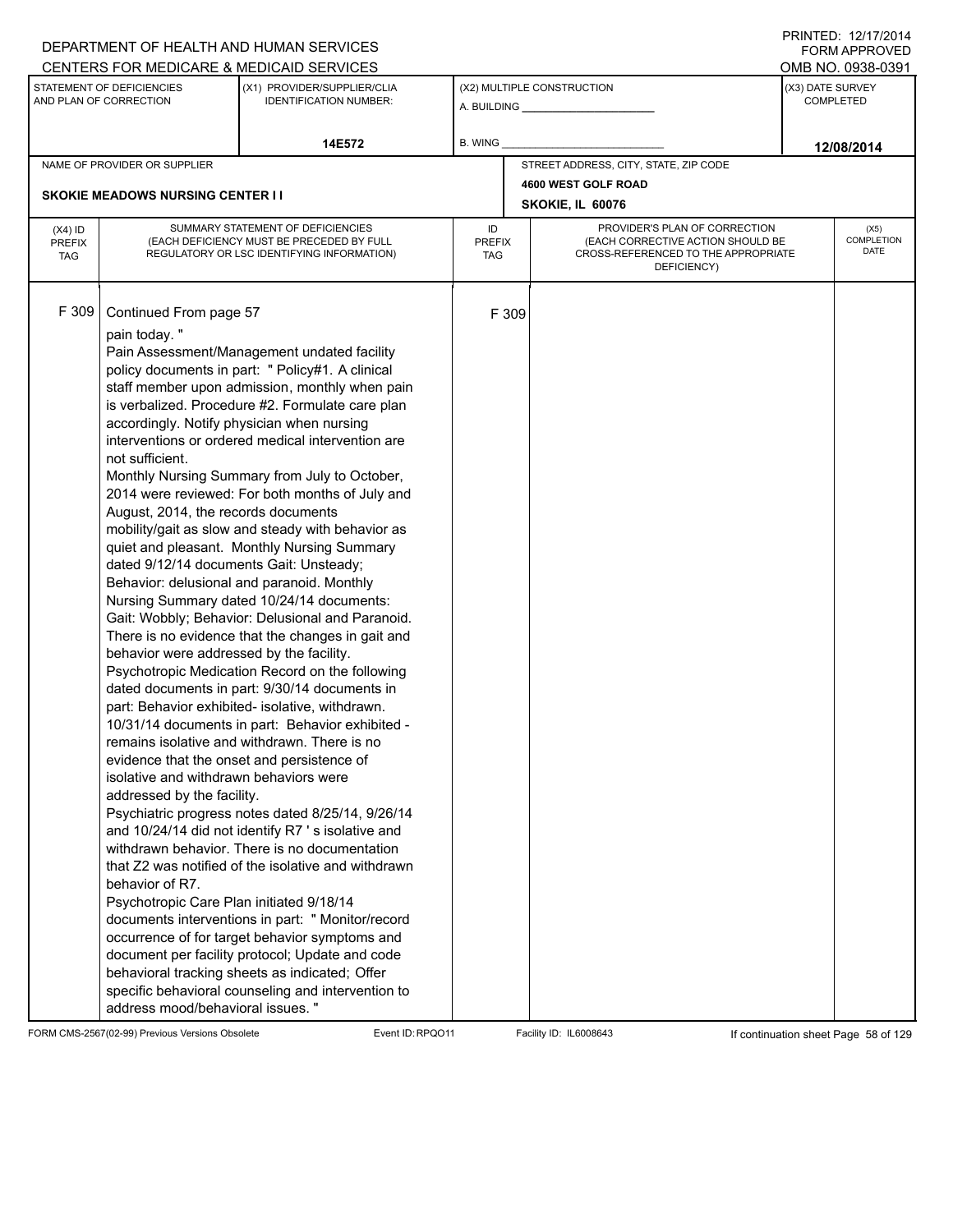|                                          |                                                                                                                                                                                                                                                                                                                                                             | DEPARTMENT OF HEALTH AND HUMAN SERVICES<br>CENTERS FOR MEDICARE & MEDICAID SERVICES                                                                                                                                                                                                                                                                                                                                                                                                                                                                                                                                                                                                                                                                                                                                                                                                                                                                                                                                                                                                                                                                                                                                                                                                                                                                                                                                                                                                                                                                         |                                   |       |                                                                                                                          | FNINILD. IZIIIIZVI <del>4</del><br><b>FORM APPROVED</b><br>OMB NO. 0938-0391 |
|------------------------------------------|-------------------------------------------------------------------------------------------------------------------------------------------------------------------------------------------------------------------------------------------------------------------------------------------------------------------------------------------------------------|-------------------------------------------------------------------------------------------------------------------------------------------------------------------------------------------------------------------------------------------------------------------------------------------------------------------------------------------------------------------------------------------------------------------------------------------------------------------------------------------------------------------------------------------------------------------------------------------------------------------------------------------------------------------------------------------------------------------------------------------------------------------------------------------------------------------------------------------------------------------------------------------------------------------------------------------------------------------------------------------------------------------------------------------------------------------------------------------------------------------------------------------------------------------------------------------------------------------------------------------------------------------------------------------------------------------------------------------------------------------------------------------------------------------------------------------------------------------------------------------------------------------------------------------------------------|-----------------------------------|-------|--------------------------------------------------------------------------------------------------------------------------|------------------------------------------------------------------------------|
|                                          | STATEMENT OF DEFICIENCIES<br>AND PLAN OF CORRECTION                                                                                                                                                                                                                                                                                                         | (X1) PROVIDER/SUPPLIER/CLIA<br><b>IDENTIFICATION NUMBER:</b>                                                                                                                                                                                                                                                                                                                                                                                                                                                                                                                                                                                                                                                                                                                                                                                                                                                                                                                                                                                                                                                                                                                                                                                                                                                                                                                                                                                                                                                                                                |                                   |       | (X2) MULTIPLE CONSTRUCTION<br>A. BUILDING <b>A.</b> BUILDING                                                             | (X3) DATE SURVEY<br><b>COMPLETED</b>                                         |
|                                          |                                                                                                                                                                                                                                                                                                                                                             | 14E572                                                                                                                                                                                                                                                                                                                                                                                                                                                                                                                                                                                                                                                                                                                                                                                                                                                                                                                                                                                                                                                                                                                                                                                                                                                                                                                                                                                                                                                                                                                                                      | <b>B. WING</b>                    |       |                                                                                                                          | 12/08/2014                                                                   |
|                                          | NAME OF PROVIDER OR SUPPLIER                                                                                                                                                                                                                                                                                                                                |                                                                                                                                                                                                                                                                                                                                                                                                                                                                                                                                                                                                                                                                                                                                                                                                                                                                                                                                                                                                                                                                                                                                                                                                                                                                                                                                                                                                                                                                                                                                                             |                                   |       | STREET ADDRESS, CITY, STATE, ZIP CODE                                                                                    |                                                                              |
|                                          |                                                                                                                                                                                                                                                                                                                                                             |                                                                                                                                                                                                                                                                                                                                                                                                                                                                                                                                                                                                                                                                                                                                                                                                                                                                                                                                                                                                                                                                                                                                                                                                                                                                                                                                                                                                                                                                                                                                                             |                                   |       | 4600 WEST GOLF ROAD                                                                                                      |                                                                              |
|                                          | <b>SKOKIE MEADOWS NURSING CENTER II</b>                                                                                                                                                                                                                                                                                                                     |                                                                                                                                                                                                                                                                                                                                                                                                                                                                                                                                                                                                                                                                                                                                                                                                                                                                                                                                                                                                                                                                                                                                                                                                                                                                                                                                                                                                                                                                                                                                                             |                                   |       | SKOKIE, IL 60076                                                                                                         |                                                                              |
| $(X4)$ ID<br><b>PREFIX</b><br><b>TAG</b> |                                                                                                                                                                                                                                                                                                                                                             | SUMMARY STATEMENT OF DEFICIENCIES<br>(EACH DEFICIENCY MUST BE PRECEDED BY FULL<br>REGULATORY OR LSC IDENTIFYING INFORMATION)                                                                                                                                                                                                                                                                                                                                                                                                                                                                                                                                                                                                                                                                                                                                                                                                                                                                                                                                                                                                                                                                                                                                                                                                                                                                                                                                                                                                                                | ID<br><b>PREFIX</b><br><b>TAG</b> |       | PROVIDER'S PLAN OF CORRECTION<br>(EACH CORRECTIVE ACTION SHOULD BE<br>CROSS-REFERENCED TO THE APPROPRIATE<br>DEFICIENCY) | (X5)<br><b>COMPLETION</b><br>DATE                                            |
| F 309                                    | Continued From page 58<br>for a resident.<br>effects to the psychotropic medication.<br>Behavior Monitoring Record is used for<br>sedative-hypnotic, mood stabilizing and<br>anticonvulsant medications, anti-anxiety<br>medications to record target behaviors,<br>and side effects.<br>Withdrawn behaviors.<br>and being outdoors, talking or conversing, | The facility 's Behavior Monitoring Records dated<br>from February, 2014 to November, 2014 were<br>reviewed. The following records were blank and<br>uncoded (No specific Behavior being monitored):<br>March, 2014, April, 2014, May, 2014, July, 2014<br>and November, 2014. On 11/19/14, at 1:36 PM,<br>E3 (ADON) stated that the behavior monitoring<br>tool is used to track resident 's behavior and the<br>facility 's monitoring tool to determine significant<br>changes of behavior. E3 stated that information<br>from the Behavior Monitoring Records is used<br>when planning the care or behavior management<br>The facility 's undated policy titled Psychotropic<br>Medications policy documents in part: Guideline<br>#11. Documentation of behavioral monitoring<br>which includes symptoms requiring the use of<br>psychotropic medication, if the symptoms are<br>permanent or transient, other reason as potential<br>causes of the behavior and monitoring of the side<br>The facility 's undated policy titled Behavior<br>Monitoring Record Policy documents in part:<br>antidepressant, antipsychotic, psycho-stimulant,<br>appropriate diagnosis, interventions, outcomes<br>Social Service Progress Notes from 5/21/14 -<br>11/7/14 were reviewed. The documentation<br>reviewed did not identify R7 's Isolation and<br>Initial Activity History and Assessment dated<br>12/12/13 documents that R7 is alert and oriented<br>to time, place and person and R7 's activity<br>interests include music, reading, writing, walking |                                   | F 309 |                                                                                                                          |                                                                              |

FORM CMS-2567(02-99) Previous Versions Obsolete Event ID:RPQO11 Facility ID: IL6008643 If continuation sheet Page 59 of 129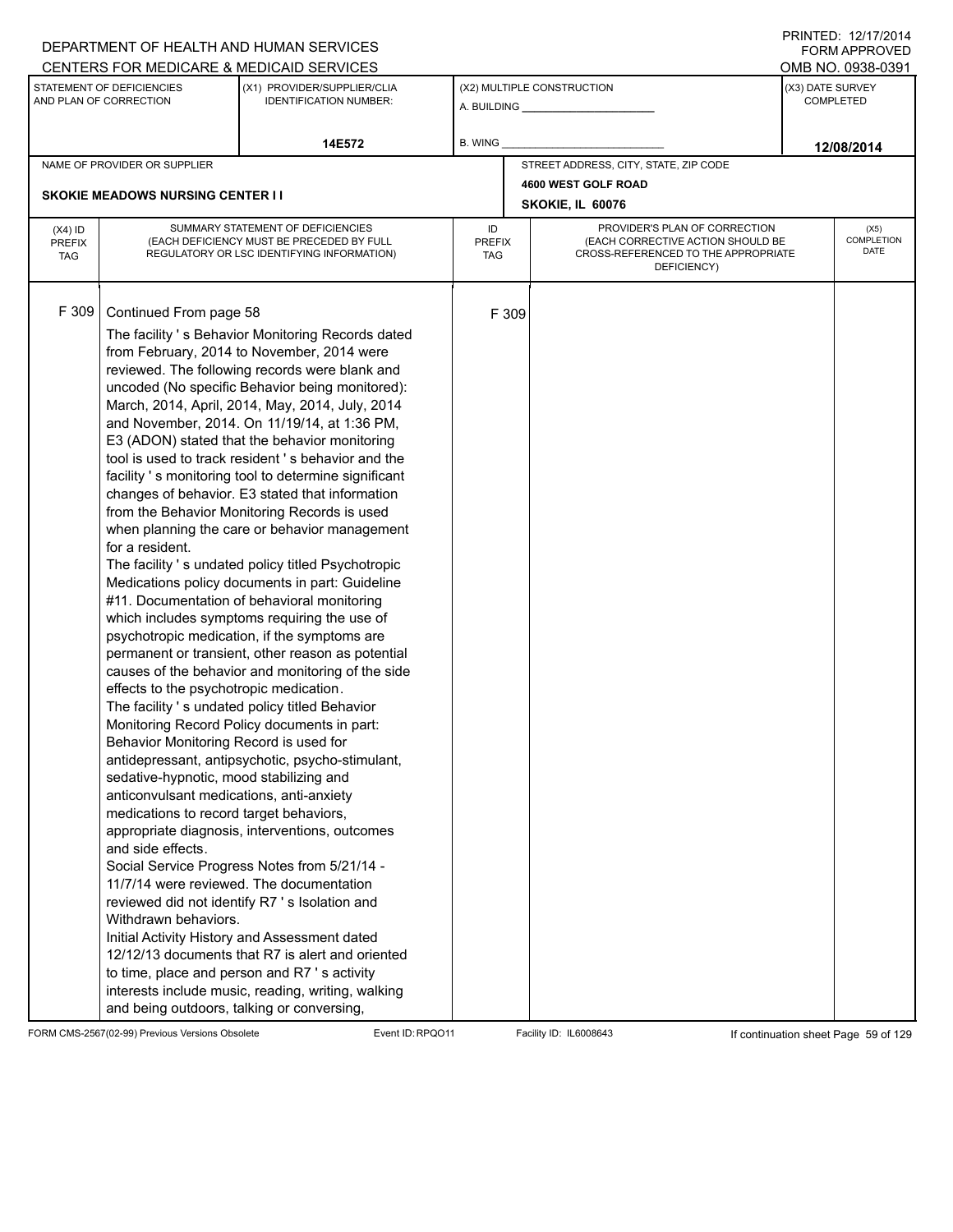|                                          |                                                                                                                                                                                                                                                                                                                                                                                             | DEPARTMENT OF HEALTH AND HUMAN SERVICES                                                                                                                                                                                                                                                                                                                                                                                                                                                                                                                                                                                                                                                                                                                                                                                                                                                                                                                                                                                                                                                                                                                                                                                                                                                                                                                                                                                                                                                                                                                                                          |                            |       |                                                                                                                          | $1 \times 1 \times 1 = 1$ . $1 \times 1 \times 1 = 1$<br><b>FORM APPROVED</b> |
|------------------------------------------|---------------------------------------------------------------------------------------------------------------------------------------------------------------------------------------------------------------------------------------------------------------------------------------------------------------------------------------------------------------------------------------------|--------------------------------------------------------------------------------------------------------------------------------------------------------------------------------------------------------------------------------------------------------------------------------------------------------------------------------------------------------------------------------------------------------------------------------------------------------------------------------------------------------------------------------------------------------------------------------------------------------------------------------------------------------------------------------------------------------------------------------------------------------------------------------------------------------------------------------------------------------------------------------------------------------------------------------------------------------------------------------------------------------------------------------------------------------------------------------------------------------------------------------------------------------------------------------------------------------------------------------------------------------------------------------------------------------------------------------------------------------------------------------------------------------------------------------------------------------------------------------------------------------------------------------------------------------------------------------------------------|----------------------------|-------|--------------------------------------------------------------------------------------------------------------------------|-------------------------------------------------------------------------------|
|                                          |                                                                                                                                                                                                                                                                                                                                                                                             | CENTERS FOR MEDICARE & MEDICAID SERVICES                                                                                                                                                                                                                                                                                                                                                                                                                                                                                                                                                                                                                                                                                                                                                                                                                                                                                                                                                                                                                                                                                                                                                                                                                                                                                                                                                                                                                                                                                                                                                         |                            |       |                                                                                                                          | OMB NO. 0938-0391                                                             |
|                                          | STATEMENT OF DEFICIENCIES<br>AND PLAN OF CORRECTION                                                                                                                                                                                                                                                                                                                                         | (X1) PROVIDER/SUPPLIER/CLIA<br><b>IDENTIFICATION NUMBER:</b>                                                                                                                                                                                                                                                                                                                                                                                                                                                                                                                                                                                                                                                                                                                                                                                                                                                                                                                                                                                                                                                                                                                                                                                                                                                                                                                                                                                                                                                                                                                                     |                            |       | (X2) MULTIPLE CONSTRUCTION                                                                                               | (X3) DATE SURVEY<br><b>COMPLETED</b>                                          |
|                                          |                                                                                                                                                                                                                                                                                                                                                                                             | 14E572                                                                                                                                                                                                                                                                                                                                                                                                                                                                                                                                                                                                                                                                                                                                                                                                                                                                                                                                                                                                                                                                                                                                                                                                                                                                                                                                                                                                                                                                                                                                                                                           | B. WING                    |       |                                                                                                                          | 12/08/2014                                                                    |
|                                          | NAME OF PROVIDER OR SUPPLIER                                                                                                                                                                                                                                                                                                                                                                |                                                                                                                                                                                                                                                                                                                                                                                                                                                                                                                                                                                                                                                                                                                                                                                                                                                                                                                                                                                                                                                                                                                                                                                                                                                                                                                                                                                                                                                                                                                                                                                                  |                            |       | STREET ADDRESS, CITY, STATE, ZIP CODE                                                                                    |                                                                               |
|                                          |                                                                                                                                                                                                                                                                                                                                                                                             |                                                                                                                                                                                                                                                                                                                                                                                                                                                                                                                                                                                                                                                                                                                                                                                                                                                                                                                                                                                                                                                                                                                                                                                                                                                                                                                                                                                                                                                                                                                                                                                                  |                            |       | 4600 WEST GOLF ROAD                                                                                                      |                                                                               |
|                                          | <b>SKOKIE MEADOWS NURSING CENTER II</b>                                                                                                                                                                                                                                                                                                                                                     |                                                                                                                                                                                                                                                                                                                                                                                                                                                                                                                                                                                                                                                                                                                                                                                                                                                                                                                                                                                                                                                                                                                                                                                                                                                                                                                                                                                                                                                                                                                                                                                                  |                            |       | SKOKIE, IL 60076                                                                                                         |                                                                               |
| $(X4)$ ID<br><b>PREFIX</b><br><b>TAG</b> |                                                                                                                                                                                                                                                                                                                                                                                             | SUMMARY STATEMENT OF DEFICIENCIES<br>(EACH DEFICIENCY MUST BE PRECEDED BY FULL<br>REGULATORY OR LSC IDENTIFYING INFORMATION)                                                                                                                                                                                                                                                                                                                                                                                                                                                                                                                                                                                                                                                                                                                                                                                                                                                                                                                                                                                                                                                                                                                                                                                                                                                                                                                                                                                                                                                                     | ID<br><b>PREFIX</b><br>TAG |       | PROVIDER'S PLAN OF CORRECTION<br>(EACH CORRECTIVE ACTION SHOULD BE<br>CROSS-REFERENCED TO THE APPROPRIATE<br>DEFICIENCY) | (X5)<br><b>COMPLETION</b><br><b>DATE</b>                                      |
| F 309                                    | Continued From page 59<br>in bed."<br>part: R7 's Care Plan initiated on 9/18/14<br>documents in part: (R7) has severe mental<br>activities to go to. Intervene when any<br>There is no plan to adapt activities and<br>E12 stated, "I missed it."<br>on-going program of activities to meet the<br>resident. (e) Activities shall be adapted, as<br>director shall evaluate the resident's | movies, social events/parties, organization like<br>resident 's council, intellectual games and trivia.<br>Activity Progress Notes dated 9/24/14 documents<br>in part: Resident had been spending a lot of time<br>in bed. There is no evidence of a care plan being<br>created to address R7's "spending a lot of time<br>R7 's Care Plan dated 9/18/14 documents in<br>illness; Intervention: Assign (R7) to group or<br>inappropriate behavior is observed. Focus - (R7)<br>has demonstrated some difficulty adjusting to<br>Long Term Placement; Intervention: Get resident<br>involved in programs and activities. Assign the<br>resident group or activities to go to. Care Plan<br>Activity dated 9/24/14 documents in part: (R7 's)<br>Needs- demonstrate poor functioning with peers.<br>There is no intervention/approach documented.<br>psychosocial groups to adapt to R7 's current<br>level of function/condition. On 11/19/14 @ 2:05<br>PM, E12 (Activity Director) validated the absence<br>of plan of care to address R7 's activity needs.<br>Facility 's undated policy, titled " Activities "<br>documents in part: The facility shall provide an<br>interests and preferences and the physical,<br>mental and psychosocial well-being of each<br>needed, to provide for maximum participation by<br>individual residents. If a particular resident does<br>not participate in at least an average of four (4)<br>activities per day over one week period, the unit<br>participation and have the available activities<br>modified and/or consult with the interdisciplinary |                            | F 309 |                                                                                                                          |                                                                               |

FORM CMS-2567(02-99) Previous Versions Obsolete Event ID:RPQO11 Facility ID: IL6008643 If continuation sheet Page 60 of 129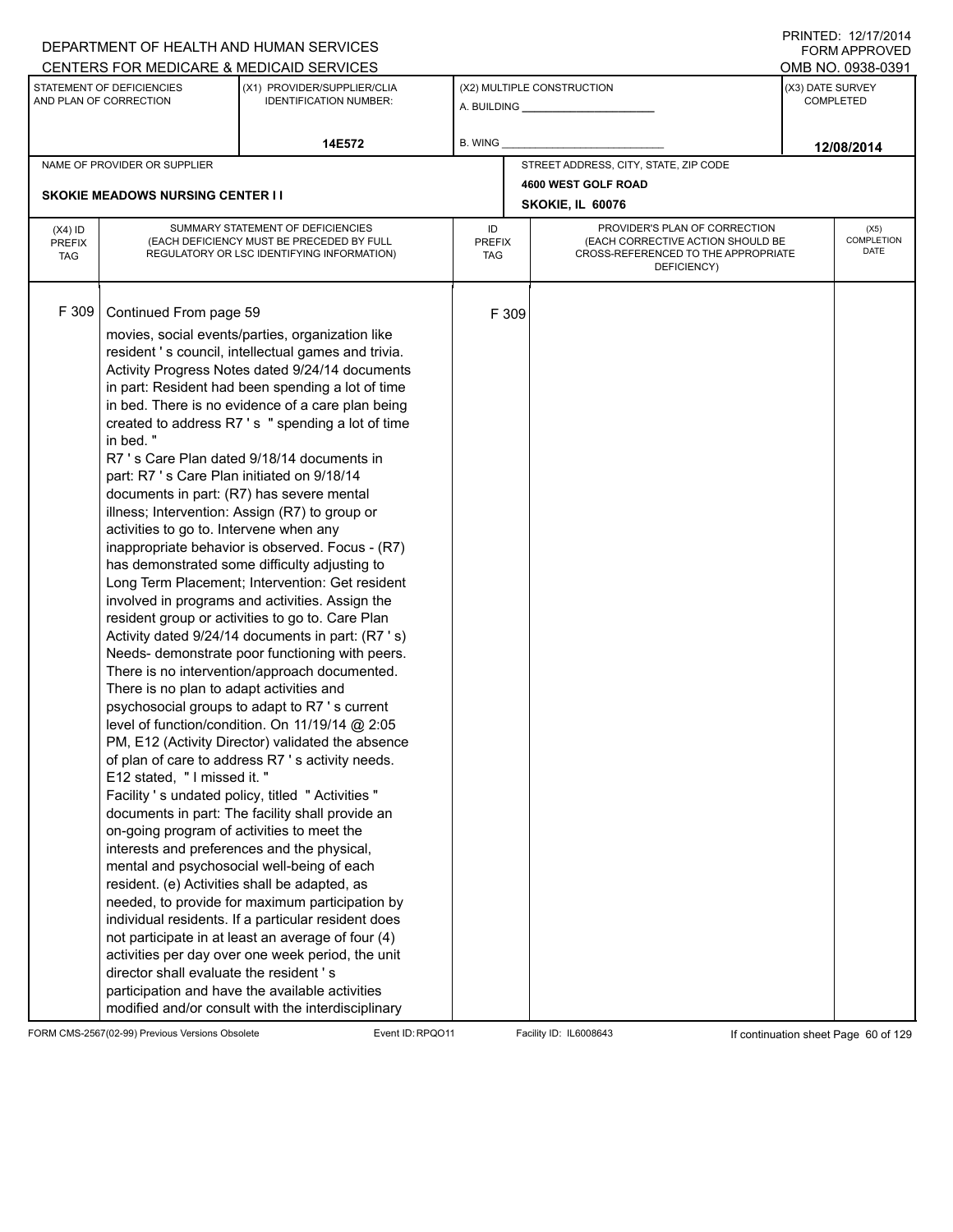|                                          |                                                                                                                                                                                                                                                                                                                                                                                                                                                                                                                                                                       | DEPARTMENT OF HEALTH AND HUMAN SERVICES                                                                                                                                                                                                                                                                                                                                                                                                                                                                                                                                                                                                                                                                                                                                                                                                                                                                                                                                                                                                                                                                                                                                                                                                                                                                                                        |                            |       |                                                                                                                          | FORM APPROVED                        |
|------------------------------------------|-----------------------------------------------------------------------------------------------------------------------------------------------------------------------------------------------------------------------------------------------------------------------------------------------------------------------------------------------------------------------------------------------------------------------------------------------------------------------------------------------------------------------------------------------------------------------|------------------------------------------------------------------------------------------------------------------------------------------------------------------------------------------------------------------------------------------------------------------------------------------------------------------------------------------------------------------------------------------------------------------------------------------------------------------------------------------------------------------------------------------------------------------------------------------------------------------------------------------------------------------------------------------------------------------------------------------------------------------------------------------------------------------------------------------------------------------------------------------------------------------------------------------------------------------------------------------------------------------------------------------------------------------------------------------------------------------------------------------------------------------------------------------------------------------------------------------------------------------------------------------------------------------------------------------------|----------------------------|-------|--------------------------------------------------------------------------------------------------------------------------|--------------------------------------|
|                                          |                                                                                                                                                                                                                                                                                                                                                                                                                                                                                                                                                                       | CENTERS FOR MEDICARE & MEDICAID SERVICES                                                                                                                                                                                                                                                                                                                                                                                                                                                                                                                                                                                                                                                                                                                                                                                                                                                                                                                                                                                                                                                                                                                                                                                                                                                                                                       |                            |       |                                                                                                                          | OMB NO. 0938-0391                    |
|                                          | STATEMENT OF DEFICIENCIES<br>AND PLAN OF CORRECTION                                                                                                                                                                                                                                                                                                                                                                                                                                                                                                                   | (X1) PROVIDER/SUPPLIER/CLIA<br><b>IDENTIFICATION NUMBER:</b>                                                                                                                                                                                                                                                                                                                                                                                                                                                                                                                                                                                                                                                                                                                                                                                                                                                                                                                                                                                                                                                                                                                                                                                                                                                                                   |                            |       | (X2) MULTIPLE CONSTRUCTION                                                                                               | (X3) DATE SURVEY<br><b>COMPLETED</b> |
|                                          |                                                                                                                                                                                                                                                                                                                                                                                                                                                                                                                                                                       | 14E572                                                                                                                                                                                                                                                                                                                                                                                                                                                                                                                                                                                                                                                                                                                                                                                                                                                                                                                                                                                                                                                                                                                                                                                                                                                                                                                                         | B. WING                    |       |                                                                                                                          | 12/08/2014                           |
|                                          | NAME OF PROVIDER OR SUPPLIER                                                                                                                                                                                                                                                                                                                                                                                                                                                                                                                                          |                                                                                                                                                                                                                                                                                                                                                                                                                                                                                                                                                                                                                                                                                                                                                                                                                                                                                                                                                                                                                                                                                                                                                                                                                                                                                                                                                |                            |       | STREET ADDRESS, CITY, STATE, ZIP CODE                                                                                    |                                      |
|                                          |                                                                                                                                                                                                                                                                                                                                                                                                                                                                                                                                                                       |                                                                                                                                                                                                                                                                                                                                                                                                                                                                                                                                                                                                                                                                                                                                                                                                                                                                                                                                                                                                                                                                                                                                                                                                                                                                                                                                                |                            |       | 4600 WEST GOLF ROAD                                                                                                      |                                      |
|                                          | <b>SKOKIE MEADOWS NURSING CENTER I I</b>                                                                                                                                                                                                                                                                                                                                                                                                                                                                                                                              |                                                                                                                                                                                                                                                                                                                                                                                                                                                                                                                                                                                                                                                                                                                                                                                                                                                                                                                                                                                                                                                                                                                                                                                                                                                                                                                                                |                            |       | SKOKIE, IL 60076                                                                                                         |                                      |
| $(X4)$ ID<br><b>PREFIX</b><br><b>TAG</b> |                                                                                                                                                                                                                                                                                                                                                                                                                                                                                                                                                                       | SUMMARY STATEMENT OF DEFICIENCIES<br>(EACH DEFICIENCY MUST BE PRECEDED BY FULL<br>REGULATORY OR LSC IDENTIFYING INFORMATION)                                                                                                                                                                                                                                                                                                                                                                                                                                                                                                                                                                                                                                                                                                                                                                                                                                                                                                                                                                                                                                                                                                                                                                                                                   | ID<br><b>PREFIX</b><br>TAG |       | PROVIDER'S PLAN OF CORRECTION<br>(EACH CORRECTIVE ACTION SHOULD BE<br>CROSS-REFERENCED TO THE APPROPRIATE<br>DEFICIENCY) | (X5)<br>COMPLETION<br>DATE           |
| F 309                                    | Continued From page 60<br>team.<br>Mental Health Progress notes dated 9/2/14<br>evidence of the psychiatrist being notified.<br>Management and Behavior Health policy<br>demonstrate greater potential for<br>Evaluate resident involvement in on-going<br>psychiatric, psychological. Structure and<br>services/training, monitoring the effect of<br>implemented changes and making needed<br>revisions to the action care plans. The IDT,<br>identifying residents in need of additional<br>behavioral attention.<br>and rehabilitation. Poor Participation: Staff | documents R7 's is not attending Anger, Men's<br>Health and Stress programs. Men's 'group was<br>documented as "discontinued" but there was<br>no documentation of the reason. There was no<br>The facility 's undated policy titled Behavior<br>documents in part: " Overview: It's purpose is to<br>identify residents who demonstrate unstable,<br>chaotic, and disorganized behavior who may<br>de-compensation including aggression towards<br>oneself and/or other persons. These residents<br>may need additional psychiatric consultation,<br>medication management and/or modifications in<br>their behavioral treatment plan. Problem-solve<br>what the behavior symptoms are communicating.<br>Function: The staff cooperatively works to identify<br>potential behavioral management challenges and<br>implements plans of action to promote a safe and<br>safety living environment, stressing educational<br>primarily through the social services staff and<br>clinical social work consultant are responsible for<br>behavioral attention. " There is no evidence that<br>the staff addressed R7's need for additional<br>Psychiatric Rehabilitation Services policy date<br>5/11/12 documents in part: " Program goal:<br>engagement of each resident in his/her recovery<br>response shall include appropriate education and |                            | F 309 |                                                                                                                          |                                      |

FORM CMS-2567(02-99) Previous Versions Obsolete Event ID:RPQO11 Facility ID: IL6008643 If continuation sheet Page 61 of 129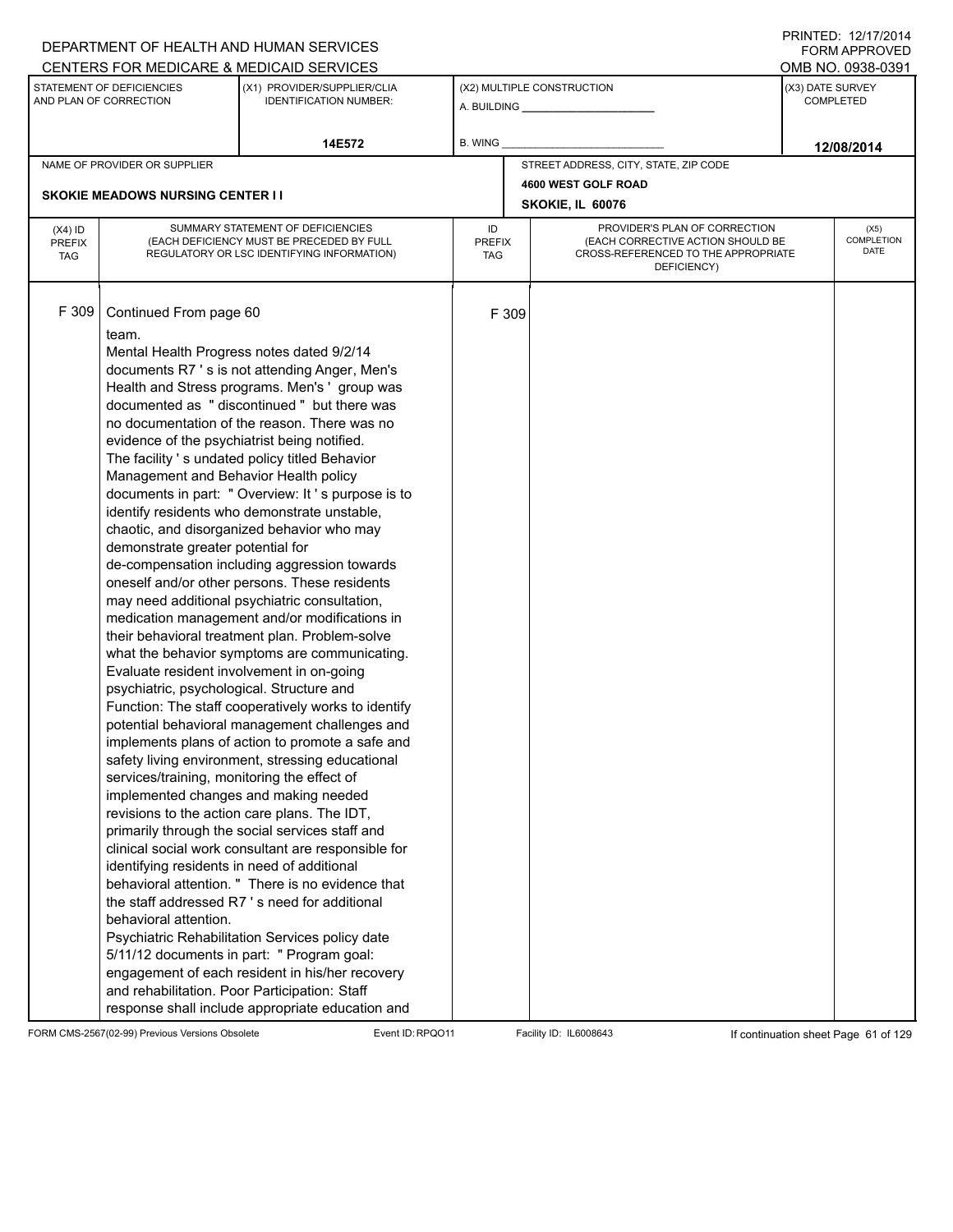|                                          |                                                                                                                                                                                                                                                                                                                                                                                                    | DEPARTMENT OF HEALTH AND HUMAN SERVICES                                                                                                                                                                                                                                                                                                                                                                                                                                                                                                                                                                                                                                                                                                                                                                                                                                                                                                                                                                                                                                                                                                                                                                                                                                                                                                                                                                                                            |                            |       |                                                                                                                          |                  | <b>FORM APPROVED</b>       |
|------------------------------------------|----------------------------------------------------------------------------------------------------------------------------------------------------------------------------------------------------------------------------------------------------------------------------------------------------------------------------------------------------------------------------------------------------|----------------------------------------------------------------------------------------------------------------------------------------------------------------------------------------------------------------------------------------------------------------------------------------------------------------------------------------------------------------------------------------------------------------------------------------------------------------------------------------------------------------------------------------------------------------------------------------------------------------------------------------------------------------------------------------------------------------------------------------------------------------------------------------------------------------------------------------------------------------------------------------------------------------------------------------------------------------------------------------------------------------------------------------------------------------------------------------------------------------------------------------------------------------------------------------------------------------------------------------------------------------------------------------------------------------------------------------------------------------------------------------------------------------------------------------------------|----------------------------|-------|--------------------------------------------------------------------------------------------------------------------------|------------------|----------------------------|
|                                          |                                                                                                                                                                                                                                                                                                                                                                                                    | CENTERS FOR MEDICARE & MEDICAID SERVICES                                                                                                                                                                                                                                                                                                                                                                                                                                                                                                                                                                                                                                                                                                                                                                                                                                                                                                                                                                                                                                                                                                                                                                                                                                                                                                                                                                                                           |                            |       |                                                                                                                          |                  | OMB NO. 0938-0391          |
|                                          | STATEMENT OF DEFICIENCIES<br>AND PLAN OF CORRECTION                                                                                                                                                                                                                                                                                                                                                | (X1) PROVIDER/SUPPLIER/CLIA<br><b>IDENTIFICATION NUMBER:</b>                                                                                                                                                                                                                                                                                                                                                                                                                                                                                                                                                                                                                                                                                                                                                                                                                                                                                                                                                                                                                                                                                                                                                                                                                                                                                                                                                                                       |                            |       | (X2) MULTIPLE CONSTRUCTION                                                                                               | (X3) DATE SURVEY | <b>COMPLETED</b>           |
|                                          |                                                                                                                                                                                                                                                                                                                                                                                                    | 14E572                                                                                                                                                                                                                                                                                                                                                                                                                                                                                                                                                                                                                                                                                                                                                                                                                                                                                                                                                                                                                                                                                                                                                                                                                                                                                                                                                                                                                                             | B. WING                    |       |                                                                                                                          |                  | 12/08/2014                 |
|                                          | NAME OF PROVIDER OR SUPPLIER                                                                                                                                                                                                                                                                                                                                                                       |                                                                                                                                                                                                                                                                                                                                                                                                                                                                                                                                                                                                                                                                                                                                                                                                                                                                                                                                                                                                                                                                                                                                                                                                                                                                                                                                                                                                                                                    |                            |       | STREET ADDRESS, CITY, STATE, ZIP CODE                                                                                    |                  |                            |
|                                          |                                                                                                                                                                                                                                                                                                                                                                                                    |                                                                                                                                                                                                                                                                                                                                                                                                                                                                                                                                                                                                                                                                                                                                                                                                                                                                                                                                                                                                                                                                                                                                                                                                                                                                                                                                                                                                                                                    |                            |       | 4600 WEST GOLF ROAD                                                                                                      |                  |                            |
|                                          | <b>SKOKIE MEADOWS NURSING CENTER I I</b>                                                                                                                                                                                                                                                                                                                                                           |                                                                                                                                                                                                                                                                                                                                                                                                                                                                                                                                                                                                                                                                                                                                                                                                                                                                                                                                                                                                                                                                                                                                                                                                                                                                                                                                                                                                                                                    |                            |       | SKOKIE, IL 60076                                                                                                         |                  |                            |
| $(X4)$ ID<br><b>PREFIX</b><br><b>TAG</b> |                                                                                                                                                                                                                                                                                                                                                                                                    | SUMMARY STATEMENT OF DEFICIENCIES<br>(EACH DEFICIENCY MUST BE PRECEDED BY FULL<br>REGULATORY OR LSC IDENTIFYING INFORMATION)                                                                                                                                                                                                                                                                                                                                                                                                                                                                                                                                                                                                                                                                                                                                                                                                                                                                                                                                                                                                                                                                                                                                                                                                                                                                                                                       | ID<br><b>PREFIX</b><br>TAG |       | PROVIDER'S PLAN OF CORRECTION<br>(EACH CORRECTIVE ACTION SHOULD BE<br>CROSS-REFERENCED TO THE APPROPRIATE<br>DEFICIENCY) |                  | (X5)<br>COMPLETION<br>DATE |
| F 309                                    | Continued From page 61<br>programming.<br>House Rules & Behavioral Expectations<br>meetings.<br>Quarterly MDS (Minimum Data Set) dated<br>and Bathing; new onset of pain - 6/10 with<br>There was no Significant Change MDS<br>completed. On 11/19/14, a 11:06 AM, E8<br>MDS/CP (Minimum Data Set/Care Plan)<br>MDS was not completed. E8 stated that a<br>and ADL's (Activities of daily Living). | counseling about the value of interventions and<br>personal consequences the resident faces for<br>poor engagement. " There is no evidence that<br>appropriate education and counseling was done<br>when R7 stopped participating in psychosocial<br>documents in part: Residents are expected to be<br>out of bed in the morning unless evaluated as<br>physically ill by medical personnel. There is no<br>evidence of any type of evaluation performed in<br>relation to R7 's being not being out of bed in the<br>morning and not attending residents ' morning<br>3/17/14 documents the following areas of decline<br>(in comparison with Admission/Initial MDS dated<br>12/17/2013): ADL function- decline in Dressing<br>Frequency documented as: occasionally; Change<br>in behavior which was documented as new onset<br>of potential indicators of psychosis - hallucination<br>& delusion; Emergence of sad or anxious mood<br>which included the following documentation:<br>feeling down, sad, depressed and helpless;<br>feeling tired and having less energy, feeling bad<br>about himself; trouble concentrating on things.<br>Coordinator validated that Significant Change<br>significant change MDS (Minimum Data Set)<br>comprehensive assessment should have been<br>done. E8 stated, "We have criteria for that. " E8<br>stated that a significant change MDS should be<br>done if there is a change in behavior, cognition |                            | F 309 |                                                                                                                          |                  |                            |

FORM CMS-2567(02-99) Previous Versions Obsolete Event ID:RPQO11 Facility ID: IL6008643 If continuation sheet Page 62 of 129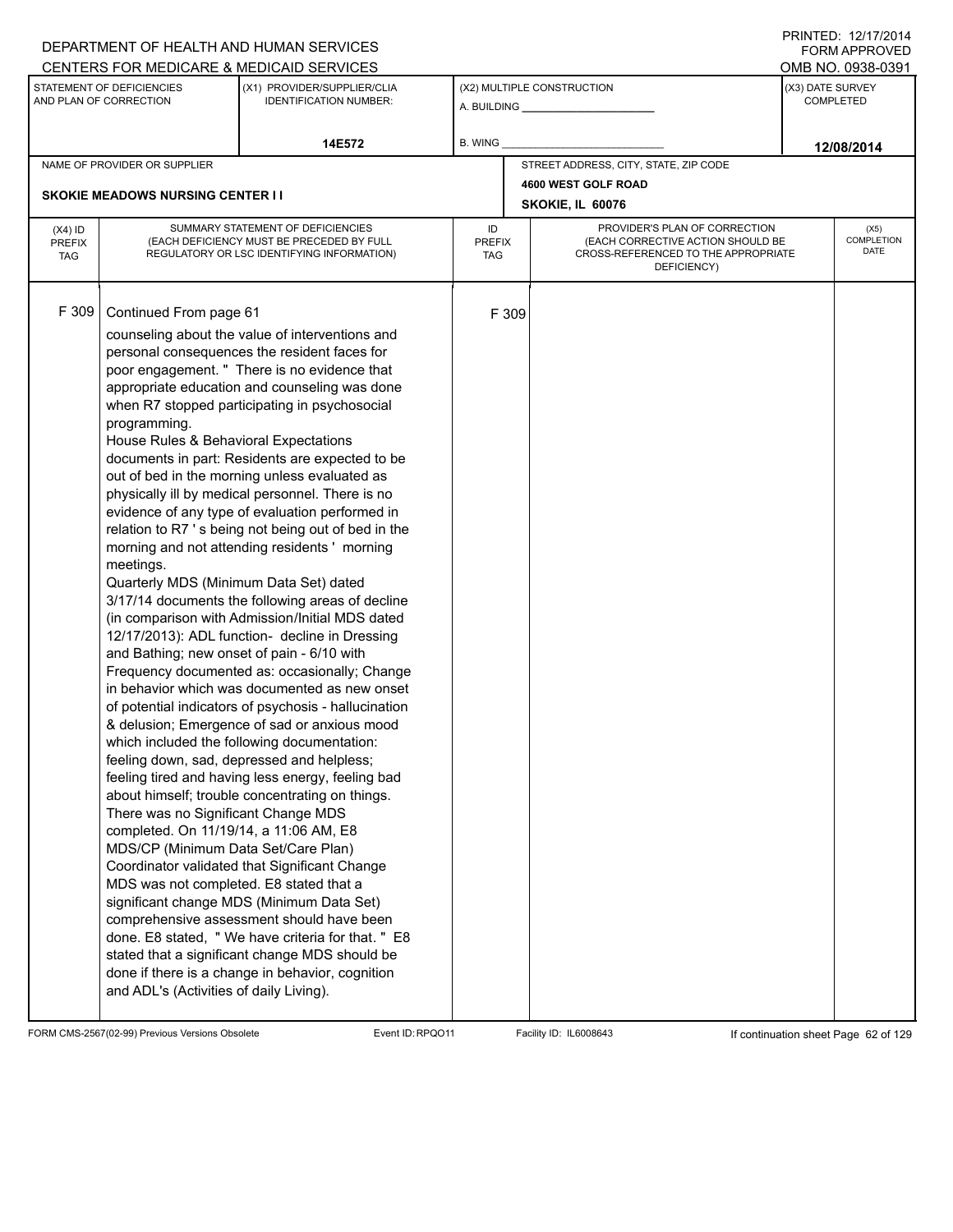| DEPARTMENT OF HEALTH AND HUMAN SERVICES<br>CENTERS FOR MEDICARE & MEDICAID SERVICES                                                                                                                                                                                                                                                                     |                                                                                                                                                                                                                                                                                                                                                                                                                                                                                                                                                                                                                                                                                                                                                                                                                                                                                                                                                                                                                                                                                                                                                                                                                                                                                                                                                                                                                                                                                        |                            |                                                                                                                          | FNINILD. IZIIIIZVI <del>4</del><br><b>FORM APPROVED</b><br>OMB NO. 0938-0391 |
|---------------------------------------------------------------------------------------------------------------------------------------------------------------------------------------------------------------------------------------------------------------------------------------------------------------------------------------------------------|----------------------------------------------------------------------------------------------------------------------------------------------------------------------------------------------------------------------------------------------------------------------------------------------------------------------------------------------------------------------------------------------------------------------------------------------------------------------------------------------------------------------------------------------------------------------------------------------------------------------------------------------------------------------------------------------------------------------------------------------------------------------------------------------------------------------------------------------------------------------------------------------------------------------------------------------------------------------------------------------------------------------------------------------------------------------------------------------------------------------------------------------------------------------------------------------------------------------------------------------------------------------------------------------------------------------------------------------------------------------------------------------------------------------------------------------------------------------------------------|----------------------------|--------------------------------------------------------------------------------------------------------------------------|------------------------------------------------------------------------------|
| STATEMENT OF DEFICIENCIES<br>AND PLAN OF CORRECTION                                                                                                                                                                                                                                                                                                     | (X1) PROVIDER/SUPPLIER/CLIA<br><b>IDENTIFICATION NUMBER:</b>                                                                                                                                                                                                                                                                                                                                                                                                                                                                                                                                                                                                                                                                                                                                                                                                                                                                                                                                                                                                                                                                                                                                                                                                                                                                                                                                                                                                                           |                            | (X2) MULTIPLE CONSTRUCTION                                                                                               | (X3) DATE SURVEY<br>COMPLETED                                                |
|                                                                                                                                                                                                                                                                                                                                                         | 14E572                                                                                                                                                                                                                                                                                                                                                                                                                                                                                                                                                                                                                                                                                                                                                                                                                                                                                                                                                                                                                                                                                                                                                                                                                                                                                                                                                                                                                                                                                 | <b>B. WING</b>             |                                                                                                                          | 12/08/2014                                                                   |
| NAME OF PROVIDER OR SUPPLIER                                                                                                                                                                                                                                                                                                                            |                                                                                                                                                                                                                                                                                                                                                                                                                                                                                                                                                                                                                                                                                                                                                                                                                                                                                                                                                                                                                                                                                                                                                                                                                                                                                                                                                                                                                                                                                        |                            | STREET ADDRESS, CITY, STATE, ZIP CODE                                                                                    |                                                                              |
| <b>SKOKIE MEADOWS NURSING CENTER II</b>                                                                                                                                                                                                                                                                                                                 |                                                                                                                                                                                                                                                                                                                                                                                                                                                                                                                                                                                                                                                                                                                                                                                                                                                                                                                                                                                                                                                                                                                                                                                                                                                                                                                                                                                                                                                                                        |                            | 4600 WEST GOLF ROAD<br>SKOKIE, IL 60076                                                                                  |                                                                              |
|                                                                                                                                                                                                                                                                                                                                                         |                                                                                                                                                                                                                                                                                                                                                                                                                                                                                                                                                                                                                                                                                                                                                                                                                                                                                                                                                                                                                                                                                                                                                                                                                                                                                                                                                                                                                                                                                        |                            |                                                                                                                          |                                                                              |
| $(X4)$ ID<br><b>PREFIX</b><br><b>TAG</b>                                                                                                                                                                                                                                                                                                                | SUMMARY STATEMENT OF DEFICIENCIES<br>(EACH DEFICIENCY MUST BE PRECEDED BY FULL<br>REGULATORY OR LSC IDENTIFYING INFORMATION)                                                                                                                                                                                                                                                                                                                                                                                                                                                                                                                                                                                                                                                                                                                                                                                                                                                                                                                                                                                                                                                                                                                                                                                                                                                                                                                                                           | ID<br><b>PREFIX</b><br>TAG | PROVIDER'S PLAN OF CORRECTION<br>(EACH CORRECTIVE ACTION SHOULD BE<br>CROSS-REFERENCED TO THE APPROPRIATE<br>DEFICIENCY) | (X5)<br>COMPLETION<br><b>DATE</b>                                            |
| F 309<br>Continued From page 62<br>interviewing of staff and to evaluate the<br>The facility submitted the following plan:<br>1.<br>$11/21/14$ .<br>3.<br>11/20/14.<br>4.<br>5.<br>6.<br>was initiated on 11/20/14.<br>7.<br>decline in ADL function."<br>8.<br>impairment was initiated on 11/20/14.<br>9.<br>addressed R7 's isolative behavior which | The Immediate Jeopardy was removed on<br>11/20/14 at 6:00 PM. However, the facility<br>remains out of compliance at Severity Level 2<br>because of the need to allow for complete<br>effectiveness of the plan of correction for F-309.<br>The facility notified the attending physician<br>and obtained an order on 11/20/14 to increase the<br>Motrin to 800 mg (milligrams) from 600 mg TID<br>(Three Times a Day) for weeks. The attending<br>physician planned to see R7 on 11/21/14.<br>2. The facility notified the psychiatrist on<br>11/20/14 and was scheduled to see R7 on<br>Pain Assessment was completed on<br>A significant change comprehensive<br>assessment will be completed with an ARD<br>(Assessment Reference Date) of 11/20/14.<br>Staff in-service titled: Revised Pain<br>Management Policy was done on 11/20/14.<br>Care Plan addressing R7's complain of pain<br>Care Plan was addressing R7 's self-care<br>performance deficits was initiated on 11/20/14<br>with a goal for R7 to " not show any further<br>(Activity) Care Plan addressing R7 's<br>symptom of isolation, psychosocial/psychiatric<br>Care Plan was updated on 11/20/14 that<br>included Interventions which includes but not<br>limited to: Do informal one to ones with resident.<br>Invite (R7) to activities if (R7) does not attend<br>groups. Encourage (R7) to attend activities.<br>10. Care Plan addressing adjustment to Long<br>Term Care placement was updated on 11/20/14 |                            | F 309                                                                                                                    |                                                                              |

FORM CMS-2567(02-99) Previous Versions Obsolete Event ID:RPQO11 Facility ID: IL6008643 If continuation sheet Page 63 of 129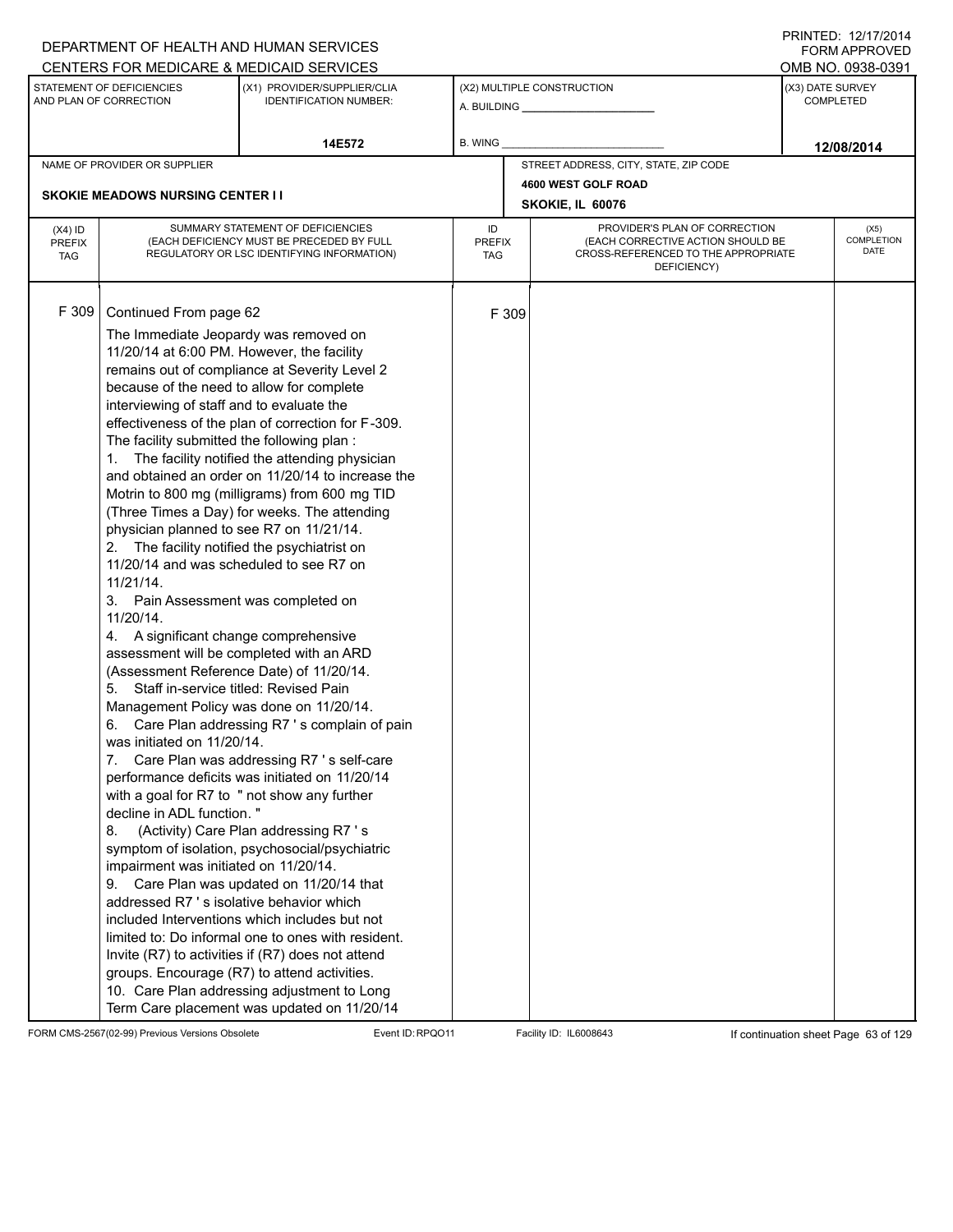|                                          |                                                                                                                                                                                                                                                              | DEPARTMENT OF HEALTH AND HUMAN SERVICES                                                                                                                                                                                                                                                                                                                                                                                                                                                                                                                                                                                                                                                                                                                                                                                                                                                                                                                                                                                                                                                                                                     |                            |                                                                                                                          | <b>FORM APPROVED</b>                 |
|------------------------------------------|--------------------------------------------------------------------------------------------------------------------------------------------------------------------------------------------------------------------------------------------------------------|---------------------------------------------------------------------------------------------------------------------------------------------------------------------------------------------------------------------------------------------------------------------------------------------------------------------------------------------------------------------------------------------------------------------------------------------------------------------------------------------------------------------------------------------------------------------------------------------------------------------------------------------------------------------------------------------------------------------------------------------------------------------------------------------------------------------------------------------------------------------------------------------------------------------------------------------------------------------------------------------------------------------------------------------------------------------------------------------------------------------------------------------|----------------------------|--------------------------------------------------------------------------------------------------------------------------|--------------------------------------|
|                                          |                                                                                                                                                                                                                                                              | CENTERS FOR MEDICARE & MEDICAID SERVICES                                                                                                                                                                                                                                                                                                                                                                                                                                                                                                                                                                                                                                                                                                                                                                                                                                                                                                                                                                                                                                                                                                    |                            |                                                                                                                          | OMB NO. 0938-0391                    |
|                                          | STATEMENT OF DEFICIENCIES<br>AND PLAN OF CORRECTION                                                                                                                                                                                                          | (X1) PROVIDER/SUPPLIER/CLIA<br><b>IDENTIFICATION NUMBER:</b>                                                                                                                                                                                                                                                                                                                                                                                                                                                                                                                                                                                                                                                                                                                                                                                                                                                                                                                                                                                                                                                                                |                            | (X2) MULTIPLE CONSTRUCTION                                                                                               | (X3) DATE SURVEY<br><b>COMPLETED</b> |
|                                          |                                                                                                                                                                                                                                                              | 14E572                                                                                                                                                                                                                                                                                                                                                                                                                                                                                                                                                                                                                                                                                                                                                                                                                                                                                                                                                                                                                                                                                                                                      | B. WING _                  |                                                                                                                          | 12/08/2014                           |
|                                          | NAME OF PROVIDER OR SUPPLIER                                                                                                                                                                                                                                 |                                                                                                                                                                                                                                                                                                                                                                                                                                                                                                                                                                                                                                                                                                                                                                                                                                                                                                                                                                                                                                                                                                                                             |                            | STREET ADDRESS, CITY, STATE, ZIP CODE                                                                                    |                                      |
|                                          | <b>SKOKIE MEADOWS NURSING CENTER II</b>                                                                                                                                                                                                                      |                                                                                                                                                                                                                                                                                                                                                                                                                                                                                                                                                                                                                                                                                                                                                                                                                                                                                                                                                                                                                                                                                                                                             |                            | 4600 WEST GOLF ROAD                                                                                                      |                                      |
|                                          |                                                                                                                                                                                                                                                              |                                                                                                                                                                                                                                                                                                                                                                                                                                                                                                                                                                                                                                                                                                                                                                                                                                                                                                                                                                                                                                                                                                                                             |                            | SKOKIE, IL 60076                                                                                                         |                                      |
| $(X4)$ ID<br><b>PREFIX</b><br><b>TAG</b> |                                                                                                                                                                                                                                                              | SUMMARY STATEMENT OF DEFICIENCIES<br>(EACH DEFICIENCY MUST BE PRECEDED BY FULL<br>REGULATORY OR LSC IDENTIFYING INFORMATION)                                                                                                                                                                                                                                                                                                                                                                                                                                                                                                                                                                                                                                                                                                                                                                                                                                                                                                                                                                                                                | ID<br><b>PREFIX</b><br>TAG | PROVIDER'S PLAN OF CORRECTION<br>(EACH CORRECTIVE ACTION SHOULD BE<br>CROSS-REFERENCED TO THE APPROPRIATE<br>DEFICIENCY) | (X5)<br><b>COMPLETION</b><br>DATE    |
| F 309                                    | Continued From page 63<br>attends activity.<br>by the nurse for a change in medication or<br>physician for further orders."<br>11/20/14.<br>to have PM & R (Physical Medicine and<br>Rehabilitation) evaluation on 3/11/15.<br>of care.<br>Findings Include: | adding a new intervention: Personal invite R7 to<br>an activity, (R7) can have a reward after he<br>11. The facility 's Pain Management Policy was<br>revised which includes but not limited to: #6 e.<br>Pain level is re-assessed and documented thirty<br>(30) minutes to one (1) hour after administration<br>of the ordered medication. If the pain is not<br>relieved, the MD (Medical Doctor) will be notified<br>increase in dose. For continued pain, alert the<br>12. R7 was referred to PT (Physical Therapy). R7<br>was evaluated by PT (Physical Therapy) on<br>13. The facility staff made an appointment for R7<br>2) Based on interview and record review, the<br>facility failed to follow policy regarding post<br>dialysis care and treatment for 1 resident (R13),<br>in a sample of 18 residents, reviewed for quality<br>Physician Order Sheet (POS) denotes R13 was<br>admitted to the facility on 6/27/2007. R13's<br>diagnoses include: Schizo-Affective Disorder<br>Bi-Polar Type, Acute Psychotic Episode, History<br>of Drug Abuse, Alcohol Dependence, Gastro<br>Esophageal Reflux Disease, Diabetes Mellitus, | F 309                      |                                                                                                                          |                                      |
|                                          | R13's Physician Order Sheet (POS) for                                                                                                                                                                                                                        | Hypertension, Syncope and Hydronephrosis.<br>November 2014 denotes: Dialysis 3 Times per<br>week on Monday-Wednesday-Friday. Site:                                                                                                                                                                                                                                                                                                                                                                                                                                                                                                                                                                                                                                                                                                                                                                                                                                                                                                                                                                                                          |                            |                                                                                                                          |                                      |

FORM CMS-2567(02-99) Previous Versions Obsolete Event ID:RPQO11 Facility ID: IL6008643 If continuation sheet Page 64 of 129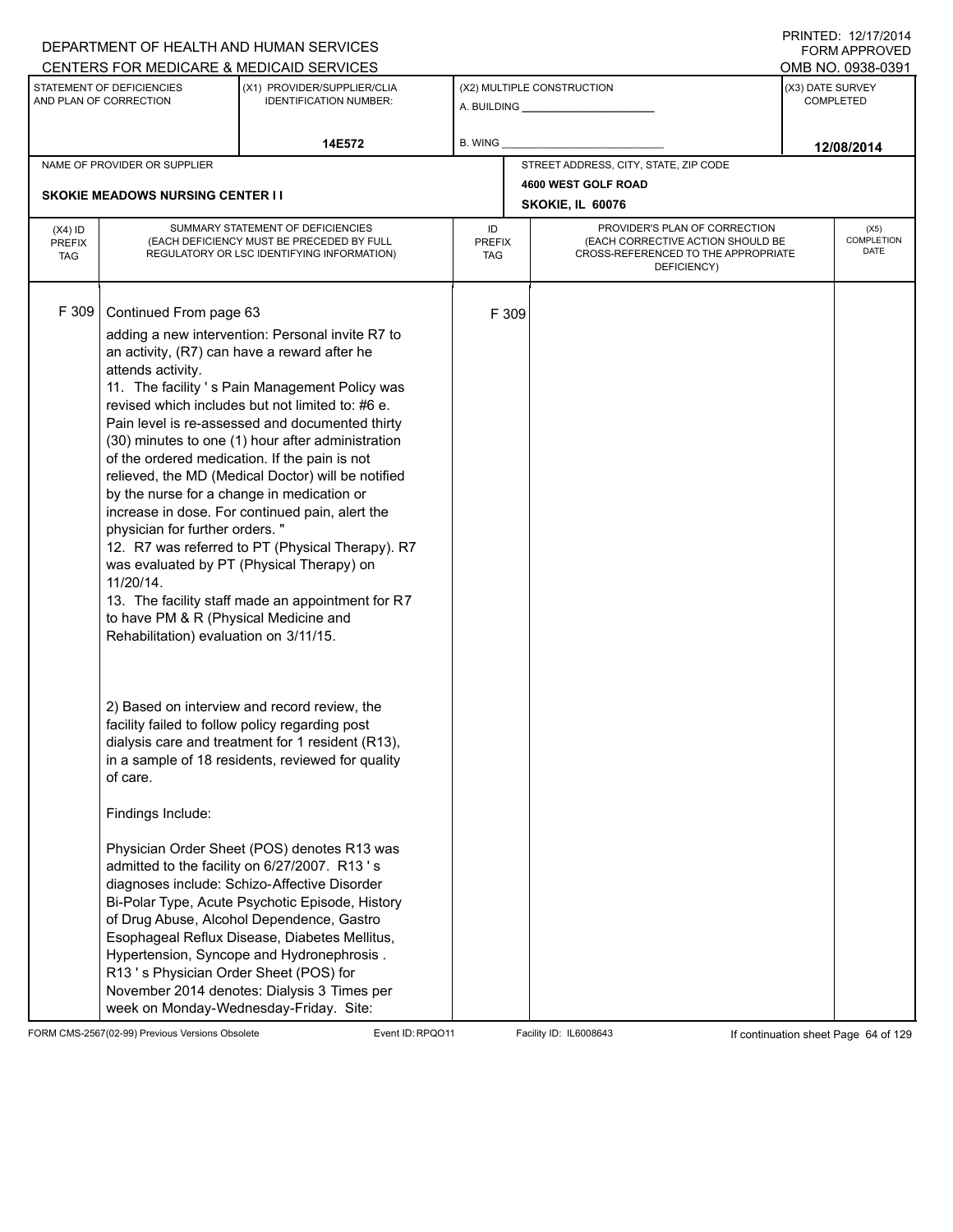| DEPARTMENT OF HEALTH AND HUMAN SERVICES                                                                                                                                                                                                                                                                                                                                                                                                                                                                                                                                                                          |                                                                                                                                                                                                                                                                                                                                                                                                                                                                                                                                                                                                                                                                                                                                                                                                                                                                                                                                                                                                                                                                                                                                                                                                                                                                                               |                            |       |                                                                                                                          |                  | FORM APPROVED                     |
|------------------------------------------------------------------------------------------------------------------------------------------------------------------------------------------------------------------------------------------------------------------------------------------------------------------------------------------------------------------------------------------------------------------------------------------------------------------------------------------------------------------------------------------------------------------------------------------------------------------|-----------------------------------------------------------------------------------------------------------------------------------------------------------------------------------------------------------------------------------------------------------------------------------------------------------------------------------------------------------------------------------------------------------------------------------------------------------------------------------------------------------------------------------------------------------------------------------------------------------------------------------------------------------------------------------------------------------------------------------------------------------------------------------------------------------------------------------------------------------------------------------------------------------------------------------------------------------------------------------------------------------------------------------------------------------------------------------------------------------------------------------------------------------------------------------------------------------------------------------------------------------------------------------------------|----------------------------|-------|--------------------------------------------------------------------------------------------------------------------------|------------------|-----------------------------------|
| CENTERS FOR MEDICARE & MEDICAID SERVICES                                                                                                                                                                                                                                                                                                                                                                                                                                                                                                                                                                         |                                                                                                                                                                                                                                                                                                                                                                                                                                                                                                                                                                                                                                                                                                                                                                                                                                                                                                                                                                                                                                                                                                                                                                                                                                                                                               |                            |       |                                                                                                                          |                  | OMB NO. 0938-0391                 |
| STATEMENT OF DEFICIENCIES<br>AND PLAN OF CORRECTION                                                                                                                                                                                                                                                                                                                                                                                                                                                                                                                                                              | (X1) PROVIDER/SUPPLIER/CLIA<br><b>IDENTIFICATION NUMBER:</b>                                                                                                                                                                                                                                                                                                                                                                                                                                                                                                                                                                                                                                                                                                                                                                                                                                                                                                                                                                                                                                                                                                                                                                                                                                  |                            |       | (X2) MULTIPLE CONSTRUCTION                                                                                               | (X3) DATE SURVEY | <b>COMPLETED</b>                  |
|                                                                                                                                                                                                                                                                                                                                                                                                                                                                                                                                                                                                                  | 14E572                                                                                                                                                                                                                                                                                                                                                                                                                                                                                                                                                                                                                                                                                                                                                                                                                                                                                                                                                                                                                                                                                                                                                                                                                                                                                        | B. WING                    |       |                                                                                                                          |                  | 12/08/2014                        |
| NAME OF PROVIDER OR SUPPLIER                                                                                                                                                                                                                                                                                                                                                                                                                                                                                                                                                                                     |                                                                                                                                                                                                                                                                                                                                                                                                                                                                                                                                                                                                                                                                                                                                                                                                                                                                                                                                                                                                                                                                                                                                                                                                                                                                                               |                            |       | STREET ADDRESS, CITY, STATE, ZIP CODE                                                                                    |                  |                                   |
|                                                                                                                                                                                                                                                                                                                                                                                                                                                                                                                                                                                                                  |                                                                                                                                                                                                                                                                                                                                                                                                                                                                                                                                                                                                                                                                                                                                                                                                                                                                                                                                                                                                                                                                                                                                                                                                                                                                                               |                            |       | 4600 WEST GOLF ROAD                                                                                                      |                  |                                   |
| <b>SKOKIE MEADOWS NURSING CENTER I I</b>                                                                                                                                                                                                                                                                                                                                                                                                                                                                                                                                                                         |                                                                                                                                                                                                                                                                                                                                                                                                                                                                                                                                                                                                                                                                                                                                                                                                                                                                                                                                                                                                                                                                                                                                                                                                                                                                                               |                            |       | SKOKIE, IL 60076                                                                                                         |                  |                                   |
| $(X4)$ ID<br><b>PREFIX</b><br><b>TAG</b>                                                                                                                                                                                                                                                                                                                                                                                                                                                                                                                                                                         | SUMMARY STATEMENT OF DEFICIENCIES<br>(EACH DEFICIENCY MUST BE PRECEDED BY FULL<br>REGULATORY OR LSC IDENTIFYING INFORMATION)                                                                                                                                                                                                                                                                                                                                                                                                                                                                                                                                                                                                                                                                                                                                                                                                                                                                                                                                                                                                                                                                                                                                                                  | ID<br><b>PREFIX</b><br>TAG |       | PROVIDER'S PLAN OF CORRECTION<br>(EACH CORRECTIVE ACTION SHOULD BE<br>CROSS-REFERENCED TO THE APPROPRIATE<br>DEFICIENCY) |                  | (X5)<br><b>COMPLETION</b><br>DATE |
| F 309<br>Continued From page 64<br>Needed.<br>monitoring. On 11/19/14 at 2:20pm R13 was<br>seen to have two dialysis catheter sites. One<br>shunt in the left arm and one sub-clavian port<br>catheter.<br>and facility communicates in house in nurses<br>checked once in a while but we don't really<br>Residents On Dialysis states: Purpose: To<br>Dialysis site will be monitored for signs and<br>hours post dialysis.<br>Contract for Skilled Nursing Facility (SNF)<br>resident is medically stable to undergo such<br>Renal Disease (ESRD) Dialysis Unit.<br>Facility information on all aspects of the | Dialysis Catheter Dress with Regular Gauze as<br>November POS Does not denote any dialysis site<br>On 11/19/14 at 9:30 am E24 (Registered Nurse)<br>was asked about communication between facility<br>and dialysis center. E24 stated in part that "yes,<br>dialysis center sends laboratory values routinely<br>notes." E24 stated in part "bruit and thrill is<br>document that. " Surveyor asked E24 if dialysis<br>shunt site dressing is being checked regularly<br>and E24 stated " sometimes, when he asks for it.<br>Facility 's Policy titled Policy And Procedure Of<br>facilitate care of residents receiving dialysis in a<br>designated dialysis center. Procedure: 4. Upon<br>residents return to the facility, the nurse on duty<br>will do an overall assessment of the resident. 5.<br>symptoms of infection such as redness, drainage,<br>pain, localized temperature and bleeding times 24<br>Outpatient Dialysis Services Agreement between<br>facility and local dialysis site denotes 3. Specific<br>Services Provided by the Parties: The nursing<br>facility shall be responsible for ensuring that the<br>transportation and for treatment at the End Stage<br>Contract also states: 5. D. To provide the Nursing<br>management of the residents care related to the |                            | F 309 |                                                                                                                          |                  |                                   |

FORM CMS-2567(02-99) Previous Versions Obsolete Event ID:RPQO11 Facility ID: IL6008643 If continuation sheet Page 65 of 129

PRINTED: 12/17/2014 FORM APPROVED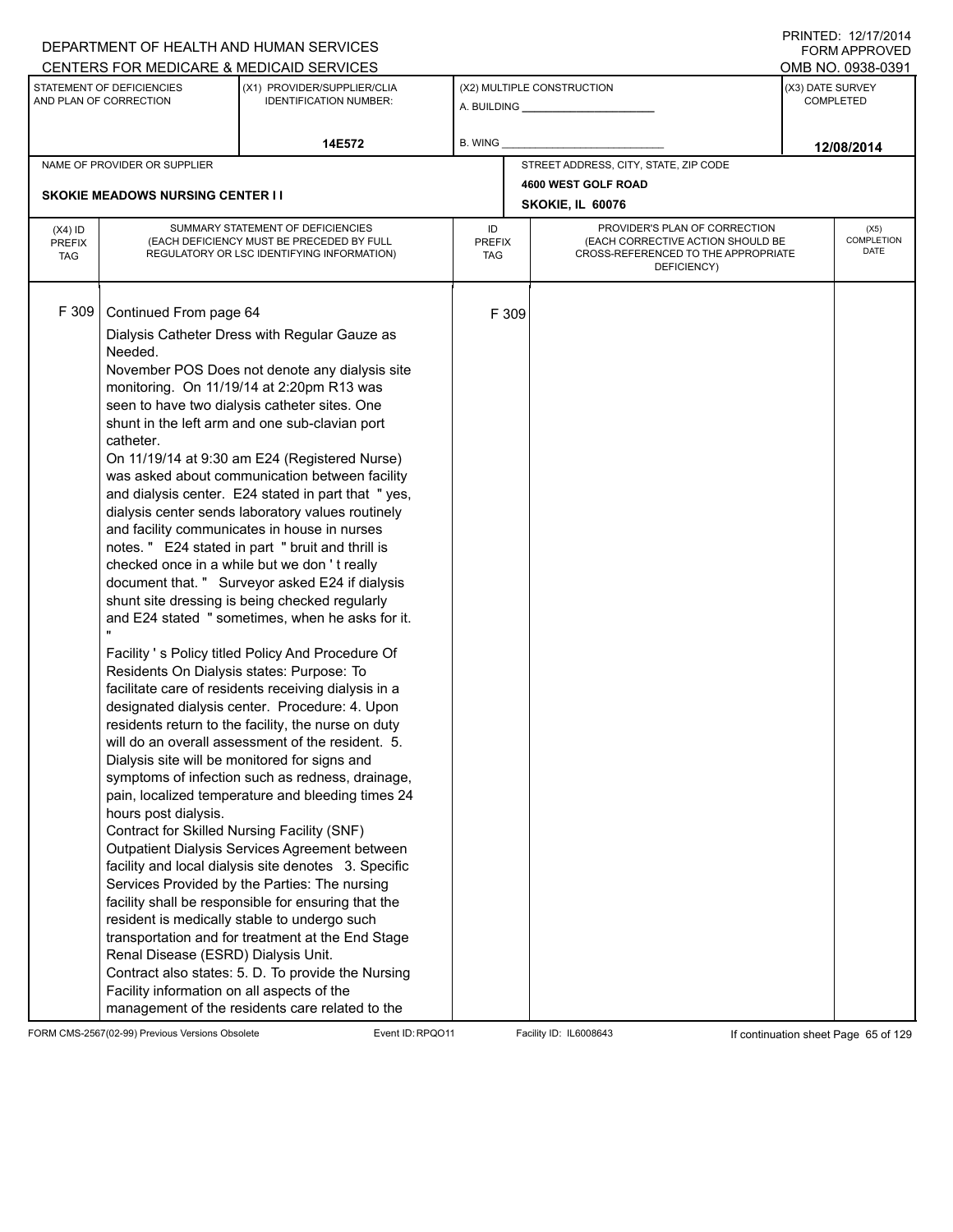| CENTERS FOR MEDICARE & MEDICAID SERVICES<br>STATEMENT OF DEFICIENCIES                                                                                                                                                                                                                                                                                                                                                                                                                                                                                                                                                                                                                                                                                                                                                                                                                                                                                                                                                                                                                                                                                                                                                                                                                                                                                                                                                                                                                                                                                                                                                                                                                                                                                                                                                                                                                                                                                                             |                                                                                                                              |                            |       |                                                                                                                          |                  |                                   |
|-----------------------------------------------------------------------------------------------------------------------------------------------------------------------------------------------------------------------------------------------------------------------------------------------------------------------------------------------------------------------------------------------------------------------------------------------------------------------------------------------------------------------------------------------------------------------------------------------------------------------------------------------------------------------------------------------------------------------------------------------------------------------------------------------------------------------------------------------------------------------------------------------------------------------------------------------------------------------------------------------------------------------------------------------------------------------------------------------------------------------------------------------------------------------------------------------------------------------------------------------------------------------------------------------------------------------------------------------------------------------------------------------------------------------------------------------------------------------------------------------------------------------------------------------------------------------------------------------------------------------------------------------------------------------------------------------------------------------------------------------------------------------------------------------------------------------------------------------------------------------------------------------------------------------------------------------------------------------------------|------------------------------------------------------------------------------------------------------------------------------|----------------------------|-------|--------------------------------------------------------------------------------------------------------------------------|------------------|-----------------------------------|
|                                                                                                                                                                                                                                                                                                                                                                                                                                                                                                                                                                                                                                                                                                                                                                                                                                                                                                                                                                                                                                                                                                                                                                                                                                                                                                                                                                                                                                                                                                                                                                                                                                                                                                                                                                                                                                                                                                                                                                                   |                                                                                                                              |                            |       |                                                                                                                          |                  | OMB NO. 0938-0391                 |
| AND PLAN OF CORRECTION                                                                                                                                                                                                                                                                                                                                                                                                                                                                                                                                                                                                                                                                                                                                                                                                                                                                                                                                                                                                                                                                                                                                                                                                                                                                                                                                                                                                                                                                                                                                                                                                                                                                                                                                                                                                                                                                                                                                                            | (X1) PROVIDER/SUPPLIER/CLIA<br><b>IDENTIFICATION NUMBER:</b>                                                                 |                            |       | (X2) MULTIPLE CONSTRUCTION                                                                                               | (X3) DATE SURVEY | <b>COMPLETED</b>                  |
|                                                                                                                                                                                                                                                                                                                                                                                                                                                                                                                                                                                                                                                                                                                                                                                                                                                                                                                                                                                                                                                                                                                                                                                                                                                                                                                                                                                                                                                                                                                                                                                                                                                                                                                                                                                                                                                                                                                                                                                   | 14E572                                                                                                                       | B. WING                    |       |                                                                                                                          |                  | 12/08/2014                        |
| NAME OF PROVIDER OR SUPPLIER                                                                                                                                                                                                                                                                                                                                                                                                                                                                                                                                                                                                                                                                                                                                                                                                                                                                                                                                                                                                                                                                                                                                                                                                                                                                                                                                                                                                                                                                                                                                                                                                                                                                                                                                                                                                                                                                                                                                                      |                                                                                                                              |                            |       | STREET ADDRESS, CITY, STATE, ZIP CODE                                                                                    |                  |                                   |
|                                                                                                                                                                                                                                                                                                                                                                                                                                                                                                                                                                                                                                                                                                                                                                                                                                                                                                                                                                                                                                                                                                                                                                                                                                                                                                                                                                                                                                                                                                                                                                                                                                                                                                                                                                                                                                                                                                                                                                                   |                                                                                                                              |                            |       | 4600 WEST GOLF ROAD                                                                                                      |                  |                                   |
| <b>SKOKIE MEADOWS NURSING CENTER I I</b>                                                                                                                                                                                                                                                                                                                                                                                                                                                                                                                                                                                                                                                                                                                                                                                                                                                                                                                                                                                                                                                                                                                                                                                                                                                                                                                                                                                                                                                                                                                                                                                                                                                                                                                                                                                                                                                                                                                                          |                                                                                                                              |                            |       | SKOKIE, IL 60076                                                                                                         |                  |                                   |
| $(X4)$ ID<br><b>PREFIX</b><br><b>TAG</b>                                                                                                                                                                                                                                                                                                                                                                                                                                                                                                                                                                                                                                                                                                                                                                                                                                                                                                                                                                                                                                                                                                                                                                                                                                                                                                                                                                                                                                                                                                                                                                                                                                                                                                                                                                                                                                                                                                                                          | SUMMARY STATEMENT OF DEFICIENCIES<br>(EACH DEFICIENCY MUST BE PRECEDED BY FULL<br>REGULATORY OR LSC IDENTIFYING INFORMATION) | ID<br><b>PREFIX</b><br>TAG |       | PROVIDER'S PLAN OF CORRECTION<br>(EACH CORRECTIVE ACTION SHOULD BE<br>CROSS-REFERENCED TO THE APPROPRIATE<br>DEFICIENCY) |                  | (X5)<br><b>COMPLETION</b><br>DATE |
| F 309<br>Continued From page 65<br>provision of dialysis services, including directions<br>on management of medical and non- medical<br>emergencies, including but not limited to,<br>bleeding/hemorrhage, infection/bacteria, and care<br>of dialysis success site and disinfection of dialysis<br>access site.<br>R13's Dialysis Care Plan initiated 10/14/2014<br>with a target date of 1/15/2015 denotes that R13<br>will be able to tolerate dialysis without any<br>complications. Care Plan does not denote that<br>nursing will perform an overall assessment upon<br>return to the facility post dialysis. Care Plan does<br>not denote that dialysis site will be monitored for<br>signs and symptoms of infection such as<br>redness, drainage, pain, localized temperature<br>and bleeding times 24 hours post dialysis. Care<br>plan does not denote that dialysis access site will<br>be checked for bruit and thrill.<br>On 11/19/14 at 1:10pm E2 (Director of Nursing)<br>DON stated that R13 " has no orders for blood<br>pressure to be taken before leaving the facility<br>and takes no information with him, they have all<br>the records there. " "When R13 returns back to<br>facility there is no clinical assessment we just ask<br>how he is doing and document that in the nursing<br>notes."<br>On 11/19/14 at 1:55pm Z3 (Registered Nurse)<br>stated in part that there is no communication sent<br>with resident to the dialysis center and nothing is<br>sent back with him. We do send monthly lab<br>results to the facility for their review. Z5<br>(Nurse/Manager) stated that facility should be<br>checking the bruit and thrill daily and after every<br>treatment when R13 returns to the facility.<br>On 11/18/14 at 1:08pm during the group<br>interview, surveyor observed R13 remove his<br>dressing from his left arm dialysis site. The<br>dressing had small amount of dried exudates<br>adhered to gauze dressing which he removed |                                                                                                                              |                            | F 309 |                                                                                                                          |                  |                                   |

FORM CMS-2567(02-99) Previous Versions Obsolete Event ID:RPQO11 Facility ID: IL6008643 If continuation sheet Page 66 of 129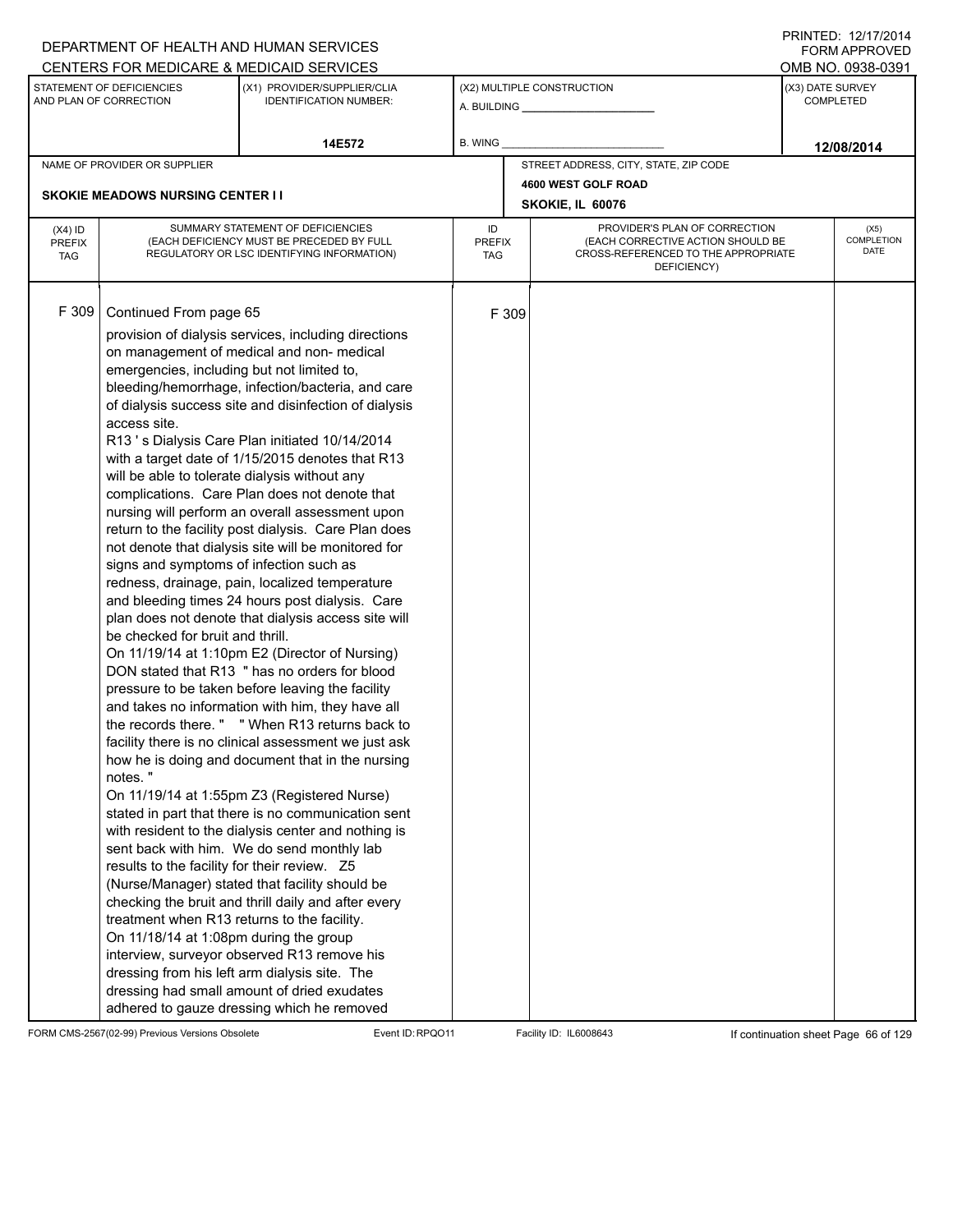|                             |                                          | DEPARTMENT OF HEALTH AND HUMAN SERVICES                                                                    |                      |       |                                                                          |                  | FORM APPROVED             |
|-----------------------------|------------------------------------------|------------------------------------------------------------------------------------------------------------|----------------------|-------|--------------------------------------------------------------------------|------------------|---------------------------|
|                             | STATEMENT OF DEFICIENCIES                | CENTERS FOR MEDICARE & MEDICAID SERVICES<br>(X1) PROVIDER/SUPPLIER/CLIA                                    |                      |       | (X2) MULTIPLE CONSTRUCTION                                               | (X3) DATE SURVEY | OMB NO. 0938-0391         |
|                             | AND PLAN OF CORRECTION                   | <b>IDENTIFICATION NUMBER:</b>                                                                              |                      |       |                                                                          |                  | <b>COMPLETED</b>          |
|                             |                                          | 14E572                                                                                                     | B. WING              |       |                                                                          |                  | 12/08/2014                |
|                             | NAME OF PROVIDER OR SUPPLIER             |                                                                                                            |                      |       | STREET ADDRESS, CITY, STATE, ZIP CODE                                    |                  |                           |
|                             | <b>SKOKIE MEADOWS NURSING CENTER I I</b> |                                                                                                            |                      |       | 4600 WEST GOLF ROAD                                                      |                  |                           |
|                             |                                          |                                                                                                            |                      |       | SKOKIE, IL 60076                                                         |                  |                           |
| $(X4)$ ID                   |                                          | SUMMARY STATEMENT OF DEFICIENCIES                                                                          | ID                   |       | PROVIDER'S PLAN OF CORRECTION                                            |                  | (X5)<br><b>COMPLETION</b> |
| <b>PREFIX</b><br><b>TAG</b> |                                          | (EACH DEFICIENCY MUST BE PRECEDED BY FULL<br>REGULATORY OR LSC IDENTIFYING INFORMATION)                    | <b>PREFIX</b><br>TAG |       | (EACH CORRECTIVE ACTION SHOULD BE<br>CROSS-REFERENCED TO THE APPROPRIATE |                  | DATE                      |
|                             | DEFICIENCY)                              |                                                                                                            |                      |       |                                                                          |                  |                           |
|                             |                                          |                                                                                                            |                      |       |                                                                          |                  |                           |
| F 309                       | Continued From page 66                   |                                                                                                            |                      | F 309 |                                                                          |                  |                           |
|                             | the dressing myself."                    | himself and stated in part that "I always remove                                                           |                      |       |                                                                          |                  |                           |
|                             |                                          | On 11/19/14 at 2:11pm Z6 (Medical Doctor) was                                                              |                      |       |                                                                          |                  |                           |
|                             |                                          | asked about R13's post dialysis site care and Z6                                                           |                      |       |                                                                          |                  |                           |
|                             |                                          | stated in part they should not check it after every                                                        |                      |       |                                                                          |                  |                           |
|                             |                                          | dialysis. It also does not need to be checked<br>daily. Surveyor questioned Z6 what about a site           |                      |       |                                                                          |                  |                           |
|                             |                                          | dressing or drainage noted and Z6 responded "                                                              |                      |       |                                                                          |                  |                           |
|                             |                                          | why exactly does he have a dressing? I was not                                                             |                      |       |                                                                          |                  |                           |
|                             |                                          | notified. If there is a problem with the dressing<br>then definitely the site should be observed for       |                      |       |                                                                          |                  |                           |
|                             | signs and symptoms of infection and be   |                                                                                                            |                      |       |                                                                          |                  |                           |
|                             | monitored closely."                      |                                                                                                            |                      |       |                                                                          |                  |                           |
|                             |                                          | On 11/19/14 at 4:50pm E2 (Director of Nursing)                                                             |                      |       |                                                                          |                  |                           |
|                             |                                          | and E3 (Assistant Director of Nursing) were<br>asked if staff had had any formal training on               |                      |       |                                                                          |                  |                           |
|                             | medical emergencies related to dialysis  |                                                                                                            |                      |       |                                                                          |                  |                           |
|                             |                                          | complications and E3 stated '" no " but they                                                               |                      |       |                                                                          |                  |                           |
|                             |                                          | would know what to do in case of a medical                                                                 |                      |       |                                                                          |                  |                           |
|                             | emergency.                               |                                                                                                            |                      |       |                                                                          |                  |                           |
|                             |                                          |                                                                                                            |                      |       |                                                                          |                  |                           |
|                             |                                          | On 11/19/14 at 4:46pm, E27 (Registered Nurse)                                                              |                      |       |                                                                          |                  |                           |
|                             |                                          | stated, "We only have one resident that goes to                                                            |                      |       |                                                                          |                  |                           |
|                             |                                          | dialysis. That's (R13). When (R13) comes back<br>from dialysis, I just ask him how he is doing. We         |                      |       |                                                                          |                  |                           |
|                             |                                          | don't assess his shunt or site. We don't check for                                                         |                      |       |                                                                          |                  |                           |
|                             |                                          | bruits or thrills. We have not got any training from                                                       |                      |       |                                                                          |                  |                           |
|                             |                                          | the nursing home or the dialysis center on what                                                            |                      |       |                                                                          |                  |                           |
|                             |                                          | do if there's an emergency with the shunt or site.<br>But if there was bleeding at the site, I would apply |                      |       |                                                                          |                  |                           |
|                             |                                          | pressure with a sterile dressing or call 911."                                                             |                      |       |                                                                          |                  |                           |
| F 310                       |                                          | 483.25(a)(1) ADLS DO NOT DECLINE UNLESS                                                                    |                      | F 310 |                                                                          |                  |                           |
| $SS = G$                    | <b>UNAVOIDABLE</b>                       |                                                                                                            |                      |       |                                                                          |                  |                           |
|                             |                                          | Based on the comprehensive assessment of a                                                                 |                      |       |                                                                          |                  |                           |
|                             |                                          | resident, the facility must ensure that a resident's                                                       |                      |       |                                                                          |                  |                           |
|                             |                                          | abilities in activities of daily living do not diminish                                                    |                      |       |                                                                          |                  |                           |
|                             |                                          |                                                                                                            |                      |       |                                                                          |                  |                           |

FORM CMS-2567(02-99) Previous Versions Obsolete Event ID:RPQO11 Facility ID: IL6008643 If continuation sheet Page 67 of 129

PRINTED: 12/17/2014 FORM APPROVED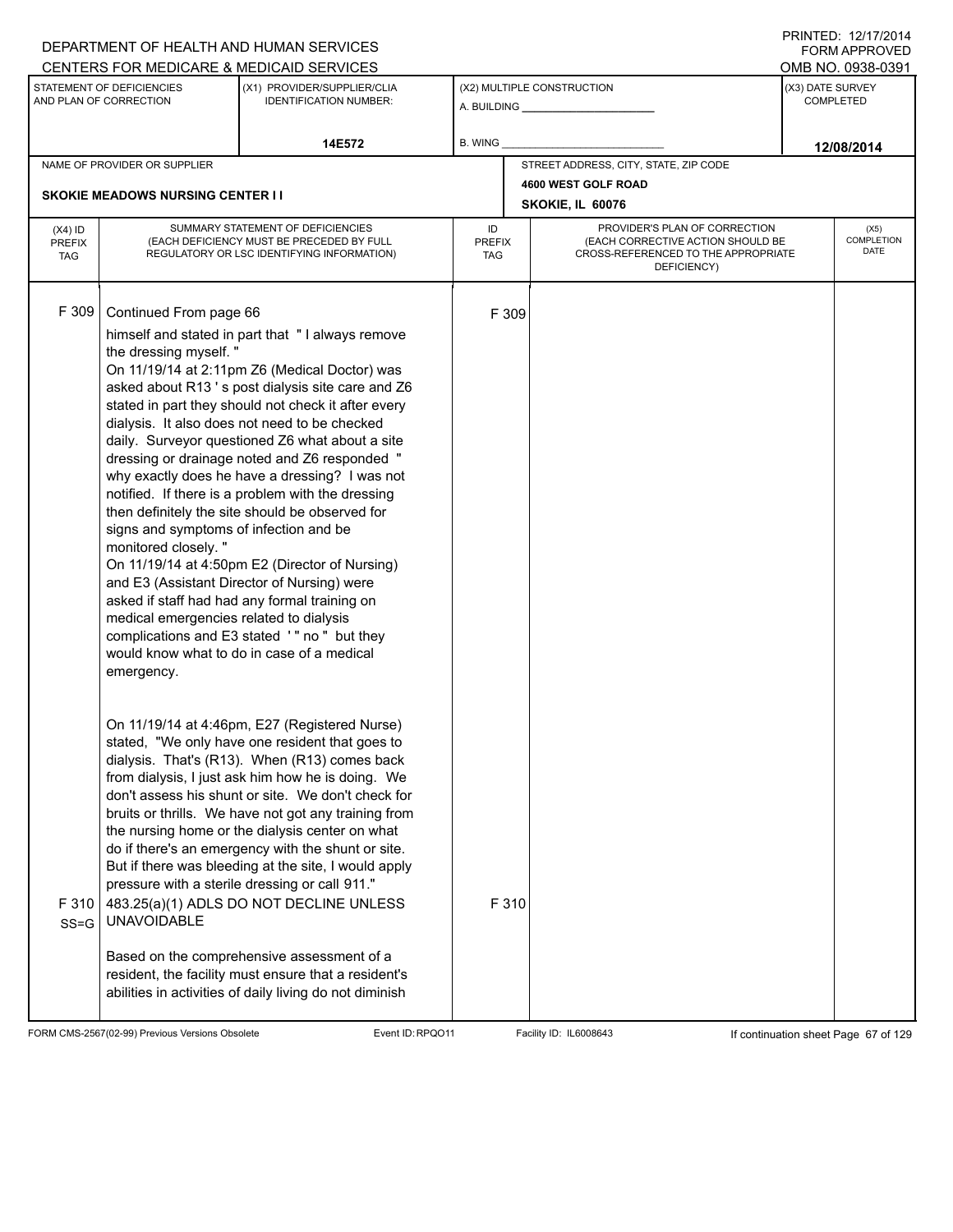| DEPARTMENT OF HEALTH AND HUMAN SERVICES                                                                                                                                                                                                                                                                                                                                                                                                                                                                                                                                                                                                                                                                                                                                                                                                           |                                                                                                                                                                                                                                                                                                                                                                                                                                                                                                                                                                                                                                                                                                                                                                                                                                                                           |                            |       |                                                                                                                          |                  | FORM APPROVED              |
|---------------------------------------------------------------------------------------------------------------------------------------------------------------------------------------------------------------------------------------------------------------------------------------------------------------------------------------------------------------------------------------------------------------------------------------------------------------------------------------------------------------------------------------------------------------------------------------------------------------------------------------------------------------------------------------------------------------------------------------------------------------------------------------------------------------------------------------------------|---------------------------------------------------------------------------------------------------------------------------------------------------------------------------------------------------------------------------------------------------------------------------------------------------------------------------------------------------------------------------------------------------------------------------------------------------------------------------------------------------------------------------------------------------------------------------------------------------------------------------------------------------------------------------------------------------------------------------------------------------------------------------------------------------------------------------------------------------------------------------|----------------------------|-------|--------------------------------------------------------------------------------------------------------------------------|------------------|----------------------------|
| CENTERS FOR MEDICARE & MEDICAID SERVICES<br>STATEMENT OF DEFICIENCIES                                                                                                                                                                                                                                                                                                                                                                                                                                                                                                                                                                                                                                                                                                                                                                             |                                                                                                                                                                                                                                                                                                                                                                                                                                                                                                                                                                                                                                                                                                                                                                                                                                                                           |                            |       |                                                                                                                          |                  | OMB NO. 0938-0391          |
| AND PLAN OF CORRECTION                                                                                                                                                                                                                                                                                                                                                                                                                                                                                                                                                                                                                                                                                                                                                                                                                            | (X1) PROVIDER/SUPPLIER/CLIA<br><b>IDENTIFICATION NUMBER:</b>                                                                                                                                                                                                                                                                                                                                                                                                                                                                                                                                                                                                                                                                                                                                                                                                              |                            |       | (X2) MULTIPLE CONSTRUCTION<br>A. BUILDING <b>A.</b> BUILDING                                                             | (X3) DATE SURVEY | <b>COMPLETED</b>           |
|                                                                                                                                                                                                                                                                                                                                                                                                                                                                                                                                                                                                                                                                                                                                                                                                                                                   | 14E572                                                                                                                                                                                                                                                                                                                                                                                                                                                                                                                                                                                                                                                                                                                                                                                                                                                                    | B. WING                    |       |                                                                                                                          |                  | 12/08/2014                 |
| NAME OF PROVIDER OR SUPPLIER                                                                                                                                                                                                                                                                                                                                                                                                                                                                                                                                                                                                                                                                                                                                                                                                                      |                                                                                                                                                                                                                                                                                                                                                                                                                                                                                                                                                                                                                                                                                                                                                                                                                                                                           |                            |       | STREET ADDRESS, CITY, STATE, ZIP CODE                                                                                    |                  |                            |
|                                                                                                                                                                                                                                                                                                                                                                                                                                                                                                                                                                                                                                                                                                                                                                                                                                                   |                                                                                                                                                                                                                                                                                                                                                                                                                                                                                                                                                                                                                                                                                                                                                                                                                                                                           |                            |       | 4600 WEST GOLF ROAD                                                                                                      |                  |                            |
| <b>SKOKIE MEADOWS NURSING CENTER I I</b>                                                                                                                                                                                                                                                                                                                                                                                                                                                                                                                                                                                                                                                                                                                                                                                                          |                                                                                                                                                                                                                                                                                                                                                                                                                                                                                                                                                                                                                                                                                                                                                                                                                                                                           |                            |       | SKOKIE, IL 60076                                                                                                         |                  |                            |
| $(X4)$ ID<br><b>PREFIX</b><br><b>TAG</b>                                                                                                                                                                                                                                                                                                                                                                                                                                                                                                                                                                                                                                                                                                                                                                                                          | SUMMARY STATEMENT OF DEFICIENCIES<br>(EACH DEFICIENCY MUST BE PRECEDED BY FULL<br>REGULATORY OR LSC IDENTIFYING INFORMATION)                                                                                                                                                                                                                                                                                                                                                                                                                                                                                                                                                                                                                                                                                                                                              | ID<br><b>PREFIX</b><br>TAG |       | PROVIDER'S PLAN OF CORRECTION<br>(EACH CORRECTIVE ACTION SHOULD BE<br>CROSS-REFERENCED TO THE APPROPRIATE<br>DEFICIENCY) |                  | (X5)<br>COMPLETION<br>DATE |
| F 310<br>Continued From page 67<br>condition demonstrate that diminution was<br>to bathe, dress, and groom; transfer and<br>or other functional communication systems.<br>This REQUIREMENT is not met as evidenced<br>by:<br>maximize the level of function in ambulation,<br>resident (R7) in the sample of 18 residents,<br>failures resulted in deterioration in R7<br>capabilities related to ambulation, toileting,<br>dressing, bathing and transfers.<br>Findings include:<br>On 11/17/14, at 9:30 Am, during the initial tour<br>his room and did not attend the residents<br>morning meeting. E2'stated that all residents<br>front room.<br>position from the bed to standing position. R7<br>moved slowly, with facial grimacing, while<br>able to get out of bed and stabilize himself in a<br>slow and wobbly gait using his walker. | unless circumstances of the individual's clinical<br>unavoidable. This includes the resident's ability<br>ambulate; toilet; eat; and use speech, language,<br>Based upon observation, interview and record<br>review, the facility failed to investigate changes of<br>clinical condition and implement interventions to<br>toileting, dressing, bathing and transfers for one<br>reviewed for ADL(Activities of Daily Living) These<br>with E2 DON (Director of Nursing), R7 stayed in<br>attend resident morning meeting every day in the<br>On 11/17/14, at 4:00 PM, R7 was on his bed, in a<br>bent (fetal) position. R7 had difficulty changing his<br>changing his position to grab his walker. R7 was<br>stooping position. R7 walked approximately three<br>feet distance (from his bed to his dresser) with a<br>On 11/17/14, at 4:30 PM, R7 stated that he uses |                            | F 310 |                                                                                                                          |                  |                            |

FORM CMS-2567(02-99) Previous Versions Obsolete Event ID:RPQO11 Facility ID: IL6008643 If continuation sheet Page 68 of 129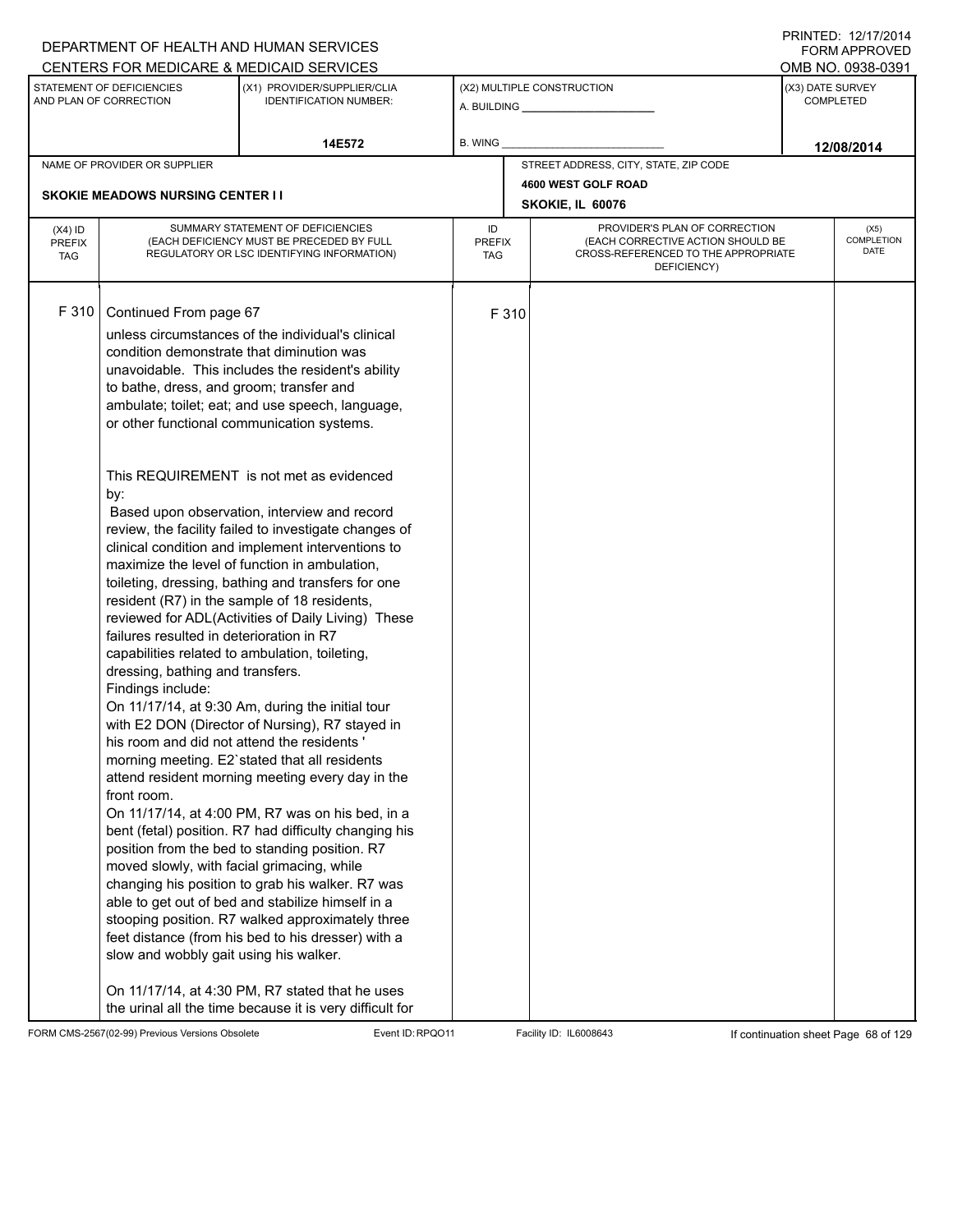| CENTERS FOR MEDICARE & MEDICAID SERVICES<br>OMB NO. 0938-0391<br>(X3) DATE SURVEY<br>STATEMENT OF DEFICIENCIES<br>(X1) PROVIDER/SUPPLIER/CLIA<br>(X2) MULTIPLE CONSTRUCTION<br>AND PLAN OF CORRECTION<br><b>IDENTIFICATION NUMBER:</b><br><b>COMPLETED</b><br>B. WING<br>14E572<br>12/08/2014<br>STREET ADDRESS, CITY, STATE, ZIP CODE<br>NAME OF PROVIDER OR SUPPLIER<br>4600 WEST GOLF ROAD<br><b>SKOKIE MEADOWS NURSING CENTER I I</b><br>SKOKIE, IL 60076<br>PROVIDER'S PLAN OF CORRECTION<br>SUMMARY STATEMENT OF DEFICIENCIES<br>ID<br>(X5)<br>$(X4)$ ID<br><b>COMPLETION</b><br>(EACH DEFICIENCY MUST BE PRECEDED BY FULL<br>(EACH CORRECTIVE ACTION SHOULD BE<br>PREFIX<br><b>PREFIX</b><br>DATE<br>CROSS-REFERENCED TO THE APPROPRIATE<br>REGULATORY OR LSC IDENTIFYING INFORMATION)<br><b>TAG</b><br>TAG<br>DEFICIENCY)<br>F 310<br>Continued From page 68<br>F 310<br>him to go to the washroom because of the pain to<br>his neck, legs and arms. The washroom is<br>approximately five feet away from his bed. R7<br>stated that he is afraid he might fall if he walks to<br>the washroom. R7 's Care Plan initiated on<br>9/18/14 documents in part: " Urinals provided at<br>HS (at night). Refer to MD (Medical Doctor) for<br>worsening conditions."<br>On 11/18/14, at 10:05 AM, E9 RN (Registered<br>Nurse) stated that R7 complains of pain<br>sometimes. E9 stated, "I am going to assess<br>(R7) right now and will call the doctor. "<br>On 11/18/14, at 11:30 Am, Z1 (Attending<br>Physician) stated that R7 has chronic pain<br>because of Osteoarthritis. He stated that the<br>facility does not allow PRN (as needed) pain<br>medications for more than two weeks. Z1 stated<br>that he depends on the nurses to notify him if a<br>resident complains of pain. Z1 stated that he was<br>not aware that R7 was still complaining of pain.<br>Z1 also stated that he would have ordered pain<br>medication for R7 if he was notified earlier.<br>On 11/19/14, at 10:50 AM, E14 C.N.A. (Certified<br>Nursing Assistant) stated, "I do everything for<br>him; (R7) cannot even pull his pants or tie his<br>shoes; he used to. " When asked about<br>grooming, personal hygiene and bathing, E14<br>stated, "I do everything for him. " E14 stated<br>that "the only thing (R7) can do is brush his<br>teeth " when it comes to personal hygiene. E14<br>stated that R7 complains of pain during ADL |  | DEPARTMENT OF HEALTH AND HUMAN SERVICES |  |  | <b>FORM APPROVED</b> |
|--------------------------------------------------------------------------------------------------------------------------------------------------------------------------------------------------------------------------------------------------------------------------------------------------------------------------------------------------------------------------------------------------------------------------------------------------------------------------------------------------------------------------------------------------------------------------------------------------------------------------------------------------------------------------------------------------------------------------------------------------------------------------------------------------------------------------------------------------------------------------------------------------------------------------------------------------------------------------------------------------------------------------------------------------------------------------------------------------------------------------------------------------------------------------------------------------------------------------------------------------------------------------------------------------------------------------------------------------------------------------------------------------------------------------------------------------------------------------------------------------------------------------------------------------------------------------------------------------------------------------------------------------------------------------------------------------------------------------------------------------------------------------------------------------------------------------------------------------------------------------------------------------------------------------------------------------------------------------------------------------------------------------------------------------------------------------------------------------------------------------------------------------------------------------------------------------------------------------------------------------------------------------------------------------------------------------------------------------------------------------------------------------------------------------------|--|-----------------------------------------|--|--|----------------------|
|                                                                                                                                                                                                                                                                                                                                                                                                                                                                                                                                                                                                                                                                                                                                                                                                                                                                                                                                                                                                                                                                                                                                                                                                                                                                                                                                                                                                                                                                                                                                                                                                                                                                                                                                                                                                                                                                                                                                                                                                                                                                                                                                                                                                                                                                                                                                                                                                                                |  |                                         |  |  |                      |
|                                                                                                                                                                                                                                                                                                                                                                                                                                                                                                                                                                                                                                                                                                                                                                                                                                                                                                                                                                                                                                                                                                                                                                                                                                                                                                                                                                                                                                                                                                                                                                                                                                                                                                                                                                                                                                                                                                                                                                                                                                                                                                                                                                                                                                                                                                                                                                                                                                |  |                                         |  |  |                      |
|                                                                                                                                                                                                                                                                                                                                                                                                                                                                                                                                                                                                                                                                                                                                                                                                                                                                                                                                                                                                                                                                                                                                                                                                                                                                                                                                                                                                                                                                                                                                                                                                                                                                                                                                                                                                                                                                                                                                                                                                                                                                                                                                                                                                                                                                                                                                                                                                                                |  |                                         |  |  |                      |
|                                                                                                                                                                                                                                                                                                                                                                                                                                                                                                                                                                                                                                                                                                                                                                                                                                                                                                                                                                                                                                                                                                                                                                                                                                                                                                                                                                                                                                                                                                                                                                                                                                                                                                                                                                                                                                                                                                                                                                                                                                                                                                                                                                                                                                                                                                                                                                                                                                |  |                                         |  |  |                      |
|                                                                                                                                                                                                                                                                                                                                                                                                                                                                                                                                                                                                                                                                                                                                                                                                                                                                                                                                                                                                                                                                                                                                                                                                                                                                                                                                                                                                                                                                                                                                                                                                                                                                                                                                                                                                                                                                                                                                                                                                                                                                                                                                                                                                                                                                                                                                                                                                                                |  |                                         |  |  |                      |
|                                                                                                                                                                                                                                                                                                                                                                                                                                                                                                                                                                                                                                                                                                                                                                                                                                                                                                                                                                                                                                                                                                                                                                                                                                                                                                                                                                                                                                                                                                                                                                                                                                                                                                                                                                                                                                                                                                                                                                                                                                                                                                                                                                                                                                                                                                                                                                                                                                |  |                                         |  |  |                      |
|                                                                                                                                                                                                                                                                                                                                                                                                                                                                                                                                                                                                                                                                                                                                                                                                                                                                                                                                                                                                                                                                                                                                                                                                                                                                                                                                                                                                                                                                                                                                                                                                                                                                                                                                                                                                                                                                                                                                                                                                                                                                                                                                                                                                                                                                                                                                                                                                                                |  |                                         |  |  |                      |
| (Activities of Daily Living) care and E14 always<br>report R7 's complaint of pain to the Nurse.<br>On 11/19/14, at 11:00 AM, E3 ADON (Assistant<br>Director of Nursing) stated that when a resident<br>shows decline of abilities ADL's the staff should<br>determine the "kind of decline", notify the                                                                                                                                                                                                                                                                                                                                                                                                                                                                                                                                                                                                                                                                                                                                                                                                                                                                                                                                                                                                                                                                                                                                                                                                                                                                                                                                                                                                                                                                                                                                                                                                                                                                                                                                                                                                                                                                                                                                                                                                                                                                                                                       |  |                                         |  |  |                      |

FORM CMS-2567(02-99) Previous Versions Obsolete Event ID:RPQO11 Facility ID: IL6008643 If continuation sheet Page 69 of 129

DEPARTMENT OF HEALTH AND HUMAN SERVICES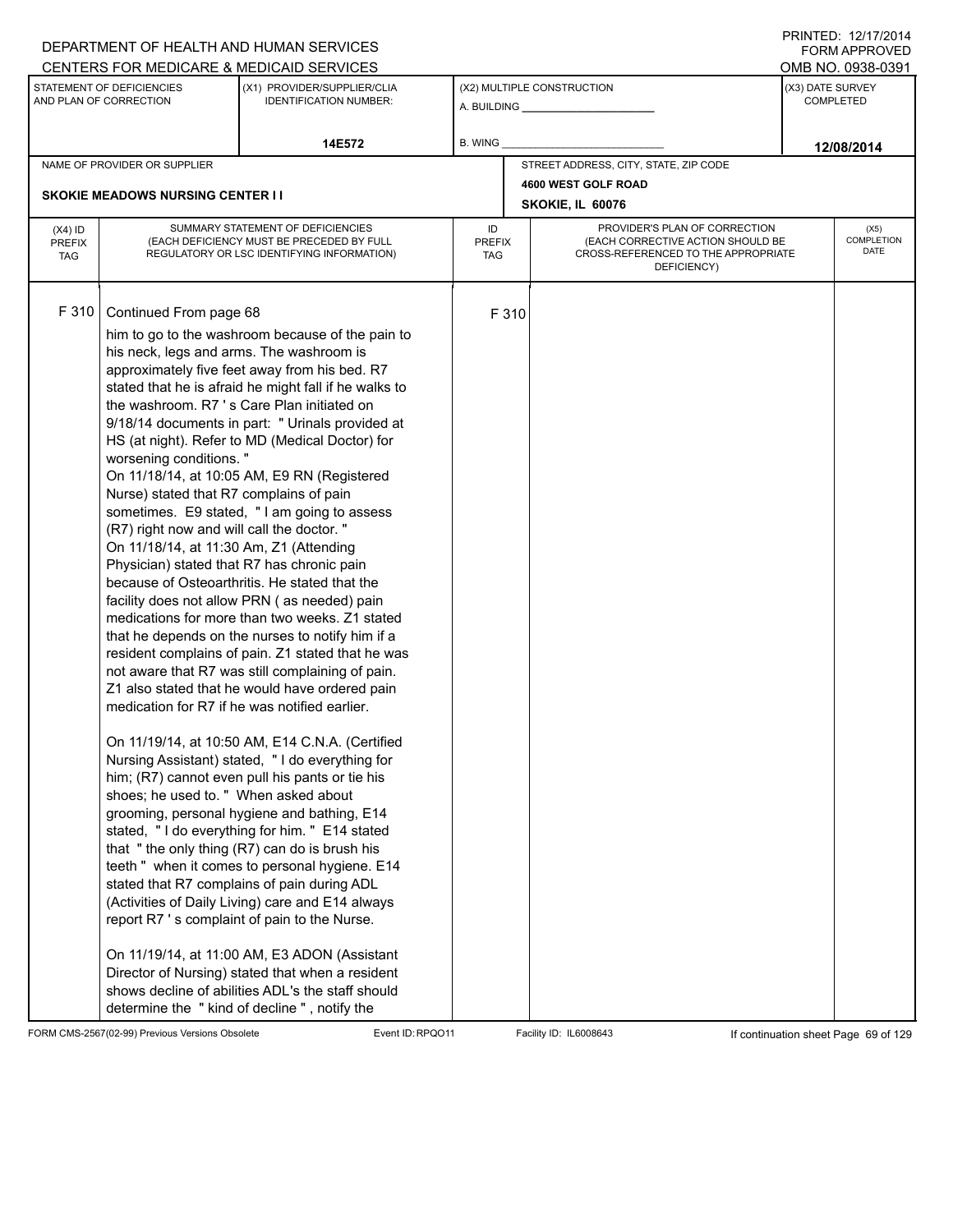|                                          |                                                                                                                                                                                                                                          | DEPARTMENT OF HEALTH AND HUMAN SERVICES                                                                                                                                                                                                                                                                                                                                                                                                                                                                                                                                                                                                                                                                                                                                                                                                                                                                                                                                                                                                                                                                                                                                                                                                                                                                                                                                                                                                                                                                                                                                                                                                                                                                                                |                                   |       |                                                                                                                          | FORM APPROVED                 |
|------------------------------------------|------------------------------------------------------------------------------------------------------------------------------------------------------------------------------------------------------------------------------------------|----------------------------------------------------------------------------------------------------------------------------------------------------------------------------------------------------------------------------------------------------------------------------------------------------------------------------------------------------------------------------------------------------------------------------------------------------------------------------------------------------------------------------------------------------------------------------------------------------------------------------------------------------------------------------------------------------------------------------------------------------------------------------------------------------------------------------------------------------------------------------------------------------------------------------------------------------------------------------------------------------------------------------------------------------------------------------------------------------------------------------------------------------------------------------------------------------------------------------------------------------------------------------------------------------------------------------------------------------------------------------------------------------------------------------------------------------------------------------------------------------------------------------------------------------------------------------------------------------------------------------------------------------------------------------------------------------------------------------------------|-----------------------------------|-------|--------------------------------------------------------------------------------------------------------------------------|-------------------------------|
|                                          |                                                                                                                                                                                                                                          | CENTERS FOR MEDICARE & MEDICAID SERVICES                                                                                                                                                                                                                                                                                                                                                                                                                                                                                                                                                                                                                                                                                                                                                                                                                                                                                                                                                                                                                                                                                                                                                                                                                                                                                                                                                                                                                                                                                                                                                                                                                                                                                               |                                   |       |                                                                                                                          | OMB NO. 0938-0391             |
|                                          | STATEMENT OF DEFICIENCIES<br>AND PLAN OF CORRECTION                                                                                                                                                                                      | (X1) PROVIDER/SUPPLIER/CLIA<br><b>IDENTIFICATION NUMBER:</b>                                                                                                                                                                                                                                                                                                                                                                                                                                                                                                                                                                                                                                                                                                                                                                                                                                                                                                                                                                                                                                                                                                                                                                                                                                                                                                                                                                                                                                                                                                                                                                                                                                                                           |                                   |       | (X2) MULTIPLE CONSTRUCTION<br>A. BUILDING <b>A.</b> BUILDING                                                             | (X3) DATE SURVEY<br>COMPLETED |
|                                          |                                                                                                                                                                                                                                          | 14E572                                                                                                                                                                                                                                                                                                                                                                                                                                                                                                                                                                                                                                                                                                                                                                                                                                                                                                                                                                                                                                                                                                                                                                                                                                                                                                                                                                                                                                                                                                                                                                                                                                                                                                                                 | <b>B. WING</b>                    |       |                                                                                                                          | 12/08/2014                    |
|                                          | NAME OF PROVIDER OR SUPPLIER                                                                                                                                                                                                             |                                                                                                                                                                                                                                                                                                                                                                                                                                                                                                                                                                                                                                                                                                                                                                                                                                                                                                                                                                                                                                                                                                                                                                                                                                                                                                                                                                                                                                                                                                                                                                                                                                                                                                                                        |                                   |       | STREET ADDRESS, CITY, STATE, ZIP CODE                                                                                    |                               |
|                                          |                                                                                                                                                                                                                                          |                                                                                                                                                                                                                                                                                                                                                                                                                                                                                                                                                                                                                                                                                                                                                                                                                                                                                                                                                                                                                                                                                                                                                                                                                                                                                                                                                                                                                                                                                                                                                                                                                                                                                                                                        |                                   |       | 4600 WEST GOLF ROAD                                                                                                      |                               |
|                                          | <b>SKOKIE MEADOWS NURSING CENTER I I</b>                                                                                                                                                                                                 |                                                                                                                                                                                                                                                                                                                                                                                                                                                                                                                                                                                                                                                                                                                                                                                                                                                                                                                                                                                                                                                                                                                                                                                                                                                                                                                                                                                                                                                                                                                                                                                                                                                                                                                                        |                                   |       | SKOKIE, IL 60076                                                                                                         |                               |
| $(X4)$ ID<br><b>PREFIX</b><br><b>TAG</b> |                                                                                                                                                                                                                                          | SUMMARY STATEMENT OF DEFICIENCIES<br>(EACH DEFICIENCY MUST BE PRECEDED BY FULL<br>REGULATORY OR LSC IDENTIFYING INFORMATION)                                                                                                                                                                                                                                                                                                                                                                                                                                                                                                                                                                                                                                                                                                                                                                                                                                                                                                                                                                                                                                                                                                                                                                                                                                                                                                                                                                                                                                                                                                                                                                                                           | ID<br><b>PREFIX</b><br><b>TAG</b> |       | PROVIDER'S PLAN OF CORRECTION<br>(EACH CORRECTIVE ACTION SHOULD BE<br>CROSS-REFERENCED TO THE APPROPRIATE<br>DEFICIENCY) | (X5)<br>COMPLETION<br>DATE    |
| F 310                                    | Continued From page 69<br>doctor, and discuss appropriate placement.<br>E3.<br>nursing facility for outpatient therapy or the<br>Summary dated 9/12/14 documents Gait:<br>by the facility.<br>12/17/2013 documents in part:: Section G - | When asked if the facility provide ADL (Activities<br>of Daily Living) programs to prevent ADL decline,<br>E3 stated, "We don't have that. " E3 stated<br>that anything that the staff does pertaining to ADL<br>should be documented in the Care Plan. E3 also<br>stated, "We don't chart complaints of pain<br>daily. " E3 also stated that the nurses should call<br>the doctor if there is no relief. There was no Care<br>noted addressing R7 's decline of abilities to<br>perform his ADL's. This finding was confirmed by<br>On 11/19/14 at 12:07 PM, E1 (Administrator)<br>stated that when a residents shows a decline of<br>ADL functions, the facility staff uses a holistic<br>approach. E1 further explained that a resident 's<br>decline in condition should be investigated and<br>addressed. E1 stated that if a resident needs PT<br>(Physical Therapy), the resident can go a skilled<br>resident can be admitted to a skilled nursing<br>facility and return when the resident gets better.<br>Monthly Nursing Summary records from July to<br>October, 2014 were reviewed: For both months of<br>July and August, 2014, the records documents<br>mobility/gait as slow and steady. Monthly Nursing<br>Unsteady; Monthly Nursing Summary dated<br>10/24/14 documents: Gait: Wobbly. R7's wobbly<br>gait was observed by the surveyor. There is no<br>evidence that the change in gait was addressed<br>Admission/Initial MDS (Minimum Data Set) dated<br>Functional Status: R7 was independent with all<br>areas of ADL (Activities of Daily Living) and only<br>needed supervision with Dressing and Bathing.<br>MDS dated 3/17/14 showed a decline in Dressing<br>and Bathing functions (R7) - needs assistance |                                   | F 310 |                                                                                                                          |                               |

FORM CMS-2567(02-99) Previous Versions Obsolete Event ID:RPQO11 Facility ID: IL6008643 If continuation sheet Page 70 of 129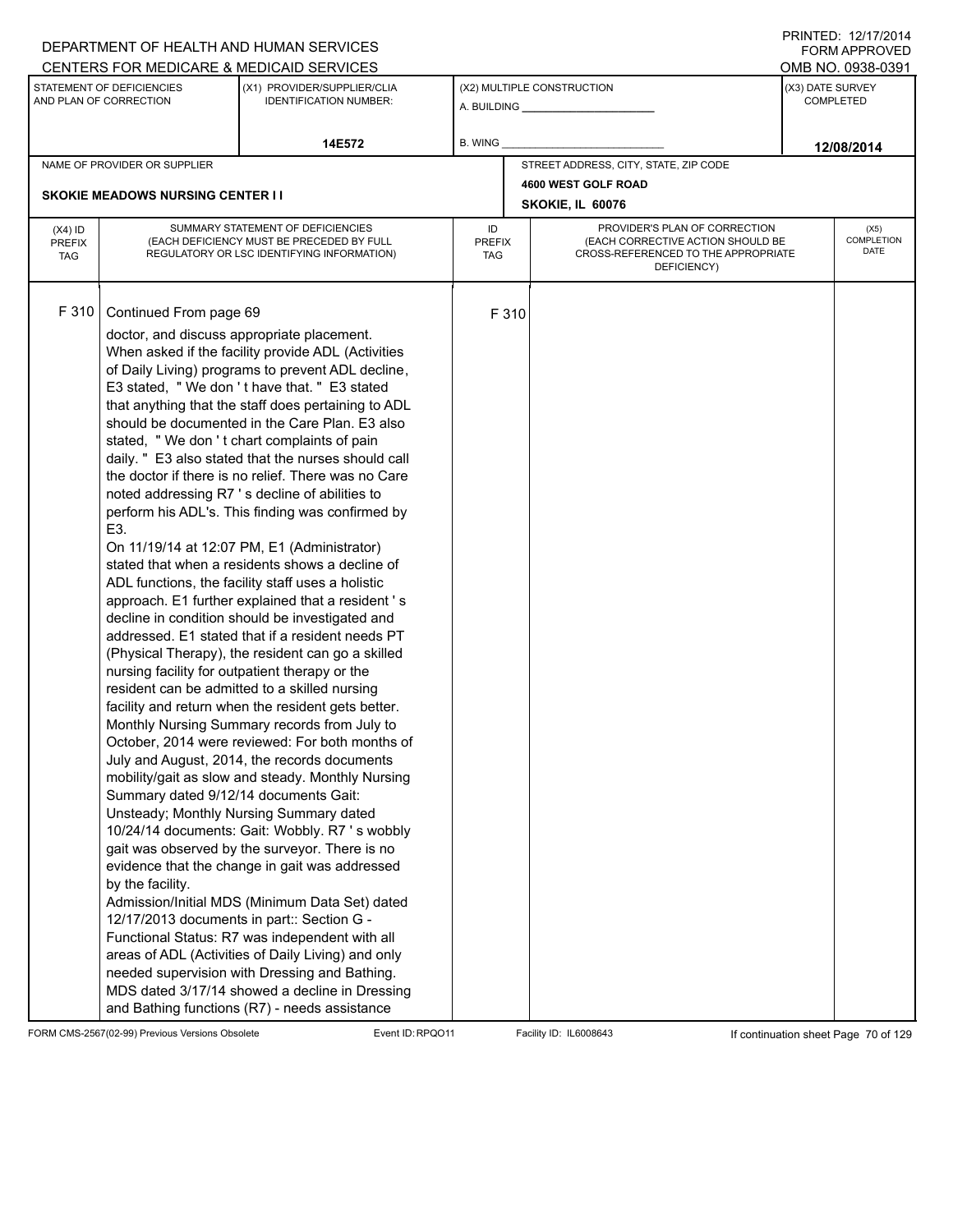|                                          |                                                                                                                                                                                                                                                                                                                                                                   | DEPARTMENT OF HEALTH AND HUMAN SERVICES                                                                                                                                                                                                                                                                                                                                                                                                                                                                                                                                                                                                                                                                                                                                                                                                                                                                                                                                                                                                                                                                                                                  |                            |                |                                                                                                                          |                  | <b>FORM APPROVED</b>              |
|------------------------------------------|-------------------------------------------------------------------------------------------------------------------------------------------------------------------------------------------------------------------------------------------------------------------------------------------------------------------------------------------------------------------|----------------------------------------------------------------------------------------------------------------------------------------------------------------------------------------------------------------------------------------------------------------------------------------------------------------------------------------------------------------------------------------------------------------------------------------------------------------------------------------------------------------------------------------------------------------------------------------------------------------------------------------------------------------------------------------------------------------------------------------------------------------------------------------------------------------------------------------------------------------------------------------------------------------------------------------------------------------------------------------------------------------------------------------------------------------------------------------------------------------------------------------------------------|----------------------------|----------------|--------------------------------------------------------------------------------------------------------------------------|------------------|-----------------------------------|
|                                          |                                                                                                                                                                                                                                                                                                                                                                   | CENTERS FOR MEDICARE & MEDICAID SERVICES                                                                                                                                                                                                                                                                                                                                                                                                                                                                                                                                                                                                                                                                                                                                                                                                                                                                                                                                                                                                                                                                                                                 |                            |                |                                                                                                                          |                  | OMB NO. 0938-0391                 |
|                                          | STATEMENT OF DEFICIENCIES<br>AND PLAN OF CORRECTION                                                                                                                                                                                                                                                                                                               | (X1) PROVIDER/SUPPLIER/CLIA<br><b>IDENTIFICATION NUMBER:</b>                                                                                                                                                                                                                                                                                                                                                                                                                                                                                                                                                                                                                                                                                                                                                                                                                                                                                                                                                                                                                                                                                             |                            |                | (X2) MULTIPLE CONSTRUCTION                                                                                               | (X3) DATE SURVEY | <b>COMPLETED</b>                  |
|                                          |                                                                                                                                                                                                                                                                                                                                                                   | 14E572                                                                                                                                                                                                                                                                                                                                                                                                                                                                                                                                                                                                                                                                                                                                                                                                                                                                                                                                                                                                                                                                                                                                                   | B. WING                    |                |                                                                                                                          |                  | 12/08/2014                        |
|                                          | NAME OF PROVIDER OR SUPPLIER                                                                                                                                                                                                                                                                                                                                      |                                                                                                                                                                                                                                                                                                                                                                                                                                                                                                                                                                                                                                                                                                                                                                                                                                                                                                                                                                                                                                                                                                                                                          |                            |                | STREET ADDRESS, CITY, STATE, ZIP CODE                                                                                    |                  |                                   |
|                                          | <b>SKOKIE MEADOWS NURSING CENTER I I</b>                                                                                                                                                                                                                                                                                                                          |                                                                                                                                                                                                                                                                                                                                                                                                                                                                                                                                                                                                                                                                                                                                                                                                                                                                                                                                                                                                                                                                                                                                                          |                            |                | 4600 WEST GOLF ROAD                                                                                                      |                  |                                   |
|                                          |                                                                                                                                                                                                                                                                                                                                                                   |                                                                                                                                                                                                                                                                                                                                                                                                                                                                                                                                                                                                                                                                                                                                                                                                                                                                                                                                                                                                                                                                                                                                                          |                            |                | SKOKIE, IL 60076                                                                                                         |                  |                                   |
| $(X4)$ ID<br><b>PREFIX</b><br><b>TAG</b> |                                                                                                                                                                                                                                                                                                                                                                   | SUMMARY STATEMENT OF DEFICIENCIES<br>(EACH DEFICIENCY MUST BE PRECEDED BY FULL<br>REGULATORY OR LSC IDENTIFYING INFORMATION)                                                                                                                                                                                                                                                                                                                                                                                                                                                                                                                                                                                                                                                                                                                                                                                                                                                                                                                                                                                                                             | ID<br><b>PREFIX</b><br>TAG |                | PROVIDER'S PLAN OF CORRECTION<br>(EACH CORRECTIVE ACTION SHOULD BE<br>CROSS-REFERENCED TO THE APPROPRIATE<br>DEFICIENCY) |                  | (X5)<br><b>COMPLETION</b><br>DATE |
| F 310<br>F 319<br>$SS = G$               | Continued From page 70<br>functional decline were noted in the MDS '<br>findings.<br>On 11/18/14, at 11:30 Am, Z1 (Attending<br>his residents in the facility.<br>to an acute care hospital for evaluation of<br>behavioral symptoms and pain.<br>483.25(f)(1) TX/SVC FOR<br>MENTAL/PSYCHOSOCIAL DIFFICULTIES<br>services to correct the assessed problem.<br>by: | from staff with Dressing and Bathing. Similar<br>completed on 6/17/14 and 9/17/14. There was no<br>evidence of any type of investigation/evaluation of<br>R7 's ADL decline. There is no evidence of plan<br>of care being created to address R7 's decline of<br>capabilities and there is no evidence of the facility<br>'s attempt to prevent further ADL decline. On<br>11/19/14, at 11:06 AM, E8 MDS/CP (Minimum<br>Data Set/Care Plan) Coordinator validated these<br>Physician) stated that he was not aware of R7 's<br>overall decline of condition. Z1 stated that he<br>makes rounds in the facilities but the facility staff<br>should have notified him of R7's decline. Z1<br>further stated that he depends on the staff when it<br>comes to informing him of what is going on with<br>On 11/24/14, at 9:30 Am, E3 ADON (Assistant<br>Director of Nursing) stated that R7 was admitted<br>Based on the comprehensive assessment of a<br>resident, the facility must ensure that a resident<br>who displays mental or psychosocial adjustment<br>difficulty receives appropriate treatment and<br>This REQUIREMENT is not met as evidenced |                            | F 310<br>F 319 |                                                                                                                          |                  |                                   |
|                                          |                                                                                                                                                                                                                                                                                                                                                                   | Based upon observation, interview and record                                                                                                                                                                                                                                                                                                                                                                                                                                                                                                                                                                                                                                                                                                                                                                                                                                                                                                                                                                                                                                                                                                             |                            |                |                                                                                                                          |                  |                                   |

FORM CMS-2567(02-99) Previous Versions Obsolete Event ID:RPQO11 Facility ID: IL6008643 If continuation sheet Page 71 of 129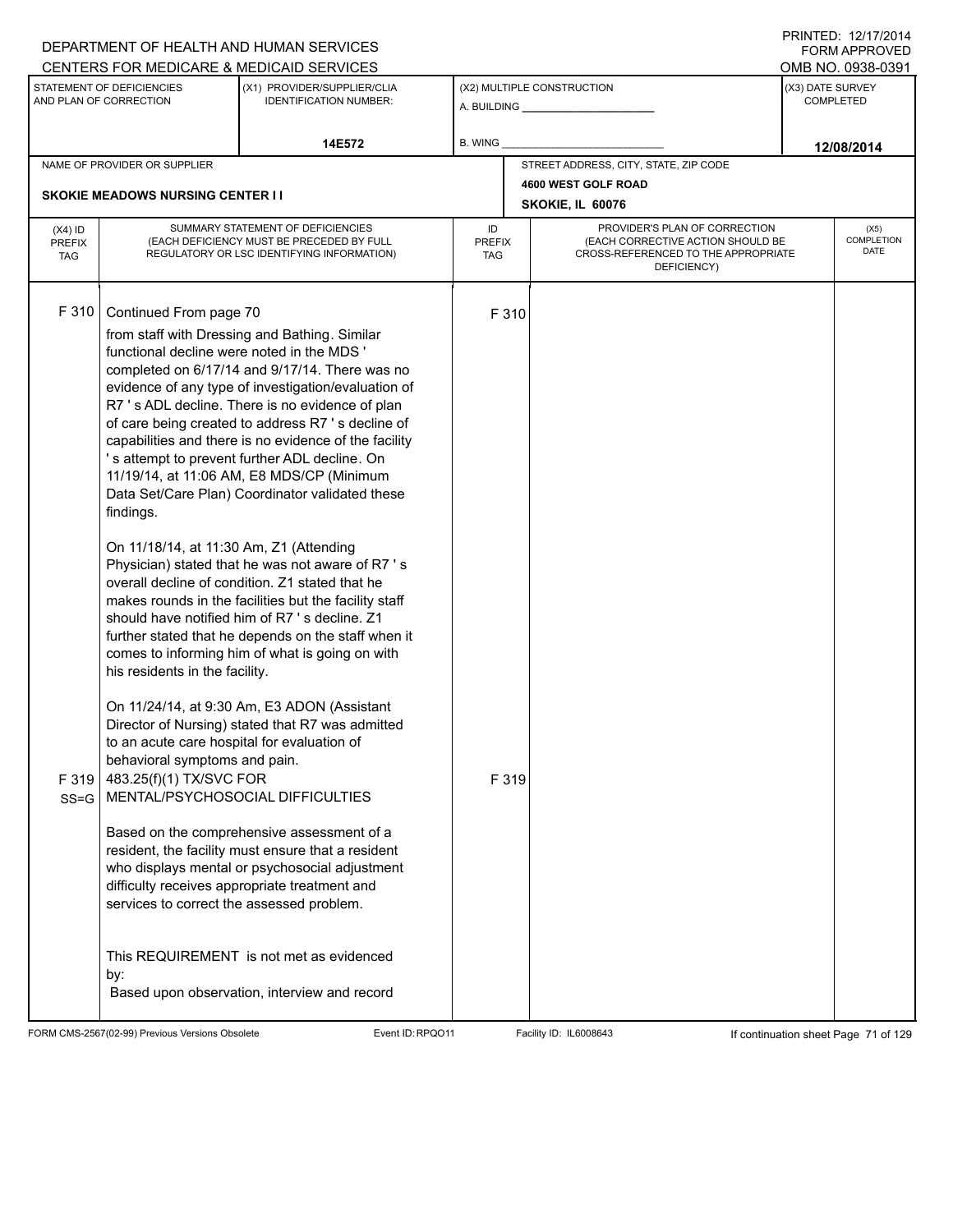|                                          |                                                                                                                                                                                                                                            | DEPARTMENT OF HEALTH AND HUMAN SERVICES                                                                                                                                                                                                                                                                                                                                                                                                                                                                                                                                                                                                                                                                                                                                                                                                                                                                                                                                                                                                                                                                                                                                                                                                                                                                                                                                                                                                                                                                                                                                                                                                                               |                            |       |                                                                                                                          |                  | I I \ II \ I L D . I <i>L I I I I L</i> O I <del>T</del><br><b>FORM APPROVED</b> |
|------------------------------------------|--------------------------------------------------------------------------------------------------------------------------------------------------------------------------------------------------------------------------------------------|-----------------------------------------------------------------------------------------------------------------------------------------------------------------------------------------------------------------------------------------------------------------------------------------------------------------------------------------------------------------------------------------------------------------------------------------------------------------------------------------------------------------------------------------------------------------------------------------------------------------------------------------------------------------------------------------------------------------------------------------------------------------------------------------------------------------------------------------------------------------------------------------------------------------------------------------------------------------------------------------------------------------------------------------------------------------------------------------------------------------------------------------------------------------------------------------------------------------------------------------------------------------------------------------------------------------------------------------------------------------------------------------------------------------------------------------------------------------------------------------------------------------------------------------------------------------------------------------------------------------------------------------------------------------------|----------------------------|-------|--------------------------------------------------------------------------------------------------------------------------|------------------|----------------------------------------------------------------------------------|
|                                          |                                                                                                                                                                                                                                            | CENTERS FOR MEDICARE & MEDICAID SERVICES                                                                                                                                                                                                                                                                                                                                                                                                                                                                                                                                                                                                                                                                                                                                                                                                                                                                                                                                                                                                                                                                                                                                                                                                                                                                                                                                                                                                                                                                                                                                                                                                                              |                            |       |                                                                                                                          |                  | OMB NO. 0938-0391                                                                |
|                                          | STATEMENT OF DEFICIENCIES<br>AND PLAN OF CORRECTION                                                                                                                                                                                        | (X1) PROVIDER/SUPPLIER/CLIA<br><b>IDENTIFICATION NUMBER:</b>                                                                                                                                                                                                                                                                                                                                                                                                                                                                                                                                                                                                                                                                                                                                                                                                                                                                                                                                                                                                                                                                                                                                                                                                                                                                                                                                                                                                                                                                                                                                                                                                          |                            |       | (X2) MULTIPLE CONSTRUCTION                                                                                               | (X3) DATE SURVEY | <b>COMPLETED</b>                                                                 |
|                                          |                                                                                                                                                                                                                                            | 14E572                                                                                                                                                                                                                                                                                                                                                                                                                                                                                                                                                                                                                                                                                                                                                                                                                                                                                                                                                                                                                                                                                                                                                                                                                                                                                                                                                                                                                                                                                                                                                                                                                                                                | B. WING                    |       |                                                                                                                          |                  | 12/08/2014                                                                       |
|                                          | NAME OF PROVIDER OR SUPPLIER                                                                                                                                                                                                               |                                                                                                                                                                                                                                                                                                                                                                                                                                                                                                                                                                                                                                                                                                                                                                                                                                                                                                                                                                                                                                                                                                                                                                                                                                                                                                                                                                                                                                                                                                                                                                                                                                                                       |                            |       | STREET ADDRESS, CITY, STATE, ZIP CODE                                                                                    |                  |                                                                                  |
|                                          |                                                                                                                                                                                                                                            |                                                                                                                                                                                                                                                                                                                                                                                                                                                                                                                                                                                                                                                                                                                                                                                                                                                                                                                                                                                                                                                                                                                                                                                                                                                                                                                                                                                                                                                                                                                                                                                                                                                                       |                            |       | 4600 WEST GOLF ROAD                                                                                                      |                  |                                                                                  |
|                                          | <b>SKOKIE MEADOWS NURSING CENTER I I</b>                                                                                                                                                                                                   |                                                                                                                                                                                                                                                                                                                                                                                                                                                                                                                                                                                                                                                                                                                                                                                                                                                                                                                                                                                                                                                                                                                                                                                                                                                                                                                                                                                                                                                                                                                                                                                                                                                                       |                            |       | SKOKIE, IL 60076                                                                                                         |                  |                                                                                  |
| $(X4)$ ID<br><b>PREFIX</b><br><b>TAG</b> |                                                                                                                                                                                                                                            | SUMMARY STATEMENT OF DEFICIENCIES<br>(EACH DEFICIENCY MUST BE PRECEDED BY FULL<br>REGULATORY OR LSC IDENTIFYING INFORMATION)                                                                                                                                                                                                                                                                                                                                                                                                                                                                                                                                                                                                                                                                                                                                                                                                                                                                                                                                                                                                                                                                                                                                                                                                                                                                                                                                                                                                                                                                                                                                          | ID<br><b>PREFIX</b><br>TAG |       | PROVIDER'S PLAN OF CORRECTION<br>(EACH CORRECTIVE ACTION SHOULD BE<br>CROSS-REFERENCED TO THE APPROPRIATE<br>DEFICIENCY) |                  | (X5)<br><b>COMPLETION</b><br>DATE                                                |
| F 319                                    | Continued From page 71<br>interventions consistent with psychosocial<br>programming needs and current level of<br>sadness and feeling angry.<br>Findings include:<br>room.<br>and stated that he does not join the house<br>nursing home." | review, the facility failed to adapt and implement<br>capabilities for one resident (R7) in the sample of<br>18 residents. This failure resulted in decreased<br>psychosocial stimulation and continued isolation,<br>On 11/17/14, at 9:30 AM, during the initial tour<br>with E2 DON (Director of Nursing), R7 was in his<br>room while the residents' morning meeting was<br>in progress. E2'stated that all residents attend<br>resident morning meeting every day in the front<br>On 11/17/14, at 2:00 PM, R7 was in his room and<br>did not attend in-house activities. On 11/17/14, at<br>3:07 PM, E12 Activity Director stated R7 prefers<br>to stay in the room because of complain of pain to<br>his legs. On 11/17/14, at 3:45 PM, R7 was on his<br>bed, in a bent (fetal) position. R7 stated that he<br>does not go to activities and resident morning<br>meetings because he is stiff and sore. R7 stated<br>that he told the nurse about his complaint of pain.<br>On 11/18/14 at 10:00 Am, R7 was in his room<br>activities because of his aches and pain to his<br>legs, arms, neck and upper back. R7 stated, "I<br>probably need a power chair to be comfortable. "<br>R7 stated that he likes walking and he used to<br>walk around the facility when he " was not in so<br>much pain. " R7 stated that it is also difficult for<br>him to go the patio to smoke because of his pain.<br>R7 stated that his inability to do the things he<br>enjoys makes him sad and angry. R7 stated, "I<br>just want to move out of here and go to another<br>On 11/18/14, at 10:20 AM, R7 was in his room.<br>R7 did not attend on-going activities. R7 stated |                            | F 319 |                                                                                                                          |                  |                                                                                  |

FORM CMS-2567(02-99) Previous Versions Obsolete Event ID:RPQO11 Facility ID: IL6008643 If continuation sheet Page 72 of 129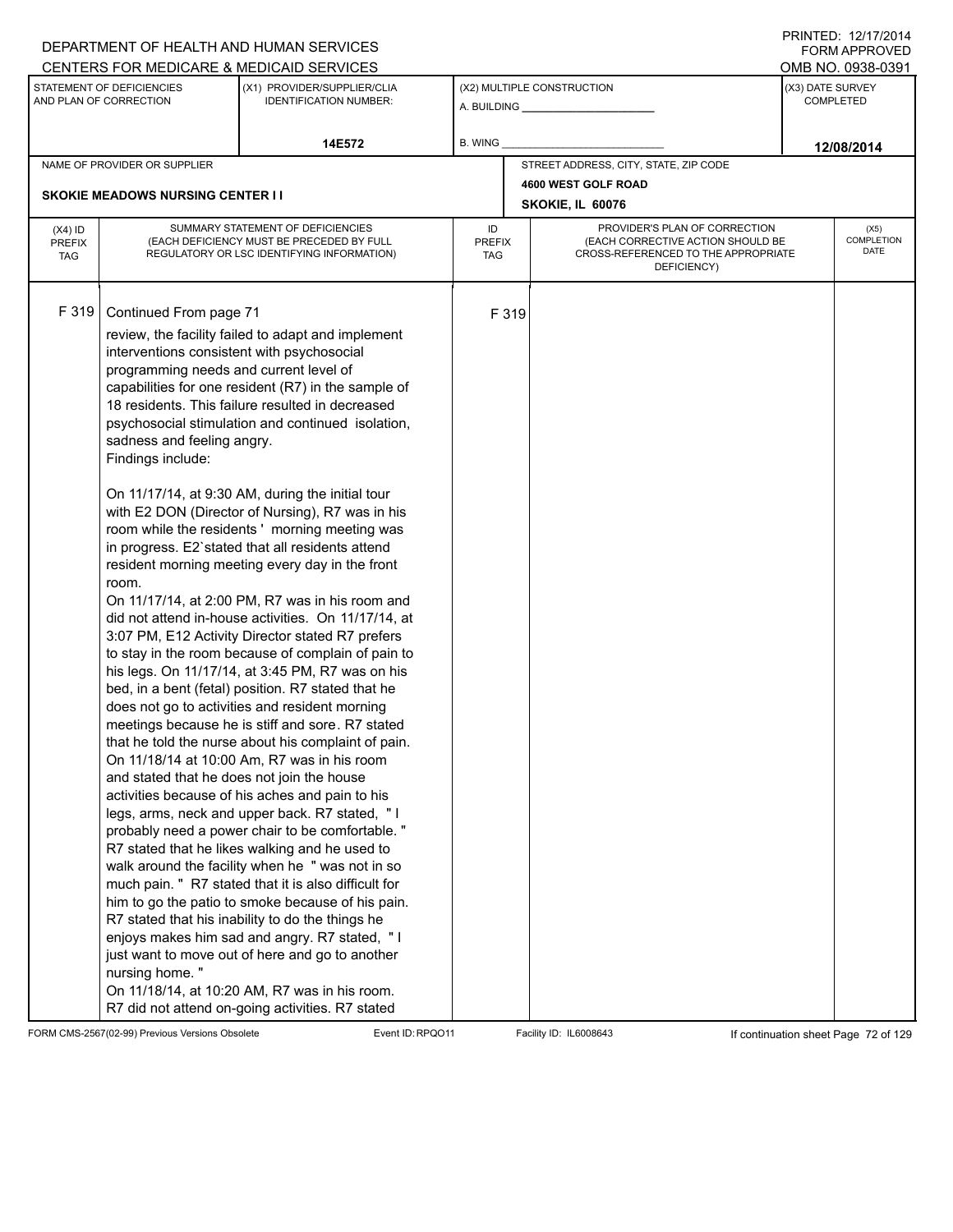|                                          |                                                                                                                                                                                                                                                                                             | DEPARTMENT OF HEALTH AND HUMAN SERVICES                                                                                                                                                                                                                                                                                                                                                                                                                                                                                                                                                                                                                                                                                                                                                                                                                                                                                                                                                                                                                                                                                                                                                                                                                                                                                                                                                                                                                                                                                                                                                                                      |                            |       |                                                                                                                          |                  | I I \ II \ I L D . I <i>L I I I I L</i> O I <del>T</del><br><b>FORM APPROVED</b> |
|------------------------------------------|---------------------------------------------------------------------------------------------------------------------------------------------------------------------------------------------------------------------------------------------------------------------------------------------|------------------------------------------------------------------------------------------------------------------------------------------------------------------------------------------------------------------------------------------------------------------------------------------------------------------------------------------------------------------------------------------------------------------------------------------------------------------------------------------------------------------------------------------------------------------------------------------------------------------------------------------------------------------------------------------------------------------------------------------------------------------------------------------------------------------------------------------------------------------------------------------------------------------------------------------------------------------------------------------------------------------------------------------------------------------------------------------------------------------------------------------------------------------------------------------------------------------------------------------------------------------------------------------------------------------------------------------------------------------------------------------------------------------------------------------------------------------------------------------------------------------------------------------------------------------------------------------------------------------------------|----------------------------|-------|--------------------------------------------------------------------------------------------------------------------------|------------------|----------------------------------------------------------------------------------|
|                                          |                                                                                                                                                                                                                                                                                             | CENTERS FOR MEDICARE & MEDICAID SERVICES                                                                                                                                                                                                                                                                                                                                                                                                                                                                                                                                                                                                                                                                                                                                                                                                                                                                                                                                                                                                                                                                                                                                                                                                                                                                                                                                                                                                                                                                                                                                                                                     |                            |       |                                                                                                                          |                  | OMB NO. 0938-0391                                                                |
|                                          | STATEMENT OF DEFICIENCIES<br>AND PLAN OF CORRECTION                                                                                                                                                                                                                                         | (X1) PROVIDER/SUPPLIER/CLIA<br><b>IDENTIFICATION NUMBER:</b>                                                                                                                                                                                                                                                                                                                                                                                                                                                                                                                                                                                                                                                                                                                                                                                                                                                                                                                                                                                                                                                                                                                                                                                                                                                                                                                                                                                                                                                                                                                                                                 |                            |       | (X2) MULTIPLE CONSTRUCTION                                                                                               | (X3) DATE SURVEY | <b>COMPLETED</b>                                                                 |
|                                          |                                                                                                                                                                                                                                                                                             | 14E572                                                                                                                                                                                                                                                                                                                                                                                                                                                                                                                                                                                                                                                                                                                                                                                                                                                                                                                                                                                                                                                                                                                                                                                                                                                                                                                                                                                                                                                                                                                                                                                                                       | <b>B. WING</b>             |       |                                                                                                                          |                  | 12/08/2014                                                                       |
|                                          | NAME OF PROVIDER OR SUPPLIER                                                                                                                                                                                                                                                                |                                                                                                                                                                                                                                                                                                                                                                                                                                                                                                                                                                                                                                                                                                                                                                                                                                                                                                                                                                                                                                                                                                                                                                                                                                                                                                                                                                                                                                                                                                                                                                                                                              |                            |       | STREET ADDRESS, CITY, STATE, ZIP CODE                                                                                    |                  |                                                                                  |
|                                          |                                                                                                                                                                                                                                                                                             |                                                                                                                                                                                                                                                                                                                                                                                                                                                                                                                                                                                                                                                                                                                                                                                                                                                                                                                                                                                                                                                                                                                                                                                                                                                                                                                                                                                                                                                                                                                                                                                                                              |                            |       | 4600 WEST GOLF ROAD                                                                                                      |                  |                                                                                  |
|                                          | <b>SKOKIE MEADOWS NURSING CENTER II</b>                                                                                                                                                                                                                                                     |                                                                                                                                                                                                                                                                                                                                                                                                                                                                                                                                                                                                                                                                                                                                                                                                                                                                                                                                                                                                                                                                                                                                                                                                                                                                                                                                                                                                                                                                                                                                                                                                                              |                            |       | SKOKIE, IL 60076                                                                                                         |                  |                                                                                  |
| $(X4)$ ID<br><b>PREFIX</b><br><b>TAG</b> |                                                                                                                                                                                                                                                                                             | SUMMARY STATEMENT OF DEFICIENCIES<br>(EACH DEFICIENCY MUST BE PRECEDED BY FULL<br>REGULATORY OR LSC IDENTIFYING INFORMATION)                                                                                                                                                                                                                                                                                                                                                                                                                                                                                                                                                                                                                                                                                                                                                                                                                                                                                                                                                                                                                                                                                                                                                                                                                                                                                                                                                                                                                                                                                                 | ID<br><b>PREFIX</b><br>TAG |       | PROVIDER'S PLAN OF CORRECTION<br>(EACH CORRECTIVE ACTION SHOULD BE<br>CROSS-REFERENCED TO THE APPROPRIATE<br>DEFICIENCY) |                  | (X5)<br><b>COMPLETION</b><br>DATE                                                |
| F 319                                    | Continued From page 72<br>to the nursing staff.<br>psychiatrist about it. E7 stated that R7 is<br>in-house activities.<br>R7 " can be isolative. " When asked if the<br>finding was confirmed by E3.<br>'s) isolative Behavior should have been<br>being treated biologically through R7 's | that the pain to his neck and upper back is worse<br>and R7 has already reported his complaint of pain<br>On 11/19/14, at 1:05 PM, E7 PRSC (Psychiatric<br>Rehabilitation Services Coordinator) stated that<br>R7 is not attending psychosocial groups anymore.<br>When asked what was done to address it, E7<br>stated that she charted it but did not notify the<br>supposed to attend in-house activities. E7 stated<br>that she is not aware of R7's ADL decline of<br>function, but Nursing is the one who makes the<br>determination if R7 needs intervention. E7 also<br>stated that she was not aware if R7 was attending<br>On 11/19/14, at 1:36 PM, E3 (ADON) stated that<br>isolative behavior is being monitored, E3 stated,<br>" Not really. " The Behavior monitoring Record<br>for the month of November, 2014 was blank. This<br>On 11/19/14, at 3:35 PM, E16 PRSD (Psychiatric<br>Rehabilitation Services Director) stated she is not<br>aware that R7 stopped going to psychosocial<br>groups activities. E16 stated that the psychiatrist<br>should have been about it. E16 also stated, " (R7<br>monitored. E16 stated that R7 should be in<br>engaged with in-house activities if R7 is not going<br>to psychosocial programs. E16 was not aware<br>that R7 was not attending in-house activities.<br>On 11/19/14, at 3:46 PM, Z2 stated that R7 is<br>medications, but R7 also need psychosocial<br>treatment that R7 should get through facility<br>services such as psychosocial programs and<br>in-house activities. Z2 stated that she is not<br>aware of R7 's isolative behavior, decline in ADL |                            | F 319 |                                                                                                                          |                  |                                                                                  |

FORM CMS-2567(02-99) Previous Versions Obsolete Event ID:RPQO11 Facility ID: IL6008643 If continuation sheet Page 73 of 129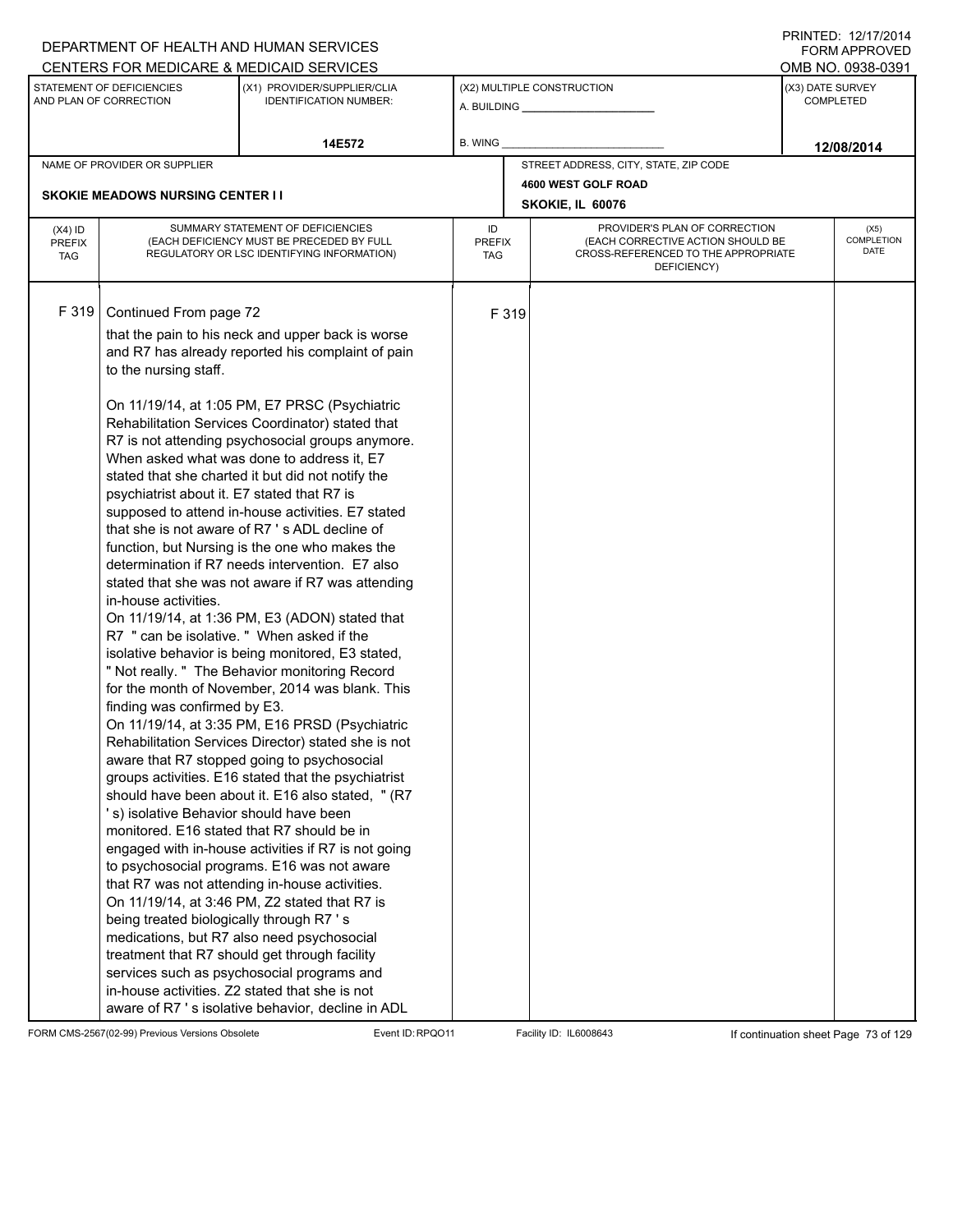|                                          |                                                                                                                                                                                                                                                                                                                                                         | DEPARTMENT OF HEALTH AND HUMAN SERVICES                                                                                                                                                                                                                                                                                                                                                                                                                                                                                                                                                                                                                                                                                                                                                                                                                                                                                                                                                                                                                                                                                                                                                                                                                                                                                                                                                                                                                                                                                                                                |                            |       |                                                                                                                          | <b>FORM APPROVED</b>                 |
|------------------------------------------|---------------------------------------------------------------------------------------------------------------------------------------------------------------------------------------------------------------------------------------------------------------------------------------------------------------------------------------------------------|------------------------------------------------------------------------------------------------------------------------------------------------------------------------------------------------------------------------------------------------------------------------------------------------------------------------------------------------------------------------------------------------------------------------------------------------------------------------------------------------------------------------------------------------------------------------------------------------------------------------------------------------------------------------------------------------------------------------------------------------------------------------------------------------------------------------------------------------------------------------------------------------------------------------------------------------------------------------------------------------------------------------------------------------------------------------------------------------------------------------------------------------------------------------------------------------------------------------------------------------------------------------------------------------------------------------------------------------------------------------------------------------------------------------------------------------------------------------------------------------------------------------------------------------------------------------|----------------------------|-------|--------------------------------------------------------------------------------------------------------------------------|--------------------------------------|
|                                          |                                                                                                                                                                                                                                                                                                                                                         | CENTERS FOR MEDICARE & MEDICAID SERVICES                                                                                                                                                                                                                                                                                                                                                                                                                                                                                                                                                                                                                                                                                                                                                                                                                                                                                                                                                                                                                                                                                                                                                                                                                                                                                                                                                                                                                                                                                                                               |                            |       |                                                                                                                          | OMB NO. 0938-0391                    |
|                                          | STATEMENT OF DEFICIENCIES<br>AND PLAN OF CORRECTION                                                                                                                                                                                                                                                                                                     | (X1) PROVIDER/SUPPLIER/CLIA<br><b>IDENTIFICATION NUMBER:</b>                                                                                                                                                                                                                                                                                                                                                                                                                                                                                                                                                                                                                                                                                                                                                                                                                                                                                                                                                                                                                                                                                                                                                                                                                                                                                                                                                                                                                                                                                                           |                            |       | (X2) MULTIPLE CONSTRUCTION<br>A. BUILDING ________________                                                               | (X3) DATE SURVEY<br><b>COMPLETED</b> |
|                                          |                                                                                                                                                                                                                                                                                                                                                         | 14E572                                                                                                                                                                                                                                                                                                                                                                                                                                                                                                                                                                                                                                                                                                                                                                                                                                                                                                                                                                                                                                                                                                                                                                                                                                                                                                                                                                                                                                                                                                                                                                 | <b>B. WING</b>             |       |                                                                                                                          | 12/08/2014                           |
|                                          | NAME OF PROVIDER OR SUPPLIER                                                                                                                                                                                                                                                                                                                            |                                                                                                                                                                                                                                                                                                                                                                                                                                                                                                                                                                                                                                                                                                                                                                                                                                                                                                                                                                                                                                                                                                                                                                                                                                                                                                                                                                                                                                                                                                                                                                        |                            |       | STREET ADDRESS, CITY, STATE, ZIP CODE                                                                                    |                                      |
|                                          |                                                                                                                                                                                                                                                                                                                                                         |                                                                                                                                                                                                                                                                                                                                                                                                                                                                                                                                                                                                                                                                                                                                                                                                                                                                                                                                                                                                                                                                                                                                                                                                                                                                                                                                                                                                                                                                                                                                                                        |                            |       | 4600 WEST GOLF ROAD                                                                                                      |                                      |
|                                          | <b>SKOKIE MEADOWS NURSING CENTER II</b>                                                                                                                                                                                                                                                                                                                 |                                                                                                                                                                                                                                                                                                                                                                                                                                                                                                                                                                                                                                                                                                                                                                                                                                                                                                                                                                                                                                                                                                                                                                                                                                                                                                                                                                                                                                                                                                                                                                        |                            |       | SKOKIE, IL 60076                                                                                                         |                                      |
| $(X4)$ ID<br><b>PREFIX</b><br><b>TAG</b> |                                                                                                                                                                                                                                                                                                                                                         | SUMMARY STATEMENT OF DEFICIENCIES<br>(EACH DEFICIENCY MUST BE PRECEDED BY FULL<br>REGULATORY OR LSC IDENTIFYING INFORMATION)                                                                                                                                                                                                                                                                                                                                                                                                                                                                                                                                                                                                                                                                                                                                                                                                                                                                                                                                                                                                                                                                                                                                                                                                                                                                                                                                                                                                                                           | ID<br><b>PREFIX</b><br>TAG |       | PROVIDER'S PLAN OF CORRECTION<br>(EACH CORRECTIVE ACTION SHOULD BE<br>CROSS-REFERENCED TO THE APPROPRIATE<br>DEFICIENCY) | (X5)<br>COMPLETION<br>DATE           |
| F 319                                    | Continued From page 73<br>going to psychosocial groups and not<br>ADL's, she would have ordered R7 for<br>hospitalization and further evaluation.<br>behavior of R7.<br>delusional and paranoid. Monthly Nursing<br>the facility.<br>evidence that the onset and persistence of<br>isolative and withdrawn behaviors were<br>addressed by the facility. | (Activities of Daily Living) capabilities, stopped<br>participating in-house activities. Z2 stated that the<br>isolative behavior should be monitored because<br>of R7 's psychiatric diagnoses which include<br>SAD. Z2 stated that the nursing staff should<br>monitor residents ' behavior using the behavior<br>monitoring tracking so an appropriate plan of care<br>can be created. Z2 stated that if she should have<br>known about the change in R7's behavior and<br>Psychiatric progress notes dated 8/25/14, 9/26/14<br>and 10/24/14 did not identify R7's isolative and<br>withdrawn behavior. There is no documentation<br>that Z2 was notified of the isolative and withdrawn<br>Monthly Nursing Summary records from July to<br>October, 2014 were reviewed: For both months of<br>July and August, 2014, the records documents<br>behavior as quiet and pleasant. Monthly Nursing<br>Summary dated 9/12/14 documents Behavior:<br>Summary dated 10/24/14 documents: Behavior:<br>Delusional and Paranoid. There is no evidence<br>that the changes in behavior were addressed by<br>Psychotropic Medication Record on the following<br>dated documents in part: 9/30/14 documents in<br>part: Behavior exhibited- isolative, withdrawn.<br>10/31/14 documents in part: Behavior exhibited -<br>remains isolative and withdrawn. There is no<br>Initial Activity History and Assessment dated<br>12/12/13 documents that R7 is alert and oriented<br>to time, place and person and R7 's activity<br>interests include music, reading, writing, walking |                            | F 319 |                                                                                                                          |                                      |

FORM CMS-2567(02-99) Previous Versions Obsolete Event ID:RPQO11 Facility ID: IL6008643 If continuation sheet Page 74 of 129

PRINTED: 12/17/2014 FORM APPROVED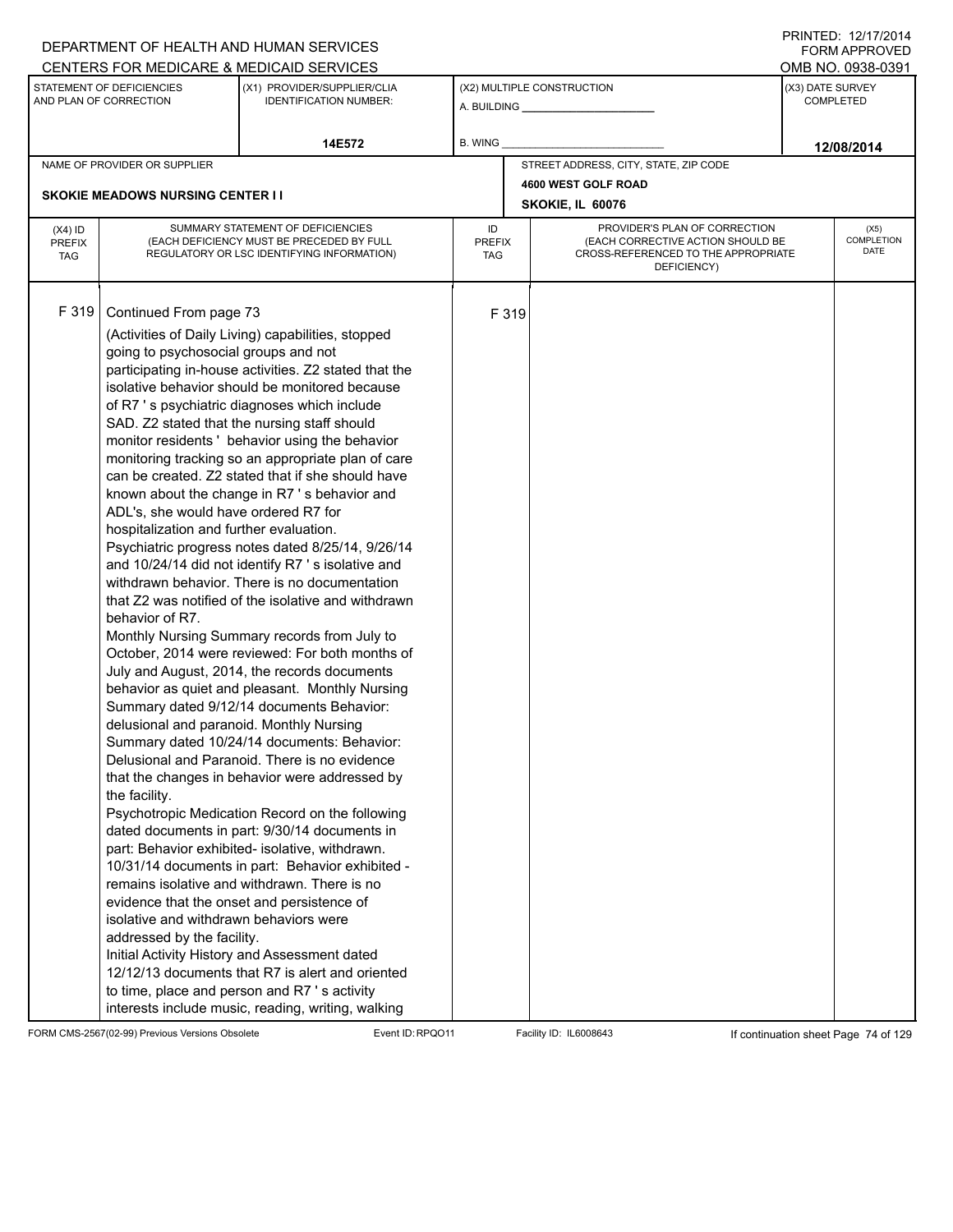|                                          |                                                                                                                                                                                                                                                                                                                                                       | DEPARTMENT OF HEALTH AND HUMAN SERVICES                                                                                                                                                                                                                                                                                                                                                                                                                                                                                                                                                                                                                                                                                                                                                                                                                                                                                                                                                                                                                                                                                                                                                                                                                                                                                                                                                                                                                                                                                                                                         |                            |       |                                                                                                                          |                  | <b>FORM APPROVED</b>              |
|------------------------------------------|-------------------------------------------------------------------------------------------------------------------------------------------------------------------------------------------------------------------------------------------------------------------------------------------------------------------------------------------------------|---------------------------------------------------------------------------------------------------------------------------------------------------------------------------------------------------------------------------------------------------------------------------------------------------------------------------------------------------------------------------------------------------------------------------------------------------------------------------------------------------------------------------------------------------------------------------------------------------------------------------------------------------------------------------------------------------------------------------------------------------------------------------------------------------------------------------------------------------------------------------------------------------------------------------------------------------------------------------------------------------------------------------------------------------------------------------------------------------------------------------------------------------------------------------------------------------------------------------------------------------------------------------------------------------------------------------------------------------------------------------------------------------------------------------------------------------------------------------------------------------------------------------------------------------------------------------------|----------------------------|-------|--------------------------------------------------------------------------------------------------------------------------|------------------|-----------------------------------|
|                                          |                                                                                                                                                                                                                                                                                                                                                       | CENTERS FOR MEDICARE & MEDICAID SERVICES                                                                                                                                                                                                                                                                                                                                                                                                                                                                                                                                                                                                                                                                                                                                                                                                                                                                                                                                                                                                                                                                                                                                                                                                                                                                                                                                                                                                                                                                                                                                        |                            |       |                                                                                                                          |                  | OMB NO. 0938-0391                 |
|                                          | STATEMENT OF DEFICIENCIES<br>AND PLAN OF CORRECTION                                                                                                                                                                                                                                                                                                   | (X1) PROVIDER/SUPPLIER/CLIA<br><b>IDENTIFICATION NUMBER:</b>                                                                                                                                                                                                                                                                                                                                                                                                                                                                                                                                                                                                                                                                                                                                                                                                                                                                                                                                                                                                                                                                                                                                                                                                                                                                                                                                                                                                                                                                                                                    |                            |       | (X2) MULTIPLE CONSTRUCTION                                                                                               | (X3) DATE SURVEY | <b>COMPLETED</b>                  |
|                                          |                                                                                                                                                                                                                                                                                                                                                       | 14E572                                                                                                                                                                                                                                                                                                                                                                                                                                                                                                                                                                                                                                                                                                                                                                                                                                                                                                                                                                                                                                                                                                                                                                                                                                                                                                                                                                                                                                                                                                                                                                          | B. WING                    |       |                                                                                                                          |                  | 12/08/2014                        |
|                                          | NAME OF PROVIDER OR SUPPLIER                                                                                                                                                                                                                                                                                                                          |                                                                                                                                                                                                                                                                                                                                                                                                                                                                                                                                                                                                                                                                                                                                                                                                                                                                                                                                                                                                                                                                                                                                                                                                                                                                                                                                                                                                                                                                                                                                                                                 |                            |       | STREET ADDRESS, CITY, STATE, ZIP CODE                                                                                    |                  |                                   |
|                                          |                                                                                                                                                                                                                                                                                                                                                       |                                                                                                                                                                                                                                                                                                                                                                                                                                                                                                                                                                                                                                                                                                                                                                                                                                                                                                                                                                                                                                                                                                                                                                                                                                                                                                                                                                                                                                                                                                                                                                                 |                            |       | 4600 WEST GOLF ROAD                                                                                                      |                  |                                   |
|                                          | <b>SKOKIE MEADOWS NURSING CENTER II</b>                                                                                                                                                                                                                                                                                                               |                                                                                                                                                                                                                                                                                                                                                                                                                                                                                                                                                                                                                                                                                                                                                                                                                                                                                                                                                                                                                                                                                                                                                                                                                                                                                                                                                                                                                                                                                                                                                                                 |                            |       | SKOKIE, IL 60076                                                                                                         |                  |                                   |
| $(X4)$ ID<br><b>PREFIX</b><br><b>TAG</b> |                                                                                                                                                                                                                                                                                                                                                       | SUMMARY STATEMENT OF DEFICIENCIES<br>(EACH DEFICIENCY MUST BE PRECEDED BY FULL<br>REGULATORY OR LSC IDENTIFYING INFORMATION)                                                                                                                                                                                                                                                                                                                                                                                                                                                                                                                                                                                                                                                                                                                                                                                                                                                                                                                                                                                                                                                                                                                                                                                                                                                                                                                                                                                                                                                    | ID<br><b>PREFIX</b><br>TAG |       | PROVIDER'S PLAN OF CORRECTION<br>(EACH CORRECTIVE ACTION SHOULD BE<br>CROSS-REFERENCED TO THE APPROPRIATE<br>DEFICIENCY) |                  | (X5)<br><b>COMPLETION</b><br>DATE |
| F319                                     | Continued From page 74<br>and being outdoors, talking or conversing,<br>in bed."<br>part: R7 's Care Plan initiated on 9/18/14<br>activities to go to. Intervene when any<br>There is no plan to adapt activities and<br>E12 stated, " I missed it. "<br>House Rules & Behavioral Expectations<br>meetings.<br>Quarterly MDS (Minimum Data Set) dated | movies, social events/parties, organization like<br>resident 's council, intellectual games and trivia.<br>Activity Progress Notes dated 9/24/14 documents<br>in part: Resident had been spending a lot of time<br>in bed. There is no evidence of a care plan being<br>created to address R7's "spending a lot of time<br>R7 's Care Plan dated 9/18/14 documents in<br>documents in part: (R7) has severe mental<br>illness; Intervention: Assign (R7) to group or<br>inappropriate behavior is observed. Focus - (R7)<br>has demonstrated some difficulty adjusting to<br>Long Term Placement; Intervention: Get resident<br>involved in programs and activities. Assign the<br>resident group or activities to go to. Care Plan<br>Activity dated 9/24/14 documents in part: (R7 's)<br>Needs- demonstrate poor functioning with peers.<br>There is no intervention/approach documented.<br>psychosocial groups to adapt to R7 's current<br>level of function/condition. On 11/19/14 @ 2:05<br>PM, E12 (Activity Director) validated the absence<br>of plan of care to address R7 's activity needs.<br>documents in part: Residents are expected to be<br>out of bed in the morning unless evaluated as<br>physically ill by medical personnel. There is no<br>evidence of any type of evaluation performed in<br>relation to R7 's being not being out of bed in the<br>morning and not attending residents' morning<br>3/17/14 documents the following areas of decline<br>(in comparison with Admission/Initial MDS dated<br>12/17/2013): Change in behavior which was |                            | F 319 |                                                                                                                          |                  |                                   |

FORM CMS-2567(02-99) Previous Versions Obsolete Event ID:RPQO11 Facility ID: IL6008643 If continuation sheet Page 75 of 129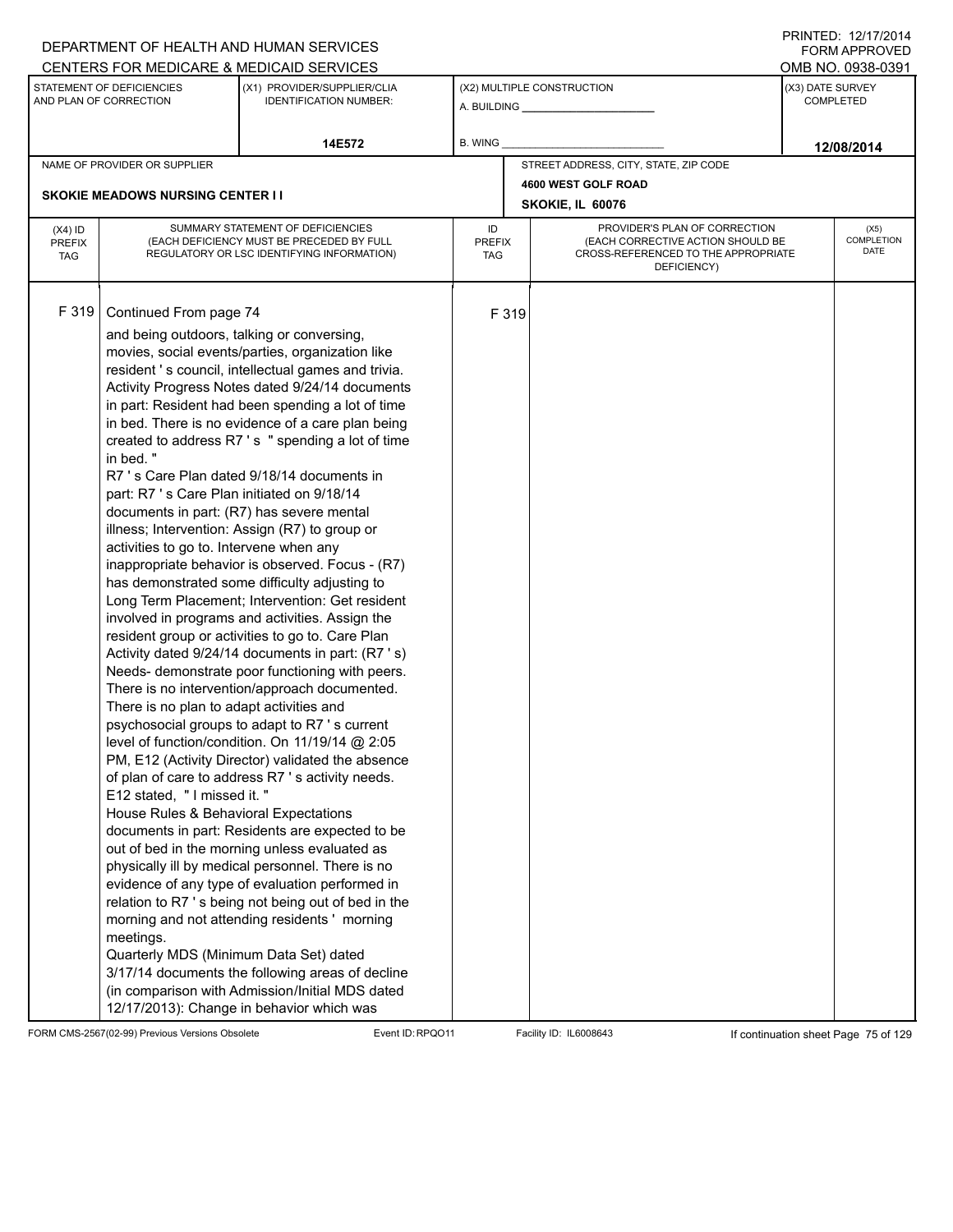|                                          |                                                                                                                                                                                                                                                                                                                                                                          | DEPARTMENT OF HEALTH AND HUMAN SERVICES                                                                                                                                                                                                                                                                                                                                                                                                                                                                                                                        |                            |                                                                                                                          |                  | FORM APPROVED              |
|------------------------------------------|--------------------------------------------------------------------------------------------------------------------------------------------------------------------------------------------------------------------------------------------------------------------------------------------------------------------------------------------------------------------------|----------------------------------------------------------------------------------------------------------------------------------------------------------------------------------------------------------------------------------------------------------------------------------------------------------------------------------------------------------------------------------------------------------------------------------------------------------------------------------------------------------------------------------------------------------------|----------------------------|--------------------------------------------------------------------------------------------------------------------------|------------------|----------------------------|
|                                          | STATEMENT OF DEFICIENCIES                                                                                                                                                                                                                                                                                                                                                | CENTERS FOR MEDICARE & MEDICAID SERVICES<br>(X1) PROVIDER/SUPPLIER/CLIA                                                                                                                                                                                                                                                                                                                                                                                                                                                                                        |                            | (X2) MULTIPLE CONSTRUCTION                                                                                               | (X3) DATE SURVEY | OMB NO. 0938-0391          |
|                                          | AND PLAN OF CORRECTION                                                                                                                                                                                                                                                                                                                                                   | <b>IDENTIFICATION NUMBER:</b>                                                                                                                                                                                                                                                                                                                                                                                                                                                                                                                                  |                            | A. BUILDING <b>A.</b> BUILDING                                                                                           |                  | COMPLETED                  |
|                                          |                                                                                                                                                                                                                                                                                                                                                                          | 14E572                                                                                                                                                                                                                                                                                                                                                                                                                                                                                                                                                         | B. WING                    |                                                                                                                          |                  | 12/08/2014                 |
|                                          | NAME OF PROVIDER OR SUPPLIER                                                                                                                                                                                                                                                                                                                                             |                                                                                                                                                                                                                                                                                                                                                                                                                                                                                                                                                                |                            | STREET ADDRESS, CITY, STATE, ZIP CODE                                                                                    |                  |                            |
|                                          | <b>SKOKIE MEADOWS NURSING CENTER II</b>                                                                                                                                                                                                                                                                                                                                  |                                                                                                                                                                                                                                                                                                                                                                                                                                                                                                                                                                |                            | 4600 WEST GOLF ROAD<br>SKOKIE, IL 60076                                                                                  |                  |                            |
| $(X4)$ ID<br><b>PREFIX</b><br><b>TAG</b> |                                                                                                                                                                                                                                                                                                                                                                          | SUMMARY STATEMENT OF DEFICIENCIES<br>(EACH DEFICIENCY MUST BE PRECEDED BY FULL<br>REGULATORY OR LSC IDENTIFYING INFORMATION)                                                                                                                                                                                                                                                                                                                                                                                                                                   | ID<br>PREFIX<br><b>TAG</b> | PROVIDER'S PLAN OF CORRECTION<br>(EACH CORRECTIVE ACTION SHOULD BE<br>CROSS-REFERENCED TO THE APPROPRIATE<br>DEFICIENCY) |                  | (X5)<br>COMPLETION<br>DATE |
| F 319<br>F323<br>$SS = E$                | Continued From page 75<br>of psychosis - hallucination & delusion;<br>Emergence of sad or anxious mood which<br>and having less energy, feeling bad about<br>done to address the decline.<br>483.25(h) FREE OF ACCIDENT<br>HAZARDS/SUPERVISION/DEVICES<br>The facility must ensure that the resident<br>as is possible; and each resident receives<br>prevent accidents. | documented as new onset of potential indicators<br>included the following documentation: feeling<br>down, sad, depressed and helpless; feeling tired<br>himself; trouble concentrating on things. On<br>11/19/14, at 11:06 AM, E8 MDS/CP (Minimum<br>Data Set/Care Plan) Coordinator validated that a<br>comprehensive assessment should have been<br>environment remains as free of accident hazards<br>adequate supervision and assistance devices to                                                                                                        | F 319<br>F 323             |                                                                                                                          |                  |                            |
|                                          | by:<br>Findings include:                                                                                                                                                                                                                                                                                                                                                 | This REQUIREMENT is not met as evidenced<br>Based on observation, interview and record<br>review, the facility failed to properly secure a<br>disposable lighter which has the potential to<br>cause an accident/hazard for two residents (R8,<br>R13) in the sample of 18 residents reviewed for<br>accidents/hazards and six residents (R32, R33,<br>R36, R39, R46, R47) in the supplemental sample.<br>On 11/17/14 at 9:45 am, during the Initial Tour of<br>the 100 unit with E24 (RN-Registered Nurse), a<br>red disposable lighter was on R13's bed side |                            |                                                                                                                          |                  |                            |

FORM CMS-2567(02-99) Previous Versions Obsolete Event ID:RPQO11 Facility ID: IL6008643 If continuation sheet Page 76 of 129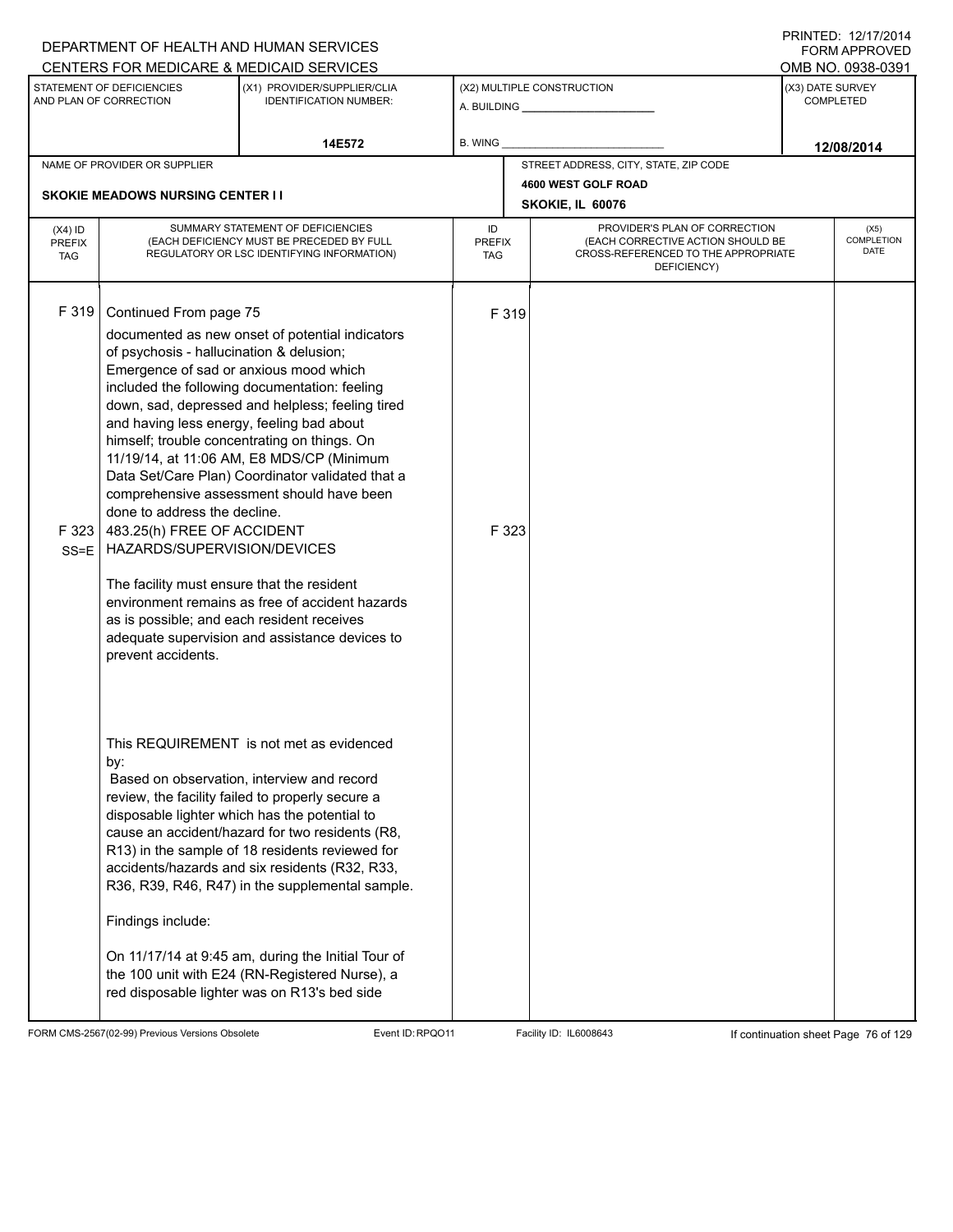|                                   |                                                                                                                                                                                                                                                                                                                                                                                                                                                                                                                 | DEPARTMENT OF HEALTH AND HUMAN SERVICES                                                                                                                                                                                                                                                                                                                                                                                                                                                                                                                                                                                                                                                                                                                                                                                                                                                                                                                                                |                            |                |                                                                                                                          |                  | <b>FORM APPROVED</b>              |  |
|-----------------------------------|-----------------------------------------------------------------------------------------------------------------------------------------------------------------------------------------------------------------------------------------------------------------------------------------------------------------------------------------------------------------------------------------------------------------------------------------------------------------------------------------------------------------|----------------------------------------------------------------------------------------------------------------------------------------------------------------------------------------------------------------------------------------------------------------------------------------------------------------------------------------------------------------------------------------------------------------------------------------------------------------------------------------------------------------------------------------------------------------------------------------------------------------------------------------------------------------------------------------------------------------------------------------------------------------------------------------------------------------------------------------------------------------------------------------------------------------------------------------------------------------------------------------|----------------------------|----------------|--------------------------------------------------------------------------------------------------------------------------|------------------|-----------------------------------|--|
|                                   |                                                                                                                                                                                                                                                                                                                                                                                                                                                                                                                 | CENTERS FOR MEDICARE & MEDICAID SERVICES                                                                                                                                                                                                                                                                                                                                                                                                                                                                                                                                                                                                                                                                                                                                                                                                                                                                                                                                               |                            |                |                                                                                                                          |                  | OMB NO. 0938-0391                 |  |
|                                   | STATEMENT OF DEFICIENCIES<br>AND PLAN OF CORRECTION                                                                                                                                                                                                                                                                                                                                                                                                                                                             | (X1) PROVIDER/SUPPLIER/CLIA<br><b>IDENTIFICATION NUMBER:</b>                                                                                                                                                                                                                                                                                                                                                                                                                                                                                                                                                                                                                                                                                                                                                                                                                                                                                                                           |                            |                | (X2) MULTIPLE CONSTRUCTION                                                                                               | (X3) DATE SURVEY | <b>COMPLETED</b>                  |  |
|                                   |                                                                                                                                                                                                                                                                                                                                                                                                                                                                                                                 | 14E572                                                                                                                                                                                                                                                                                                                                                                                                                                                                                                                                                                                                                                                                                                                                                                                                                                                                                                                                                                                 | B. WING                    |                |                                                                                                                          |                  | 12/08/2014                        |  |
|                                   | NAME OF PROVIDER OR SUPPLIER                                                                                                                                                                                                                                                                                                                                                                                                                                                                                    |                                                                                                                                                                                                                                                                                                                                                                                                                                                                                                                                                                                                                                                                                                                                                                                                                                                                                                                                                                                        |                            |                | STREET ADDRESS, CITY, STATE, ZIP CODE                                                                                    |                  |                                   |  |
|                                   | <b>SKOKIE MEADOWS NURSING CENTER I I</b>                                                                                                                                                                                                                                                                                                                                                                                                                                                                        |                                                                                                                                                                                                                                                                                                                                                                                                                                                                                                                                                                                                                                                                                                                                                                                                                                                                                                                                                                                        |                            |                | 4600 WEST GOLF ROAD                                                                                                      |                  |                                   |  |
|                                   |                                                                                                                                                                                                                                                                                                                                                                                                                                                                                                                 |                                                                                                                                                                                                                                                                                                                                                                                                                                                                                                                                                                                                                                                                                                                                                                                                                                                                                                                                                                                        |                            |                | SKOKIE, IL 60076                                                                                                         |                  |                                   |  |
| $(X4)$ ID<br>PREFIX<br><b>TAG</b> |                                                                                                                                                                                                                                                                                                                                                                                                                                                                                                                 | SUMMARY STATEMENT OF DEFICIENCIES<br>(EACH DEFICIENCY MUST BE PRECEDED BY FULL<br>REGULATORY OR LSC IDENTIFYING INFORMATION)                                                                                                                                                                                                                                                                                                                                                                                                                                                                                                                                                                                                                                                                                                                                                                                                                                                           | ID<br><b>PREFIX</b><br>TAG |                | PROVIDER'S PLAN OF CORRECTION<br>(EACH CORRECTIVE ACTION SHOULD BE<br>CROSS-REFERENCED TO THE APPROPRIATE<br>DEFICIENCY) |                  | (X5)<br><b>COMPLETION</b><br>DATE |  |
| F 323<br>F 325<br>$SS = D$        | Continued From page 76<br>table.<br>should be kept locked." E24 immediately<br>removed the lighter.<br>On 11/17/14 at 2:45pm, E4 (Psychosocial<br>locked or in a safe place."<br>assessed. Items have to be secured."<br>titled, "List of Consumers with Moderately<br>R32, R33, R36, R39, R46, R47.<br>compliance with facility safety rules.<br>483.25(i) MAINTAIN NUTRITION STATUS<br>UNLESS UNAVOIDABLE<br>Based on a resident's comprehensive<br>assessment, the facility must ensure that a<br>resident - | E24 stated, "The residents are taught that lighters<br>On 11/17/14 at 9:48 am, R13 stated, "Store them<br>in a cool place. It's supposed to be kept in a<br>locked place." R13 indicated that he did not know<br>how long the lighter was on his bedside table.<br>Rehabilitation Services Coordinator-PRSC)<br>stated, "Lighters should not be out. Confused<br>people may come and pick it up. They should be<br>On 11/17/14 at 3:30pm, E7 (PRSC) stated, "They<br>can have paraphernalia if they are appropriately<br>On 11/18/14, the facility submitted a document<br>Impaired Cognition". The document listed: R8,<br>An undated facility policy titled, "Smoking Policy"<br>documents: Residents who may pose a hazard to<br>themselves and others with smoking materials<br>may have their cigarette, lighters and matches<br>removed from them and kept at a designated<br>location for safety, until such time as the resident<br>demonstrates responsible smoking habits in |                            | F 323<br>F 325 |                                                                                                                          |                  |                                   |  |
|                                   |                                                                                                                                                                                                                                                                                                                                                                                                                                                                                                                 |                                                                                                                                                                                                                                                                                                                                                                                                                                                                                                                                                                                                                                                                                                                                                                                                                                                                                                                                                                                        |                            |                |                                                                                                                          |                  |                                   |  |

FORM CMS-2567(02-99) Previous Versions Obsolete Event ID:RPQO11 Facility ID: IL6008643 If continuation sheet Page 77 of 129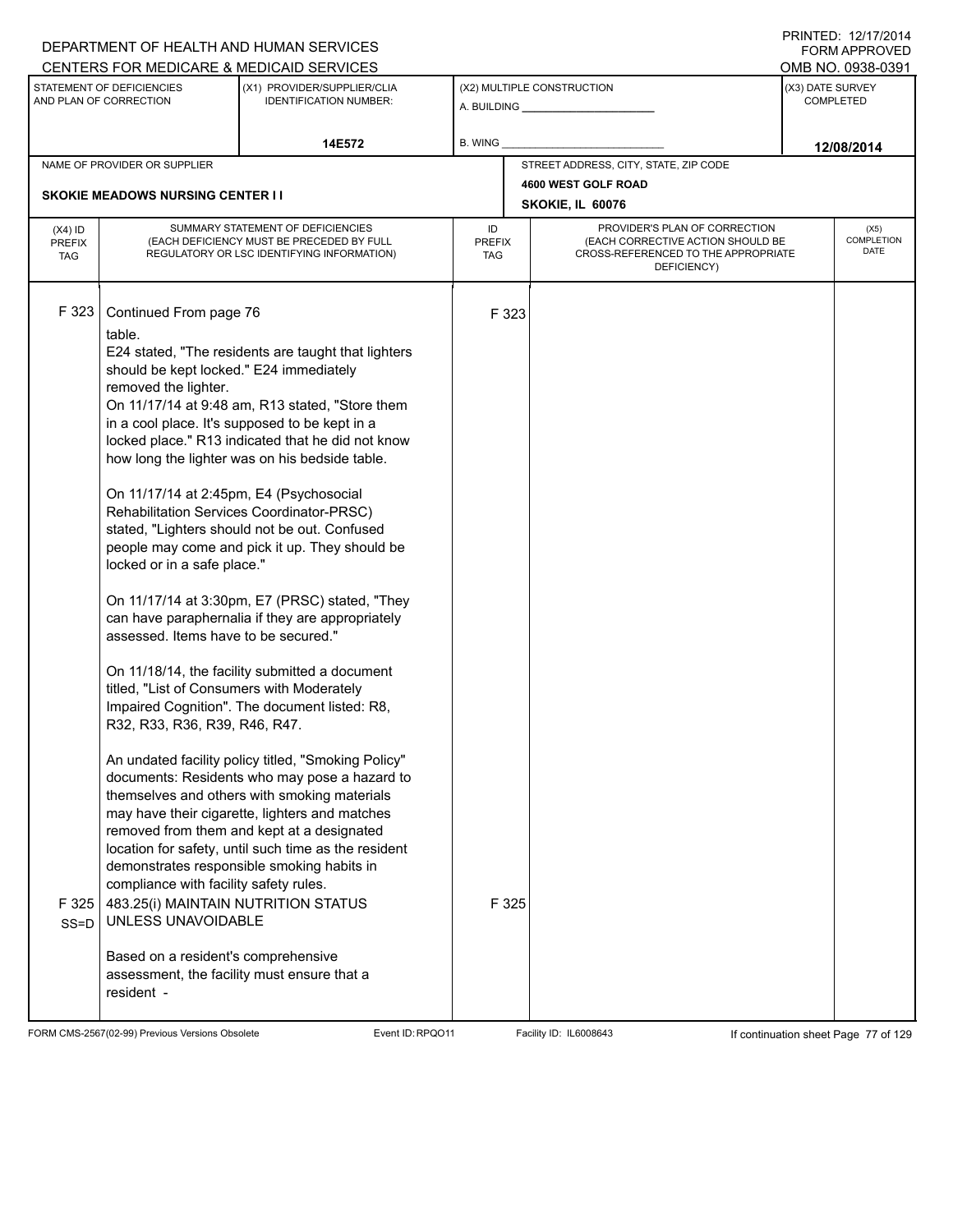|                                          |                                                                                                                                                                                                                                                                                               | DEPARTMENT OF HEALTH AND HUMAN SERVICES<br>CENTERS FOR MEDICARE & MEDICAID SERVICES                                                                                                                                                                                                                                                                                                                                                                                                                                                                                                                                                                                                                                                                                                                                                                                                                                                                                              |                                   |       |                                                                                                                          |                  | FNINILU. IZIIIIZVI <del>4</del><br>FORM APPROVED<br>OMB NO. 0938-0391 |
|------------------------------------------|-----------------------------------------------------------------------------------------------------------------------------------------------------------------------------------------------------------------------------------------------------------------------------------------------|----------------------------------------------------------------------------------------------------------------------------------------------------------------------------------------------------------------------------------------------------------------------------------------------------------------------------------------------------------------------------------------------------------------------------------------------------------------------------------------------------------------------------------------------------------------------------------------------------------------------------------------------------------------------------------------------------------------------------------------------------------------------------------------------------------------------------------------------------------------------------------------------------------------------------------------------------------------------------------|-----------------------------------|-------|--------------------------------------------------------------------------------------------------------------------------|------------------|-----------------------------------------------------------------------|
|                                          | STATEMENT OF DEFICIENCIES<br>AND PLAN OF CORRECTION                                                                                                                                                                                                                                           | (X1) PROVIDER/SUPPLIER/CLIA<br><b>IDENTIFICATION NUMBER:</b>                                                                                                                                                                                                                                                                                                                                                                                                                                                                                                                                                                                                                                                                                                                                                                                                                                                                                                                     |                                   |       | (X2) MULTIPLE CONSTRUCTION                                                                                               | (X3) DATE SURVEY | <b>COMPLETED</b>                                                      |
|                                          |                                                                                                                                                                                                                                                                                               | 14E572                                                                                                                                                                                                                                                                                                                                                                                                                                                                                                                                                                                                                                                                                                                                                                                                                                                                                                                                                                           | <b>B. WING</b>                    |       |                                                                                                                          |                  | 12/08/2014                                                            |
|                                          | NAME OF PROVIDER OR SUPPLIER                                                                                                                                                                                                                                                                  |                                                                                                                                                                                                                                                                                                                                                                                                                                                                                                                                                                                                                                                                                                                                                                                                                                                                                                                                                                                  |                                   |       | STREET ADDRESS, CITY, STATE, ZIP CODE                                                                                    |                  |                                                                       |
|                                          | <b>SKOKIE MEADOWS NURSING CENTER I I</b>                                                                                                                                                                                                                                                      |                                                                                                                                                                                                                                                                                                                                                                                                                                                                                                                                                                                                                                                                                                                                                                                                                                                                                                                                                                                  |                                   |       | 4600 WEST GOLF ROAD                                                                                                      |                  |                                                                       |
|                                          |                                                                                                                                                                                                                                                                                               |                                                                                                                                                                                                                                                                                                                                                                                                                                                                                                                                                                                                                                                                                                                                                                                                                                                                                                                                                                                  |                                   |       | SKOKIE, IL 60076                                                                                                         |                  |                                                                       |
| $(X4)$ ID<br><b>PREFIX</b><br><b>TAG</b> |                                                                                                                                                                                                                                                                                               | SUMMARY STATEMENT OF DEFICIENCIES<br>(EACH DEFICIENCY MUST BE PRECEDED BY FULL<br>REGULATORY OR LSC IDENTIFYING INFORMATION)                                                                                                                                                                                                                                                                                                                                                                                                                                                                                                                                                                                                                                                                                                                                                                                                                                                     | ID<br><b>PREFIX</b><br><b>TAG</b> |       | PROVIDER'S PLAN OF CORRECTION<br>(EACH CORRECTIVE ACTION SHOULD BE<br>CROSS-REFERENCED TO THE APPROPRIATE<br>DEFICIENCY) |                  | (X5)<br>COMPLETION<br><b>DATE</b>                                     |
| F 325                                    | Continued From page 77<br>unless the resident's clinical condition<br>demonstrates that this is not possible; and<br>nutritional problem.                                                                                                                                                     | (1) Maintains acceptable parameters of nutritional<br>status, such as body weight and protein levels,<br>(2) Receives a therapeutic diet when there is a                                                                                                                                                                                                                                                                                                                                                                                                                                                                                                                                                                                                                                                                                                                                                                                                                         |                                   | F 325 |                                                                                                                          |                  |                                                                       |
|                                          | by:<br>sample of 18 reviewed for weight loss.<br>Findings include:<br>Prostate Cancer and Chronic Obstructive<br>Pulmonary Disease.<br>ounces Yogurt for bedtime Snack. On the<br>October POS telephone order denotes to<br>sleep (HS).<br>E13 requested that the sandwich be<br>discontinued | This REQUIREMENT is not met as evidenced<br>Based upon observation, interview and record<br>review, facility failed to prevent significant weight<br>loss for one of four residents (R2), in a total<br>R2's Physician Order Sheet (POS) denotes<br>diagnoses: Paranoid Schizoaffective Chronic<br>Type, History Alcohol Abuse, Hepatitis B, Anxiety,<br>The POS for November 2014 denotes R2 's diet<br>order: Regular, Decrease Caffeine Intake, and<br>Yogurt at Breakfast, Lunch and Dinner. Six<br>discontinue a lunchmeat sandwich at the hour of<br>On 11/18/14 at 2:57pm E13 (Registered Nurse)<br>stated (R2) " was refusing or giving away his<br>night sandwich which was noticed by the certified<br>nursing assistant on three or four instances " and<br>R2 's 2014 monthly weight history is as follows:<br>January 179 pounds, February 171 lbs, March<br>170 lbs, April 171 lbs, May 166 lbs, June 165 lbs,<br>July 163 lbs, August 160 lbs, September 155 lbs, |                                   |       |                                                                                                                          |                  |                                                                       |

FORM CMS-2567(02-99) Previous Versions Obsolete Event ID:RPQO11 Facility ID: IL6008643 If continuation sheet Page 78 of 129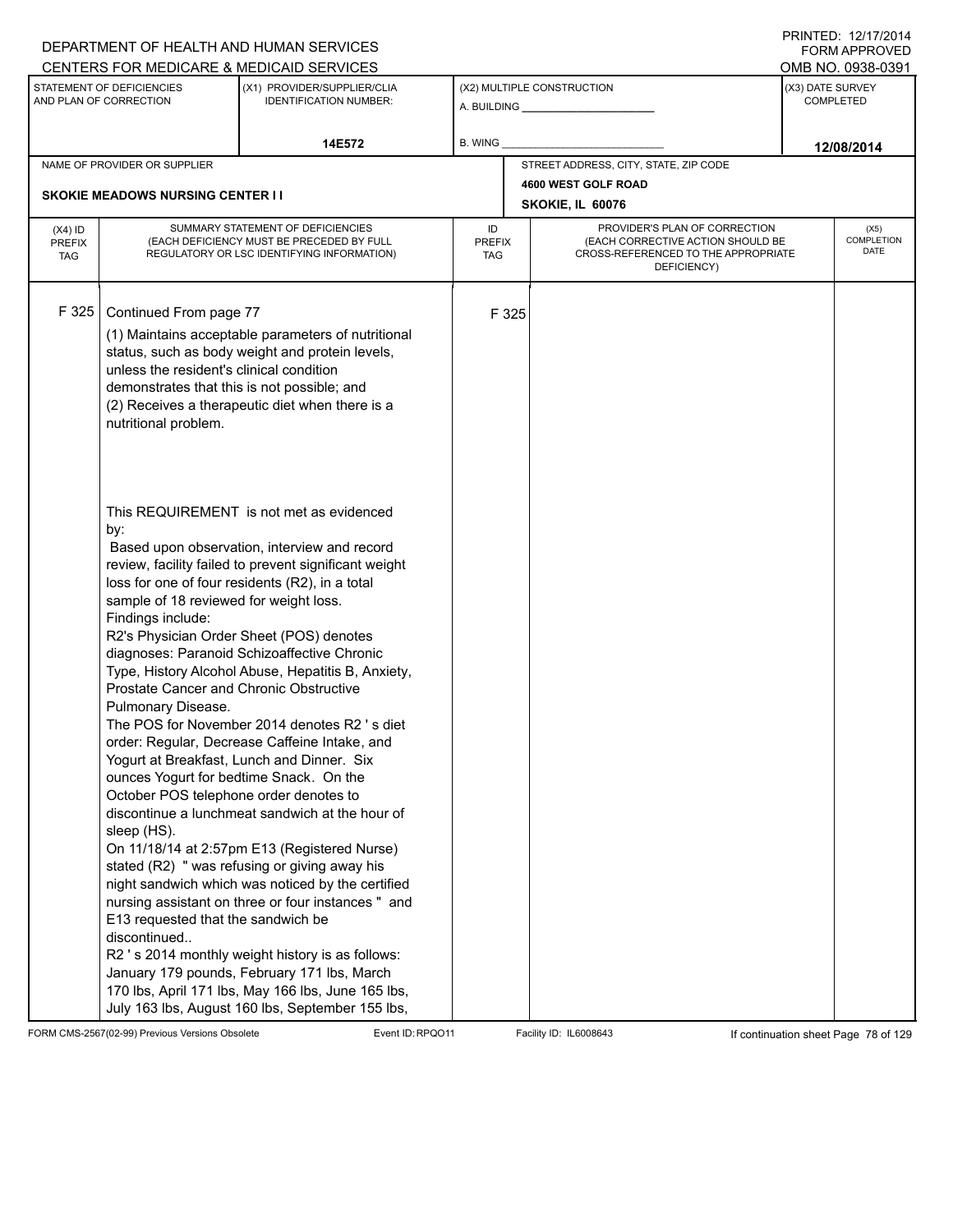|                                          |                                                                                                                                                                                                                                                                        | DEPARTMENT OF HEALTH AND HUMAN SERVICES                                                                                                                                                                                                                                                                                                                                                                                                                                                                                                                                                                                                                                                                                                                                                                                                                                                                                                                                                                                                                                                                                                                                                                                                                                                                                                                                                                                                                                                                                                                     |                                   |                  |                                                                                                                          |  | $1 \times 1 \times 1 = 1$ . $1 \times 1 \times 1 = 1$<br><b>FORM APPROVED</b> |  |  |  |
|------------------------------------------|------------------------------------------------------------------------------------------------------------------------------------------------------------------------------------------------------------------------------------------------------------------------|-------------------------------------------------------------------------------------------------------------------------------------------------------------------------------------------------------------------------------------------------------------------------------------------------------------------------------------------------------------------------------------------------------------------------------------------------------------------------------------------------------------------------------------------------------------------------------------------------------------------------------------------------------------------------------------------------------------------------------------------------------------------------------------------------------------------------------------------------------------------------------------------------------------------------------------------------------------------------------------------------------------------------------------------------------------------------------------------------------------------------------------------------------------------------------------------------------------------------------------------------------------------------------------------------------------------------------------------------------------------------------------------------------------------------------------------------------------------------------------------------------------------------------------------------------------|-----------------------------------|------------------|--------------------------------------------------------------------------------------------------------------------------|--|-------------------------------------------------------------------------------|--|--|--|
|                                          |                                                                                                                                                                                                                                                                        | CENTERS FOR MEDICARE & MEDICAID SERVICES                                                                                                                                                                                                                                                                                                                                                                                                                                                                                                                                                                                                                                                                                                                                                                                                                                                                                                                                                                                                                                                                                                                                                                                                                                                                                                                                                                                                                                                                                                                    |                                   |                  |                                                                                                                          |  | OMB NO. 0938-0391                                                             |  |  |  |
|                                          | STATEMENT OF DEFICIENCIES<br>AND PLAN OF CORRECTION                                                                                                                                                                                                                    | (X1) PROVIDER/SUPPLIER/CLIA<br><b>IDENTIFICATION NUMBER:</b>                                                                                                                                                                                                                                                                                                                                                                                                                                                                                                                                                                                                                                                                                                                                                                                                                                                                                                                                                                                                                                                                                                                                                                                                                                                                                                                                                                                                                                                                                                |                                   |                  | (X2) MULTIPLE CONSTRUCTION                                                                                               |  | (X3) DATE SURVEY<br><b>COMPLETED</b>                                          |  |  |  |
|                                          |                                                                                                                                                                                                                                                                        | 14E572                                                                                                                                                                                                                                                                                                                                                                                                                                                                                                                                                                                                                                                                                                                                                                                                                                                                                                                                                                                                                                                                                                                                                                                                                                                                                                                                                                                                                                                                                                                                                      | B. WING                           |                  |                                                                                                                          |  | 12/08/2014                                                                    |  |  |  |
|                                          | NAME OF PROVIDER OR SUPPLIER                                                                                                                                                                                                                                           |                                                                                                                                                                                                                                                                                                                                                                                                                                                                                                                                                                                                                                                                                                                                                                                                                                                                                                                                                                                                                                                                                                                                                                                                                                                                                                                                                                                                                                                                                                                                                             |                                   |                  | STREET ADDRESS, CITY, STATE, ZIP CODE                                                                                    |  |                                                                               |  |  |  |
|                                          |                                                                                                                                                                                                                                                                        |                                                                                                                                                                                                                                                                                                                                                                                                                                                                                                                                                                                                                                                                                                                                                                                                                                                                                                                                                                                                                                                                                                                                                                                                                                                                                                                                                                                                                                                                                                                                                             |                                   |                  | 4600 WEST GOLF ROAD                                                                                                      |  |                                                                               |  |  |  |
|                                          | <b>SKOKIE MEADOWS NURSING CENTER II</b>                                                                                                                                                                                                                                |                                                                                                                                                                                                                                                                                                                                                                                                                                                                                                                                                                                                                                                                                                                                                                                                                                                                                                                                                                                                                                                                                                                                                                                                                                                                                                                                                                                                                                                                                                                                                             |                                   | SKOKIE, IL 60076 |                                                                                                                          |  |                                                                               |  |  |  |
| $(X4)$ ID<br><b>PREFIX</b><br><b>TAG</b> |                                                                                                                                                                                                                                                                        | SUMMARY STATEMENT OF DEFICIENCIES<br>(EACH DEFICIENCY MUST BE PRECEDED BY FULL<br>REGULATORY OR LSC IDENTIFYING INFORMATION)                                                                                                                                                                                                                                                                                                                                                                                                                                                                                                                                                                                                                                                                                                                                                                                                                                                                                                                                                                                                                                                                                                                                                                                                                                                                                                                                                                                                                                | ID<br><b>PREFIX</b><br><b>TAG</b> |                  | PROVIDER'S PLAN OF CORRECTION<br>(EACH CORRECTIVE ACTION SHOULD BE<br>CROSS-REFERENCED TO THE APPROPRIATE<br>DEFICIENCY) |  | (X5)<br>COMPLETION<br>DATE                                                    |  |  |  |
| F325                                     | Continued From page 78<br>has lost 24 pounds year to date.<br>stated to continue present diet plan. No<br>interventions noted.<br>189 pounds.<br>Nutritional progress Note dated 10/13/14<br>diet.<br>pounds.<br>For Mental Status (BIMS) assessment with<br>impaired. | October 152 lbs, November 155 lbs. Overall R2<br>Nutritional progress Note dated 3/10/14 identifies<br>R2 weight of 170 lbs. triggering a 10.9 percent<br>significant weight loss at six months. Dietitian<br>noted 170 pounds to be a good weight for R2 and<br>Nutritional Progress Note dated 10/13/14 denotes<br>R2 's height is 71 inches; Ideal Body Weight<br>(IBW) is 172 lbs, plus or minus 10 percent for an<br>ideal body weight range (IWBR) of 155 pounds to<br>identifies R2 's weight of 152 lbs triggered a<br>significant 19 pound weight loss at six months.<br>Dietitian met with R2 who stated in part that "I<br>should lose weight. " Dietitian explained that R2<br>was on the "thin side" and needed to gain<br>weight. Dietitian Followed up with R2's food<br>delivery concerns but made no recommendations<br>for increasing the food / caloric content of R2 's<br>R2 's understanding of what his ideal body<br>weight is and should be is not evident in R2 's<br>nutritional care plan. Dietitians note 3/10/14<br>states she believes 170 lbs is a good weight for<br>R2. Dietitian 's note dated 10/13/14 states in<br>part of R2 " I should lose weight. " Monthly<br>Record Of Vital Signs (V/S) and Weights for 2014<br>denotes R2 's October weight 152 lbs; 3 lbs<br>below Ideal Body Weight Range 155 to 189<br>Minimum Data Set (MDS) for R2 ' Brief Interview<br>reference date 11/12/14 denotes a summary<br>score of 11 indicating cognition as moderately<br>R2 's Social Services care plan initiated 11/13/14 |                                   | F 325            |                                                                                                                          |  |                                                                               |  |  |  |

FORM CMS-2567(02-99) Previous Versions Obsolete Event ID:RPQO11 Facility ID: IL6008643 If continuation sheet Page 79 of 129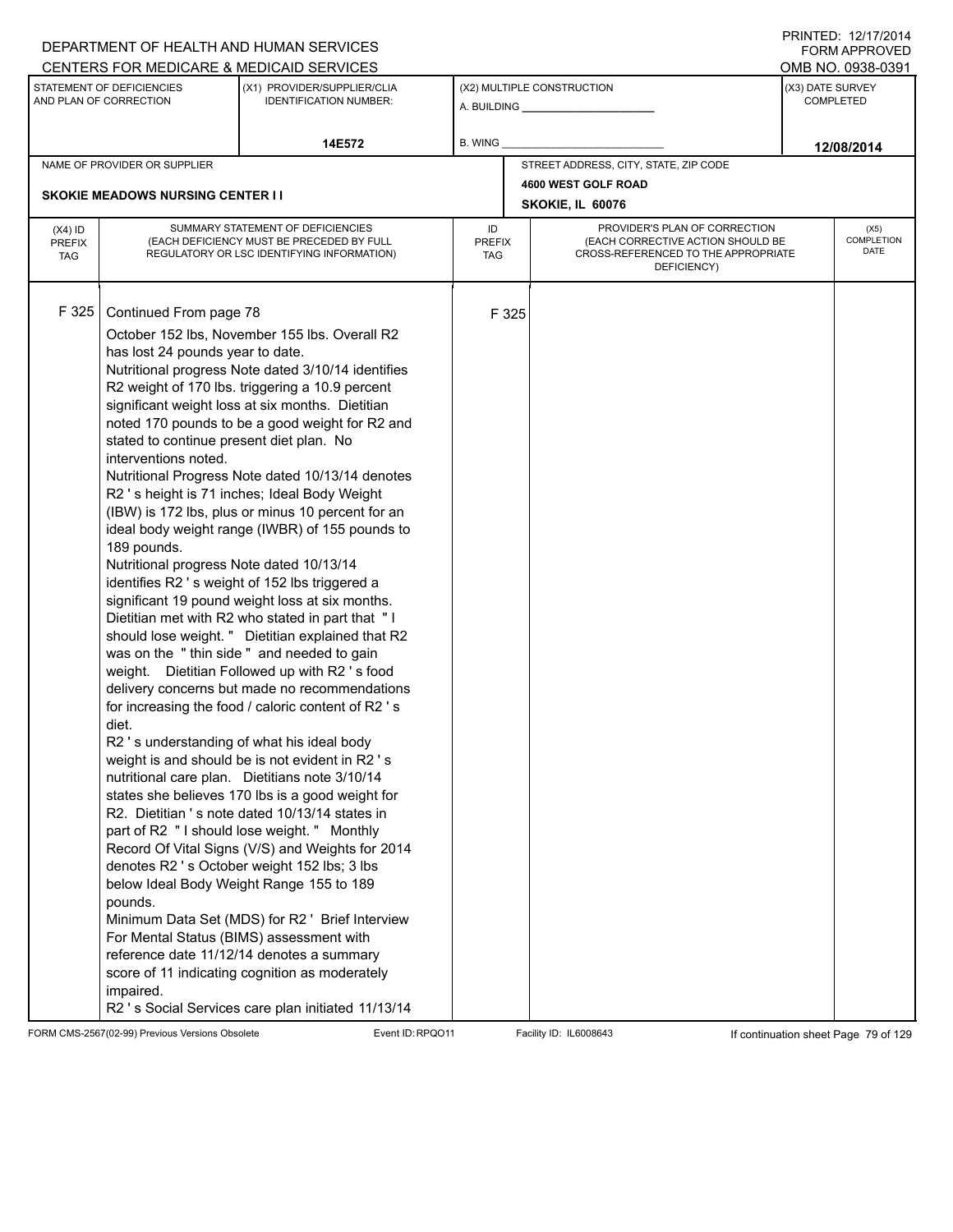|                                          |                                                                                                                                                                                                                                                                                                                                                                                                                                            | DEPARTMENT OF HEALTH AND HUMAN SERVICES                                                                                                                                                                                                                                                                                                                                                                                                                                                                                                                                                                                                                                                                                                                                                                                                                                                                                                                                                                                                                                                                                                                                                                                                                                                                                                                                                                                                                                                |                            |                  |                                                                                                                          |                  | <b>FORM APPROVED</b>              |
|------------------------------------------|--------------------------------------------------------------------------------------------------------------------------------------------------------------------------------------------------------------------------------------------------------------------------------------------------------------------------------------------------------------------------------------------------------------------------------------------|----------------------------------------------------------------------------------------------------------------------------------------------------------------------------------------------------------------------------------------------------------------------------------------------------------------------------------------------------------------------------------------------------------------------------------------------------------------------------------------------------------------------------------------------------------------------------------------------------------------------------------------------------------------------------------------------------------------------------------------------------------------------------------------------------------------------------------------------------------------------------------------------------------------------------------------------------------------------------------------------------------------------------------------------------------------------------------------------------------------------------------------------------------------------------------------------------------------------------------------------------------------------------------------------------------------------------------------------------------------------------------------------------------------------------------------------------------------------------------------|----------------------------|------------------|--------------------------------------------------------------------------------------------------------------------------|------------------|-----------------------------------|
|                                          |                                                                                                                                                                                                                                                                                                                                                                                                                                            | CENTERS FOR MEDICARE & MEDICAID SERVICES                                                                                                                                                                                                                                                                                                                                                                                                                                                                                                                                                                                                                                                                                                                                                                                                                                                                                                                                                                                                                                                                                                                                                                                                                                                                                                                                                                                                                                               |                            |                  |                                                                                                                          |                  | OMB NO. 0938-0391                 |
|                                          | STATEMENT OF DEFICIENCIES<br>AND PLAN OF CORRECTION                                                                                                                                                                                                                                                                                                                                                                                        | (X1) PROVIDER/SUPPLIER/CLIA<br><b>IDENTIFICATION NUMBER:</b>                                                                                                                                                                                                                                                                                                                                                                                                                                                                                                                                                                                                                                                                                                                                                                                                                                                                                                                                                                                                                                                                                                                                                                                                                                                                                                                                                                                                                           |                            |                  | (X2) MULTIPLE CONSTRUCTION<br>A. BUILDING ________________                                                               | (X3) DATE SURVEY | <b>COMPLETED</b>                  |
|                                          |                                                                                                                                                                                                                                                                                                                                                                                                                                            | 14E572                                                                                                                                                                                                                                                                                                                                                                                                                                                                                                                                                                                                                                                                                                                                                                                                                                                                                                                                                                                                                                                                                                                                                                                                                                                                                                                                                                                                                                                                                 | <b>B. WING</b>             |                  |                                                                                                                          |                  | 12/08/2014                        |
|                                          | NAME OF PROVIDER OR SUPPLIER                                                                                                                                                                                                                                                                                                                                                                                                               |                                                                                                                                                                                                                                                                                                                                                                                                                                                                                                                                                                                                                                                                                                                                                                                                                                                                                                                                                                                                                                                                                                                                                                                                                                                                                                                                                                                                                                                                                        |                            |                  | STREET ADDRESS, CITY, STATE, ZIP CODE                                                                                    |                  |                                   |
|                                          |                                                                                                                                                                                                                                                                                                                                                                                                                                            |                                                                                                                                                                                                                                                                                                                                                                                                                                                                                                                                                                                                                                                                                                                                                                                                                                                                                                                                                                                                                                                                                                                                                                                                                                                                                                                                                                                                                                                                                        |                            |                  | 4600 WEST GOLF ROAD                                                                                                      |                  |                                   |
|                                          | <b>SKOKIE MEADOWS NURSING CENTER II</b>                                                                                                                                                                                                                                                                                                                                                                                                    |                                                                                                                                                                                                                                                                                                                                                                                                                                                                                                                                                                                                                                                                                                                                                                                                                                                                                                                                                                                                                                                                                                                                                                                                                                                                                                                                                                                                                                                                                        |                            | SKOKIE, IL 60076 |                                                                                                                          |                  |                                   |
| $(X4)$ ID<br><b>PREFIX</b><br><b>TAG</b> |                                                                                                                                                                                                                                                                                                                                                                                                                                            | SUMMARY STATEMENT OF DEFICIENCIES<br>(EACH DEFICIENCY MUST BE PRECEDED BY FULL<br>REGULATORY OR LSC IDENTIFYING INFORMATION)                                                                                                                                                                                                                                                                                                                                                                                                                                                                                                                                                                                                                                                                                                                                                                                                                                                                                                                                                                                                                                                                                                                                                                                                                                                                                                                                                           | ID<br><b>PREFIX</b><br>TAG |                  | PROVIDER'S PLAN OF CORRECTION<br>(EACH CORRECTIVE ACTION SHOULD BE<br>CROSS-REFERENCED TO THE APPROPRIATE<br>DEFICIENCY) |                  | (X5)<br><b>COMPLETION</b><br>DATE |
| F325                                     | Continued From page 79<br>process and decision making. R2 has low<br>motivation and is resistant to care.<br>weight loss.<br>regarding his psychiatric issues. Strongly<br>oral intake."<br>be that the weight loss was desired by the<br>resident noted in a nurses note.<br>On 11/19/14 at 11:00 am R2 stated that his<br>food. He did like the chocolate ice cream<br>would eat more. He doesn't't get up for<br>hungry in the morning. | with a target date 2/12/15 states: R2 has severe<br>cognitive impairment as it relates to thought<br>Physicians ' progress note from 8/12/14 states in<br>part, R2 's appetite is good but does not like the<br>nursing home food. Physicians same note states<br>R2 stated weight of 158 pounds " perfect for me "<br>. States he does not want to be on the Remeron<br>as he was gaining weight. Monitor for further<br>Physicians ' progress note 8/29/14 states in part<br>his weight continues to decline. Latest weight is<br>160 pounds. He (R2) continues to exhibit poor<br>oral intake. I discussed with the patient, in great<br>detail, necessity to maintain adequate oral intake.<br>He will continue to follow up with psychiatrist<br>encourage to maintain adequate oral intake<br>Physicians ' progress note from 9/28/14 states<br>in part, "He continues to have poor oral intake.<br>His weight is 155 pounds. Patient lost 24 pounds<br>in 9 months. He simply refuses to eat. Strongly<br>encourage to comply with diet. Maintain normal<br>On 11/20/14 at 12:30pm Z7 (Consultant Dietitian)<br>covering for the facility 's dietitian who was<br>unavailable stated in part that her stance would<br>appetite is good and that he doesn't' tlike the<br>supplement though. R2 stated he doesn't't like<br>the liquid supplements to drink, likes yogurt and<br>breakfast. Don't usually eat breakfast I am not<br>On 11/20/14, after interview with consultant |                            | F 325            |                                                                                                                          |                  |                                   |

FORM CMS-2567(02-99) Previous Versions Obsolete Event ID:RPQO11 Facility ID: IL6008643 If continuation sheet Page 80 of 129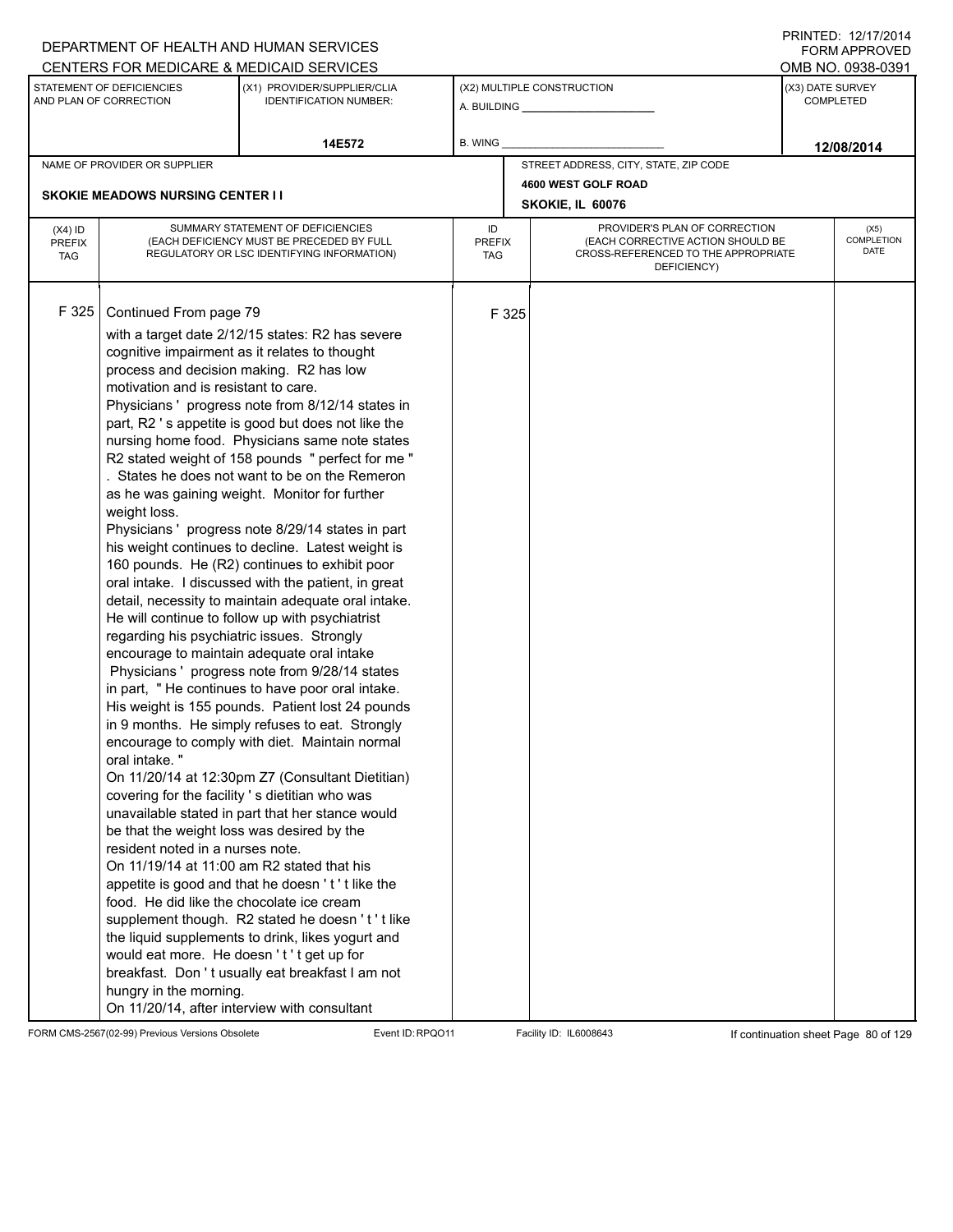|                             |                                             | DEPARTMENT OF HEALTH AND HUMAN SERVICES                                                             |                      |       |                                                                          |                  | I INITILLY. I <i>litil</i> ly I <del>t</del><br>FORM APPROVED |
|-----------------------------|---------------------------------------------|-----------------------------------------------------------------------------------------------------|----------------------|-------|--------------------------------------------------------------------------|------------------|---------------------------------------------------------------|
|                             | STATEMENT OF DEFICIENCIES                   | CENTERS FOR MEDICARE & MEDICAID SERVICES<br>(X1) PROVIDER/SUPPLIER/CLIA                             |                      |       | (X2) MULTIPLE CONSTRUCTION                                               | (X3) DATE SURVEY | OMB NO. 0938-0391                                             |
|                             | AND PLAN OF CORRECTION                      | <b>IDENTIFICATION NUMBER:</b>                                                                       |                      |       |                                                                          |                  | <b>COMPLETED</b>                                              |
|                             |                                             | 14E572                                                                                              | B. WING              |       |                                                                          |                  |                                                               |
|                             | NAME OF PROVIDER OR SUPPLIER                |                                                                                                     |                      |       | STREET ADDRESS, CITY, STATE, ZIP CODE                                    |                  | 12/08/2014                                                    |
|                             |                                             |                                                                                                     |                      |       | 4600 WEST GOLF ROAD                                                      |                  |                                                               |
|                             | <b>SKOKIE MEADOWS NURSING CENTER I I</b>    |                                                                                                     |                      |       | SKOKIE, IL 60076                                                         |                  |                                                               |
| $(X4)$ ID                   |                                             | SUMMARY STATEMENT OF DEFICIENCIES                                                                   | ID                   |       | PROVIDER'S PLAN OF CORRECTION                                            |                  | (X5)                                                          |
| <b>PREFIX</b><br><b>TAG</b> |                                             | (EACH DEFICIENCY MUST BE PRECEDED BY FULL<br>REGULATORY OR LSC IDENTIFYING INFORMATION)             | <b>PREFIX</b><br>TAG |       | (EACH CORRECTIVE ACTION SHOULD BE<br>CROSS-REFERENCED TO THE APPROPRIATE |                  | COMPLETION<br>DATE                                            |
|                             |                                             |                                                                                                     |                      |       | DEFICIENCY)                                                              |                  |                                                               |
|                             |                                             |                                                                                                     |                      |       |                                                                          |                  |                                                               |
| F 325                       | Continued From page 80                      |                                                                                                     |                      | F 325 |                                                                          |                  |                                                               |
|                             |                                             | dietitian, Dietitians note by Z7 states Z7 met with<br>R2 and discussed nutritional approaches to   |                      |       |                                                                          |                  |                                                               |
|                             |                                             | advance residents weight toward the mid-point of                                                    |                      |       |                                                                          |                  |                                                               |
|                             |                                             | residents ' Ideal Body Weight Range. Resident                                                       |                      |       |                                                                          |                  |                                                               |
|                             |                                             | was willing to try double portions of meat at lunch                                                 |                      |       |                                                                          |                  |                                                               |
|                             |                                             | and dinner. Dietitian will also add multi vitamin to                                                |                      |       |                                                                          |                  |                                                               |
|                             | assure needs.                               |                                                                                                     |                      |       |                                                                          |                  |                                                               |
| F 328<br>$SS = D$           | <b>NEEDS</b>                                | 483.25(k) TREATMENT/CARE FOR SPECIAL                                                                |                      | F 328 |                                                                          |                  |                                                               |
|                             |                                             | The facility must ensure that residents receive                                                     |                      |       |                                                                          |                  |                                                               |
|                             | proper treatment and care for the following |                                                                                                     |                      |       |                                                                          |                  |                                                               |
|                             | special services:                           |                                                                                                     |                      |       |                                                                          |                  |                                                               |
|                             | Injections;                                 |                                                                                                     |                      |       |                                                                          |                  |                                                               |
|                             | Parenteral and enteral fluids;              |                                                                                                     |                      |       |                                                                          |                  |                                                               |
|                             | Tracheostomy care;                          | Colostomy, ureterostomy, or ileostomy care;                                                         |                      |       |                                                                          |                  |                                                               |
|                             | Tracheal suctioning;                        |                                                                                                     |                      |       |                                                                          |                  |                                                               |
|                             | Respiratory care;                           |                                                                                                     |                      |       |                                                                          |                  |                                                               |
|                             | Foot care; and                              |                                                                                                     |                      |       |                                                                          |                  |                                                               |
|                             | Prostheses.                                 |                                                                                                     |                      |       |                                                                          |                  |                                                               |
|                             |                                             |                                                                                                     |                      |       |                                                                          |                  |                                                               |
|                             |                                             | This REQUIREMENT is not met as evidenced                                                            |                      |       |                                                                          |                  |                                                               |
|                             | by:                                         |                                                                                                     |                      |       |                                                                          |                  |                                                               |
|                             |                                             | Based on observation, interview and record<br>review, the facility failed to follow their policy on |                      |       |                                                                          |                  |                                                               |
|                             |                                             | CPAP (Continuous Positive Airway Pressure)                                                          |                      |       |                                                                          |                  |                                                               |
|                             |                                             | machine for one resident (R1) in a sample of 18                                                     |                      |       |                                                                          |                  |                                                               |
|                             | residents, reviewed for respiratory care.   |                                                                                                     |                      |       |                                                                          |                  |                                                               |
|                             | Findings include:                           |                                                                                                     |                      |       |                                                                          |                  |                                                               |
|                             |                                             | On 11/17/14, at 9:20 AM, during the initial tour                                                    |                      |       |                                                                          |                  |                                                               |
|                             |                                             | with E2 DON (Director of Nursing), R1 's CPAP<br>(Continuous Positive Airway Pressure) machine      |                      |       |                                                                          |                  |                                                               |
|                             |                                             | was noted exposed, uncontained on top of the                                                        |                      |       |                                                                          |                  |                                                               |
|                             |                                             | dresser. The machine was visibly dirty and dusty.                                                   |                      |       |                                                                          |                  |                                                               |
|                             |                                             | The mask was visibly dirty and noted with light                                                     |                      |       |                                                                          |                  |                                                               |
|                             |                                             | brown discoloration and was placed on top of the                                                    |                      |       |                                                                          |                  |                                                               |
|                             |                                             |                                                                                                     |                      |       |                                                                          |                  |                                                               |

FORM CMS-2567(02-99) Previous Versions Obsolete Event ID:RPQO11 Facility ID: IL6008643 If continuation sheet Page 81 of 129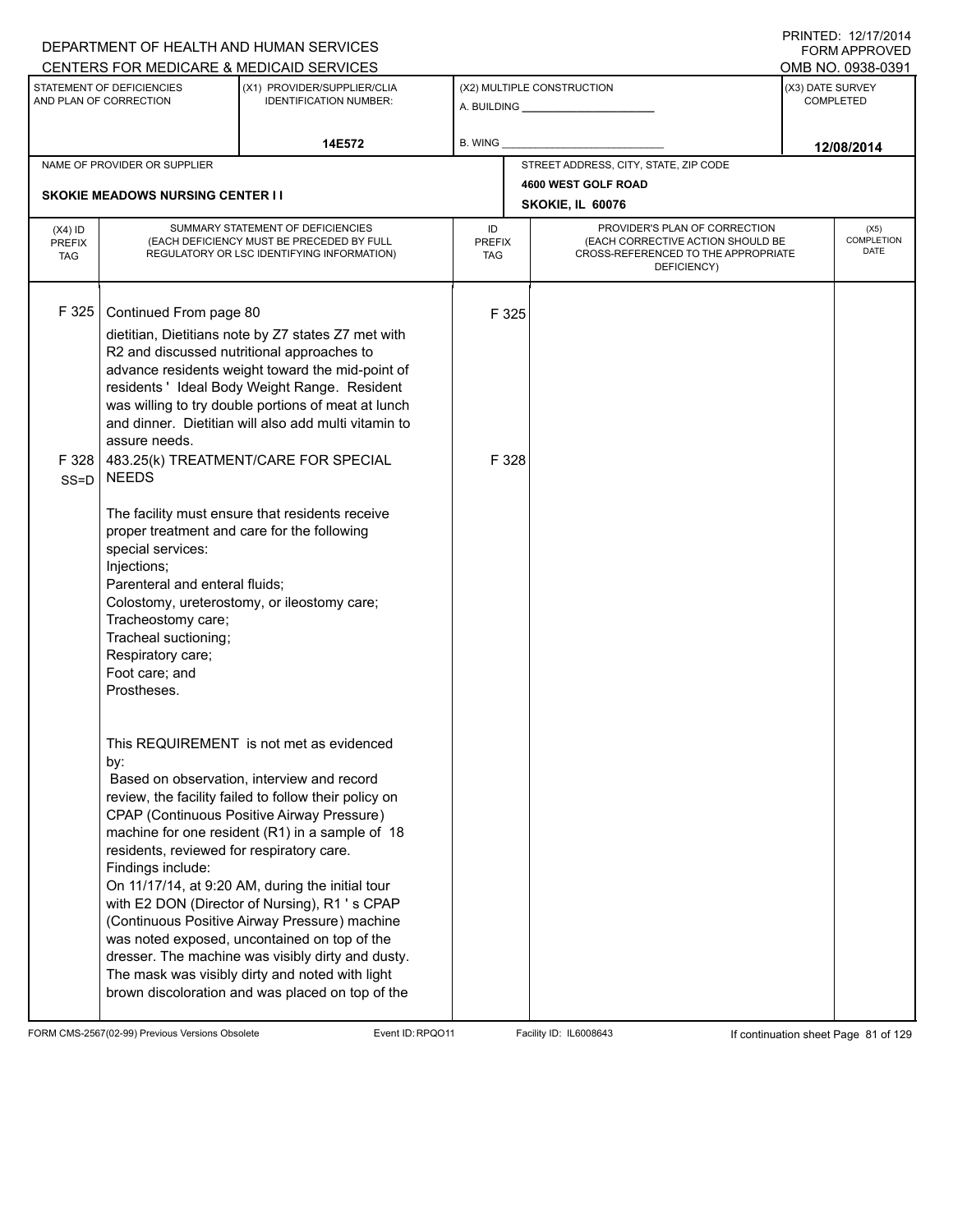|                                          |                                                                                                                                                                                                                                                                                                                                                                     | DEPARTMENT OF HEALTH AND HUMAN SERVICES                                                                                                                                                                                                                                                                                                                                                                                                                                                                                                                                                                                                                                                                                                                                                                                                                                                                                                                                                                                                                                                                                                                                                                                                                                                                                                                                     |                            |                                                                                                                          |                  | <b>FORM APPROVED</b>              |
|------------------------------------------|---------------------------------------------------------------------------------------------------------------------------------------------------------------------------------------------------------------------------------------------------------------------------------------------------------------------------------------------------------------------|-----------------------------------------------------------------------------------------------------------------------------------------------------------------------------------------------------------------------------------------------------------------------------------------------------------------------------------------------------------------------------------------------------------------------------------------------------------------------------------------------------------------------------------------------------------------------------------------------------------------------------------------------------------------------------------------------------------------------------------------------------------------------------------------------------------------------------------------------------------------------------------------------------------------------------------------------------------------------------------------------------------------------------------------------------------------------------------------------------------------------------------------------------------------------------------------------------------------------------------------------------------------------------------------------------------------------------------------------------------------------------|----------------------------|--------------------------------------------------------------------------------------------------------------------------|------------------|-----------------------------------|
|                                          |                                                                                                                                                                                                                                                                                                                                                                     | CENTERS FOR MEDICARE & MEDICAID SERVICES                                                                                                                                                                                                                                                                                                                                                                                                                                                                                                                                                                                                                                                                                                                                                                                                                                                                                                                                                                                                                                                                                                                                                                                                                                                                                                                                    |                            |                                                                                                                          |                  | OMB NO. 0938-0391                 |
|                                          | STATEMENT OF DEFICIENCIES<br>AND PLAN OF CORRECTION                                                                                                                                                                                                                                                                                                                 | (X1) PROVIDER/SUPPLIER/CLIA<br><b>IDENTIFICATION NUMBER:</b>                                                                                                                                                                                                                                                                                                                                                                                                                                                                                                                                                                                                                                                                                                                                                                                                                                                                                                                                                                                                                                                                                                                                                                                                                                                                                                                |                            | (X2) MULTIPLE CONSTRUCTION                                                                                               | (X3) DATE SURVEY | <b>COMPLETED</b>                  |
|                                          |                                                                                                                                                                                                                                                                                                                                                                     | 14E572                                                                                                                                                                                                                                                                                                                                                                                                                                                                                                                                                                                                                                                                                                                                                                                                                                                                                                                                                                                                                                                                                                                                                                                                                                                                                                                                                                      | <b>B. WING</b>             |                                                                                                                          |                  | 12/08/2014                        |
|                                          | NAME OF PROVIDER OR SUPPLIER                                                                                                                                                                                                                                                                                                                                        |                                                                                                                                                                                                                                                                                                                                                                                                                                                                                                                                                                                                                                                                                                                                                                                                                                                                                                                                                                                                                                                                                                                                                                                                                                                                                                                                                                             |                            | STREET ADDRESS, CITY, STATE, ZIP CODE                                                                                    |                  |                                   |
|                                          | <b>SKOKIE MEADOWS NURSING CENTER II</b>                                                                                                                                                                                                                                                                                                                             |                                                                                                                                                                                                                                                                                                                                                                                                                                                                                                                                                                                                                                                                                                                                                                                                                                                                                                                                                                                                                                                                                                                                                                                                                                                                                                                                                                             |                            | 4600 WEST GOLF ROAD                                                                                                      |                  |                                   |
|                                          |                                                                                                                                                                                                                                                                                                                                                                     |                                                                                                                                                                                                                                                                                                                                                                                                                                                                                                                                                                                                                                                                                                                                                                                                                                                                                                                                                                                                                                                                                                                                                                                                                                                                                                                                                                             |                            | SKOKIE, IL 60076                                                                                                         |                  |                                   |
| $(X4)$ ID<br><b>PREFIX</b><br><b>TAG</b> |                                                                                                                                                                                                                                                                                                                                                                     | SUMMARY STATEMENT OF DEFICIENCIES<br>(EACH DEFICIENCY MUST BE PRECEDED BY FULL<br>REGULATORY OR LSC IDENTIFYING INFORMATION)                                                                                                                                                                                                                                                                                                                                                                                                                                                                                                                                                                                                                                                                                                                                                                                                                                                                                                                                                                                                                                                                                                                                                                                                                                                | ID<br><b>PREFIX</b><br>TAG | PROVIDER'S PLAN OF CORRECTION<br>(EACH CORRECTIVE ACTION SHOULD BE<br>CROSS-REFERENCED TO THE APPROPRIATE<br>DEFICIENCY) |                  | (X5)<br><b>COMPLETION</b><br>DATE |
| F 328<br>F 329<br>$SS = D$               | Continued From page 81<br>dangling on the side of the dresser.<br>The facility 's undated policy titled CPAP<br>back in plastic bag that is labeled with the<br>resident 's name and room number."<br>UNNECESSARY DRUGS<br>should be reduced or discontinued; or any<br>combinations of the reasons above.<br>behavioral interventions, unless clinically<br>drugs. | machine. The chin straps were also visibly dirty<br>and dusty; the tubing was visibly dirty and was<br>E2 stated that it should be bagged when not in<br>use. E2 stated that R1 probably forgot, but the<br>staff should take care of it. E2 also stated that the<br>staff is responsible for cleaning the machine.<br>Cleaning Instructions for Masks and Tubing &<br>Headgear documents in part: " These items<br>should be cleaned at a minimum of once a week<br>or as needed. Unused CPAP shall be placed<br>483.25(I) DRUG REGIMEN IS FREE FROM<br>Each resident's drug regimen must be free from<br>unnecessary drugs. An unnecessary drug is any<br>drug when used in excessive dose (including<br>duplicate therapy); or for excessive duration; or<br>without adequate monitoring; or without adequate<br>indications for its use; or in the presence of<br>adverse consequences which indicate the dose<br>Based on a comprehensive assessment of a<br>resident, the facility must ensure that residents<br>who have not used antipsychotic drugs are not<br>given these drugs unless antipsychotic drug<br>therapy is necessary to treat a specific condition<br>as diagnosed and documented in the clinical<br>record; and residents who use antipsychotic<br>drugs receive gradual dose reductions, and<br>contraindicated, in an effort to discontinue these | F 328<br>F 329             |                                                                                                                          |                  |                                   |

FORM CMS-2567(02-99) Previous Versions Obsolete Event ID:RPQO11 Facility ID: IL6008643 If continuation sheet Page 82 of 129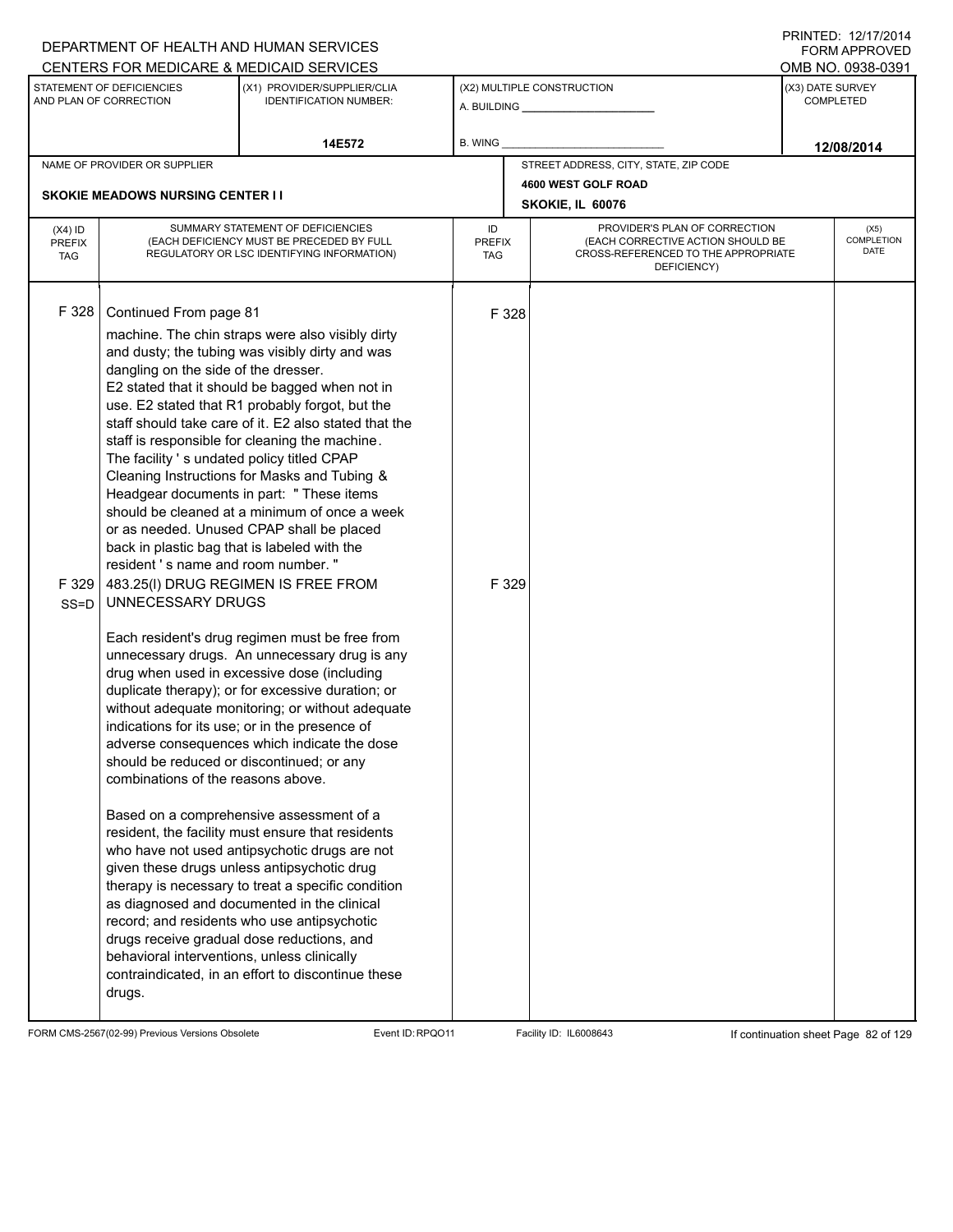|                                          |                                                                                                                                                                                                                                                   | DEPARTMENT OF HEALTH AND HUMAN SERVICES<br>CENTERS FOR MEDICARE & MEDICAID SERVICES                                                                                                                                                                                                                                                                                                                                                                                                                                                                                                                                                                                                                                                                                                                                                                                                                                                   |                                   |                                         |                                                                                                                          | $\Gamma$ NIIVILU. IZIIIIZVI <del>4</del><br>FORM APPROVED<br>OMB NO. 0938-0391 |
|------------------------------------------|---------------------------------------------------------------------------------------------------------------------------------------------------------------------------------------------------------------------------------------------------|---------------------------------------------------------------------------------------------------------------------------------------------------------------------------------------------------------------------------------------------------------------------------------------------------------------------------------------------------------------------------------------------------------------------------------------------------------------------------------------------------------------------------------------------------------------------------------------------------------------------------------------------------------------------------------------------------------------------------------------------------------------------------------------------------------------------------------------------------------------------------------------------------------------------------------------|-----------------------------------|-----------------------------------------|--------------------------------------------------------------------------------------------------------------------------|--------------------------------------------------------------------------------|
|                                          | STATEMENT OF DEFICIENCIES<br>AND PLAN OF CORRECTION                                                                                                                                                                                               | (X1) PROVIDER/SUPPLIER/CLIA<br><b>IDENTIFICATION NUMBER:</b>                                                                                                                                                                                                                                                                                                                                                                                                                                                                                                                                                                                                                                                                                                                                                                                                                                                                          |                                   | (X2) MULTIPLE CONSTRUCTION              |                                                                                                                          | (X3) DATE SURVEY<br><b>COMPLETED</b>                                           |
|                                          |                                                                                                                                                                                                                                                   | 14E572                                                                                                                                                                                                                                                                                                                                                                                                                                                                                                                                                                                                                                                                                                                                                                                                                                                                                                                                | <b>B. WING</b>                    |                                         |                                                                                                                          | 12/08/2014                                                                     |
|                                          | NAME OF PROVIDER OR SUPPLIER                                                                                                                                                                                                                      |                                                                                                                                                                                                                                                                                                                                                                                                                                                                                                                                                                                                                                                                                                                                                                                                                                                                                                                                       |                                   | STREET ADDRESS, CITY, STATE, ZIP CODE   |                                                                                                                          |                                                                                |
|                                          | <b>SKOKIE MEADOWS NURSING CENTER I I</b>                                                                                                                                                                                                          |                                                                                                                                                                                                                                                                                                                                                                                                                                                                                                                                                                                                                                                                                                                                                                                                                                                                                                                                       |                                   | 4600 WEST GOLF ROAD<br>SKOKIE, IL 60076 |                                                                                                                          |                                                                                |
| $(X4)$ ID<br><b>PREFIX</b><br><b>TAG</b> |                                                                                                                                                                                                                                                   | SUMMARY STATEMENT OF DEFICIENCIES<br>(EACH DEFICIENCY MUST BE PRECEDED BY FULL<br>REGULATORY OR LSC IDENTIFYING INFORMATION)                                                                                                                                                                                                                                                                                                                                                                                                                                                                                                                                                                                                                                                                                                                                                                                                          | ID<br><b>PREFIX</b><br><b>TAG</b> |                                         | PROVIDER'S PLAN OF CORRECTION<br>(EACH CORRECTIVE ACTION SHOULD BE<br>CROSS-REFERENCED TO THE APPROPRIATE<br>DEFICIENCY) | (X5)<br>COMPLETION<br>DATE                                                     |
| F 329                                    | Continued From page 82                                                                                                                                                                                                                            |                                                                                                                                                                                                                                                                                                                                                                                                                                                                                                                                                                                                                                                                                                                                                                                                                                                                                                                                       |                                   | F 329                                   |                                                                                                                          |                                                                                |
| F 332<br>SS=E                            | by:<br>resident's side effects from a psychoactive<br>resident (R9) of five residents reviewed for<br>Findings include:<br>because I'm too tired."<br>result: 92/60.<br><b>RATES OF 5% OR MORE</b><br>The facility must ensure that it is free of | This REQUIREMENT is not met as evidenced<br>Based on observation, interview and record<br>review, the facility failed to identify and monitor a<br>medication. This deficient practice affected one<br>psychoactive medications in a sample of 18.<br>During the initial tour of the facility on 11/17/14 at<br>9:25 am, R9 stated, "I'm sleepy because of my<br>medication. Prolixin makes me sleepy and I have<br>decreased energy. Today, I'm not going to groups<br>On 11/17/14 at 12:45pm, R9 was still in bed and<br>indicated that he felt really weak and sleepy. R9<br>stated, "I told the nurse." At 1:20pm, R9 asked<br>E24 (RN-Registered Nurse) to take his blood<br>pressure. R9 stated to E24, "I feel weak." As E24<br>performed R9's blood pressure he stated, "My<br>normal is 120/80 or 120/75." His blood pressure<br>483.25(m)(1) FREE OF MEDICATION ERROR<br>medication error rates of five percent or greater. |                                   | F 332                                   |                                                                                                                          |                                                                                |

FORM CMS-2567(02-99) Previous Versions Obsolete Event ID:RPQO11 Facility ID: IL6008643 If continuation sheet Page 83 of 129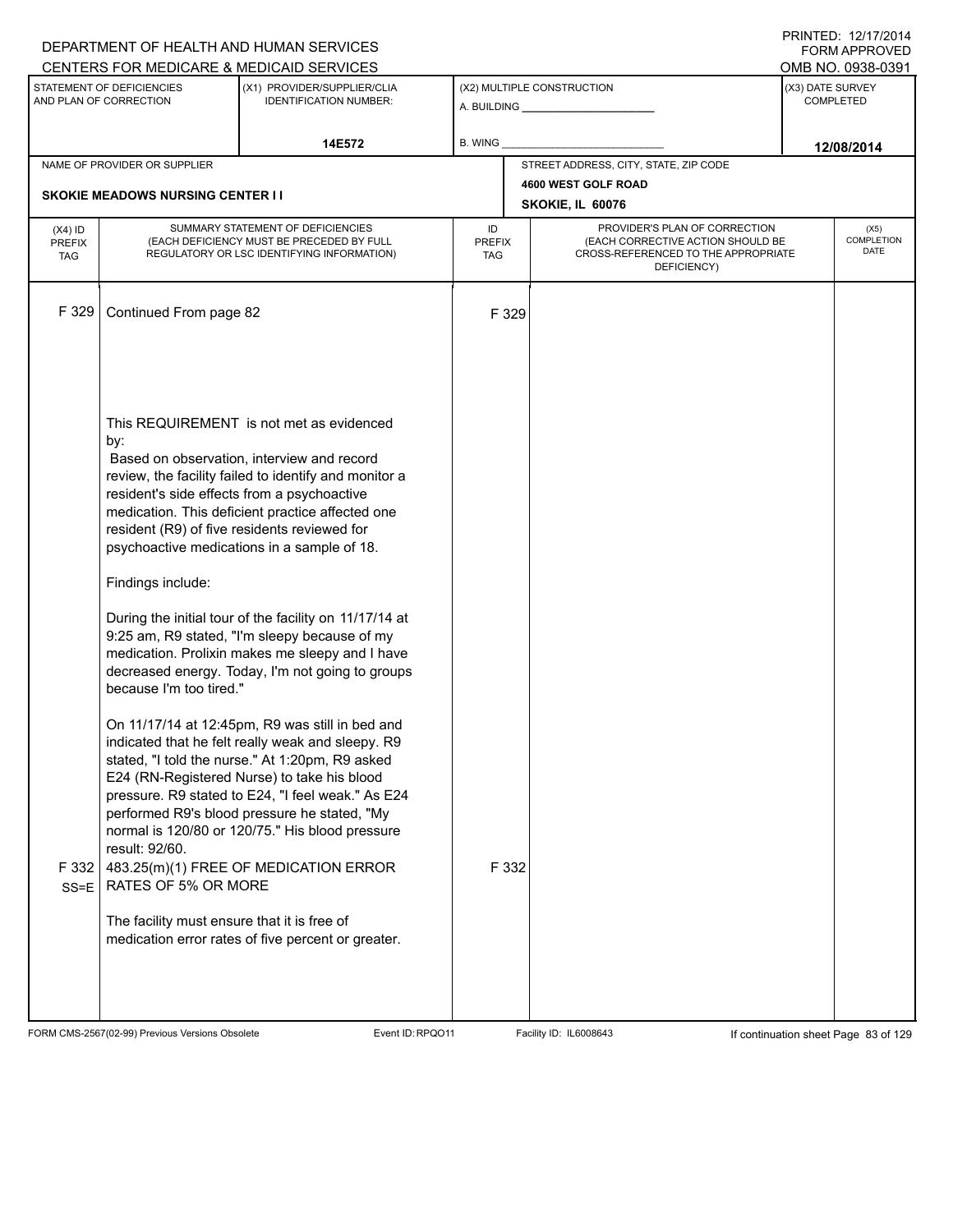|                                          |                                                                                                                                                                                                                             | DEPARTMENT OF HEALTH AND HUMAN SERVICES                                                                                                                                                                                                                                                                                                                                                                                                                                                                                                                                                                                                                                                                                                                                                                                                                                                                                                                                                                                                                                                                                                                                                                                                                                                                                                                                                                                                                                                                                                                                                        |                            |       |                                                                                                                          | <b>FORM APPROVED</b>                 |
|------------------------------------------|-----------------------------------------------------------------------------------------------------------------------------------------------------------------------------------------------------------------------------|------------------------------------------------------------------------------------------------------------------------------------------------------------------------------------------------------------------------------------------------------------------------------------------------------------------------------------------------------------------------------------------------------------------------------------------------------------------------------------------------------------------------------------------------------------------------------------------------------------------------------------------------------------------------------------------------------------------------------------------------------------------------------------------------------------------------------------------------------------------------------------------------------------------------------------------------------------------------------------------------------------------------------------------------------------------------------------------------------------------------------------------------------------------------------------------------------------------------------------------------------------------------------------------------------------------------------------------------------------------------------------------------------------------------------------------------------------------------------------------------------------------------------------------------------------------------------------------------|----------------------------|-------|--------------------------------------------------------------------------------------------------------------------------|--------------------------------------|
|                                          |                                                                                                                                                                                                                             | CENTERS FOR MEDICARE & MEDICAID SERVICES                                                                                                                                                                                                                                                                                                                                                                                                                                                                                                                                                                                                                                                                                                                                                                                                                                                                                                                                                                                                                                                                                                                                                                                                                                                                                                                                                                                                                                                                                                                                                       |                            |       |                                                                                                                          | OMB NO. 0938-0391                    |
|                                          | STATEMENT OF DEFICIENCIES<br>AND PLAN OF CORRECTION                                                                                                                                                                         | (X1) PROVIDER/SUPPLIER/CLIA<br><b>IDENTIFICATION NUMBER:</b>                                                                                                                                                                                                                                                                                                                                                                                                                                                                                                                                                                                                                                                                                                                                                                                                                                                                                                                                                                                                                                                                                                                                                                                                                                                                                                                                                                                                                                                                                                                                   |                            |       | (X2) MULTIPLE CONSTRUCTION                                                                                               | (X3) DATE SURVEY<br><b>COMPLETED</b> |
|                                          |                                                                                                                                                                                                                             | 14E572                                                                                                                                                                                                                                                                                                                                                                                                                                                                                                                                                                                                                                                                                                                                                                                                                                                                                                                                                                                                                                                                                                                                                                                                                                                                                                                                                                                                                                                                                                                                                                                         | B. WING                    |       |                                                                                                                          | 12/08/2014                           |
|                                          | NAME OF PROVIDER OR SUPPLIER                                                                                                                                                                                                |                                                                                                                                                                                                                                                                                                                                                                                                                                                                                                                                                                                                                                                                                                                                                                                                                                                                                                                                                                                                                                                                                                                                                                                                                                                                                                                                                                                                                                                                                                                                                                                                |                            |       | STREET ADDRESS, CITY, STATE, ZIP CODE                                                                                    |                                      |
|                                          |                                                                                                                                                                                                                             |                                                                                                                                                                                                                                                                                                                                                                                                                                                                                                                                                                                                                                                                                                                                                                                                                                                                                                                                                                                                                                                                                                                                                                                                                                                                                                                                                                                                                                                                                                                                                                                                |                            |       | 4600 WEST GOLF ROAD                                                                                                      |                                      |
|                                          | <b>SKOKIE MEADOWS NURSING CENTER I I</b>                                                                                                                                                                                    |                                                                                                                                                                                                                                                                                                                                                                                                                                                                                                                                                                                                                                                                                                                                                                                                                                                                                                                                                                                                                                                                                                                                                                                                                                                                                                                                                                                                                                                                                                                                                                                                |                            |       | SKOKIE, IL 60076                                                                                                         |                                      |
| $(X4)$ ID<br><b>PREFIX</b><br><b>TAG</b> |                                                                                                                                                                                                                             | SUMMARY STATEMENT OF DEFICIENCIES<br>(EACH DEFICIENCY MUST BE PRECEDED BY FULL<br>REGULATORY OR LSC IDENTIFYING INFORMATION)                                                                                                                                                                                                                                                                                                                                                                                                                                                                                                                                                                                                                                                                                                                                                                                                                                                                                                                                                                                                                                                                                                                                                                                                                                                                                                                                                                                                                                                                   | ID<br><b>PREFIX</b><br>TAG |       | PROVIDER'S PLAN OF CORRECTION<br>(EACH CORRECTIVE ACTION SHOULD BE<br>CROSS-REFERENCED TO THE APPROPRIATE<br>DEFICIENCY) | (X5)<br>COMPLETION<br>DATE           |
| F 332                                    | Continued From page 83<br>by:<br>review, the facility failed to assure proper<br>18.75%.<br>Findings include:<br>6:10pm.<br>with meals. R47's Care Plan documents:<br>doctor.<br>indicated that she was going to administer | This REQUIREMENT is not met as evidenced<br>Based on observation, interview, and record<br>administration of insulin medications to four<br>residents (R1, R19, R20, R47) in the sample of<br>eight residents observed during medication pass.<br>There were six medication errors among 32<br>observations, yielding a medication error rate of<br>During the Medication Pass task, on 11/17/14 at<br>4:52pm, R20's blood sugar result was 269 mg/dl<br>(milligrams per deciliter). E20 (Licensed Practical<br>Nurse-LPN) administered R20's seven units of<br>Novolog Aspart insulin according to his sliding<br>scale. R20 did not receive his dinner tray until<br>On 11/17/14 at 5:00pm, R47's blood sugar result<br>was 142 mg/dl. E20 (LPN) administered R47's<br>five units of Novolog insulin via flex pen. R20 did<br>not receive his dinner tray until 6:10pm. R47's<br>Physician Order Sheet (POS) dated 11/1/14<br>through 11/30/14 documents: Novolog Flex pen<br>inject 5 units subcutaneously three times daily<br>Interventions: Diabetes medication as ordered by<br>On 11/19/14 at 11:50 am, R19's blood sugar<br>result was 232 mg/dl. E9 (Registered Nurse-RN)<br>Humalog insulin three units according to R19's<br>sliding scale plus Humalog insulin 12 units which<br>was his regularly scheduled insulin with meals.<br>E9 administered 15 units of Humalog Lispro<br>insulin to R19 at 11:52 am. R19's POS dated<br>11/17/14 documents: Increase Humalog 12 units<br>SQ (subcutaneously) with lunch. R19 did not<br>receive his lunch meal until 12:15pm. R19's Care |                            | F 332 |                                                                                                                          |                                      |

FORM CMS-2567(02-99) Previous Versions Obsolete Event ID:RPQO11 Facility ID: IL6008643 If continuation sheet Page 84 of 129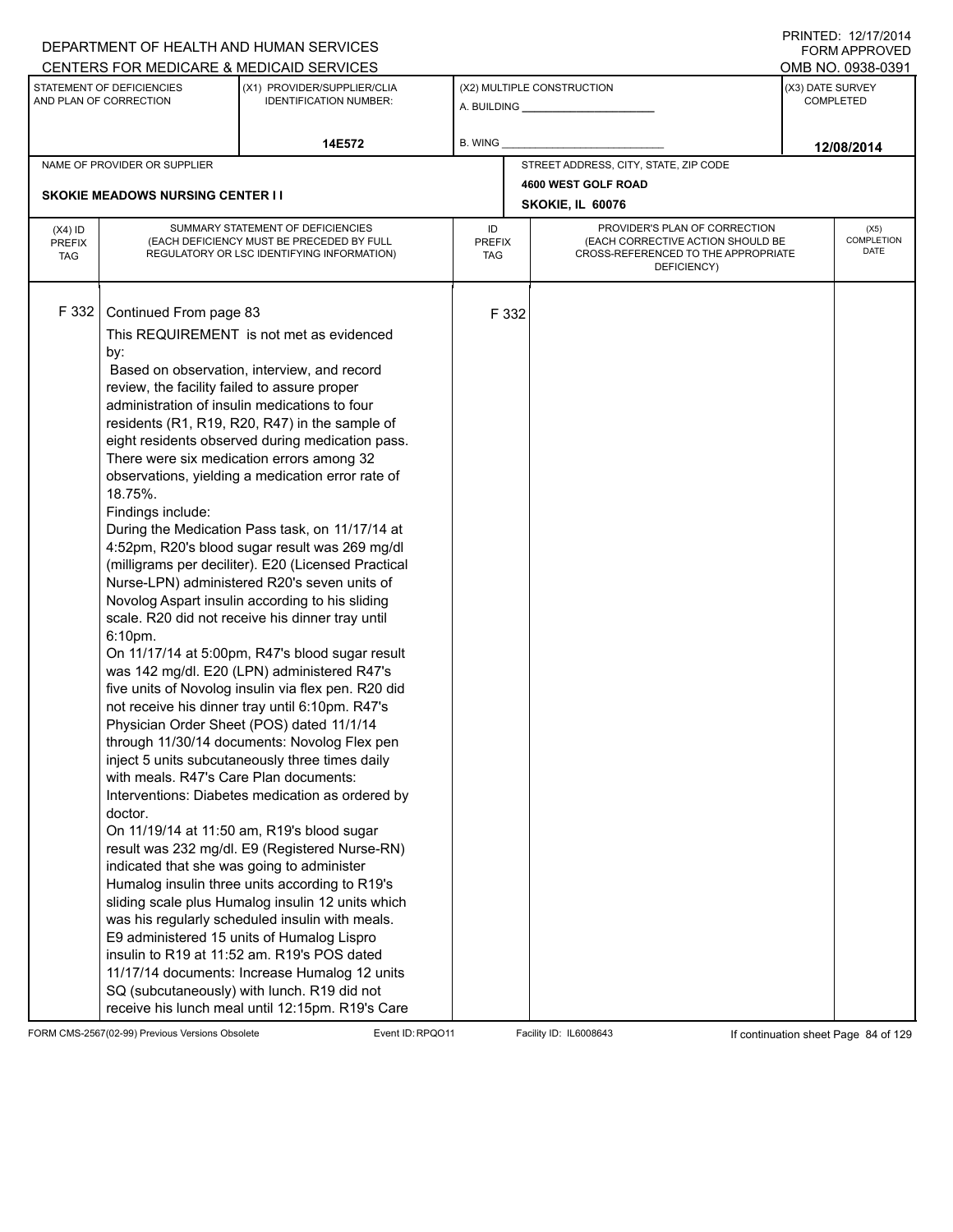|                                          |                                                                                                                                                                                                                                                                                                                                                                                                                                            | DEPARTMENT OF HEALTH AND HUMAN SERVICES                                                                                                                                                                                                                                                                                                                                                                                                                                                                                                                                                                                                                                                                                                                                                                                                                                                                                                                                                                                                                                                                                                                                                                                                                                                                                                                                                                                                                                                                                                 |                            |       |                                                                                                                          |                  | $1 \times 1 \times 1 = 1$ . $1 \times 1 \times 1 = 1$<br><b>FORM APPROVED</b> |
|------------------------------------------|--------------------------------------------------------------------------------------------------------------------------------------------------------------------------------------------------------------------------------------------------------------------------------------------------------------------------------------------------------------------------------------------------------------------------------------------|-----------------------------------------------------------------------------------------------------------------------------------------------------------------------------------------------------------------------------------------------------------------------------------------------------------------------------------------------------------------------------------------------------------------------------------------------------------------------------------------------------------------------------------------------------------------------------------------------------------------------------------------------------------------------------------------------------------------------------------------------------------------------------------------------------------------------------------------------------------------------------------------------------------------------------------------------------------------------------------------------------------------------------------------------------------------------------------------------------------------------------------------------------------------------------------------------------------------------------------------------------------------------------------------------------------------------------------------------------------------------------------------------------------------------------------------------------------------------------------------------------------------------------------------|----------------------------|-------|--------------------------------------------------------------------------------------------------------------------------|------------------|-------------------------------------------------------------------------------|
|                                          | CENTERS FOR MEDICARE & MEDICAID SERVICES                                                                                                                                                                                                                                                                                                                                                                                                   |                                                                                                                                                                                                                                                                                                                                                                                                                                                                                                                                                                                                                                                                                                                                                                                                                                                                                                                                                                                                                                                                                                                                                                                                                                                                                                                                                                                                                                                                                                                                         |                            |       |                                                                                                                          |                  | OMB NO. 0938-0391                                                             |
|                                          | STATEMENT OF DEFICIENCIES<br>AND PLAN OF CORRECTION                                                                                                                                                                                                                                                                                                                                                                                        | (X1) PROVIDER/SUPPLIER/CLIA<br><b>IDENTIFICATION NUMBER:</b>                                                                                                                                                                                                                                                                                                                                                                                                                                                                                                                                                                                                                                                                                                                                                                                                                                                                                                                                                                                                                                                                                                                                                                                                                                                                                                                                                                                                                                                                            |                            |       | (X2) MULTIPLE CONSTRUCTION                                                                                               | (X3) DATE SURVEY | <b>COMPLETED</b>                                                              |
|                                          |                                                                                                                                                                                                                                                                                                                                                                                                                                            | 14E572                                                                                                                                                                                                                                                                                                                                                                                                                                                                                                                                                                                                                                                                                                                                                                                                                                                                                                                                                                                                                                                                                                                                                                                                                                                                                                                                                                                                                                                                                                                                  | B. WING                    |       |                                                                                                                          |                  | 12/08/2014                                                                    |
|                                          | NAME OF PROVIDER OR SUPPLIER                                                                                                                                                                                                                                                                                                                                                                                                               |                                                                                                                                                                                                                                                                                                                                                                                                                                                                                                                                                                                                                                                                                                                                                                                                                                                                                                                                                                                                                                                                                                                                                                                                                                                                                                                                                                                                                                                                                                                                         |                            |       | STREET ADDRESS, CITY, STATE, ZIP CODE                                                                                    |                  |                                                                               |
|                                          |                                                                                                                                                                                                                                                                                                                                                                                                                                            |                                                                                                                                                                                                                                                                                                                                                                                                                                                                                                                                                                                                                                                                                                                                                                                                                                                                                                                                                                                                                                                                                                                                                                                                                                                                                                                                                                                                                                                                                                                                         |                            |       | 4600 WEST GOLF ROAD                                                                                                      |                  |                                                                               |
|                                          | <b>SKOKIE MEADOWS NURSING CENTER I I</b>                                                                                                                                                                                                                                                                                                                                                                                                   |                                                                                                                                                                                                                                                                                                                                                                                                                                                                                                                                                                                                                                                                                                                                                                                                                                                                                                                                                                                                                                                                                                                                                                                                                                                                                                                                                                                                                                                                                                                                         |                            |       | SKOKIE, IL 60076                                                                                                         |                  |                                                                               |
| $(X4)$ ID<br><b>PREFIX</b><br><b>TAG</b> |                                                                                                                                                                                                                                                                                                                                                                                                                                            | SUMMARY STATEMENT OF DEFICIENCIES<br>(EACH DEFICIENCY MUST BE PRECEDED BY FULL<br>REGULATORY OR LSC IDENTIFYING INFORMATION)                                                                                                                                                                                                                                                                                                                                                                                                                                                                                                                                                                                                                                                                                                                                                                                                                                                                                                                                                                                                                                                                                                                                                                                                                                                                                                                                                                                                            | ID<br><b>PREFIX</b><br>TAG |       | PROVIDER'S PLAN OF CORRECTION<br>(EACH CORRECTIVE ACTION SHOULD BE<br>CROSS-REFERENCED TO THE APPROPRIATE<br>DEFICIENCY) |                  | (X5)<br>COMPLETION<br><b>DATE</b>                                             |
| F 332                                    | Continued From page 84<br>Plan documents: Interventions: Diabetes<br>medication as ordered by doctor.<br>to the dose of 26 units. E9 did not keep the<br>medication as ordered by doctor.<br>On 11/19/14 at 12:55pm, E2 (Director of<br>here already. Resident could experience<br>hypoglycemia."<br>On 11/20/14 at 9:45 am, E24 (RN) stated,<br>skin. Resident won't get all of insulin."<br>human regular insulin, it should be injected | On 11/19/14 at 11:52 am, R1's blood sugar result<br>was 220 mg/dl. E9 (RN) indicated that she was<br>going to administer Novolog insulin four units<br>according to R1's sliding scale plus Novolog<br>insulin 22 units which was his regularly scheduled<br>insulin with lunch meals. E9 administered 26 units<br>of Novolog insulin to R1 via flex pen at 11:54 am.<br>E9 did not prime the insulin pen before dialing it<br>injector depressed when holding the insulin pen<br>against R1's abdomen for seven seconds. R1 did<br>not receive his lunch meal until 12:13pm. R1's<br>Care Plan documents: Interventions: Diabetes<br>Nursing-DON) stated, "Insulin should be given<br>with meals or directly after meals. By the time the<br>nurses give the insulin, the trays should be up<br>"Novolog/Humalog insulin is fast acting so we<br>have to give it 5 to 10 minutes before meals or<br>with meals. What could happen? Blood sugar<br>drops. If blood sugar drops or if meals are not<br>given and the resident already received insulin<br>then we monitor and observe." At 12:55pm, E24<br>stated, "With the insulin flex pen, you should keep<br>your thumb on the end of the pen, the injector.<br>That's what keeps the needle in the skin. If you let<br>go of the end of the pen, the needle won't be in<br>The manufacturer recommendation for Novolog<br>insulin documents: Because Novolog has a more<br>rapid onset and a shorter duration of activity than<br>immediately (within 5-10 minutes) before a meal. |                            | F 332 |                                                                                                                          |                  |                                                                               |

FORM CMS-2567(02-99) Previous Versions Obsolete Event ID:RPQO11 Facility ID: IL6008643 If continuation sheet Page 85 of 129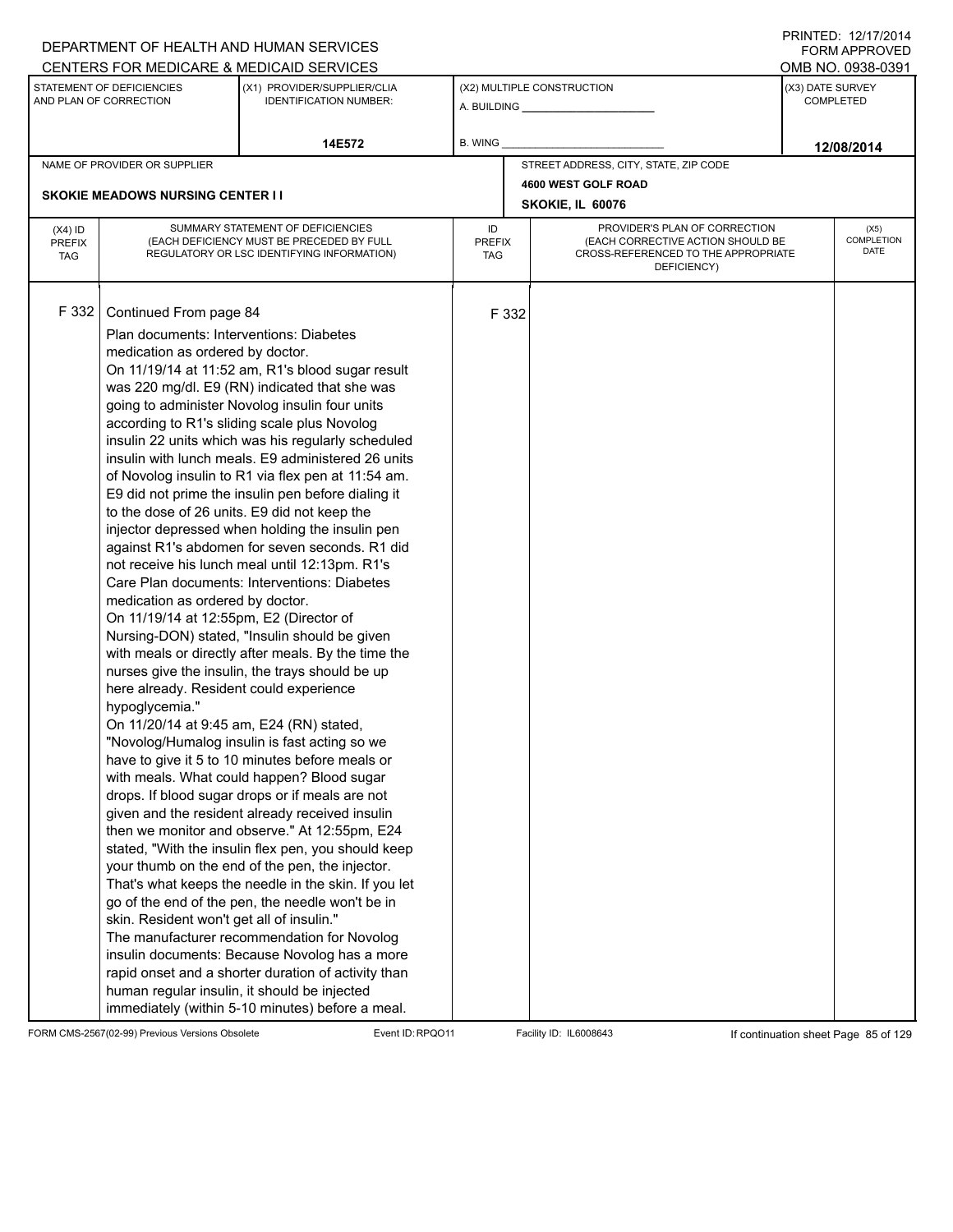|                             |                                                          | DEPARTMENT OF HEALTH AND HUMAN SERVICES                                                                 |                      |       |                                                                          |                  | <b>FORM APPROVED</b><br>OMB NO. 0938-0391 |  |  |
|-----------------------------|----------------------------------------------------------|---------------------------------------------------------------------------------------------------------|----------------------|-------|--------------------------------------------------------------------------|------------------|-------------------------------------------|--|--|
|                             | STATEMENT OF DEFICIENCIES                                | CENTERS FOR MEDICARE & MEDICAID SERVICES<br>(X1) PROVIDER/SUPPLIER/CLIA                                 |                      |       | (X2) MULTIPLE CONSTRUCTION                                               | (X3) DATE SURVEY |                                           |  |  |
|                             | AND PLAN OF CORRECTION                                   | <b>IDENTIFICATION NUMBER:</b>                                                                           |                      |       |                                                                          |                  | <b>COMPLETED</b>                          |  |  |
|                             |                                                          |                                                                                                         |                      |       |                                                                          |                  |                                           |  |  |
|                             |                                                          | 14E572                                                                                                  | B. WING              |       |                                                                          |                  | 12/08/2014                                |  |  |
|                             | NAME OF PROVIDER OR SUPPLIER                             |                                                                                                         |                      |       | STREET ADDRESS, CITY, STATE, ZIP CODE                                    |                  |                                           |  |  |
|                             | <b>SKOKIE MEADOWS NURSING CENTER I I</b>                 |                                                                                                         |                      |       | 4600 WEST GOLF ROAD                                                      |                  |                                           |  |  |
|                             |                                                          |                                                                                                         |                      |       | SKOKIE, IL 60076                                                         |                  |                                           |  |  |
| $(X4)$ ID                   |                                                          | SUMMARY STATEMENT OF DEFICIENCIES                                                                       | ID                   |       | PROVIDER'S PLAN OF CORRECTION                                            | (X5)             |                                           |  |  |
| <b>PREFIX</b><br><b>TAG</b> |                                                          | (EACH DEFICIENCY MUST BE PRECEDED BY FULL<br>REGULATORY OR LSC IDENTIFYING INFORMATION)                 | <b>PREFIX</b><br>TAG |       | (EACH CORRECTIVE ACTION SHOULD BE<br>CROSS-REFERENCED TO THE APPROPRIATE |                  | COMPLETION<br>DATE                        |  |  |
|                             |                                                          |                                                                                                         |                      |       | DEFICIENCY)                                                              |                  |                                           |  |  |
|                             |                                                          |                                                                                                         |                      |       |                                                                          |                  |                                           |  |  |
| F 332                       | Continued From page 85                                   |                                                                                                         |                      | F 332 |                                                                          |                  |                                           |  |  |
|                             |                                                          | The manufacturer specifications for Novolog                                                             |                      |       |                                                                          |                  |                                           |  |  |
|                             |                                                          | FlexPen insulin documents: Before each injection                                                        |                      |       |                                                                          |                  |                                           |  |  |
|                             |                                                          | small amounts of air may collect in the cartridge                                                       |                      |       |                                                                          |                  |                                           |  |  |
|                             |                                                          | during normal use. To avoid injecting air and to                                                        |                      |       |                                                                          |                  |                                           |  |  |
|                             |                                                          | ensure proper dosing: E. Turn the dose selector<br>to select 2 units G. Keep the needle pointing        |                      |       |                                                                          |                  |                                           |  |  |
|                             |                                                          | upwards, press the push button all the way in.                                                          |                      |       |                                                                          |                  |                                           |  |  |
|                             |                                                          | The dose selector returns to 0. A drop of insulin                                                       |                      |       |                                                                          |                  |                                           |  |  |
|                             |                                                          | should appear at the needle tip. If not, change the                                                     |                      |       |                                                                          |                  |                                           |  |  |
|                             |                                                          | needle and repeat the procedure no more than 6                                                          |                      |       |                                                                          |                  |                                           |  |  |
|                             |                                                          | times. Step 13: Press and hold down the dose                                                            |                      |       |                                                                          |                  |                                           |  |  |
|                             |                                                          | button until the dose counter shows "0". Keep the                                                       |                      |       |                                                                          |                  |                                           |  |  |
|                             | returned to "0" and slowly count to 6.                   | needle in your skin after the dose counter has                                                          |                      |       |                                                                          |                  |                                           |  |  |
|                             | An undated facility policy titled, "Policy and           |                                                                                                         |                      |       |                                                                          |                  |                                           |  |  |
|                             |                                                          | Procedures of Flex Pen Use" documents: It is the                                                        |                      |       |                                                                          |                  |                                           |  |  |
|                             |                                                          | policy of the facility to ensure safe delivery of                                                       |                      |       |                                                                          |                  |                                           |  |  |
|                             |                                                          | insulin with the use of the flex pen when it is                                                         |                      |       |                                                                          |                  |                                           |  |  |
|                             |                                                          | prescribed by a physician to a particular resident.                                                     |                      |       |                                                                          |                  |                                           |  |  |
|                             |                                                          | When flex pen is ordered, the staff nurse shall                                                         |                      |       |                                                                          |                  |                                           |  |  |
|                             |                                                          | follow the following procedure: 4. Dial 2 units. 5.<br>Hold the syringe with needle pointing up and tap |                      |       |                                                                          |                  |                                           |  |  |
|                             |                                                          | gently to remove air bubbles. 6. Press the button                                                       |                      |       |                                                                          |                  |                                           |  |  |
|                             |                                                          | down on your syringe as far as it will go until a                                                       |                      |       |                                                                          |                  |                                           |  |  |
|                             |                                                          | drop of insulin appears. 9. Inject the insulin by                                                       |                      |       |                                                                          |                  |                                           |  |  |
|                             |                                                          | pressing the button all the way in. Leave the                                                           |                      |       |                                                                          |                  |                                           |  |  |
|                             |                                                          | needle for at least 6 seconds after injecting the                                                       |                      |       |                                                                          |                  |                                           |  |  |
|                             | insulin.                                                 |                                                                                                         |                      |       |                                                                          |                  |                                           |  |  |
| F 333                       | 483.25(m)(2) RESIDENTS FREE OF<br>SIGNIFICANT MED ERRORS |                                                                                                         |                      | F 333 |                                                                          |                  |                                           |  |  |
| $SS = E$                    |                                                          |                                                                                                         |                      |       |                                                                          |                  |                                           |  |  |
|                             |                                                          | The facility must ensure that residents are free of                                                     |                      |       |                                                                          |                  |                                           |  |  |
|                             | any significant medication errors.                       |                                                                                                         |                      |       |                                                                          |                  |                                           |  |  |
|                             |                                                          |                                                                                                         |                      |       |                                                                          |                  |                                           |  |  |
|                             |                                                          |                                                                                                         |                      |       |                                                                          |                  |                                           |  |  |
|                             |                                                          | This REQUIREMENT is not met as evidenced                                                                |                      |       |                                                                          |                  |                                           |  |  |
|                             | by:                                                      | Based on observation, interview and record                                                              |                      |       |                                                                          |                  |                                           |  |  |
|                             |                                                          |                                                                                                         |                      |       |                                                                          |                  |                                           |  |  |

FORM CMS-2567(02-99) Previous Versions Obsolete Event ID:RPQO11 Facility ID: IL6008643 If continuation sheet Page 86 of 129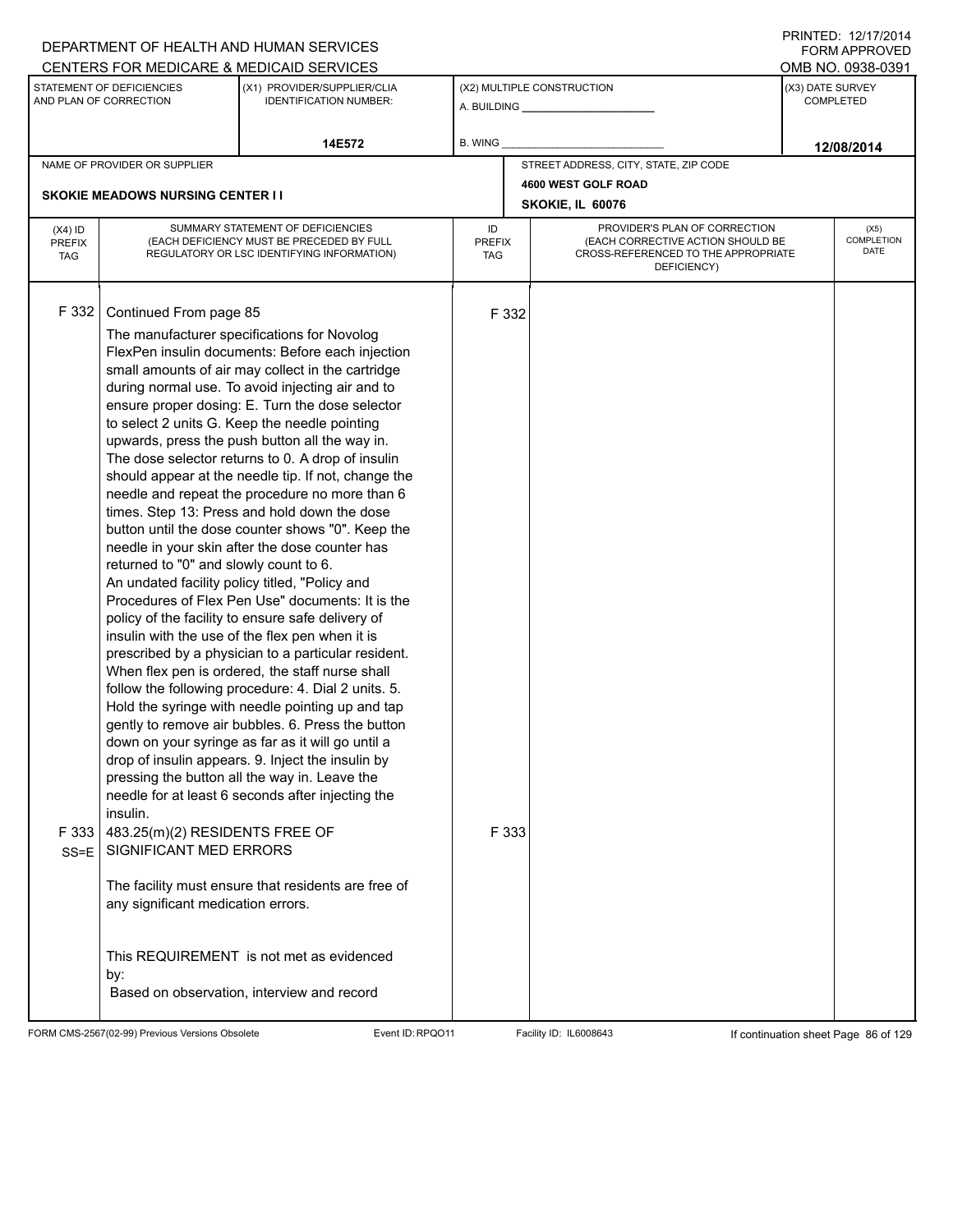|                                          |                                                                                                                                                                       | DEPARTMENT OF HEALTH AND HUMAN SERVICES                                                                                                                                                                                                                                                                                                                                                                                                                                                                                                                                                                                                                                                                                                                                                                                                                                                                                                                                                                                                                                                                                                                                                                                                                                                                                                                                                                                                                                                                                                                                                                                               |                            |       |                                                                                                                          |                                                                                                                 |                   |  |  |
|------------------------------------------|-----------------------------------------------------------------------------------------------------------------------------------------------------------------------|---------------------------------------------------------------------------------------------------------------------------------------------------------------------------------------------------------------------------------------------------------------------------------------------------------------------------------------------------------------------------------------------------------------------------------------------------------------------------------------------------------------------------------------------------------------------------------------------------------------------------------------------------------------------------------------------------------------------------------------------------------------------------------------------------------------------------------------------------------------------------------------------------------------------------------------------------------------------------------------------------------------------------------------------------------------------------------------------------------------------------------------------------------------------------------------------------------------------------------------------------------------------------------------------------------------------------------------------------------------------------------------------------------------------------------------------------------------------------------------------------------------------------------------------------------------------------------------------------------------------------------------|----------------------------|-------|--------------------------------------------------------------------------------------------------------------------------|-----------------------------------------------------------------------------------------------------------------|-------------------|--|--|
|                                          |                                                                                                                                                                       | CENTERS FOR MEDICARE & MEDICAID SERVICES                                                                                                                                                                                                                                                                                                                                                                                                                                                                                                                                                                                                                                                                                                                                                                                                                                                                                                                                                                                                                                                                                                                                                                                                                                                                                                                                                                                                                                                                                                                                                                                              |                            |       |                                                                                                                          |                                                                                                                 |                   |  |  |
|                                          | STATEMENT OF DEFICIENCIES<br>AND PLAN OF CORRECTION                                                                                                                   | (X1) PROVIDER/SUPPLIER/CLIA<br><b>IDENTIFICATION NUMBER:</b>                                                                                                                                                                                                                                                                                                                                                                                                                                                                                                                                                                                                                                                                                                                                                                                                                                                                                                                                                                                                                                                                                                                                                                                                                                                                                                                                                                                                                                                                                                                                                                          |                            |       | (X2) MULTIPLE CONSTRUCTION                                                                                               |                                                                                                                 |                   |  |  |
|                                          |                                                                                                                                                                       | 14E572                                                                                                                                                                                                                                                                                                                                                                                                                                                                                                                                                                                                                                                                                                                                                                                                                                                                                                                                                                                                                                                                                                                                                                                                                                                                                                                                                                                                                                                                                                                                                                                                                                | B. WING                    |       |                                                                                                                          |                                                                                                                 |                   |  |  |
|                                          | NAME OF PROVIDER OR SUPPLIER                                                                                                                                          |                                                                                                                                                                                                                                                                                                                                                                                                                                                                                                                                                                                                                                                                                                                                                                                                                                                                                                                                                                                                                                                                                                                                                                                                                                                                                                                                                                                                                                                                                                                                                                                                                                       |                            |       | STREET ADDRESS, CITY, STATE, ZIP CODE                                                                                    | <b>FORM APPROVED</b><br>OMB NO. 0938-0391<br>(X3) DATE SURVEY<br><b>COMPLETED</b><br>12/08/2014<br>(X5)<br>DATE |                   |  |  |
|                                          |                                                                                                                                                                       |                                                                                                                                                                                                                                                                                                                                                                                                                                                                                                                                                                                                                                                                                                                                                                                                                                                                                                                                                                                                                                                                                                                                                                                                                                                                                                                                                                                                                                                                                                                                                                                                                                       |                            |       | 4600 WEST GOLF ROAD                                                                                                      |                                                                                                                 |                   |  |  |
|                                          | <b>SKOKIE MEADOWS NURSING CENTER I I</b>                                                                                                                              |                                                                                                                                                                                                                                                                                                                                                                                                                                                                                                                                                                                                                                                                                                                                                                                                                                                                                                                                                                                                                                                                                                                                                                                                                                                                                                                                                                                                                                                                                                                                                                                                                                       |                            |       | SKOKIE, IL 60076                                                                                                         |                                                                                                                 |                   |  |  |
| $(X4)$ ID<br><b>PREFIX</b><br><b>TAG</b> |                                                                                                                                                                       | SUMMARY STATEMENT OF DEFICIENCIES<br>(EACH DEFICIENCY MUST BE PRECEDED BY FULL<br>REGULATORY OR LSC IDENTIFYING INFORMATION)                                                                                                                                                                                                                                                                                                                                                                                                                                                                                                                                                                                                                                                                                                                                                                                                                                                                                                                                                                                                                                                                                                                                                                                                                                                                                                                                                                                                                                                                                                          | ID<br><b>PREFIX</b><br>TAG |       | PROVIDER'S PLAN OF CORRECTION<br>(EACH CORRECTIVE ACTION SHOULD BE<br>CROSS-REFERENCED TO THE APPROPRIATE<br>DEFICIENCY) |                                                                                                                 | <b>COMPLETION</b> |  |  |
| F 333                                    | Continued From page 86<br>resident (R1) in a sample of 18 and three<br>facility.<br>Findings include:<br>6:10pm.<br>with meals. R47's Care Plan documents:<br>doctor. | review, the facility failed to ensure that residents<br>are free from significant medication errors for one<br>residents (R19, R20, R47) in the supplemental<br>sample who were receiving insulin injections. The<br>facility failed to administer insulin injections at the<br>time ordered and failed to follow manufacturer's<br>specifications. This has the potential to affect the<br>12 residents receiving insulin injections in the<br>During the Medication Pass task, on 11/17/14 at<br>4:52pm, R20's blood sugar result was 269 mg/dl<br>(milligrams per deciliter). E20 (Licensed Practical<br>Nurse-LPN) administered R20's seven units of<br>Novolog Aspart insulin according to his sliding<br>scale. R20 did not receive his dinner tray until<br>On 11/17/14 at 5:00pm, R47's blood sugar result<br>was 142 mg/dl. E20 (LPN) administered R47's<br>five units of Novolog insulin via flex pen. R20 did<br>not receive his dinner tray until 6:10pm. R47's<br>Physician Order Sheet (POS) dated 11/1/14<br>through 11/30/14 documents: Novolog Flex pen<br>inject 5 units subcutaneously three times daily<br>Interventions: Diabetes medication as ordered by<br>On 11/19/14 at 11:50 am, R19's blood sugar<br>result was 232 mg/dl. E9 (Registered Nurse-RN)<br>indicated that she was going to administer three<br>units of Humalog insulin according to R19's<br>sliding scale plus 12 units of Humalog insulin<br>which was his regularly scheduled insulin with<br>meals. E9 administered 15 units of Humalog<br>Lispro insulin to R19 at 11:52 am. R19's POS<br>dated 11/17/14 documents: Increase Humalog 12 |                            | F 333 |                                                                                                                          |                                                                                                                 |                   |  |  |

FORM CMS-2567(02-99) Previous Versions Obsolete Event ID:RPQO11 Facility ID: IL6008643 If continuation sheet Page 87 of 129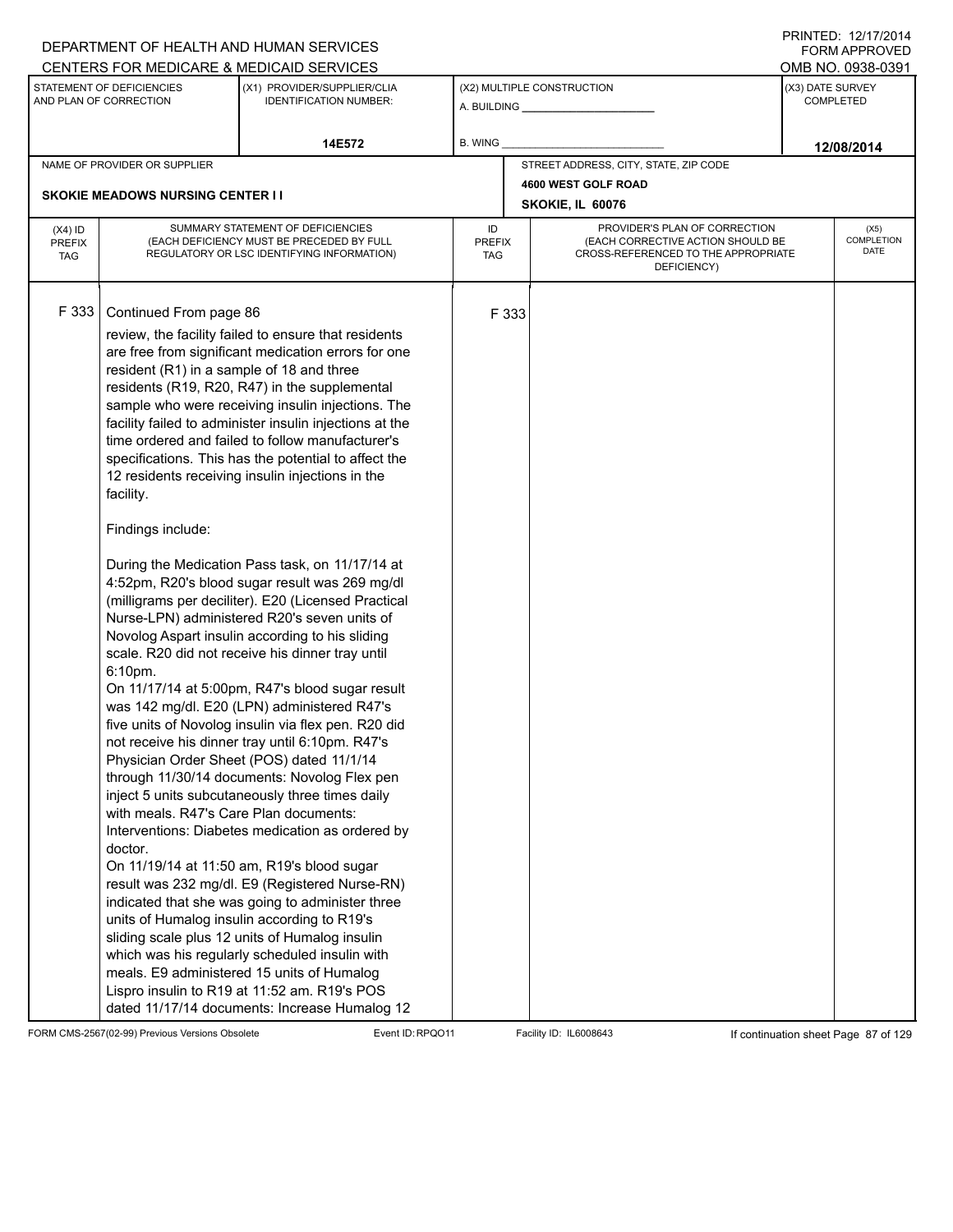|                                          |                                                                                                                                                                                                                                                                                                                                                                                                                                                                     | DEPARTMENT OF HEALTH AND HUMAN SERVICES                                                                                                                                                                                                                                                                                                                                                                                                                                                                                                                                                                                                                                                                                                                                                                                                                                                                                                                                                                                                                                                                                                                                                                                                                                                                                                                                                                                                                                            |                                   |       |                                                                                                                          |                  | FORM APPROVED                     |  |
|------------------------------------------|---------------------------------------------------------------------------------------------------------------------------------------------------------------------------------------------------------------------------------------------------------------------------------------------------------------------------------------------------------------------------------------------------------------------------------------------------------------------|------------------------------------------------------------------------------------------------------------------------------------------------------------------------------------------------------------------------------------------------------------------------------------------------------------------------------------------------------------------------------------------------------------------------------------------------------------------------------------------------------------------------------------------------------------------------------------------------------------------------------------------------------------------------------------------------------------------------------------------------------------------------------------------------------------------------------------------------------------------------------------------------------------------------------------------------------------------------------------------------------------------------------------------------------------------------------------------------------------------------------------------------------------------------------------------------------------------------------------------------------------------------------------------------------------------------------------------------------------------------------------------------------------------------------------------------------------------------------------|-----------------------------------|-------|--------------------------------------------------------------------------------------------------------------------------|------------------|-----------------------------------|--|
|                                          |                                                                                                                                                                                                                                                                                                                                                                                                                                                                     | CENTERS FOR MEDICARE & MEDICAID SERVICES                                                                                                                                                                                                                                                                                                                                                                                                                                                                                                                                                                                                                                                                                                                                                                                                                                                                                                                                                                                                                                                                                                                                                                                                                                                                                                                                                                                                                                           |                                   |       |                                                                                                                          |                  | OMB NO. 0938-0391                 |  |
|                                          | STATEMENT OF DEFICIENCIES<br>AND PLAN OF CORRECTION                                                                                                                                                                                                                                                                                                                                                                                                                 | (X1) PROVIDER/SUPPLIER/CLIA<br><b>IDENTIFICATION NUMBER:</b>                                                                                                                                                                                                                                                                                                                                                                                                                                                                                                                                                                                                                                                                                                                                                                                                                                                                                                                                                                                                                                                                                                                                                                                                                                                                                                                                                                                                                       |                                   |       | (X2) MULTIPLE CONSTRUCTION                                                                                               | (X3) DATE SURVEY | COMPLETED                         |  |
|                                          |                                                                                                                                                                                                                                                                                                                                                                                                                                                                     | 14E572                                                                                                                                                                                                                                                                                                                                                                                                                                                                                                                                                                                                                                                                                                                                                                                                                                                                                                                                                                                                                                                                                                                                                                                                                                                                                                                                                                                                                                                                             | <b>B. WING</b>                    |       |                                                                                                                          |                  | 12/08/2014                        |  |
|                                          | NAME OF PROVIDER OR SUPPLIER                                                                                                                                                                                                                                                                                                                                                                                                                                        |                                                                                                                                                                                                                                                                                                                                                                                                                                                                                                                                                                                                                                                                                                                                                                                                                                                                                                                                                                                                                                                                                                                                                                                                                                                                                                                                                                                                                                                                                    |                                   |       | STREET ADDRESS, CITY, STATE, ZIP CODE                                                                                    |                  |                                   |  |
|                                          |                                                                                                                                                                                                                                                                                                                                                                                                                                                                     |                                                                                                                                                                                                                                                                                                                                                                                                                                                                                                                                                                                                                                                                                                                                                                                                                                                                                                                                                                                                                                                                                                                                                                                                                                                                                                                                                                                                                                                                                    |                                   |       | 4600 WEST GOLF ROAD                                                                                                      |                  |                                   |  |
|                                          | <b>SKOKIE MEADOWS NURSING CENTER I I</b>                                                                                                                                                                                                                                                                                                                                                                                                                            |                                                                                                                                                                                                                                                                                                                                                                                                                                                                                                                                                                                                                                                                                                                                                                                                                                                                                                                                                                                                                                                                                                                                                                                                                                                                                                                                                                                                                                                                                    |                                   |       | SKOKIE, IL 60076                                                                                                         |                  |                                   |  |
| $(X4)$ ID<br><b>PREFIX</b><br><b>TAG</b> |                                                                                                                                                                                                                                                                                                                                                                                                                                                                     | SUMMARY STATEMENT OF DEFICIENCIES<br>(EACH DEFICIENCY MUST BE PRECEDED BY FULL<br>REGULATORY OR LSC IDENTIFYING INFORMATION)                                                                                                                                                                                                                                                                                                                                                                                                                                                                                                                                                                                                                                                                                                                                                                                                                                                                                                                                                                                                                                                                                                                                                                                                                                                                                                                                                       | ID<br><b>PREFIX</b><br><b>TAG</b> |       | PROVIDER'S PLAN OF CORRECTION<br>(EACH CORRECTIVE ACTION SHOULD BE<br>CROSS-REFERENCED TO THE APPROPRIATE<br>DEFICIENCY) |                  | (X5)<br><b>COMPLETION</b><br>DATE |  |
| F 333                                    | Continued From page 87<br>Plan documents: Interventions: Diabetes<br>medication as ordered by doctor.<br>to the dose of 26 units. E9 did not keep the<br>medication as ordered by doctor.<br>On 11/19/14 at 12:55pm, E2 (Director of<br>here already. Resident could experience<br>hypoglycemia."<br>stated, "Within 10 to 15 minutes of insulin<br>Ideally, immediately after administration."<br>On 11/20/14 at 9:45 am, E24 (RN) stated,<br>get all of insulin." | units SQ (subcutaneously) with lunch. R19 did not<br>receive his lunch meal until 12:15pm. R19's Care<br>On 11/19/14 at 11:52 am, R1's blood sugar result<br>was 220 mg/dl. E9 (RN) indicated that she was<br>going to administer Novolog insulin four units<br>according to R1's sliding scale plus Novolog<br>insulin 22 units which was his regularly scheduled<br>insulin with lunch meals. E9 administered 26 units<br>of Novolog insulin to R1 via flex pen at 11:54 am.<br>E9 did not prime the insulin pen before dialing it<br>injector depressed when holding the insulin pen<br>against R1's abdomen for seven seconds. R1 did<br>not receive his lunch meal until 12:13pm. R1's<br>Care Plan documents: Interventions: Diabetes<br>Nursing-DON) stated, "Insulin should be given<br>with meals or directly after meals. By the time the<br>nurses give the insulin, the trays should be up<br>On 11/19/14 at 1:15pm, Z4 (Pharmacy Manager)<br>administration, the residents should be eating.<br>"Novolog/Humalog insulin is fast acting so we<br>have to give it 5 to 10 minutes before meals or<br>with meals. What could happen? Blood sugar<br>drops." At 12:55pm, E24 stated, "With the insulin<br>flex pen, you should keep your thumb on the end<br>of the pen, the injector. That's what keeps the<br>needle in the skin. If you let go of the end of the<br>pen, the needle won't be in skin. Resident won't<br>On 11/20/14 at 2:45pm, Z1 (Physician) stated, |                                   | F 333 |                                                                                                                          |                  |                                   |  |

FORM CMS-2567(02-99) Previous Versions Obsolete Event ID:RPQO11 Facility ID: IL6008643 If continuation sheet Page 88 of 129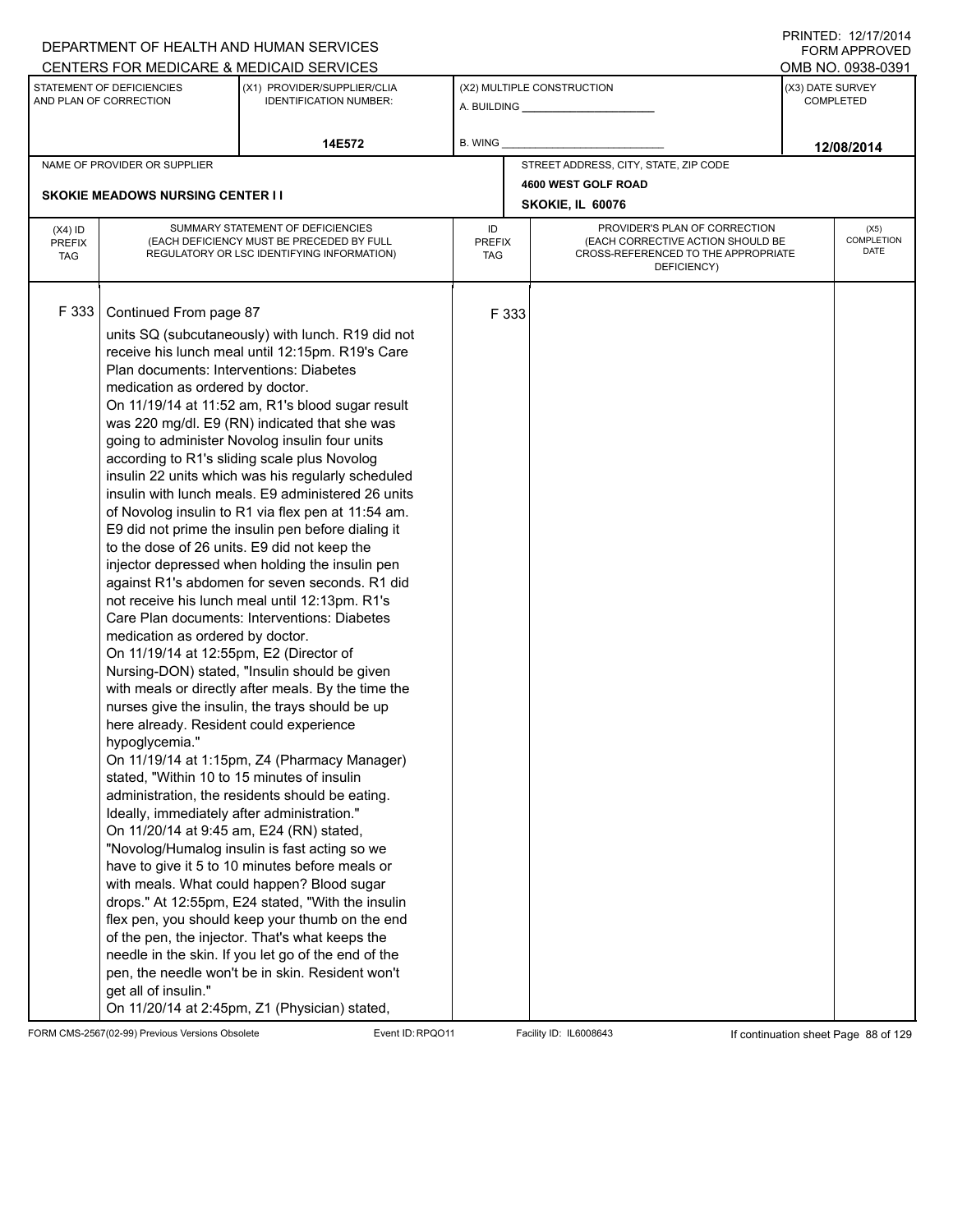|                                          |                                                                                                                                                                                                                                | DEPARTMENT OF HEALTH AND HUMAN SERVICES                                                                                                                                                                                                                                                                                                                                                                                                                                                                                                                                                                                                                                                                                                                                                                                                                                                                                                                                                                                                                                                                                                                                                                                                                                                                                                                                                                                                                                                                                                                                                                                                                                                                                                                                                                                  |                                   |       |                                                                                                                          |                  | FORM APPROVED              |
|------------------------------------------|--------------------------------------------------------------------------------------------------------------------------------------------------------------------------------------------------------------------------------|--------------------------------------------------------------------------------------------------------------------------------------------------------------------------------------------------------------------------------------------------------------------------------------------------------------------------------------------------------------------------------------------------------------------------------------------------------------------------------------------------------------------------------------------------------------------------------------------------------------------------------------------------------------------------------------------------------------------------------------------------------------------------------------------------------------------------------------------------------------------------------------------------------------------------------------------------------------------------------------------------------------------------------------------------------------------------------------------------------------------------------------------------------------------------------------------------------------------------------------------------------------------------------------------------------------------------------------------------------------------------------------------------------------------------------------------------------------------------------------------------------------------------------------------------------------------------------------------------------------------------------------------------------------------------------------------------------------------------------------------------------------------------------------------------------------------------|-----------------------------------|-------|--------------------------------------------------------------------------------------------------------------------------|------------------|----------------------------|
|                                          | STATEMENT OF DEFICIENCIES                                                                                                                                                                                                      | CENTERS FOR MEDICARE & MEDICAID SERVICES<br>(X1) PROVIDER/SUPPLIER/CLIA                                                                                                                                                                                                                                                                                                                                                                                                                                                                                                                                                                                                                                                                                                                                                                                                                                                                                                                                                                                                                                                                                                                                                                                                                                                                                                                                                                                                                                                                                                                                                                                                                                                                                                                                                  |                                   |       | (X2) MULTIPLE CONSTRUCTION                                                                                               | (X3) DATE SURVEY | OMB NO. 0938-0391          |
|                                          | AND PLAN OF CORRECTION                                                                                                                                                                                                         | <b>IDENTIFICATION NUMBER:</b>                                                                                                                                                                                                                                                                                                                                                                                                                                                                                                                                                                                                                                                                                                                                                                                                                                                                                                                                                                                                                                                                                                                                                                                                                                                                                                                                                                                                                                                                                                                                                                                                                                                                                                                                                                                            |                                   |       |                                                                                                                          |                  | <b>COMPLETED</b>           |
|                                          |                                                                                                                                                                                                                                | 14E572                                                                                                                                                                                                                                                                                                                                                                                                                                                                                                                                                                                                                                                                                                                                                                                                                                                                                                                                                                                                                                                                                                                                                                                                                                                                                                                                                                                                                                                                                                                                                                                                                                                                                                                                                                                                                   | B. WING                           |       |                                                                                                                          |                  | 12/08/2014                 |
|                                          | NAME OF PROVIDER OR SUPPLIER                                                                                                                                                                                                   |                                                                                                                                                                                                                                                                                                                                                                                                                                                                                                                                                                                                                                                                                                                                                                                                                                                                                                                                                                                                                                                                                                                                                                                                                                                                                                                                                                                                                                                                                                                                                                                                                                                                                                                                                                                                                          |                                   |       | STREET ADDRESS, CITY, STATE, ZIP CODE                                                                                    |                  |                            |
|                                          |                                                                                                                                                                                                                                |                                                                                                                                                                                                                                                                                                                                                                                                                                                                                                                                                                                                                                                                                                                                                                                                                                                                                                                                                                                                                                                                                                                                                                                                                                                                                                                                                                                                                                                                                                                                                                                                                                                                                                                                                                                                                          |                                   |       | 4600 WEST GOLF ROAD                                                                                                      |                  |                            |
|                                          | <b>SKOKIE MEADOWS NURSING CENTER I I</b>                                                                                                                                                                                       |                                                                                                                                                                                                                                                                                                                                                                                                                                                                                                                                                                                                                                                                                                                                                                                                                                                                                                                                                                                                                                                                                                                                                                                                                                                                                                                                                                                                                                                                                                                                                                                                                                                                                                                                                                                                                          |                                   |       | SKOKIE, IL 60076                                                                                                         |                  |                            |
| $(X4)$ ID<br><b>PREFIX</b><br><b>TAG</b> |                                                                                                                                                                                                                                | SUMMARY STATEMENT OF DEFICIENCIES<br>(EACH DEFICIENCY MUST BE PRECEDED BY FULL<br>REGULATORY OR LSC IDENTIFYING INFORMATION)                                                                                                                                                                                                                                                                                                                                                                                                                                                                                                                                                                                                                                                                                                                                                                                                                                                                                                                                                                                                                                                                                                                                                                                                                                                                                                                                                                                                                                                                                                                                                                                                                                                                                             | ID<br><b>PREFIX</b><br><b>TAG</b> |       | PROVIDER'S PLAN OF CORRECTION<br>(EACH CORRECTIVE ACTION SHOULD BE<br>CROSS-REFERENCED TO THE APPROPRIATE<br>DEFICIENCY) |                  | (X5)<br>COMPLETION<br>DATE |
| F 333                                    | Continued From page 88<br>insulin should be given with the meals, not<br>rapidly."<br>human regular insulin, it should be injected<br>returned to "0" and slowly count to 6.<br>An undated facility policy titled, "Policy and | "Novolog and Humalog are short acting insulin's.<br>Should be given before meals but not more than<br>30 minutes. It it's ordered with meals then the<br>before. The insulin will work within 15 minutes. It's<br>an issue if insulin works in 15 minutes and meal<br>is delayed, then blood sugar will begin to drop<br>The manufacturer recommendation for Novolog<br>insulin documents: Because Novolog has a more<br>rapid onset and a shorter duration of activity than<br>immediately (within 5-10 minutes) before a meal.<br>The manufacturer specifications for Novolog<br>FlexPen insulin documents: Before each injection<br>small amounts of air may collect in the cartridge<br>during normal use. To avoid injecting air and to<br>ensure proper dosing: E. Turn the dose selector<br>to select 2 units G. Keep the needle pointing<br>upwards, press the push button all the way in.<br>The dose selector returns to 0. A drop of insulin<br>should appear at the needle tip. If not, change the<br>needle and repeat the procedure no more than 6<br>times. Step 13: Press and hold down the dose<br>button until the dose counter shows "0". Keep the<br>needle in your skin after the dose counter has<br>Procedures of Flex Pen Use" documents: It is the<br>policy of the facility to ensure safe delivery of<br>insulin with the use of the flex pen when it is<br>prescribed by a physician to a particular resident.<br>When flex pen is ordered, the staff nurse shall<br>follow the following procedure: 4. Dial 2 units. 5.<br>Hold the syringe with needle pointing up and tap<br>gently to remove air bubbles. 6. Press the button<br>down on your syringe as far as it will go until a<br>drop of insulin appears. 9. Inject the insulin by<br>pressing the button all the way in. Leave the |                                   | F 333 |                                                                                                                          |                  |                            |

FORM CMS-2567(02-99) Previous Versions Obsolete Event ID:RPQO11 Facility ID: IL6008643 If continuation sheet Page 89 of 129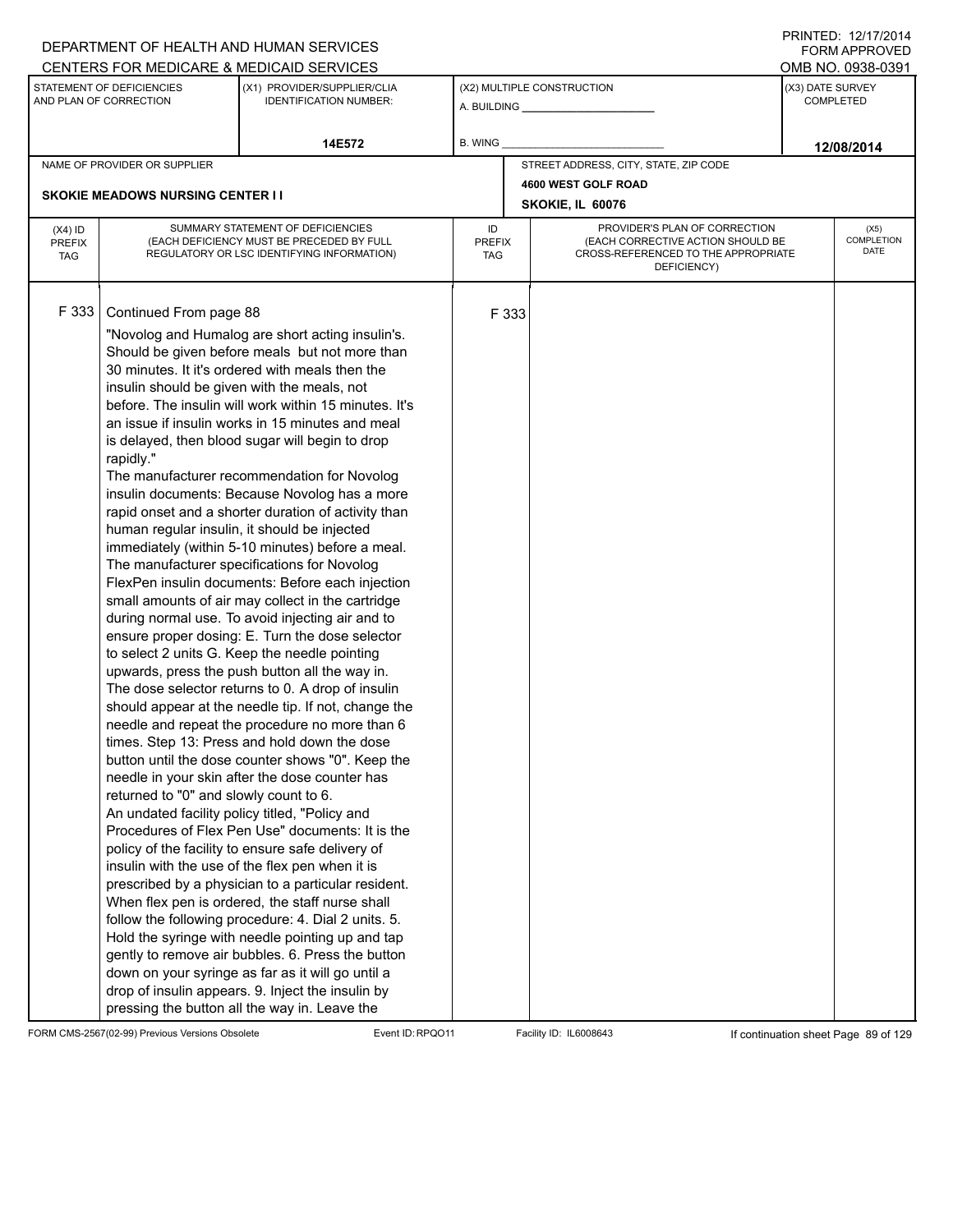|                                          |                                                                                                                                                                                                                         | DEPARTMENT OF HEALTH AND HUMAN SERVICES                                                                                                                                                                                                                                                                                                                                                                                                                                                                                                                                                                                                                                                                                                                                                                                                                                                                                                                                   |                            |       |                                                                                                                          |                  | <b>FORM APPROVED</b>       |  |
|------------------------------------------|-------------------------------------------------------------------------------------------------------------------------------------------------------------------------------------------------------------------------|---------------------------------------------------------------------------------------------------------------------------------------------------------------------------------------------------------------------------------------------------------------------------------------------------------------------------------------------------------------------------------------------------------------------------------------------------------------------------------------------------------------------------------------------------------------------------------------------------------------------------------------------------------------------------------------------------------------------------------------------------------------------------------------------------------------------------------------------------------------------------------------------------------------------------------------------------------------------------|----------------------------|-------|--------------------------------------------------------------------------------------------------------------------------|------------------|----------------------------|--|
|                                          |                                                                                                                                                                                                                         | CENTERS FOR MEDICARE & MEDICAID SERVICES                                                                                                                                                                                                                                                                                                                                                                                                                                                                                                                                                                                                                                                                                                                                                                                                                                                                                                                                  |                            |       |                                                                                                                          |                  | OMB NO. 0938-0391          |  |
|                                          | STATEMENT OF DEFICIENCIES<br>AND PLAN OF CORRECTION                                                                                                                                                                     | (X1) PROVIDER/SUPPLIER/CLIA<br><b>IDENTIFICATION NUMBER:</b>                                                                                                                                                                                                                                                                                                                                                                                                                                                                                                                                                                                                                                                                                                                                                                                                                                                                                                              |                            |       | (X2) MULTIPLE CONSTRUCTION                                                                                               | (X3) DATE SURVEY | <b>COMPLETED</b>           |  |
|                                          |                                                                                                                                                                                                                         | 14E572                                                                                                                                                                                                                                                                                                                                                                                                                                                                                                                                                                                                                                                                                                                                                                                                                                                                                                                                                                    | B. WING                    |       |                                                                                                                          |                  | 12/08/2014                 |  |
|                                          | NAME OF PROVIDER OR SUPPLIER                                                                                                                                                                                            |                                                                                                                                                                                                                                                                                                                                                                                                                                                                                                                                                                                                                                                                                                                                                                                                                                                                                                                                                                           |                            |       | STREET ADDRESS, CITY, STATE, ZIP CODE                                                                                    |                  |                            |  |
|                                          | <b>SKOKIE MEADOWS NURSING CENTER I I</b>                                                                                                                                                                                |                                                                                                                                                                                                                                                                                                                                                                                                                                                                                                                                                                                                                                                                                                                                                                                                                                                                                                                                                                           |                            |       | 4600 WEST GOLF ROAD                                                                                                      |                  |                            |  |
|                                          |                                                                                                                                                                                                                         |                                                                                                                                                                                                                                                                                                                                                                                                                                                                                                                                                                                                                                                                                                                                                                                                                                                                                                                                                                           |                            |       | SKOKIE, IL 60076                                                                                                         |                  |                            |  |
| $(X4)$ ID<br><b>PREFIX</b><br><b>TAG</b> |                                                                                                                                                                                                                         | SUMMARY STATEMENT OF DEFICIENCIES<br>(EACH DEFICIENCY MUST BE PRECEDED BY FULL<br>REGULATORY OR LSC IDENTIFYING INFORMATION)                                                                                                                                                                                                                                                                                                                                                                                                                                                                                                                                                                                                                                                                                                                                                                                                                                              | ID<br><b>PREFIX</b><br>TAG |       | PROVIDER'S PLAN OF CORRECTION<br>(EACH CORRECTIVE ACTION SHOULD BE<br>CROSS-REFERENCED TO THE APPROPRIATE<br>DEFICIENCY) |                  | (X5)<br>COMPLETION<br>DATE |  |
| F 333                                    | Continued From page 89<br>insulin.                                                                                                                                                                                      | needle for at least 6 seconds after injecting the                                                                                                                                                                                                                                                                                                                                                                                                                                                                                                                                                                                                                                                                                                                                                                                                                                                                                                                         |                            | F 333 |                                                                                                                          |                  |                            |  |
| F 364<br>$SS = F$                        | PALATABLE/PREFER TEMP                                                                                                                                                                                                   | 483.35(d)(1)-(2) NUTRITIVE VALUE/APPEAR,                                                                                                                                                                                                                                                                                                                                                                                                                                                                                                                                                                                                                                                                                                                                                                                                                                                                                                                                  |                            | F 364 |                                                                                                                          |                  |                            |  |
|                                          | palatable, attractive, and at the proper<br>temperature.                                                                                                                                                                | Each resident receives and the facility provides<br>food prepared by methods that conserve nutritive<br>value, flavor, and appearance; and food that is                                                                                                                                                                                                                                                                                                                                                                                                                                                                                                                                                                                                                                                                                                                                                                                                                   |                            |       |                                                                                                                          |                  |                            |  |
|                                          | by:<br>Findings include:<br>Red Bean Salad, Creamy Macaroni Salad,<br>Choice of Beverage.<br>in a combination oven/ steamer. The<br>noted the temperature to be 207 degrees<br>Fahrenheit. In another standard oven was | This REQUIREMENT is not met as evidenced<br>Based on observation, interview and record<br>review, facility failed to prevent the prolonged<br>holding of cooked food, follow standardized<br>recipes, and serve food at the proper serving<br>temperature. This failure has the potential to<br>affect all 90 residents residing in the facility.<br>On Monday 11/17/14 facility menu for the Supper<br>Meal included: Fish Sticks with Tartar Sauce,<br>Peaches and Pears, Bread, Margarine, Milk and<br>On 11/17/14 at 2:30pm breaded fish sticks for the<br>supper meal were observed being held in a two<br>thirds full, full size six inch deep steam table pan<br>temperature was taken by E25 (am cook) who<br>another full size steam table pan three quarter full<br>of cooked fish sticks which were 148 degrees<br>Fahrenheit. Surveyor inquired of E17 (Dietary<br>Manager) why the food was cooked two and<br>one-half hours before the meal was served. E17 |                            |       |                                                                                                                          |                  |                            |  |

FORM CMS-2567(02-99) Previous Versions Obsolete Event ID:RPQO11 Facility ID: IL6008643 If continuation sheet Page 90 of 129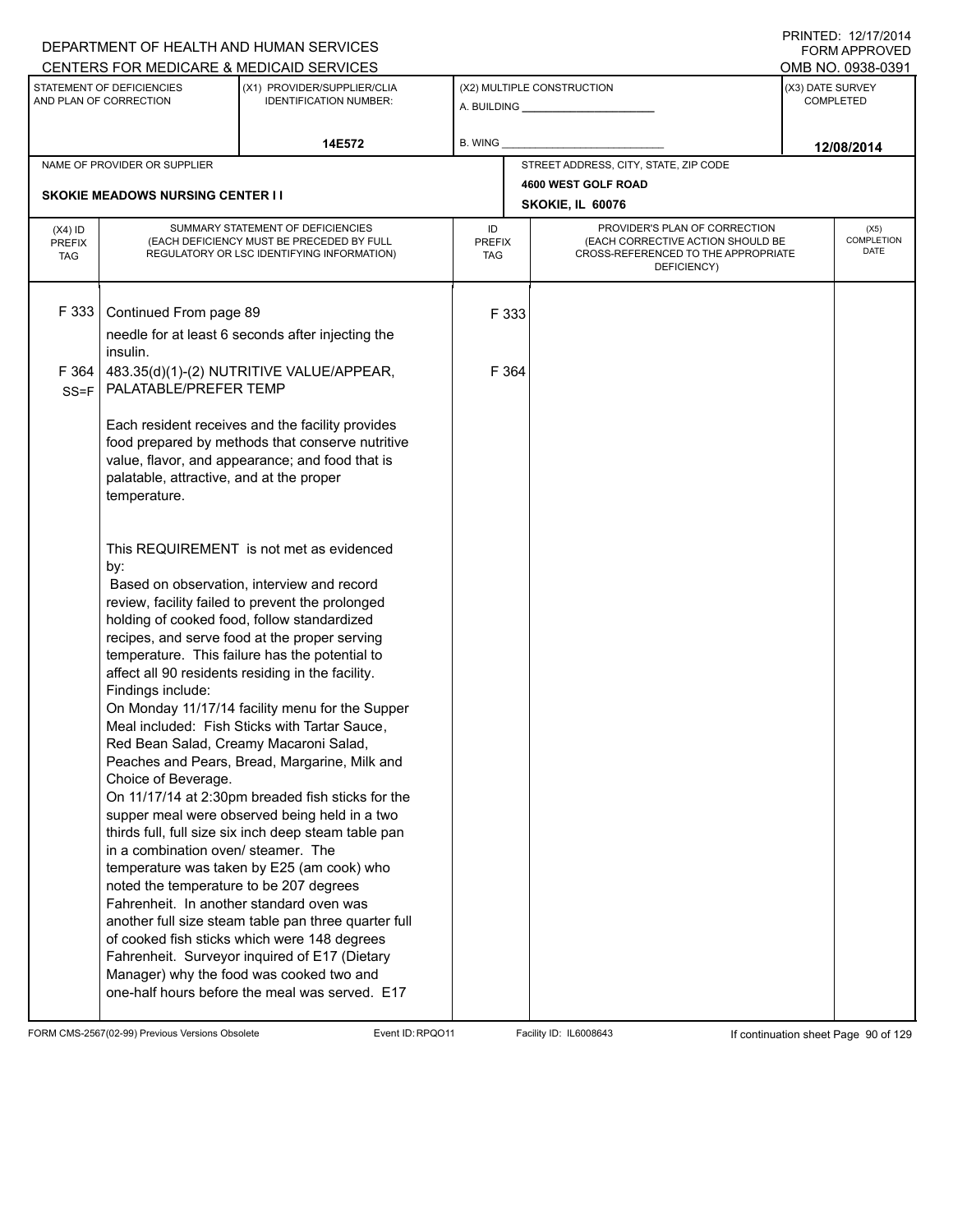## A. BUILDING **\_\_\_\_\_\_\_\_\_\_\_\_\_\_\_\_\_\_\_\_\_\_** (X1) PROVIDER/SUPPLIER/CLIA IDENTIFICATION NUMBER: STATEMENT OF DEFICIENCIES AND PLAN OF CORRECTION (X3) DATE SURVEY COMPLETED FORM APPROVED (X2) MULTIPLE CONSTRUCTION **B. WING** CENTERS FOR MEDICARE & MEDICAID SERVICES **And CENTERS FOR MEDICAL ACCESS** OMB NO. 0938-0391 **14E572 12/08/2014** NAME OF PROVIDER OR SUPPLIER STREET ADDRESS, CITY, STATE, ZIP CODE **4600 WEST GOLF ROAD SKOKIE MEADOWS NURSING CENTER I I SKOKIE, IL 60076** PROVIDER'S PLAN OF CORRECTION (EACH CORRECTIVE ACTION SHOULD BE CROSS-REFERENCED TO THE APPROPRIATE DEFICIENCY) (X5) **COMPLETION** DATE ID PREFIX TAG (X4) ID PREFIX TAG SUMMARY STATEMENT OF DEFICIENCIES (EACH DEFICIENCY MUST BE PRECEDED BY FULL REGULATORY OR LSC IDENTIFYING INFORMATION) F 364 Continued From page 90 F 364 stated " we are allowed four hours. " Surveyor inquired if the cook drives the time the food is cooked and E17 stated ' yes. " E17 stated " it depends on how the cook ' s day is going and how much work they have to do. " The supper menu called for Creamy Macaroni Salad to be prepared with elbow pasta and mayonnaise type salad dressing. What was prepared was bow tie pasta with a vinegar and oil salad dressing. The recipe for the Red Bean Salad for supper meal was not followed. This recipe called for medium hard cooked eggs and a mayonnaise type salad dressing to be included in the recipe. For this recipe, the hard cooked eggs were omitted and a vinegar and oil salad dressing was substituted for a mayonnaise type salad dressing. On 11/18/14 at 2:20pm E17 stated in part that E19 (PM cook) decided to adjust the recipe because they were out of mayonnaise type salad dressing for both recipes and because there were no hard cooked eggs available to include in the Red Bean Salad recipe. Surveyor inquired if E19 had told anyone at the time of preparation that he had substituted recipe ingredients and E17 stated " no. " On 11/17/14 at 3:00pm with E17, Surveyor observed the Macaroni Salad for the Supper meal stored in the walk in cooler. There were two full size six inch deep steam table pans filled to the very top with the prepared salads and covered with plastic film. E17 took the temperature of the macaroni salad which was 76.3 degrees Fahrenheit and same pan, in another location was a temperature of 74.7 degrees Fahrenheit. A second pan with macaroni salad was noted to be 73.4 degrees Fahrenheit. E19 (PM cook) stated that he had prepared the salad at 1:15pm on 11/17/14. At 4:45pm on 11/17/14, after the

FORM CMS-2567(02-99) Previous Versions Obsolete Event ID:RPQO11 Facility ID: IL6008643 If continuation sheet Page 91 of 129

DEPARTMENT OF HEALTH AND HUMAN SERVICES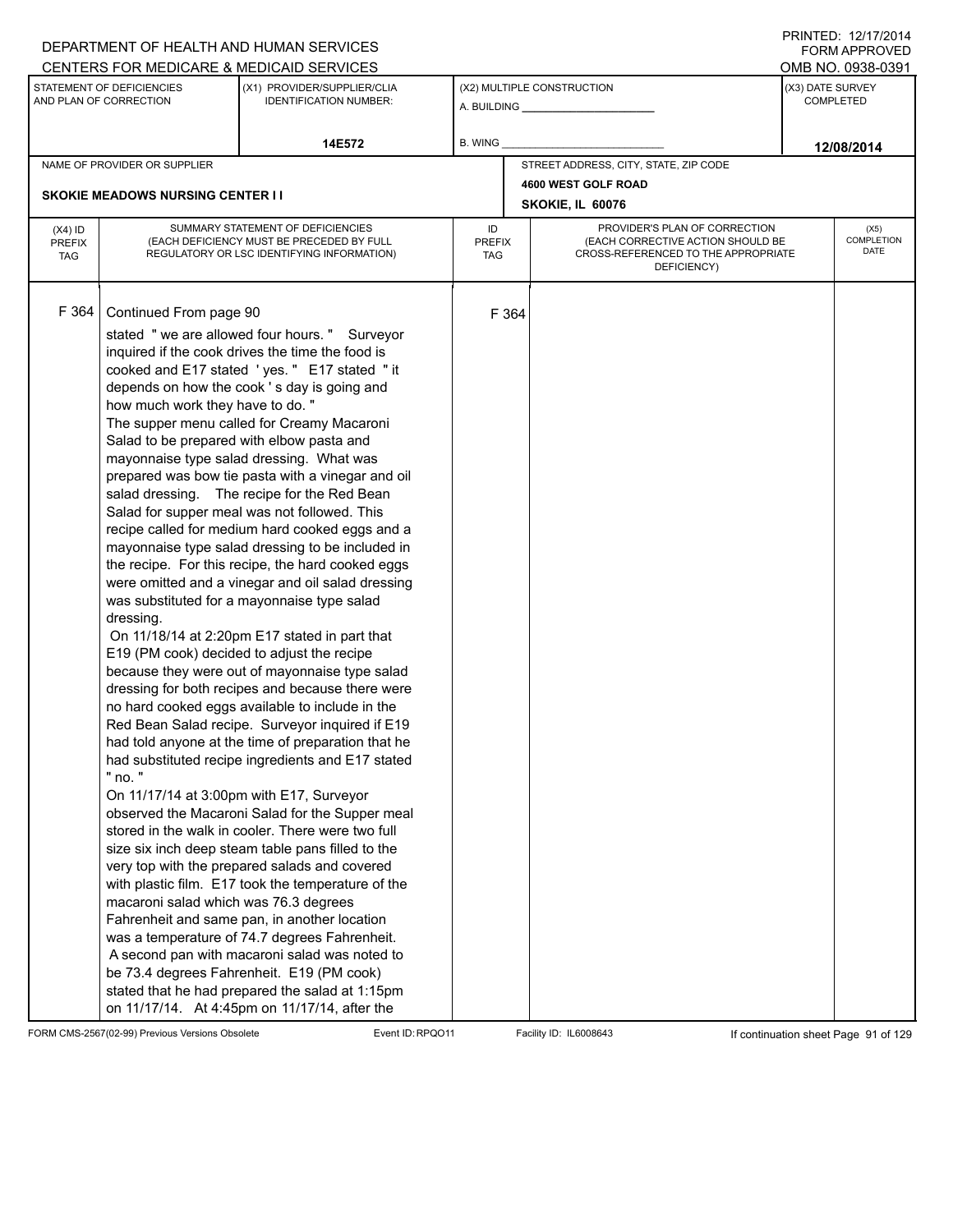|                                          |                                                                                                                                                                                                                                                                                                                                                                                                                                         | DEPARTMENT OF HEALTH AND HUMAN SERVICES                                                                                                                                                                                                                                                                                                                                                                                                                                                                                                                                                                                                                                                                                                                                                                                                                                                                                                                                                        |                                   |                |                                                                                                                          |                  | FORM APPROVED<br>OMB NO. 0938-0391 |  |  |
|------------------------------------------|-----------------------------------------------------------------------------------------------------------------------------------------------------------------------------------------------------------------------------------------------------------------------------------------------------------------------------------------------------------------------------------------------------------------------------------------|------------------------------------------------------------------------------------------------------------------------------------------------------------------------------------------------------------------------------------------------------------------------------------------------------------------------------------------------------------------------------------------------------------------------------------------------------------------------------------------------------------------------------------------------------------------------------------------------------------------------------------------------------------------------------------------------------------------------------------------------------------------------------------------------------------------------------------------------------------------------------------------------------------------------------------------------------------------------------------------------|-----------------------------------|----------------|--------------------------------------------------------------------------------------------------------------------------|------------------|------------------------------------|--|--|
|                                          | STATEMENT OF DEFICIENCIES                                                                                                                                                                                                                                                                                                                                                                                                               | CENTERS FOR MEDICARE & MEDICAID SERVICES<br>(X1) PROVIDER/SUPPLIER/CLIA                                                                                                                                                                                                                                                                                                                                                                                                                                                                                                                                                                                                                                                                                                                                                                                                                                                                                                                        |                                   |                | (X2) MULTIPLE CONSTRUCTION                                                                                               | (X3) DATE SURVEY |                                    |  |  |
|                                          | AND PLAN OF CORRECTION                                                                                                                                                                                                                                                                                                                                                                                                                  | <b>IDENTIFICATION NUMBER:</b>                                                                                                                                                                                                                                                                                                                                                                                                                                                                                                                                                                                                                                                                                                                                                                                                                                                                                                                                                                  |                                   |                |                                                                                                                          |                  | <b>COMPLETED</b>                   |  |  |
|                                          |                                                                                                                                                                                                                                                                                                                                                                                                                                         | 14E572                                                                                                                                                                                                                                                                                                                                                                                                                                                                                                                                                                                                                                                                                                                                                                                                                                                                                                                                                                                         | B. WING                           |                |                                                                                                                          |                  | 12/08/2014                         |  |  |
|                                          | NAME OF PROVIDER OR SUPPLIER                                                                                                                                                                                                                                                                                                                                                                                                            |                                                                                                                                                                                                                                                                                                                                                                                                                                                                                                                                                                                                                                                                                                                                                                                                                                                                                                                                                                                                |                                   |                | STREET ADDRESS, CITY, STATE, ZIP CODE                                                                                    |                  |                                    |  |  |
|                                          | <b>SKOKIE MEADOWS NURSING CENTER I I</b>                                                                                                                                                                                                                                                                                                                                                                                                |                                                                                                                                                                                                                                                                                                                                                                                                                                                                                                                                                                                                                                                                                                                                                                                                                                                                                                                                                                                                |                                   |                | 4600 WEST GOLF ROAD<br>SKOKIE, IL 60076                                                                                  |                  |                                    |  |  |
| $(X4)$ ID<br><b>PREFIX</b><br><b>TAG</b> |                                                                                                                                                                                                                                                                                                                                                                                                                                         | SUMMARY STATEMENT OF DEFICIENCIES<br>(EACH DEFICIENCY MUST BE PRECEDED BY FULL<br>REGULATORY OR LSC IDENTIFYING INFORMATION)                                                                                                                                                                                                                                                                                                                                                                                                                                                                                                                                                                                                                                                                                                                                                                                                                                                                   | ID<br><b>PREFIX</b><br><b>TAG</b> |                | PROVIDER'S PLAN OF CORRECTION<br>(EACH CORRECTIVE ACTION SHOULD BE<br>CROSS-REFERENCED TO THE APPROPRIATE<br>DEFICIENCY) |                  | (X5)<br>COMPLETION<br>DATE         |  |  |
| F 364<br>F 371<br>SS=L                   | Continued From page 91<br>meal being served.<br>bean salad was noted to be 48 degrees<br>Fahrenheit with Surveyors metal stem<br>thermometer.<br>quick chilled to the proper temperature<br>immediately.<br>the delivery of consistent food products.<br>483.35(i) FOOD PROCURE,<br>STORE/PREPARE/SERVE - SANITARY<br>The facility must -<br>(1) Procure food from sources approved or<br>authorities; and<br>under sanitary conditions | food was transported to the receiving kitchen,<br>temperatures were taken again prior to the dinner<br>On 11/17/14 at E10 (Food Service Supervisor)<br>took the macaroni salad temperature which was<br>noted to be 69.2 degrees Fahrenheit with a digital<br>thermometer and Surveyors stem thermometer<br>registered 65.0 degrees Fahrenheit. The red<br>Facility policy titled: Procedure for Transferring<br>Prepared Foods from Kitchen to Kitchen dated<br>March, 2014 states: Procedure: 7. When arriving<br>at the destination kitchen cold foods will have<br>their temperature taken to ensure they started<br>below the baseline temperature. If they are<br>above the baseline temperature, the foods will be<br>Facility undated, Standardized Recipe Policy<br>states: It is the policy of the Dietary Department to<br>utilize standardized recipes as a means to ensure<br>considered satisfactory by Federal, State or local<br>(2) Store, prepare, distribute and serve food |                                   | F 364<br>F 371 |                                                                                                                          |                  |                                    |  |  |

FORM CMS-2567(02-99) Previous Versions Obsolete Event ID:RPQO11 Facility ID: IL6008643 If continuation sheet Page 92 of 129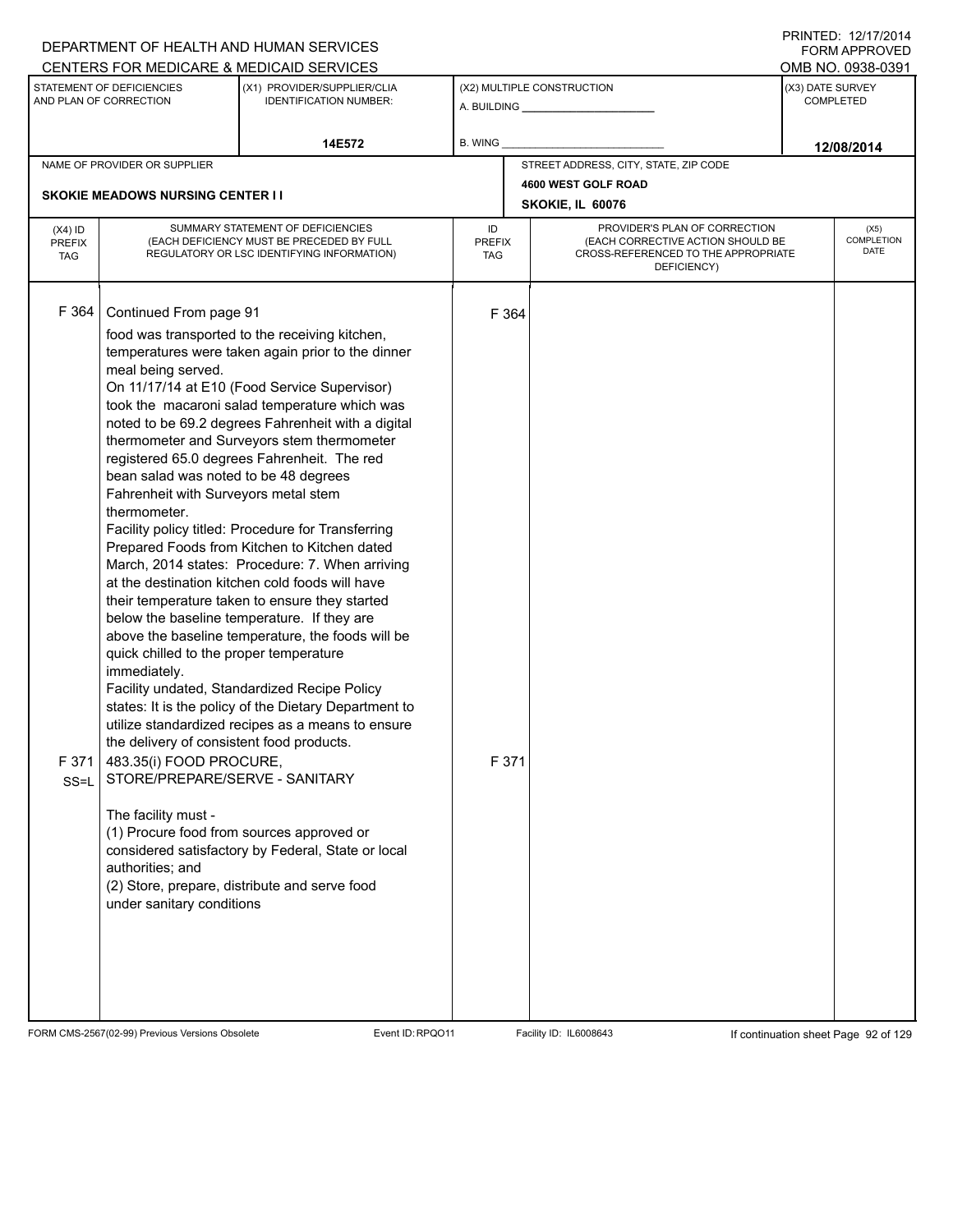|                                          |                                                                                                                                                                                                                                             | DEPARTMENT OF HEALTH AND HUMAN SERVICES                                                                                                                                                                                                                                                                                                                                                                                                                                                                                                                                                                                                                                                                                                                                                                                                                                                                                                                                                                                                                                                                                                                                                                                                                                                                                                                                                                                                                                                                                                                                                                                                                                                                      |                            |       |                                                                                                                          |                  | 11111 LD. 14/11/4917<br><b>FORM APPROVED</b> |  |
|------------------------------------------|---------------------------------------------------------------------------------------------------------------------------------------------------------------------------------------------------------------------------------------------|--------------------------------------------------------------------------------------------------------------------------------------------------------------------------------------------------------------------------------------------------------------------------------------------------------------------------------------------------------------------------------------------------------------------------------------------------------------------------------------------------------------------------------------------------------------------------------------------------------------------------------------------------------------------------------------------------------------------------------------------------------------------------------------------------------------------------------------------------------------------------------------------------------------------------------------------------------------------------------------------------------------------------------------------------------------------------------------------------------------------------------------------------------------------------------------------------------------------------------------------------------------------------------------------------------------------------------------------------------------------------------------------------------------------------------------------------------------------------------------------------------------------------------------------------------------------------------------------------------------------------------------------------------------------------------------------------------------|----------------------------|-------|--------------------------------------------------------------------------------------------------------------------------|------------------|----------------------------------------------|--|
|                                          |                                                                                                                                                                                                                                             | CENTERS FOR MEDICARE & MEDICAID SERVICES                                                                                                                                                                                                                                                                                                                                                                                                                                                                                                                                                                                                                                                                                                                                                                                                                                                                                                                                                                                                                                                                                                                                                                                                                                                                                                                                                                                                                                                                                                                                                                                                                                                                     |                            |       |                                                                                                                          |                  | OMB NO. 0938-0391                            |  |
|                                          | STATEMENT OF DEFICIENCIES<br>AND PLAN OF CORRECTION                                                                                                                                                                                         | (X1) PROVIDER/SUPPLIER/CLIA<br><b>IDENTIFICATION NUMBER:</b>                                                                                                                                                                                                                                                                                                                                                                                                                                                                                                                                                                                                                                                                                                                                                                                                                                                                                                                                                                                                                                                                                                                                                                                                                                                                                                                                                                                                                                                                                                                                                                                                                                                 |                            |       | (X2) MULTIPLE CONSTRUCTION                                                                                               | (X3) DATE SURVEY | <b>COMPLETED</b>                             |  |
|                                          |                                                                                                                                                                                                                                             | 14E572                                                                                                                                                                                                                                                                                                                                                                                                                                                                                                                                                                                                                                                                                                                                                                                                                                                                                                                                                                                                                                                                                                                                                                                                                                                                                                                                                                                                                                                                                                                                                                                                                                                                                                       | B. WING                    |       |                                                                                                                          |                  | 12/08/2014                                   |  |
|                                          | NAME OF PROVIDER OR SUPPLIER                                                                                                                                                                                                                |                                                                                                                                                                                                                                                                                                                                                                                                                                                                                                                                                                                                                                                                                                                                                                                                                                                                                                                                                                                                                                                                                                                                                                                                                                                                                                                                                                                                                                                                                                                                                                                                                                                                                                              |                            |       | STREET ADDRESS, CITY, STATE, ZIP CODE                                                                                    |                  |                                              |  |
|                                          |                                                                                                                                                                                                                                             |                                                                                                                                                                                                                                                                                                                                                                                                                                                                                                                                                                                                                                                                                                                                                                                                                                                                                                                                                                                                                                                                                                                                                                                                                                                                                                                                                                                                                                                                                                                                                                                                                                                                                                              |                            |       | 4600 WEST GOLF ROAD                                                                                                      |                  |                                              |  |
|                                          | <b>SKOKIE MEADOWS NURSING CENTER II</b>                                                                                                                                                                                                     |                                                                                                                                                                                                                                                                                                                                                                                                                                                                                                                                                                                                                                                                                                                                                                                                                                                                                                                                                                                                                                                                                                                                                                                                                                                                                                                                                                                                                                                                                                                                                                                                                                                                                                              |                            |       | SKOKIE, IL 60076                                                                                                         |                  |                                              |  |
| $(X4)$ ID<br><b>PREFIX</b><br><b>TAG</b> |                                                                                                                                                                                                                                             | SUMMARY STATEMENT OF DEFICIENCIES<br>(EACH DEFICIENCY MUST BE PRECEDED BY FULL<br>REGULATORY OR LSC IDENTIFYING INFORMATION)                                                                                                                                                                                                                                                                                                                                                                                                                                                                                                                                                                                                                                                                                                                                                                                                                                                                                                                                                                                                                                                                                                                                                                                                                                                                                                                                                                                                                                                                                                                                                                                 | ID<br><b>PREFIX</b><br>TAG |       | PROVIDER'S PLAN OF CORRECTION<br>(EACH CORRECTIVE ACTION SHOULD BE<br>CROSS-REFERENCED TO THE APPROPRIATE<br>DEFICIENCY) |                  | (X5)<br>COMPLETION<br>DATE                   |  |
| F 371                                    | Continued From page 92<br>by:<br>meal were at risk for a food borne illness.<br>the facility remains out of compliance at a<br>Severity Level 2 as the facility continues to<br>Findings include:<br>On 11/17/14 at 3:00pm Surveyor and E17 | This REQUIREMENT is not met as evidenced<br>Based on observation, interview and record<br>review facility failed to implement procedures to<br>assure that potentially hazardous foods (PHF) are<br>properly cooled down to prevent the rapid growth<br>of micro-organisms', sanitize food preparation<br>equipment and food preparation surfaces and<br>follow policy 's for taking food temperatures.<br>As a result of not implementing procedures for<br>potentially hazardous food (PHF) cool down<br>policies, all 90 residents who were to receive the<br>This was identified as an Immediate Jeopardy on<br>11/17/14 at 5:00pm. E1 (Administrator) was<br>informed of the Immediate Jeopardy. While the<br>immediacy was removed on 11/17/14 at 5:20 PM,<br>implement their abatement plan interventions.<br>While the immediacy was removed on 11/17/14<br>at 5:20 PM, the facility remains out of compliance<br>at a Severity Level 2 as the facility continues to<br>implement their abatement plan interventions.<br>(Dietary Manager) offsite kitchen were checking<br>the temperature of two pans of macaroni salad<br>that was prepared on 11/17/14 at 1:15pm by E19<br>(PM Cook) earlier in the day. Macaroni salad was<br>being stored in six inch deep full size stainless<br>steel pans. Both pans of macaroni salad were<br>filled to the very top and covered with plastic film.<br>E17 checked the temperature of the macaroni<br>salad with the facilities ' digital thermometer.<br>Two temperature readings in one pan were 76.3<br>degrees Fahrenheit and 74.7 degrees Fahrenheit.<br>E17 stated "that can't be right." The second<br>full pan was 73.4 degrees Fahrenheit and E17 |                            | F 371 |                                                                                                                          |                  |                                              |  |

FORM CMS-2567(02-99) Previous Versions Obsolete Event ID:RPQO11 Facility ID: IL6008643 If continuation sheet Page 93 of 129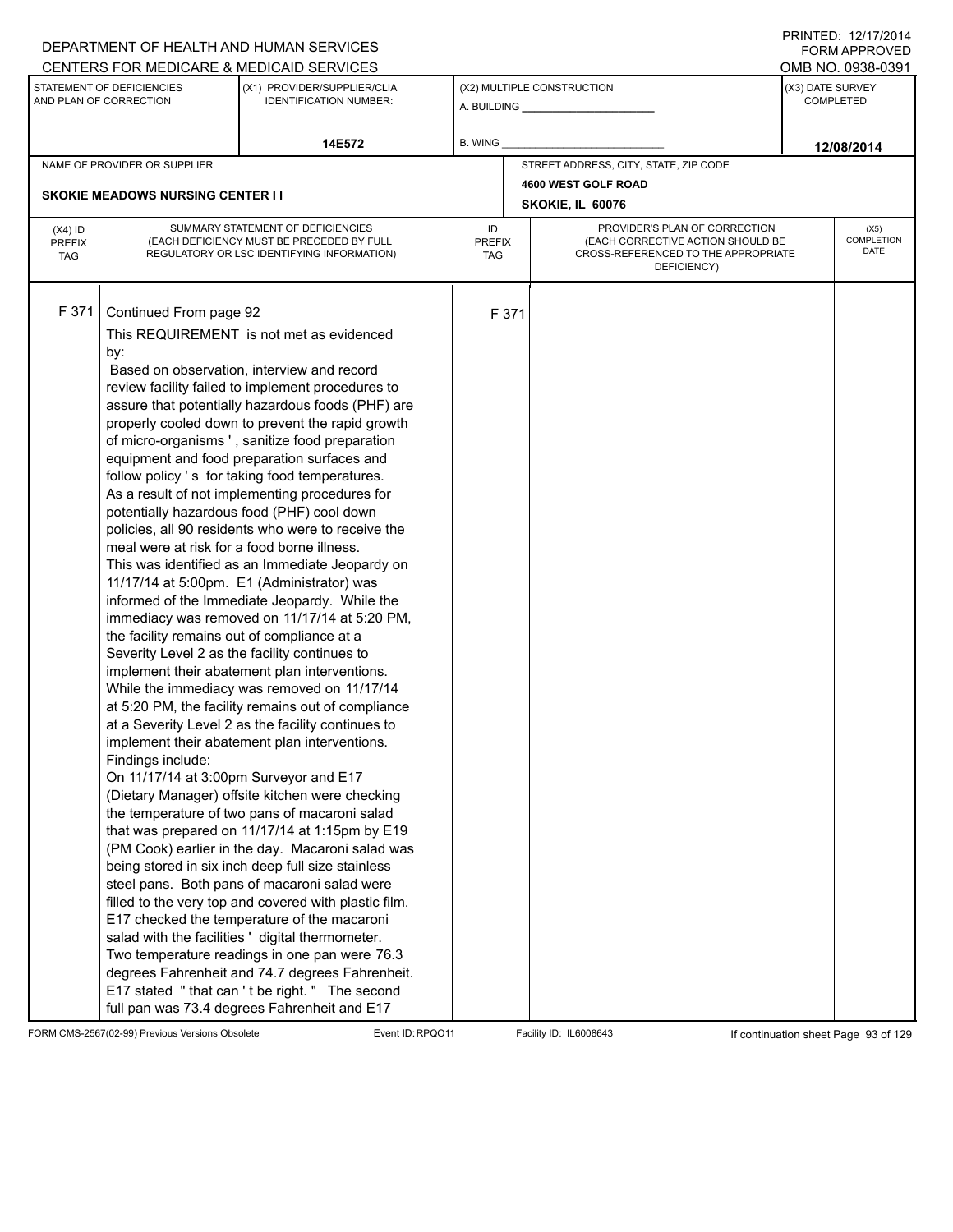|                                          |                                                                                                                                     | DEPARTMENT OF HEALTH AND HUMAN SERVICES                                                                                                                                                                                                                                                                                                                                                                                                                                                                                                                                                                                                                                                                                                                                                                                                                                                                                                                                                                                                                                                                                                                                                                                                                                                                                                                                                                                                                                                                                                                                                                                                                                                                                                                                                                                                                              |                                   |       |                                                                                                                          |  | $1 \times 1 \times 1 = 1$ . $1 \times 1 \times 1 \times 1 = 1$<br>FORM APPROVED |  |  |
|------------------------------------------|-------------------------------------------------------------------------------------------------------------------------------------|----------------------------------------------------------------------------------------------------------------------------------------------------------------------------------------------------------------------------------------------------------------------------------------------------------------------------------------------------------------------------------------------------------------------------------------------------------------------------------------------------------------------------------------------------------------------------------------------------------------------------------------------------------------------------------------------------------------------------------------------------------------------------------------------------------------------------------------------------------------------------------------------------------------------------------------------------------------------------------------------------------------------------------------------------------------------------------------------------------------------------------------------------------------------------------------------------------------------------------------------------------------------------------------------------------------------------------------------------------------------------------------------------------------------------------------------------------------------------------------------------------------------------------------------------------------------------------------------------------------------------------------------------------------------------------------------------------------------------------------------------------------------------------------------------------------------------------------------------------------------|-----------------------------------|-------|--------------------------------------------------------------------------------------------------------------------------|--|---------------------------------------------------------------------------------|--|--|
|                                          |                                                                                                                                     | CENTERS FOR MEDICARE & MEDICAID SERVICES                                                                                                                                                                                                                                                                                                                                                                                                                                                                                                                                                                                                                                                                                                                                                                                                                                                                                                                                                                                                                                                                                                                                                                                                                                                                                                                                                                                                                                                                                                                                                                                                                                                                                                                                                                                                                             |                                   |       |                                                                                                                          |  | OMB NO. 0938-0391                                                               |  |  |
|                                          | STATEMENT OF DEFICIENCIES<br>AND PLAN OF CORRECTION                                                                                 | (X1) PROVIDER/SUPPLIER/CLIA<br><b>IDENTIFICATION NUMBER:</b>                                                                                                                                                                                                                                                                                                                                                                                                                                                                                                                                                                                                                                                                                                                                                                                                                                                                                                                                                                                                                                                                                                                                                                                                                                                                                                                                                                                                                                                                                                                                                                                                                                                                                                                                                                                                         |                                   |       | (X2) MULTIPLE CONSTRUCTION                                                                                               |  | (X3) DATE SURVEY<br><b>COMPLETED</b>                                            |  |  |
|                                          |                                                                                                                                     | 14E572                                                                                                                                                                                                                                                                                                                                                                                                                                                                                                                                                                                                                                                                                                                                                                                                                                                                                                                                                                                                                                                                                                                                                                                                                                                                                                                                                                                                                                                                                                                                                                                                                                                                                                                                                                                                                                                               | B. WING                           |       |                                                                                                                          |  | 12/08/2014                                                                      |  |  |
|                                          | NAME OF PROVIDER OR SUPPLIER                                                                                                        |                                                                                                                                                                                                                                                                                                                                                                                                                                                                                                                                                                                                                                                                                                                                                                                                                                                                                                                                                                                                                                                                                                                                                                                                                                                                                                                                                                                                                                                                                                                                                                                                                                                                                                                                                                                                                                                                      |                                   |       | STREET ADDRESS, CITY, STATE, ZIP CODE                                                                                    |  |                                                                                 |  |  |
|                                          |                                                                                                                                     |                                                                                                                                                                                                                                                                                                                                                                                                                                                                                                                                                                                                                                                                                                                                                                                                                                                                                                                                                                                                                                                                                                                                                                                                                                                                                                                                                                                                                                                                                                                                                                                                                                                                                                                                                                                                                                                                      |                                   |       | 4600 WEST GOLF ROAD                                                                                                      |  |                                                                                 |  |  |
|                                          | <b>SKOKIE MEADOWS NURSING CENTER I I</b>                                                                                            |                                                                                                                                                                                                                                                                                                                                                                                                                                                                                                                                                                                                                                                                                                                                                                                                                                                                                                                                                                                                                                                                                                                                                                                                                                                                                                                                                                                                                                                                                                                                                                                                                                                                                                                                                                                                                                                                      |                                   |       | SKOKIE, IL 60076                                                                                                         |  |                                                                                 |  |  |
| $(X4)$ ID<br><b>PREFIX</b><br><b>TAG</b> |                                                                                                                                     | SUMMARY STATEMENT OF DEFICIENCIES<br>(EACH DEFICIENCY MUST BE PRECEDED BY FULL<br>REGULATORY OR LSC IDENTIFYING INFORMATION)                                                                                                                                                                                                                                                                                                                                                                                                                                                                                                                                                                                                                                                                                                                                                                                                                                                                                                                                                                                                                                                                                                                                                                                                                                                                                                                                                                                                                                                                                                                                                                                                                                                                                                                                         | ID<br><b>PREFIX</b><br><b>TAG</b> |       | PROVIDER'S PLAN OF CORRECTION<br>(EACH CORRECTIVE ACTION SHOULD BE<br>CROSS-REFERENCED TO THE APPROPRIATE<br>DEFICIENCY) |  | (X5)<br>COMPLETION<br>DATE                                                      |  |  |
| F 371                                    | Continued From page 93<br>day prior to being served.<br>department and E17 stated " no. "<br>On 12/20/14 at 10:15 am Z8 (Consultant | stated "that's still too high." E17 instructed<br>E25 (AM Cook) " got to get it in the freezer right<br>now", "that's been sitting way too long."<br>E25 placed the whole pan into the reach in<br>freezer that was full with boxes of food from a<br>delivery earlier in the day. Surveyor observed<br>that the freezer was filled and that there was<br>limited air circulation around the full size pan<br>which was placed directly on top of a box of<br>frozen food. Surveyor inquired if E17 thought it<br>was going to make it? Meaning 41 degrees or<br>below before serving time 5:00pm and E17 stated<br>" he (E19) knows the procedure, cooks just didn '<br>t't pay attention to the clock. In addition, a red<br>bean salad was on the supper menu for the<br>dinner meal. E19 (PM Cook) stated that the red<br>bean salad was prepared at 1:00pm on 11/17/14.<br>On 11/17/14 at 1:55pm Surveyor inquired E17<br>(Dietary Manager) about the roast beef served on<br>the lunch menu today. E17 stated that the roast<br>beef had been cooked on Sunday 11/16/14 by<br>E18 (AM Cook). Surveyor questioned E17 if they<br>utilized and documented any cool down activities<br>for Potentially Hazardous Foods (PHF) and E17<br>stated " No we don't keep any records; should<br>we? E17 indicated that Roast Pork, Pork Loin,<br>Roast Beef and Corned Beef were items served<br>on the four week cycle menu and all cooked the<br>Surveyor inquired regarding the Hazard Analysis<br>Critical Control Point (HACCP) documentation for<br>the two-stage cool down process, and E17 stated<br>in part that the process was documentation heavy<br>and that E17 didn't' t trust staff to complete the<br>documentation accurately. Surveyor questioned<br>E17 if he had any records of any Potentially<br>Hazardous Food (PHF) cool down activities in the |                                   | F 371 |                                                                                                                          |  |                                                                                 |  |  |

FORM CMS-2567(02-99) Previous Versions Obsolete Event ID:RPQO11 Facility ID: IL6008643 If continuation sheet Page 94 of 129

PRINTED: 12/17/2014 FORM APPROVED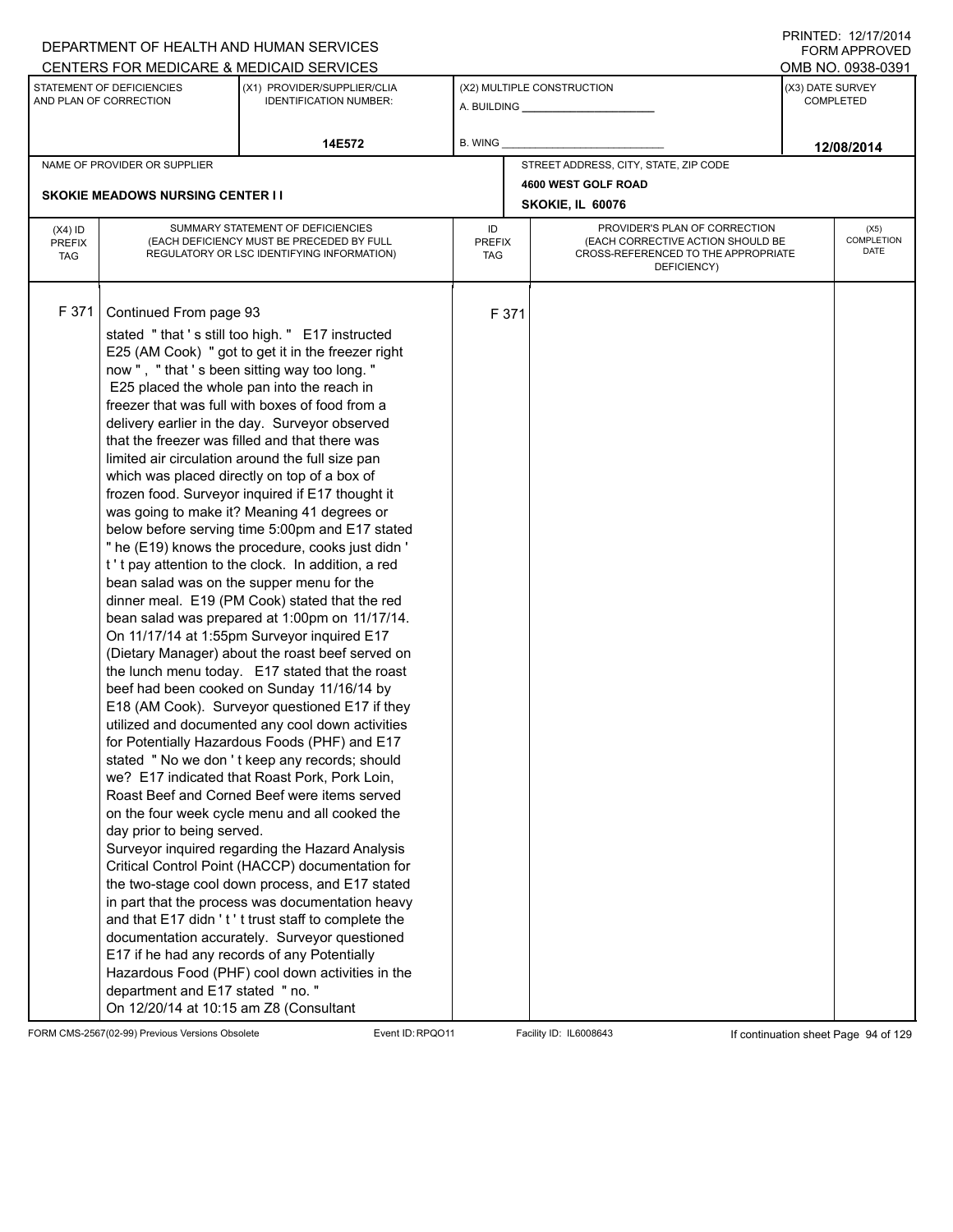|                                          |                                                                                                                                                                                                                                                                                                                                  | DEPARTMENT OF HEALTH AND HUMAN SERVICES                                                                                                                                                                                                                                                                                                                                                                                                                                                                                                                                                                                                                                                                                                                                                                                                                                                                                                                                                                                                                                                                                                                                                                                                                                                                                                                                                                                                                                                             |                                   |       |                                                                                                                          |                  | $1 \times 1 \times 1 = 1$ . $1 \times 1 \times 1 = 1$<br>FORM APPROVED |  |
|------------------------------------------|----------------------------------------------------------------------------------------------------------------------------------------------------------------------------------------------------------------------------------------------------------------------------------------------------------------------------------|-----------------------------------------------------------------------------------------------------------------------------------------------------------------------------------------------------------------------------------------------------------------------------------------------------------------------------------------------------------------------------------------------------------------------------------------------------------------------------------------------------------------------------------------------------------------------------------------------------------------------------------------------------------------------------------------------------------------------------------------------------------------------------------------------------------------------------------------------------------------------------------------------------------------------------------------------------------------------------------------------------------------------------------------------------------------------------------------------------------------------------------------------------------------------------------------------------------------------------------------------------------------------------------------------------------------------------------------------------------------------------------------------------------------------------------------------------------------------------------------------------|-----------------------------------|-------|--------------------------------------------------------------------------------------------------------------------------|------------------|------------------------------------------------------------------------|--|
|                                          |                                                                                                                                                                                                                                                                                                                                  | CENTERS FOR MEDICARE & MEDICAID SERVICES                                                                                                                                                                                                                                                                                                                                                                                                                                                                                                                                                                                                                                                                                                                                                                                                                                                                                                                                                                                                                                                                                                                                                                                                                                                                                                                                                                                                                                                            |                                   |       |                                                                                                                          |                  | OMB NO. 0938-0391                                                      |  |
|                                          | STATEMENT OF DEFICIENCIES<br>AND PLAN OF CORRECTION                                                                                                                                                                                                                                                                              | (X1) PROVIDER/SUPPLIER/CLIA<br><b>IDENTIFICATION NUMBER:</b>                                                                                                                                                                                                                                                                                                                                                                                                                                                                                                                                                                                                                                                                                                                                                                                                                                                                                                                                                                                                                                                                                                                                                                                                                                                                                                                                                                                                                                        |                                   |       | (X2) MULTIPLE CONSTRUCTION                                                                                               | (X3) DATE SURVEY | <b>COMPLETED</b>                                                       |  |
|                                          |                                                                                                                                                                                                                                                                                                                                  | 14E572                                                                                                                                                                                                                                                                                                                                                                                                                                                                                                                                                                                                                                                                                                                                                                                                                                                                                                                                                                                                                                                                                                                                                                                                                                                                                                                                                                                                                                                                                              | B. WING                           |       |                                                                                                                          |                  | 12/08/2014                                                             |  |
|                                          | NAME OF PROVIDER OR SUPPLIER                                                                                                                                                                                                                                                                                                     |                                                                                                                                                                                                                                                                                                                                                                                                                                                                                                                                                                                                                                                                                                                                                                                                                                                                                                                                                                                                                                                                                                                                                                                                                                                                                                                                                                                                                                                                                                     |                                   |       | STREET ADDRESS, CITY, STATE, ZIP CODE                                                                                    |                  |                                                                        |  |
|                                          |                                                                                                                                                                                                                                                                                                                                  |                                                                                                                                                                                                                                                                                                                                                                                                                                                                                                                                                                                                                                                                                                                                                                                                                                                                                                                                                                                                                                                                                                                                                                                                                                                                                                                                                                                                                                                                                                     |                                   |       | 4600 WEST GOLF ROAD                                                                                                      |                  |                                                                        |  |
|                                          | <b>SKOKIE MEADOWS NURSING CENTER I I</b>                                                                                                                                                                                                                                                                                         |                                                                                                                                                                                                                                                                                                                                                                                                                                                                                                                                                                                                                                                                                                                                                                                                                                                                                                                                                                                                                                                                                                                                                                                                                                                                                                                                                                                                                                                                                                     |                                   |       | SKOKIE, IL 60076                                                                                                         |                  |                                                                        |  |
| $(X4)$ ID<br><b>PREFIX</b><br><b>TAG</b> |                                                                                                                                                                                                                                                                                                                                  | SUMMARY STATEMENT OF DEFICIENCIES<br>(EACH DEFICIENCY MUST BE PRECEDED BY FULL<br>REGULATORY OR LSC IDENTIFYING INFORMATION)                                                                                                                                                                                                                                                                                                                                                                                                                                                                                                                                                                                                                                                                                                                                                                                                                                                                                                                                                                                                                                                                                                                                                                                                                                                                                                                                                                        | ID<br><b>PREFIX</b><br><b>TAG</b> |       | PROVIDER'S PLAN OF CORRECTION<br>(EACH CORRECTIVE ACTION SHOULD BE<br>CROSS-REFERENCED TO THE APPROPRIATE<br>DEFICIENCY) |                  | (X5)<br>COMPLETION<br>DATE                                             |  |
| F 371                                    | Continued From page 94<br>plastic thermal cabinet. Macaroni salad<br>Surveyor using a calibrated metal stem<br>degrees Fahrenheit and the metal stem<br>thermometer reading was 65.0 degrees<br>Fahrenheit. The metal stem thermometer<br>Fahrenheit.<br>serve."<br>been in the Danger Zone, greater than 41<br>than four hours. | Dietitian) in-serviced the cook staff regarding the<br>Cool Down Policy. The undated Two Step Cool<br>Down Procedure states: Cooked food will be<br>cooled down from 130 degrees Fahrenheit to 70<br>degrees Fahrenheit within two hours and from 70<br>degrees Fahrenheit to 41 degrees Fahrenheit or<br>below within four hours (or within a total of 6<br>hours). Once the food comes out of the oven, or<br>is removed from the steam-table, use an active<br>cooling method to reach 135 degrees Fahrenheit.<br>On 11/17/14 at 4:45pm, both hot and cold food<br>prepared for the dinner meal was transported to<br>the facility kitchen from the offsite kitchen in a<br>temperatures were taken by E10 (Food Service<br>Supervisor) using a digital thermometer and by<br>thermometer. Digital temperature was 69.2<br>reading for the red bean salad was 48 degrees<br>Surveyor asked E10 if the temperatures were<br>acceptable and E10 stated " of course they are<br>not acceptable, they should be less than 40<br>degrees Fahrenheit. " E10 stated I am going to<br>put a lid on this and put it in the freezer until we<br>On 11/17/14 at 5:15pm both prepared salads had<br>degrees Fahrenheit for more than four hours with<br>greater risk for growth of harmful pathogens.<br>Facility recipes dated January 27, 2014 for both<br>macaroni salad and red bean salad state: Danger<br>Zone: Do not hold foods between 41 degrees<br>Fahrenheit and 135 degrees's Fahrenheit longer |                                   | F 371 |                                                                                                                          |                  |                                                                        |  |

FORM CMS-2567(02-99) Previous Versions Obsolete Event ID:RPQO11 Facility ID: IL6008643 If continuation sheet Page 95 of 129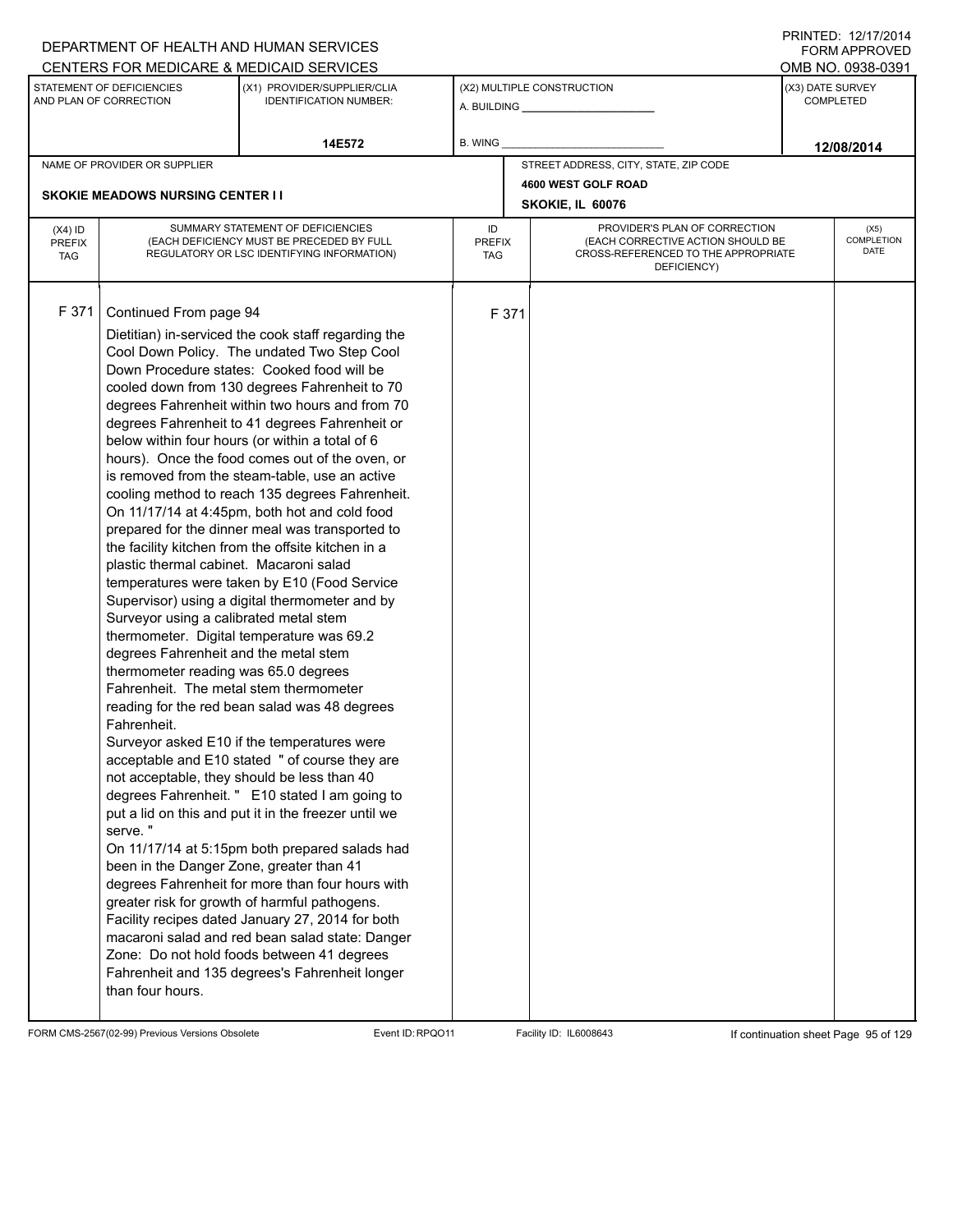|                                          |                                                                                                                                                                                                                                                                                                                                                                                                                                                                                                                                       | DEPARTMENT OF HEALTH AND HUMAN SERVICES                                                                                                                                                                                                                                                                                                                                                                                                                                                                                                                                                                                                                                                                                                                                                                                                                                                                                                                                                                                                                                                                                                                                        |                            |       |                                                                                                                          | <b>FORM APPROVED</b>                 |
|------------------------------------------|---------------------------------------------------------------------------------------------------------------------------------------------------------------------------------------------------------------------------------------------------------------------------------------------------------------------------------------------------------------------------------------------------------------------------------------------------------------------------------------------------------------------------------------|--------------------------------------------------------------------------------------------------------------------------------------------------------------------------------------------------------------------------------------------------------------------------------------------------------------------------------------------------------------------------------------------------------------------------------------------------------------------------------------------------------------------------------------------------------------------------------------------------------------------------------------------------------------------------------------------------------------------------------------------------------------------------------------------------------------------------------------------------------------------------------------------------------------------------------------------------------------------------------------------------------------------------------------------------------------------------------------------------------------------------------------------------------------------------------|----------------------------|-------|--------------------------------------------------------------------------------------------------------------------------|--------------------------------------|
|                                          |                                                                                                                                                                                                                                                                                                                                                                                                                                                                                                                                       | CENTERS FOR MEDICARE & MEDICAID SERVICES                                                                                                                                                                                                                                                                                                                                                                                                                                                                                                                                                                                                                                                                                                                                                                                                                                                                                                                                                                                                                                                                                                                                       |                            |       |                                                                                                                          | OMB NO. 0938-0391                    |
|                                          | STATEMENT OF DEFICIENCIES<br>AND PLAN OF CORRECTION                                                                                                                                                                                                                                                                                                                                                                                                                                                                                   | (X1) PROVIDER/SUPPLIER/CLIA<br><b>IDENTIFICATION NUMBER:</b>                                                                                                                                                                                                                                                                                                                                                                                                                                                                                                                                                                                                                                                                                                                                                                                                                                                                                                                                                                                                                                                                                                                   |                            |       | (X2) MULTIPLE CONSTRUCTION                                                                                               | (X3) DATE SURVEY<br><b>COMPLETED</b> |
|                                          |                                                                                                                                                                                                                                                                                                                                                                                                                                                                                                                                       | 14E572                                                                                                                                                                                                                                                                                                                                                                                                                                                                                                                                                                                                                                                                                                                                                                                                                                                                                                                                                                                                                                                                                                                                                                         | B. WING                    |       |                                                                                                                          | 12/08/2014                           |
|                                          | NAME OF PROVIDER OR SUPPLIER                                                                                                                                                                                                                                                                                                                                                                                                                                                                                                          |                                                                                                                                                                                                                                                                                                                                                                                                                                                                                                                                                                                                                                                                                                                                                                                                                                                                                                                                                                                                                                                                                                                                                                                |                            |       | STREET ADDRESS, CITY, STATE, ZIP CODE                                                                                    |                                      |
|                                          | <b>SKOKIE MEADOWS NURSING CENTER II</b>                                                                                                                                                                                                                                                                                                                                                                                                                                                                                               |                                                                                                                                                                                                                                                                                                                                                                                                                                                                                                                                                                                                                                                                                                                                                                                                                                                                                                                                                                                                                                                                                                                                                                                |                            |       | 4600 WEST GOLF ROAD                                                                                                      |                                      |
|                                          |                                                                                                                                                                                                                                                                                                                                                                                                                                                                                                                                       |                                                                                                                                                                                                                                                                                                                                                                                                                                                                                                                                                                                                                                                                                                                                                                                                                                                                                                                                                                                                                                                                                                                                                                                |                            |       | SKOKIE, IL 60076                                                                                                         |                                      |
| $(X4)$ ID<br><b>PREFIX</b><br><b>TAG</b> |                                                                                                                                                                                                                                                                                                                                                                                                                                                                                                                                       | SUMMARY STATEMENT OF DEFICIENCIES<br>(EACH DEFICIENCY MUST BE PRECEDED BY FULL<br>REGULATORY OR LSC IDENTIFYING INFORMATION)                                                                                                                                                                                                                                                                                                                                                                                                                                                                                                                                                                                                                                                                                                                                                                                                                                                                                                                                                                                                                                                   | ID<br><b>PREFIX</b><br>TAG |       | PROVIDER'S PLAN OF CORRECTION<br>(EACH CORRECTIVE ACTION SHOULD BE<br>CROSS-REFERENCED TO THE APPROPRIATE<br>DEFICIENCY) | (X5)<br>COMPLETION<br>DATE           |
| F 371                                    | Continued From page 95<br>evaluate the effectiveness of the plan of<br>correction for F-371.<br>The facility submitted the following plan:<br>Food Temperature Procedure.<br>2.<br>file for one year.<br>3.<br>Log.<br>item is being served.<br>process is being performed accurately.<br>6.<br>one times weekly for one month, two times<br>weekly for one month and then monthly<br>thereafter.<br>7.<br>during their monthly visits.<br>8.<br>Assurance Meeting.<br>Although the immediacy is removed, harm<br>can be in-serviced. | While the immediacy was removed on 11/17/14<br>at 5:20 PM, the facility remains out of compliance<br>at a Severity Level 2 because of the need to allow<br>for complete interviewing of dietary staff and to<br>The food left out (bean salad and pasta<br>salad) were discarded on 11/17/14 at 5:20pm.<br>Staff was in-serviced on Cool Down Policy and<br>Daily temperature logs for food will be kept on<br>Cooks will use the two step cool down label<br>and will complete the Food Temperature Cooling<br>The food temperature cooling log will serve<br>as a communication document between the two<br>kitchens and will be sent to the facility when such<br>The facility Administrator will obtain a weekly<br>list of all foods that will be cooled down properly<br>and schedule self to observe that the cool down<br>Administrator has developed a form for<br>Monitoring of Cooling Down which will be done<br>Dietary consultants will be observing staff<br>Food Preparation and Food temperature<br>Policy will be discussed in the Quarterly Quality<br>remains at the second level until all staff on duty<br>On 11/17/14 at 11:55pm with E10, E26 (Dietary |                            | F 371 |                                                                                                                          |                                      |

FORM CMS-2567(02-99) Previous Versions Obsolete Event ID:RPQO11 Facility ID: IL6008643 If continuation sheet Page 96 of 129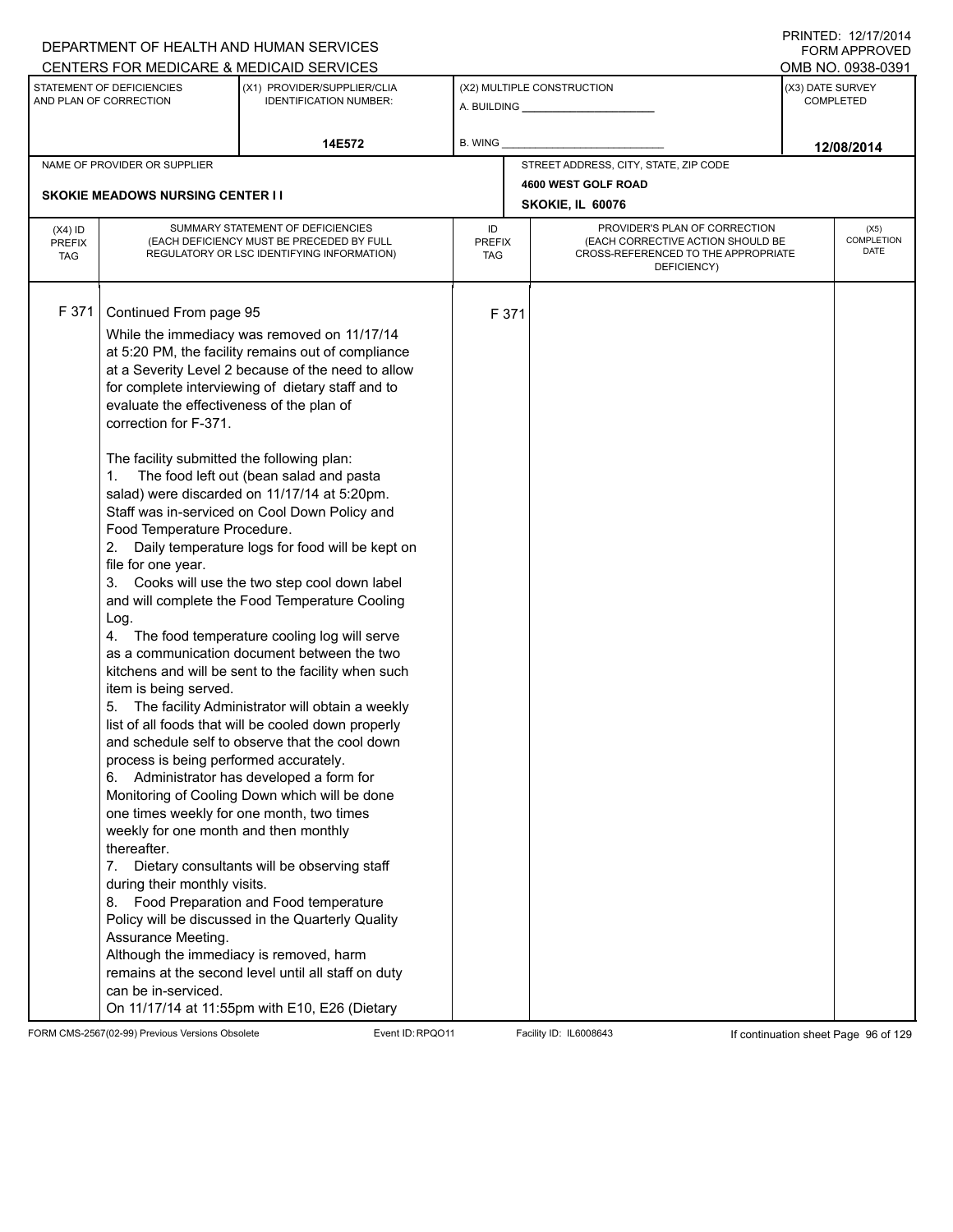|                                          |                                                                                                                                                                                                       | DEPARTMENT OF HEALTH AND HUMAN SERVICES                                                                                                                                                                                                                                                                                                                                                                                                                                                                                                                                                                                                                                                                                                                                                                                                                                                                                                                                                                                                                                                                                                                                                                                                                                                                                                                                                                                                                                                                                                                                                                                                                                                                                                                                                |                            |       |                                                                                                                          |  | FORM APPROVED                        |  |  |
|------------------------------------------|-------------------------------------------------------------------------------------------------------------------------------------------------------------------------------------------------------|----------------------------------------------------------------------------------------------------------------------------------------------------------------------------------------------------------------------------------------------------------------------------------------------------------------------------------------------------------------------------------------------------------------------------------------------------------------------------------------------------------------------------------------------------------------------------------------------------------------------------------------------------------------------------------------------------------------------------------------------------------------------------------------------------------------------------------------------------------------------------------------------------------------------------------------------------------------------------------------------------------------------------------------------------------------------------------------------------------------------------------------------------------------------------------------------------------------------------------------------------------------------------------------------------------------------------------------------------------------------------------------------------------------------------------------------------------------------------------------------------------------------------------------------------------------------------------------------------------------------------------------------------------------------------------------------------------------------------------------------------------------------------------------|----------------------------|-------|--------------------------------------------------------------------------------------------------------------------------|--|--------------------------------------|--|--|
|                                          |                                                                                                                                                                                                       | CENTERS FOR MEDICARE & MEDICAID SERVICES                                                                                                                                                                                                                                                                                                                                                                                                                                                                                                                                                                                                                                                                                                                                                                                                                                                                                                                                                                                                                                                                                                                                                                                                                                                                                                                                                                                                                                                                                                                                                                                                                                                                                                                                               |                            |       |                                                                                                                          |  | OMB NO. 0938-0391                    |  |  |
|                                          | STATEMENT OF DEFICIENCIES<br>AND PLAN OF CORRECTION                                                                                                                                                   | (X1) PROVIDER/SUPPLIER/CLIA<br><b>IDENTIFICATION NUMBER:</b>                                                                                                                                                                                                                                                                                                                                                                                                                                                                                                                                                                                                                                                                                                                                                                                                                                                                                                                                                                                                                                                                                                                                                                                                                                                                                                                                                                                                                                                                                                                                                                                                                                                                                                                           |                            |       | (X2) MULTIPLE CONSTRUCTION                                                                                               |  | (X3) DATE SURVEY<br><b>COMPLETED</b> |  |  |
|                                          |                                                                                                                                                                                                       | 14E572                                                                                                                                                                                                                                                                                                                                                                                                                                                                                                                                                                                                                                                                                                                                                                                                                                                                                                                                                                                                                                                                                                                                                                                                                                                                                                                                                                                                                                                                                                                                                                                                                                                                                                                                                                                 | B. WING                    |       |                                                                                                                          |  | 12/08/2014                           |  |  |
|                                          | NAME OF PROVIDER OR SUPPLIER                                                                                                                                                                          |                                                                                                                                                                                                                                                                                                                                                                                                                                                                                                                                                                                                                                                                                                                                                                                                                                                                                                                                                                                                                                                                                                                                                                                                                                                                                                                                                                                                                                                                                                                                                                                                                                                                                                                                                                                        |                            |       | STREET ADDRESS, CITY, STATE, ZIP CODE                                                                                    |  |                                      |  |  |
|                                          |                                                                                                                                                                                                       |                                                                                                                                                                                                                                                                                                                                                                                                                                                                                                                                                                                                                                                                                                                                                                                                                                                                                                                                                                                                                                                                                                                                                                                                                                                                                                                                                                                                                                                                                                                                                                                                                                                                                                                                                                                        |                            |       | 4600 WEST GOLF ROAD                                                                                                      |  |                                      |  |  |
|                                          | <b>SKOKIE MEADOWS NURSING CENTER I I</b>                                                                                                                                                              |                                                                                                                                                                                                                                                                                                                                                                                                                                                                                                                                                                                                                                                                                                                                                                                                                                                                                                                                                                                                                                                                                                                                                                                                                                                                                                                                                                                                                                                                                                                                                                                                                                                                                                                                                                                        |                            |       | SKOKIE, IL 60076                                                                                                         |  |                                      |  |  |
| $(X4)$ ID<br><b>PREFIX</b><br><b>TAG</b> |                                                                                                                                                                                                       | SUMMARY STATEMENT OF DEFICIENCIES<br>(EACH DEFICIENCY MUST BE PRECEDED BY FULL<br>REGULATORY OR LSC IDENTIFYING INFORMATION)                                                                                                                                                                                                                                                                                                                                                                                                                                                                                                                                                                                                                                                                                                                                                                                                                                                                                                                                                                                                                                                                                                                                                                                                                                                                                                                                                                                                                                                                                                                                                                                                                                                           | ID<br><b>PREFIX</b><br>TAG |       | PROVIDER'S PLAN OF CORRECTION<br>(EACH CORRECTIVE ACTION SHOULD BE<br>CROSS-REFERENCED TO THE APPROPRIATE<br>DEFICIENCY) |  | (X5)<br>COMPLETION<br>DATE           |  |  |
| F 371                                    | Continued From page 96<br>less than 10 parts per million (ppm).<br>million.<br>the way. 3. using a digital probe-type<br>proper location. Rinse and sanitize the<br>thermometer probe after each use. | Aide) checked the food preparation surface<br>sanitizer bucket and determined that it was at or<br>Facility policy for Chemical Sanitizing For Wiping<br>Cloths states: Wiping cloths should be stored in<br>a bucket of water at 75 degrees Fahrenheit with<br>the following concentrations: Chlorine 100 ppm.<br>On 11/17/14 at 2:20pm Surveyor and E17 offsite<br>kitchen along with E25 (am cook) checked the<br>bucket sanitizing solution in the cook 's area.<br>E17 stated that they use that bucket to sanitize<br>the thermometers' metal probes in between<br>taking food temperatures. E17 stated in part that<br>he understood that if alcohol was used to wipe<br>down tables that it leaves a residue behind and<br>stated that using bleach water would be better<br>idea than using a alcohol swab cloth to sanitize<br>the thermometer probe. E25 tested the bleach<br>water for sanitizing temperature probes stated in<br>part, there 's barely anything, maybe 20 parts per<br>Undated Food Temperature Procedure states: 2.<br>Fill sanitizing bucket with proper mix of water and<br>sanitizing solution and place on rear table out of<br>thermometer, take the temperature of the first<br>food placed in the steam table. Record the<br>temperature on the Daily temperature Log in the<br>On 11/17/14 at 2:25pm observed an aluminum<br>four quart measuring container with five french<br>knives inside tip down. Surveyor asked E17 if<br>theses knives were clean and E17 stated there<br>supposed to be clean, that 's the way it is. E25<br>interjected and stated in part that 's where we<br>store the dirty knives. E17 asked, "When did<br>that get switched? " E25 stated in part, we use<br>all the knives until no clean ones are left and then |                            | F 371 |                                                                                                                          |  |                                      |  |  |

FORM CMS-2567(02-99) Previous Versions Obsolete Event ID:RPQO11 Facility ID: IL6008643 If continuation sheet Page 97 of 129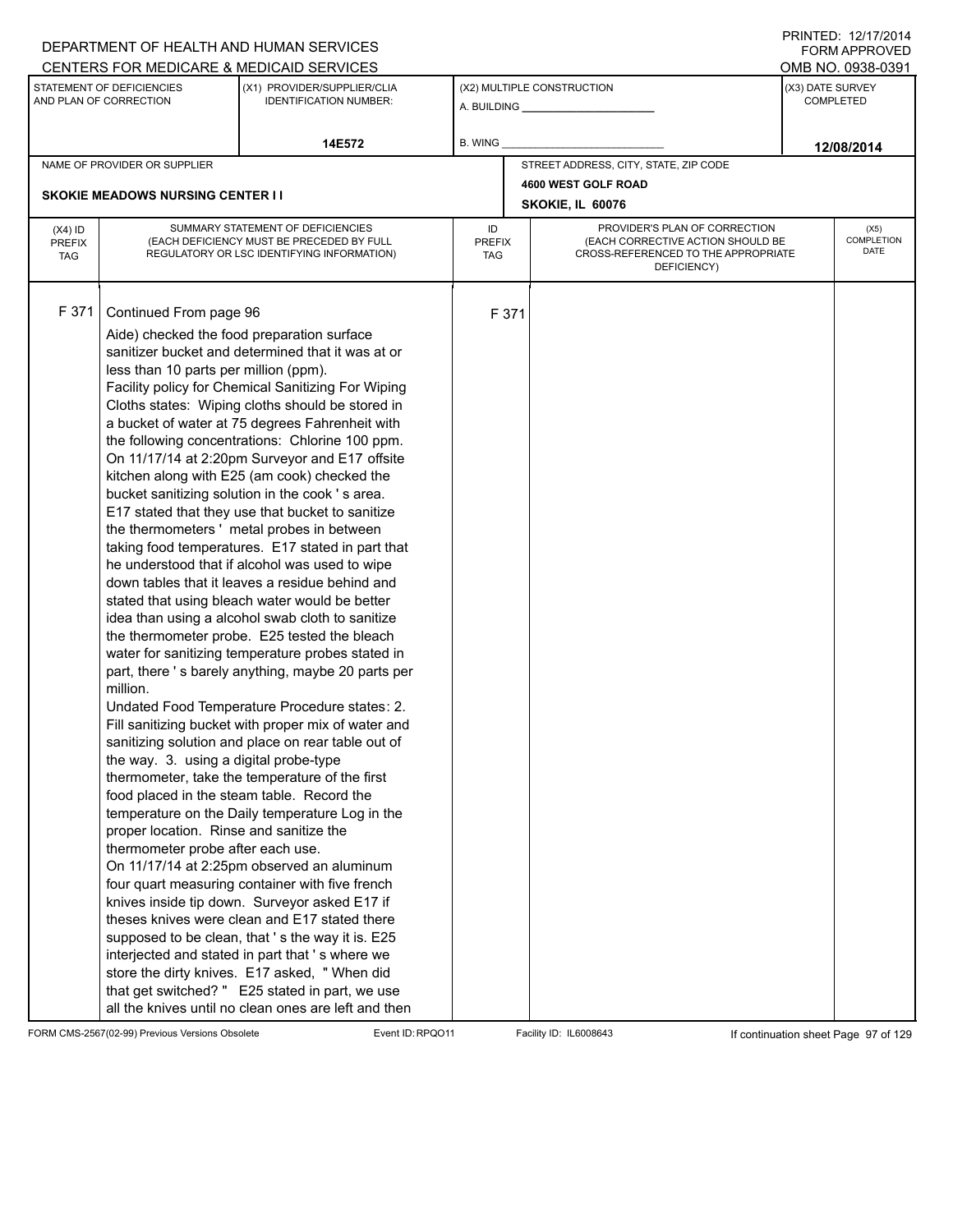|                                          |                                                                                                                                                                                                                                                     | DEPARTMENT OF HEALTH AND HUMAN SERVICES                                                                                                                                                                                                                                                                                                                                                                                                                                                                                                                                                                                                                                                                                                                                                                                                                                                                                                                                                                                                                                                                                                                                                                                                                                                                                                                                                                                                                                                                                                                                                                                                                |                            |       |                                                                                                                          |                  | <b>FORM APPROVED</b>              |
|------------------------------------------|-----------------------------------------------------------------------------------------------------------------------------------------------------------------------------------------------------------------------------------------------------|--------------------------------------------------------------------------------------------------------------------------------------------------------------------------------------------------------------------------------------------------------------------------------------------------------------------------------------------------------------------------------------------------------------------------------------------------------------------------------------------------------------------------------------------------------------------------------------------------------------------------------------------------------------------------------------------------------------------------------------------------------------------------------------------------------------------------------------------------------------------------------------------------------------------------------------------------------------------------------------------------------------------------------------------------------------------------------------------------------------------------------------------------------------------------------------------------------------------------------------------------------------------------------------------------------------------------------------------------------------------------------------------------------------------------------------------------------------------------------------------------------------------------------------------------------------------------------------------------------------------------------------------------------|----------------------------|-------|--------------------------------------------------------------------------------------------------------------------------|------------------|-----------------------------------|
|                                          |                                                                                                                                                                                                                                                     | CENTERS FOR MEDICARE & MEDICAID SERVICES                                                                                                                                                                                                                                                                                                                                                                                                                                                                                                                                                                                                                                                                                                                                                                                                                                                                                                                                                                                                                                                                                                                                                                                                                                                                                                                                                                                                                                                                                                                                                                                                               |                            |       |                                                                                                                          |                  | OMB NO. 0938-0391                 |
|                                          | STATEMENT OF DEFICIENCIES<br>AND PLAN OF CORRECTION                                                                                                                                                                                                 | (X1) PROVIDER/SUPPLIER/CLIA<br><b>IDENTIFICATION NUMBER:</b>                                                                                                                                                                                                                                                                                                                                                                                                                                                                                                                                                                                                                                                                                                                                                                                                                                                                                                                                                                                                                                                                                                                                                                                                                                                                                                                                                                                                                                                                                                                                                                                           |                            |       | (X2) MULTIPLE CONSTRUCTION                                                                                               | (X3) DATE SURVEY | <b>COMPLETED</b>                  |
|                                          |                                                                                                                                                                                                                                                     | 14E572                                                                                                                                                                                                                                                                                                                                                                                                                                                                                                                                                                                                                                                                                                                                                                                                                                                                                                                                                                                                                                                                                                                                                                                                                                                                                                                                                                                                                                                                                                                                                                                                                                                 | <b>B. WING</b>             |       |                                                                                                                          |                  | 12/08/2014                        |
|                                          | NAME OF PROVIDER OR SUPPLIER                                                                                                                                                                                                                        |                                                                                                                                                                                                                                                                                                                                                                                                                                                                                                                                                                                                                                                                                                                                                                                                                                                                                                                                                                                                                                                                                                                                                                                                                                                                                                                                                                                                                                                                                                                                                                                                                                                        |                            |       | STREET ADDRESS, CITY, STATE, ZIP CODE                                                                                    |                  |                                   |
|                                          |                                                                                                                                                                                                                                                     |                                                                                                                                                                                                                                                                                                                                                                                                                                                                                                                                                                                                                                                                                                                                                                                                                                                                                                                                                                                                                                                                                                                                                                                                                                                                                                                                                                                                                                                                                                                                                                                                                                                        |                            |       | 4600 WEST GOLF ROAD                                                                                                      |                  |                                   |
|                                          | <b>SKOKIE MEADOWS NURSING CENTER II</b>                                                                                                                                                                                                             |                                                                                                                                                                                                                                                                                                                                                                                                                                                                                                                                                                                                                                                                                                                                                                                                                                                                                                                                                                                                                                                                                                                                                                                                                                                                                                                                                                                                                                                                                                                                                                                                                                                        |                            |       | SKOKIE, IL 60076                                                                                                         |                  |                                   |
| $(X4)$ ID<br><b>PREFIX</b><br><b>TAG</b> |                                                                                                                                                                                                                                                     | SUMMARY STATEMENT OF DEFICIENCIES<br>(EACH DEFICIENCY MUST BE PRECEDED BY FULL<br>REGULATORY OR LSC IDENTIFYING INFORMATION)                                                                                                                                                                                                                                                                                                                                                                                                                                                                                                                                                                                                                                                                                                                                                                                                                                                                                                                                                                                                                                                                                                                                                                                                                                                                                                                                                                                                                                                                                                                           | ID<br><b>PREFIX</b><br>TAG |       | PROVIDER'S PLAN OF CORRECTION<br>(EACH CORRECTIVE ACTION SHOULD BE<br>CROSS-REFERENCED TO THE APPROPRIATE<br>DEFICIENCY) |                  | (X5)<br><b>COMPLETION</b><br>DATE |
| F 371                                    | Continued From page 97<br>time.<br>into smaller portions put into freezer or a<br>container with ice to cool faster. Surveyor<br>cool to 70 degrees in two hours. If not 70<br>right temperature."<br>cool, then just put in cooler.<br>documented. | wash them all at one time. Facility presented a<br>Knife Cleaning and Storage Policy on 11/18/14.<br>On 11/17/14 at 2:45pm observed E19 (PM cook)<br>washing pots and pans in the three compartment<br>sink. Observed the immersion time to be less<br>than 10 seconds, E19 was continuously moving<br>pans from the rinse to through the sanitizer to the<br>drain board without required sanitizer contact<br>On 11/17/14 at 5:50pm off site kitchen, Surveyor<br>asked E25 to explain the two step cool down<br>process for cooked pasta. E25 stated in part that<br>you would wait two hours for the product to be 40<br>degrees Fahrenheit. If not 40 degrees, separate<br>questioned concerning a meat item and E25<br>stated cook to an internal temperature of 145 to<br>165 degrees Fahrenheit. Then cut in half and<br>degrees, cut into quarters, put in cooler or on ice<br>until 41 to 40 degrees Fahrenheit. E25 stated "<br>four hours for the whole process, yes to get the<br>On 11/17/14 at 5:55pm Surveyor asked E19 to<br>explain the two step cool down process for roast<br>beef. E19 stated in part, to remove from oven at<br>145 to 150 degrees Fahrenheit. Put roast beef in<br>a shallow pan and cool down for 3 hours at room<br>temperature. Then cut into four to six pieces to<br>Offsite kitchen food temperature logs for 2014<br>September, October and November showed that<br>September was missing 21 meals where no food<br>temperatures were recorded, October noted 25<br>meals missing temperatures and November<br>noted 7 meals served with no temperatures<br>Facility Procedure for Transferring Prepared |                            | F 371 |                                                                                                                          |                  |                                   |

FORM CMS-2567(02-99) Previous Versions Obsolete Event ID:RPQO11 Facility ID: IL6008643 If continuation sheet Page 98 of 129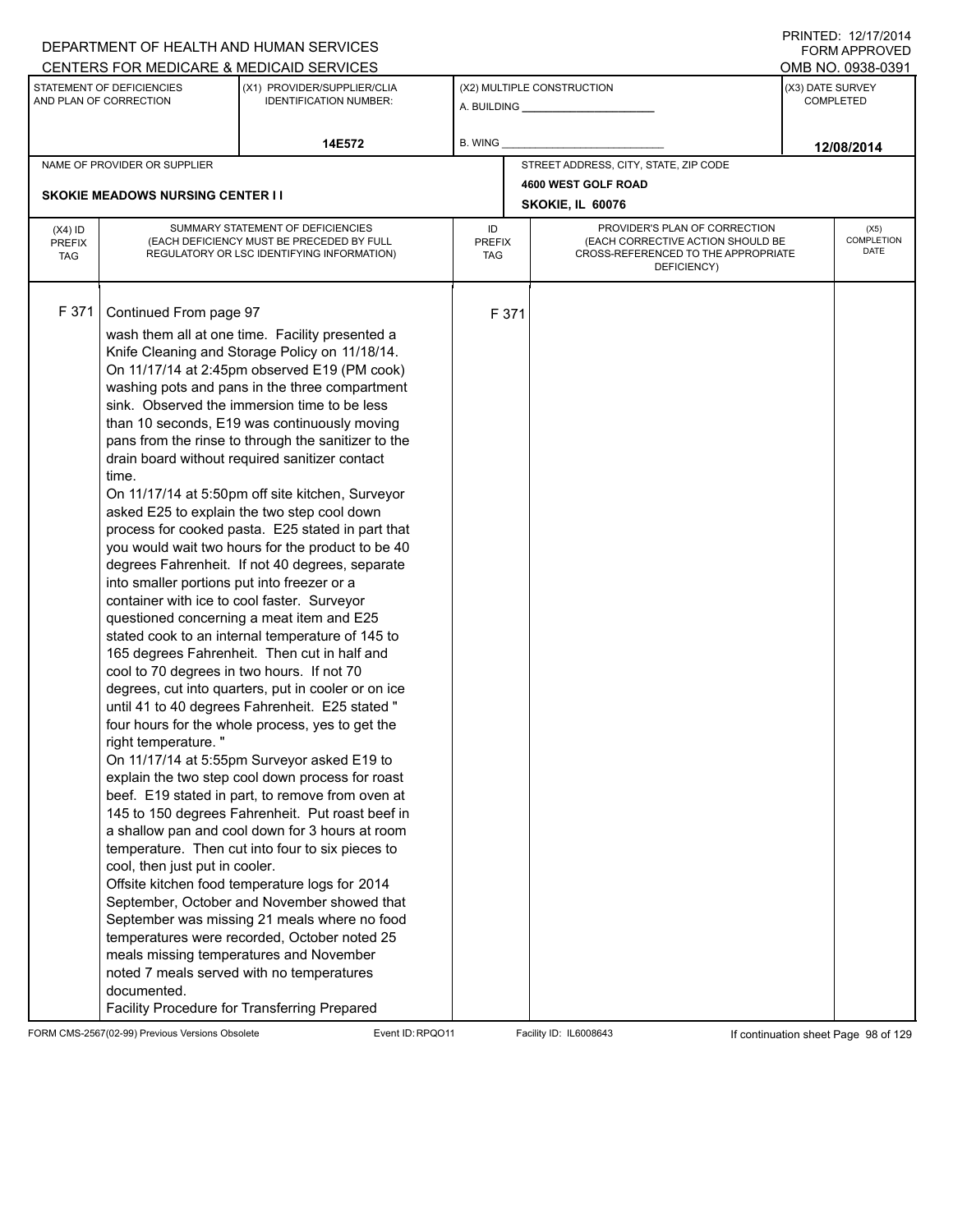| DEPARTMENT OF HEALTH AND HUMAN SERVICES<br>CENTERS FOR MEDICARE & MEDICAID SERVICES |                                                                      |                                                                                                      |                      |       |                                                                    |                  | <b>FORM APPROVED</b><br>OMB NO. 0938-0391 |  |  |
|-------------------------------------------------------------------------------------|----------------------------------------------------------------------|------------------------------------------------------------------------------------------------------|----------------------|-------|--------------------------------------------------------------------|------------------|-------------------------------------------|--|--|
|                                                                                     | STATEMENT OF DEFICIENCIES                                            | (X1) PROVIDER/SUPPLIER/CLIA                                                                          |                      |       | (X2) MULTIPLE CONSTRUCTION                                         | (X3) DATE SURVEY |                                           |  |  |
|                                                                                     | AND PLAN OF CORRECTION                                               | <b>IDENTIFICATION NUMBER:</b>                                                                        |                      |       |                                                                    |                  | <b>COMPLETED</b>                          |  |  |
|                                                                                     |                                                                      |                                                                                                      |                      |       |                                                                    |                  |                                           |  |  |
|                                                                                     |                                                                      | 14E572                                                                                               | B. WING              |       |                                                                    |                  | 12/08/2014                                |  |  |
|                                                                                     | NAME OF PROVIDER OR SUPPLIER                                         |                                                                                                      |                      |       | STREET ADDRESS, CITY, STATE, ZIP CODE                              |                  |                                           |  |  |
|                                                                                     | <b>SKOKIE MEADOWS NURSING CENTER I I</b>                             |                                                                                                      |                      |       | 4600 WEST GOLF ROAD                                                |                  |                                           |  |  |
|                                                                                     |                                                                      |                                                                                                      |                      |       | SKOKIE, IL 60076                                                   |                  |                                           |  |  |
| $(X4)$ ID                                                                           |                                                                      | SUMMARY STATEMENT OF DEFICIENCIES<br>(EACH DEFICIENCY MUST BE PRECEDED BY FULL                       | ID                   |       | PROVIDER'S PLAN OF CORRECTION<br>(EACH CORRECTIVE ACTION SHOULD BE |                  | (X5)<br><b>COMPLETION</b>                 |  |  |
| <b>PREFIX</b><br><b>TAG</b>                                                         |                                                                      | REGULATORY OR LSC IDENTIFYING INFORMATION)                                                           | <b>PREFIX</b><br>TAG |       | CROSS-REFERENCED TO THE APPROPRIATE                                |                  | DATE                                      |  |  |
|                                                                                     |                                                                      |                                                                                                      |                      |       | DEFICIENCY)                                                        |                  |                                           |  |  |
|                                                                                     |                                                                      |                                                                                                      |                      |       |                                                                    |                  |                                           |  |  |
| F 371                                                                               | Continued From page 98                                               |                                                                                                      |                      | F 371 |                                                                    |                  |                                           |  |  |
|                                                                                     |                                                                      | Foods form Kitchen to Kitchen, dated March,                                                          |                      |       |                                                                    |                  |                                           |  |  |
|                                                                                     |                                                                      | 2014 states: 1. When picking up hot foods the                                                        |                      |       |                                                                    |                  |                                           |  |  |
|                                                                                     |                                                                      | temperature will be taken to ensure that they are<br>at or above the base temperature of 140 degrees |                      |       |                                                                    |                  |                                           |  |  |
|                                                                                     |                                                                      | Fahrenheit. If not, they must be reheated to                                                         |                      |       |                                                                    |                  |                                           |  |  |
|                                                                                     |                                                                      | above 140 degrees Fahrenheit before leaving the                                                      |                      |       |                                                                    |                  |                                           |  |  |
|                                                                                     | kitchen.                                                             |                                                                                                      |                      |       |                                                                    |                  |                                           |  |  |
|                                                                                     |                                                                      | Facility Pick Up Temperature Logs for November                                                       |                      |       |                                                                    |                  |                                           |  |  |
|                                                                                     |                                                                      | show no Dinner Pick Up temperatures noted for<br>hot or cold food on 11/1, 11/2, 11/4, 11/6, 11/7,   |                      |       |                                                                    |                  |                                           |  |  |
|                                                                                     | and 11/10/2014.                                                      |                                                                                                      |                      |       |                                                                    |                  |                                           |  |  |
|                                                                                     | Facility Policy dated March, 2014 states:                            |                                                                                                      |                      |       |                                                                    |                  |                                           |  |  |
|                                                                                     | Procedure #6 states: When arriving at the                            |                                                                                                      |                      |       |                                                                    |                  |                                           |  |  |
|                                                                                     |                                                                      | destination kitchen hot foods will have their                                                        |                      |       |                                                                    |                  |                                           |  |  |
|                                                                                     | temperature taken to ensure no heat loss                             |                                                                                                      |                      |       |                                                                    |                  |                                           |  |  |
|                                                                                     |                                                                      | occurred during the transfer. If there is heat loss,                                                 |                      |       |                                                                    |                  |                                           |  |  |
|                                                                                     | the food will be re heated to the proper<br>temperature immediately. |                                                                                                      |                      |       |                                                                    |                  |                                           |  |  |
|                                                                                     |                                                                      | Procedure #7 states: When arriving at the                                                            |                      |       |                                                                    |                  |                                           |  |  |
|                                                                                     |                                                                      | destination kitchen cold foods will have their                                                       |                      |       |                                                                    |                  |                                           |  |  |
|                                                                                     |                                                                      | temperature taken to ensure they started below                                                       |                      |       |                                                                    |                  |                                           |  |  |
|                                                                                     |                                                                      | the baseline temperature. If they are above the                                                      |                      |       |                                                                    |                  |                                           |  |  |
|                                                                                     |                                                                      | baseline temperature, the foods will be quick                                                        |                      |       |                                                                    |                  |                                           |  |  |
|                                                                                     |                                                                      | chilled to the proper temperature immediately.                                                       |                      |       |                                                                    |                  |                                           |  |  |
| F 372                                                                               | <b>PROPERLY</b>                                                      | 483.35(i)(3) DISPOSE GARBAGE & REFUSE                                                                |                      | F 372 |                                                                    |                  |                                           |  |  |
| $SS = F$                                                                            |                                                                      |                                                                                                      |                      |       |                                                                    |                  |                                           |  |  |
|                                                                                     |                                                                      | The facility must dispose of garbage and refuse                                                      |                      |       |                                                                    |                  |                                           |  |  |
|                                                                                     | properly.                                                            |                                                                                                      |                      |       |                                                                    |                  |                                           |  |  |
|                                                                                     |                                                                      |                                                                                                      |                      |       |                                                                    |                  |                                           |  |  |
|                                                                                     |                                                                      |                                                                                                      |                      |       |                                                                    |                  |                                           |  |  |
|                                                                                     | by:                                                                  | This REQUIREMENT is not met as evidenced                                                             |                      |       |                                                                    |                  |                                           |  |  |
|                                                                                     |                                                                      | Based upon observation and record review                                                             |                      |       |                                                                    |                  |                                           |  |  |
|                                                                                     |                                                                      | facility failed to properly contain and cover refuse                                                 |                      |       |                                                                    |                  |                                           |  |  |
|                                                                                     |                                                                      | in the outside storage dumpster. This has the                                                        |                      |       |                                                                    |                  |                                           |  |  |
|                                                                                     |                                                                      | potential to affect all 90 residents in the facility.                                                |                      |       |                                                                    |                  |                                           |  |  |
|                                                                                     | Findings include:                                                    |                                                                                                      |                      |       |                                                                    |                  |                                           |  |  |
|                                                                                     |                                                                      |                                                                                                      |                      |       |                                                                    |                  |                                           |  |  |

FORM CMS-2567(02-99) Previous Versions Obsolete Event ID:RPQO11 Facility ID: IL6008643 If continuation sheet Page 99 of 129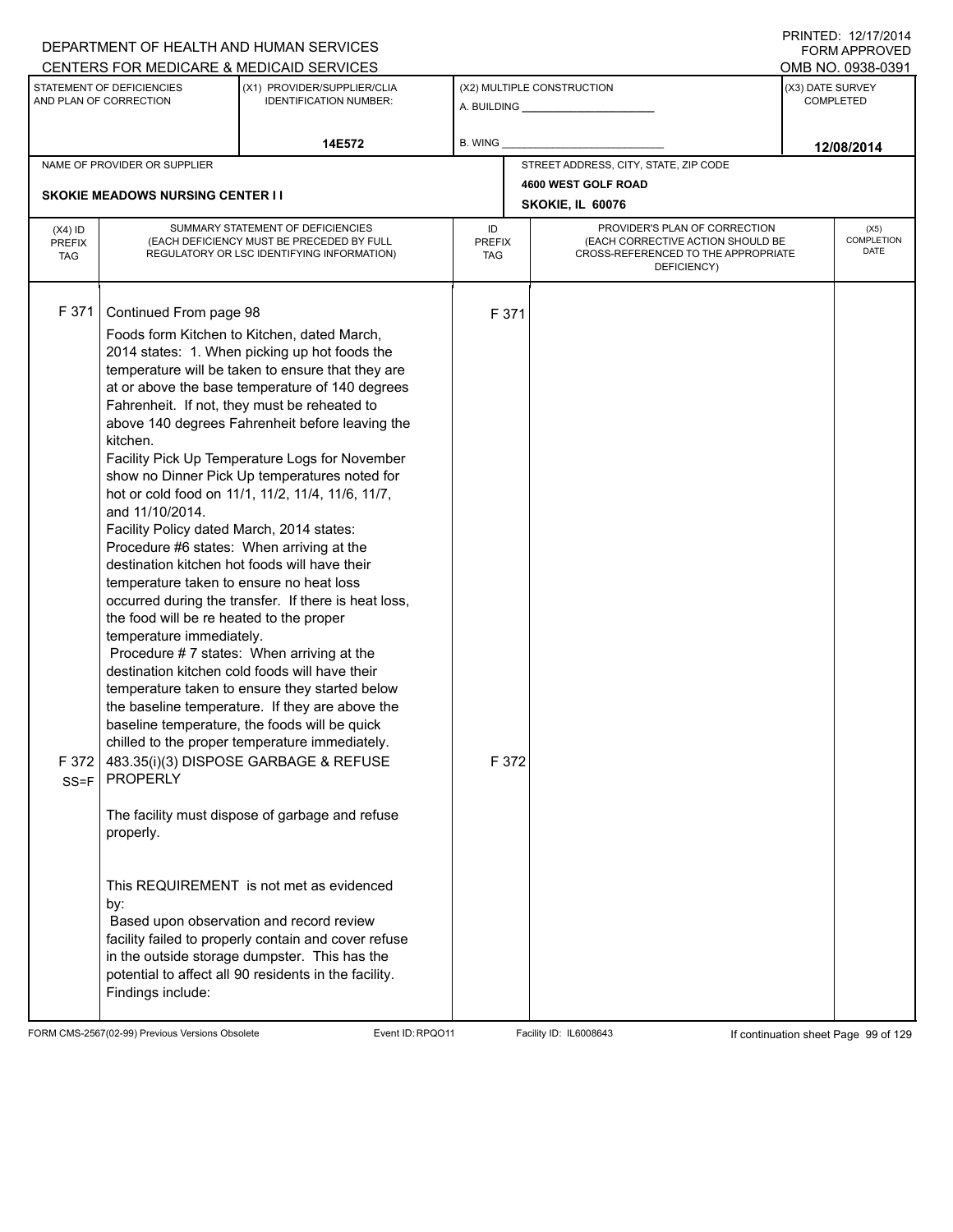|                                          |                                                                                                                                                                                   | DEPARTMENT OF HEALTH AND HUMAN SERVICES<br>CENTERS FOR MEDICARE & MEDICAID SERVICES                                                                                                                                                                                                                                                                                                                                                                                                                                                                                                                                                                                                                                                                                                                                                                                                                                                                                                                                                                                                                                                                                                                                                                                                                                                                                                                                                                                                                                                                                      |                                   |               |                                                                                                                          |                  | FNINILD. IZIIIIZVI <del>4</del><br><b>FORM APPROVED</b><br>OMB NO. 0938-0391 |
|------------------------------------------|-----------------------------------------------------------------------------------------------------------------------------------------------------------------------------------|--------------------------------------------------------------------------------------------------------------------------------------------------------------------------------------------------------------------------------------------------------------------------------------------------------------------------------------------------------------------------------------------------------------------------------------------------------------------------------------------------------------------------------------------------------------------------------------------------------------------------------------------------------------------------------------------------------------------------------------------------------------------------------------------------------------------------------------------------------------------------------------------------------------------------------------------------------------------------------------------------------------------------------------------------------------------------------------------------------------------------------------------------------------------------------------------------------------------------------------------------------------------------------------------------------------------------------------------------------------------------------------------------------------------------------------------------------------------------------------------------------------------------------------------------------------------------|-----------------------------------|---------------|--------------------------------------------------------------------------------------------------------------------------|------------------|------------------------------------------------------------------------------|
|                                          | STATEMENT OF DEFICIENCIES<br>AND PLAN OF CORRECTION                                                                                                                               | (X1) PROVIDER/SUPPLIER/CLIA<br><b>IDENTIFICATION NUMBER:</b>                                                                                                                                                                                                                                                                                                                                                                                                                                                                                                                                                                                                                                                                                                                                                                                                                                                                                                                                                                                                                                                                                                                                                                                                                                                                                                                                                                                                                                                                                                             |                                   |               | (X2) MULTIPLE CONSTRUCTION                                                                                               | (X3) DATE SURVEY | <b>COMPLETED</b>                                                             |
|                                          |                                                                                                                                                                                   | 14E572                                                                                                                                                                                                                                                                                                                                                                                                                                                                                                                                                                                                                                                                                                                                                                                                                                                                                                                                                                                                                                                                                                                                                                                                                                                                                                                                                                                                                                                                                                                                                                   | <b>B. WING</b>                    |               |                                                                                                                          |                  | 12/08/2014                                                                   |
|                                          | NAME OF PROVIDER OR SUPPLIER                                                                                                                                                      |                                                                                                                                                                                                                                                                                                                                                                                                                                                                                                                                                                                                                                                                                                                                                                                                                                                                                                                                                                                                                                                                                                                                                                                                                                                                                                                                                                                                                                                                                                                                                                          |                                   |               | STREET ADDRESS, CITY, STATE, ZIP CODE                                                                                    |                  |                                                                              |
|                                          | <b>SKOKIE MEADOWS NURSING CENTER II</b>                                                                                                                                           |                                                                                                                                                                                                                                                                                                                                                                                                                                                                                                                                                                                                                                                                                                                                                                                                                                                                                                                                                                                                                                                                                                                                                                                                                                                                                                                                                                                                                                                                                                                                                                          |                                   |               | 4600 WEST GOLF ROAD<br>SKOKIE, IL 60076                                                                                  |                  |                                                                              |
| $(X4)$ ID<br><b>PREFIX</b><br><b>TAG</b> |                                                                                                                                                                                   | SUMMARY STATEMENT OF DEFICIENCIES<br>(EACH DEFICIENCY MUST BE PRECEDED BY FULL<br>REGULATORY OR LSC IDENTIFYING INFORMATION)                                                                                                                                                                                                                                                                                                                                                                                                                                                                                                                                                                                                                                                                                                                                                                                                                                                                                                                                                                                                                                                                                                                                                                                                                                                                                                                                                                                                                                             | ID<br><b>PREFIX</b><br><b>TAG</b> |               | PROVIDER'S PLAN OF CORRECTION<br>(EACH CORRECTIVE ACTION SHOULD BE<br>CROSS-REFERENCED TO THE APPROPRIATE<br>DEFICIENCY) |                  | (X5)<br><b>COMPLETION</b><br>DATE                                            |
| F 372<br>F406<br>$SS = G$                | Continued From page 99<br>propped open two or more feet into the air<br><b>REHAB SERVICES</b><br>and mental retardation, are required in the<br>by:<br>sadness and feeling angry. | On 11/17/14 at 8:50 am the facility dumpster was<br>overflowing with accumulated bags of garbage<br>and refuse. The lid to the refuse dumpster was<br>because of the volume of refuse in the dumpster.<br>The undated facility policy titled: Policy for Trash<br>and Recycle Materials states: Skokie Meadows<br>leases (1) one 8 yard dumpster (trash / waste)<br>disposal. Pick up is six days a week, Monday<br>through Saturday. Skokie Meadows also leases<br>(3) three recycle bins (for papers / cardboard's)<br>which will be picked up one time a week. Both<br>pickups are due by 8:00 am on scheduled days.<br>483.45(a) PROVIDE/OBTAIN SPECIALIZED<br>If specialized rehabilitative services such as, but<br>not limited to, physical therapy, speech-language<br>pathology, occupational therapy, and mental<br>health rehabilitative services for mental illness<br>resident's comprehensive plan of care, the facility<br>must provide the required services; or obtain the<br>required services from an outside resource (in<br>accordance with §483.75(h) of this part) from a<br>provider of specialized rehabilitative services.<br>This REQUIREMENT is not met as evidenced<br>1) Based upon observation, interview and record<br>review, the facility failed to identify and treat<br>underlying factors of behavioral changes and<br>failed to identify need for additional behavioral<br>attention for one resident (R7) in a sample of 18<br>residents. This failure resulted in decreased<br>psychosocial stimulation and continued isolation, |                                   | F 372<br>F406 |                                                                                                                          |                  |                                                                              |

FORM CMS-2567(02-99) Previous Versions Obsolete Event ID:RPQO11 Facility ID: IL6008643 If continuation sheet Page 100 of 129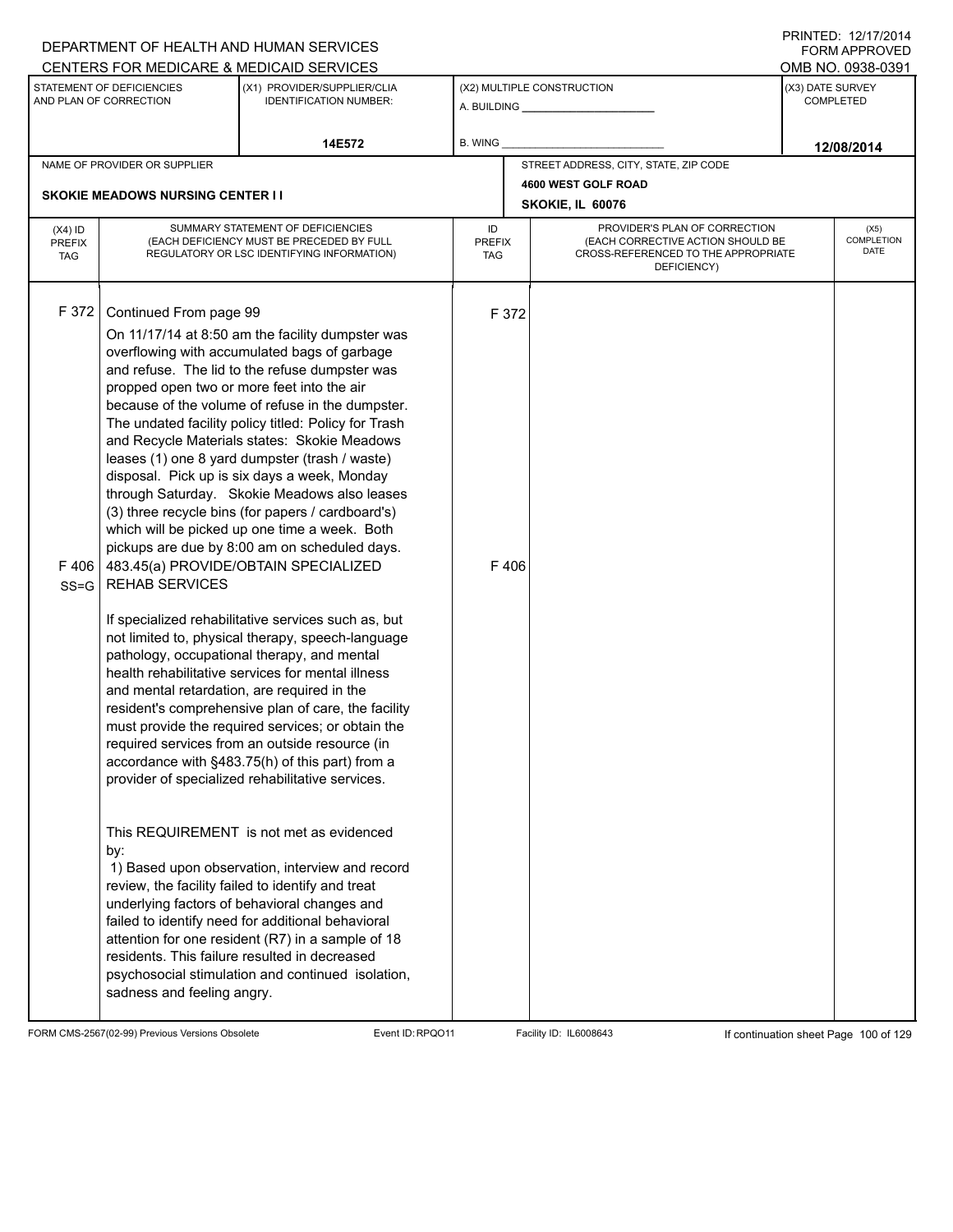|                                          |                                                                                                                                                                                                                                                                                                                                                        | DEPARTMENT OF HEALTH AND HUMAN SERVICES                                                                                                                                                                                                                                                                                                                                                                                                                                                                                                                                                                                                                                                                                                                                                                                                                                                                                                                                                                                                                                                                                                                                                                                                                                                                                                                                                                                       |                     |      |                                                                                                                          |                  | FORM APPROVED              |
|------------------------------------------|--------------------------------------------------------------------------------------------------------------------------------------------------------------------------------------------------------------------------------------------------------------------------------------------------------------------------------------------------------|-------------------------------------------------------------------------------------------------------------------------------------------------------------------------------------------------------------------------------------------------------------------------------------------------------------------------------------------------------------------------------------------------------------------------------------------------------------------------------------------------------------------------------------------------------------------------------------------------------------------------------------------------------------------------------------------------------------------------------------------------------------------------------------------------------------------------------------------------------------------------------------------------------------------------------------------------------------------------------------------------------------------------------------------------------------------------------------------------------------------------------------------------------------------------------------------------------------------------------------------------------------------------------------------------------------------------------------------------------------------------------------------------------------------------------|---------------------|------|--------------------------------------------------------------------------------------------------------------------------|------------------|----------------------------|
|                                          |                                                                                                                                                                                                                                                                                                                                                        | CENTERS FOR MEDICARE & MEDICAID SERVICES                                                                                                                                                                                                                                                                                                                                                                                                                                                                                                                                                                                                                                                                                                                                                                                                                                                                                                                                                                                                                                                                                                                                                                                                                                                                                                                                                                                      |                     |      |                                                                                                                          |                  | OMB NO. 0938-0391          |
|                                          | STATEMENT OF DEFICIENCIES<br>AND PLAN OF CORRECTION                                                                                                                                                                                                                                                                                                    | (X1) PROVIDER/SUPPLIER/CLIA<br><b>IDENTIFICATION NUMBER:</b>                                                                                                                                                                                                                                                                                                                                                                                                                                                                                                                                                                                                                                                                                                                                                                                                                                                                                                                                                                                                                                                                                                                                                                                                                                                                                                                                                                  |                     |      | (X2) MULTIPLE CONSTRUCTION                                                                                               | (X3) DATE SURVEY | <b>COMPLETED</b>           |
|                                          |                                                                                                                                                                                                                                                                                                                                                        | 14E572                                                                                                                                                                                                                                                                                                                                                                                                                                                                                                                                                                                                                                                                                                                                                                                                                                                                                                                                                                                                                                                                                                                                                                                                                                                                                                                                                                                                                        | B. WING             |      |                                                                                                                          |                  | 12/08/2014                 |
|                                          | NAME OF PROVIDER OR SUPPLIER                                                                                                                                                                                                                                                                                                                           |                                                                                                                                                                                                                                                                                                                                                                                                                                                                                                                                                                                                                                                                                                                                                                                                                                                                                                                                                                                                                                                                                                                                                                                                                                                                                                                                                                                                                               |                     |      | STREET ADDRESS, CITY, STATE, ZIP CODE                                                                                    |                  |                            |
|                                          |                                                                                                                                                                                                                                                                                                                                                        |                                                                                                                                                                                                                                                                                                                                                                                                                                                                                                                                                                                                                                                                                                                                                                                                                                                                                                                                                                                                                                                                                                                                                                                                                                                                                                                                                                                                                               |                     |      | 4600 WEST GOLF ROAD                                                                                                      |                  |                            |
|                                          | <b>SKOKIE MEADOWS NURSING CENTER I I</b>                                                                                                                                                                                                                                                                                                               |                                                                                                                                                                                                                                                                                                                                                                                                                                                                                                                                                                                                                                                                                                                                                                                                                                                                                                                                                                                                                                                                                                                                                                                                                                                                                                                                                                                                                               |                     |      | SKOKIE, IL 60076                                                                                                         |                  |                            |
| $(X4)$ ID<br><b>PREFIX</b><br><b>TAG</b> |                                                                                                                                                                                                                                                                                                                                                        | SUMMARY STATEMENT OF DEFICIENCIES<br>(EACH DEFICIENCY MUST BE PRECEDED BY FULL<br>REGULATORY OR LSC IDENTIFYING INFORMATION)                                                                                                                                                                                                                                                                                                                                                                                                                                                                                                                                                                                                                                                                                                                                                                                                                                                                                                                                                                                                                                                                                                                                                                                                                                                                                                  | ID<br>PREFIX<br>TAG |      | PROVIDER'S PLAN OF CORRECTION<br>(EACH CORRECTIVE ACTION SHOULD BE<br>CROSS-REFERENCED TO THE APPROPRIATE<br>DEFICIENCY) |                  | (X5)<br>COMPLETION<br>DATE |
| F 406                                    | Continued From page 100                                                                                                                                                                                                                                                                                                                                |                                                                                                                                                                                                                                                                                                                                                                                                                                                                                                                                                                                                                                                                                                                                                                                                                                                                                                                                                                                                                                                                                                                                                                                                                                                                                                                                                                                                                               |                     | F406 |                                                                                                                          |                  |                            |
|                                          | Findings include:<br>monitoring, adjustment and stabilization,<br>acute acre psychiatric hospital discharge<br>Notify physician if experiencing any of the<br>yourself."<br>room.<br>did not attend in-house activities.<br>complain of pain to his legs.<br>told the nurse about his complaint of pain.<br>and stated that he does not join the house | On 12/4/13, R7 was admitted to the facility with<br>diagnoses of Spine Injury, Paranoid Schizoprenia,<br>Herniated cervical disk, C3-C4 Decompression.<br>R7 's PAS/MH (Pre-admission Screening/Mental<br>Health) dated 12/6/13 documents in part: Special<br>Services- Professional Observation by MD/RN<br>(Medical Doctor/Registered Nurse) for medication<br>community re-integration activities, Instrumental<br>Activities of Daily Living training/reinforcement<br>and Mental Health Rehabilitation activities. The<br>instruction dated 12/4/13 documents in part: "<br>following: Recurrence of psychiatric symptoms<br>that led to hospitalization; Inability to care for<br>On 11/17/14, at 9:30 AM, during the initial tour<br>with E2 DON (Director of Nursing), R7 was in his<br>room while the residents' morning meeting was<br>in progress. E2'stated that all residents attend<br>resident morning meeting every day in the front<br>On 11/17/14, at 2:00 PM, R7 was in his room and<br>On 11/17/14, at 3:07 PM, E12 Activity Director<br>stated R7 prefers to stay in the room because of<br>On 11/17/14, at 3:45 PM, R7 was on his bed, in a<br>bent (fetal) position. R7 stated that he does not<br>go to activities and resident morning meetings<br>because he is stiff and sore. R7 stated that he<br>On 11/18/14 at 10:00 Am, R7 was in his room<br>activities because of his aches and pain to his |                     |      |                                                                                                                          |                  |                            |

FORM CMS-2567(02-99) Previous Versions Obsolete Event ID:RPQO11 Facility ID: IL6008643 If continuation sheet Page 101 of 129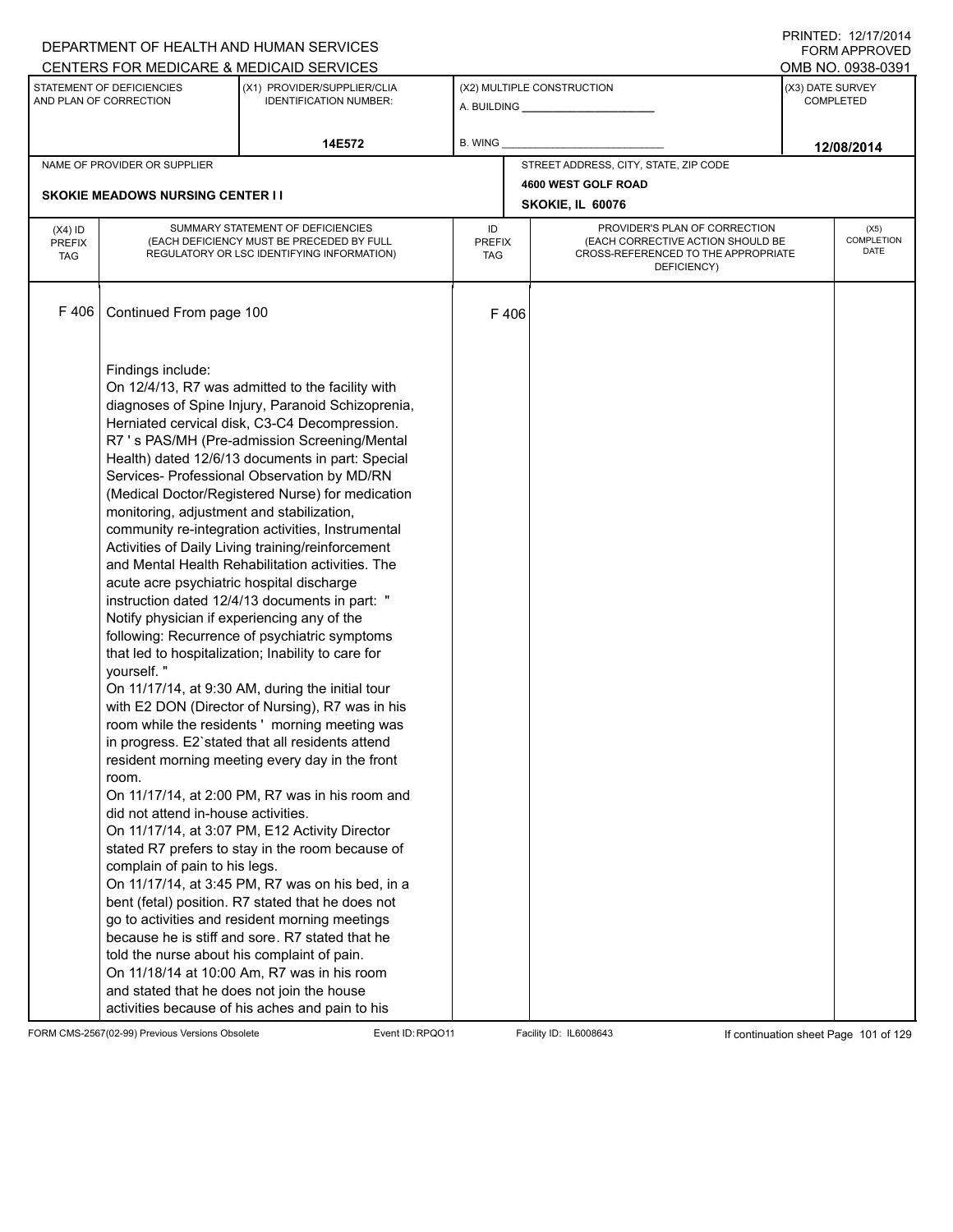|                                          |                                                                                                                                                                                                                                                                  | DEPARTMENT OF HEALTH AND HUMAN SERVICES                                                                                                                                                                                                                                                                                                                                                                                                                                                                                                                                                                                                                                                                                                                                                                                                                                                                                                                                                                                                                                                                                                                                                                                                                                                                                                                                                                                                                                                                                                                                                                                                     |                            |      |                                                                                                                          |                  | <b>FORM APPROVED</b>       |  |
|------------------------------------------|------------------------------------------------------------------------------------------------------------------------------------------------------------------------------------------------------------------------------------------------------------------|---------------------------------------------------------------------------------------------------------------------------------------------------------------------------------------------------------------------------------------------------------------------------------------------------------------------------------------------------------------------------------------------------------------------------------------------------------------------------------------------------------------------------------------------------------------------------------------------------------------------------------------------------------------------------------------------------------------------------------------------------------------------------------------------------------------------------------------------------------------------------------------------------------------------------------------------------------------------------------------------------------------------------------------------------------------------------------------------------------------------------------------------------------------------------------------------------------------------------------------------------------------------------------------------------------------------------------------------------------------------------------------------------------------------------------------------------------------------------------------------------------------------------------------------------------------------------------------------------------------------------------------------|----------------------------|------|--------------------------------------------------------------------------------------------------------------------------|------------------|----------------------------|--|
|                                          |                                                                                                                                                                                                                                                                  | CENTERS FOR MEDICARE & MEDICAID SERVICES                                                                                                                                                                                                                                                                                                                                                                                                                                                                                                                                                                                                                                                                                                                                                                                                                                                                                                                                                                                                                                                                                                                                                                                                                                                                                                                                                                                                                                                                                                                                                                                                    |                            |      |                                                                                                                          |                  | OMB NO. 0938-0391          |  |
|                                          | STATEMENT OF DEFICIENCIES<br>AND PLAN OF CORRECTION                                                                                                                                                                                                              | (X1) PROVIDER/SUPPLIER/CLIA<br><b>IDENTIFICATION NUMBER:</b>                                                                                                                                                                                                                                                                                                                                                                                                                                                                                                                                                                                                                                                                                                                                                                                                                                                                                                                                                                                                                                                                                                                                                                                                                                                                                                                                                                                                                                                                                                                                                                                |                            |      | (X2) MULTIPLE CONSTRUCTION                                                                                               | (X3) DATE SURVEY | <b>COMPLETED</b>           |  |
|                                          |                                                                                                                                                                                                                                                                  | 14E572                                                                                                                                                                                                                                                                                                                                                                                                                                                                                                                                                                                                                                                                                                                                                                                                                                                                                                                                                                                                                                                                                                                                                                                                                                                                                                                                                                                                                                                                                                                                                                                                                                      | B. WING                    |      |                                                                                                                          |                  | 12/08/2014                 |  |
|                                          | NAME OF PROVIDER OR SUPPLIER                                                                                                                                                                                                                                     |                                                                                                                                                                                                                                                                                                                                                                                                                                                                                                                                                                                                                                                                                                                                                                                                                                                                                                                                                                                                                                                                                                                                                                                                                                                                                                                                                                                                                                                                                                                                                                                                                                             |                            |      | STREET ADDRESS, CITY, STATE, ZIP CODE                                                                                    |                  |                            |  |
|                                          |                                                                                                                                                                                                                                                                  |                                                                                                                                                                                                                                                                                                                                                                                                                                                                                                                                                                                                                                                                                                                                                                                                                                                                                                                                                                                                                                                                                                                                                                                                                                                                                                                                                                                                                                                                                                                                                                                                                                             |                            |      | 4600 WEST GOLF ROAD                                                                                                      |                  |                            |  |
|                                          | <b>SKOKIE MEADOWS NURSING CENTER I I</b>                                                                                                                                                                                                                         |                                                                                                                                                                                                                                                                                                                                                                                                                                                                                                                                                                                                                                                                                                                                                                                                                                                                                                                                                                                                                                                                                                                                                                                                                                                                                                                                                                                                                                                                                                                                                                                                                                             |                            |      | SKOKIE, IL 60076                                                                                                         |                  |                            |  |
| $(X4)$ ID<br><b>PREFIX</b><br><b>TAG</b> |                                                                                                                                                                                                                                                                  | SUMMARY STATEMENT OF DEFICIENCIES<br>(EACH DEFICIENCY MUST BE PRECEDED BY FULL<br>REGULATORY OR LSC IDENTIFYING INFORMATION)                                                                                                                                                                                                                                                                                                                                                                                                                                                                                                                                                                                                                                                                                                                                                                                                                                                                                                                                                                                                                                                                                                                                                                                                                                                                                                                                                                                                                                                                                                                | ID<br><b>PREFIX</b><br>TAG |      | PROVIDER'S PLAN OF CORRECTION<br>(EACH CORRECTIVE ACTION SHOULD BE<br>CROSS-REFERENCED TO THE APPROPRIATE<br>DEFICIENCY) |                  | (X5)<br>COMPLETION<br>DATE |  |
| F 406                                    | Continued From page 101<br>nursing home."<br>to the nursing staff.<br>should be investigated and addressed.<br>psychiatrist about it. E7 stated that R7 is<br>in-house activities.<br>R7 " can be isolative. " When asked if the<br>finding was confirmed by E3. | legs, arms, neck and upper back. R7 stated, "I<br>probably need a power chair to be comfortable."<br>R7 stated that he likes walking and he used to<br>walk around the facility when he " was not in so<br>much pain. " R7 stated that it is also difficult for<br>him to go the patio to smoke because of his pain.<br>R7 stated that his inability to do the things he<br>enjoys makes him sad and angry. R7 stated, "I<br>just want to move out of here and go to another<br>On 11/18/14, at 10:20 AM, R7 was in his room.<br>R7 did not attend on-going activities. R7 stated<br>that the pain to his neck and upper back is worse<br>and R7 has already reported his complaint of pain<br>On 11/19/14 at 12:07 PM, E1 (Administrator)<br>stated that a resident's decline in condition<br>On 11/19/14, at 1:05 PM, E7 PRSC (Psychiatric<br>Rehabilitation Services Coordinator) stated that<br>R7 is not attending psychosocial groups anymore.<br>When asked what was done to address it, E7<br>stated that she charted it but did not notify the<br>supposed to attend in-house activities. E7 stated<br>that she is not aware of R7's ADL decline of<br>function, but Nursing is the one who makes the<br>determination if R7 needs intervention. E7 also<br>stated that she was not aware if R7 was attending<br>On 11/19/14, at 1:36 PM, E3 (ADON) stated that<br>isolative behavior is being monitored, E3 stated,<br>" Not really. " The Behavior monitoring Record<br>for the month of November, 2014 was blank. This<br>On 11/19/14, at 3:35 PM, E16 PRSD (Psychiatric<br>Rehabilitation Services Director) stated she is not |                            | F406 |                                                                                                                          |                  |                            |  |

FORM CMS-2567(02-99) Previous Versions Obsolete Event ID:RPQO11 Facility ID: IL6008643 If continuation sheet Page 102 of 129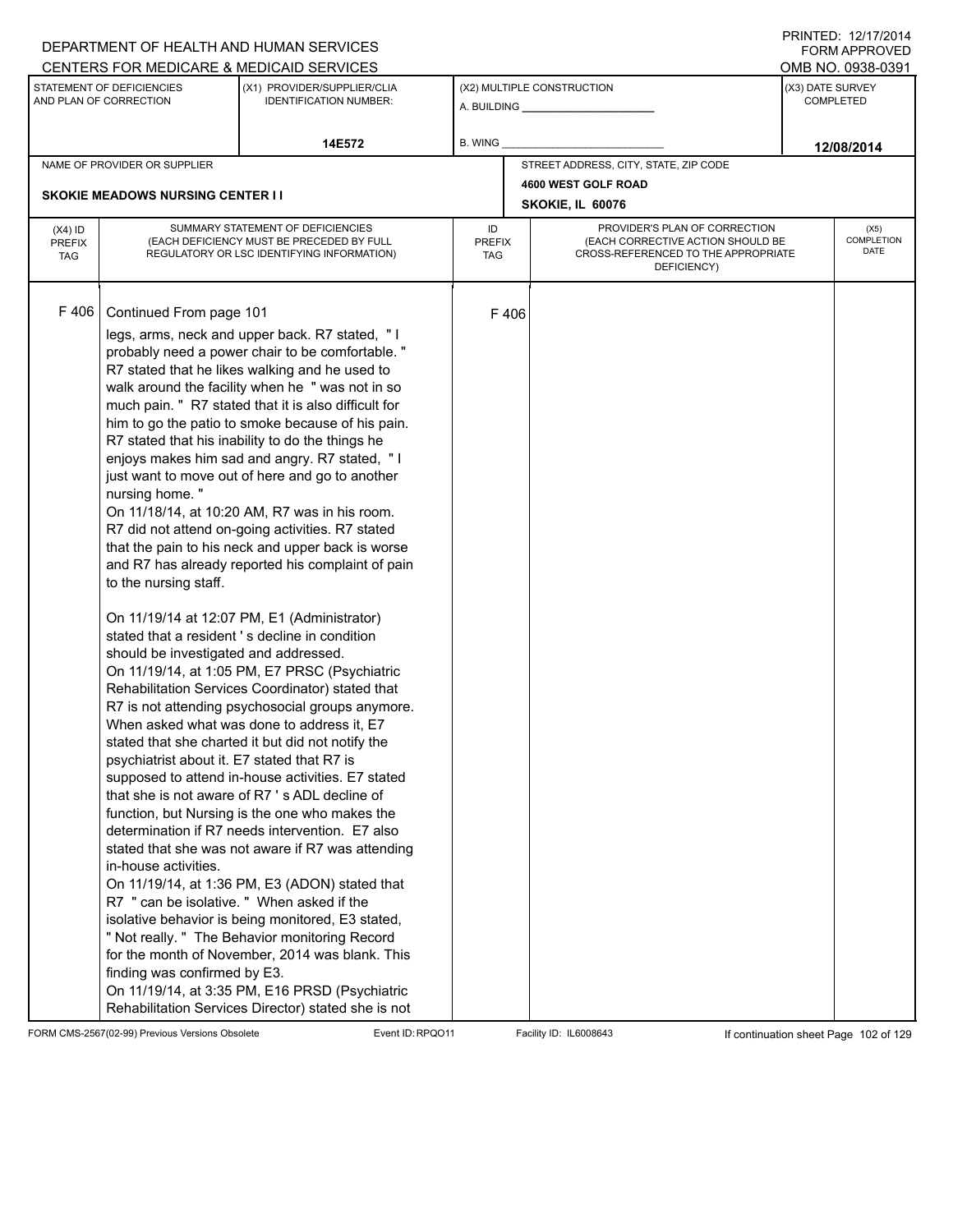|                                          |                                                                                                                                                                                                                                                                                  | DEPARTMENT OF HEALTH AND HUMAN SERVICES                                                                                                                                                                                                                                                                                                                                                                                                                                                                                                                                                                                                                                                                                                                                                                                                                                                                                                                                                                                                                                                                                                                                                                                                                                                                                                                                                                                                                                                                                                                                                                                                                       |                            |      |                                                                                                                          | FORM APPROVED                        |
|------------------------------------------|----------------------------------------------------------------------------------------------------------------------------------------------------------------------------------------------------------------------------------------------------------------------------------|---------------------------------------------------------------------------------------------------------------------------------------------------------------------------------------------------------------------------------------------------------------------------------------------------------------------------------------------------------------------------------------------------------------------------------------------------------------------------------------------------------------------------------------------------------------------------------------------------------------------------------------------------------------------------------------------------------------------------------------------------------------------------------------------------------------------------------------------------------------------------------------------------------------------------------------------------------------------------------------------------------------------------------------------------------------------------------------------------------------------------------------------------------------------------------------------------------------------------------------------------------------------------------------------------------------------------------------------------------------------------------------------------------------------------------------------------------------------------------------------------------------------------------------------------------------------------------------------------------------------------------------------------------------|----------------------------|------|--------------------------------------------------------------------------------------------------------------------------|--------------------------------------|
|                                          |                                                                                                                                                                                                                                                                                  | CENTERS FOR MEDICARE & MEDICAID SERVICES                                                                                                                                                                                                                                                                                                                                                                                                                                                                                                                                                                                                                                                                                                                                                                                                                                                                                                                                                                                                                                                                                                                                                                                                                                                                                                                                                                                                                                                                                                                                                                                                                      |                            |      |                                                                                                                          | OMB NO. 0938-0391                    |
|                                          | STATEMENT OF DEFICIENCIES<br>AND PLAN OF CORRECTION                                                                                                                                                                                                                              | (X1) PROVIDER/SUPPLIER/CLIA<br><b>IDENTIFICATION NUMBER:</b>                                                                                                                                                                                                                                                                                                                                                                                                                                                                                                                                                                                                                                                                                                                                                                                                                                                                                                                                                                                                                                                                                                                                                                                                                                                                                                                                                                                                                                                                                                                                                                                                  |                            |      | (X2) MULTIPLE CONSTRUCTION<br>A. BUILDING <b>A.</b> BUILDING                                                             | (X3) DATE SURVEY<br><b>COMPLETED</b> |
|                                          |                                                                                                                                                                                                                                                                                  | 14E572                                                                                                                                                                                                                                                                                                                                                                                                                                                                                                                                                                                                                                                                                                                                                                                                                                                                                                                                                                                                                                                                                                                                                                                                                                                                                                                                                                                                                                                                                                                                                                                                                                                        | B. WING                    |      |                                                                                                                          | 12/08/2014                           |
|                                          | NAME OF PROVIDER OR SUPPLIER                                                                                                                                                                                                                                                     |                                                                                                                                                                                                                                                                                                                                                                                                                                                                                                                                                                                                                                                                                                                                                                                                                                                                                                                                                                                                                                                                                                                                                                                                                                                                                                                                                                                                                                                                                                                                                                                                                                                               |                            |      | STREET ADDRESS, CITY, STATE, ZIP CODE                                                                                    |                                      |
|                                          |                                                                                                                                                                                                                                                                                  |                                                                                                                                                                                                                                                                                                                                                                                                                                                                                                                                                                                                                                                                                                                                                                                                                                                                                                                                                                                                                                                                                                                                                                                                                                                                                                                                                                                                                                                                                                                                                                                                                                                               |                            |      | 4600 WEST GOLF ROAD                                                                                                      |                                      |
|                                          | <b>SKOKIE MEADOWS NURSING CENTER I I</b>                                                                                                                                                                                                                                         |                                                                                                                                                                                                                                                                                                                                                                                                                                                                                                                                                                                                                                                                                                                                                                                                                                                                                                                                                                                                                                                                                                                                                                                                                                                                                                                                                                                                                                                                                                                                                                                                                                                               |                            |      | SKOKIE, IL 60076                                                                                                         |                                      |
| $(X4)$ ID<br><b>PREFIX</b><br><b>TAG</b> |                                                                                                                                                                                                                                                                                  | SUMMARY STATEMENT OF DEFICIENCIES<br>(EACH DEFICIENCY MUST BE PRECEDED BY FULL<br>REGULATORY OR LSC IDENTIFYING INFORMATION)                                                                                                                                                                                                                                                                                                                                                                                                                                                                                                                                                                                                                                                                                                                                                                                                                                                                                                                                                                                                                                                                                                                                                                                                                                                                                                                                                                                                                                                                                                                                  | ID<br><b>PREFIX</b><br>TAG |      | PROVIDER'S PLAN OF CORRECTION<br>(EACH CORRECTIVE ACTION SHOULD BE<br>CROSS-REFERENCED TO THE APPROPRIATE<br>DEFICIENCY) | (X5)<br>COMPLETION<br>DATE           |
| F 406                                    | Continued From page 102<br>'s) isolative Behavior should have been<br>monitored. E16 stated that R7 should be in<br>being treated biologically through R7 's<br>going to psychosocial groups and not<br>evaluation.<br>delusional and paranoid. Monthly Nursing<br>the facility. | aware that R7 stopped going to psychosocial<br>groups activities. E16 stated that the psychiatrist<br>should have been about it. E16 also stated, " (R7<br>engaged with in-house activities if R7 is not going<br>to psychosocial programs. E16 was not aware<br>that R7 was not attending in-house activities.<br>On 11/19/14, at 3:46 PM, Z2 stated that R7 is<br>medications, but R7 also need psychosocial<br>treatment that R7 should get through facility<br>services such as psychosocial programs and<br>in-house activities. Z2 stated that she is not<br>aware of R7 's isolative behavior, decline in ADL<br>(Activities of Daily Living) capabilities, stopped<br>participating in-house activities. Z2 stated that the<br>isolative behavior should be monitored because<br>of R7 's psychiatric diagnoses which include SAD<br>(Schizo-affective Disorder). Z2 stated that the<br>nursing staff should monitor residents ' behavior<br>using the behavior monitoring tracking so an<br>appropriate plan of care can be created. Z2<br>stated that if she should have known about the<br>change in R7's behavior and ADL's, she would<br>have ordered R7 for hospitalization and further<br>Monthly Nursing Summary records from July to<br>October, 2014 were reviewed: For both months of<br>July and August, 2014, the records documents<br>behavior as quiet and pleasant. Monthly Nursing<br>Summary dated 9/12/14 documents Behavior:<br>Summary dated 10/24/14 documents: Behavior:<br>Delusional and Paranoid. There is no evidence<br>that the changes in behavior were addressed by<br>Psychotropic Medication Record on the following |                            | F406 |                                                                                                                          |                                      |

FORM CMS-2567(02-99) Previous Versions Obsolete Event ID:RPQO11 Facility ID: IL6008643 If continuation sheet Page 103 of 129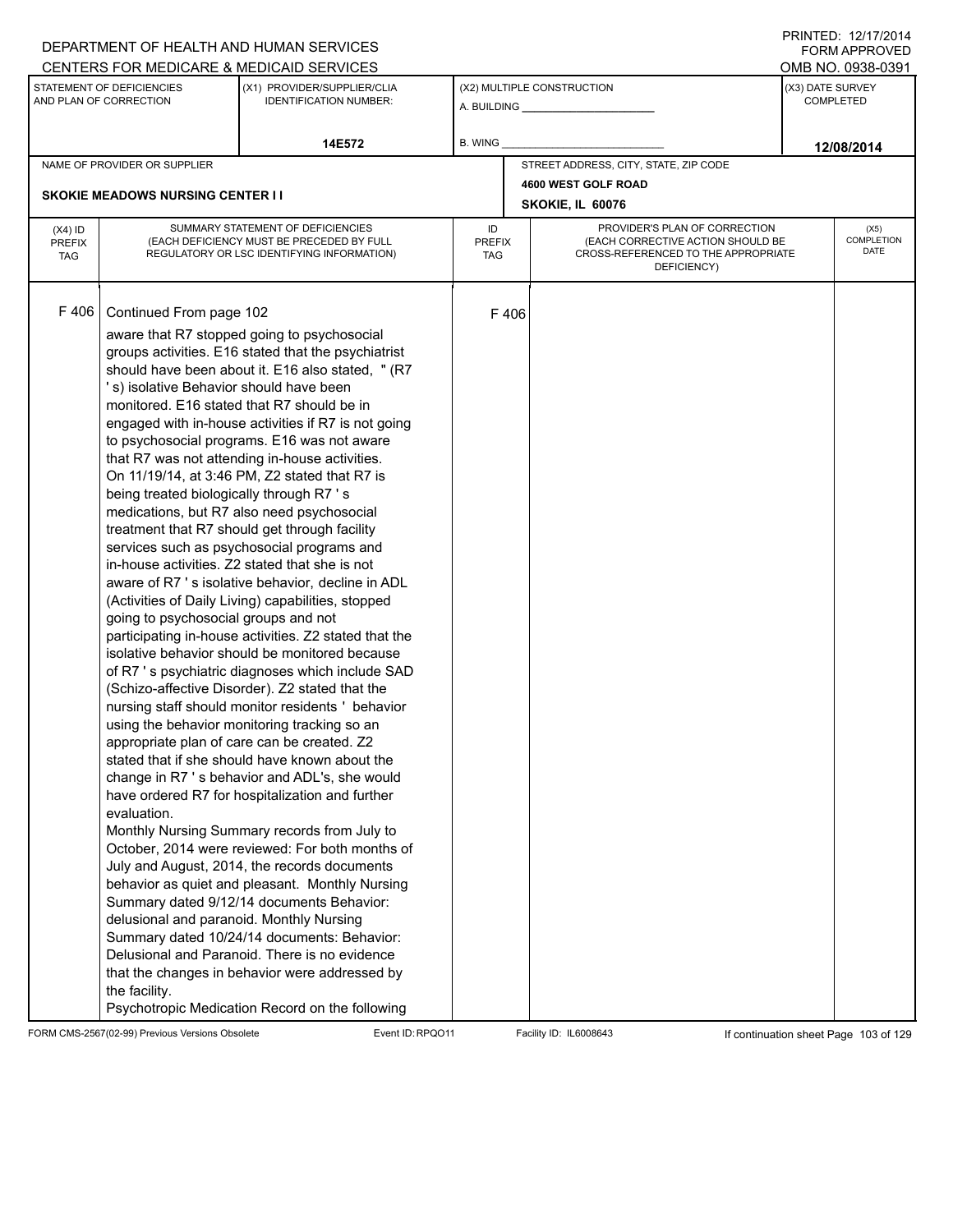|                                          |                                                                                                                                                                                                                                                                                                                                          | DEPARTMENT OF HEALTH AND HUMAN SERVICES<br>CENTERS FOR MEDICARE & MEDICAID SERVICES                                                                                                                                                                                                                                                                                                                                                                                                                                                                                                                                                                                                                                                                                                                                                                                                                                                                                                                                                                                                                                                                                                                                                                                                                                                                                                                                                                                                                                                                                         |                                   |      |                                                                                                                          |                  | FNINILD. IZIIIIZVI <del>4</del><br><b>FORM APPROVED</b><br>OMB NO. 0938-0391 |
|------------------------------------------|------------------------------------------------------------------------------------------------------------------------------------------------------------------------------------------------------------------------------------------------------------------------------------------------------------------------------------------|-----------------------------------------------------------------------------------------------------------------------------------------------------------------------------------------------------------------------------------------------------------------------------------------------------------------------------------------------------------------------------------------------------------------------------------------------------------------------------------------------------------------------------------------------------------------------------------------------------------------------------------------------------------------------------------------------------------------------------------------------------------------------------------------------------------------------------------------------------------------------------------------------------------------------------------------------------------------------------------------------------------------------------------------------------------------------------------------------------------------------------------------------------------------------------------------------------------------------------------------------------------------------------------------------------------------------------------------------------------------------------------------------------------------------------------------------------------------------------------------------------------------------------------------------------------------------------|-----------------------------------|------|--------------------------------------------------------------------------------------------------------------------------|------------------|------------------------------------------------------------------------------|
|                                          | STATEMENT OF DEFICIENCIES<br>AND PLAN OF CORRECTION                                                                                                                                                                                                                                                                                      | (X1) PROVIDER/SUPPLIER/CLIA<br><b>IDENTIFICATION NUMBER:</b>                                                                                                                                                                                                                                                                                                                                                                                                                                                                                                                                                                                                                                                                                                                                                                                                                                                                                                                                                                                                                                                                                                                                                                                                                                                                                                                                                                                                                                                                                                                |                                   |      | (X2) MULTIPLE CONSTRUCTION<br>A. BUILDING <b>A.</b> BUILDING                                                             | (X3) DATE SURVEY | <b>COMPLETED</b>                                                             |
|                                          |                                                                                                                                                                                                                                                                                                                                          | 14E572                                                                                                                                                                                                                                                                                                                                                                                                                                                                                                                                                                                                                                                                                                                                                                                                                                                                                                                                                                                                                                                                                                                                                                                                                                                                                                                                                                                                                                                                                                                                                                      | <b>B. WING</b>                    |      |                                                                                                                          |                  | 12/08/2014                                                                   |
|                                          | NAME OF PROVIDER OR SUPPLIER                                                                                                                                                                                                                                                                                                             |                                                                                                                                                                                                                                                                                                                                                                                                                                                                                                                                                                                                                                                                                                                                                                                                                                                                                                                                                                                                                                                                                                                                                                                                                                                                                                                                                                                                                                                                                                                                                                             |                                   |      | STREET ADDRESS, CITY, STATE, ZIP CODE                                                                                    |                  |                                                                              |
|                                          | <b>SKOKIE MEADOWS NURSING CENTER II</b>                                                                                                                                                                                                                                                                                                  |                                                                                                                                                                                                                                                                                                                                                                                                                                                                                                                                                                                                                                                                                                                                                                                                                                                                                                                                                                                                                                                                                                                                                                                                                                                                                                                                                                                                                                                                                                                                                                             |                                   |      | 4600 WEST GOLF ROAD                                                                                                      |                  |                                                                              |
|                                          |                                                                                                                                                                                                                                                                                                                                          |                                                                                                                                                                                                                                                                                                                                                                                                                                                                                                                                                                                                                                                                                                                                                                                                                                                                                                                                                                                                                                                                                                                                                                                                                                                                                                                                                                                                                                                                                                                                                                             |                                   |      | SKOKIE, IL 60076                                                                                                         |                  |                                                                              |
| $(X4)$ ID<br><b>PREFIX</b><br><b>TAG</b> |                                                                                                                                                                                                                                                                                                                                          | SUMMARY STATEMENT OF DEFICIENCIES<br>(EACH DEFICIENCY MUST BE PRECEDED BY FULL<br>REGULATORY OR LSC IDENTIFYING INFORMATION)                                                                                                                                                                                                                                                                                                                                                                                                                                                                                                                                                                                                                                                                                                                                                                                                                                                                                                                                                                                                                                                                                                                                                                                                                                                                                                                                                                                                                                                | ID<br><b>PREFIX</b><br><b>TAG</b> |      | PROVIDER'S PLAN OF CORRECTION<br>(EACH CORRECTIVE ACTION SHOULD BE<br>CROSS-REFERENCED TO THE APPROPRIATE<br>DEFICIENCY) |                  | (X5)<br><b>COMPLETION</b><br>DATE                                            |
| F406                                     | Continued From page 103<br>evidence that the onset and persistence of<br>isolative and withdrawn behaviors were<br>addressed by the facility.<br>behavior of R7.<br>Psychotropic Care Plan initiated 9/18/14<br>address mood/behavioral issues. "<br>for a resident.<br>11/7/14 were reviewed. The documentation<br>Withdrawn behaviors. | dated documents in part: 9/30/14 documents in<br>part: Behavior exhibited- isolative, withdrawn.<br>10/31/14 documents in part: Behavior exhibited -<br>remains isolative and withdrawn. There is no<br>Psychiatric progress notes dated 8/25/14, 9/26/14<br>and 10/24/14 did not identify R7's isolative and<br>withdrawn behavior. There is no documentation<br>that Z2 was notified of the isolative and withdrawn<br>documents interventions in part: " Monitor/record<br>occurrence of for target behavior symptoms and<br>document per facility protocol; Update and code<br>behavioral tracking sheets as indicated; Offer<br>specific behavioral counseling and intervention to<br>The facility 's Behavior Monitoring Records dated<br>from February, 2014 to November, 2014 were<br>reviewed. The following records were blank and<br>uncoded (No specific Behavior being monitored):<br>March, 2014, April, 2014, May, 2014, July, 2014<br>and November, 2014. On 11/19/14, at 1:36 PM,<br>E3 (ADON) stated that the behavior monitoring<br>tool is used to track resident 's behavior and the<br>facility 's monitoring tool to determine significant<br>changes of behavior. E3 stated that information<br>from the Behavior Monitoring Records is used<br>when planning the care or behavior management<br>Social Service Progress Notes from 5/21/14 -<br>reviewed did not identify R7 's Isolation and<br>Initial Activity History and Assessment dated<br>12/12/13 documents that R7 is alert and oriented<br>to time, place and person and R7 's activity |                                   | F406 |                                                                                                                          |                  |                                                                              |

FORM CMS-2567(02-99) Previous Versions Obsolete Event ID:RPQO11 Facility ID: IL6008643 If continuation sheet Page 104 of 129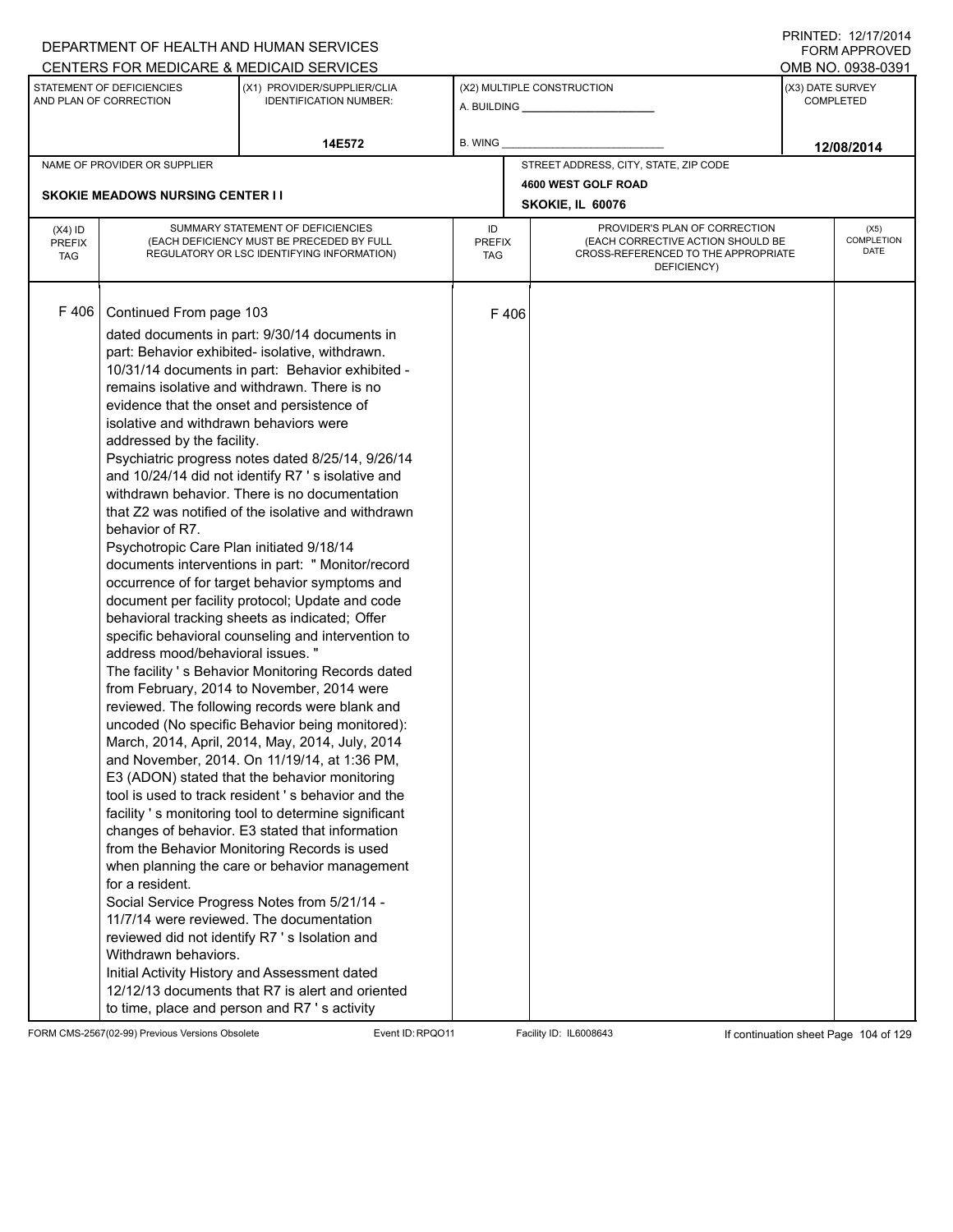|                                          |                                                                                                                                                                                                                                                                                                                                                                                                                                            | DEPARTMENT OF HEALTH AND HUMAN SERVICES                                                                                                                                                                                                                                                                                                                                                                                                                                                                                                                                                                                                                                                                                                                                                                                                                                                                                                                                                                                                                                                                                                                                                                                                                                                                                                                                                                                                                                                                                                        |                            |      |                                                                                                                          |                  | <b>FORM APPROVED</b>       |
|------------------------------------------|--------------------------------------------------------------------------------------------------------------------------------------------------------------------------------------------------------------------------------------------------------------------------------------------------------------------------------------------------------------------------------------------------------------------------------------------|------------------------------------------------------------------------------------------------------------------------------------------------------------------------------------------------------------------------------------------------------------------------------------------------------------------------------------------------------------------------------------------------------------------------------------------------------------------------------------------------------------------------------------------------------------------------------------------------------------------------------------------------------------------------------------------------------------------------------------------------------------------------------------------------------------------------------------------------------------------------------------------------------------------------------------------------------------------------------------------------------------------------------------------------------------------------------------------------------------------------------------------------------------------------------------------------------------------------------------------------------------------------------------------------------------------------------------------------------------------------------------------------------------------------------------------------------------------------------------------------------------------------------------------------|----------------------------|------|--------------------------------------------------------------------------------------------------------------------------|------------------|----------------------------|
|                                          |                                                                                                                                                                                                                                                                                                                                                                                                                                            | CENTERS FOR MEDICARE & MEDICAID SERVICES                                                                                                                                                                                                                                                                                                                                                                                                                                                                                                                                                                                                                                                                                                                                                                                                                                                                                                                                                                                                                                                                                                                                                                                                                                                                                                                                                                                                                                                                                                       |                            |      |                                                                                                                          |                  | OMB NO. 0938-0391          |
|                                          | STATEMENT OF DEFICIENCIES<br>AND PLAN OF CORRECTION                                                                                                                                                                                                                                                                                                                                                                                        | (X1) PROVIDER/SUPPLIER/CLIA<br><b>IDENTIFICATION NUMBER:</b>                                                                                                                                                                                                                                                                                                                                                                                                                                                                                                                                                                                                                                                                                                                                                                                                                                                                                                                                                                                                                                                                                                                                                                                                                                                                                                                                                                                                                                                                                   |                            |      | (X2) MULTIPLE CONSTRUCTION                                                                                               | (X3) DATE SURVEY | <b>COMPLETED</b>           |
|                                          |                                                                                                                                                                                                                                                                                                                                                                                                                                            | 14E572                                                                                                                                                                                                                                                                                                                                                                                                                                                                                                                                                                                                                                                                                                                                                                                                                                                                                                                                                                                                                                                                                                                                                                                                                                                                                                                                                                                                                                                                                                                                         | B. WING                    |      |                                                                                                                          |                  | 12/08/2014                 |
|                                          | NAME OF PROVIDER OR SUPPLIER                                                                                                                                                                                                                                                                                                                                                                                                               |                                                                                                                                                                                                                                                                                                                                                                                                                                                                                                                                                                                                                                                                                                                                                                                                                                                                                                                                                                                                                                                                                                                                                                                                                                                                                                                                                                                                                                                                                                                                                |                            |      | STREET ADDRESS, CITY, STATE, ZIP CODE                                                                                    |                  |                            |
|                                          |                                                                                                                                                                                                                                                                                                                                                                                                                                            |                                                                                                                                                                                                                                                                                                                                                                                                                                                                                                                                                                                                                                                                                                                                                                                                                                                                                                                                                                                                                                                                                                                                                                                                                                                                                                                                                                                                                                                                                                                                                |                            |      | 4600 WEST GOLF ROAD                                                                                                      |                  |                            |
|                                          | <b>SKOKIE MEADOWS NURSING CENTER I I</b>                                                                                                                                                                                                                                                                                                                                                                                                   |                                                                                                                                                                                                                                                                                                                                                                                                                                                                                                                                                                                                                                                                                                                                                                                                                                                                                                                                                                                                                                                                                                                                                                                                                                                                                                                                                                                                                                                                                                                                                |                            |      | SKOKIE, IL 60076                                                                                                         |                  |                            |
| $(X4)$ ID<br><b>PREFIX</b><br><b>TAG</b> |                                                                                                                                                                                                                                                                                                                                                                                                                                            | SUMMARY STATEMENT OF DEFICIENCIES<br>(EACH DEFICIENCY MUST BE PRECEDED BY FULL<br>REGULATORY OR LSC IDENTIFYING INFORMATION)                                                                                                                                                                                                                                                                                                                                                                                                                                                                                                                                                                                                                                                                                                                                                                                                                                                                                                                                                                                                                                                                                                                                                                                                                                                                                                                                                                                                                   | ID<br><b>PREFIX</b><br>TAG |      | PROVIDER'S PLAN OF CORRECTION<br>(EACH CORRECTIVE ACTION SHOULD BE<br>CROSS-REFERENCED TO THE APPROPRIATE<br>DEFICIENCY) |                  | (X5)<br>COMPLETION<br>DATE |
| F 406                                    | Continued From page 104<br>and being outdoors, talking or conversing,<br>in bed."<br>part: R7 's Care Plan initiated on 9/18/14<br>documents in part: (R7) has severe mental<br>activities to go to. Intervene when any<br>There is no plan to adapt activities and<br>E12 stated, "I missed it."<br>on-going program of activities to meet the<br>resident. (e) Activities shall be adapted, as<br>director shall evaluate the resident's | interests include music, reading, writing, walking<br>movies, social events/parties, organization like<br>resident 's council, intellectual games and trivia.<br>Activity Progress Notes dated 9/24/14 documents<br>in part: Resident had been spending a lot of time<br>in bed. There is no evidence of a care plan being<br>created to address R7's " spending a lot of time<br>R7 's Care Plan dated 9/18/14 documents in<br>illness; Intervention: Assign (R7) to group or<br>inappropriate behavior is observed. Focus - (R7)<br>has demonstrated some difficulty adjusting to<br>Long Term Placement; Intervention: Get resident<br>involved in programs and activities. Assign the<br>resident group or activities to go to. Care Plan<br>Activity dated 9/24/14 documents in part: (R7 's)<br>Needs- demonstrate poor functioning with peers.<br>There is no intervention/approach documented.<br>psychosocial groups to adapt to R7 's current<br>level of function/condition. On 11/19/14 @ 2:05<br>PM, E12 (Activity Director) validated the absence<br>of plan of care to address R7 's activity needs.<br>Facility 's undated policy, titled " Activities "<br>documents in part: The facility shall provide an<br>interests and preferences and the physical,<br>mental and psychosocial well-being of each<br>needed, to provide for maximum participation by<br>individual residents. If a particular resident does<br>not participate in at least an average of four (4)<br>activities per day over one week period, the unit |                            | F406 |                                                                                                                          |                  |                            |

FORM CMS-2567(02-99) Previous Versions Obsolete Event ID:RPQO11 Facility ID: IL6008643 If continuation sheet Page 105 of 129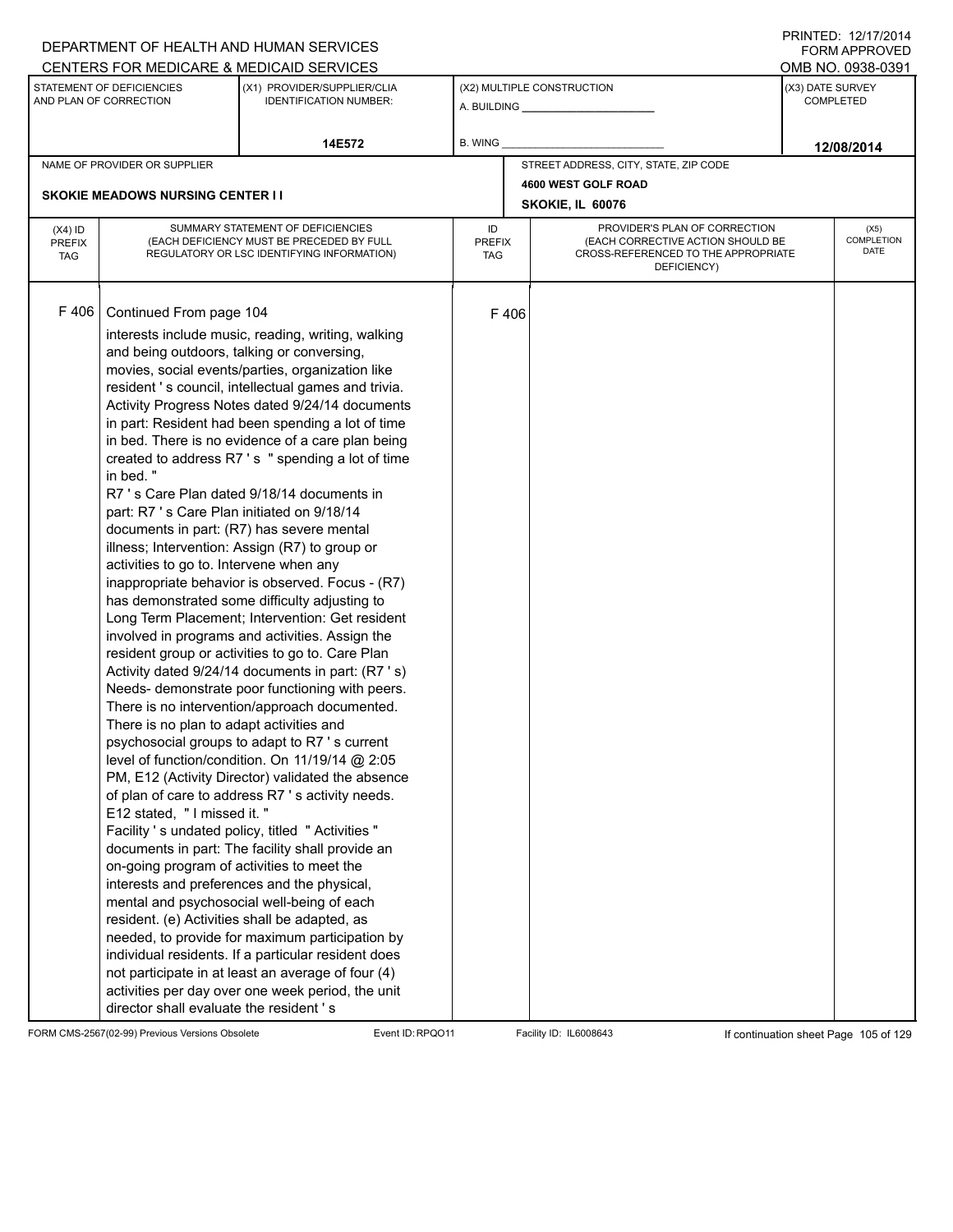|                                          |                                                                                                                                                                                                                                                                                                                                                                                                                                                                                                                       | DEPARTMENT OF HEALTH AND HUMAN SERVICES                                                                                                                                                                                                                                                                                                                                                                                                                                                                                                                                                                                                                                                                                                                                                                                                                                                                                                                                                                                                                                                                                                                                                                                                                                                                                                                                                             |                            |      |                                                                                                                          | 11111 LD. 14/11/4917<br><b>FORM APPROVED</b> |
|------------------------------------------|-----------------------------------------------------------------------------------------------------------------------------------------------------------------------------------------------------------------------------------------------------------------------------------------------------------------------------------------------------------------------------------------------------------------------------------------------------------------------------------------------------------------------|-----------------------------------------------------------------------------------------------------------------------------------------------------------------------------------------------------------------------------------------------------------------------------------------------------------------------------------------------------------------------------------------------------------------------------------------------------------------------------------------------------------------------------------------------------------------------------------------------------------------------------------------------------------------------------------------------------------------------------------------------------------------------------------------------------------------------------------------------------------------------------------------------------------------------------------------------------------------------------------------------------------------------------------------------------------------------------------------------------------------------------------------------------------------------------------------------------------------------------------------------------------------------------------------------------------------------------------------------------------------------------------------------------|----------------------------|------|--------------------------------------------------------------------------------------------------------------------------|----------------------------------------------|
|                                          |                                                                                                                                                                                                                                                                                                                                                                                                                                                                                                                       | CENTERS FOR MEDICARE & MEDICAID SERVICES                                                                                                                                                                                                                                                                                                                                                                                                                                                                                                                                                                                                                                                                                                                                                                                                                                                                                                                                                                                                                                                                                                                                                                                                                                                                                                                                                            |                            |      |                                                                                                                          | OMB NO. 0938-0391                            |
|                                          | STATEMENT OF DEFICIENCIES<br>AND PLAN OF CORRECTION                                                                                                                                                                                                                                                                                                                                                                                                                                                                   | (X1) PROVIDER/SUPPLIER/CLIA<br><b>IDENTIFICATION NUMBER:</b>                                                                                                                                                                                                                                                                                                                                                                                                                                                                                                                                                                                                                                                                                                                                                                                                                                                                                                                                                                                                                                                                                                                                                                                                                                                                                                                                        |                            |      | (X2) MULTIPLE CONSTRUCTION                                                                                               | (X3) DATE SURVEY<br><b>COMPLETED</b>         |
|                                          |                                                                                                                                                                                                                                                                                                                                                                                                                                                                                                                       | 14E572                                                                                                                                                                                                                                                                                                                                                                                                                                                                                                                                                                                                                                                                                                                                                                                                                                                                                                                                                                                                                                                                                                                                                                                                                                                                                                                                                                                              | B. WING                    |      |                                                                                                                          | 12/08/2014                                   |
|                                          | NAME OF PROVIDER OR SUPPLIER                                                                                                                                                                                                                                                                                                                                                                                                                                                                                          |                                                                                                                                                                                                                                                                                                                                                                                                                                                                                                                                                                                                                                                                                                                                                                                                                                                                                                                                                                                                                                                                                                                                                                                                                                                                                                                                                                                                     |                            |      | STREET ADDRESS, CITY, STATE, ZIP CODE                                                                                    |                                              |
|                                          |                                                                                                                                                                                                                                                                                                                                                                                                                                                                                                                       |                                                                                                                                                                                                                                                                                                                                                                                                                                                                                                                                                                                                                                                                                                                                                                                                                                                                                                                                                                                                                                                                                                                                                                                                                                                                                                                                                                                                     |                            |      | 4600 WEST GOLF ROAD                                                                                                      |                                              |
|                                          | <b>SKOKIE MEADOWS NURSING CENTER II</b>                                                                                                                                                                                                                                                                                                                                                                                                                                                                               |                                                                                                                                                                                                                                                                                                                                                                                                                                                                                                                                                                                                                                                                                                                                                                                                                                                                                                                                                                                                                                                                                                                                                                                                                                                                                                                                                                                                     |                            |      | SKOKIE, IL 60076                                                                                                         |                                              |
| $(X4)$ ID<br><b>PREFIX</b><br><b>TAG</b> |                                                                                                                                                                                                                                                                                                                                                                                                                                                                                                                       | SUMMARY STATEMENT OF DEFICIENCIES<br>(EACH DEFICIENCY MUST BE PRECEDED BY FULL<br>REGULATORY OR LSC IDENTIFYING INFORMATION)                                                                                                                                                                                                                                                                                                                                                                                                                                                                                                                                                                                                                                                                                                                                                                                                                                                                                                                                                                                                                                                                                                                                                                                                                                                                        | ID<br><b>PREFIX</b><br>TAG |      | PROVIDER'S PLAN OF CORRECTION<br>(EACH CORRECTIVE ACTION SHOULD BE<br>CROSS-REFERENCED TO THE APPROPRIATE<br>DEFICIENCY) | (X5)<br>COMPLETION<br><b>DATE</b>            |
| F 406                                    | Continued From page 105<br>team.<br>Mental Health Progress notes dated 9/2/14<br>evidence of the psychiatrist being notified.<br>Management and Behavior Health policy<br>demonstrate greater potential for<br>Evaluate resident involvement in on-going<br>psychiatric, psychological. Structure and<br>services/training, monitoring the effect of<br>implemented changes and making needed<br>revisions to the action care plans. The IDT,<br>identifying residents in need of additional<br>behavioral attention. | participation and have the available activities<br>modified and/or consult with the interdisciplinary<br>documents R7 's is not attending Anger, Men's<br>Health and Stress programs. Men's 'group was<br>documented as "discontinued" but there was<br>no documentation of the reason. There was no<br>The facility 's undated policy titled Behavior<br>documents in part: " Overview: It's purpose is to<br>identify residents who demonstrate unstable,<br>chaotic, and disorganized behavior who may<br>de-compensation including aggression towards<br>oneself and/or other persons. These residents<br>may need additional psychiatric consultation,<br>medication management and/or modifications in<br>their behavioral treatment plan. Problem-solve<br>what the behavior symptoms are communicating.<br>Function: The staff cooperatively works to identify<br>potential behavioral management challenges and<br>implements plans of action to promote a safe and<br>safety living environment, stressing educational<br>primarily through the social services staff and<br>clinical social work consultant are responsible for<br>behavioral attention. " There is no evidence that<br>the staff addressed R7's need for additional<br>Psychiatric Rehabilitation Services policy date<br>5/11/12 documents in part: " Program goal:<br>engagement of each resident in his/her recovery |                            | F406 |                                                                                                                          |                                              |

FORM CMS-2567(02-99) Previous Versions Obsolete Event ID:RPQO11 Facility ID: IL6008643 If continuation sheet Page 106 of 129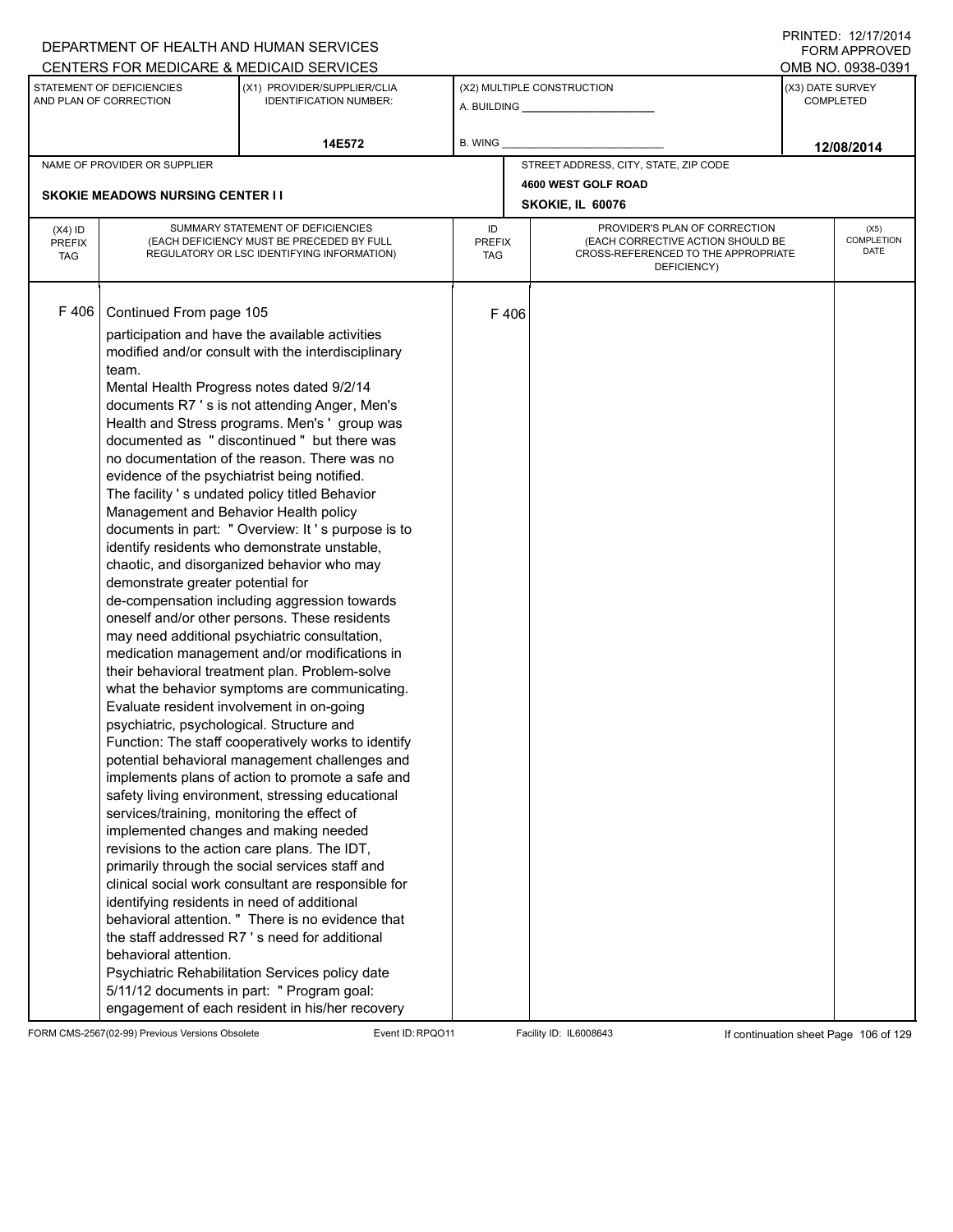|                                          |                                                                                                                                                                                                                                                                                                                                                                                                                                                                        | DEPARTMENT OF HEALTH AND HUMAN SERVICES                                                                                                                                                                                                                                                                                                                                                                                                                                                                                                                                                                                                                                                                                                                                                                                                                                                                                                                                                                                                                                                                                                                                                                                                                                                       |                     |      |                                                                                                                          |                  | FORM APPROVED              |
|------------------------------------------|------------------------------------------------------------------------------------------------------------------------------------------------------------------------------------------------------------------------------------------------------------------------------------------------------------------------------------------------------------------------------------------------------------------------------------------------------------------------|-----------------------------------------------------------------------------------------------------------------------------------------------------------------------------------------------------------------------------------------------------------------------------------------------------------------------------------------------------------------------------------------------------------------------------------------------------------------------------------------------------------------------------------------------------------------------------------------------------------------------------------------------------------------------------------------------------------------------------------------------------------------------------------------------------------------------------------------------------------------------------------------------------------------------------------------------------------------------------------------------------------------------------------------------------------------------------------------------------------------------------------------------------------------------------------------------------------------------------------------------------------------------------------------------|---------------------|------|--------------------------------------------------------------------------------------------------------------------------|------------------|----------------------------|
|                                          |                                                                                                                                                                                                                                                                                                                                                                                                                                                                        | CENTERS FOR MEDICARE & MEDICAID SERVICES                                                                                                                                                                                                                                                                                                                                                                                                                                                                                                                                                                                                                                                                                                                                                                                                                                                                                                                                                                                                                                                                                                                                                                                                                                                      |                     |      |                                                                                                                          |                  | OMB NO. 0938-0391          |
|                                          | STATEMENT OF DEFICIENCIES<br>AND PLAN OF CORRECTION                                                                                                                                                                                                                                                                                                                                                                                                                    | (X1) PROVIDER/SUPPLIER/CLIA<br><b>IDENTIFICATION NUMBER:</b>                                                                                                                                                                                                                                                                                                                                                                                                                                                                                                                                                                                                                                                                                                                                                                                                                                                                                                                                                                                                                                                                                                                                                                                                                                  |                     |      | (X2) MULTIPLE CONSTRUCTION                                                                                               | (X3) DATE SURVEY | <b>COMPLETED</b>           |
|                                          |                                                                                                                                                                                                                                                                                                                                                                                                                                                                        | 14E572                                                                                                                                                                                                                                                                                                                                                                                                                                                                                                                                                                                                                                                                                                                                                                                                                                                                                                                                                                                                                                                                                                                                                                                                                                                                                        | B. WING             |      |                                                                                                                          |                  | 12/08/2014                 |
|                                          | NAME OF PROVIDER OR SUPPLIER                                                                                                                                                                                                                                                                                                                                                                                                                                           |                                                                                                                                                                                                                                                                                                                                                                                                                                                                                                                                                                                                                                                                                                                                                                                                                                                                                                                                                                                                                                                                                                                                                                                                                                                                                               |                     |      | STREET ADDRESS, CITY, STATE, ZIP CODE                                                                                    |                  |                            |
|                                          |                                                                                                                                                                                                                                                                                                                                                                                                                                                                        |                                                                                                                                                                                                                                                                                                                                                                                                                                                                                                                                                                                                                                                                                                                                                                                                                                                                                                                                                                                                                                                                                                                                                                                                                                                                                               |                     |      | 4600 WEST GOLF ROAD                                                                                                      |                  |                            |
|                                          | <b>SKOKIE MEADOWS NURSING CENTER I I</b>                                                                                                                                                                                                                                                                                                                                                                                                                               |                                                                                                                                                                                                                                                                                                                                                                                                                                                                                                                                                                                                                                                                                                                                                                                                                                                                                                                                                                                                                                                                                                                                                                                                                                                                                               |                     |      | SKOKIE, IL 60076                                                                                                         |                  |                            |
| $(X4)$ ID<br><b>PREFIX</b><br><b>TAG</b> |                                                                                                                                                                                                                                                                                                                                                                                                                                                                        | SUMMARY STATEMENT OF DEFICIENCIES<br>(EACH DEFICIENCY MUST BE PRECEDED BY FULL<br>REGULATORY OR LSC IDENTIFYING INFORMATION)                                                                                                                                                                                                                                                                                                                                                                                                                                                                                                                                                                                                                                                                                                                                                                                                                                                                                                                                                                                                                                                                                                                                                                  | ID<br>PREFIX<br>TAG |      | PROVIDER'S PLAN OF CORRECTION<br>(EACH CORRECTIVE ACTION SHOULD BE<br>CROSS-REFERENCED TO THE APPROPRIATE<br>DEFICIENCY) |                  | (X5)<br>COMPLETION<br>DATE |
| F 406                                    | Continued From page 106<br>and rehabilitation. Poor Participation: Staff<br>programming.<br>Quarterly MDS (Minimum Data Set) dated<br>of psychosis - hallucination & delusion;<br>Emergence of sad or anxious mood which<br>and having less energy, feeling bad about<br>done.<br>to an acute care hospital for evaluation of<br>behavioral symptoms and pain.<br>specified interventions to address their<br>individualized mental health needs.<br>Findings Include: | response shall include appropriate education and<br>counseling about the value of interventions and<br>personal consequences the resident faces for<br>poor engagement. " There is no evidence that<br>appropriate education and counseling was done<br>when R7 stopped participating in psychosocial<br>3/17/14 documents the following areas of decline<br>(in comparison with Admission/Initial MDS dated<br>12/17/2013): Change in behavior which was<br>documented as new onset of potential indicators<br>included the following documentation: feeling<br>down, sad, depressed and helpless; feeling tired<br>himself; trouble concentrating on things. There<br>was no Significant Change MDS completed. On<br>11/19/14, at 11:06 AM, E8 MDS/CP (Minimum<br>Data Set/Care Plan) Coordinator validated that a<br>comprehensive assessment should have been<br>On 11/24/14, at 9:30 AM, E3 ADON (Assistant<br>Director of Nursing) stated that R7 was admitted<br>2) Based on observation, interview, and record<br>review, the facility failed to ensure that 3 residents<br>(R2, R10, R15), in a sample of 18, reviewed for<br>psychosocial rehabilitative services, received<br>R15 is a 58 year old male admitted to the facility<br>with diagnoses that include: Bipolar Affective |                     | F406 |                                                                                                                          |                  |                            |

FORM CMS-2567(02-99) Previous Versions Obsolete Event ID:RPQO11 Facility ID: IL6008643 If continuation sheet Page 107 of 129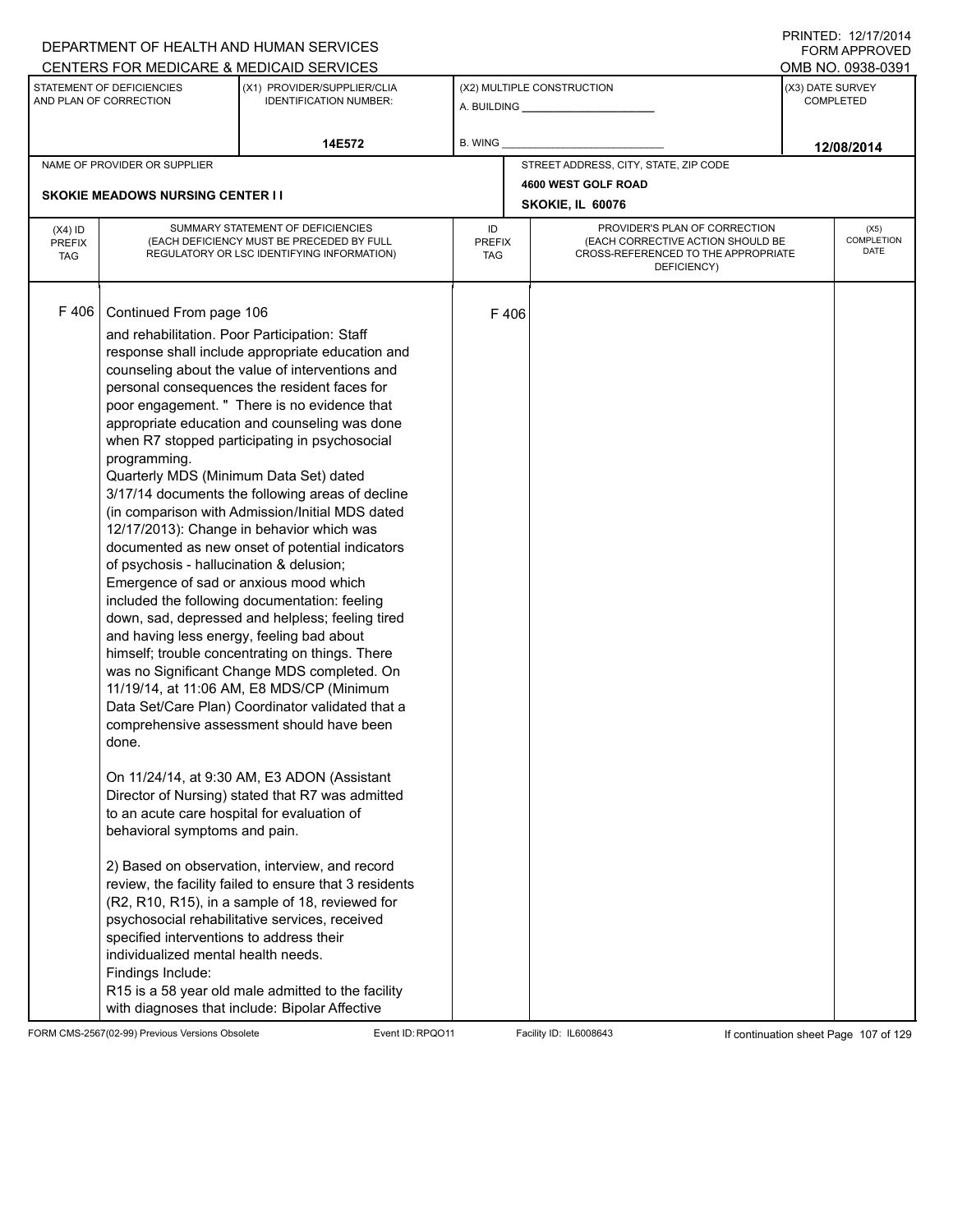|                                          |                                                                                                                                                                                                                                                               | DEPARTMENT OF HEALTH AND HUMAN SERVICES                                                                                                                                                                                                                                                                                                                                                                                                                                                                                                                                                                                                                                                                                                                                                                                                                                                                                                                                                                                                                                                                                                                                                                                                                                                                                                                                                                                                                                                                                                                                                                                                        |                            |      |                                                                                                                          |                  | <b>FORM APPROVED</b>       |
|------------------------------------------|---------------------------------------------------------------------------------------------------------------------------------------------------------------------------------------------------------------------------------------------------------------|------------------------------------------------------------------------------------------------------------------------------------------------------------------------------------------------------------------------------------------------------------------------------------------------------------------------------------------------------------------------------------------------------------------------------------------------------------------------------------------------------------------------------------------------------------------------------------------------------------------------------------------------------------------------------------------------------------------------------------------------------------------------------------------------------------------------------------------------------------------------------------------------------------------------------------------------------------------------------------------------------------------------------------------------------------------------------------------------------------------------------------------------------------------------------------------------------------------------------------------------------------------------------------------------------------------------------------------------------------------------------------------------------------------------------------------------------------------------------------------------------------------------------------------------------------------------------------------------------------------------------------------------|----------------------------|------|--------------------------------------------------------------------------------------------------------------------------|------------------|----------------------------|
|                                          |                                                                                                                                                                                                                                                               | CENTERS FOR MEDICARE & MEDICAID SERVICES                                                                                                                                                                                                                                                                                                                                                                                                                                                                                                                                                                                                                                                                                                                                                                                                                                                                                                                                                                                                                                                                                                                                                                                                                                                                                                                                                                                                                                                                                                                                                                                                       |                            |      |                                                                                                                          |                  | OMB NO. 0938-0391          |
|                                          | STATEMENT OF DEFICIENCIES<br>AND PLAN OF CORRECTION                                                                                                                                                                                                           | (X1) PROVIDER/SUPPLIER/CLIA<br><b>IDENTIFICATION NUMBER:</b>                                                                                                                                                                                                                                                                                                                                                                                                                                                                                                                                                                                                                                                                                                                                                                                                                                                                                                                                                                                                                                                                                                                                                                                                                                                                                                                                                                                                                                                                                                                                                                                   |                            |      | (X2) MULTIPLE CONSTRUCTION                                                                                               | (X3) DATE SURVEY | <b>COMPLETED</b>           |
|                                          |                                                                                                                                                                                                                                                               | 14E572                                                                                                                                                                                                                                                                                                                                                                                                                                                                                                                                                                                                                                                                                                                                                                                                                                                                                                                                                                                                                                                                                                                                                                                                                                                                                                                                                                                                                                                                                                                                                                                                                                         | B. WING                    |      |                                                                                                                          |                  | 12/08/2014                 |
|                                          | NAME OF PROVIDER OR SUPPLIER                                                                                                                                                                                                                                  |                                                                                                                                                                                                                                                                                                                                                                                                                                                                                                                                                                                                                                                                                                                                                                                                                                                                                                                                                                                                                                                                                                                                                                                                                                                                                                                                                                                                                                                                                                                                                                                                                                                |                            |      | STREET ADDRESS, CITY, STATE, ZIP CODE                                                                                    |                  |                            |
|                                          |                                                                                                                                                                                                                                                               |                                                                                                                                                                                                                                                                                                                                                                                                                                                                                                                                                                                                                                                                                                                                                                                                                                                                                                                                                                                                                                                                                                                                                                                                                                                                                                                                                                                                                                                                                                                                                                                                                                                |                            |      | 4600 WEST GOLF ROAD                                                                                                      |                  |                            |
|                                          | <b>SKOKIE MEADOWS NURSING CENTER I I</b>                                                                                                                                                                                                                      |                                                                                                                                                                                                                                                                                                                                                                                                                                                                                                                                                                                                                                                                                                                                                                                                                                                                                                                                                                                                                                                                                                                                                                                                                                                                                                                                                                                                                                                                                                                                                                                                                                                |                            |      | SKOKIE, IL 60076                                                                                                         |                  |                            |
| $(X4)$ ID<br><b>PREFIX</b><br><b>TAG</b> |                                                                                                                                                                                                                                                               | SUMMARY STATEMENT OF DEFICIENCIES<br>(EACH DEFICIENCY MUST BE PRECEDED BY FULL<br>REGULATORY OR LSC IDENTIFYING INFORMATION)                                                                                                                                                                                                                                                                                                                                                                                                                                                                                                                                                                                                                                                                                                                                                                                                                                                                                                                                                                                                                                                                                                                                                                                                                                                                                                                                                                                                                                                                                                                   | ID<br><b>PREFIX</b><br>TAG |      | PROVIDER'S PLAN OF CORRECTION<br>(EACH CORRECTIVE ACTION SHOULD BE<br>CROSS-REFERENCED TO THE APPROPRIATE<br>DEFICIENCY) |                  | (X5)<br>COMPLETION<br>DATE |
| F 406                                    | Continued From page 107<br>attend psychosocial programming in the<br>6 months.<br>when he was scheduled for the community<br>feel good, he doesn't' go the scheduled<br>days when R15 feels good, he attends the<br>scheduled psychosocial groups.<br>groups. | Disorder, Hepatitis C, spinal stenosis, history of<br>alcohol abuse, and history of prostate cancer<br>On 11/19/14 at 12:59 PM, R15 stated in part that<br>he currently has psychosocial groups scheduled<br>at the facility. R15 goes to anger management,<br>men 's health, and stress reduction psychosocial<br>groups at the facility. Anger management and<br>stress reduction groups are helpful. Men's<br>health topics are interesting. R15 doesn't'<br>community anymore. R15 has had scheduled<br>psychosocial programming at the facility for about<br>On 11/24/14 at 9:42 AM, R15 also stated in part<br>that he had radiation treatments for 26 weeks that<br>started at the beginning of the year, 2014. R15<br>was scheduled for psychosocial groups in the<br>community, but he did not attend the groups<br>because of his radiation treatments. R15 was not<br>assigned to psychosocial groups at the facility<br>psychosocial groups. Since R15 completed the<br>radiation treatments, he has days when he doesn<br>'t' feel good. On the days when R15 doesn't'<br>psychosocial groups in the facility and on the<br>On 11/20/14 at 12:19 PM, E7 (Psychosocial<br>Rehabilitation Services Coordinator) stated in part<br>that R15 was dropped from the psychosocial<br>groups in the community because he didn't'<br>attend the groups when he started his radiation<br>treatments (5X (5 times) /week). R15 has not<br>been attending his scheduled psychosocial<br>groups at the facility. E7 has spoken to R15<br>about going to the scheduled facility psychosocial<br>On 11/24/14 at 11:21 AM, E7 also stated in part |                            | F406 |                                                                                                                          |                  |                            |

FORM CMS-2567(02-99) Previous Versions Obsolete Event ID:RPQO11 Facility ID: IL6008643 If continuation sheet Page 108 of 129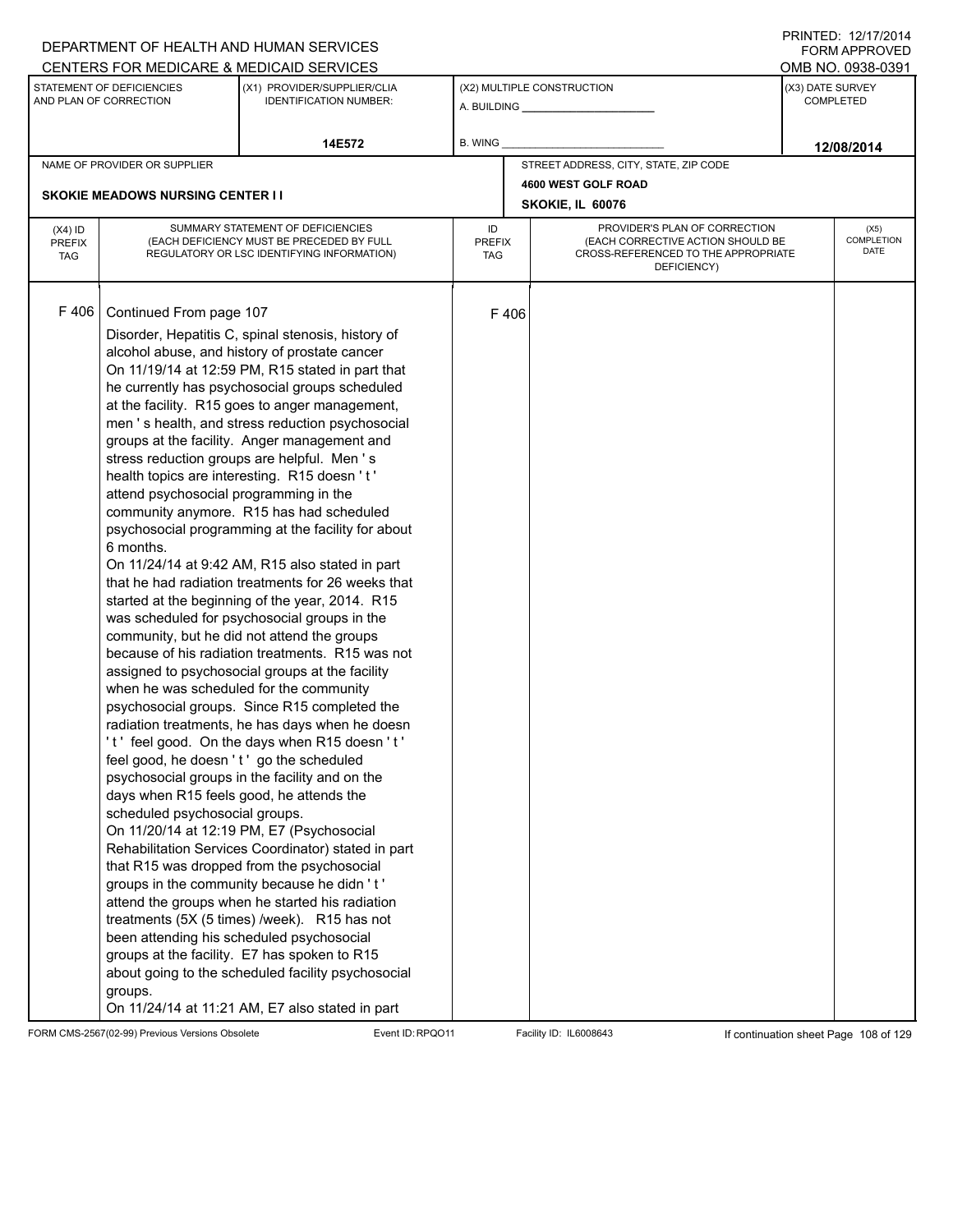|                                          |                                                                                                                                                                                                                                                                                                                                                                                                                                                                                                          | DEPARTMENT OF HEALTH AND HUMAN SERVICES<br>CENTERS FOR MEDICARE & MEDICAID SERVICES                                                                                                                                                                                                                                                                                                                                                                                                                                                                                                                                                                                                                                                                                                                                                                                                                                                                                                                                                                                                                                                                                                                                                                                                                                                                                                     |                                   |      |                                                                                                                          |                  | FNINILD. 14/11/4014<br><b>FORM APPROVED</b><br>OMB NO. 0938-0391 |
|------------------------------------------|----------------------------------------------------------------------------------------------------------------------------------------------------------------------------------------------------------------------------------------------------------------------------------------------------------------------------------------------------------------------------------------------------------------------------------------------------------------------------------------------------------|-----------------------------------------------------------------------------------------------------------------------------------------------------------------------------------------------------------------------------------------------------------------------------------------------------------------------------------------------------------------------------------------------------------------------------------------------------------------------------------------------------------------------------------------------------------------------------------------------------------------------------------------------------------------------------------------------------------------------------------------------------------------------------------------------------------------------------------------------------------------------------------------------------------------------------------------------------------------------------------------------------------------------------------------------------------------------------------------------------------------------------------------------------------------------------------------------------------------------------------------------------------------------------------------------------------------------------------------------------------------------------------------|-----------------------------------|------|--------------------------------------------------------------------------------------------------------------------------|------------------|------------------------------------------------------------------|
|                                          | STATEMENT OF DEFICIENCIES<br>AND PLAN OF CORRECTION                                                                                                                                                                                                                                                                                                                                                                                                                                                      | (X1) PROVIDER/SUPPLIER/CLIA<br><b>IDENTIFICATION NUMBER:</b>                                                                                                                                                                                                                                                                                                                                                                                                                                                                                                                                                                                                                                                                                                                                                                                                                                                                                                                                                                                                                                                                                                                                                                                                                                                                                                                            |                                   |      | (X2) MULTIPLE CONSTRUCTION<br>A. BUILDING A.                                                                             | (X3) DATE SURVEY | <b>COMPLETED</b>                                                 |
|                                          |                                                                                                                                                                                                                                                                                                                                                                                                                                                                                                          | 14E572                                                                                                                                                                                                                                                                                                                                                                                                                                                                                                                                                                                                                                                                                                                                                                                                                                                                                                                                                                                                                                                                                                                                                                                                                                                                                                                                                                                  | <b>B. WING</b>                    |      |                                                                                                                          |                  | 12/08/2014                                                       |
|                                          | NAME OF PROVIDER OR SUPPLIER                                                                                                                                                                                                                                                                                                                                                                                                                                                                             |                                                                                                                                                                                                                                                                                                                                                                                                                                                                                                                                                                                                                                                                                                                                                                                                                                                                                                                                                                                                                                                                                                                                                                                                                                                                                                                                                                                         |                                   |      | STREET ADDRESS, CITY, STATE, ZIP CODE                                                                                    |                  |                                                                  |
|                                          | <b>SKOKIE MEADOWS NURSING CENTER II</b>                                                                                                                                                                                                                                                                                                                                                                                                                                                                  |                                                                                                                                                                                                                                                                                                                                                                                                                                                                                                                                                                                                                                                                                                                                                                                                                                                                                                                                                                                                                                                                                                                                                                                                                                                                                                                                                                                         |                                   |      | 4600 WEST GOLF ROAD<br>SKOKIE, IL 60076                                                                                  |                  |                                                                  |
| $(X4)$ ID<br><b>PREFIX</b><br><b>TAG</b> |                                                                                                                                                                                                                                                                                                                                                                                                                                                                                                          | SUMMARY STATEMENT OF DEFICIENCIES<br>(EACH DEFICIENCY MUST BE PRECEDED BY FULL<br>REGULATORY OR LSC IDENTIFYING INFORMATION)                                                                                                                                                                                                                                                                                                                                                                                                                                                                                                                                                                                                                                                                                                                                                                                                                                                                                                                                                                                                                                                                                                                                                                                                                                                            | ID<br><b>PREFIX</b><br><b>TAG</b> |      | PROVIDER'S PLAN OF CORRECTION<br>(EACH CORRECTIVE ACTION SHOULD BE<br>CROSS-REFERENCED TO THE APPROPRIATE<br>DEFICIENCY) |                  | (X5)<br>COMPLETION<br><b>DATE</b>                                |
| F406                                     | Continued From page 108<br>that she has encouraged R15 to attend his<br>the 1:1 visits. The informal 1:1 visits are to<br>1:1 visits. The topics discussed in the<br>1:1 visits.<br>Psychosocial annual update dated 8/21/14<br>skills, poor activities of daily living, difficulty<br>has a history of aggressive, inappropriate<br>towards others.<br>has poor hygiene practices.<br>E7 spoke to R15 about attending the<br>attend activities during the day.<br>On 11/24/14, R15's psychosocial group | scheduled psychosocial groups. E7 has had 1:1<br>visits with R15 and discussed attending the<br>psychosocial groups but did not review the topics<br>discussed in the groups that R15 missed, during<br>encourage residents to attend the scheduled<br>psychosocial groups and are not documented.<br>On 11/24/14 at 11:21 AM, E16 (Psychosocial<br>Rehabilitation Services Director) stated in part<br>that R15 has not attended his psychosocial<br>groups for several months. R15 was encouraged<br>to attend his scheduled psychosocial groups via<br>psychosocial groups, that R15 missed, were not<br>discussed with R15 during the 1:1 visits. The<br>facility has no documentation regarding R15's<br>indicates that R15 has poor judgment, delusional<br>thoughts, ineffective coping skills, poor verbal<br>showering, and appears disheveled. R15 has<br>also expressed some paranoid and irrational<br>perceptions about the facility environment. R15<br>behavior due to paranoia and poor social skills.<br>R15's history includes self-harmful ideation and<br>verbal/physical aggression as well as threats<br>Social service note dated 9/29/14 indicates that<br>R15 is very isolative and doesn't come out of<br>his room except for meals and medications and<br>Social service note dated 10/21/14 indicates that<br>psychosocial groups and will encourage R15 to |                                   | F406 |                                                                                                                          |                  |                                                                  |

FORM CMS-2567(02-99) Previous Versions Obsolete Event ID:RPQO11 Facility ID: IL6008643 If continuation sheet Page 109 of 129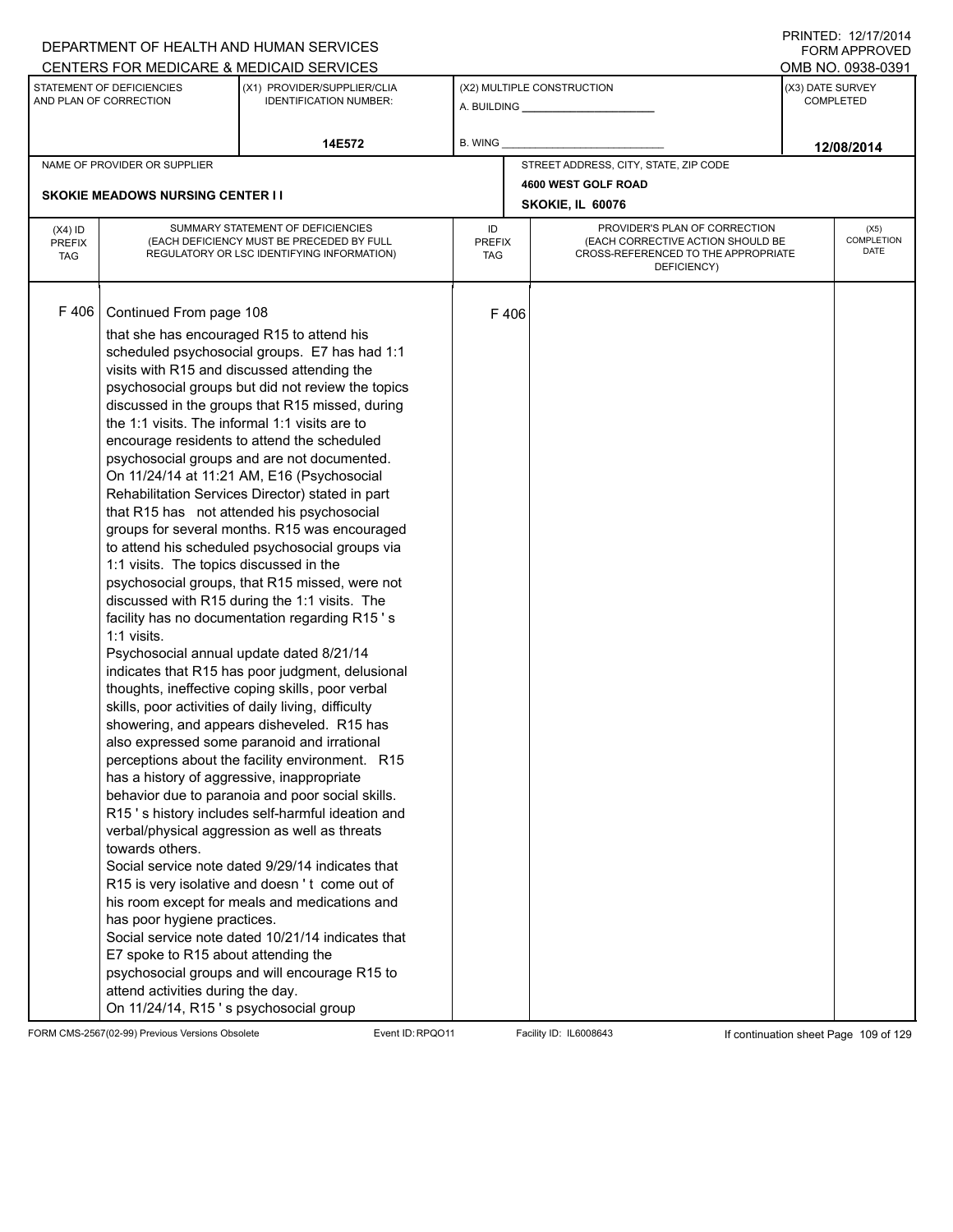|                                          |                                                                                                                                                                                                        | DEPARTMENT OF HEALTH AND HUMAN SERVICES                                                                                                                                                                                                                                                                                                                                                                                                                                                                                                                                                                                                                                                                                                                                                                                                                                                                                                                                                                                                                                                                                                                                                                                                                                                                                                                                                                                                                                                                                                                                                                                                                                                                                                               |                            |      |                                                                                                                          |                  | FORM APPROVED              |
|------------------------------------------|--------------------------------------------------------------------------------------------------------------------------------------------------------------------------------------------------------|-------------------------------------------------------------------------------------------------------------------------------------------------------------------------------------------------------------------------------------------------------------------------------------------------------------------------------------------------------------------------------------------------------------------------------------------------------------------------------------------------------------------------------------------------------------------------------------------------------------------------------------------------------------------------------------------------------------------------------------------------------------------------------------------------------------------------------------------------------------------------------------------------------------------------------------------------------------------------------------------------------------------------------------------------------------------------------------------------------------------------------------------------------------------------------------------------------------------------------------------------------------------------------------------------------------------------------------------------------------------------------------------------------------------------------------------------------------------------------------------------------------------------------------------------------------------------------------------------------------------------------------------------------------------------------------------------------------------------------------------------------|----------------------------|------|--------------------------------------------------------------------------------------------------------------------------|------------------|----------------------------|
|                                          |                                                                                                                                                                                                        | CENTERS FOR MEDICARE & MEDICAID SERVICES                                                                                                                                                                                                                                                                                                                                                                                                                                                                                                                                                                                                                                                                                                                                                                                                                                                                                                                                                                                                                                                                                                                                                                                                                                                                                                                                                                                                                                                                                                                                                                                                                                                                                                              |                            |      |                                                                                                                          |                  | OMB NO. 0938-0391          |
|                                          | STATEMENT OF DEFICIENCIES<br>AND PLAN OF CORRECTION                                                                                                                                                    | (X1) PROVIDER/SUPPLIER/CLIA<br><b>IDENTIFICATION NUMBER:</b>                                                                                                                                                                                                                                                                                                                                                                                                                                                                                                                                                                                                                                                                                                                                                                                                                                                                                                                                                                                                                                                                                                                                                                                                                                                                                                                                                                                                                                                                                                                                                                                                                                                                                          |                            |      | (X2) MULTIPLE CONSTRUCTION<br>A. BUILDING <b>A.</b> BUILDING                                                             | (X3) DATE SURVEY | <b>COMPLETED</b>           |
|                                          |                                                                                                                                                                                                        | 14E572                                                                                                                                                                                                                                                                                                                                                                                                                                                                                                                                                                                                                                                                                                                                                                                                                                                                                                                                                                                                                                                                                                                                                                                                                                                                                                                                                                                                                                                                                                                                                                                                                                                                                                                                                | B. WING                    |      |                                                                                                                          |                  | 12/08/2014                 |
|                                          | NAME OF PROVIDER OR SUPPLIER                                                                                                                                                                           |                                                                                                                                                                                                                                                                                                                                                                                                                                                                                                                                                                                                                                                                                                                                                                                                                                                                                                                                                                                                                                                                                                                                                                                                                                                                                                                                                                                                                                                                                                                                                                                                                                                                                                                                                       |                            |      | STREET ADDRESS, CITY, STATE, ZIP CODE                                                                                    |                  |                            |
|                                          |                                                                                                                                                                                                        |                                                                                                                                                                                                                                                                                                                                                                                                                                                                                                                                                                                                                                                                                                                                                                                                                                                                                                                                                                                                                                                                                                                                                                                                                                                                                                                                                                                                                                                                                                                                                                                                                                                                                                                                                       |                            |      | 4600 WEST GOLF ROAD                                                                                                      |                  |                            |
|                                          | <b>SKOKIE MEADOWS NURSING CENTER I I</b>                                                                                                                                                               |                                                                                                                                                                                                                                                                                                                                                                                                                                                                                                                                                                                                                                                                                                                                                                                                                                                                                                                                                                                                                                                                                                                                                                                                                                                                                                                                                                                                                                                                                                                                                                                                                                                                                                                                                       |                            |      | SKOKIE, IL 60076                                                                                                         |                  |                            |
| $(X4)$ ID<br><b>PREFIX</b><br><b>TAG</b> |                                                                                                                                                                                                        | SUMMARY STATEMENT OF DEFICIENCIES<br>(EACH DEFICIENCY MUST BE PRECEDED BY FULL<br>REGULATORY OR LSC IDENTIFYING INFORMATION)                                                                                                                                                                                                                                                                                                                                                                                                                                                                                                                                                                                                                                                                                                                                                                                                                                                                                                                                                                                                                                                                                                                                                                                                                                                                                                                                                                                                                                                                                                                                                                                                                          | ID<br><b>PREFIX</b><br>TAG |      | PROVIDER'S PLAN OF CORRECTION<br>(EACH CORRECTIVE ACTION SHOULD BE<br>CROSS-REFERENCED TO THE APPROPRIATE<br>DEFICIENCY) |                  | (X5)<br>COMPLETION<br>DATE |
| F 406                                    | Continued From page 109<br>available sessions on 11/19/14<br>available sessions<br>attended zero of three available sessions<br>regular to discuss resident 's treatment<br>rounds/spontaneous visits. | attendance sheets were requested for June to<br>November, 2014. On 11/24/14, E7 presented the<br>following group attendance sheets for R15:<br>Anger and Impulse Control - one/time week -<br>November, 2014, R15 attended one of three<br>Men 's Health - one time/week - October, 2014 -<br>R <sub>15</sub> attended zero of five available sessions and<br>November, 2014, R15 attended zero of three<br>Stress Reduction - one time/week - September<br>and October, 2014 - R15 attended zero of five<br>available sessions and November, 2014, R15<br>Monthly mental health progress notes from July<br>to November, 2014 indicate that R15 did not<br>attend any psychosocial groups from July to<br>October, 2014. The progress notes also indicate<br>that R15 attended one stress and one men's<br>health group in November, 2014. R15 was<br>encouraged to attend the scheduled groups.<br>Care plan initiated on 8/21/14 indicates that R15<br>expresses debilitating, paranoid thoughts and<br>irrational perceptions and interpretations of his<br>environment and has impaired social skills and<br>difficulty forming interpersonal relationships with<br>others. R15 was scheduled for therapy groups to<br>address his issues (including Anger and Impulse<br>Control, Men 's Group). R15 makes excuses to<br>avoid group. Implemented interventions include:<br>Psychosocial Rehabilitation Services Coordinator<br>(PRSC) will communicate with group leader<br>attendance and participation; Staff will give the<br>resident an activity calendar and encourage<br>resident to participate in activities; Try to motivate<br>the resident to get up and out of his room during<br>R15' a care plan review dated 11/20/14, did not |                            | F406 |                                                                                                                          |                  |                            |

FORM CMS-2567(02-99) Previous Versions Obsolete Event ID:RPQO11 Facility ID: IL6008643 If continuation sheet Page 110 of 129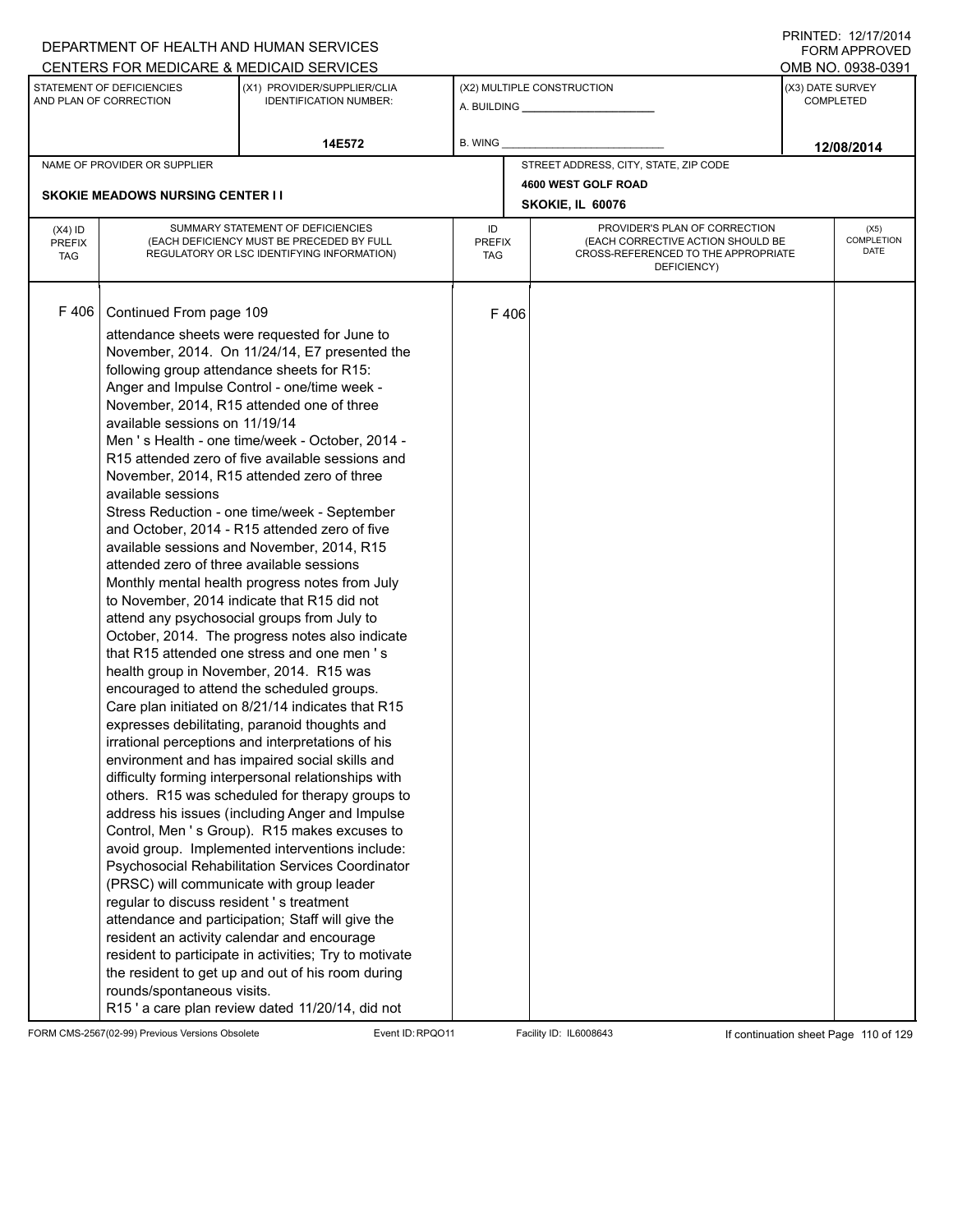|                                          |                                                                                                                                                                                                                                       | DEPARTMENT OF HEALTH AND HUMAN SERVICES                                                                                                                                                                                                                                                                                                                                                                                                                                                                                                                                                                                                                                                                                                                                                                                                                                                                                                                                                                                                                                                                                                                                                                                                                                                                                                                                                                                                                                                                                                                                                         |                            |      |                                                                                                                          |                  | FORM APPROVED              |
|------------------------------------------|---------------------------------------------------------------------------------------------------------------------------------------------------------------------------------------------------------------------------------------|-------------------------------------------------------------------------------------------------------------------------------------------------------------------------------------------------------------------------------------------------------------------------------------------------------------------------------------------------------------------------------------------------------------------------------------------------------------------------------------------------------------------------------------------------------------------------------------------------------------------------------------------------------------------------------------------------------------------------------------------------------------------------------------------------------------------------------------------------------------------------------------------------------------------------------------------------------------------------------------------------------------------------------------------------------------------------------------------------------------------------------------------------------------------------------------------------------------------------------------------------------------------------------------------------------------------------------------------------------------------------------------------------------------------------------------------------------------------------------------------------------------------------------------------------------------------------------------------------|----------------------------|------|--------------------------------------------------------------------------------------------------------------------------|------------------|----------------------------|
|                                          |                                                                                                                                                                                                                                       | CENTERS FOR MEDICARE & MEDICAID SERVICES                                                                                                                                                                                                                                                                                                                                                                                                                                                                                                                                                                                                                                                                                                                                                                                                                                                                                                                                                                                                                                                                                                                                                                                                                                                                                                                                                                                                                                                                                                                                                        |                            |      |                                                                                                                          |                  | OMB NO. 0938-0391          |
|                                          | STATEMENT OF DEFICIENCIES<br>AND PLAN OF CORRECTION                                                                                                                                                                                   | (X1) PROVIDER/SUPPLIER/CLIA<br><b>IDENTIFICATION NUMBER:</b>                                                                                                                                                                                                                                                                                                                                                                                                                                                                                                                                                                                                                                                                                                                                                                                                                                                                                                                                                                                                                                                                                                                                                                                                                                                                                                                                                                                                                                                                                                                                    |                            |      | (X2) MULTIPLE CONSTRUCTION                                                                                               | (X3) DATE SURVEY | <b>COMPLETED</b>           |
|                                          |                                                                                                                                                                                                                                       | 14E572                                                                                                                                                                                                                                                                                                                                                                                                                                                                                                                                                                                                                                                                                                                                                                                                                                                                                                                                                                                                                                                                                                                                                                                                                                                                                                                                                                                                                                                                                                                                                                                          | B. WING                    |      |                                                                                                                          |                  | 12/08/2014                 |
|                                          | NAME OF PROVIDER OR SUPPLIER                                                                                                                                                                                                          |                                                                                                                                                                                                                                                                                                                                                                                                                                                                                                                                                                                                                                                                                                                                                                                                                                                                                                                                                                                                                                                                                                                                                                                                                                                                                                                                                                                                                                                                                                                                                                                                 |                            |      | STREET ADDRESS, CITY, STATE, ZIP CODE                                                                                    |                  |                            |
|                                          |                                                                                                                                                                                                                                       |                                                                                                                                                                                                                                                                                                                                                                                                                                                                                                                                                                                                                                                                                                                                                                                                                                                                                                                                                                                                                                                                                                                                                                                                                                                                                                                                                                                                                                                                                                                                                                                                 |                            |      | 4600 WEST GOLF ROAD                                                                                                      |                  |                            |
|                                          | <b>SKOKIE MEADOWS NURSING CENTER I I</b>                                                                                                                                                                                              |                                                                                                                                                                                                                                                                                                                                                                                                                                                                                                                                                                                                                                                                                                                                                                                                                                                                                                                                                                                                                                                                                                                                                                                                                                                                                                                                                                                                                                                                                                                                                                                                 |                            |      | SKOKIE, IL 60076                                                                                                         |                  |                            |
| $(X4)$ ID<br><b>PREFIX</b><br><b>TAG</b> |                                                                                                                                                                                                                                       | SUMMARY STATEMENT OF DEFICIENCIES<br>(EACH DEFICIENCY MUST BE PRECEDED BY FULL<br>REGULATORY OR LSC IDENTIFYING INFORMATION)                                                                                                                                                                                                                                                                                                                                                                                                                                                                                                                                                                                                                                                                                                                                                                                                                                                                                                                                                                                                                                                                                                                                                                                                                                                                                                                                                                                                                                                                    | ID<br><b>PREFIX</b><br>TAG |      | PROVIDER'S PLAN OF CORRECTION<br>(EACH CORRECTIVE ACTION SHOULD BE<br>CROSS-REFERENCED TO THE APPROPRIATE<br>DEFICIENCY) |                  | (X5)<br>COMPLETION<br>DATE |
| F 406                                    | Continued From page 110<br>interventions on a quarterly basis.<br>(Psychosocial Rehabilitation Services<br>Care Plan policy documents in part:<br>of care.<br>interventions should be revised/updated.<br>refusing groups and 1:1's." | contain updated/revised, interventions to address<br>R15's lack of psychosocial group attendance<br>and identified, individualized psychosocial needs.<br>On 12/3/14 at 2:50 PM, E7 stated in part that she<br>is responsible for updating R15's care plan<br>interventions that address R15's psychosocial<br>needs. E7 updates and revises R15's care plan<br>On 12/3/14 at 2:50 PM, E16 stated in part that E4<br>Coordinator), E7, and E16 conduct all of the<br>psychosocial groups in the facility. E4, E7, and<br>E16 have care plan meetings on Tuesdays and<br>Thursdays and verbally discuss issues/incidents<br>that occur with residents and concerns with any<br>residents that do not attend the groups. The<br>issues discussed verbally are not documented.<br>R15's care plan interventions should have been<br>revised during the 11/20/14 care plan review.<br>The facility 's undated Comprehensive/Quarterly<br>Resident's care plan will be assessed and<br>evaluated quarterly depending on change of level<br>The policy does not indicate when care plan<br>On 11/18/14, at 9:51 am, E16 (Psycho-social<br>Rehab Services Director) stated the following:<br>"(R10) is supposed to go to Stress Reduction,<br>Anger & Impulse, Interpersonal 2, Self-Esteem,<br>and Relapse Prevention groups. He is very<br>resistant to groups and has poor impulse control.<br>He does not attend groups. I don't have a care<br>plan on what groups he s supposed to attend.<br>Neither do I have a care plan that states he is<br>R10's physician order sheet denotes in part the |                            | F406 |                                                                                                                          |                  |                            |

FORM CMS-2567(02-99) Previous Versions Obsolete Event ID:RPQO11 Facility ID: IL6008643 If continuation sheet Page 111 of 129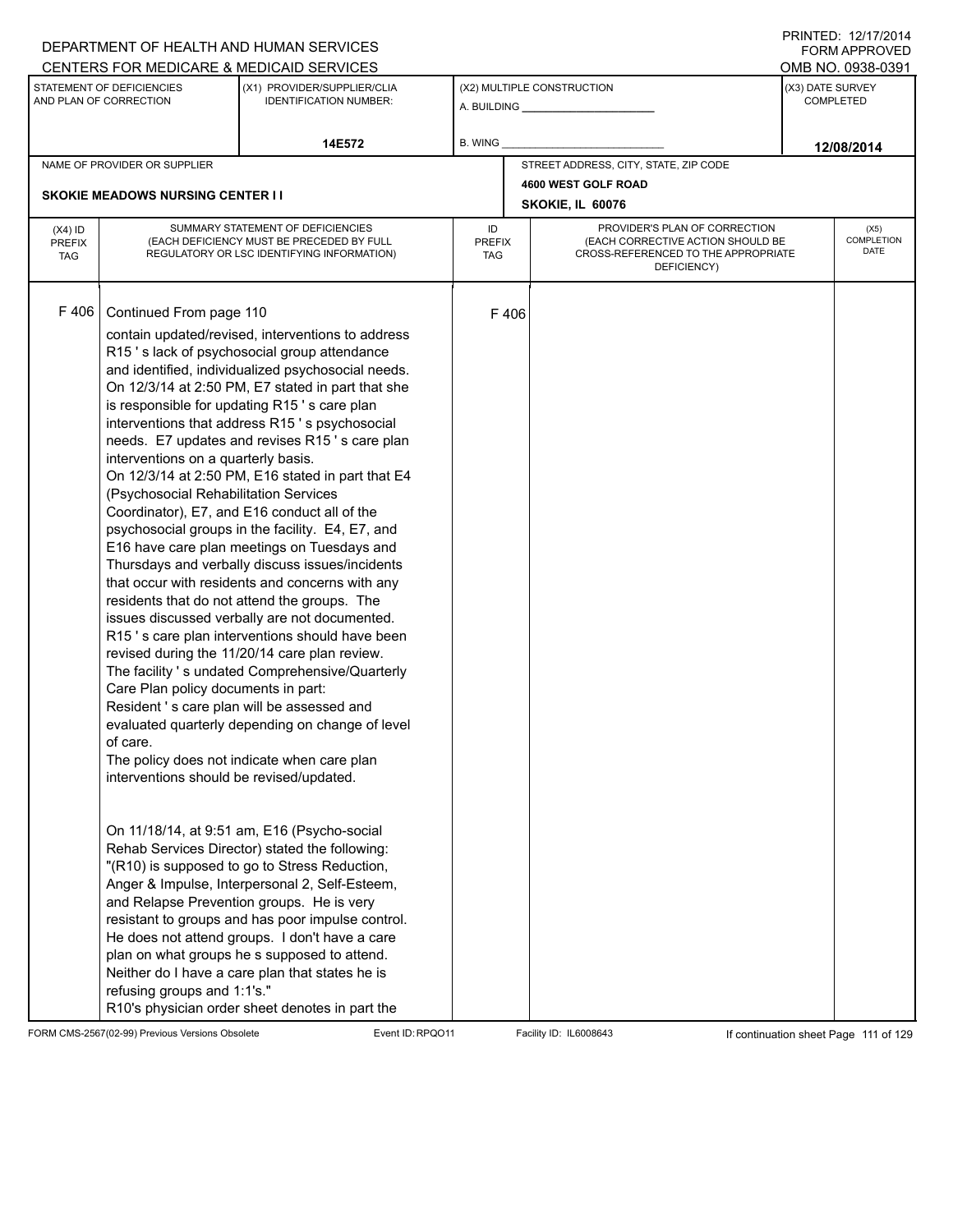|                                          |                                                                                                                                                                                                                                                                                                                                                                                                                                            | DEPARTMENT OF HEALTH AND HUMAN SERVICES                                                                                                                                                                                                                                                                                                                                                                                                                                                                                                                                                                                                                                                                                                                                                                                                                                                                                                                                                                                            |                            |      |                                                                                                                          |  | <b>FORM APPROVED</b>                                      |  |
|------------------------------------------|--------------------------------------------------------------------------------------------------------------------------------------------------------------------------------------------------------------------------------------------------------------------------------------------------------------------------------------------------------------------------------------------------------------------------------------------|------------------------------------------------------------------------------------------------------------------------------------------------------------------------------------------------------------------------------------------------------------------------------------------------------------------------------------------------------------------------------------------------------------------------------------------------------------------------------------------------------------------------------------------------------------------------------------------------------------------------------------------------------------------------------------------------------------------------------------------------------------------------------------------------------------------------------------------------------------------------------------------------------------------------------------------------------------------------------------------------------------------------------------|----------------------------|------|--------------------------------------------------------------------------------------------------------------------------|--|-----------------------------------------------------------|--|
|                                          | STATEMENT OF DEFICIENCIES<br>AND PLAN OF CORRECTION                                                                                                                                                                                                                                                                                                                                                                                        | CENTERS FOR MEDICARE & MEDICAID SERVICES<br>(X1) PROVIDER/SUPPLIER/CLIA<br><b>IDENTIFICATION NUMBER:</b>                                                                                                                                                                                                                                                                                                                                                                                                                                                                                                                                                                                                                                                                                                                                                                                                                                                                                                                           |                            |      | (X2) MULTIPLE CONSTRUCTION<br>A. BUILDING <b>A.</b> BUILDING                                                             |  | OMB NO. 0938-0391<br>(X3) DATE SURVEY<br><b>COMPLETED</b> |  |
|                                          |                                                                                                                                                                                                                                                                                                                                                                                                                                            | 14E572                                                                                                                                                                                                                                                                                                                                                                                                                                                                                                                                                                                                                                                                                                                                                                                                                                                                                                                                                                                                                             | B. WING                    |      |                                                                                                                          |  | 12/08/2014                                                |  |
|                                          | NAME OF PROVIDER OR SUPPLIER                                                                                                                                                                                                                                                                                                                                                                                                               |                                                                                                                                                                                                                                                                                                                                                                                                                                                                                                                                                                                                                                                                                                                                                                                                                                                                                                                                                                                                                                    |                            |      | STREET ADDRESS, CITY, STATE, ZIP CODE                                                                                    |  |                                                           |  |
|                                          | <b>SKOKIE MEADOWS NURSING CENTER II</b>                                                                                                                                                                                                                                                                                                                                                                                                    |                                                                                                                                                                                                                                                                                                                                                                                                                                                                                                                                                                                                                                                                                                                                                                                                                                                                                                                                                                                                                                    |                            |      | 4600 WEST GOLF ROAD<br>SKOKIE, IL 60076                                                                                  |  |                                                           |  |
| $(X4)$ ID<br><b>PREFIX</b><br><b>TAG</b> |                                                                                                                                                                                                                                                                                                                                                                                                                                            | SUMMARY STATEMENT OF DEFICIENCIES<br>(EACH DEFICIENCY MUST BE PRECEDED BY FULL<br>REGULATORY OR LSC IDENTIFYING INFORMATION)                                                                                                                                                                                                                                                                                                                                                                                                                                                                                                                                                                                                                                                                                                                                                                                                                                                                                                       | ID<br><b>PREFIX</b><br>TAG |      | PROVIDER'S PLAN OF CORRECTION<br>(EACH CORRECTIVE ACTION SHOULD BE<br>CROSS-REFERENCED TO THE APPROPRIATE<br>DEFICIENCY) |  | (X5)<br><b>COMPLETION</b><br><b>DATE</b>                  |  |
| F 406                                    | Continued From page 111<br>following diagnoses: Bipolar Disorder and<br>R10 to try alternative strategies in place of<br>specific psychosocial needs who are not<br>behavioral, and/or extreme psychosocial<br>withdrawal, mood state-related problems.<br>are 1-3x (3 times) /week."<br>Services Counselor) and PRSD should be<br>stated. "The PRSC and PRSD should be<br>go to groups. They are required to do 1:1<br>residents refuse." | Depression. Record review of R10's medical<br>chart indicates lack of interventions to encourage<br>psychosocial groups. E16 stated, "I don't have<br>1:1's documented anywhere for (R10). I do see<br>(R10) in my office and I talk to him occasionally."<br>Facility's policy titled One to One Intervention<br>Protocol: Structured Professional Counseling<br>Format denotes in part: "The purpose is to<br>provide a personalized forum for residents with<br>appropriate for group intervention due to medical,<br>Recommended scheduled therapeutic sessions<br>On 11/9/14 at 10:30 am, E1 (Administrator)<br>stated, "The PRSC's (Psycho-social Rehab<br>documenting their 1:1's in a timely manner. The<br>residents are required to go to groups, but they<br>are not required to go to activities. If they refuse<br>groups, the PRSC's and PRSD should be doing<br>1:1's." At 10:52 am, E2 (Director of Nursing)<br>encouraging the residents to get out of bed and<br>documentation which is kept in the chart if the |                            | F406 |                                                                                                                          |  |                                                           |  |

FORM CMS-2567(02-99) Previous Versions Obsolete Event ID:RPQO11 Facility ID: IL6008643 If continuation sheet Page 112 of 129

PRINTED: 12/17/2014 FORM APPROVED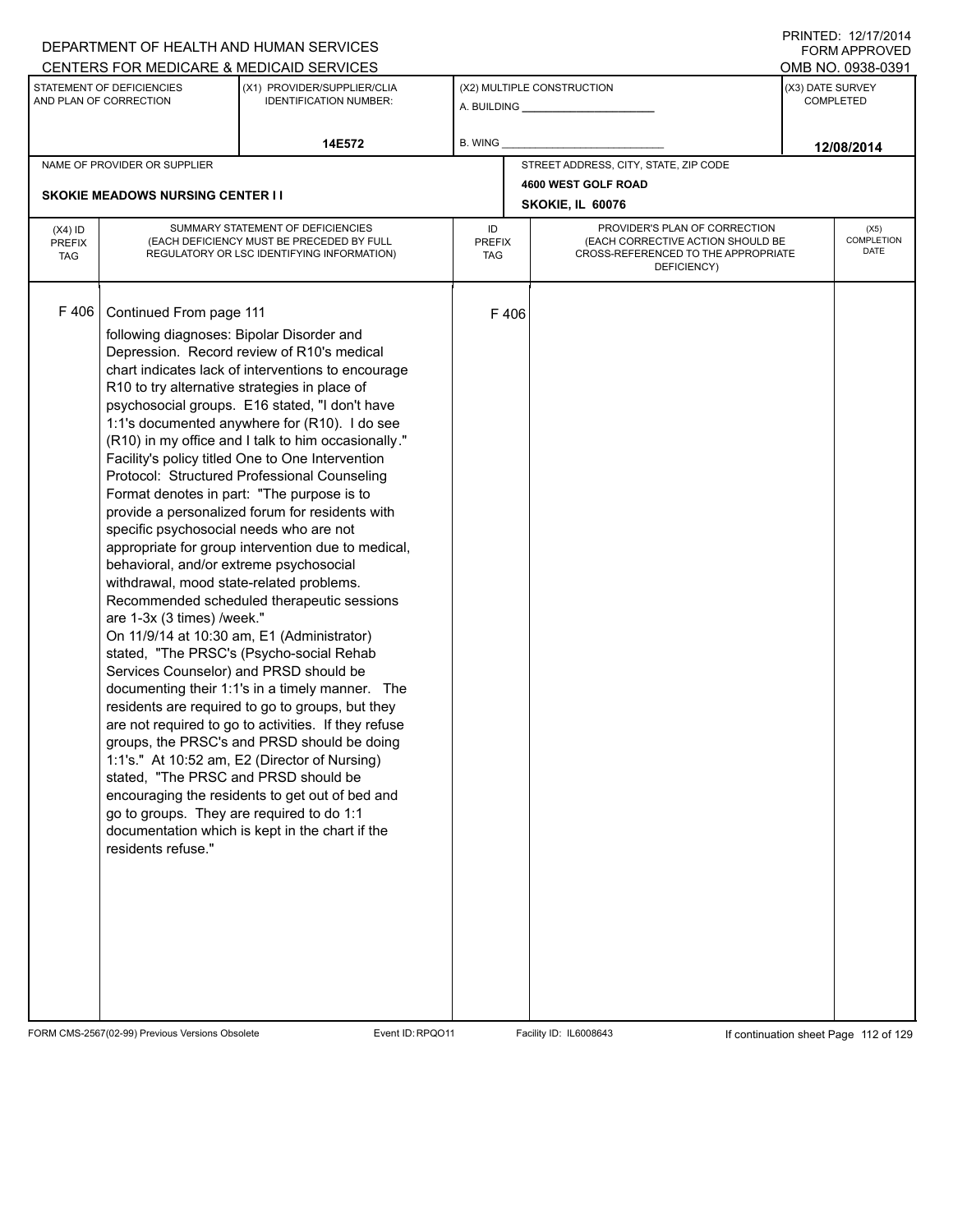|                                          |                                                                                                                                                                                                                                                                                      | DEPARTMENT OF HEALTH AND HUMAN SERVICES<br>CENTERS FOR MEDICARE & MEDICAID SERVICES                                                                                                                                                                                                                                                                                                                                                                                                                                                                                                                                                                                                                                                                                                                                                                                                                                                                                                                                                                                                                                                                                                                                                                                                                                                                                                                                                          |                                   |                            |                                                                                                                          | FNINILD. 14/11/4014<br><b>FORM APPROVED</b><br>OMB NO. 0938-0391 |
|------------------------------------------|--------------------------------------------------------------------------------------------------------------------------------------------------------------------------------------------------------------------------------------------------------------------------------------|----------------------------------------------------------------------------------------------------------------------------------------------------------------------------------------------------------------------------------------------------------------------------------------------------------------------------------------------------------------------------------------------------------------------------------------------------------------------------------------------------------------------------------------------------------------------------------------------------------------------------------------------------------------------------------------------------------------------------------------------------------------------------------------------------------------------------------------------------------------------------------------------------------------------------------------------------------------------------------------------------------------------------------------------------------------------------------------------------------------------------------------------------------------------------------------------------------------------------------------------------------------------------------------------------------------------------------------------------------------------------------------------------------------------------------------------|-----------------------------------|----------------------------|--------------------------------------------------------------------------------------------------------------------------|------------------------------------------------------------------|
|                                          | STATEMENT OF DEFICIENCIES<br>AND PLAN OF CORRECTION                                                                                                                                                                                                                                  | (X1) PROVIDER/SUPPLIER/CLIA<br><b>IDENTIFICATION NUMBER:</b>                                                                                                                                                                                                                                                                                                                                                                                                                                                                                                                                                                                                                                                                                                                                                                                                                                                                                                                                                                                                                                                                                                                                                                                                                                                                                                                                                                                 |                                   | (X2) MULTIPLE CONSTRUCTION |                                                                                                                          | (X3) DATE SURVEY<br><b>COMPLETED</b>                             |
|                                          |                                                                                                                                                                                                                                                                                      | 14E572                                                                                                                                                                                                                                                                                                                                                                                                                                                                                                                                                                                                                                                                                                                                                                                                                                                                                                                                                                                                                                                                                                                                                                                                                                                                                                                                                                                                                                       | <b>B. WING</b>                    |                            |                                                                                                                          | 12/08/2014                                                       |
|                                          | NAME OF PROVIDER OR SUPPLIER                                                                                                                                                                                                                                                         |                                                                                                                                                                                                                                                                                                                                                                                                                                                                                                                                                                                                                                                                                                                                                                                                                                                                                                                                                                                                                                                                                                                                                                                                                                                                                                                                                                                                                                              |                                   |                            | STREET ADDRESS, CITY, STATE, ZIP CODE                                                                                    |                                                                  |
|                                          |                                                                                                                                                                                                                                                                                      |                                                                                                                                                                                                                                                                                                                                                                                                                                                                                                                                                                                                                                                                                                                                                                                                                                                                                                                                                                                                                                                                                                                                                                                                                                                                                                                                                                                                                                              |                                   | 4600 WEST GOLF ROAD        |                                                                                                                          |                                                                  |
|                                          | <b>SKOKIE MEADOWS NURSING CENTER II</b>                                                                                                                                                                                                                                              |                                                                                                                                                                                                                                                                                                                                                                                                                                                                                                                                                                                                                                                                                                                                                                                                                                                                                                                                                                                                                                                                                                                                                                                                                                                                                                                                                                                                                                              |                                   | SKOKIE, IL 60076           |                                                                                                                          |                                                                  |
| $(X4)$ ID<br><b>PREFIX</b><br><b>TAG</b> |                                                                                                                                                                                                                                                                                      | SUMMARY STATEMENT OF DEFICIENCIES<br>(EACH DEFICIENCY MUST BE PRECEDED BY FULL<br>REGULATORY OR LSC IDENTIFYING INFORMATION)                                                                                                                                                                                                                                                                                                                                                                                                                                                                                                                                                                                                                                                                                                                                                                                                                                                                                                                                                                                                                                                                                                                                                                                                                                                                                                                 | ID<br><b>PREFIX</b><br><b>TAG</b> |                            | PROVIDER'S PLAN OF CORRECTION<br>(EACH CORRECTIVE ACTION SHOULD BE<br>CROSS-REFERENCED TO THE APPROPRIATE<br>DEFICIENCY) | (X5)<br>COMPLETION<br><b>DATE</b>                                |
| F406                                     | Continued From page 112                                                                                                                                                                                                                                                              |                                                                                                                                                                                                                                                                                                                                                                                                                                                                                                                                                                                                                                                                                                                                                                                                                                                                                                                                                                                                                                                                                                                                                                                                                                                                                                                                                                                                                                              | F406                              |                            |                                                                                                                          |                                                                  |
|                                          | Abuse, Hepatitis B and Prostate Cancer.<br>know. " R2 was in attendance for stress<br>reduction.<br>R2 's Mental Health progress Note for the<br>each program generally meets four times a<br>bed, be active and socialize, attend leisure<br>calendar.<br>some meaningful activity. | Physician Order Sheet (POS) denotes R2's<br>diagnoses to include but not limited to Paranoid<br>Schizoaffective Chronic Type, History Alcohol<br>On 11/17/14 at 12:55pm R2 stated in part that he<br>has formal programming three times a week, "<br>no Monday groups. " On 11/18/14 at 10:30 am<br>asked R2 about groups and he stated " don't<br>months of September and October 2014 denotes<br>that R2 has six formal programs listed: Smoking<br>Cessation, Stress reduction, Interpersonal Skills<br>II, Self Esteem, Men 's health and Anger and<br>Impulse Management. E16 stated in part that<br>month. Attendance and Participation denote that<br>R2 did not attend any formal programs at any<br>time in the month of September and October.<br>On 12/3/14 at 11:50 am E16 (Psychological<br>Rehabilitation Services Director) stated in part<br>that if residents refuse to attend their formal<br>rehabilitative programming, they receive basic<br>encouragement through a one to one where each<br>resident is encouraged get up, possibly out of<br>activities which are listed on the monthly and daily<br>E16 indicated that the content of the formal<br>programming was not reviewed in the one to one,<br>only encouragement to be engaged and active in<br>R2 's Social services care plan initiated 11/13/14<br>to 2/12/15 states that R2 would benefit from in<br>house psychological social rehabilitative groups. |                                   |                            |                                                                                                                          |                                                                  |

FORM CMS-2567(02-99) Previous Versions Obsolete Event ID:RPQO11 Facility ID: IL6008643 If continuation sheet Page 113 of 129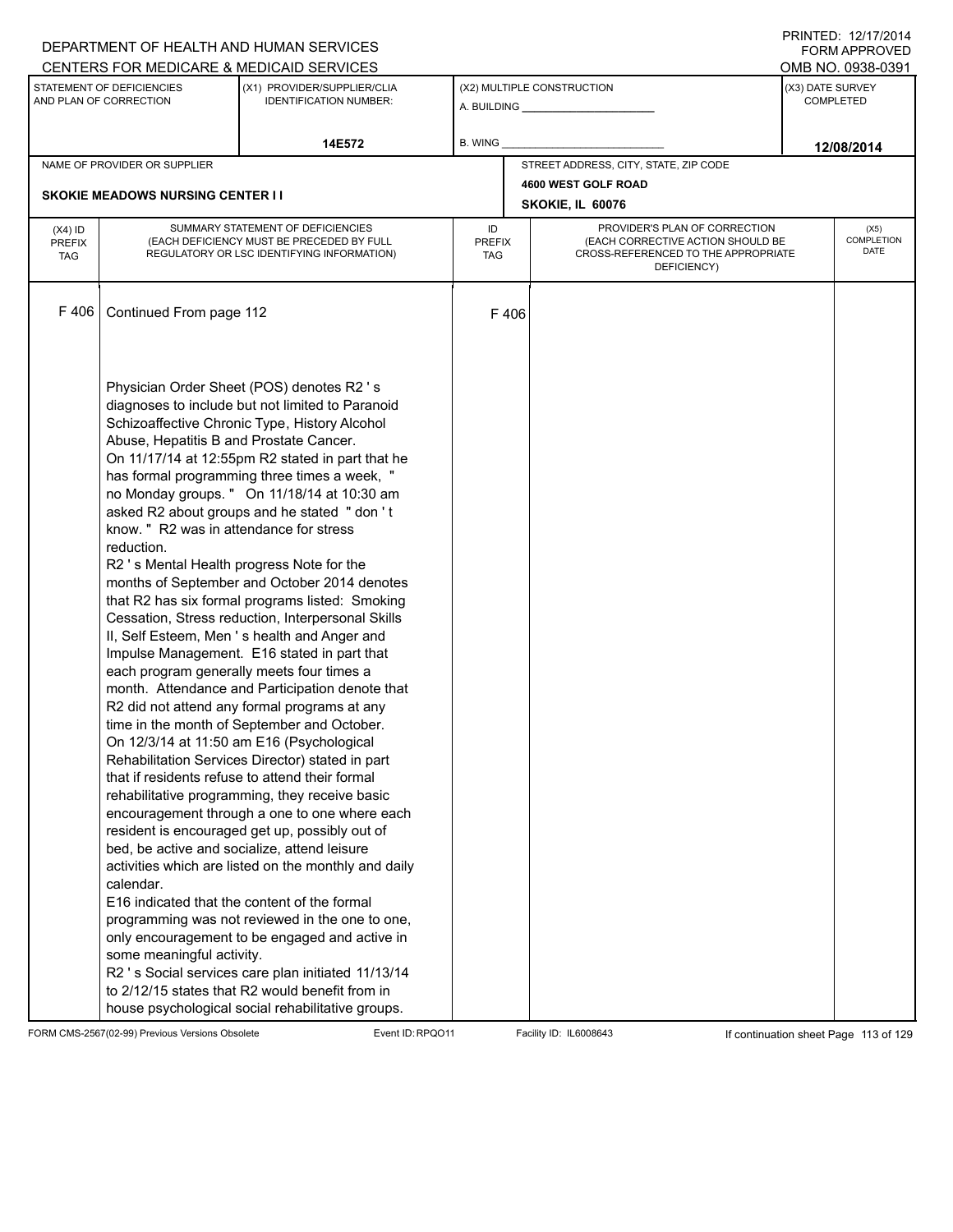|                                          |                                                     | DEPARTMENT OF HEALTH AND HUMAN SERVICES                                                                                      |                            |      |                                                                                                                          |                  | $1 \times 1 \times 1 = 1$ . $1 \times 1 \times 1 = 1$<br><b>FORM APPROVED</b> |
|------------------------------------------|-----------------------------------------------------|------------------------------------------------------------------------------------------------------------------------------|----------------------------|------|--------------------------------------------------------------------------------------------------------------------------|------------------|-------------------------------------------------------------------------------|
|                                          |                                                     | CENTERS FOR MEDICARE & MEDICAID SERVICES                                                                                     |                            |      |                                                                                                                          |                  | OMB NO. 0938-0391                                                             |
|                                          | STATEMENT OF DEFICIENCIES<br>AND PLAN OF CORRECTION | (X1) PROVIDER/SUPPLIER/CLIA<br><b>IDENTIFICATION NUMBER:</b>                                                                 |                            |      | (X2) MULTIPLE CONSTRUCTION                                                                                               | (X3) DATE SURVEY | <b>COMPLETED</b>                                                              |
|                                          |                                                     | 14E572                                                                                                                       | B. WING                    |      |                                                                                                                          |                  | 12/08/2014                                                                    |
|                                          | NAME OF PROVIDER OR SUPPLIER                        |                                                                                                                              |                            |      | STREET ADDRESS, CITY, STATE, ZIP CODE                                                                                    |                  |                                                                               |
|                                          | <b>SKOKIE MEADOWS NURSING CENTER II</b>             |                                                                                                                              |                            |      | 4600 WEST GOLF ROAD                                                                                                      |                  |                                                                               |
|                                          |                                                     |                                                                                                                              |                            |      | SKOKIE, IL 60076                                                                                                         |                  |                                                                               |
| $(X4)$ ID<br><b>PREFIX</b><br><b>TAG</b> |                                                     | SUMMARY STATEMENT OF DEFICIENCIES<br>(EACH DEFICIENCY MUST BE PRECEDED BY FULL<br>REGULATORY OR LSC IDENTIFYING INFORMATION) | ID<br><b>PREFIX</b><br>TAG |      | PROVIDER'S PLAN OF CORRECTION<br>(EACH CORRECTIVE ACTION SHOULD BE<br>CROSS-REFERENCED TO THE APPROPRIATE<br>DEFICIENCY) |                  | (X5)<br>COMPLETION<br><b>DATE</b>                                             |
| F406                                     | Continued From page 113                             |                                                                                                                              |                            | F406 |                                                                                                                          |                  |                                                                               |
|                                          |                                                     | Care plan interventions do not denote how R2 will                                                                            |                            |      |                                                                                                                          |                  |                                                                               |
|                                          |                                                     | receive those beneficial services if he does not                                                                             |                            |      |                                                                                                                          |                  |                                                                               |
|                                          |                                                     | attend formal programming and one to ones don'                                                                               |                            |      |                                                                                                                          |                  |                                                                               |
|                                          | t cover any of the formal program content.          | 483.65 INFECTION CONTROL, PREVENT                                                                                            |                            | F441 |                                                                                                                          |                  |                                                                               |
| F441<br>$SS = F$                         | SPREAD, LINENS                                      |                                                                                                                              |                            |      |                                                                                                                          |                  |                                                                               |
|                                          |                                                     |                                                                                                                              |                            |      |                                                                                                                          |                  |                                                                               |
|                                          | The facility must establish and maintain an         |                                                                                                                              |                            |      |                                                                                                                          |                  |                                                                               |
|                                          |                                                     | Infection Control Program designed to provide a                                                                              |                            |      |                                                                                                                          |                  |                                                                               |
|                                          |                                                     | safe, sanitary and comfortable environment and<br>to help prevent the development and transmission                           |                            |      |                                                                                                                          |                  |                                                                               |
|                                          | of disease and infection.                           |                                                                                                                              |                            |      |                                                                                                                          |                  |                                                                               |
|                                          |                                                     |                                                                                                                              |                            |      |                                                                                                                          |                  |                                                                               |
|                                          | (a) Infection Control Program                       | The facility must establish an Infection Control                                                                             |                            |      |                                                                                                                          |                  |                                                                               |
|                                          | Program under which it -                            |                                                                                                                              |                            |      |                                                                                                                          |                  |                                                                               |
|                                          |                                                     | (1) Investigates, controls, and prevents infections                                                                          |                            |      |                                                                                                                          |                  |                                                                               |
|                                          | in the facility;                                    |                                                                                                                              |                            |      |                                                                                                                          |                  |                                                                               |
|                                          |                                                     | (2) Decides what procedures, such as isolation,<br>should be applied to an individual resident; and                          |                            |      |                                                                                                                          |                  |                                                                               |
|                                          |                                                     | (3) Maintains a record of incidents and corrective                                                                           |                            |      |                                                                                                                          |                  |                                                                               |
|                                          | actions related to infections.                      |                                                                                                                              |                            |      |                                                                                                                          |                  |                                                                               |
|                                          | (b) Preventing Spread of Infection                  |                                                                                                                              |                            |      |                                                                                                                          |                  |                                                                               |
|                                          | (1) When the Infection Control Program              |                                                                                                                              |                            |      |                                                                                                                          |                  |                                                                               |
|                                          |                                                     | determines that a resident needs isolation to                                                                                |                            |      |                                                                                                                          |                  |                                                                               |
|                                          |                                                     | prevent the spread of infection, the facility must                                                                           |                            |      |                                                                                                                          |                  |                                                                               |
|                                          | isolate the resident.                               |                                                                                                                              |                            |      |                                                                                                                          |                  |                                                                               |
|                                          |                                                     | (2) The facility must prohibit employees with a<br>communicable disease or infected skin lesions                             |                            |      |                                                                                                                          |                  |                                                                               |
|                                          |                                                     | from direct contact with residents or their food, if                                                                         |                            |      |                                                                                                                          |                  |                                                                               |
|                                          | direct contact will transmit the disease.           |                                                                                                                              |                            |      |                                                                                                                          |                  |                                                                               |
|                                          |                                                     | (3) The facility must require staff to wash their                                                                            |                            |      |                                                                                                                          |                  |                                                                               |
|                                          | hand washing is indicated by accepted               | hands after each direct resident contact for which                                                                           |                            |      |                                                                                                                          |                  |                                                                               |
|                                          | professional practice.                              |                                                                                                                              |                            |      |                                                                                                                          |                  |                                                                               |
|                                          |                                                     |                                                                                                                              |                            |      |                                                                                                                          |                  |                                                                               |
|                                          | (c) Linens                                          |                                                                                                                              |                            |      |                                                                                                                          |                  |                                                                               |
|                                          |                                                     |                                                                                                                              |                            |      |                                                                                                                          |                  |                                                                               |

FORM CMS-2567(02-99) Previous Versions Obsolete Event ID:RPQO11 Facility ID: IL6008643 If continuation sheet Page 114 of 129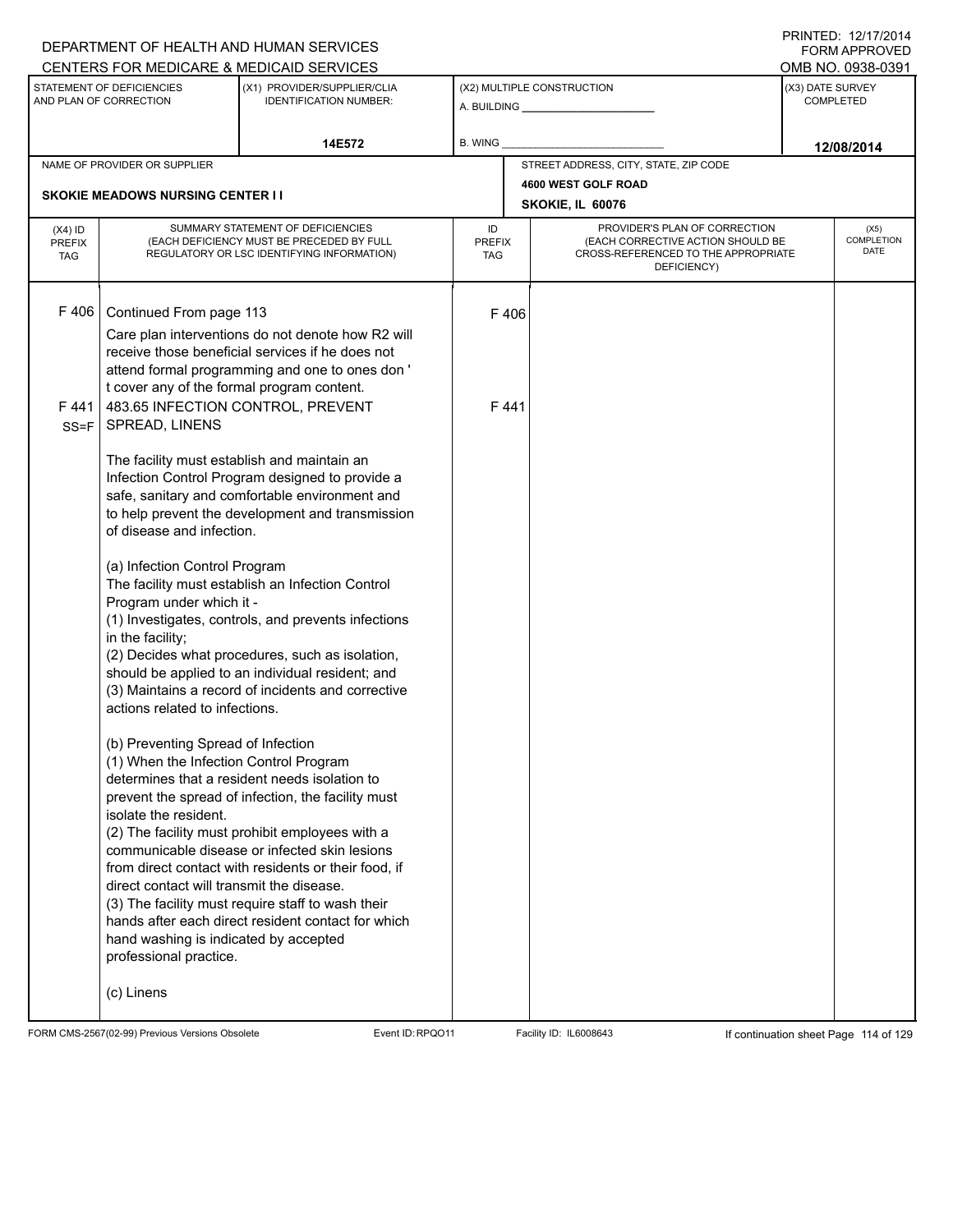|                                          |                                                                                                                                                                                          | DEPARTMENT OF HEALTH AND HUMAN SERVICES                                                                                                                                                                                                                                                                                                                                                                                                                                                                                                                                                                                                                                                                                                                                                                                                                                                                                                                                                                                                                                                                                                                                                                                                                                                                                                                                                     |                                   |                                                              |                                                                                                                          | <b>FORM APPROVED</b>                 |
|------------------------------------------|------------------------------------------------------------------------------------------------------------------------------------------------------------------------------------------|---------------------------------------------------------------------------------------------------------------------------------------------------------------------------------------------------------------------------------------------------------------------------------------------------------------------------------------------------------------------------------------------------------------------------------------------------------------------------------------------------------------------------------------------------------------------------------------------------------------------------------------------------------------------------------------------------------------------------------------------------------------------------------------------------------------------------------------------------------------------------------------------------------------------------------------------------------------------------------------------------------------------------------------------------------------------------------------------------------------------------------------------------------------------------------------------------------------------------------------------------------------------------------------------------------------------------------------------------------------------------------------------|-----------------------------------|--------------------------------------------------------------|--------------------------------------------------------------------------------------------------------------------------|--------------------------------------|
|                                          |                                                                                                                                                                                          | CENTERS FOR MEDICARE & MEDICAID SERVICES                                                                                                                                                                                                                                                                                                                                                                                                                                                                                                                                                                                                                                                                                                                                                                                                                                                                                                                                                                                                                                                                                                                                                                                                                                                                                                                                                    |                                   |                                                              |                                                                                                                          | OMB NO. 0938-0391                    |
|                                          | STATEMENT OF DEFICIENCIES<br>AND PLAN OF CORRECTION                                                                                                                                      | (X1) PROVIDER/SUPPLIER/CLIA<br><b>IDENTIFICATION NUMBER:</b>                                                                                                                                                                                                                                                                                                                                                                                                                                                                                                                                                                                                                                                                                                                                                                                                                                                                                                                                                                                                                                                                                                                                                                                                                                                                                                                                |                                   | (X2) MULTIPLE CONSTRUCTION<br>A. BUILDING <b>A.</b> BUILDING |                                                                                                                          | (X3) DATE SURVEY<br><b>COMPLETED</b> |
|                                          |                                                                                                                                                                                          | 14E572                                                                                                                                                                                                                                                                                                                                                                                                                                                                                                                                                                                                                                                                                                                                                                                                                                                                                                                                                                                                                                                                                                                                                                                                                                                                                                                                                                                      | B. WING                           |                                                              |                                                                                                                          | 12/08/2014                           |
|                                          | NAME OF PROVIDER OR SUPPLIER                                                                                                                                                             |                                                                                                                                                                                                                                                                                                                                                                                                                                                                                                                                                                                                                                                                                                                                                                                                                                                                                                                                                                                                                                                                                                                                                                                                                                                                                                                                                                                             |                                   | STREET ADDRESS, CITY, STATE, ZIP CODE                        |                                                                                                                          |                                      |
|                                          |                                                                                                                                                                                          |                                                                                                                                                                                                                                                                                                                                                                                                                                                                                                                                                                                                                                                                                                                                                                                                                                                                                                                                                                                                                                                                                                                                                                                                                                                                                                                                                                                             |                                   | 4600 WEST GOLF ROAD                                          |                                                                                                                          |                                      |
|                                          | <b>SKOKIE MEADOWS NURSING CENTER II</b>                                                                                                                                                  |                                                                                                                                                                                                                                                                                                                                                                                                                                                                                                                                                                                                                                                                                                                                                                                                                                                                                                                                                                                                                                                                                                                                                                                                                                                                                                                                                                                             |                                   | SKOKIE, IL 60076                                             |                                                                                                                          |                                      |
| $(X4)$ ID<br><b>PREFIX</b><br><b>TAG</b> |                                                                                                                                                                                          | SUMMARY STATEMENT OF DEFICIENCIES<br>(EACH DEFICIENCY MUST BE PRECEDED BY FULL<br>REGULATORY OR LSC IDENTIFYING INFORMATION)                                                                                                                                                                                                                                                                                                                                                                                                                                                                                                                                                                                                                                                                                                                                                                                                                                                                                                                                                                                                                                                                                                                                                                                                                                                                | ID<br><b>PREFIX</b><br><b>TAG</b> |                                                              | PROVIDER'S PLAN OF CORRECTION<br>(EACH CORRECTIVE ACTION SHOULD BE<br>CROSS-REFERENCED TO THE APPROPRIATE<br>DEFICIENCY) | (X5)<br>COMPLETION<br>DATE           |
| F441                                     | Continued From page 114<br>infection.                                                                                                                                                    | Personnel must handle, store, process and<br>transport linens so as to prevent the spread of                                                                                                                                                                                                                                                                                                                                                                                                                                                                                                                                                                                                                                                                                                                                                                                                                                                                                                                                                                                                                                                                                                                                                                                                                                                                                                | F441                              |                                                              |                                                                                                                          |                                      |
|                                          | by:<br>review, the facility failed to follow standard<br>hygiene during medication<br>R47, R48) in the supplemental sample. In<br>Findings include:<br>perform R20's blood glucose test. | This REQUIREMENT is not met as evidenced<br>Based on observation, interview and record<br>infection control practices by failing to: properly<br>sanitize blood glucose machines, perform hand<br>administration/distribution of meals and perform<br>proper hand sanitization with hand gel. These<br>deficient practices affected three residents (R1,<br>R8, R14) of 18 residents in the sample reviewed<br>for infection control and 22 residents (R19, R20,<br>R21, R22, R23, R24, R25, R26, R27, R28, R29,<br>R30, R31, R32, R33, R34, R36, R37, R38, R39,<br>addition, the facility failed to store/handle clean<br>linen properly. This deficient practice had the<br>potential to affect all 90 residents in the facility.<br>On 11/17/14 at 4:38pm, E20 (LPN-Licensed<br>Practical Nurse) was gloved and prepared to<br>perform R20's blood glucose test. E20 realized<br>that she had to retrieve R20's blood glucose<br>machine from a locked compartment on the cart.<br>With her gloves on, E20 reached into her uniform<br>pocket for the keys and unlocked the cart. E20<br>did not remove her gloves. E20 continued to<br>During blood glucose monitoring on 11/19/14 at<br>11:42 am, E9 (RN-Registered Nurse) used hand<br>sanitizer, rubbed her hands together for two<br>seconds and gloved. E9 performed R38's blood<br>glucose test. E9 removed her gloves, used hand |                                   |                                                              |                                                                                                                          |                                      |

FORM CMS-2567(02-99) Previous Versions Obsolete Event ID:RPQO11 Facility ID: IL6008643 If continuation sheet Page 115 of 129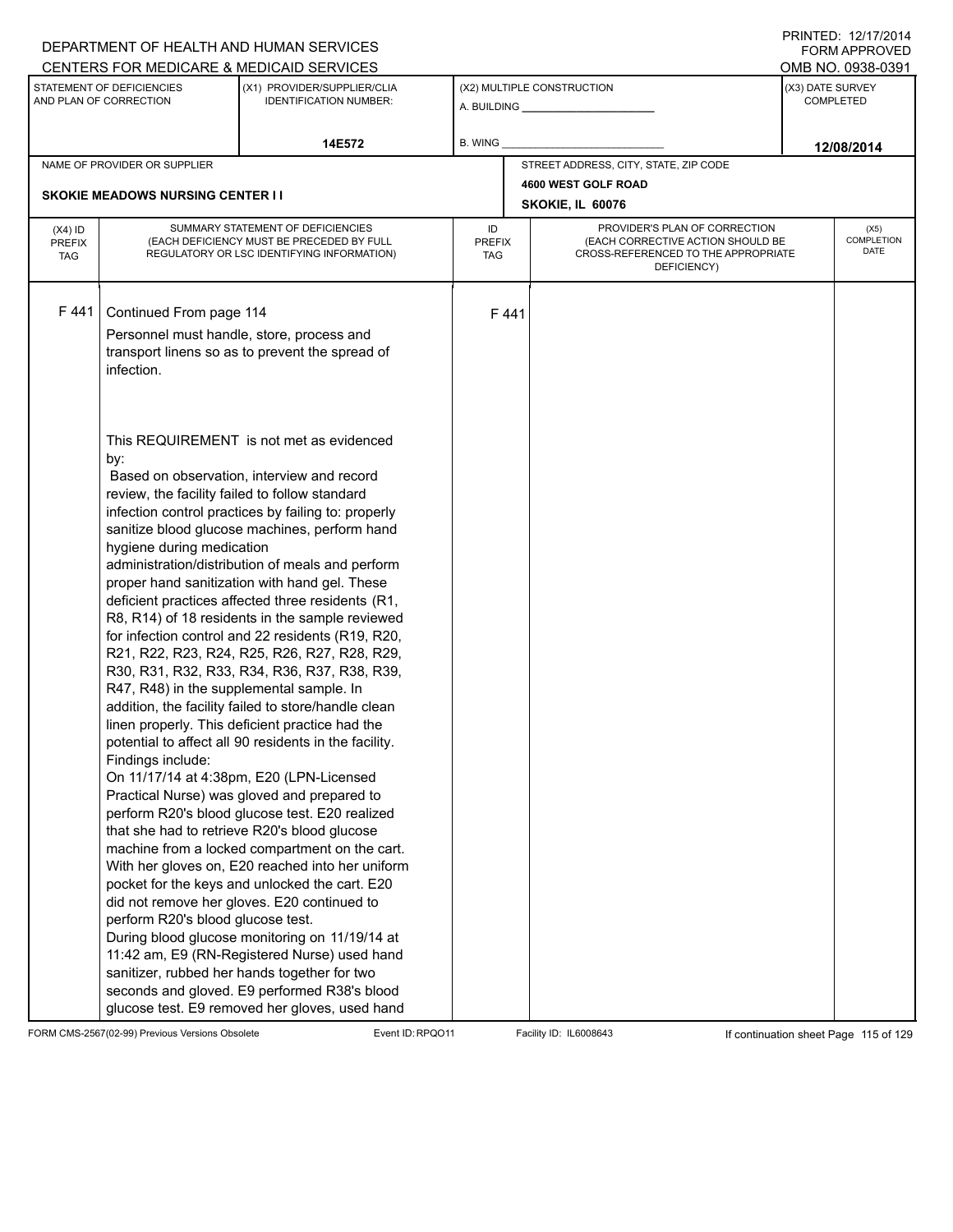|                                          |                                                                                                                                                                     | DEPARTMENT OF HEALTH AND HUMAN SERVICES                                                                                                                                                                                                                                                                                                                                                                                                                                                                                                                                                                                                                                                                                                                                                                                                                                                                                                                                                                                                                                                                                                                                                                                                                                                                                                                                                                                                                                                                                                                                                                                                                                                                                                                                                                  |                                   |      |                                                                                                                          |                  | $1 \times 1 \times 1 = 1$ . $1 \times 1 \times 1 \times 1 = 1$<br>FORM APPROVED |
|------------------------------------------|---------------------------------------------------------------------------------------------------------------------------------------------------------------------|----------------------------------------------------------------------------------------------------------------------------------------------------------------------------------------------------------------------------------------------------------------------------------------------------------------------------------------------------------------------------------------------------------------------------------------------------------------------------------------------------------------------------------------------------------------------------------------------------------------------------------------------------------------------------------------------------------------------------------------------------------------------------------------------------------------------------------------------------------------------------------------------------------------------------------------------------------------------------------------------------------------------------------------------------------------------------------------------------------------------------------------------------------------------------------------------------------------------------------------------------------------------------------------------------------------------------------------------------------------------------------------------------------------------------------------------------------------------------------------------------------------------------------------------------------------------------------------------------------------------------------------------------------------------------------------------------------------------------------------------------------------------------------------------------------|-----------------------------------|------|--------------------------------------------------------------------------------------------------------------------------|------------------|---------------------------------------------------------------------------------|
|                                          |                                                                                                                                                                     | CENTERS FOR MEDICARE & MEDICAID SERVICES                                                                                                                                                                                                                                                                                                                                                                                                                                                                                                                                                                                                                                                                                                                                                                                                                                                                                                                                                                                                                                                                                                                                                                                                                                                                                                                                                                                                                                                                                                                                                                                                                                                                                                                                                                 |                                   |      |                                                                                                                          |                  | OMB NO. 0938-0391                                                               |
|                                          | STATEMENT OF DEFICIENCIES<br>AND PLAN OF CORRECTION                                                                                                                 | (X1) PROVIDER/SUPPLIER/CLIA<br><b>IDENTIFICATION NUMBER:</b>                                                                                                                                                                                                                                                                                                                                                                                                                                                                                                                                                                                                                                                                                                                                                                                                                                                                                                                                                                                                                                                                                                                                                                                                                                                                                                                                                                                                                                                                                                                                                                                                                                                                                                                                             |                                   |      | (X2) MULTIPLE CONSTRUCTION<br>A. BUILDING <b>A.</b> BUILDING                                                             | (X3) DATE SURVEY | <b>COMPLETED</b>                                                                |
|                                          |                                                                                                                                                                     | 14E572                                                                                                                                                                                                                                                                                                                                                                                                                                                                                                                                                                                                                                                                                                                                                                                                                                                                                                                                                                                                                                                                                                                                                                                                                                                                                                                                                                                                                                                                                                                                                                                                                                                                                                                                                                                                   | B. WING                           |      |                                                                                                                          |                  | 12/08/2014                                                                      |
|                                          | NAME OF PROVIDER OR SUPPLIER                                                                                                                                        |                                                                                                                                                                                                                                                                                                                                                                                                                                                                                                                                                                                                                                                                                                                                                                                                                                                                                                                                                                                                                                                                                                                                                                                                                                                                                                                                                                                                                                                                                                                                                                                                                                                                                                                                                                                                          |                                   |      | STREET ADDRESS, CITY, STATE, ZIP CODE                                                                                    |                  |                                                                                 |
|                                          |                                                                                                                                                                     |                                                                                                                                                                                                                                                                                                                                                                                                                                                                                                                                                                                                                                                                                                                                                                                                                                                                                                                                                                                                                                                                                                                                                                                                                                                                                                                                                                                                                                                                                                                                                                                                                                                                                                                                                                                                          |                                   |      | 4600 WEST GOLF ROAD                                                                                                      |                  |                                                                                 |
|                                          | <b>SKOKIE MEADOWS NURSING CENTER I I</b>                                                                                                                            |                                                                                                                                                                                                                                                                                                                                                                                                                                                                                                                                                                                                                                                                                                                                                                                                                                                                                                                                                                                                                                                                                                                                                                                                                                                                                                                                                                                                                                                                                                                                                                                                                                                                                                                                                                                                          |                                   |      | SKOKIE, IL 60076                                                                                                         |                  |                                                                                 |
| $(X4)$ ID<br><b>PREFIX</b><br><b>TAG</b> |                                                                                                                                                                     | SUMMARY STATEMENT OF DEFICIENCIES<br>(EACH DEFICIENCY MUST BE PRECEDED BY FULL<br>REGULATORY OR LSC IDENTIFYING INFORMATION)                                                                                                                                                                                                                                                                                                                                                                                                                                                                                                                                                                                                                                                                                                                                                                                                                                                                                                                                                                                                                                                                                                                                                                                                                                                                                                                                                                                                                                                                                                                                                                                                                                                                             | ID<br><b>PREFIX</b><br><b>TAG</b> |      | PROVIDER'S PLAN OF CORRECTION<br>(EACH CORRECTIVE ACTION SHOULD BE<br>CROSS-REFERENCED TO THE APPROPRIATE<br>DEFICIENCY) |                  | (X5)<br>COMPLETION<br>DATE                                                      |
| F441                                     | Continued From page 115<br>machines after she performs all the testing.<br>administered R19's Humalog insulin.<br>two seconds.<br>placed it in a black zipper case. | sanitizer and rubbed her hands for two seconds.<br>E9 did not clean R38's blood glucose machine<br>after use. E9 used her bare hands to place R38's<br>dirty machine on the cart next to R19's monitor.<br>E9 indicated that she cleans all the blood glucose<br>At 11:46 am, R19 entered the room for his blood<br>glucose test. E9 used hand sanitizer and rubbed<br>her hands for two seconds. With visibly wet<br>hands, E9 gloved and performed R19's blood<br>glucose test. With bare hands, E9 placed R19's<br>dirty machine on the clean surface in between<br>R38's dirty machine and R1's clean machine. E9<br>did not clean R19's machine after use. At 11:52<br>am, E9 hand gelled for two seconds, gloved and<br>At 11:52 am, R1 entered the room for his blood<br>glucose test. E9 used hand sanitizer and rubbed<br>her hands together for three seconds. E9 gloved<br>immediately and performed R1's blood glucose<br>test. E9 removed her gloves and sanitized her<br>hands for four seconds. With bare hands, E9<br>placed R1's dirty monitor on the clean cart in<br>between R19's dirty machine and R39's clean<br>machine. E9 applied gloves to administer R1's<br>Novolog insulin via flex pen. E9 removed her<br>gloves and sanitized her hands for three seconds.<br>At 11:58 am, E9 gloved and performed R39's<br>blood glucose test. E9 removed her gloves, used<br>hand sanitizer and rubbed her hands together for<br>At 12:00pm, E9 began to clean the blood glucose<br>machines for R1, R19, R38 and R39. E9 rubbed<br>R39's machine with a disinfectant cloth for one<br>minute. E9 did not allow time for air drying. With<br>R39's blood glucose machine visibly wet, E9<br>E9 repeated the same process for R1, R19 and<br>R38's blood glucose machines. E9 stored the |                                   | F441 |                                                                                                                          |                  |                                                                                 |

FORM CMS-2567(02-99) Previous Versions Obsolete Event ID:RPQO11 Facility ID: IL6008643 If continuation sheet Page 116 of 129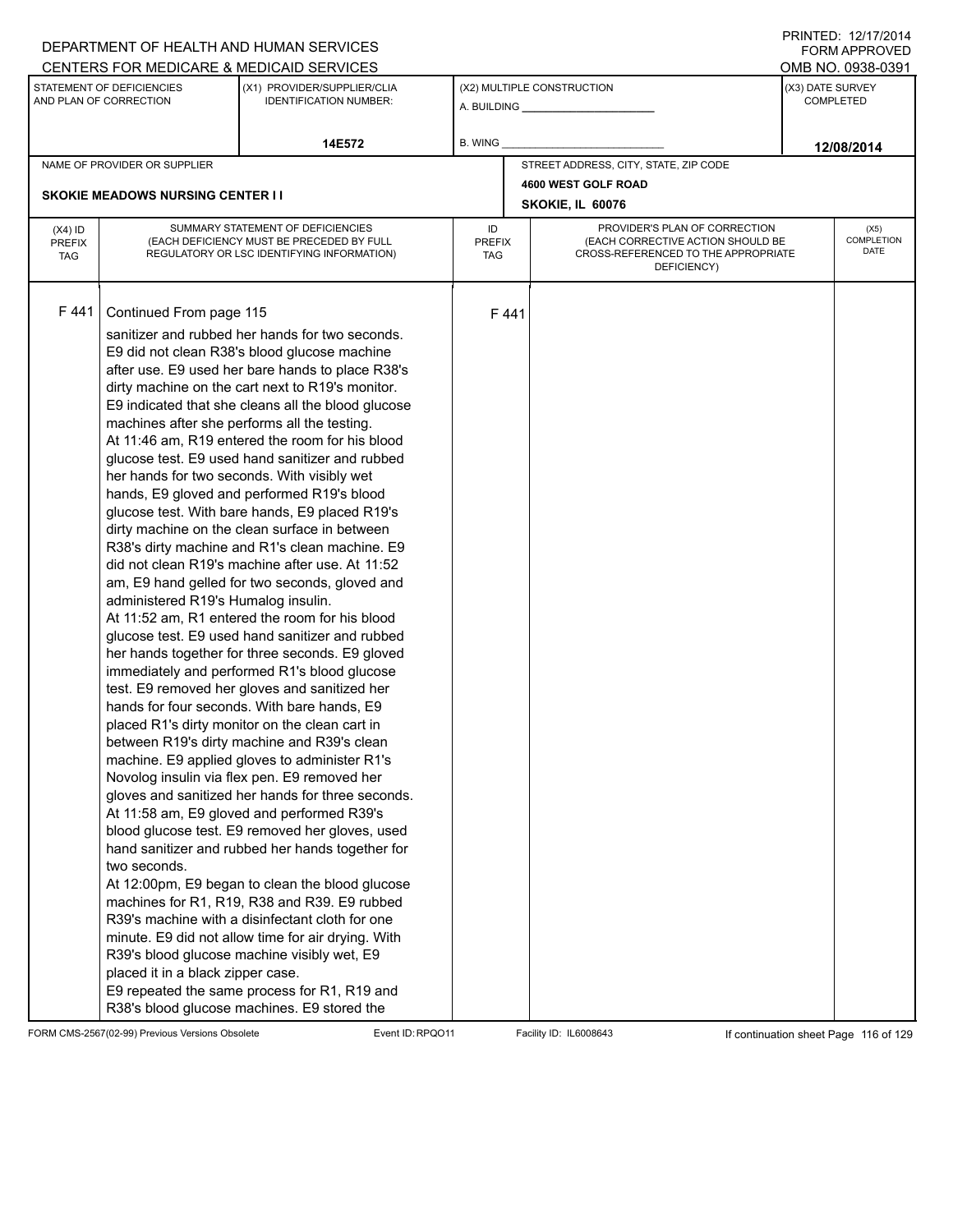|                                          |                                                                                                                                                                                                                                                                                                                                        | DEPARTMENT OF HEALTH AND HUMAN SERVICES                                                                                                                                                                                                                                                                                                                                                                                                                                                                                                                                                                                                                                                                                                                                                                                                                                                                                                                                                                                                                                                                                                                                                                                                                                                                                                                                                                                                                                                                                                                                        |                                   |      |                                                                                                                          | FORM APPROVED                        |
|------------------------------------------|----------------------------------------------------------------------------------------------------------------------------------------------------------------------------------------------------------------------------------------------------------------------------------------------------------------------------------------|--------------------------------------------------------------------------------------------------------------------------------------------------------------------------------------------------------------------------------------------------------------------------------------------------------------------------------------------------------------------------------------------------------------------------------------------------------------------------------------------------------------------------------------------------------------------------------------------------------------------------------------------------------------------------------------------------------------------------------------------------------------------------------------------------------------------------------------------------------------------------------------------------------------------------------------------------------------------------------------------------------------------------------------------------------------------------------------------------------------------------------------------------------------------------------------------------------------------------------------------------------------------------------------------------------------------------------------------------------------------------------------------------------------------------------------------------------------------------------------------------------------------------------------------------------------------------------|-----------------------------------|------|--------------------------------------------------------------------------------------------------------------------------|--------------------------------------|
|                                          |                                                                                                                                                                                                                                                                                                                                        | CENTERS FOR MEDICARE & MEDICAID SERVICES                                                                                                                                                                                                                                                                                                                                                                                                                                                                                                                                                                                                                                                                                                                                                                                                                                                                                                                                                                                                                                                                                                                                                                                                                                                                                                                                                                                                                                                                                                                                       |                                   |      |                                                                                                                          | OMB NO. 0938-0391                    |
|                                          | STATEMENT OF DEFICIENCIES<br>AND PLAN OF CORRECTION                                                                                                                                                                                                                                                                                    | (X1) PROVIDER/SUPPLIER/CLIA<br><b>IDENTIFICATION NUMBER:</b>                                                                                                                                                                                                                                                                                                                                                                                                                                                                                                                                                                                                                                                                                                                                                                                                                                                                                                                                                                                                                                                                                                                                                                                                                                                                                                                                                                                                                                                                                                                   |                                   |      | (X2) MULTIPLE CONSTRUCTION                                                                                               | (X3) DATE SURVEY<br><b>COMPLETED</b> |
|                                          |                                                                                                                                                                                                                                                                                                                                        | 14E572                                                                                                                                                                                                                                                                                                                                                                                                                                                                                                                                                                                                                                                                                                                                                                                                                                                                                                                                                                                                                                                                                                                                                                                                                                                                                                                                                                                                                                                                                                                                                                         | B. WING                           |      |                                                                                                                          | 12/08/2014                           |
|                                          | NAME OF PROVIDER OR SUPPLIER                                                                                                                                                                                                                                                                                                           |                                                                                                                                                                                                                                                                                                                                                                                                                                                                                                                                                                                                                                                                                                                                                                                                                                                                                                                                                                                                                                                                                                                                                                                                                                                                                                                                                                                                                                                                                                                                                                                |                                   |      | STREET ADDRESS, CITY, STATE, ZIP CODE                                                                                    |                                      |
|                                          |                                                                                                                                                                                                                                                                                                                                        |                                                                                                                                                                                                                                                                                                                                                                                                                                                                                                                                                                                                                                                                                                                                                                                                                                                                                                                                                                                                                                                                                                                                                                                                                                                                                                                                                                                                                                                                                                                                                                                |                                   |      | 4600 WEST GOLF ROAD                                                                                                      |                                      |
|                                          | <b>SKOKIE MEADOWS NURSING CENTER I I</b>                                                                                                                                                                                                                                                                                               |                                                                                                                                                                                                                                                                                                                                                                                                                                                                                                                                                                                                                                                                                                                                                                                                                                                                                                                                                                                                                                                                                                                                                                                                                                                                                                                                                                                                                                                                                                                                                                                |                                   |      | SKOKIE, IL 60076                                                                                                         |                                      |
| $(X4)$ ID<br><b>PREFIX</b><br><b>TAG</b> |                                                                                                                                                                                                                                                                                                                                        | SUMMARY STATEMENT OF DEFICIENCIES<br>(EACH DEFICIENCY MUST BE PRECEDED BY FULL<br>REGULATORY OR LSC IDENTIFYING INFORMATION)                                                                                                                                                                                                                                                                                                                                                                                                                                                                                                                                                                                                                                                                                                                                                                                                                                                                                                                                                                                                                                                                                                                                                                                                                                                                                                                                                                                                                                                   | ID<br><b>PREFIX</b><br><b>TAG</b> |      | PROVIDER'S PLAN OF CORRECTION<br>(EACH CORRECTIVE ACTION SHOULD BE<br>CROSS-REFERENCED TO THE APPROPRIATE<br>DEFICIENCY) | (X5)<br>COMPLETION<br>DATE           |
| F 441                                    | Continued From page 116<br>allowing time for the machines to air dry.<br>taking off gloves, and before handling an<br>Cover all surfaces of hands and fingers. c.<br>Continue to rub until hands are dry.<br>and Nasal) Administration Procedure"<br>documents: Procedures: Oral Inhalation 1.<br>administration.<br>been inserviced." | blood glucose machines while visibly wet, not<br>On 11/18/14 at 8:35 am, during the Medication<br>Pass task, E9 applied gloves without the benefit<br>of hand hygiene prior to administering R14's<br>Advair oral inhalation medication. E9 held the<br>Advair diskus up to R14's mouth while he inhaled.<br>An undated facility policy titled, "Hand Hygiene"<br>documents: 2. If hands are not visibly soiled, use<br>alcohol-based waterless antiseptic agent for<br>routinely decontaminating hands in all other<br>clinical situations. Some of these situations are<br>between patients, before putting gloves on, after<br>indwelling catheter and in between medication<br>pass. 1. The CDC (Center for Disease Control)<br>guidelines on Hand Hygiene gave the following<br>recommendations for hand hygiene technique: 1.<br>Using a waterless alcohol-based agent - if an<br>adequate volume of agent is used, it should take<br>15 - 25 seconds for hands to dry. a. Apply product<br>to palm of one hand and rub hands together. b.<br>An undated facility policy titled, "Inhalations (Oral<br>Cleanse hands before and after medication<br>On 11/24/14 at 11:10 am, E3 (ADON-Assistant<br>Director of Nursing) stated, "Glucometers should<br>be cleaned immediately after use. The staff has<br>An undated facility policy titled, "Blood Glucose<br>Meter Cleaning Protocol" documents: 4. Treated<br>surface must remain visibly wet for a full two (2)<br>minutes and let it air dry. *Each glucose meter<br>should be cleaned per above protocol after use |                                   | F441 |                                                                                                                          |                                      |

FORM CMS-2567(02-99) Previous Versions Obsolete Event ID:RPQO11 Facility ID: IL6008643 If continuation sheet Page 117 of 129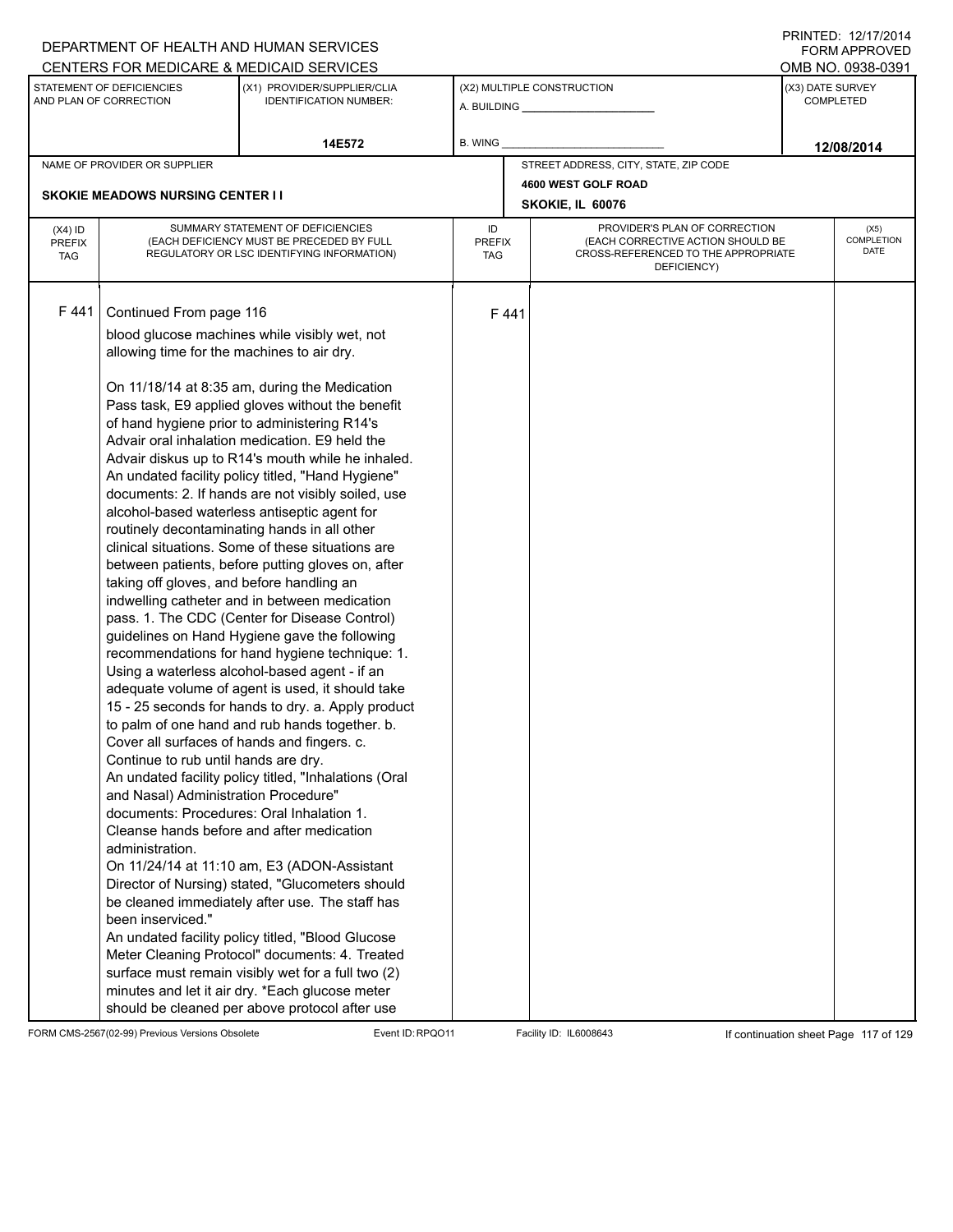|                                          |                                                                                                                                                                                                                                                                                                                                                                                                                                                  | DEPARTMENT OF HEALTH AND HUMAN SERVICES                                                                                                                                                                                                                                                                                                                                                                                                                                                                                                                                                                                                                                                                                                                                                                                                                                                                                                                                                                                                                                                                                                                                                                                                                                                                                                                                                                                                                        |                                   |      |                                                                                                                          | FORM APPROVED                        |
|------------------------------------------|--------------------------------------------------------------------------------------------------------------------------------------------------------------------------------------------------------------------------------------------------------------------------------------------------------------------------------------------------------------------------------------------------------------------------------------------------|----------------------------------------------------------------------------------------------------------------------------------------------------------------------------------------------------------------------------------------------------------------------------------------------------------------------------------------------------------------------------------------------------------------------------------------------------------------------------------------------------------------------------------------------------------------------------------------------------------------------------------------------------------------------------------------------------------------------------------------------------------------------------------------------------------------------------------------------------------------------------------------------------------------------------------------------------------------------------------------------------------------------------------------------------------------------------------------------------------------------------------------------------------------------------------------------------------------------------------------------------------------------------------------------------------------------------------------------------------------------------------------------------------------------------------------------------------------|-----------------------------------|------|--------------------------------------------------------------------------------------------------------------------------|--------------------------------------|
|                                          |                                                                                                                                                                                                                                                                                                                                                                                                                                                  | CENTERS FOR MEDICARE & MEDICAID SERVICES                                                                                                                                                                                                                                                                                                                                                                                                                                                                                                                                                                                                                                                                                                                                                                                                                                                                                                                                                                                                                                                                                                                                                                                                                                                                                                                                                                                                                       |                                   |      |                                                                                                                          | OMB NO. 0938-0391                    |
|                                          | STATEMENT OF DEFICIENCIES<br>AND PLAN OF CORRECTION                                                                                                                                                                                                                                                                                                                                                                                              | (X1) PROVIDER/SUPPLIER/CLIA<br><b>IDENTIFICATION NUMBER:</b>                                                                                                                                                                                                                                                                                                                                                                                                                                                                                                                                                                                                                                                                                                                                                                                                                                                                                                                                                                                                                                                                                                                                                                                                                                                                                                                                                                                                   |                                   |      | (X2) MULTIPLE CONSTRUCTION                                                                                               | (X3) DATE SURVEY<br><b>COMPLETED</b> |
|                                          |                                                                                                                                                                                                                                                                                                                                                                                                                                                  | 14E572                                                                                                                                                                                                                                                                                                                                                                                                                                                                                                                                                                                                                                                                                                                                                                                                                                                                                                                                                                                                                                                                                                                                                                                                                                                                                                                                                                                                                                                         | B. WING                           |      |                                                                                                                          | 12/08/2014                           |
|                                          | NAME OF PROVIDER OR SUPPLIER                                                                                                                                                                                                                                                                                                                                                                                                                     |                                                                                                                                                                                                                                                                                                                                                                                                                                                                                                                                                                                                                                                                                                                                                                                                                                                                                                                                                                                                                                                                                                                                                                                                                                                                                                                                                                                                                                                                |                                   |      | STREET ADDRESS, CITY, STATE, ZIP CODE                                                                                    |                                      |
|                                          |                                                                                                                                                                                                                                                                                                                                                                                                                                                  |                                                                                                                                                                                                                                                                                                                                                                                                                                                                                                                                                                                                                                                                                                                                                                                                                                                                                                                                                                                                                                                                                                                                                                                                                                                                                                                                                                                                                                                                |                                   |      | 4600 WEST GOLF ROAD                                                                                                      |                                      |
|                                          | <b>SKOKIE MEADOWS NURSING CENTER I I</b>                                                                                                                                                                                                                                                                                                                                                                                                         |                                                                                                                                                                                                                                                                                                                                                                                                                                                                                                                                                                                                                                                                                                                                                                                                                                                                                                                                                                                                                                                                                                                                                                                                                                                                                                                                                                                                                                                                |                                   |      | SKOKIE, IL 60076                                                                                                         |                                      |
| $(X4)$ ID<br><b>PREFIX</b><br><b>TAG</b> |                                                                                                                                                                                                                                                                                                                                                                                                                                                  | SUMMARY STATEMENT OF DEFICIENCIES<br>(EACH DEFICIENCY MUST BE PRECEDED BY FULL<br>REGULATORY OR LSC IDENTIFYING INFORMATION)                                                                                                                                                                                                                                                                                                                                                                                                                                                                                                                                                                                                                                                                                                                                                                                                                                                                                                                                                                                                                                                                                                                                                                                                                                                                                                                                   | ID<br><b>PREFIX</b><br><b>TAG</b> |      | PROVIDER'S PLAN OF CORRECTION<br>(EACH CORRECTIVE ACTION SHOULD BE<br>CROSS-REFERENCED TO THE APPROPRIATE<br>DEFICIENCY) | (X5)<br>COMPLETION<br>DATE           |
| F441                                     | Continued From page 117<br>and replaced in its original container.<br>disinfection. 6. Air dry the meter to sanitize<br>completely before the next use.<br>uniform pockets. E21 did not perform hand<br>residents simultaneously. At 12:18pm, E21<br>lunch tray. There was no hand hygiene in<br>mug by the rim and served him coffee. At<br>lunch tray.<br>On 11/18/14 at 5:05pm, E31 (CNA) leaned<br>E31 touched his hair and nose. E31 ran to | A manufacturer specifications document for the<br>blood glucose meters used in the facility denotes:<br>Caring for your Blood Glucose Meter in a LTC<br>(Long Term Care) Setting: 4. Wipe the meter<br>thoroughly; the treated surface must remain<br>visibly wet for 2 full minutes to attain complete<br>On 11/17/14 at 12:18pm, E21 (CNA-Certified<br>Nurse Assistant) was in the dining room located<br>towards the back of the facility. E21 stood with his<br>arms crossed and put his hands in/out of his<br>hygiene prior to the passing of lunch trays. E21's<br>process was to serve residents as they came to<br>the dining room and to receive dirty trays from<br>handled R21's dirty tray and handed R24 his<br>between contact with a dirty tray and clean tray.<br>At 12:22pm, E21 scratched his ear and touched<br>his cheek. At 12:23pm, E21 grabbed R21's coffee<br>12:28pm, E21 handled R36 and R1's dirty trays.<br>At 12:30pm, E21 served R22 coffee. At 12:37pm,<br>E21 took R8's dirty tray and served coffee to R23.<br>E21's left thumb came into contact with the inside<br>of R23's cup. At 12:39pm, E21 served R25 his<br>against a wall with his hands behind his back.<br>retrieve the dinner cart and wheeled it down the<br>hallway. E31 did not perform hand hygiene prior<br>to serving trays. E31 passed dinner trays from<br>5:07pm-5:10pm to R1, R8, R14, R22, R23, R25,<br>R26, R27, R28, R29, R30, R31, R32, R33, R34, |                                   | F441 |                                                                                                                          |                                      |

FORM CMS-2567(02-99) Previous Versions Obsolete Event ID:RPQO11 Facility ID: IL6008643 If continuation sheet Page 118 of 129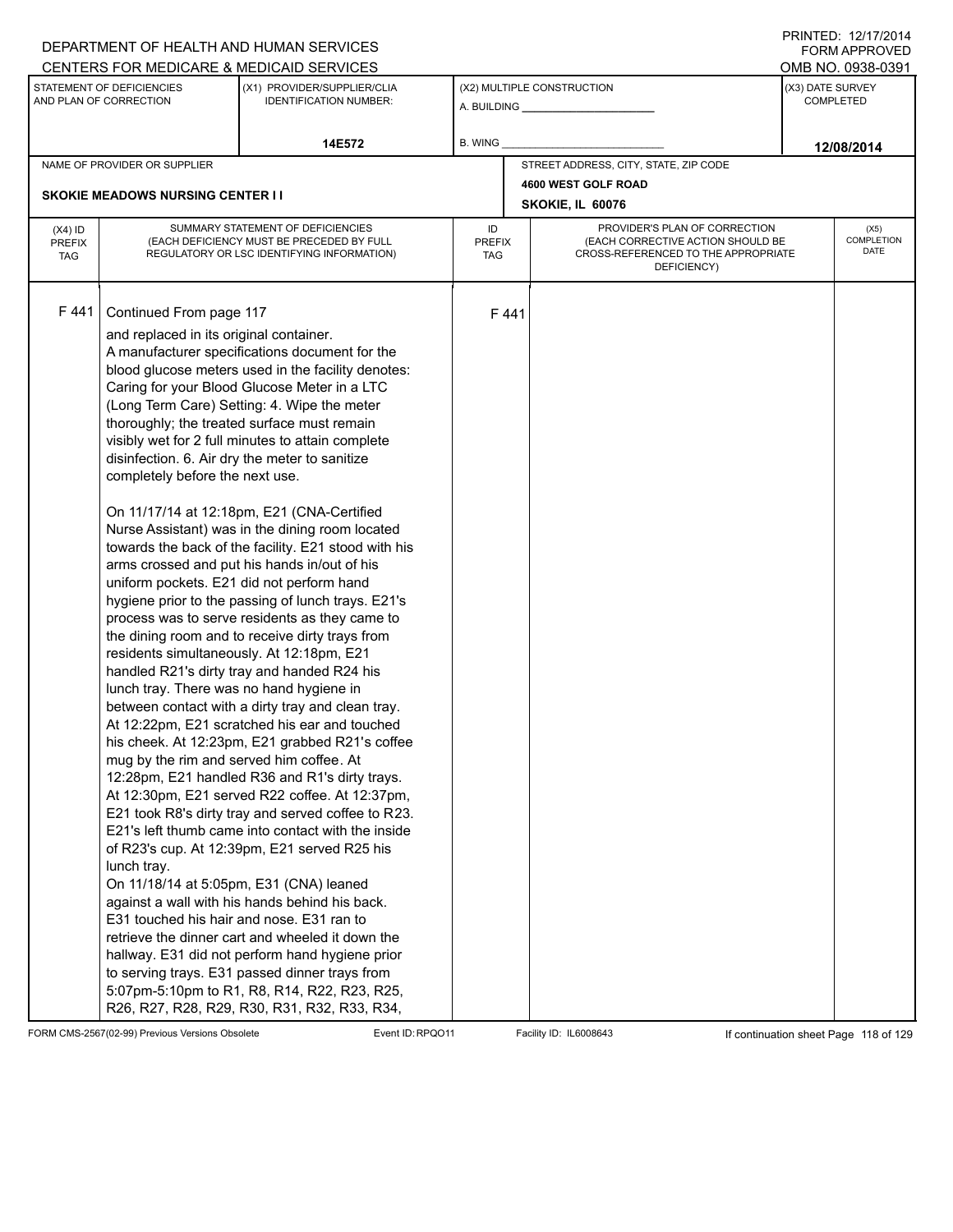|                                          |                                                                                                                                                                                                                                                                                                          | DEPARTMENT OF HEALTH AND HUMAN SERVICES                                                                                                                                                                                                                                                                                                                                                                                                                                                                                                                                                                                                                                                                                                                                                                                                                                                                                                                                                                                                                                                                                                                                                                                                                                                                                                                                                                                                                                                                                                                                |                                   |      |                                                                                                                          |                  | FORM APPROVED              |
|------------------------------------------|----------------------------------------------------------------------------------------------------------------------------------------------------------------------------------------------------------------------------------------------------------------------------------------------------------|------------------------------------------------------------------------------------------------------------------------------------------------------------------------------------------------------------------------------------------------------------------------------------------------------------------------------------------------------------------------------------------------------------------------------------------------------------------------------------------------------------------------------------------------------------------------------------------------------------------------------------------------------------------------------------------------------------------------------------------------------------------------------------------------------------------------------------------------------------------------------------------------------------------------------------------------------------------------------------------------------------------------------------------------------------------------------------------------------------------------------------------------------------------------------------------------------------------------------------------------------------------------------------------------------------------------------------------------------------------------------------------------------------------------------------------------------------------------------------------------------------------------------------------------------------------------|-----------------------------------|------|--------------------------------------------------------------------------------------------------------------------------|------------------|----------------------------|
|                                          | STATEMENT OF DEFICIENCIES                                                                                                                                                                                                                                                                                | CENTERS FOR MEDICARE & MEDICAID SERVICES<br>(X1) PROVIDER/SUPPLIER/CLIA                                                                                                                                                                                                                                                                                                                                                                                                                                                                                                                                                                                                                                                                                                                                                                                                                                                                                                                                                                                                                                                                                                                                                                                                                                                                                                                                                                                                                                                                                                |                                   |      | (X2) MULTIPLE CONSTRUCTION                                                                                               | (X3) DATE SURVEY | OMB NO. 0938-0391          |
|                                          | AND PLAN OF CORRECTION                                                                                                                                                                                                                                                                                   | <b>IDENTIFICATION NUMBER:</b>                                                                                                                                                                                                                                                                                                                                                                                                                                                                                                                                                                                                                                                                                                                                                                                                                                                                                                                                                                                                                                                                                                                                                                                                                                                                                                                                                                                                                                                                                                                                          |                                   |      | A. BUILDING <b>A.</b> BUILDING                                                                                           |                  | <b>COMPLETED</b>           |
|                                          |                                                                                                                                                                                                                                                                                                          | 14E572                                                                                                                                                                                                                                                                                                                                                                                                                                                                                                                                                                                                                                                                                                                                                                                                                                                                                                                                                                                                                                                                                                                                                                                                                                                                                                                                                                                                                                                                                                                                                                 | B. WING                           |      |                                                                                                                          |                  | 12/08/2014                 |
|                                          | NAME OF PROVIDER OR SUPPLIER                                                                                                                                                                                                                                                                             |                                                                                                                                                                                                                                                                                                                                                                                                                                                                                                                                                                                                                                                                                                                                                                                                                                                                                                                                                                                                                                                                                                                                                                                                                                                                                                                                                                                                                                                                                                                                                                        |                                   |      | STREET ADDRESS, CITY, STATE, ZIP CODE                                                                                    |                  |                            |
|                                          |                                                                                                                                                                                                                                                                                                          |                                                                                                                                                                                                                                                                                                                                                                                                                                                                                                                                                                                                                                                                                                                                                                                                                                                                                                                                                                                                                                                                                                                                                                                                                                                                                                                                                                                                                                                                                                                                                                        |                                   |      | 4600 WEST GOLF ROAD                                                                                                      |                  |                            |
|                                          | <b>SKOKIE MEADOWS NURSING CENTER I I</b>                                                                                                                                                                                                                                                                 |                                                                                                                                                                                                                                                                                                                                                                                                                                                                                                                                                                                                                                                                                                                                                                                                                                                                                                                                                                                                                                                                                                                                                                                                                                                                                                                                                                                                                                                                                                                                                                        |                                   |      | SKOKIE, IL 60076                                                                                                         |                  |                            |
| $(X4)$ ID<br><b>PREFIX</b><br><b>TAG</b> |                                                                                                                                                                                                                                                                                                          | SUMMARY STATEMENT OF DEFICIENCIES<br>(EACH DEFICIENCY MUST BE PRECEDED BY FULL<br>REGULATORY OR LSC IDENTIFYING INFORMATION)                                                                                                                                                                                                                                                                                                                                                                                                                                                                                                                                                                                                                                                                                                                                                                                                                                                                                                                                                                                                                                                                                                                                                                                                                                                                                                                                                                                                                                           | ID<br><b>PREFIX</b><br><b>TAG</b> |      | PROVIDER'S PLAN OF CORRECTION<br>(EACH CORRECTIVE ACTION SHOULD BE<br>CROSS-REFERENCED TO THE APPROPRIATE<br>DEFICIENCY) |                  | (X5)<br>COMPLETION<br>DATE |
| F 441                                    | Continued From page 118<br>R36, R37, R47 and R48. At 5:12pm, E7<br>opened R26's carton of milk.<br>hand sanitization was done."<br>E22 (CNA) and E30 (CNA Support) were<br>to take linens from them, they continued to<br>visibly dirty.<br>An undated facility policy titled, "Linen"<br>from the body. | (PRSC-Psychosocial Rehabilitation Services<br>Coordinator) entered the dining room from her<br>office. E7 did not perform hand hygiene prior to<br>grabbing R26 and R32's glasses by the rim and<br>filling it with water. At 5:15pm, E31 handled R31's<br>dirty tray. E31 did not perform hand hygiene<br>before opening R22's milk carton and touching<br>the spout. E31 then handled R8's dirty tray and<br>On 11/19/14 at 2:30pm, E21(CNA) stated, "I<br>should leave the dirty trays, wash hands or hand<br>gel before giving clean trays. It's hard to run back<br>and forth to wash hands. There's not enough<br>places to wash hands. Maybe I could hand gel in<br>between taking dirty trays and giving clean trays."<br>On 11/24/14 at 10:55am, E3 (ADON-Assistant<br>Director of Nursing) stated, "The CNA's should<br>not multitask while passing trays. Inservice on<br>On 11/18/14 at 2:30pm, E5 (CNA), E21 (CNA),<br>unloading the clean linen from a large grey bin<br>and placing in a linen closet. E21 and E30 were<br>standing closest to the closet. All four employees<br>were simultaneously removing linens from the<br>large bin. As E5 and E22 waited for E21 and E30<br>remove clean linens and drape them over their<br>arms. Then clean linens were coming in contact<br>with their uniforms. E5 and E22 were folding large<br>blankets in half and draping them over the side of<br>the grey bin. The outside of the grey bin was<br>documents: 7) Linens-soiled or clean are not to<br>touch staff's clothing. They are to be held away |                                   | F441 |                                                                                                                          |                  |                            |

FORM CMS-2567(02-99) Previous Versions Obsolete Event ID:RPQO11 Facility ID: IL6008643 If continuation sheet Page 119 of 129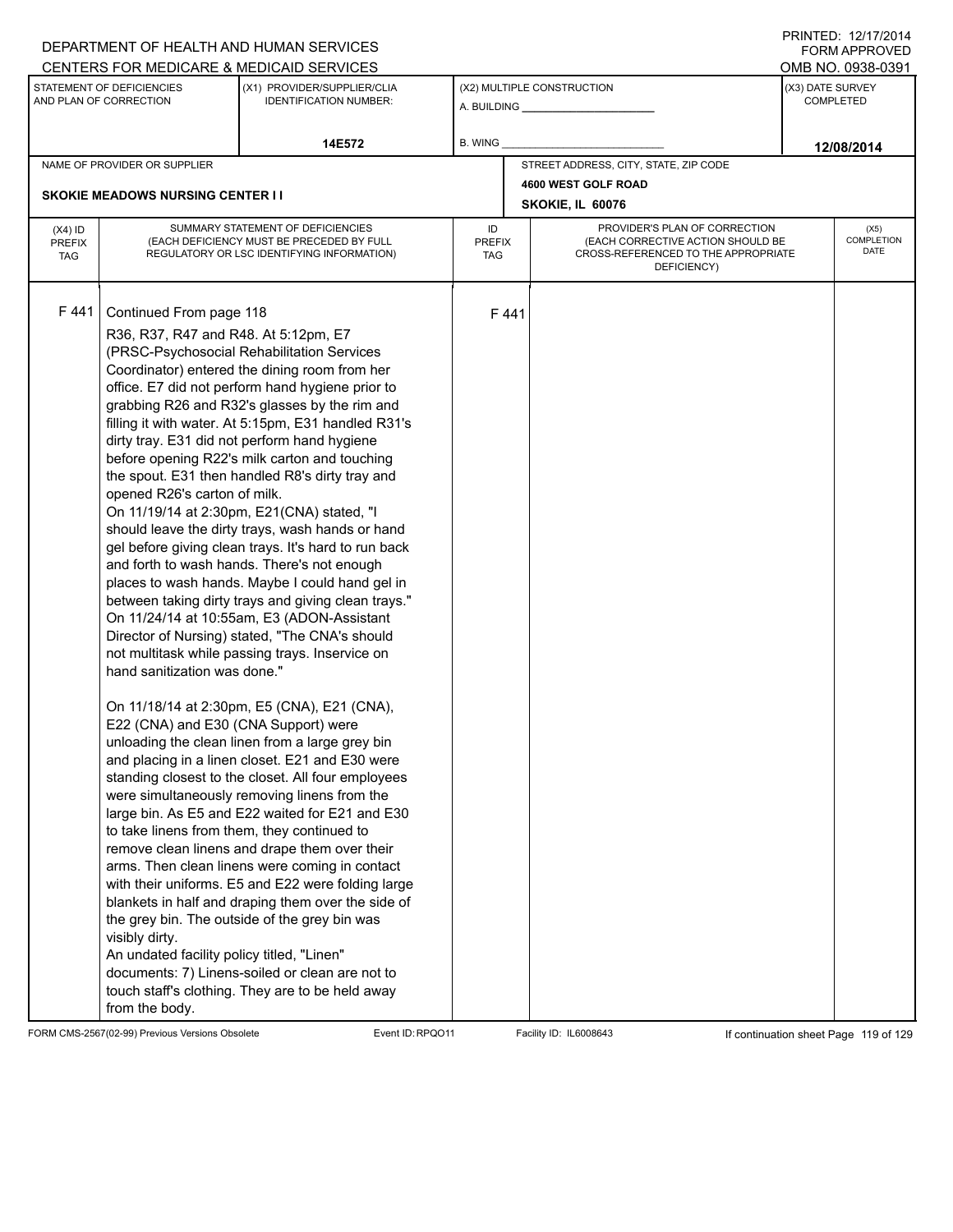|                                   |                                                                                                                                                                                                 | DEPARTMENT OF HEALTH AND HUMAN SERVICES                                                                                                                                                                                                                                                                                                                                                                                                                                                                                                                                                                                                                                                                                                                                                                                                                                                            |                            |      |                                                                                                                          | FORM APPROVED                        |
|-----------------------------------|-------------------------------------------------------------------------------------------------------------------------------------------------------------------------------------------------|----------------------------------------------------------------------------------------------------------------------------------------------------------------------------------------------------------------------------------------------------------------------------------------------------------------------------------------------------------------------------------------------------------------------------------------------------------------------------------------------------------------------------------------------------------------------------------------------------------------------------------------------------------------------------------------------------------------------------------------------------------------------------------------------------------------------------------------------------------------------------------------------------|----------------------------|------|--------------------------------------------------------------------------------------------------------------------------|--------------------------------------|
|                                   |                                                                                                                                                                                                 | CENTERS FOR MEDICARE & MEDICAID SERVICES                                                                                                                                                                                                                                                                                                                                                                                                                                                                                                                                                                                                                                                                                                                                                                                                                                                           |                            |      |                                                                                                                          | OMB NO. 0938-0391                    |
|                                   | STATEMENT OF DEFICIENCIES<br>AND PLAN OF CORRECTION                                                                                                                                             | (X1) PROVIDER/SUPPLIER/CLIA<br><b>IDENTIFICATION NUMBER:</b>                                                                                                                                                                                                                                                                                                                                                                                                                                                                                                                                                                                                                                                                                                                                                                                                                                       |                            |      | (X2) MULTIPLE CONSTRUCTION                                                                                               | (X3) DATE SURVEY<br><b>COMPLETED</b> |
|                                   |                                                                                                                                                                                                 | 14E572                                                                                                                                                                                                                                                                                                                                                                                                                                                                                                                                                                                                                                                                                                                                                                                                                                                                                             | B. WING                    |      |                                                                                                                          | 12/08/2014                           |
|                                   | NAME OF PROVIDER OR SUPPLIER                                                                                                                                                                    |                                                                                                                                                                                                                                                                                                                                                                                                                                                                                                                                                                                                                                                                                                                                                                                                                                                                                                    |                            |      | STREET ADDRESS, CITY, STATE, ZIP CODE                                                                                    |                                      |
|                                   | <b>SKOKIE MEADOWS NURSING CENTER II</b>                                                                                                                                                         |                                                                                                                                                                                                                                                                                                                                                                                                                                                                                                                                                                                                                                                                                                                                                                                                                                                                                                    |                            |      | 4600 WEST GOLF ROAD                                                                                                      |                                      |
|                                   |                                                                                                                                                                                                 |                                                                                                                                                                                                                                                                                                                                                                                                                                                                                                                                                                                                                                                                                                                                                                                                                                                                                                    |                            |      | SKOKIE, IL 60076                                                                                                         |                                      |
| $(X4)$ ID<br>PREFIX<br><b>TAG</b> |                                                                                                                                                                                                 | SUMMARY STATEMENT OF DEFICIENCIES<br>(EACH DEFICIENCY MUST BE PRECEDED BY FULL<br>REGULATORY OR LSC IDENTIFYING INFORMATION)                                                                                                                                                                                                                                                                                                                                                                                                                                                                                                                                                                                                                                                                                                                                                                       | ID<br><b>PREFIX</b><br>TAG |      | PROVIDER'S PLAN OF CORRECTION<br>(EACH CORRECTIVE ACTION SHOULD BE<br>CROSS-REFERENCED TO THE APPROPRIATE<br>DEFICIENCY) | (X5)<br>COMPLETION<br><b>DATE</b>    |
| F441                              | Continued From page 119                                                                                                                                                                         |                                                                                                                                                                                                                                                                                                                                                                                                                                                                                                                                                                                                                                                                                                                                                                                                                                                                                                    |                            | F441 |                                                                                                                          |                                      |
|                                   | separated from the dirty linen carts. E2<br>carts to the laundry.<br>An undated facility policy titled, "Linen"<br>and soiled linens is possible.<br>containing clean linens and towels were in | On 11/17/14 at 9:30 am, three dirty linen carts<br>were noted between two large linen carts carrying<br>clean linens and towels. The carts containing<br>clean linens and towels were in contact with the<br>carts containing soiled linens and other items to<br>be laundered. E2 (DON-Director of Nursing)<br>indicated that the clean linen carts should be<br>immediately separated the clean linen carts from<br>the dirty linen carts. E2 also informed E21 (CNA)<br>to send the linens that were in the clean linen<br>documents: 10) The clean linen carts must not be<br>placed in the area where contact between clean<br>On 11/17/14, at 9:30 AM, three (3) dirty linen<br>carts were noted between two (2) large linen<br>carts carrying clean linens and towels. The carts<br>contact with the carts containing soiled linens and<br>other items to be laundered. E2 DON (Director of |                            |      |                                                                                                                          |                                      |

FORM CMS-2567(02-99) Previous Versions Obsolete Event ID:RPQO11 Facility ID: IL6008643 If continuation sheet Page 120 of 129

PRINTED: 12/17/2014 FORM APPROVED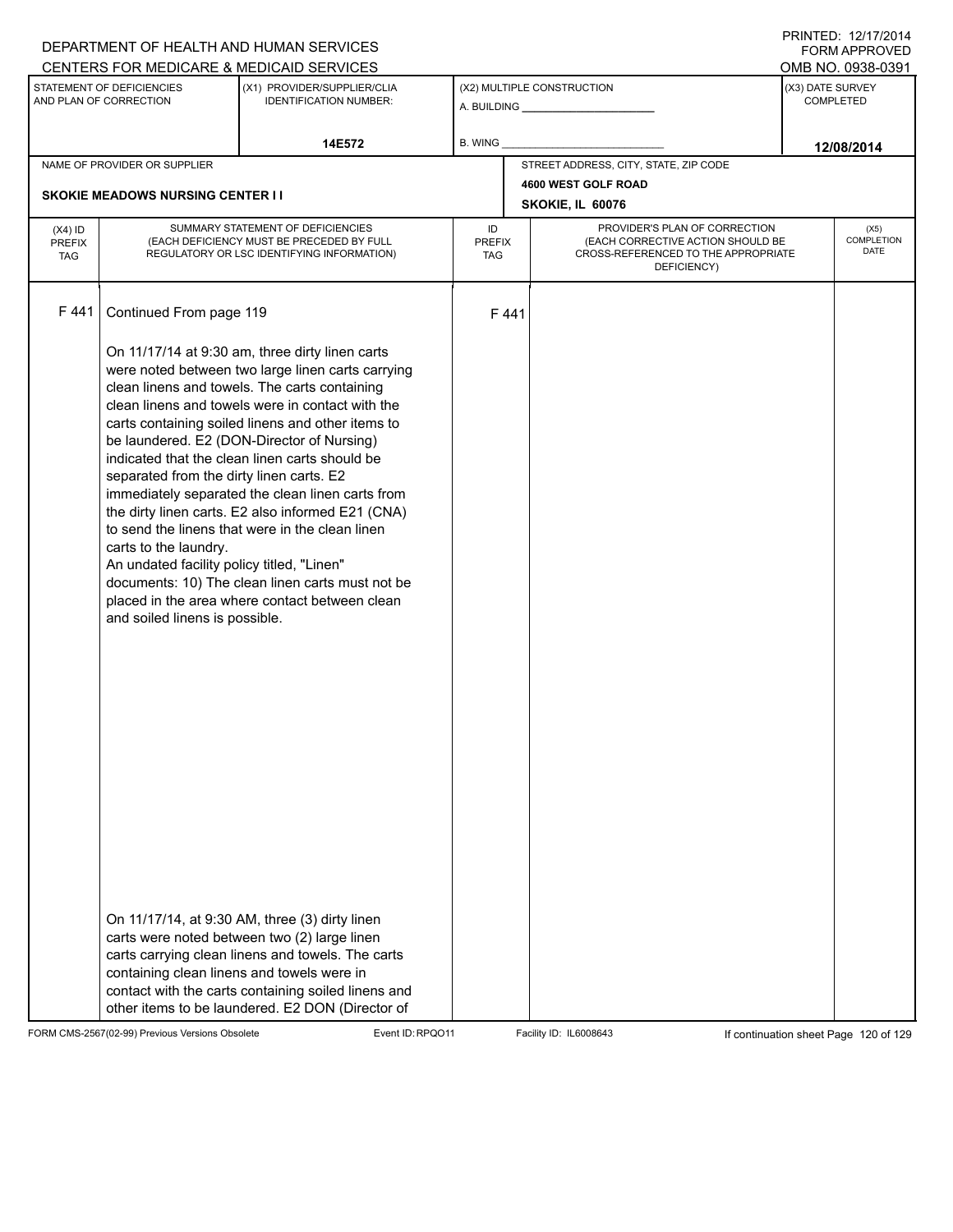|                                                                                                                     |                                                                                                                                                                                          | DEPARTMENT OF HEALTH AND HUMAN SERVICES<br>CENTERS FOR MEDICARE & MEDICAID SERVICES                                                                                                                                                                                                                                                                                                                                                                                                                                                                                                                                                                                                                                                                                                                                                                                                                                                                                                                                                                                                                                                                             |                |                             |                                                                                                                          |                                      | F NINILLU. ILI IIIZU 14<br><b>FORM APPROVED</b><br>OMB NO. 0938-0391 |  |
|---------------------------------------------------------------------------------------------------------------------|------------------------------------------------------------------------------------------------------------------------------------------------------------------------------------------|-----------------------------------------------------------------------------------------------------------------------------------------------------------------------------------------------------------------------------------------------------------------------------------------------------------------------------------------------------------------------------------------------------------------------------------------------------------------------------------------------------------------------------------------------------------------------------------------------------------------------------------------------------------------------------------------------------------------------------------------------------------------------------------------------------------------------------------------------------------------------------------------------------------------------------------------------------------------------------------------------------------------------------------------------------------------------------------------------------------------------------------------------------------------|----------------|-----------------------------|--------------------------------------------------------------------------------------------------------------------------|--------------------------------------|----------------------------------------------------------------------|--|
| STATEMENT OF DEFICIENCIES<br>(X1) PROVIDER/SUPPLIER/CLIA<br>AND PLAN OF CORRECTION<br><b>IDENTIFICATION NUMBER:</b> |                                                                                                                                                                                          |                                                                                                                                                                                                                                                                                                                                                                                                                                                                                                                                                                                                                                                                                                                                                                                                                                                                                                                                                                                                                                                                                                                                                                 |                |                             | (X2) MULTIPLE CONSTRUCTION<br>A. BUILDING <b>A.</b> BUILDING                                                             | (X3) DATE SURVEY<br><b>COMPLETED</b> |                                                                      |  |
|                                                                                                                     |                                                                                                                                                                                          | 14E572                                                                                                                                                                                                                                                                                                                                                                                                                                                                                                                                                                                                                                                                                                                                                                                                                                                                                                                                                                                                                                                                                                                                                          | <b>B. WING</b> |                             |                                                                                                                          |                                      | 12/08/2014                                                           |  |
| NAME OF PROVIDER OR SUPPLIER                                                                                        |                                                                                                                                                                                          |                                                                                                                                                                                                                                                                                                                                                                                                                                                                                                                                                                                                                                                                                                                                                                                                                                                                                                                                                                                                                                                                                                                                                                 |                |                             | STREET ADDRESS, CITY, STATE, ZIP CODE                                                                                    |                                      |                                                                      |  |
| <b>SKOKIE MEADOWS NURSING CENTER I I</b>                                                                            |                                                                                                                                                                                          |                                                                                                                                                                                                                                                                                                                                                                                                                                                                                                                                                                                                                                                                                                                                                                                                                                                                                                                                                                                                                                                                                                                                                                 |                |                             | 4600 WEST GOLF ROAD<br>SKOKIE, IL 60076                                                                                  |                                      |                                                                      |  |
| $(X4)$ ID<br><b>PREFIX</b><br><b>TAG</b>                                                                            | SUMMARY STATEMENT OF DEFICIENCIES<br>(EACH DEFICIENCY MUST BE PRECEDED BY FULL<br>REGULATORY OR LSC IDENTIFYING INFORMATION)                                                             |                                                                                                                                                                                                                                                                                                                                                                                                                                                                                                                                                                                                                                                                                                                                                                                                                                                                                                                                                                                                                                                                                                                                                                 |                | <b>PREFIX</b><br><b>TAG</b> | PROVIDER'S PLAN OF CORRECTION<br>(EACH CORRECTIVE ACTION SHOULD BE<br>CROSS-REFERENCED TO THE APPROPRIATE<br>DEFICIENCY) |                                      | (X5)<br>COMPLETION<br><b>DATE</b>                                    |  |
| F441<br>F 458<br>$SS = E$                                                                                           | Continued From page 120<br>contact between clean and soiled linens is<br>possible."<br>LEAST 80 SQ FT/RESIDENT<br>by:<br>,and 120)<br>Findings Include:<br>of living space per resident. | Nursing) indicated that the clean linen carts<br>should be separated from the dirty linen carts. E2<br>proceeded to separate the clean linen carts from<br>the dirty linen carts. E2 also informed E21 C.N.A.<br>(Certified Nursing Assistant) to send the linens<br>that were in the clean linen carts to the laundry.<br>The facility 's undated policy titled Linen Policy<br>documents in part: " Procedure #10. The clean<br>linen carts must not be placed in the area where<br>483.70(d)(1)(ii) BEDROOMS MEASURE AT<br>Bedrooms must measure at least 80 square feet<br>per resident in multiple resident bedrooms, and at<br>least 100 square feet in single resident rooms.<br>This REQUIREMENT is not met as evidenced<br>Based on observation and interview, the facility<br>failed to provide the required minimum space per<br>resident for 12 out of 19 resident rooms (104,<br>105, 106, 108, 110, 111, 114, 115, 116, 118, 119<br>During the environmental tour on 11/19/14 that<br>started at 2:00 PM, 12 rooms in the 100 corridor<br>were noted to have two to three residents' beds in<br>a linear position that measured 56-74 square feet |                | F441<br>F458                |                                                                                                                          |                                      |                                                                      |  |
|                                                                                                                     |                                                                                                                                                                                          | On 12/4/14 at 3:28 PM, E1 (Administrator) stated<br>in part that there are 16 rooms on there 100<br>corridor that have 3 resident beds in a linear                                                                                                                                                                                                                                                                                                                                                                                                                                                                                                                                                                                                                                                                                                                                                                                                                                                                                                                                                                                                              |                |                             |                                                                                                                          |                                      |                                                                      |  |

FORM CMS-2567(02-99) Previous Versions Obsolete Event ID:RPQO11 Facility ID: IL6008643 If continuation sheet Page 121 of 129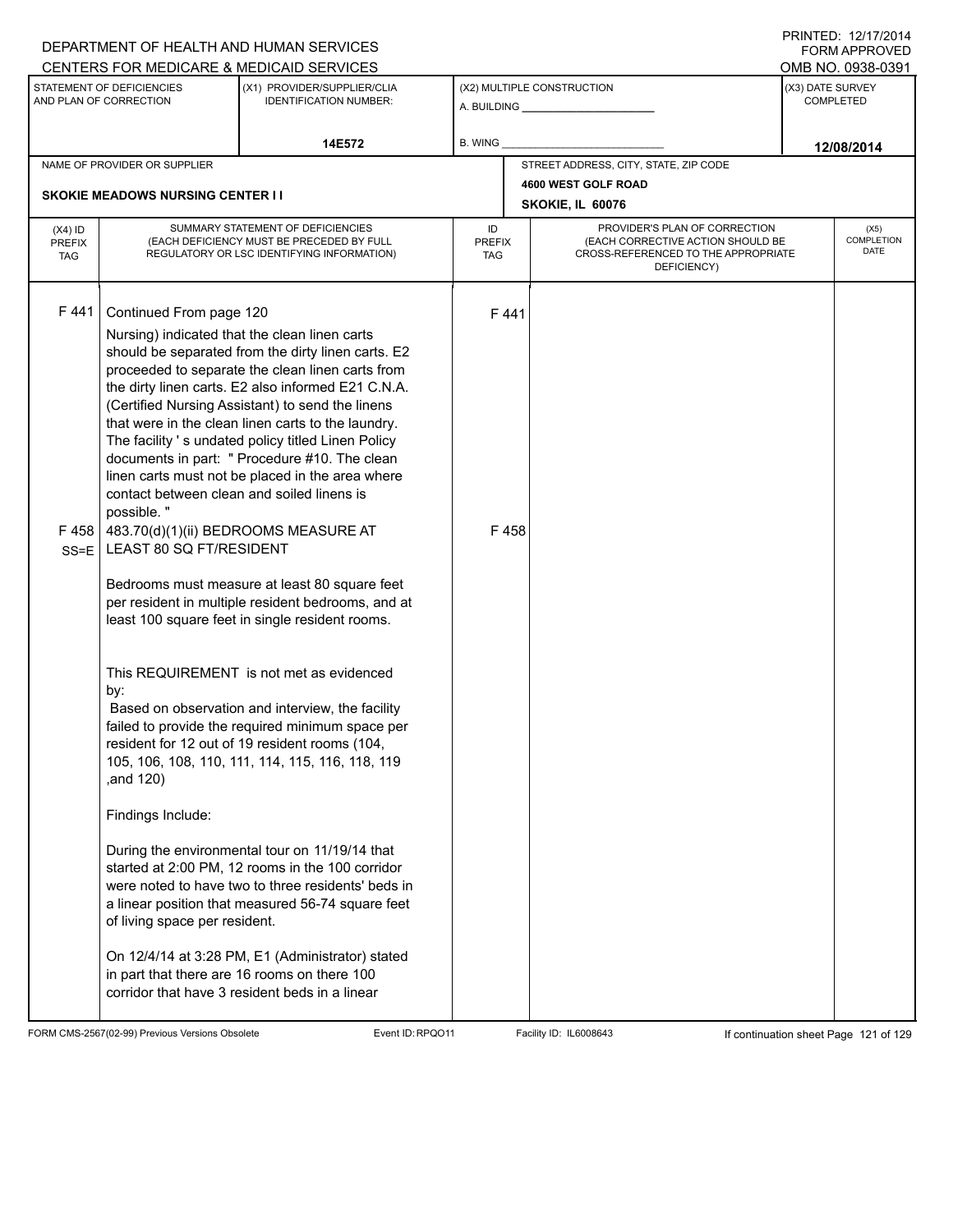|                                                                                                                     |                                                                                                                                                                                                                                                                                                                         | DEPARTMENT OF HEALTH AND HUMAN SERVICES                                                                                                                                                                                                                                                                                                                                                                                                                                                                                                                                                                                                                                                                                                                   |         |                                                                                                                                                               |                                         |  | FORM APPROVED     |  |
|---------------------------------------------------------------------------------------------------------------------|-------------------------------------------------------------------------------------------------------------------------------------------------------------------------------------------------------------------------------------------------------------------------------------------------------------------------|-----------------------------------------------------------------------------------------------------------------------------------------------------------------------------------------------------------------------------------------------------------------------------------------------------------------------------------------------------------------------------------------------------------------------------------------------------------------------------------------------------------------------------------------------------------------------------------------------------------------------------------------------------------------------------------------------------------------------------------------------------------|---------|---------------------------------------------------------------------------------------------------------------------------------------------------------------|-----------------------------------------|--|-------------------|--|
|                                                                                                                     |                                                                                                                                                                                                                                                                                                                         | CENTERS FOR MEDICARE & MEDICAID SERVICES                                                                                                                                                                                                                                                                                                                                                                                                                                                                                                                                                                                                                                                                                                                  |         |                                                                                                                                                               |                                         |  | OMB NO. 0938-0391 |  |
| STATEMENT OF DEFICIENCIES<br>(X1) PROVIDER/SUPPLIER/CLIA<br>AND PLAN OF CORRECTION<br><b>IDENTIFICATION NUMBER:</b> |                                                                                                                                                                                                                                                                                                                         |                                                                                                                                                                                                                                                                                                                                                                                                                                                                                                                                                                                                                                                                                                                                                           |         | (X2) MULTIPLE CONSTRUCTION<br>A. BUILDING <b>A.</b> BUILDING                                                                                                  | (X3) DATE SURVEY<br><b>COMPLETED</b>    |  |                   |  |
|                                                                                                                     |                                                                                                                                                                                                                                                                                                                         | 14E572                                                                                                                                                                                                                                                                                                                                                                                                                                                                                                                                                                                                                                                                                                                                                    | B. WING |                                                                                                                                                               |                                         |  | 12/08/2014        |  |
|                                                                                                                     | NAME OF PROVIDER OR SUPPLIER                                                                                                                                                                                                                                                                                            |                                                                                                                                                                                                                                                                                                                                                                                                                                                                                                                                                                                                                                                                                                                                                           |         |                                                                                                                                                               | STREET ADDRESS, CITY, STATE, ZIP CODE   |  |                   |  |
|                                                                                                                     | <b>SKOKIE MEADOWS NURSING CENTER II</b>                                                                                                                                                                                                                                                                                 |                                                                                                                                                                                                                                                                                                                                                                                                                                                                                                                                                                                                                                                                                                                                                           |         |                                                                                                                                                               | 4600 WEST GOLF ROAD<br>SKOKIE, IL 60076 |  |                   |  |
| $(X4)$ ID<br><b>PREFIX</b><br><b>TAG</b>                                                                            | SUMMARY STATEMENT OF DEFICIENCIES<br>(EACH DEFICIENCY MUST BE PRECEDED BY FULL<br>REGULATORY OR LSC IDENTIFYING INFORMATION)                                                                                                                                                                                            |                                                                                                                                                                                                                                                                                                                                                                                                                                                                                                                                                                                                                                                                                                                                                           |         | PROVIDER'S PLAN OF CORRECTION<br>ID<br>(EACH CORRECTIVE ACTION SHOULD BE<br><b>PREFIX</b><br>CROSS-REFERENCED TO THE APPROPRIATE<br><b>TAG</b><br>DEFICIENCY) |                                         |  |                   |  |
| F458<br>F465<br>$SS = F$                                                                                            | Continued From page 121<br>living space per resident. None of the<br>the rooms not meeting the square footage<br>requirements in the resident rooms.<br>483.70(h)<br><b>E ENVIRON</b><br>The facility must provide a safe, functional,<br>sanitary, and comfortable environment for<br>residents, staff and the public. | position that measure 56 to 74 square feet of<br>multi-resident rooms on the 200 corridor have 80<br>square feet of living space per resident. The<br>private rooms on the 200 corridor don't have 100<br>square feet of living space either. E1 is aware of<br>SAFE/FUNCTIONAL/SANITARY/COMFORTABL                                                                                                                                                                                                                                                                                                                                                                                                                                                       |         | F458<br>F465                                                                                                                                                  |                                         |  |                   |  |
|                                                                                                                     | by:<br>and sanitary manner and safely secure<br>Findings Include:<br>outstanding repairs, that he knows of.<br>The environmental tour was conducted on<br>repair:<br>1.<br>2.                                                                                                                                           | This REQUIREMENT is not met as evidenced<br>Based on observation and interview, the facility<br>failed to maintain the environment in a functional<br>hazardous material (charcoal). These failures<br>have the potential to affect 3 residents (R3, R8,<br>R10) in the sample of 18 and 12 residents (R24,<br>R27, R32, R33, R36, R39, R46, R47, R48, R49,<br>R50, and R51) in the supplemental sample.<br>On 11/19/14 at 2:00 PM, E28 (Maintenance<br>Supervisor) stated in part, that the facility has no<br>11/19/14 at 2:00 PM, with E28. During the tour<br>the following areas were noted to be in need of<br>In room 122 - there were gray stains on 8<br>floor tiles between R48's and R46's beds.<br>In room 120 - the baseboard at the foot of |         |                                                                                                                                                               |                                         |  |                   |  |

FORM CMS-2567(02-99) Previous Versions Obsolete Event ID:RPQO11 Facility ID: IL6008643 If continuation sheet Page 122 of 129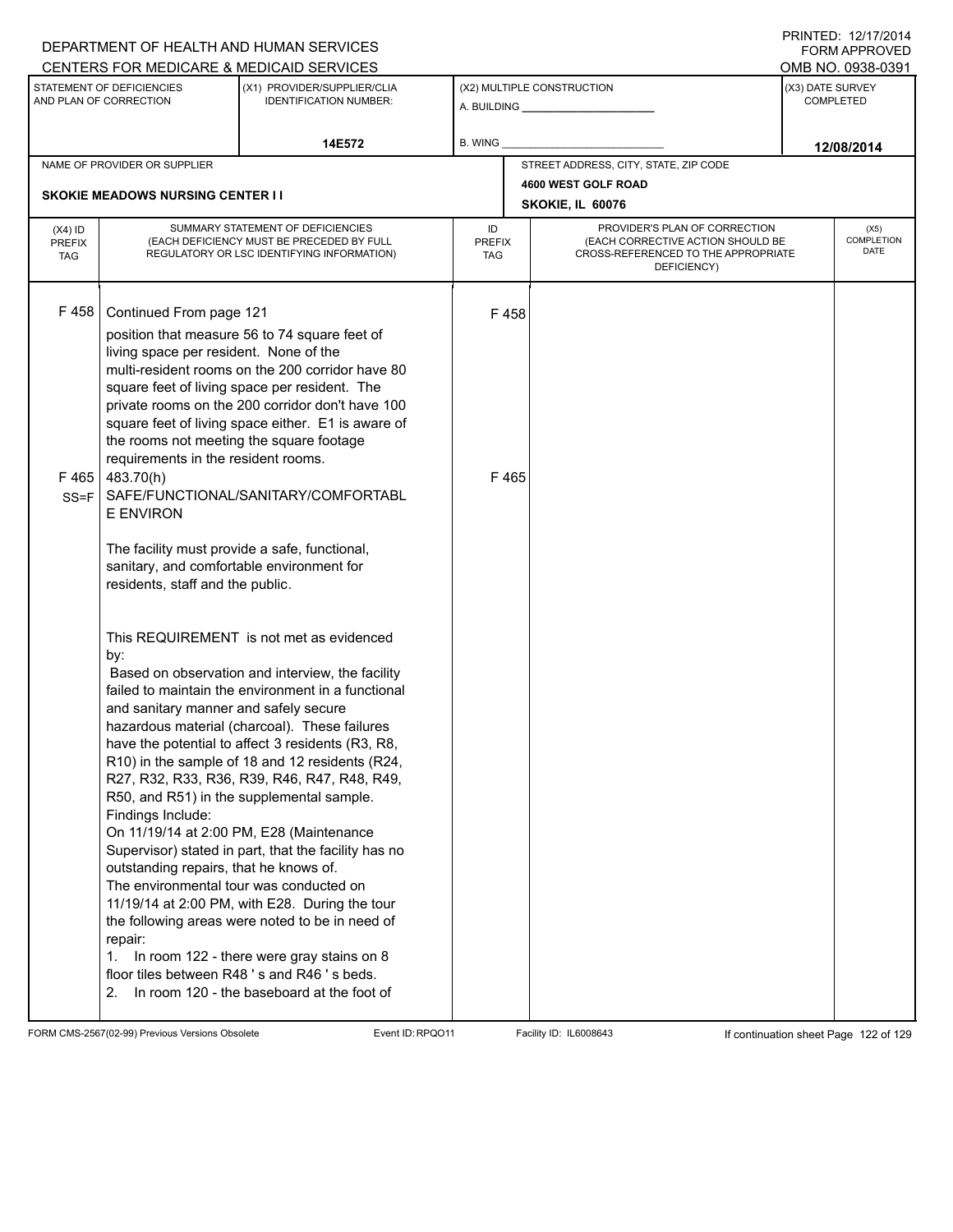|                                                                                                                     |                                             | DEPARTMENT OF HEALTH AND HUMAN SERVICES             |               |                                                              |                                                    |            | FORM APPROVED             |
|---------------------------------------------------------------------------------------------------------------------|---------------------------------------------|-----------------------------------------------------|---------------|--------------------------------------------------------------|----------------------------------------------------|------------|---------------------------|
|                                                                                                                     |                                             | CENTERS FOR MEDICARE & MEDICAID SERVICES            |               |                                                              |                                                    |            | OMB NO. 0938-0391         |
| STATEMENT OF DEFICIENCIES<br>(X1) PROVIDER/SUPPLIER/CLIA<br>AND PLAN OF CORRECTION<br><b>IDENTIFICATION NUMBER:</b> |                                             |                                                     |               | (X2) MULTIPLE CONSTRUCTION<br>A. BUILDING <b>A.</b> BUILDING | (X3) DATE SURVEY<br><b>COMPLETED</b>               |            |                           |
| 14E572                                                                                                              |                                             | <b>B. WING</b>                                      |               |                                                              |                                                    | 12/08/2014 |                           |
|                                                                                                                     | NAME OF PROVIDER OR SUPPLIER                |                                                     |               |                                                              | STREET ADDRESS, CITY, STATE, ZIP CODE              |            |                           |
|                                                                                                                     |                                             |                                                     |               |                                                              | 4600 WEST GOLF ROAD                                |            |                           |
|                                                                                                                     | <b>SKOKIE MEADOWS NURSING CENTER II</b>     |                                                     |               |                                                              | SKOKIE, IL 60076                                   |            |                           |
| $(X4)$ ID                                                                                                           |                                             | SUMMARY STATEMENT OF DEFICIENCIES                   | ID            |                                                              | PROVIDER'S PLAN OF CORRECTION                      |            | (X5)                      |
| PREFIX                                                                                                              |                                             | (EACH DEFICIENCY MUST BE PRECEDED BY FULL           | <b>PREFIX</b> |                                                              | (EACH CORRECTIVE ACTION SHOULD BE                  |            | COMPLETION<br><b>DATE</b> |
| <b>TAG</b>                                                                                                          |                                             | REGULATORY OR LSC IDENTIFYING INFORMATION)          | <b>TAG</b>    |                                                              | CROSS-REFERENCED TO THE APPROPRIATE<br>DEFICIENCY) |            |                           |
|                                                                                                                     |                                             |                                                     |               |                                                              |                                                    |            |                           |
|                                                                                                                     |                                             |                                                     |               |                                                              |                                                    |            |                           |
| F465                                                                                                                | Continued From page 122                     |                                                     |               | F465                                                         |                                                    |            |                           |
|                                                                                                                     |                                             | R49's bed was pushed in, there were gray stains     |               |                                                              |                                                    |            |                           |
|                                                                                                                     |                                             | on 4 floor tiles at the foot of R10's bed, and the  |               |                                                              |                                                    |            |                           |
|                                                                                                                     |                                             | ceiling vent above R10's bed contained an           |               |                                                              |                                                    |            |                           |
|                                                                                                                     | accumulation of dust.                       | 3. In rooms 118, 109, 107, 206, and 215 - the       |               |                                                              |                                                    |            |                           |
|                                                                                                                     |                                             | ceiling vents above R50's, R27's, R3's, R51'        |               |                                                              |                                                    |            |                           |
|                                                                                                                     | s, R8 's, and R24 's beds contained an      |                                                     |               |                                                              |                                                    |            |                           |
|                                                                                                                     | accumulation of dust:                       |                                                     |               |                                                              |                                                    |            |                           |
|                                                                                                                     |                                             | 4. In the women's shower room in the 100            |               |                                                              |                                                    |            |                           |
|                                                                                                                     |                                             | corridor - there was a brown discoloration on one   |               |                                                              |                                                    |            |                           |
|                                                                                                                     | of two shower rods.                         |                                                     |               |                                                              |                                                    |            |                           |
|                                                                                                                     |                                             | In the unlocked storage closet next to room 200,    |               |                                                              |                                                    |            |                           |
|                                                                                                                     |                                             | there was one opened 20 pound bag of charcoal,      |               |                                                              |                                                    |            |                           |
|                                                                                                                     | 1/2 full and one unopened 20 pound bag of   |                                                     |               |                                                              |                                                    |            |                           |
|                                                                                                                     |                                             | charcoal. The unsecured hazardous material has      |               |                                                              |                                                    |            |                           |
|                                                                                                                     |                                             | the potential to affect all 7 moderately impaired   |               |                                                              |                                                    |            |                           |
|                                                                                                                     | R47.                                        | residents: R8, R32, R33, R36, R39, R46, and         |               |                                                              |                                                    |            |                           |
|                                                                                                                     |                                             | On 11/19/14 at 2:36 PM, E28 stated in part that     |               |                                                              |                                                    |            |                           |
|                                                                                                                     |                                             | the housekeeping department is responsible for      |               |                                                              |                                                    |            |                           |
|                                                                                                                     |                                             | cleaning ceiling vents in the residents' rooms.     |               |                                                              |                                                    |            |                           |
|                                                                                                                     |                                             | On 11/19/14 at 5:05 PM, E29 (Housekeeper)           |               |                                                              |                                                    |            |                           |
|                                                                                                                     | stated in part that the housekeepers are    |                                                     |               |                                                              |                                                    |            |                           |
|                                                                                                                     |                                             | responsible for cleaning the ceiling vents in the   |               |                                                              |                                                    |            |                           |
|                                                                                                                     |                                             | residents 'rooms. The housekeepers clean the        |               |                                                              |                                                    |            |                           |
|                                                                                                                     |                                             | ceiling vents every 2 - 3 months and when the       |               |                                                              |                                                    |            |                           |
|                                                                                                                     |                                             | housekeepers see that the vents are dusty.          |               |                                                              |                                                    |            |                           |
| F 514                                                                                                               | 483.75(I)(1) RES                            |                                                     |               | F 514                                                        |                                                    |            |                           |
|                                                                                                                     |                                             | SS=E   RECORDS-COMPLETE/ACCURATE/ACCESSIB           |               |                                                              |                                                    |            |                           |
|                                                                                                                     | LE                                          |                                                     |               |                                                              |                                                    |            |                           |
|                                                                                                                     |                                             | The facility must maintain clinical records on each |               |                                                              |                                                    |            |                           |
|                                                                                                                     |                                             | resident in accordance with accepted professional   |               |                                                              |                                                    |            |                           |
|                                                                                                                     | standards and practices that are complete;  |                                                     |               |                                                              |                                                    |            |                           |
|                                                                                                                     |                                             | accurately documented; readily accessible; and      |               |                                                              |                                                    |            |                           |
|                                                                                                                     | systematically organized.                   |                                                     |               |                                                              |                                                    |            |                           |
|                                                                                                                     |                                             |                                                     |               |                                                              |                                                    |            |                           |
|                                                                                                                     | The clinical record must contain sufficient |                                                     |               |                                                              |                                                    |            |                           |
|                                                                                                                     |                                             |                                                     |               |                                                              |                                                    |            |                           |

FORM CMS-2567(02-99) Previous Versions Obsolete Event ID:RPQO11 Facility ID: IL6008643 If continuation sheet Page 123 of 129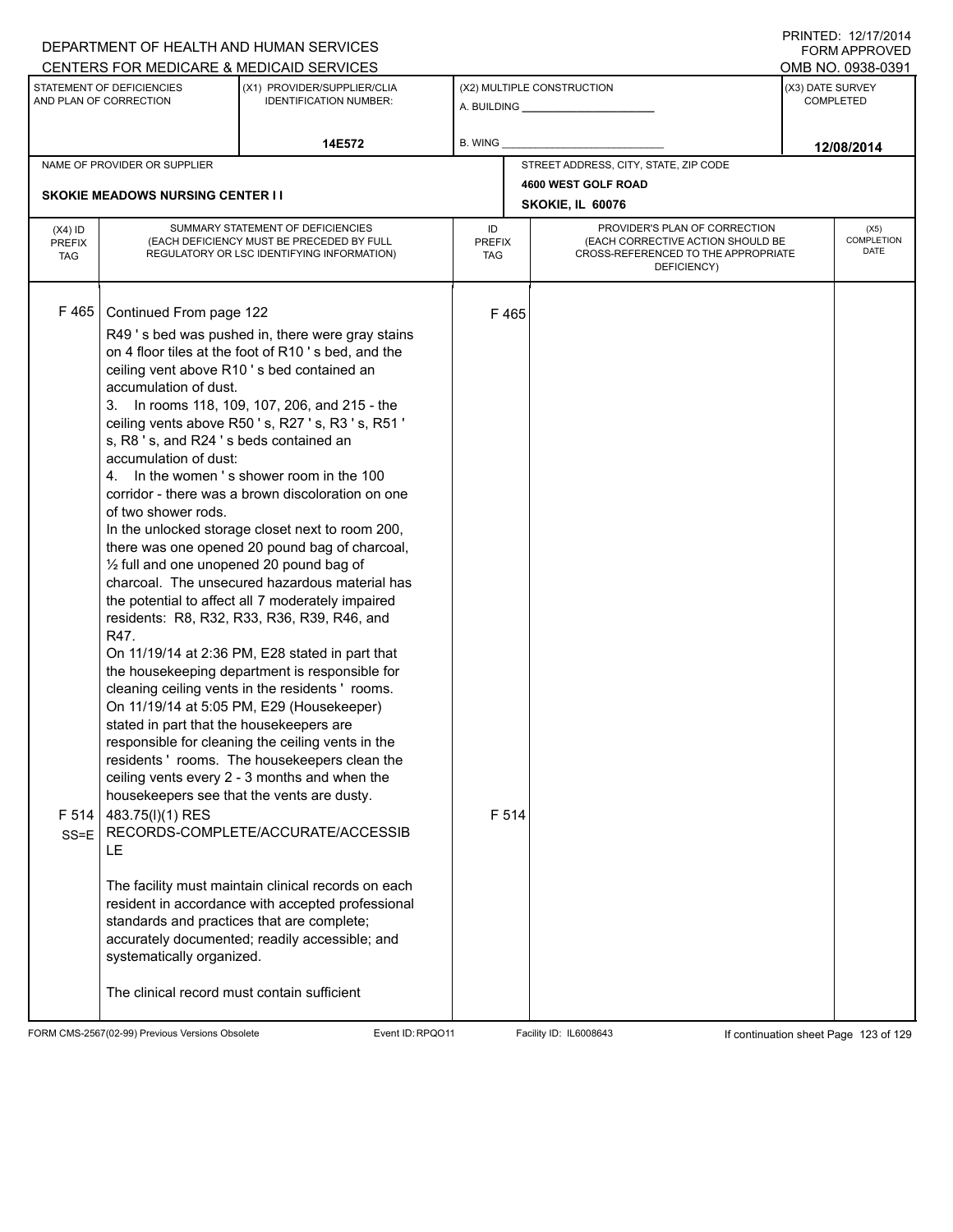|                                                                                      |                                                                                                                                                                                                                                                                                                                                                                                                                                                                        | DEPARTMENT OF HEALTH AND HUMAN SERVICES                                                                                                                                                                                                                                                                                                                                                                                                                                                                                                                                                                                                                                                                                                                                                                                                                                                                                                          |         |       |                                                              |                                      | <b>FORM APPROVED</b>       |  |
|--------------------------------------------------------------------------------------|------------------------------------------------------------------------------------------------------------------------------------------------------------------------------------------------------------------------------------------------------------------------------------------------------------------------------------------------------------------------------------------------------------------------------------------------------------------------|--------------------------------------------------------------------------------------------------------------------------------------------------------------------------------------------------------------------------------------------------------------------------------------------------------------------------------------------------------------------------------------------------------------------------------------------------------------------------------------------------------------------------------------------------------------------------------------------------------------------------------------------------------------------------------------------------------------------------------------------------------------------------------------------------------------------------------------------------------------------------------------------------------------------------------------------------|---------|-------|--------------------------------------------------------------|--------------------------------------|----------------------------|--|
|                                                                                      |                                                                                                                                                                                                                                                                                                                                                                                                                                                                        | CENTERS FOR MEDICARE & MEDICAID SERVICES                                                                                                                                                                                                                                                                                                                                                                                                                                                                                                                                                                                                                                                                                                                                                                                                                                                                                                         |         |       |                                                              |                                      | OMB NO. 0938-0391          |  |
| STATEMENT OF DEFICIENCIES<br>AND PLAN OF CORRECTION<br><b>IDENTIFICATION NUMBER:</b> |                                                                                                                                                                                                                                                                                                                                                                                                                                                                        | (X1) PROVIDER/SUPPLIER/CLIA                                                                                                                                                                                                                                                                                                                                                                                                                                                                                                                                                                                                                                                                                                                                                                                                                                                                                                                      |         |       | (X2) MULTIPLE CONSTRUCTION<br>A. BUILDING <b>A.</b> BUILDING | (X3) DATE SURVEY<br><b>COMPLETED</b> |                            |  |
|                                                                                      |                                                                                                                                                                                                                                                                                                                                                                                                                                                                        | 14E572                                                                                                                                                                                                                                                                                                                                                                                                                                                                                                                                                                                                                                                                                                                                                                                                                                                                                                                                           | B. WING |       |                                                              |                                      | 12/08/2014                 |  |
|                                                                                      | NAME OF PROVIDER OR SUPPLIER                                                                                                                                                                                                                                                                                                                                                                                                                                           |                                                                                                                                                                                                                                                                                                                                                                                                                                                                                                                                                                                                                                                                                                                                                                                                                                                                                                                                                  |         |       | STREET ADDRESS, CITY, STATE, ZIP CODE                        |                                      |                            |  |
|                                                                                      |                                                                                                                                                                                                                                                                                                                                                                                                                                                                        |                                                                                                                                                                                                                                                                                                                                                                                                                                                                                                                                                                                                                                                                                                                                                                                                                                                                                                                                                  |         |       | 4600 WEST GOLF ROAD                                          |                                      |                            |  |
|                                                                                      | <b>SKOKIE MEADOWS NURSING CENTER II</b>                                                                                                                                                                                                                                                                                                                                                                                                                                |                                                                                                                                                                                                                                                                                                                                                                                                                                                                                                                                                                                                                                                                                                                                                                                                                                                                                                                                                  |         |       | SKOKIE, IL 60076                                             |                                      |                            |  |
| $(X4)$ ID<br><b>PREFIX</b><br><b>TAG</b>                                             |                                                                                                                                                                                                                                                                                                                                                                                                                                                                        | SUMMARY STATEMENT OF DEFICIENCIES<br>PROVIDER'S PLAN OF CORRECTION<br>ID<br>(EACH DEFICIENCY MUST BE PRECEDED BY FULL<br>(EACH CORRECTIVE ACTION SHOULD BE<br><b>PREFIX</b><br>REGULATORY OR LSC IDENTIFYING INFORMATION)<br>CROSS-REFERENCED TO THE APPROPRIATE<br>TAG<br>DEFICIENCY)                                                                                                                                                                                                                                                                                                                                                                                                                                                                                                                                                                                                                                                           |         |       |                                                              |                                      | (X5)<br>COMPLETION<br>DATE |  |
| F 514                                                                                | Continued From page 123<br>services provided; the results of any<br>and progress notes.<br>by:<br>failed to consistently document behavior<br>in the sample of 18 residents, reviewed for<br>resident records.<br>Findings include:<br>February, 2014 to November, 2014 were<br>July, 2014 and November, 2014.<br>decreasing. The monitoring tool is used to<br>determine significant changes of behavior.<br>Behavior Tracking is very important when<br>a care plan. | information to identify the resident; a record of the<br>resident's assessments; the plan of care and<br>preadmission screening conducted by the State;<br>This REQUIREMENT is not met as evidenced<br>Based on record review and interview, the facility<br>monitoring, activity and psychosocial group<br>participation for four residents (R7,R15,R10,R2)<br>The facility 's Behavior Monitoring Records from<br>reviewed. The records were blank and not coded<br>(no resident behavior was documented) for the<br>months of: March, 2014, April, 2014, May, 2014,<br>On 11/19/14, at 1:36 PM, E3 ADON (Assistant<br>Director of Nursing) validated this information. E3<br>stated that the behavior monitoring tool is used to<br>track if a resident's behavior is increasing or<br>On 11/19/14, at 3:35 PM, E16 PRSD (Psychiatric<br>Rehabilitation Services Director) stated that the<br>assigning residents to groups and when creating |         | F 514 |                                                              |                                      |                            |  |
|                                                                                      |                                                                                                                                                                                                                                                                                                                                                                                                                                                                        | R7 's Psychotropic Care Plan initiated on 9/18/14<br>documents intervention in part: " Monitor/record                                                                                                                                                                                                                                                                                                                                                                                                                                                                                                                                                                                                                                                                                                                                                                                                                                            |         |       |                                                              |                                      |                            |  |

FORM CMS-2567(02-99) Previous Versions Obsolete Event ID:RPQO11 Facility ID: IL6008643 If continuation sheet Page 124 of 129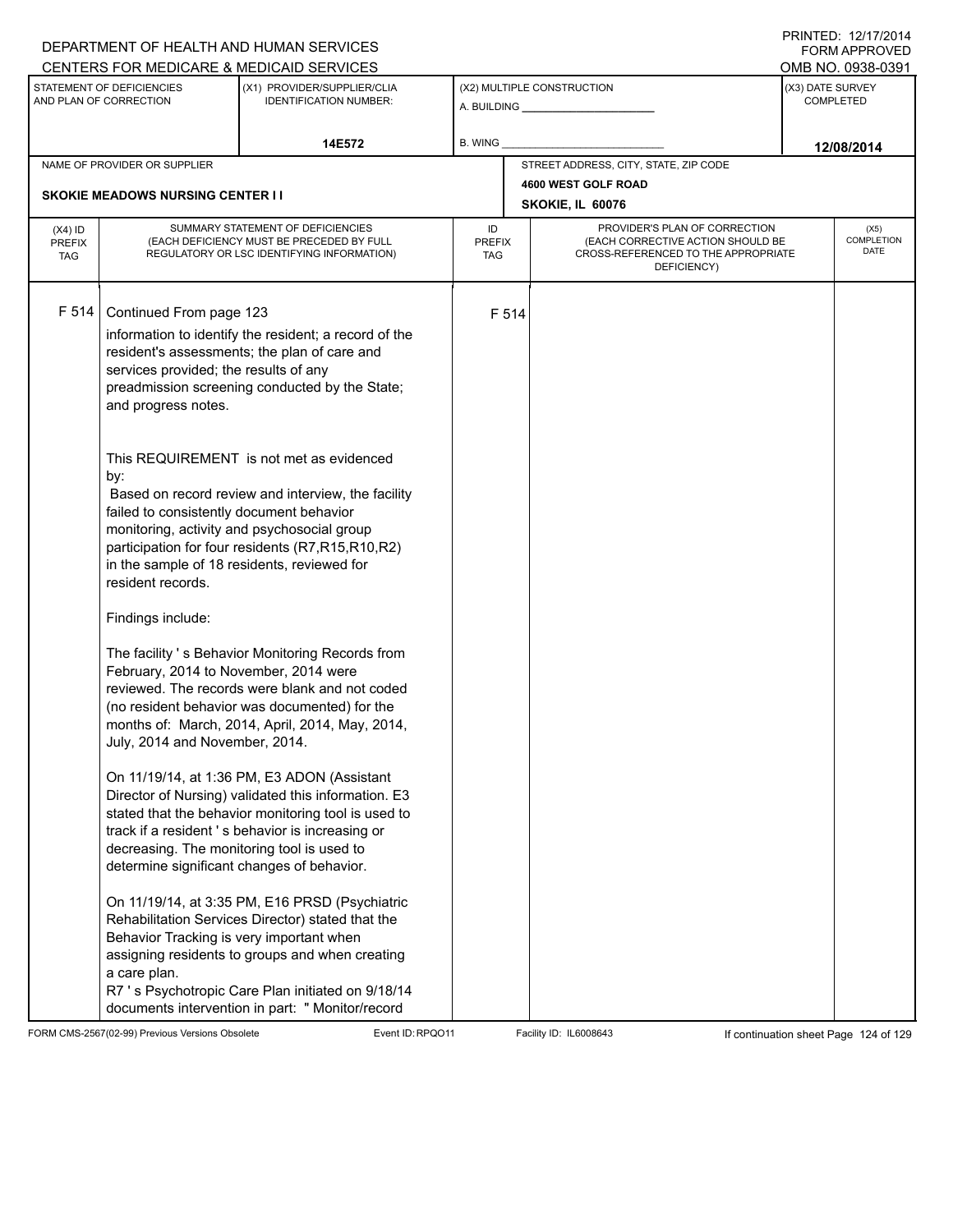|                                          |                                                                                                                                                                                                                                                                                                                                                                                                                                                                                                                     | DEPARTMENT OF HEALTH AND HUMAN SERVICES                                                                                                                                                                                                                                                                                                                                                                                                                                                                                                                                                                                                                                                                                                                                                                                                                                                                                                                                                                                                                                                                                                                   |                                                                    |       |                                                                                                                          |  | FORM APPROVED              |
|------------------------------------------|---------------------------------------------------------------------------------------------------------------------------------------------------------------------------------------------------------------------------------------------------------------------------------------------------------------------------------------------------------------------------------------------------------------------------------------------------------------------------------------------------------------------|-----------------------------------------------------------------------------------------------------------------------------------------------------------------------------------------------------------------------------------------------------------------------------------------------------------------------------------------------------------------------------------------------------------------------------------------------------------------------------------------------------------------------------------------------------------------------------------------------------------------------------------------------------------------------------------------------------------------------------------------------------------------------------------------------------------------------------------------------------------------------------------------------------------------------------------------------------------------------------------------------------------------------------------------------------------------------------------------------------------------------------------------------------------|--------------------------------------------------------------------|-------|--------------------------------------------------------------------------------------------------------------------------|--|----------------------------|
|                                          |                                                                                                                                                                                                                                                                                                                                                                                                                                                                                                                     | CENTERS FOR MEDICARE & MEDICAID SERVICES                                                                                                                                                                                                                                                                                                                                                                                                                                                                                                                                                                                                                                                                                                                                                                                                                                                                                                                                                                                                                                                                                                                  |                                                                    |       |                                                                                                                          |  | OMB NO. 0938-0391          |
|                                          | STATEMENT OF DEFICIENCIES<br>AND PLAN OF CORRECTION                                                                                                                                                                                                                                                                                                                                                                                                                                                                 | (X1) PROVIDER/SUPPLIER/CLIA<br><b>IDENTIFICATION NUMBER:</b>                                                                                                                                                                                                                                                                                                                                                                                                                                                                                                                                                                                                                                                                                                                                                                                                                                                                                                                                                                                                                                                                                              | (X3) DATE SURVEY<br>(X2) MULTIPLE CONSTRUCTION<br><b>COMPLETED</b> |       |                                                                                                                          |  |                            |
|                                          |                                                                                                                                                                                                                                                                                                                                                                                                                                                                                                                     | 14E572                                                                                                                                                                                                                                                                                                                                                                                                                                                                                                                                                                                                                                                                                                                                                                                                                                                                                                                                                                                                                                                                                                                                                    | B. WING                                                            |       |                                                                                                                          |  | 12/08/2014                 |
|                                          | NAME OF PROVIDER OR SUPPLIER                                                                                                                                                                                                                                                                                                                                                                                                                                                                                        |                                                                                                                                                                                                                                                                                                                                                                                                                                                                                                                                                                                                                                                                                                                                                                                                                                                                                                                                                                                                                                                                                                                                                           |                                                                    |       | STREET ADDRESS, CITY, STATE, ZIP CODE                                                                                    |  |                            |
|                                          |                                                                                                                                                                                                                                                                                                                                                                                                                                                                                                                     |                                                                                                                                                                                                                                                                                                                                                                                                                                                                                                                                                                                                                                                                                                                                                                                                                                                                                                                                                                                                                                                                                                                                                           |                                                                    |       | 4600 WEST GOLF ROAD                                                                                                      |  |                            |
|                                          | <b>SKOKIE MEADOWS NURSING CENTER I I</b><br>SKOKIE, IL 60076                                                                                                                                                                                                                                                                                                                                                                                                                                                        |                                                                                                                                                                                                                                                                                                                                                                                                                                                                                                                                                                                                                                                                                                                                                                                                                                                                                                                                                                                                                                                                                                                                                           |                                                                    |       |                                                                                                                          |  |                            |
| $(X4)$ ID<br><b>PREFIX</b><br><b>TAG</b> |                                                                                                                                                                                                                                                                                                                                                                                                                                                                                                                     | SUMMARY STATEMENT OF DEFICIENCIES<br>(EACH DEFICIENCY MUST BE PRECEDED BY FULL<br>REGULATORY OR LSC IDENTIFYING INFORMATION)                                                                                                                                                                                                                                                                                                                                                                                                                                                                                                                                                                                                                                                                                                                                                                                                                                                                                                                                                                                                                              | ID<br>PREFIX<br>TAG                                                |       | PROVIDER'S PLAN OF CORRECTION<br>(EACH CORRECTIVE ACTION SHOULD BE<br>CROSS-REFERENCED TO THE APPROPRIATE<br>DEFICIENCY) |  | (X5)<br>COMPLETION<br>DATE |
| F 514                                    | Continued From page 124<br>occurrence of target behavior symptoms.<br>Update/code behavioral tracking sheets as<br>indicated.<br>There was no documentation presented<br>completed.<br>includes symptoms requiring the use of<br>effects to the psychotropic medication.<br>Behavior Monitoring Record is used for<br>sedative-hypnotic, mood stabilizing and<br>anticonvulsant medications, anti-anxiety<br>medications to record target behaviors,<br>and side effects.<br>activity program.<br>Findings Include: | On 11/17/14, at 3:07 PM, E12 Activity Director<br>stated R7 was receiving one-to-one activities.<br>pertaining to the one-to-one activities being<br>The facility 's undated policy titled Psychotropic<br>Medications policy documents in part: Guideline<br>no. 11: Document behavioral monitoring which<br>psychotropic medication, if the symptoms are<br>permanent or transient, other reason as potential<br>causes of the behavior and monitoring of the side<br>The facility 's undated policy titled Behavior<br>Monitoring Record Policy documents in part:<br>antidepressant, antipsychotic, psycho-stimulant,<br>appropriate diagnosis, interventions, outcomes<br>The facility 's undated policy, titled Activities<br>documents in part: The facility shall maintain<br>current records of resident participation in the<br>R15 is a 58 year old male admitted to the facility<br>with diagnoses that include: Bipolar Affective<br>Disorder, Hepatitis C, spinal stenosis, history of<br>alcohol abuse, and history of prostate cancer<br>On 11/20/14 at 12:19 PM, E7 (Psychosocial<br>Rehabilitation Services Coordinator) stated in part |                                                                    | F 514 |                                                                                                                          |  |                            |

FORM CMS-2567(02-99) Previous Versions Obsolete Event ID:RPQO11 Facility ID: IL6008643 If continuation sheet Page 125 of 129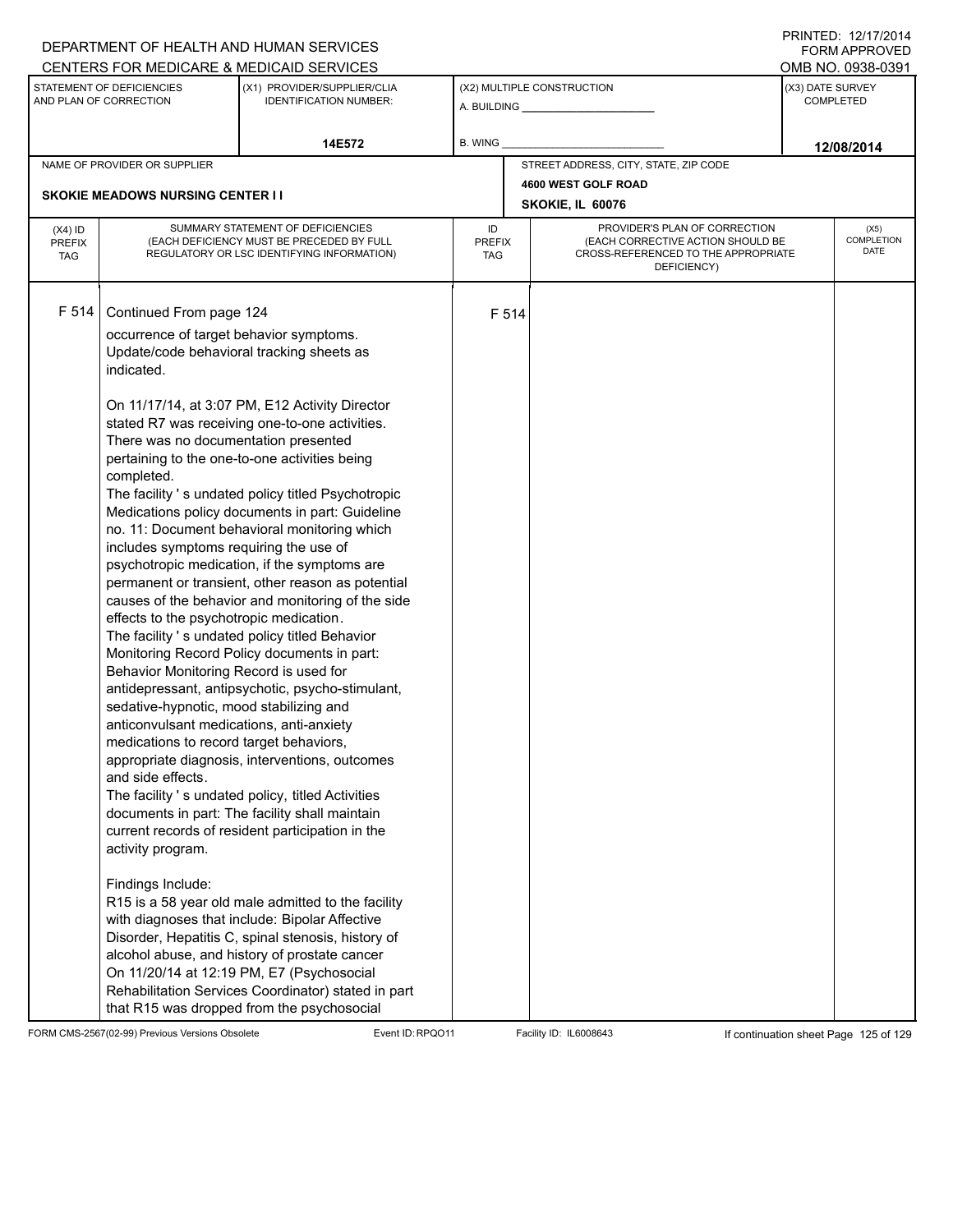|                                                                                      |                                                                                                                                                                                                                                                                                                                                | DEPARTMENT OF HEALTH AND HUMAN SERVICES                                                                                                                                                                                                                                                                                                                                                                                                                                                                                                                                                                                                                                                                                                                                                                                                                                                                                                                                                                                                                                                                                                                                          |         |       |                                       |                                      |                            | <b>FORM APPROVED</b> |
|--------------------------------------------------------------------------------------|--------------------------------------------------------------------------------------------------------------------------------------------------------------------------------------------------------------------------------------------------------------------------------------------------------------------------------|----------------------------------------------------------------------------------------------------------------------------------------------------------------------------------------------------------------------------------------------------------------------------------------------------------------------------------------------------------------------------------------------------------------------------------------------------------------------------------------------------------------------------------------------------------------------------------------------------------------------------------------------------------------------------------------------------------------------------------------------------------------------------------------------------------------------------------------------------------------------------------------------------------------------------------------------------------------------------------------------------------------------------------------------------------------------------------------------------------------------------------------------------------------------------------|---------|-------|---------------------------------------|--------------------------------------|----------------------------|----------------------|
|                                                                                      |                                                                                                                                                                                                                                                                                                                                | CENTERS FOR MEDICARE & MEDICAID SERVICES                                                                                                                                                                                                                                                                                                                                                                                                                                                                                                                                                                                                                                                                                                                                                                                                                                                                                                                                                                                                                                                                                                                                         |         |       |                                       |                                      |                            | OMB NO. 0938-0391    |
| STATEMENT OF DEFICIENCIES<br>AND PLAN OF CORRECTION<br><b>IDENTIFICATION NUMBER:</b> |                                                                                                                                                                                                                                                                                                                                | (X1) PROVIDER/SUPPLIER/CLIA                                                                                                                                                                                                                                                                                                                                                                                                                                                                                                                                                                                                                                                                                                                                                                                                                                                                                                                                                                                                                                                                                                                                                      |         |       | (X2) MULTIPLE CONSTRUCTION            | (X3) DATE SURVEY<br><b>COMPLETED</b> |                            |                      |
|                                                                                      |                                                                                                                                                                                                                                                                                                                                | 14E572                                                                                                                                                                                                                                                                                                                                                                                                                                                                                                                                                                                                                                                                                                                                                                                                                                                                                                                                                                                                                                                                                                                                                                           | B. WING |       |                                       |                                      |                            | 12/08/2014           |
|                                                                                      | NAME OF PROVIDER OR SUPPLIER                                                                                                                                                                                                                                                                                                   |                                                                                                                                                                                                                                                                                                                                                                                                                                                                                                                                                                                                                                                                                                                                                                                                                                                                                                                                                                                                                                                                                                                                                                                  |         |       | STREET ADDRESS, CITY, STATE, ZIP CODE |                                      |                            |                      |
|                                                                                      |                                                                                                                                                                                                                                                                                                                                |                                                                                                                                                                                                                                                                                                                                                                                                                                                                                                                                                                                                                                                                                                                                                                                                                                                                                                                                                                                                                                                                                                                                                                                  |         |       | 4600 WEST GOLF ROAD                   |                                      |                            |                      |
|                                                                                      | <b>SKOKIE MEADOWS NURSING CENTER I I</b>                                                                                                                                                                                                                                                                                       |                                                                                                                                                                                                                                                                                                                                                                                                                                                                                                                                                                                                                                                                                                                                                                                                                                                                                                                                                                                                                                                                                                                                                                                  |         |       | SKOKIE, IL 60076                      |                                      |                            |                      |
| $(X4)$ ID<br><b>PREFIX</b><br><b>TAG</b>                                             | SUMMARY STATEMENT OF DEFICIENCIES<br>PROVIDER'S PLAN OF CORRECTION<br>ID<br>(EACH DEFICIENCY MUST BE PRECEDED BY FULL<br>(EACH CORRECTIVE ACTION SHOULD BE<br><b>PREFIX</b><br>CROSS-REFERENCED TO THE APPROPRIATE<br>REGULATORY OR LSC IDENTIFYING INFORMATION)<br>TAG<br>DEFICIENCY)                                         |                                                                                                                                                                                                                                                                                                                                                                                                                                                                                                                                                                                                                                                                                                                                                                                                                                                                                                                                                                                                                                                                                                                                                                                  |         |       |                                       |                                      | (X5)<br>COMPLETION<br>DATE |                      |
| F 514                                                                                | Continued From page 125<br>treatments (5X/week). R15 has not been<br>the scheduled facility psychosocial groups.<br>that she has encouraged R15 to attend his<br>during the 1:1 visits. The facility has no<br>documentation regarding R15's 1:1 visits.<br>E16.<br>Findings include:<br>medical chart did not contain any 1:1 | groups in the community because he didn't't<br>attend the groups when he started his radiation<br>attending his scheduled psychosocial groups at<br>the facility. E7 has spoken to R15 about going to<br>On 11/24/14 at 11:21 AM, E7 also stated in part<br>scheduled psychosocial groups. E7 has had 1:1<br>visits with R15 and discussed attending the<br>psychosocial groups but did not review the topics<br>discussed in the groups that R15 missed, during<br>the 1:1 visits. The informal 1:1 visits are to<br>encourage residents to attend the scheduled<br>psychosocial groups and are not documented.<br>On 11/24/14 at 11:21 AM, E16 (Psychosocial<br>Rehabilitation Services Director) stated in part<br>that R15 has not attended his psychosocial<br>groups for several months. R15 didn't feel good<br>most of the time. R15 was encouraged to attend<br>his scheduled psychosocial groups via 1:1 visits.<br>The topics discussed in the psychosocial groups,<br>that R15 missed, were not discussed with R15<br>Review of R15's medical record indicated no<br>documentation of R15's 1:1 visits with E7 or<br>On 11/18/14, at 9:40 am, record review of R10's |         | F 514 |                                       |                                      |                            |                      |
|                                                                                      |                                                                                                                                                                                                                                                                                                                                | documentation for R10. On 11/18/14, at 9:51 am,<br>E16 (Psycho-social Rehab Services Director)<br>stated the following: "(R10) is supposed to go to<br>Stress Reduction, Anger & Impulse, Interpersonal                                                                                                                                                                                                                                                                                                                                                                                                                                                                                                                                                                                                                                                                                                                                                                                                                                                                                                                                                                          |         |       |                                       |                                      |                            |                      |

FORM CMS-2567(02-99) Previous Versions Obsolete Event ID:RPQO11 Facility ID: IL6008643 If continuation sheet Page 126 of 129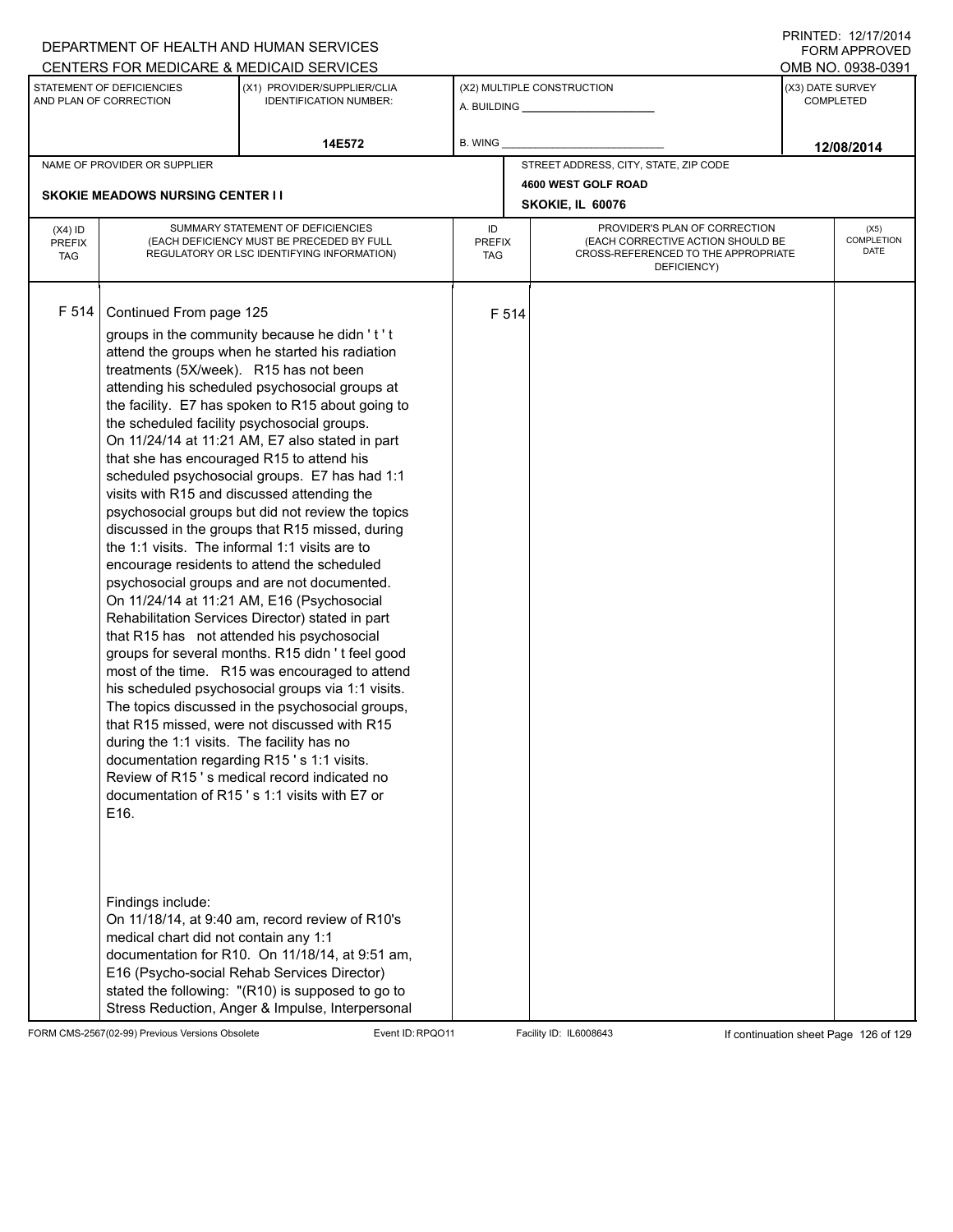|                                                                                                                     |                                                                                                                                                                                                                                                                                                                                                                                                                                                                                                                         | DEPARTMENT OF HEALTH AND HUMAN SERVICES                                                                                                                                                                                                                                                                                                                                                                                                                                                                                                                                                                                                                                                                                                                                                                                                                                                                                                                                                                                                                                                                                                       |                                   |                                                              |                                                                                                                          |  | 11111 LD. 14/11/4917<br><b>FORM APPROVED</b> |
|---------------------------------------------------------------------------------------------------------------------|-------------------------------------------------------------------------------------------------------------------------------------------------------------------------------------------------------------------------------------------------------------------------------------------------------------------------------------------------------------------------------------------------------------------------------------------------------------------------------------------------------------------------|-----------------------------------------------------------------------------------------------------------------------------------------------------------------------------------------------------------------------------------------------------------------------------------------------------------------------------------------------------------------------------------------------------------------------------------------------------------------------------------------------------------------------------------------------------------------------------------------------------------------------------------------------------------------------------------------------------------------------------------------------------------------------------------------------------------------------------------------------------------------------------------------------------------------------------------------------------------------------------------------------------------------------------------------------------------------------------------------------------------------------------------------------|-----------------------------------|--------------------------------------------------------------|--------------------------------------------------------------------------------------------------------------------------|--|----------------------------------------------|
|                                                                                                                     |                                                                                                                                                                                                                                                                                                                                                                                                                                                                                                                         | CENTERS FOR MEDICARE & MEDICAID SERVICES                                                                                                                                                                                                                                                                                                                                                                                                                                                                                                                                                                                                                                                                                                                                                                                                                                                                                                                                                                                                                                                                                                      |                                   |                                                              |                                                                                                                          |  | OMB NO. 0938-0391                            |
| STATEMENT OF DEFICIENCIES<br>(X1) PROVIDER/SUPPLIER/CLIA<br>AND PLAN OF CORRECTION<br><b>IDENTIFICATION NUMBER:</b> |                                                                                                                                                                                                                                                                                                                                                                                                                                                                                                                         |                                                                                                                                                                                                                                                                                                                                                                                                                                                                                                                                                                                                                                                                                                                                                                                                                                                                                                                                                                                                                                                                                                                                               |                                   | (X2) MULTIPLE CONSTRUCTION<br>A. BUILDING <b>A.</b> BUILDING | (X3) DATE SURVEY<br><b>COMPLETED</b>                                                                                     |  |                                              |
|                                                                                                                     |                                                                                                                                                                                                                                                                                                                                                                                                                                                                                                                         | 14E572                                                                                                                                                                                                                                                                                                                                                                                                                                                                                                                                                                                                                                                                                                                                                                                                                                                                                                                                                                                                                                                                                                                                        | B. WING                           |                                                              |                                                                                                                          |  | 12/08/2014                                   |
|                                                                                                                     | NAME OF PROVIDER OR SUPPLIER                                                                                                                                                                                                                                                                                                                                                                                                                                                                                            |                                                                                                                                                                                                                                                                                                                                                                                                                                                                                                                                                                                                                                                                                                                                                                                                                                                                                                                                                                                                                                                                                                                                               |                                   |                                                              | STREET ADDRESS, CITY, STATE, ZIP CODE                                                                                    |  |                                              |
|                                                                                                                     | <b>SKOKIE MEADOWS NURSING CENTER II</b>                                                                                                                                                                                                                                                                                                                                                                                                                                                                                 |                                                                                                                                                                                                                                                                                                                                                                                                                                                                                                                                                                                                                                                                                                                                                                                                                                                                                                                                                                                                                                                                                                                                               |                                   |                                                              | 4600 WEST GOLF ROAD                                                                                                      |  |                                              |
|                                                                                                                     | SKOKIE, IL 60076                                                                                                                                                                                                                                                                                                                                                                                                                                                                                                        |                                                                                                                                                                                                                                                                                                                                                                                                                                                                                                                                                                                                                                                                                                                                                                                                                                                                                                                                                                                                                                                                                                                                               |                                   |                                                              |                                                                                                                          |  |                                              |
| $(X4)$ ID<br><b>PREFIX</b><br><b>TAG</b>                                                                            |                                                                                                                                                                                                                                                                                                                                                                                                                                                                                                                         | SUMMARY STATEMENT OF DEFICIENCIES<br>(EACH DEFICIENCY MUST BE PRECEDED BY FULL<br>REGULATORY OR LSC IDENTIFYING INFORMATION)                                                                                                                                                                                                                                                                                                                                                                                                                                                                                                                                                                                                                                                                                                                                                                                                                                                                                                                                                                                                                  | ID<br><b>PREFIX</b><br><b>TAG</b> |                                                              | PROVIDER'S PLAN OF CORRECTION<br>(EACH CORRECTIVE ACTION SHOULD BE<br>CROSS-REFERENCED TO THE APPROPRIATE<br>DEFICIENCY) |  | (X5)<br>COMPLETION<br>DATE                   |
| F 514                                                                                                               | Continued From page 126<br>following diagnoses: Bipolar Disorder and<br>R10 to try alternative strategies in place of<br>Format denotes in part "The purpose is to<br>specific psychosocial needs who are not<br>behavioral, and/or extreme psychosocial<br>withdrawal, mood state-related problems.<br>are 1-3x/week."<br>stated, The PRSC's (Psycho-social Rehab<br>Services Counselor) and PRSD should be<br>stated, "The PRSC and PRSD should be<br>go to groups. They are required to do 1:1<br>residents refuse." | 2, Self-Esteem, and Relapse Prevention groups.<br>He is very resistant to groups and has poor<br>impulse control. He does not attend groups."<br>R10's physician order sheet denotes in part the<br>Depression. Record review of R10's medical<br>chart indicates lack of interventions to encourage<br>psychosocial groups. E16 stated, "I don't have<br>1:1's documented anywhere for (R10). I do see<br>(R10) in my office and I talk to him occasionally."<br>Facility's policy titled One to One Intervention<br>Protocol: Structured Professional Counseling<br>provide a personalized forum for residents with<br>appropriate for group intervention due to medical,<br>Recommended scheduled therapeutic sessions<br>On 11/9/14 at 10:30 am, E1 (Administrator)<br>documenting their 1:1's in a timely manner. The<br>residents are required to go to groups, but they<br>are not required to go to activities. If they refuse<br>groups, the PRSC's and PRSD should be doing<br>1:1's. " At 10:52 am, E2 (Director of Nursing)<br>encouraging the residents to get out of bed and<br>documentation which is kept in the chart if the |                                   | F 514                                                        |                                                                                                                          |  |                                              |
|                                                                                                                     |                                                                                                                                                                                                                                                                                                                                                                                                                                                                                                                         | Physician Order Sheet (POS) denotes R2 's<br>diagnoses to include but not limited to Paranoid                                                                                                                                                                                                                                                                                                                                                                                                                                                                                                                                                                                                                                                                                                                                                                                                                                                                                                                                                                                                                                                 |                                   |                                                              |                                                                                                                          |  |                                              |

FORM CMS-2567(02-99) Previous Versions Obsolete Event ID:RPQO11 Facility ID: IL6008643 If continuation sheet Page 127 of 129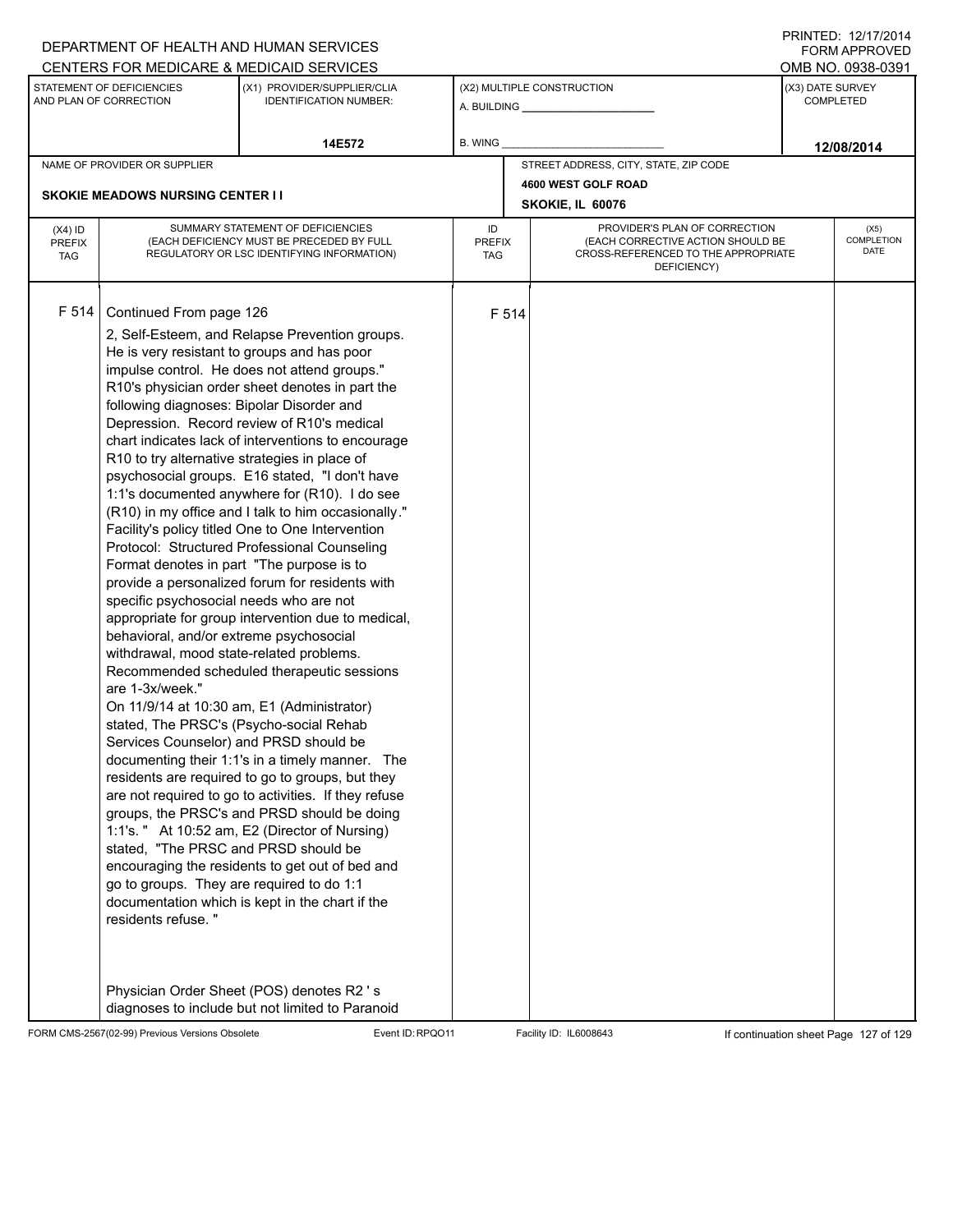|                                                                                                                     |                                                                                                                                                                                                                                                                                                                                                                         | DEPARTMENT OF HEALTH AND HUMAN SERVICES                                                                                                                                                                                                                                                                                                                                                                                                                                                                                                                                                                                                                                                                                                                                                                                                                                                                                                                                                                                                                                                                                                                                                                                                                                                                                                                                                                                                                                                  |                                                                                                                                                               |                                                              |                                       |  | FORM APPROVED              |
|---------------------------------------------------------------------------------------------------------------------|-------------------------------------------------------------------------------------------------------------------------------------------------------------------------------------------------------------------------------------------------------------------------------------------------------------------------------------------------------------------------|------------------------------------------------------------------------------------------------------------------------------------------------------------------------------------------------------------------------------------------------------------------------------------------------------------------------------------------------------------------------------------------------------------------------------------------------------------------------------------------------------------------------------------------------------------------------------------------------------------------------------------------------------------------------------------------------------------------------------------------------------------------------------------------------------------------------------------------------------------------------------------------------------------------------------------------------------------------------------------------------------------------------------------------------------------------------------------------------------------------------------------------------------------------------------------------------------------------------------------------------------------------------------------------------------------------------------------------------------------------------------------------------------------------------------------------------------------------------------------------|---------------------------------------------------------------------------------------------------------------------------------------------------------------|--------------------------------------------------------------|---------------------------------------|--|----------------------------|
|                                                                                                                     |                                                                                                                                                                                                                                                                                                                                                                         | CENTERS FOR MEDICARE & MEDICAID SERVICES                                                                                                                                                                                                                                                                                                                                                                                                                                                                                                                                                                                                                                                                                                                                                                                                                                                                                                                                                                                                                                                                                                                                                                                                                                                                                                                                                                                                                                                 |                                                                                                                                                               |                                                              |                                       |  | OMB NO. 0938-0391          |
| STATEMENT OF DEFICIENCIES<br>(X1) PROVIDER/SUPPLIER/CLIA<br>AND PLAN OF CORRECTION<br><b>IDENTIFICATION NUMBER:</b> |                                                                                                                                                                                                                                                                                                                                                                         |                                                                                                                                                                                                                                                                                                                                                                                                                                                                                                                                                                                                                                                                                                                                                                                                                                                                                                                                                                                                                                                                                                                                                                                                                                                                                                                                                                                                                                                                                          |                                                                                                                                                               | (X2) MULTIPLE CONSTRUCTION<br>A. BUILDING <b>A.</b> BUILDING | (X3) DATE SURVEY<br><b>COMPLETED</b>  |  |                            |
|                                                                                                                     |                                                                                                                                                                                                                                                                                                                                                                         | 14E572                                                                                                                                                                                                                                                                                                                                                                                                                                                                                                                                                                                                                                                                                                                                                                                                                                                                                                                                                                                                                                                                                                                                                                                                                                                                                                                                                                                                                                                                                   | <b>B. WING</b>                                                                                                                                                |                                                              |                                       |  | 12/08/2014                 |
| NAME OF PROVIDER OR SUPPLIER                                                                                        |                                                                                                                                                                                                                                                                                                                                                                         |                                                                                                                                                                                                                                                                                                                                                                                                                                                                                                                                                                                                                                                                                                                                                                                                                                                                                                                                                                                                                                                                                                                                                                                                                                                                                                                                                                                                                                                                                          |                                                                                                                                                               |                                                              | STREET ADDRESS, CITY, STATE, ZIP CODE |  |                            |
|                                                                                                                     |                                                                                                                                                                                                                                                                                                                                                                         |                                                                                                                                                                                                                                                                                                                                                                                                                                                                                                                                                                                                                                                                                                                                                                                                                                                                                                                                                                                                                                                                                                                                                                                                                                                                                                                                                                                                                                                                                          |                                                                                                                                                               |                                                              | 4600 WEST GOLF ROAD                   |  |                            |
|                                                                                                                     | <b>SKOKIE MEADOWS NURSING CENTER II</b><br>SKOKIE, IL 60076                                                                                                                                                                                                                                                                                                             |                                                                                                                                                                                                                                                                                                                                                                                                                                                                                                                                                                                                                                                                                                                                                                                                                                                                                                                                                                                                                                                                                                                                                                                                                                                                                                                                                                                                                                                                                          |                                                                                                                                                               |                                                              |                                       |  |                            |
| $(X4)$ ID<br><b>PREFIX</b><br><b>TAG</b>                                                                            |                                                                                                                                                                                                                                                                                                                                                                         | SUMMARY STATEMENT OF DEFICIENCIES<br>(EACH DEFICIENCY MUST BE PRECEDED BY FULL<br>REGULATORY OR LSC IDENTIFYING INFORMATION)                                                                                                                                                                                                                                                                                                                                                                                                                                                                                                                                                                                                                                                                                                                                                                                                                                                                                                                                                                                                                                                                                                                                                                                                                                                                                                                                                             | PROVIDER'S PLAN OF CORRECTION<br>ID<br>(EACH CORRECTIVE ACTION SHOULD BE<br><b>PREFIX</b><br>CROSS-REFERENCED TO THE APPROPRIATE<br><b>TAG</b><br>DEFICIENCY) |                                                              |                                       |  | (X5)<br>COMPLETION<br>DATE |
| F 514                                                                                                               | Continued From page 127<br>Abuse, Hepatitis B and Prostate Cancer.<br>R2 's Mental Health Progress Note for the<br>Impulse Management<br>for his stress reduction program.<br>denote that R2 did not attend any formal<br>and October.<br>bed, be active and socialize, attend leisure<br>calendar.<br>content of the formal programming is not<br>meaningful activity. | Schizoaffective Chronic Type, History Alcohol<br>months of September and October 2014 denotes<br>that R2 has six formal programs listed: Smoking<br>Cessation, Stress reduction, Interpersonal Skills<br>II, Self Esteem, Men's health and Anger and<br>On 11/17/14 at 12:55pm R2 stated in part that he<br>has formal programming three times a week, "<br>no Monday groups. " On 11/18/14 at 9:30 am<br>was in bed with knit hat on. Surveyor asked R2<br>about groups today and he stated " don't know.<br>" On 11/18/14 at 10:30 am R2 was in attendance<br>On 12/2/14 at 11:50 am E16 (Psychosocial<br>Rehabilitative Services Director) PSRD stated in<br>part that each program generally meets four<br>times a month. Monthly Mental Health Progress<br>note for program compliance indicates " poor<br>compliance. " Attendance and Participation<br>programs at any time in the month of September<br>On 12/3/14 at 11:50 am E16 (Psychological<br>Rehabilitation Services Director) stated in part<br>that if residents refuse to attend their formal<br>rehabilitative programming, they receive basic<br>encouragement through a one to one where each<br>resident is encouraged get up, possibly out of<br>activities which are listed on the monthly and daily<br>On 12/3/14 at 11:50 am E16 indicated that the<br>reviewed in the one to one, only encouragement<br>to be engaged and active in some beneficial or<br>R2 's Social services care plan initiated 11/13/14 |                                                                                                                                                               | F 514                                                        |                                       |  |                            |

FORM CMS-2567(02-99) Previous Versions Obsolete Event ID:RPQO11 Facility ID: IL6008643 If continuation sheet Page 128 of 129